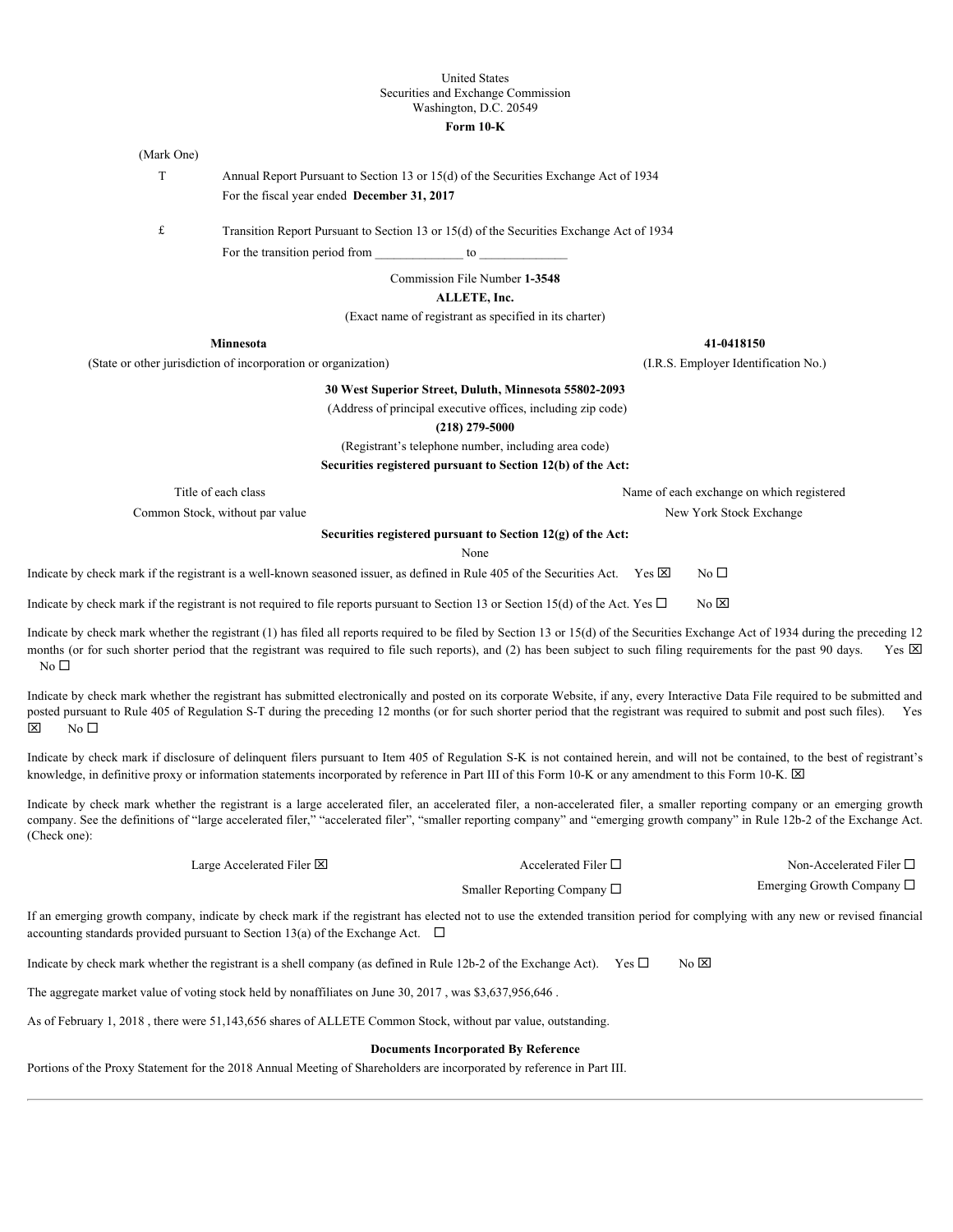# **Index**

| Definitions |                                                                                                                                | $\overline{4}$   |
|-------------|--------------------------------------------------------------------------------------------------------------------------------|------------------|
|             |                                                                                                                                |                  |
|             | <b>Forward-Looking Statements</b>                                                                                              | 6                |
|             |                                                                                                                                |                  |
| Part I      |                                                                                                                                | 8                |
|             | Item 1. Business                                                                                                               | $\underline{8}$  |
|             | <b>Regulated Operations</b>                                                                                                    | $\overline{9}$   |
|             | <b>Electric Sales / Customers</b>                                                                                              | $\overline{2}$   |
|             | Seasonality                                                                                                                    | 12               |
|             | <b>Power Supply</b>                                                                                                            | 12               |
|             | <b>Transmission and Distribution</b>                                                                                           | 14               |
|             | <b>Investment in ATC</b>                                                                                                       | 15               |
|             | Properties                                                                                                                     | 15               |
|             | <b>Regulatory Matters</b>                                                                                                      | 16               |
|             | <b>Regional Organizations</b>                                                                                                  | 17               |
|             | <b>Minnesota Legislation</b>                                                                                                   | 18               |
|             | Competition                                                                                                                    | <u>18</u>        |
|             | <b>Franchises</b>                                                                                                              | 19               |
|             | <b>Energy Infrastructure and Related Services</b>                                                                              | 19               |
|             | <b>ALLETE Clean Energy</b>                                                                                                     | 19               |
|             | <b>U.S. Water Services</b>                                                                                                     | 20               |
|             | Corporate and Other                                                                                                            | 21               |
|             | <b>BNI</b> Energy                                                                                                              | 21               |
|             | <b>ALLETE Properties</b>                                                                                                       | 21               |
|             | <b>Non-Rate Base Generation and Miscellaneous</b>                                                                              | 22               |
|             | <b>Environmental Matters</b>                                                                                                   | 22               |
|             | <b>Employees</b>                                                                                                               | 23               |
|             | <b>Availability of Information</b>                                                                                             | 23               |
|             | <b>Executive Officers of the Registrant</b>                                                                                    | 24               |
|             | Item 1A. Risk Factors                                                                                                          | 25               |
|             | Item 1B. Unresolved Staff Comments                                                                                             | 32               |
|             | Item 2. Properties                                                                                                             | 32               |
|             | Item 3. Legal Proceedings                                                                                                      | 33               |
|             | <b>Item 4. Mine Safety Disclosures</b>                                                                                         | 33               |
|             |                                                                                                                                | 33               |
| Part II     |                                                                                                                                |                  |
|             | Item 5. Market for Registrant's Common Equity, Related Stockholder Matters and<br><b>Issuer Purchases of Equity Securities</b> | 33               |
|             | Item 6. Selected Financial Data                                                                                                | 35               |
|             | <u>Item 7. Management's Discussion and Analysis of Financial Condition and Results of Operations</u>                           | 35               |
|             | Overview                                                                                                                       | $\frac{36}{5}$   |
|             | 2017 Compared to 2016                                                                                                          | 38               |
|             | 2016 Compared to 2015                                                                                                          | 42               |
|             | <b>Critical Accounting Policies</b>                                                                                            | $\frac{46}{5}$   |
|             | Outlook                                                                                                                        | $\frac{48}{5}$   |
|             | <b>Liquidity and Capital Resources</b>                                                                                         | $\underline{56}$ |
|             | <b>Capital Requirements</b>                                                                                                    | 59               |
|             | <b>Environmental and Other Matters</b>                                                                                         | 60               |
|             | <b>Market Risk</b>                                                                                                             | 60               |
|             | <b>Recently Adopted Accounting Standards</b>                                                                                   |                  |
|             | Item 7A. Quantitative and Qualitative Disclosures about Market Risk                                                            | 61               |
|             | Item 8. Financial Statements and Supplementary Data                                                                            | 61               |
|             | <u>Item 9. Changes in and Disagreements with Accountants on Accounting and Financial Disclosure</u>                            | 62               |
|             |                                                                                                                                | 62               |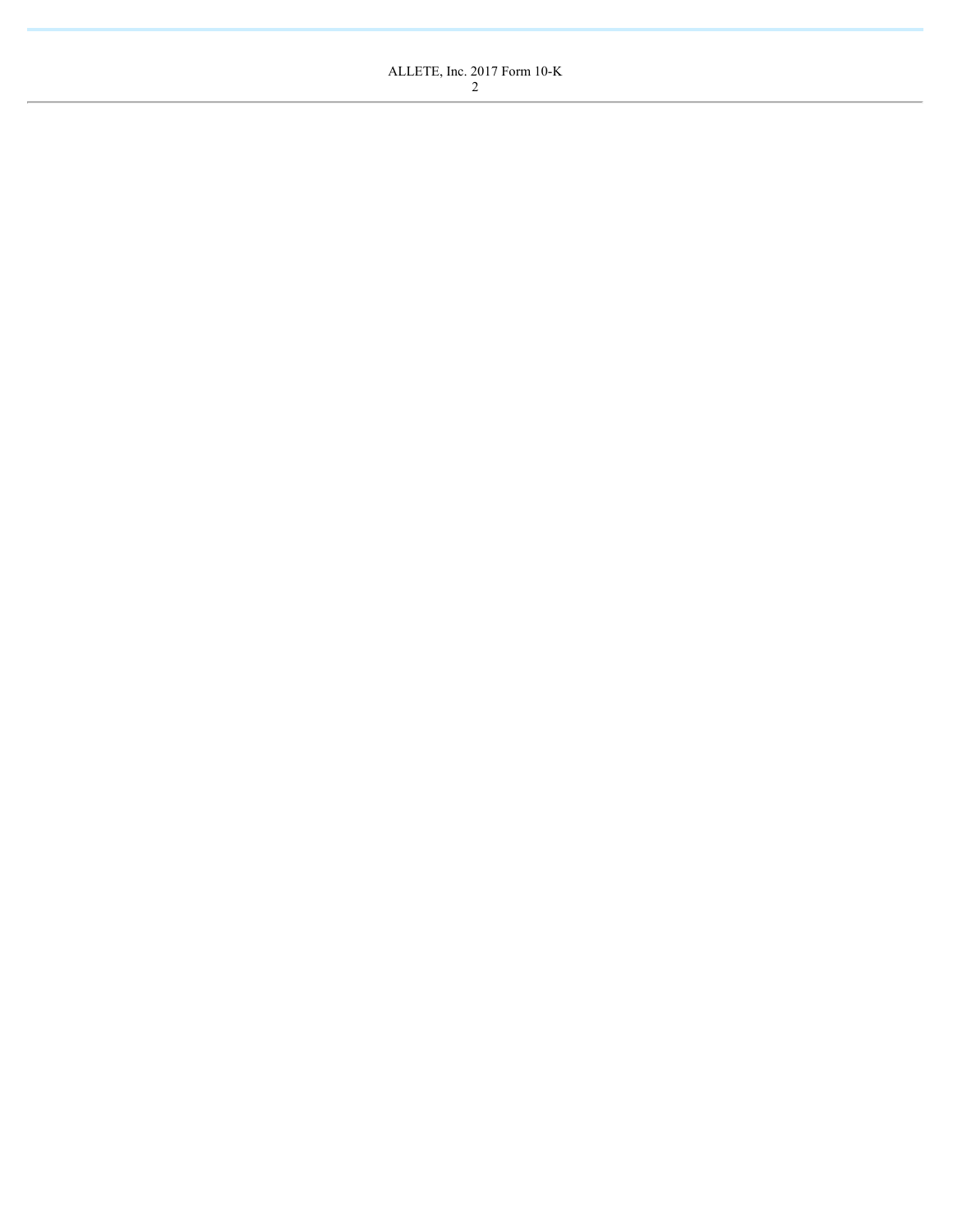| <b>Index</b> |
|--------------|
|--------------|

|                   | Item 9A. Controls and Procedures                                                                                  | 62               |
|-------------------|-------------------------------------------------------------------------------------------------------------------|------------------|
|                   | Item 9B. Other Information                                                                                        | 62               |
| Part III          |                                                                                                                   | 63               |
|                   | Item 10. Directors, Executive Officers and Corporate Governance                                                   | 63               |
|                   | Item 11. Executive Compensation                                                                                   | 63               |
|                   | Item 12. Security Ownership of Certain Beneficial Owners and Management and<br><b>Related Stockholder Matters</b> | 64               |
|                   | Item 13. Certain Relationships and Related Transactions, and Director Independence                                | $\underline{64}$ |
|                   | <u>Item 14. Principal Accounting Fees and Services</u>                                                            | 64               |
| Part IV           |                                                                                                                   | 65               |
|                   | Item 15. Exhibits and Financial Statement Schedules                                                               | 65               |
|                   | Item 16. Form 10-K Summary                                                                                        | $\overline{20}$  |
|                   |                                                                                                                   |                  |
| <b>Signatures</b> |                                                                                                                   | 71               |
|                   |                                                                                                                   |                  |
|                   | Report of Independent Registered Public Accounting Firm                                                           | 73               |
|                   |                                                                                                                   |                  |
|                   | <b>Consolidated Financial Statements - Audited</b>                                                                | $\overline{25}$  |
|                   |                                                                                                                   | $\frac{75}{2}$   |
|                   |                                                                                                                   |                  |
|                   | <b>Consolidated Balance Sheet</b>                                                                                 |                  |
|                   |                                                                                                                   | $\frac{76}{9}$   |
|                   | <b>Consolidated Statement of Income</b>                                                                           | 77               |
|                   | <b>Consolidated Statement of Comprehensive Income</b>                                                             |                  |
|                   |                                                                                                                   | $\frac{78}{2}$   |
|                   | <b>Consolidated Statement of Cash Flows</b>                                                                       |                  |
|                   | <b>Consolidated Statement of Equity</b>                                                                           | <u>79</u>        |
|                   |                                                                                                                   | 80               |
|                   | <b>Notes to Consolidated Financial Statements</b>                                                                 |                  |
|                   |                                                                                                                   | 80               |
|                   | Note 1. Operations and Significant Accounting Policies                                                            |                  |
|                   | Note 2. Property, Plant and Equipment                                                                             | 91               |
|                   |                                                                                                                   | 92               |
|                   | Note 3. Jointly-Owned Facilities and Projects                                                                     |                  |
|                   |                                                                                                                   | 92               |
|                   | <b>Note 4. Regulatory Matters</b>                                                                                 |                  |
|                   |                                                                                                                   | 99               |
|                   | Note 5. Investment in ATC                                                                                         | 100              |
|                   | Note 6. Acquisitions                                                                                              |                  |
|                   |                                                                                                                   | <u>105</u>       |
|                   | Note 7. Goodwill and Intangible Assets                                                                            |                  |
|                   |                                                                                                                   | <u>106</u>       |
|                   | Note 8. Investments                                                                                               |                  |
|                   | Note 9. Fair Value                                                                                                | <u>106</u>       |
|                   |                                                                                                                   | 110              |
|                   | Note 10. Short-Term and Long-Term Debt                                                                            |                  |
|                   |                                                                                                                   | 112              |
|                   | Note 11. Commitments, Guarantees and Contingencies                                                                |                  |
|                   | Note 12. Common Stock and Earnings Per Share                                                                      | 120              |
|                   |                                                                                                                   |                  |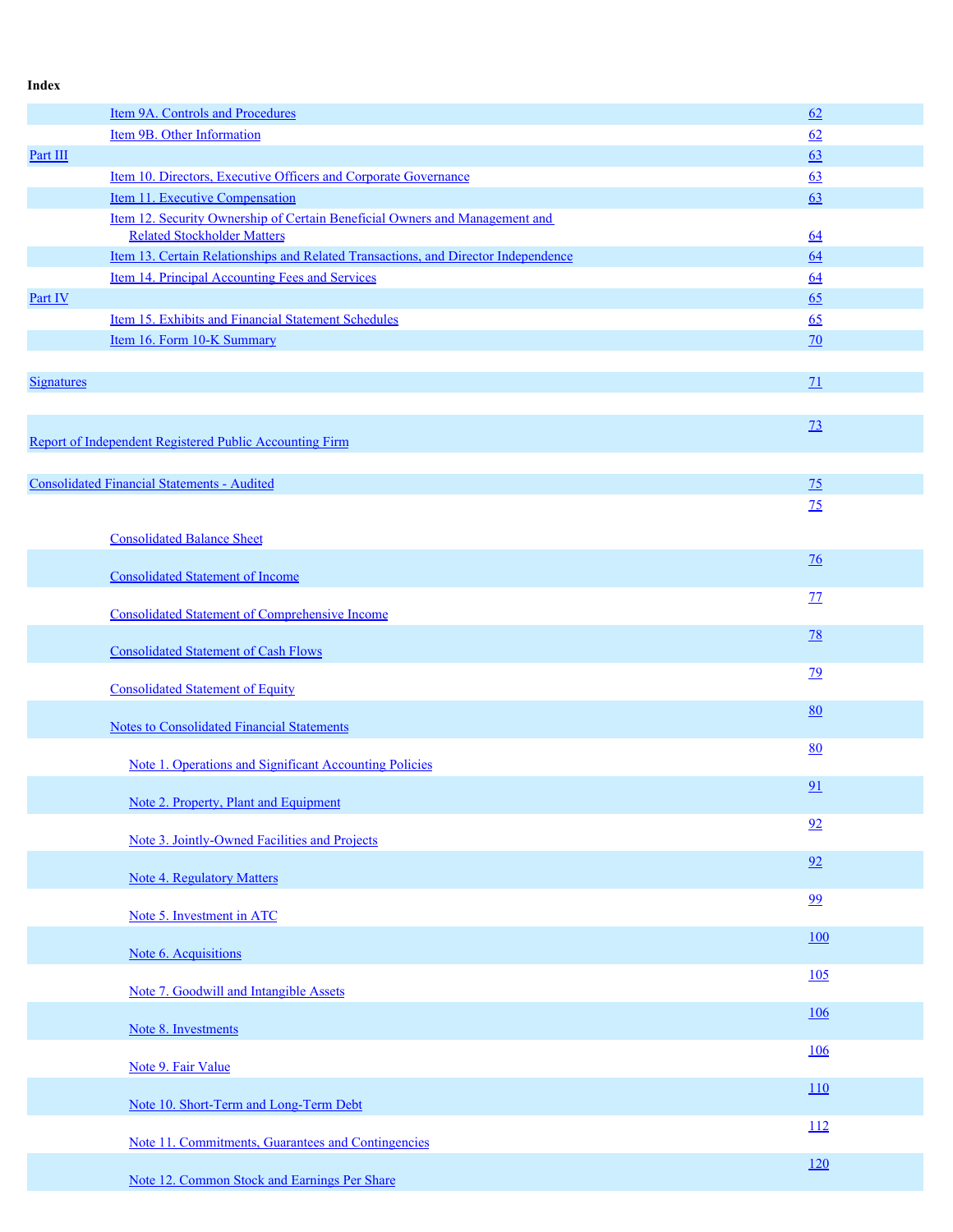|                    | Note 13. Income Tax Expense                                                     | 122        |
|--------------------|---------------------------------------------------------------------------------|------------|
|                    | Note 14. Reclassifications Out of Accumulated Other Comprehensive Income (Loss) | <u>124</u> |
|                    | Note 15. Pension and Other Postretirement Benefit Plans                         | 125        |
|                    | Note 16. Employee Stock and Incentive Plans                                     | <u>135</u> |
|                    | Note 17. Business Segments                                                      | <u>138</u> |
|                    | Note 18. Quarterly Financial Data (Unaudited)                                   | 141        |
| <b>Schedule II</b> |                                                                                 | <u>142</u> |
|                    |                                                                                 |            |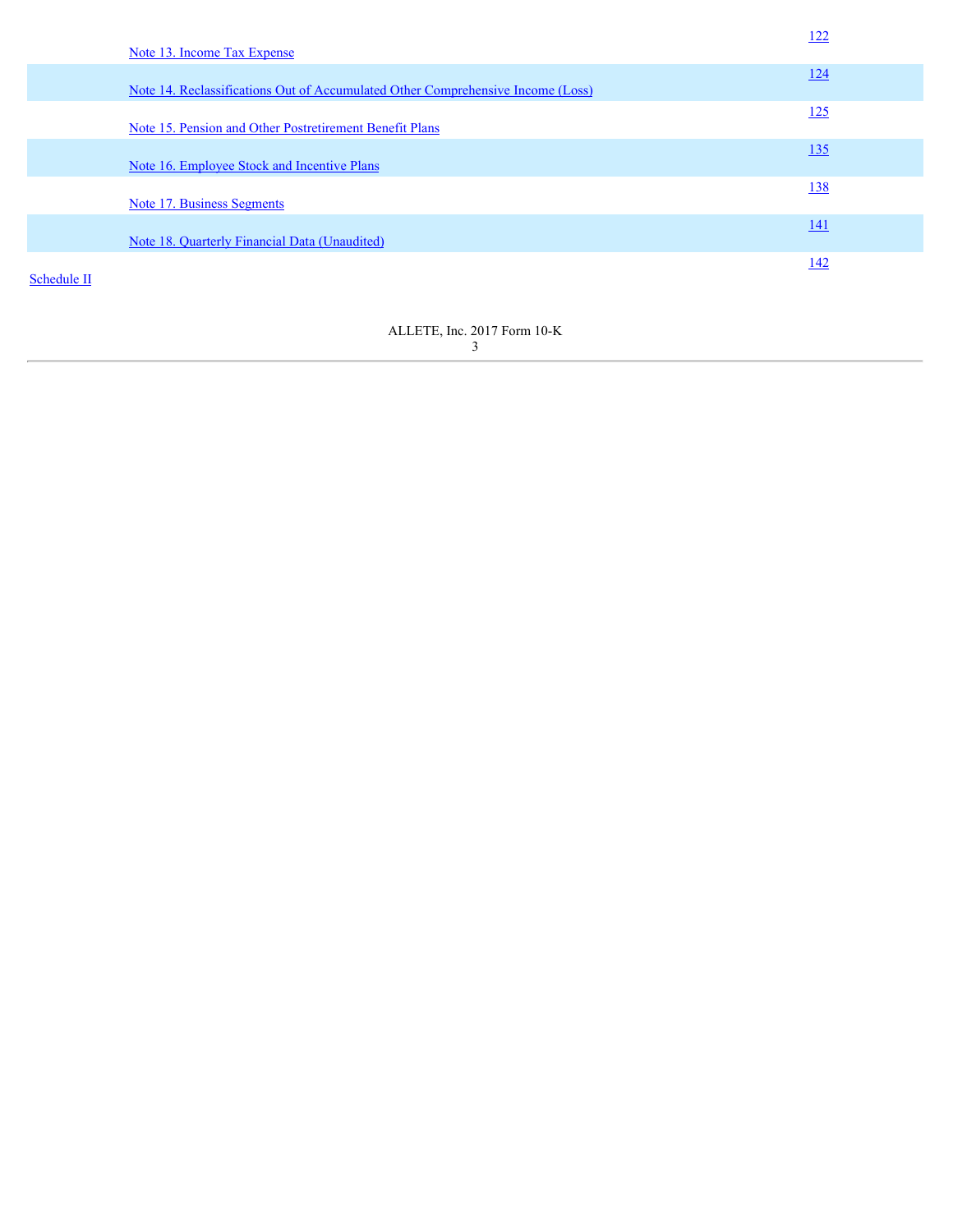# <span id="page-5-0"></span>**Definitions**

|                                            | <b>Definitions</b>                                                                                                                                           |
|--------------------------------------------|--------------------------------------------------------------------------------------------------------------------------------------------------------------|
| collectively.                              | The following abbreviations or acronyms are used in the text. References in this report to "we," "us" and "our" are to ALLETE, Inc. and its subsidiaries,    |
| <b>Abbreviation or Acronym</b>             | <b>Term</b>                                                                                                                                                  |
| <b>AFUDC</b>                               | Allowance for Funds Used During Construction - the cost of both debt and equity funds used to finance utility plant<br>additions during construction periods |
| <b>ALLETE</b>                              | ALLETE, Inc.                                                                                                                                                 |
| <b>ALLETE</b> Clean Energy                 | ALLETE Clean Energy, Inc. and its subsidiaries                                                                                                               |
| <b>ALLETE Properties</b>                   | ALLETE Properties, LLC and its subsidiaries                                                                                                                  |
| <b>ALLETE Transmission Holdings</b>        | ALLETE Transmission Holdings, Inc.                                                                                                                           |
| ArcelorMittal                              | ArcelorMittal USA, Inc.                                                                                                                                      |
| $\operatorname{ASC}$                       | Accounting Standards Codification                                                                                                                            |
| $\rm{ATC}$                                 | American Transmission Company LLC                                                                                                                            |
| Basin                                      | <b>Basin Electric Power Cooperative</b>                                                                                                                      |
| Bison                                      | <b>Bison Wind Energy Center</b>                                                                                                                              |
| <b>BNI</b> Energy                          | BNI Energy, Inc. and its subsidiary                                                                                                                          |
| Boswell                                    | <b>Boswell Energy Center</b>                                                                                                                                 |
| Camp Ripley<br>$\ensuremath{\mathrm{CIP}}$ | Camp Ripley Solar Array<br>Conservation Improvement Program                                                                                                  |
| Cliffs                                     | Cleveland-Cliffs Inc.                                                                                                                                        |
| CO $_{2}$                                  | Carbon Dioxide                                                                                                                                               |
| Company                                    | ALLETE, Inc. and its subsidiaries                                                                                                                            |
| $\operatorname{DC}$                        | Direct Current                                                                                                                                               |
| ${\rm EIS}$                                | <b>Environmental Impact Statement</b>                                                                                                                        |
| ${\rm EITE}$                               | Energy-Intensive Trade-Exposed                                                                                                                               |
| $\rm{EPA}$                                 | United States Environmental Protection Agency                                                                                                                |
| ERP Iron Ore                               | ERP Iron Ore, LLC                                                                                                                                            |
| <b>ESOP</b>                                | Employee Stock Ownership Plan                                                                                                                                |
| FASB                                       | Financial Accounting Standards Board                                                                                                                         |
| <b>FERC</b>                                | Federal Energy Regulatory Commission                                                                                                                         |
| Form 8-K<br>Form 10-K                      | ALLETE Current Report on Form 8-K                                                                                                                            |
| Form 10-Q                                  | ALLETE Annual Report on Form 10-K<br>ALLETE Quarterly Report on Form 10-Q                                                                                    |
| <b>GAAP</b>                                | Generally Accepted Accounting Principles in the United States of America                                                                                     |
| GHG                                        | Greenhouse Gases                                                                                                                                             |
| $\mbox{GNTL}$                              | Great Northern Transmission Line                                                                                                                             |
| <b>Invest Direct</b>                       | ALLETE's Direct Stock Purchase and Dividend Reinvestment Plan                                                                                                |
| $\ensuremath{\mathsf{IRP}}\xspace$         | <b>Integrated Resource Plan</b>                                                                                                                              |
| Item $\_\_$                                | Item __ of this Form 10-K                                                                                                                                    |
| $\rm kV$                                   | Kilovolt(s)                                                                                                                                                  |
| kW / kWh                                   | Kilowatt(s) / Kilowatt-hour(s)                                                                                                                               |
| Laskin                                     | Laskin Energy Center                                                                                                                                         |
| ${\rm LIBOR}$                              | London Interbank Offered Rate                                                                                                                                |
|                                            | Magnetation, LLC                                                                                                                                             |
| Magnetation                                |                                                                                                                                                              |
| Manitoba Hydro<br>MBtu                     | Manitoba Hydro-Electric Board<br>Million British thermal units                                                                                               |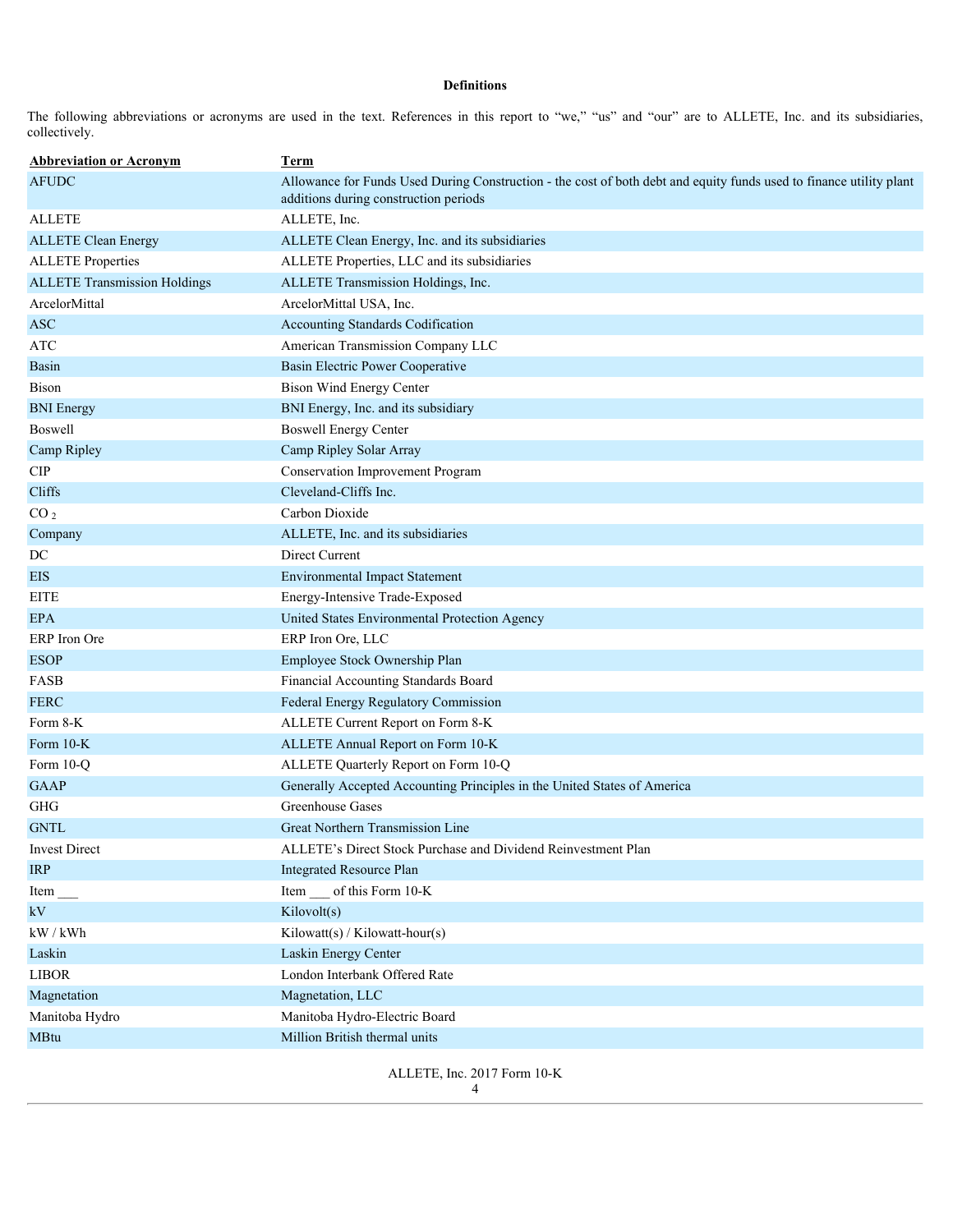# **Definitions (continued)**

| <b>Abbreviation or Acronym</b> | Term                                                                      |
|--------------------------------|---------------------------------------------------------------------------|
| Mesabi Metallics               | Mesabi Metallics Company, LLC                                             |
| Minnesota Power                | An operating division of ALLETE, Inc.                                     |
| Minnkota Power                 | Minnkota Power Cooperative, Inc.                                          |
| MISO                           | Midcontinent Independent System Operator, Inc.                            |
| Montana-Dakota Utilities       | Montana-Dakota Utilities Co., a division of MDU Resources Group, Inc.     |
| Moody's                        | Moody's Investors Service, Inc.                                           |
| <b>MPCA</b>                    | Minnesota Pollution Control Agency                                        |
| <b>MPUC</b>                    | Minnesota Public Utilities Commission                                     |
| MW / MWh                       | $Megawatt(s) / Megawatt-hour(s)$                                          |
| <b>NDPSC</b>                   | North Dakota Public Service Commission                                    |
| <b>NERC</b>                    | North American Electric Reliability Corporation                           |
| NOL                            | Net Operating Loss                                                        |
| NO <sub>2</sub>                | Nitrogen Dioxide                                                          |
| $NO_{X}$                       | Nitrogen Oxides                                                           |
| Northern States Power          | Northern States Power Company, a subsidiary of Xcel Energy Inc.           |
| Northshore Mining              | Northshore Mining Company, a wholly-owned subsidiary of Cliffs            |
| Note                           | Note to the consolidated financial statements in this Form 10-K           |
| NYSE                           | New York Stock Exchange                                                   |
| Oliver Wind I                  | Oliver Wind I Energy Center                                               |
| Oliver Wind II                 | Oliver Wind II Energy Center                                              |
| Palm Coast Park District       | Palm Coast Park Community Development District in Florida                 |
| PolyMet                        | PolyMet Mining Corp.                                                      |
| PPA / PSA                      | Power Purchase Agreement / Power Sales Agreement                          |
| <b>PPACA</b>                   | Patient Protection and Affordable Care Act of 2010                        |
| <b>PSCW</b>                    | Public Service Commission of Wisconsin                                    |
| <b>RSOP</b>                    | Retirement Savings and Stock Ownership Plan                               |
| <b>SEC</b>                     | Securities and Exchange Commission                                        |
| Shell Energy                   | Shell Energy North America (US), L.P.                                     |
| <b>Silver Bay Power</b>        | Silver Bay Power Company, a wholly-owned subsidiary of Cliffs             |
| $SO_2$                         | <b>Sulfur Dioxide</b>                                                     |
| <b>Square Butte</b>            | Square Butte Electric Cooperative, a North Dakota cooperative corporation |
| Standard & Poor's              | S&P Global Ratings                                                        |
| <b>SWL&amp;P</b>               | Superior Water, Light and Power Company                                   |
| Taconite Harbor                | Taconite Harbor Energy Center                                             |
| <b>Taconite Ridge</b>          | Taconite Ridge Energy Center                                              |
| Tenaska                        | Tenaska Energy, Inc. and Tenaska Energy Holdings, LLC                     |
| Thomson                        | Thomson Energy Center                                                     |
| <b>TCJA</b>                    | Tax Cuts and Jobs Act of 2017 (Public Law 115-97)                         |
| Tonka Water                    | Tonka Equipment Company                                                   |
| Town Center District           | Town Center at Palm Coast Community Development District in Florida       |
| TransAlta                      | TransAlta Energy Marketing (U.S.) Inc.                                    |
| <b>United Taconite</b>         | United Taconite LLC, a wholly-owned subsidiary of Cliffs                  |
| <b>UPM Blandin</b>             | UPM, Blandin paper mill owned by UPM-Kymmene Corporation                  |
| U.S.                           | United States of America                                                  |
| U.S. Water Services            | U.S. Water Services Holding Company and its subsidiaries                  |
| <b>USS</b> Corporation         | United States Steel Corporation                                           |
| <b>WTG</b>                     | Wind Turbine Generator                                                    |
|                                |                                                                           |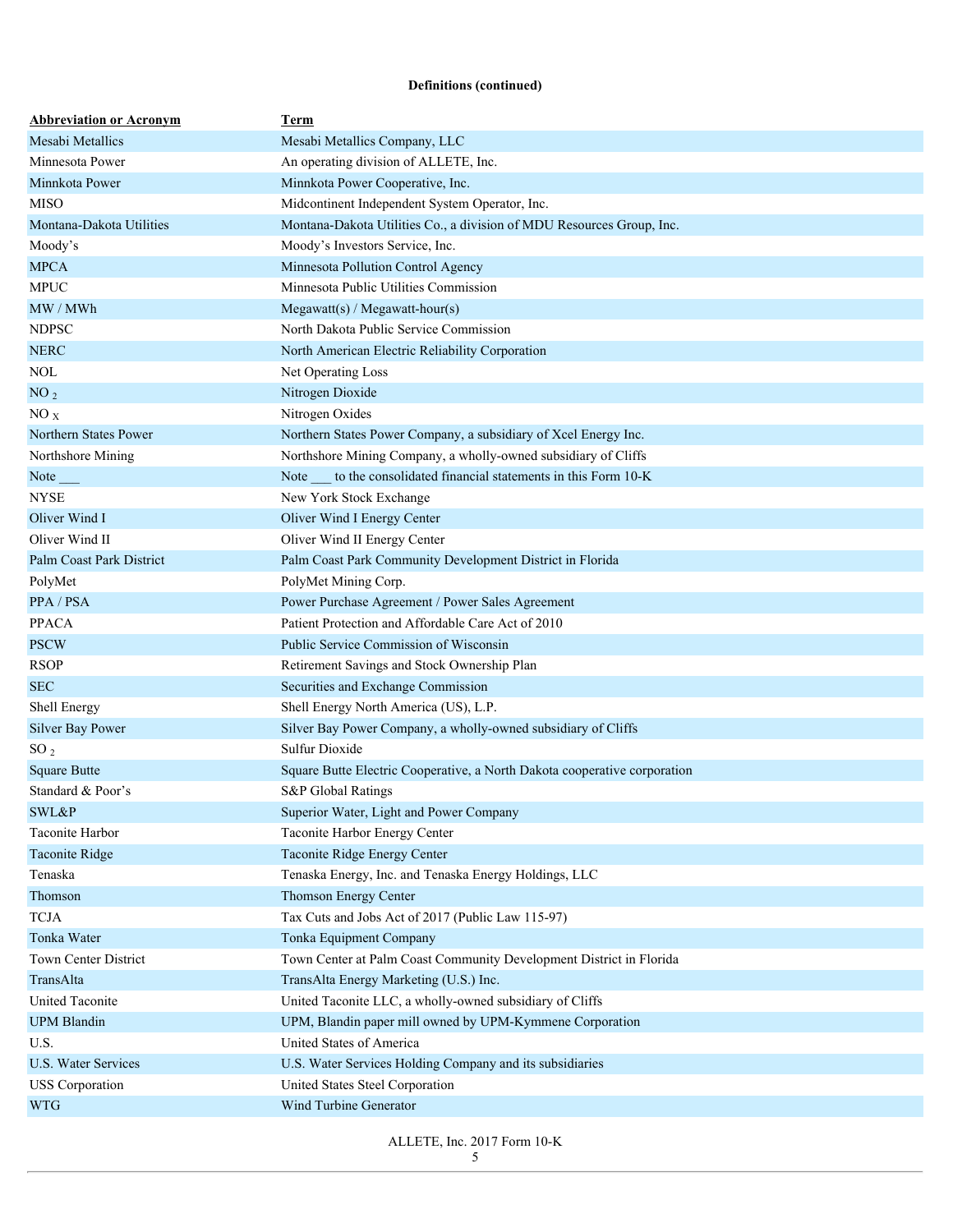#### **Forward-Looking Statements**

Statements in this report that are not statements of historical facts are considered "forward-looking" and, accordingly, involve risks and uncertainties that could cause actual results to differ materially from those discussed. Although such forward-looking statements have been made in good faith and are based on reasonable assumptions, there can be no assurance that the expected results will be achieved. Any statements that express, or involve discussions as to, future expectations, risks, beliefs, plans, objectives, assumptions, events, uncertainties, financial performance, or growth strategies (often, but not always, through the use of words or phrases such as "anticipates," "believes," "estimates," "expects," "intends," "plans," "projects," "likely," "will continue," "could," "may," "potential," "target," "outlook" or words of similar meaning) are not statements of historical facts and may be forward-looking. **Internetts** in this report that are not statements of historical facts are considered "forward-looking" and accordingly, involve risks and uncertainties that could<br>cause actual results to differ materially from those disc secure in this report that are not attentions of linionical television consisted with collect and more therefore, the constructure in the structure of assets and more than the structure of a more than the structure financi

<span id="page-7-0"></span>important factors that could cause our actual results to differ materially from those indicated in forward-looking statements made by or on behalf of ALLETE in this Form 10-K, in presentations, on our website, in response to questions or otherwise. These statements are qualified in their entirety by reference to, and are accompanied by, the following important factors, in addition to any assumptions and other factors referred to specifically in connection with such forward-looking statements that could cause our actual results to differ materially from those indicated in the forward-looking statements:

- our ability to successfully implement our strategic objectives;
- global and domestic economic conditions affecting us or our customers;
- changes in and compliance with laws and regulations;
- changes in tax rates or policies or in rates of inflation;
- the outcome of legal and administrative proceedings (whether civil or criminal) and settlements;
- weather conditions, natural disasters and pandemic diseases;
- our ability to access capital markets and bank financing;
- changes in interest rates and the performance of the financial markets;
- project delays or changes in project costs;
- changes in operating expenses and capital expenditures and our ability to raise revenues from our customers in regulated rates or sales price increases at our Energy Infrastructure and Related Services businesses;
- the impacts of commodity prices on ALLETE and our customers;
- our ability to attract and retain qualified, skilled and experienced personnel;
- effects of emerging technology;
- war, acts of terrorism and cyberattacks;
- our ability to manage expansion and integrate acquisitions;
- population growth rates and demographic patterns;
- wholesale power market conditions;
- federal and state regulatory and legislative actions that impact regulated utility economics, including our allowed rates of return, capital structure, ability to infrastructure, recovery of purchased power, capital investments and other expenses, including present or prospective environmental matters;
- effects of competition, including competition for retail and wholesale customers;
- effects of restructuring initiatives in the electric industry;
- the impacts on our Regulated Operations segment of climate change and future regulation to restrict the emissions of GHG;
- effects of increased deployment of distributed low-carbon electricity generation resources;
- the impacts of laws and regulations related to renewable and distributed generation;
- pricing, availability and transportation of fuel and other commodities and the ability to recover the costs of such commodities;
- our current and potential industrial and municipal customers' ability to execute announced expansion plans;
- real estate market conditions where our legacy Florida real estate investment is located may not improve;
- the success of efforts to realize value from, invest in, and develop new opportunities in, our Energy Infrastructure and Related Services businesses; and
- whenevel that could cance our actual results to third metantaly from these moleculations affectively. The main the state of the state of the state of the state of the state of the state of the state of the state of the increases, changes in legislation and regulations impacting the industries in which the customers served operate, the effects of weather, creditworthiness of customers, ability to obtain materials required to perform services, and changing market conditions.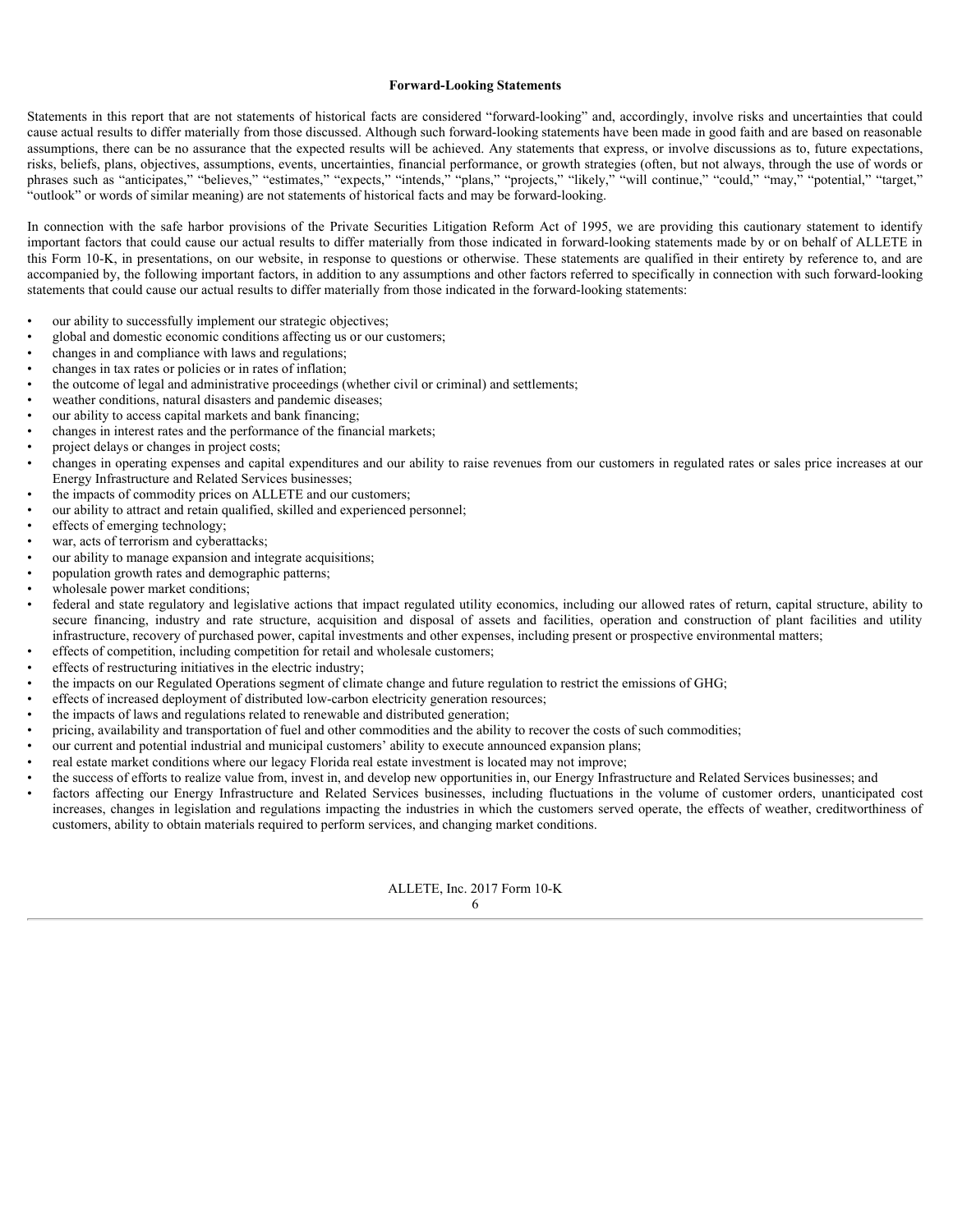#### **Forward Looking Statements (Continued)**

Additional disclosures regarding factors that could cause our results or performance to differ from those anticipated by this report are discussed in Part 1, Item 1A under the heading "Risk Factors" of this Form 10-K. Any forward-looking statement speaks only as of the date on which such statement is made, and we undertake no obligation to update any forward-looking statement to reflect events or circumstances after the date on which that statement is made or to reflect the occurrence of unanticipated events. New factors emerge from time to time, and it is not possible for management to predict all of these factors, nor can it assess the impact of each of these factors on the businesses of ALLETE or the extent to which any factor, or combination of factors, may cause actual results to differ materially from those contained in any forward-looking statement. Readers are urged to carefully review and consider the various disclosures made by ALLETE in this Form 10-K and in other reports filed with the SEC that attempt to identify the risks and uncertainties that may affect ALLETE's business.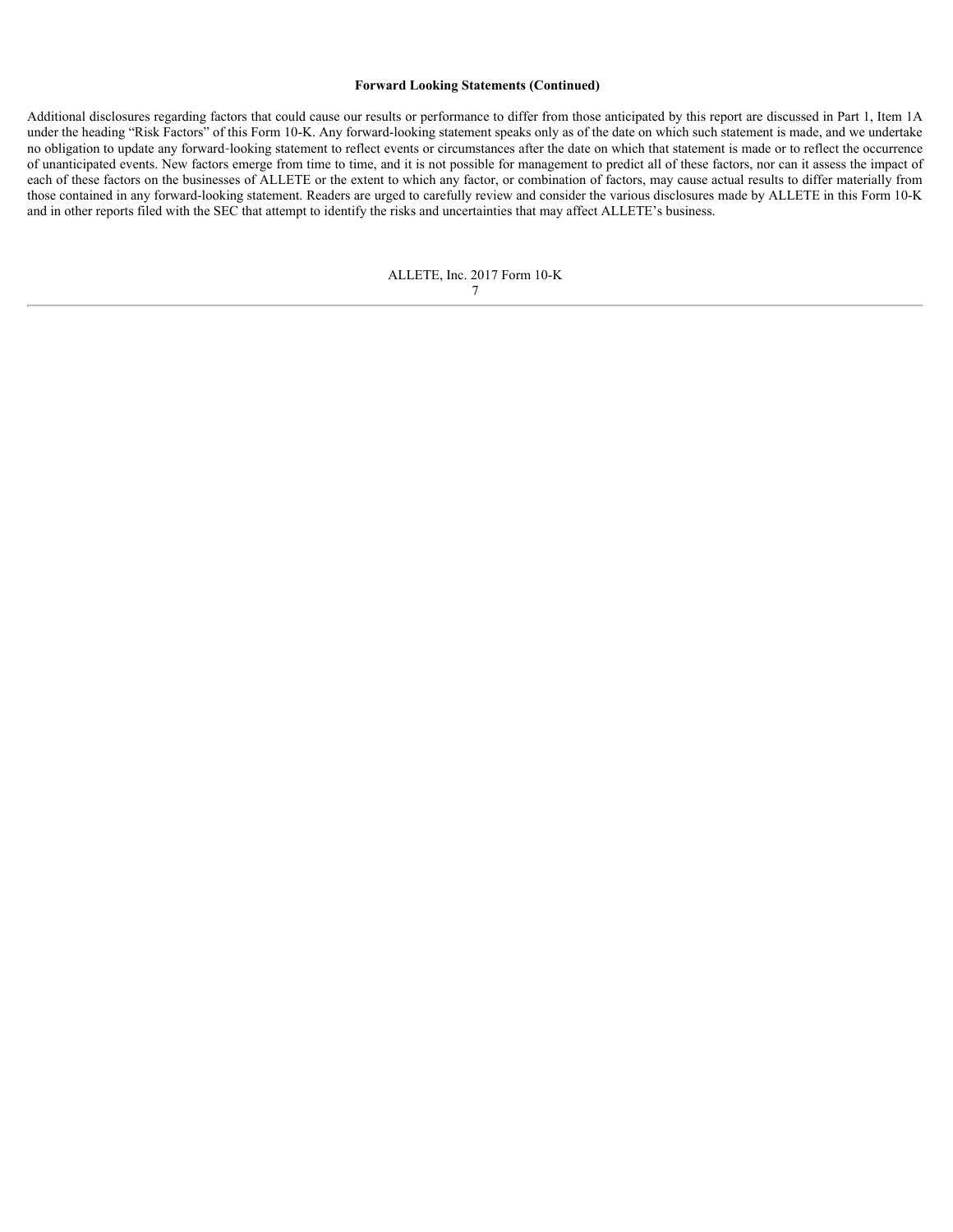#### **Part I**

#### <span id="page-9-1"></span><span id="page-9-0"></span>**Item 1. Business**

**Regulated Operations** includes our regulated utilities, Minnesota Power and SWL&P, as well as our investment in ATC, a Wisconsin-based regulated utility that owns and maintains electric transmission assets in portions of Wisconsin, Michigan, Minnesota and Illinois. Minnesota Power provides regulated utility electric **Fact 1**<br>**Regulated Operations** includes our regulated utilities, Minnesota Power and SWL&P, as well as our investment in ATC, a Wisconsin-based regulated utility that<br>**Regulated Operations** includes our regulated utilitie **Example is a Wisconsin utility and a wholesale customer and SWL&P, as well as our investment in ATC, a Wisconsin-based regulated utility that Regulated Depression incredible customers in portions of Wisconsin, Michigan, M** northwestern Wisconsin to approximately 15,000 electric customers, 13,000 natural gas customers and 10,000 water customers. Our regulated utility operations include retail and wholesale activities under the jurisdiction of state and federal regulatory authorities *.* (See Note 4. Regulatory Matters.) **ALLETE Clean Energy Constraines Security Clean ALLETE Clean ALLETE Clean Energy acquiring the Security and DRIF Clean ALLETE Clean ALLETE Clean And Security and Figure 2012 and The Security and Figure 2012 and Figure 2012 Part 1**<br> **Regulated Operations** includes our regulated utilities, Minnesota Pover and SWL&P, as well as our investigated in ATC, a Wisconsib-based regulated Units that<br>
over and minimizes clearer transmission assess in pr

operates, in four states, approximately 535 MW of nameplate capacity wind energy generation that is contracted under PSAs of various durations. ALLETE Clean Energy also engages in the development of wind energy facilities to operate under long-term PSAs or for sale to others upon completion.

**U.S. Water Services** provides integrated water management for industry by combining chemical, equipment, engineering and service for customized solutions to reduce water and energy usage, and improve efficiency.

**Corporate and Other** is comprised of BNI Energy, our coal mining operations in North Dakota, ALLETE Properties, our legacy Florida real estate investment, other business development and corporate expenditures, unallocated interest expense, a small amount of non-rate base generation, approximately 5,000 acres of land in Minnesota, and earnings on cash and investments.

December 31, 2017 , unless otherwise indicated. All subsidiaries are wholly-owned unless otherwise specifically indicated. References in this report to "we," "us" and "our" are to ALLETE and its subsidiaries, collectively.

| <b>Year Ended December 31</b>                | 2017      | 2016      | <b>2015</b> ( <i>a</i> ) |
|----------------------------------------------|-----------|-----------|--------------------------|
|                                              |           |           |                          |
| Consolidated Operating Revenue - Millions    | \$1,419.3 | \$1,339.7 | \$1,486.4                |
|                                              |           |           |                          |
| Percentage of Consolidated Operating Revenue |           |           |                          |
| <b>Regulated Operations</b>                  | 75%       | 75%       | 67%                      |
| <b>ALLETE Clean Energy</b>                   | 6%        | 6%        | 18%                      |
| U.S. Water Services                          | 11%       | 10%       | 8%                       |
| Corporate and Other                          | 8%        | 9%        | 7%                       |
|                                              | 100%      | 100%      | 100%                     |

*(a) Includes the construction and sale of a wind energy facility by ALLETE Clean Energy to Montana-Dakota Utilities for \$197.7 million in 2015.*

For a detailed discussion of results of operations and trends, see Item 7. Management's Discussion and Analysis of Financial Condition and Results of Operations. For business segment information, see Note 1. Operations and Significant Accounting Policies, and Note 17. Business Segments.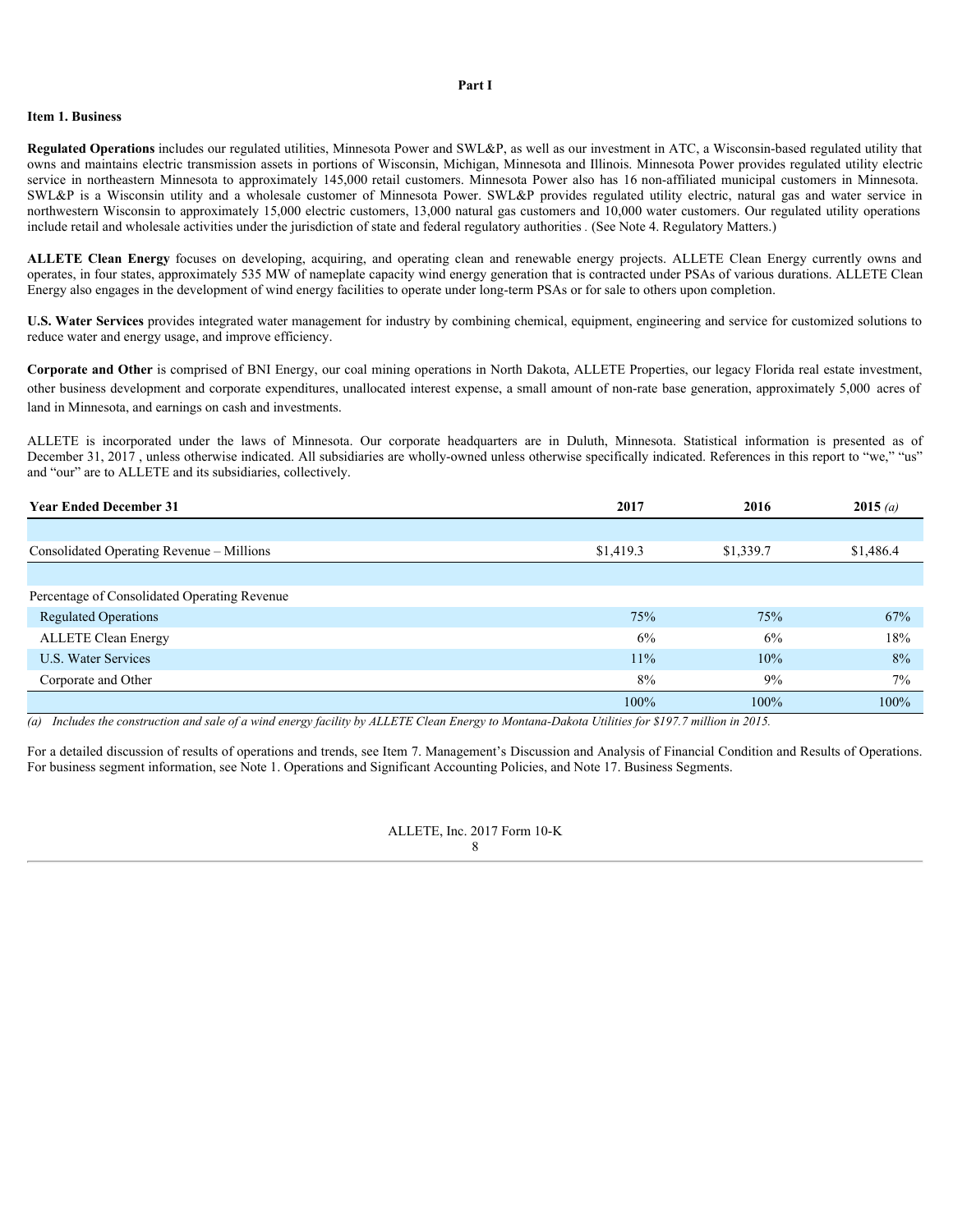# <span id="page-10-0"></span>**REGULATED OPERATIONS**

#### <span id="page-10-1"></span>**Electric Sales / Customers**

# **Regulated Utility Kilowatt-hours Sold**

| <b>Regulated Utility Kilowatt-hours Sold</b>                                                                                                                                                                                                                                                                             |        |                 |        |               |        |      |
|--------------------------------------------------------------------------------------------------------------------------------------------------------------------------------------------------------------------------------------------------------------------------------------------------------------------------|--------|-----------------|--------|---------------|--------|------|
| <b>Year Ended December 31</b>                                                                                                                                                                                                                                                                                            | 2017   | $\frac{0}{0}$   | 2016   | $\frac{6}{6}$ | 2015   | $\%$ |
| <b>Millions</b>                                                                                                                                                                                                                                                                                                          |        |                 |        |               |        |      |
| Retail and Municipal                                                                                                                                                                                                                                                                                                     |        |                 |        |               |        |      |
| Residential                                                                                                                                                                                                                                                                                                              | 1,096  | $7\phantom{.0}$ | 1,102  | 8             | 1,113  | 8    |
| Commercial                                                                                                                                                                                                                                                                                                               | 1,420  | 10              | 1,442  | 10            | 1,462  | 10   |
| Industrial                                                                                                                                                                                                                                                                                                               | 7,327  | 50              | 6,456  | 45            | 6,635  | 46   |
| Municipal                                                                                                                                                                                                                                                                                                                | 799    | 5               | 816    | 6             | 833    | 6    |
| <b>Total Retail and Municipal</b>                                                                                                                                                                                                                                                                                        | 10,642 | $72\,$          | 9,816  | 69            | 10,043 | 70   |
| Other Power Suppliers                                                                                                                                                                                                                                                                                                    | 4,039  | 28              | 4,316  | 31            | 4,310  | 30   |
| Total Regulated Utility Kilowatt-hours Sold                                                                                                                                                                                                                                                                              | 14,681 | 100             | 14,132 | 100           | 14,353 |      |
| Industrial Customers. In 2017, industrial customers represented 50 percent of total regulated utility kWh sales. Our industrial customers are primarily in the<br>taconite mining, iron concentrate, paper, pulp and secondary wood products, and pipeline industries.<br><b>Industrial Customer Kilowatt-hours Sold</b> |        |                 |        |               |        | 100  |
| <b>Year Ended December 31</b>                                                                                                                                                                                                                                                                                            | 2017   |                 | 2016   | $\%$          | 2015   | $\%$ |
| <b>Millions</b>                                                                                                                                                                                                                                                                                                          |        | $\frac{6}{6}$   |        |               |        |      |
| Taconite/Iron Concentrate                                                                                                                                                                                                                                                                                                | 4,930  | 67              | 3,906  | 61            | 4,000  | 60   |
| Paper, Pulp and Secondary Wood Products                                                                                                                                                                                                                                                                                  | 1,104  | 15              | 1,303  | 20            | 1,456  | 22   |
| Pipelines and Other Industrial                                                                                                                                                                                                                                                                                           | 1,293  | 18              | 1,247  | 19            | 1,179  | 18   |

#### **Industrial Customer Kilowatt-hours Sold**

| Other Power Suppliers                                                                                                                                                                                                                                                                                                                                                                                                                                                                                                                                                                                                                                                                                                                                                                                                                                                                                                                                                                                                                                                                                                                                                                                                                                                                                                                                                                                | 4,039  | 28            | 4,316  | 31            | 4,310  | 30     |
|------------------------------------------------------------------------------------------------------------------------------------------------------------------------------------------------------------------------------------------------------------------------------------------------------------------------------------------------------------------------------------------------------------------------------------------------------------------------------------------------------------------------------------------------------------------------------------------------------------------------------------------------------------------------------------------------------------------------------------------------------------------------------------------------------------------------------------------------------------------------------------------------------------------------------------------------------------------------------------------------------------------------------------------------------------------------------------------------------------------------------------------------------------------------------------------------------------------------------------------------------------------------------------------------------------------------------------------------------------------------------------------------------|--------|---------------|--------|---------------|--------|--------|
| Total Regulated Utility Kilowatt-hours Sold                                                                                                                                                                                                                                                                                                                                                                                                                                                                                                                                                                                                                                                                                                                                                                                                                                                                                                                                                                                                                                                                                                                                                                                                                                                                                                                                                          | 14,681 | 100           | 14,132 | 100           | 14,353 | 100    |
| Industrial Customers. In 2017, industrial customers represented 50 percent of total regulated utility kWh sales. Our industrial customers are primarily in the<br>taconite mining, iron concentrate, paper, pulp and secondary wood products, and pipeline industries.                                                                                                                                                                                                                                                                                                                                                                                                                                                                                                                                                                                                                                                                                                                                                                                                                                                                                                                                                                                                                                                                                                                               |        |               |        |               |        |        |
| <b>Industrial Customer Kilowatt-hours Sold</b>                                                                                                                                                                                                                                                                                                                                                                                                                                                                                                                                                                                                                                                                                                                                                                                                                                                                                                                                                                                                                                                                                                                                                                                                                                                                                                                                                       |        |               |        |               |        |        |
| <b>Year Ended December 31</b>                                                                                                                                                                                                                                                                                                                                                                                                                                                                                                                                                                                                                                                                                                                                                                                                                                                                                                                                                                                                                                                                                                                                                                                                                                                                                                                                                                        | 2017   | $\frac{6}{6}$ | 2016   | $\frac{0}{0}$ | 2015   | $\%$   |
| <b>Millions</b>                                                                                                                                                                                                                                                                                                                                                                                                                                                                                                                                                                                                                                                                                                                                                                                                                                                                                                                                                                                                                                                                                                                                                                                                                                                                                                                                                                                      |        |               |        |               |        |        |
| Taconite/Iron Concentrate                                                                                                                                                                                                                                                                                                                                                                                                                                                                                                                                                                                                                                                                                                                                                                                                                                                                                                                                                                                                                                                                                                                                                                                                                                                                                                                                                                            | 4,930  | 67            | 3,906  | 61            | 4,000  | 60     |
| Paper, Pulp and Secondary Wood Products                                                                                                                                                                                                                                                                                                                                                                                                                                                                                                                                                                                                                                                                                                                                                                                                                                                                                                                                                                                                                                                                                                                                                                                                                                                                                                                                                              | 1,104  | 15            | 1,303  | 20            | 1,456  | $22\,$ |
| Pipelines and Other Industrial                                                                                                                                                                                                                                                                                                                                                                                                                                                                                                                                                                                                                                                                                                                                                                                                                                                                                                                                                                                                                                                                                                                                                                                                                                                                                                                                                                       | 1,293  | 18            | 1,247  | 19            | 1,179  | $18\,$ |
| Total Industrial Customer Kilowatt-hours Sold                                                                                                                                                                                                                                                                                                                                                                                                                                                                                                                                                                                                                                                                                                                                                                                                                                                                                                                                                                                                                                                                                                                                                                                                                                                                                                                                                        | 7,327  | 100           | 6,456  | 100           | 6,635  | 100    |
| to extract and process iron-bearing tailings left from previous mining operations to produce iron ore concentrate.<br>Minnesota Power's taconite customers are capable of producing up to approximately 41 million tons of taconite pellets annually. Taconite pellets produced in<br>Minnesota are primarily shipped to North American steel making facilities that are part of the integrated steel industry. Steel produced from these North American<br>facilities is used primarily in the manufacture of automobiles, appliances, pipe and tube products for the gas and oil industry, and in the construction industry.<br>Historically, less than five percent of Minnesota taconite production has been exported outside of North America. Minnesota Power also provides electric service to<br>three iron concentrate facilities capable of producing up to approximately 4 million tons of iron concentrate per year. Iron concentrate is used in the production of<br>taconite pellets. These iron concentrate facilities are owned in whole, or in part, by ERP Iron Ore and are currently idled. (See Item 7. Management's Discussion<br>and Analysis - Outlook - Industrial Customers and Prospective Additional Load.)<br>There has been a general historical correlation between U.S. steel production and Minnesota taconite production. The American Iron and Steel Institute, an |        |               |        |               |        |        |
| association of North American steel producers, reported that U.S. raw steel production operated at approximately 74 percent of capacity in 2017 (71 percent in<br>2016 and in 2015). The World Steel Association, an association of over 160 steel producers, national and regional steel industry associations, and steel research<br>institutes representing approximately 85 percent of world steel production, projected U.S. steel consumption in 2018 will increase by approximately 1 percent<br>compared to 2017.                                                                                                                                                                                                                                                                                                                                                                                                                                                                                                                                                                                                                                                                                                                                                                                                                                                                            |        |               |        |               |        |        |
|                                                                                                                                                                                                                                                                                                                                                                                                                                                                                                                                                                                                                                                                                                                                                                                                                                                                                                                                                                                                                                                                                                                                                                                                                                                                                                                                                                                                      |        |               |        |               |        |        |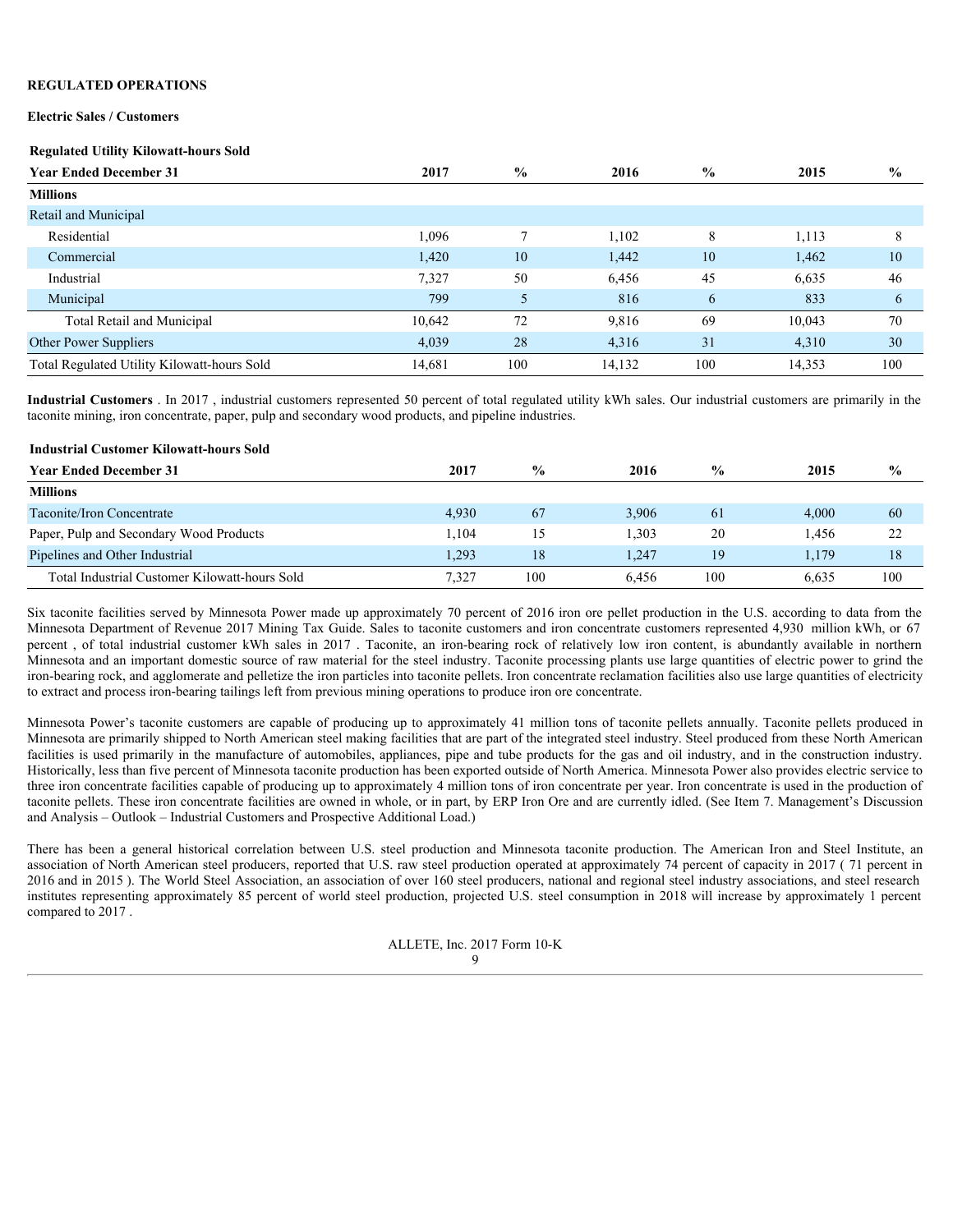# **REGULATED OPERATIONS (Continued) Industrial Customers (Continued)**

| <b>REGULATED OPERATIONS (Continued)</b><br><b>Industrial Customers (Continued)</b> |                                                                                                                                                                                                                                                                                                                   |                                                                                                                                                                                                                                                                                                                                                                                                                                                                                                                                                                                                                                                                                                                                                                                                                                                                                                                                                                                                                                                                                                                                                                    |
|------------------------------------------------------------------------------------|-------------------------------------------------------------------------------------------------------------------------------------------------------------------------------------------------------------------------------------------------------------------------------------------------------------------|--------------------------------------------------------------------------------------------------------------------------------------------------------------------------------------------------------------------------------------------------------------------------------------------------------------------------------------------------------------------------------------------------------------------------------------------------------------------------------------------------------------------------------------------------------------------------------------------------------------------------------------------------------------------------------------------------------------------------------------------------------------------------------------------------------------------------------------------------------------------------------------------------------------------------------------------------------------------------------------------------------------------------------------------------------------------------------------------------------------------------------------------------------------------|
|                                                                                    | The following table reflects Minnesota Power's taconite customers' production levels for the past ten years:                                                                                                                                                                                                      |                                                                                                                                                                                                                                                                                                                                                                                                                                                                                                                                                                                                                                                                                                                                                                                                                                                                                                                                                                                                                                                                                                                                                                    |
|                                                                                    |                                                                                                                                                                                                                                                                                                                   |                                                                                                                                                                                                                                                                                                                                                                                                                                                                                                                                                                                                                                                                                                                                                                                                                                                                                                                                                                                                                                                                                                                                                                    |
|                                                                                    | Year                                                                                                                                                                                                                                                                                                              | <b>Minnesota Power Taconite Customer Production</b><br><b>Tons (Millions)</b>                                                                                                                                                                                                                                                                                                                                                                                                                                                                                                                                                                                                                                                                                                                                                                                                                                                                                                                                                                                                                                                                                      |
|                                                                                    | $2017*$                                                                                                                                                                                                                                                                                                           | 37                                                                                                                                                                                                                                                                                                                                                                                                                                                                                                                                                                                                                                                                                                                                                                                                                                                                                                                                                                                                                                                                                                                                                                 |
|                                                                                    | 2016                                                                                                                                                                                                                                                                                                              | 28                                                                                                                                                                                                                                                                                                                                                                                                                                                                                                                                                                                                                                                                                                                                                                                                                                                                                                                                                                                                                                                                                                                                                                 |
|                                                                                    | 2015                                                                                                                                                                                                                                                                                                              | 31                                                                                                                                                                                                                                                                                                                                                                                                                                                                                                                                                                                                                                                                                                                                                                                                                                                                                                                                                                                                                                                                                                                                                                 |
|                                                                                    | 2014                                                                                                                                                                                                                                                                                                              | 39                                                                                                                                                                                                                                                                                                                                                                                                                                                                                                                                                                                                                                                                                                                                                                                                                                                                                                                                                                                                                                                                                                                                                                 |
|                                                                                    | 2013                                                                                                                                                                                                                                                                                                              | 37                                                                                                                                                                                                                                                                                                                                                                                                                                                                                                                                                                                                                                                                                                                                                                                                                                                                                                                                                                                                                                                                                                                                                                 |
|                                                                                    | 2012                                                                                                                                                                                                                                                                                                              | 39                                                                                                                                                                                                                                                                                                                                                                                                                                                                                                                                                                                                                                                                                                                                                                                                                                                                                                                                                                                                                                                                                                                                                                 |
|                                                                                    | 2011<br>2010                                                                                                                                                                                                                                                                                                      | 39<br>35                                                                                                                                                                                                                                                                                                                                                                                                                                                                                                                                                                                                                                                                                                                                                                                                                                                                                                                                                                                                                                                                                                                                                           |
|                                                                                    | 2009                                                                                                                                                                                                                                                                                                              | 17                                                                                                                                                                                                                                                                                                                                                                                                                                                                                                                                                                                                                                                                                                                                                                                                                                                                                                                                                                                                                                                                                                                                                                 |
|                                                                                    | 2008                                                                                                                                                                                                                                                                                                              | 39                                                                                                                                                                                                                                                                                                                                                                                                                                                                                                                                                                                                                                                                                                                                                                                                                                                                                                                                                                                                                                                                                                                                                                 |
|                                                                                    | Source: Minnesota Department of Revenue 2017 Mining Tax Guide for years 2008 - 2016.                                                                                                                                                                                                                              |                                                                                                                                                                                                                                                                                                                                                                                                                                                                                                                                                                                                                                                                                                                                                                                                                                                                                                                                                                                                                                                                                                                                                                    |
|                                                                                    | * Preliminary data from the Minnesota Department of Revenue.                                                                                                                                                                                                                                                      |                                                                                                                                                                                                                                                                                                                                                                                                                                                                                                                                                                                                                                                                                                                                                                                                                                                                                                                                                                                                                                                                                                                                                                    |
|                                                                                    |                                                                                                                                                                                                                                                                                                                   |                                                                                                                                                                                                                                                                                                                                                                                                                                                                                                                                                                                                                                                                                                                                                                                                                                                                                                                                                                                                                                                                                                                                                                    |
|                                                                                    | Minnesota Power's taconite customers may experience annual variations in production levels due to such factors as economic conditions, short-term demand<br>changes or maintenance outages. We estimate that a one million ton change in Minnesota Power's taconite customers' production would impact our annual |                                                                                                                                                                                                                                                                                                                                                                                                                                                                                                                                                                                                                                                                                                                                                                                                                                                                                                                                                                                                                                                                                                                                                                    |
|                                                                                    |                                                                                                                                                                                                                                                                                                                   | earnings per share by approximately \$0.04, net of expected power marketing sales at current prices. Changes in wholesale electric prices or customer contractual<br>demand nominations could impact this estimate. Minnesota Power proactively sells power in the wholesale power markets that is temporarily not required by                                                                                                                                                                                                                                                                                                                                                                                                                                                                                                                                                                                                                                                                                                                                                                                                                                     |
|                                                                                    |                                                                                                                                                                                                                                                                                                                   | industrial customers to optimize the value of its generating facilities. Long-term reductions in taconite production or a permanent shut down of a taconite customer                                                                                                                                                                                                                                                                                                                                                                                                                                                                                                                                                                                                                                                                                                                                                                                                                                                                                                                                                                                               |
|                                                                                    | may lead Minnesota Power to file a general rate case to recover lost revenue.                                                                                                                                                                                                                                     |                                                                                                                                                                                                                                                                                                                                                                                                                                                                                                                                                                                                                                                                                                                                                                                                                                                                                                                                                                                                                                                                                                                                                                    |
|                                                                                    |                                                                                                                                                                                                                                                                                                                   | In addition to serving the taconite industry, Minnesota Power serves a number of customers in the paper, pulp and secondary wood products industry, which<br>represented 1,104 million kWh, or 15 percent, of total industrial customer kWh sales in 2017. Minnesota Power also has agreements to provide steam for two of                                                                                                                                                                                                                                                                                                                                                                                                                                                                                                                                                                                                                                                                                                                                                                                                                                         |
|                                                                                    |                                                                                                                                                                                                                                                                                                                   | its paper and pulp customers for use in the customers' operations. The four major paper and pulp mills we serve reported operating at, or near, full capacity in 2017                                                                                                                                                                                                                                                                                                                                                                                                                                                                                                                                                                                                                                                                                                                                                                                                                                                                                                                                                                                              |
|                                                                                    |                                                                                                                                                                                                                                                                                                                   | ; however, the smaller of UPM Blandin's two paper machines was closed in the fourth quarter of 2017. (See Item 7. Management's Discussion and Analysis -                                                                                                                                                                                                                                                                                                                                                                                                                                                                                                                                                                                                                                                                                                                                                                                                                                                                                                                                                                                                           |
|                                                                                    | Outlook – Industrial Customers and Prospective Additional Load.)                                                                                                                                                                                                                                                  |                                                                                                                                                                                                                                                                                                                                                                                                                                                                                                                                                                                                                                                                                                                                                                                                                                                                                                                                                                                                                                                                                                                                                                    |
|                                                                                    |                                                                                                                                                                                                                                                                                                                   |                                                                                                                                                                                                                                                                                                                                                                                                                                                                                                                                                                                                                                                                                                                                                                                                                                                                                                                                                                                                                                                                                                                                                                    |
|                                                                                    |                                                                                                                                                                                                                                                                                                                   |                                                                                                                                                                                                                                                                                                                                                                                                                                                                                                                                                                                                                                                                                                                                                                                                                                                                                                                                                                                                                                                                                                                                                                    |
|                                                                                    |                                                                                                                                                                                                                                                                                                                   |                                                                                                                                                                                                                                                                                                                                                                                                                                                                                                                                                                                                                                                                                                                                                                                                                                                                                                                                                                                                                                                                                                                                                                    |
|                                                                                    |                                                                                                                                                                                                                                                                                                                   |                                                                                                                                                                                                                                                                                                                                                                                                                                                                                                                                                                                                                                                                                                                                                                                                                                                                                                                                                                                                                                                                                                                                                                    |
|                                                                                    |                                                                                                                                                                                                                                                                                                                   |                                                                                                                                                                                                                                                                                                                                                                                                                                                                                                                                                                                                                                                                                                                                                                                                                                                                                                                                                                                                                                                                                                                                                                    |
| and are served under combined contracts.                                           |                                                                                                                                                                                                                                                                                                                   |                                                                                                                                                                                                                                                                                                                                                                                                                                                                                                                                                                                                                                                                                                                                                                                                                                                                                                                                                                                                                                                                                                                                                                    |
|                                                                                    |                                                                                                                                                                                                                                                                                                                   | Large Power Customer Contracts. Minnesota Power has nine Large Power Customer contracts, each serving requirements of 10 MW or more of customer load.<br>The customers consist of six taconite facilities, two iron concentrate reclamation facilities and four paper and pulp mills. Certain facilities have common ownership<br>Large Power Customer contracts require Minnesota Power to have a certain amount of generating capacity available. In turn, each Large Power Customer is<br>required to pay a minimum monthly demand charge that covers the fixed costs associated with having this capacity available to serve the customer, including a<br>return on common equity. Most contracts allow customers to establish the level of megawatts subject to a demand charge on a four-month basis and require that a<br>portion of their megawatt needs be committed on a take-or-pay basis for at least a portion of the term of the agreement. In addition to the demand charge, each<br>Large Power Customer is billed an energy charge for each kWh used that recovers the variable costs incurred in generating electricity. Five of the Large Power |
|                                                                                    |                                                                                                                                                                                                                                                                                                                   | Customer contracts have interruptible service which provides a discounted demand rate in exchange for the ability to interrupt the customers during system<br>emergencies. Minnesota Power also provides incremental production service for customer demand levels above the contractual take-or-pay levels. There is no<br>demand charge for this service and energy is priced at an increment above Minnesota Power's cost. Incremental production service is interruptible.                                                                                                                                                                                                                                                                                                                                                                                                                                                                                                                                                                                                                                                                                     |

required to pay a minimum monthly demand charge that covers the fixed costs associated with having this capacity available to serve the customer, including a return on common equity. Most contracts allow customers to establish the level of megawatts subject to a demand charge on a four-month basis and require that a portion of their megawatt needs be committed on a take-or-pay basis for at least a portion of the term of the agreement. In addition to the demand charge, each Large Power Customer is billed an energy charge for each kWh used that recovers the variable costs incurred in generating electricity. Five of the Large Power 2011<br>
2011 - 2010<br>
2010 - 2018 - 2018 - 2018 - 2018 - 2018 - 2018 - 2018 - 2018 - 2019 - 2018 - 2019 - 2019 - 2019 - 2019 - 2019 - 2019 - 2019 - 2019 - 2019 - 2019 - 2019 - 2019 - 2019 - 2019 - 2019 - 2019 - 2019 - 2019 -2013<br>
2019<br>
2019<br>
2019<br>
2018<br>
2018<br>
2018<br>
2018<br>
2018<br>
2018<br>
2018<br>
2018<br>
2018<br>
2018<br>
2018<br>
2018<br>
2018<br>
2018<br>
2018<br>
2018<br>
2018 Chinese Advance Agreed above the Monetary Provides in production levels due to also from the con demand charge for this service and energy is priced at an increment above Minnesota Power's cost. Incremental production service is interruptible.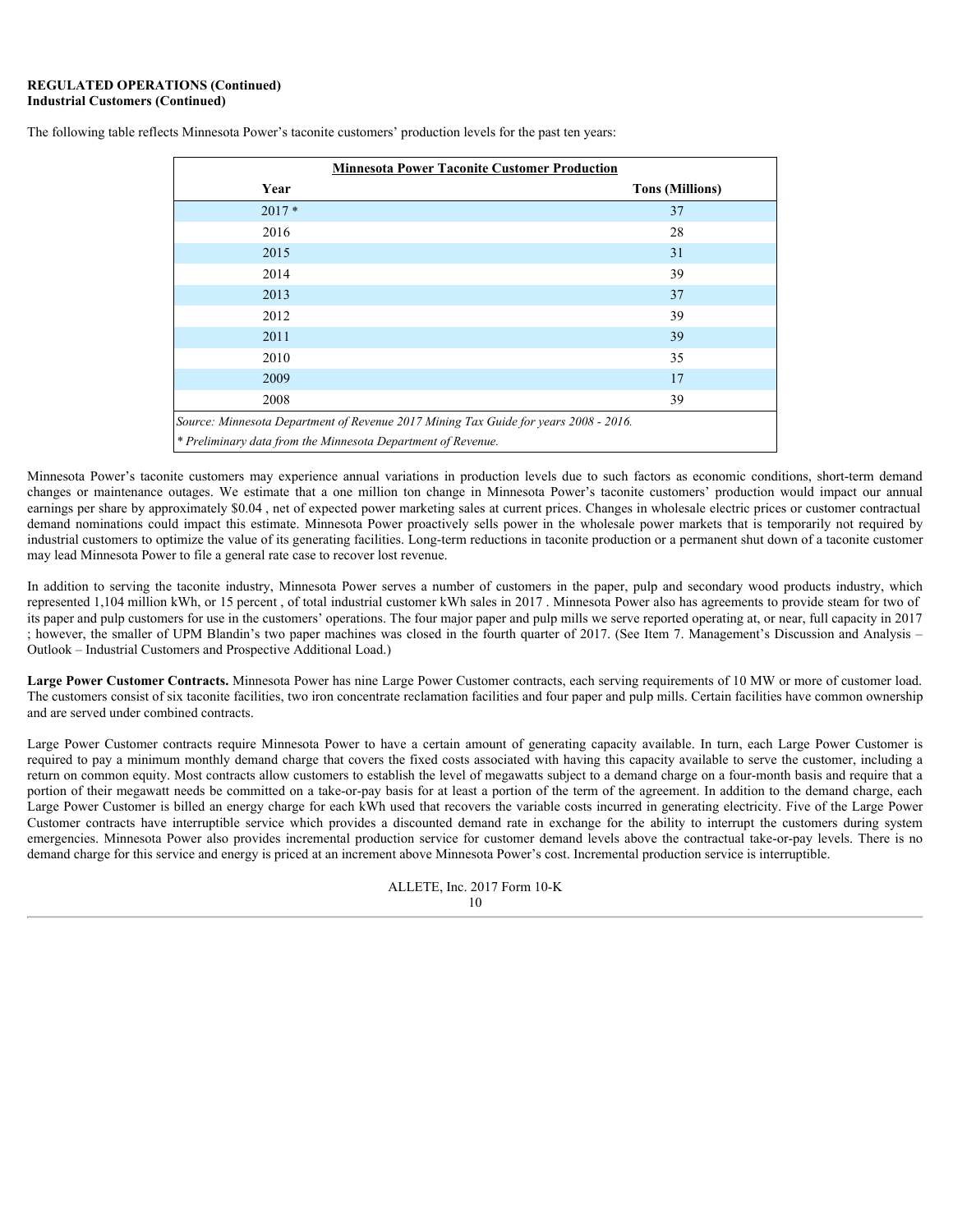# **REGULATED OPERATIONS (Continued) Large Power Customer Contracts (Continued)**

**REGULATED OPERATIONS (Continued)**<br>Large Power Customer Contracts (Continued)<br>All contracts with Large Power Customers continue past the contract termination date unless the required advance notice of cancellation has been required advance notice of cancellation varies from two to four years. Such contracts minimize the impact on earnings that otherwise would result from significant reductions in kWh sales to such customers. Large Power Customers are required to take all of their purchased electric service requirements from Minnesota Power for the duration of their contracts. The rates and corresponding revenue associated with capacity and energy provided under these contracts are subject to change through the same regulatory process governing all retail electric rates. (See Item 1. Business – Regulated Operations – Regulatory Matters – Electric Rates.)

Minnesota Power, as permitted by the MPUC, requires its taconite-producing Large Power Customers to pay weekly for electric usage based on monthly energy usage estimates. These customers receive estimated bills based on Minnesota Power's estimate of the customer's energy usage, forecasted energy prices and fuel adjustment clause estimates. Minnesota Power's taconite‑producing Large Power Customers have generally predictable energy usage on a week-to-week basis and any differences that occur are trued-up the following month.

#### **Contract Status for Minnesota Power Large Power Customers As of February 1, 2018**

| <b>Contract Status for Minnesota Power Large Power Customers</b><br>As of February 1, 2018                                                                                                                                                           |                            |                                                                     |                                                                                                                                                                                                                                                                                                                                                                                                                                                                                                                                                                                                                                                                                               |                                            |
|------------------------------------------------------------------------------------------------------------------------------------------------------------------------------------------------------------------------------------------------------|----------------------------|---------------------------------------------------------------------|-----------------------------------------------------------------------------------------------------------------------------------------------------------------------------------------------------------------------------------------------------------------------------------------------------------------------------------------------------------------------------------------------------------------------------------------------------------------------------------------------------------------------------------------------------------------------------------------------------------------------------------------------------------------------------------------------|--------------------------------------------|
| <b>Customer</b>                                                                                                                                                                                                                                      | Industry                   | Location                                                            | Ownership                                                                                                                                                                                                                                                                                                                                                                                                                                                                                                                                                                                                                                                                                     | <b>Earliest</b><br><b>Termination Date</b> |
| ArcelorMittal - Minorca Mine                                                                                                                                                                                                                         | Taconite                   | Virginia, MN                                                        | ArcelorMittal S.A.                                                                                                                                                                                                                                                                                                                                                                                                                                                                                                                                                                                                                                                                            | December 31, 2025                          |
| Hibbing Taconite Co. $(a)$                                                                                                                                                                                                                           | Taconite                   | Hibbing, MN                                                         | 62.3% ArcelorMittal S.A.<br>23.0% Cliffs<br>14.7% USS Corporation                                                                                                                                                                                                                                                                                                                                                                                                                                                                                                                                                                                                                             | February 28, 2022                          |
| United Taconite and Northshore Mining Taconite                                                                                                                                                                                                       |                            | Eveleth, MN and Babbitt,<br><b>MN</b>                               | <b>Cliffs</b>                                                                                                                                                                                                                                                                                                                                                                                                                                                                                                                                                                                                                                                                                 | December 31, 2026                          |
| <b>USS</b> Corporation<br>$(USS - Minnesota Ore)$ (a)(b)                                                                                                                                                                                             | Taconite                   | Mt. Iron, MN and Keewatin, USS Corporation<br>MN                    |                                                                                                                                                                                                                                                                                                                                                                                                                                                                                                                                                                                                                                                                                               | February 28, 2022                          |
| Magnetation $(c)$                                                                                                                                                                                                                                    |                            | Iron Concentrate Coleraine, MN and Bovey, ERP Iron Ore<br><b>MN</b> |                                                                                                                                                                                                                                                                                                                                                                                                                                                                                                                                                                                                                                                                                               | December 31, 2025                          |
| Boise, Inc.                                                                                                                                                                                                                                          | Paper                      | International Falls, MN                                             | Packaging Corporation of America                                                                                                                                                                                                                                                                                                                                                                                                                                                                                                                                                                                                                                                              | December 31, 2023                          |
| UPM Blandin $(a)(d)$                                                                                                                                                                                                                                 | Paper                      | Grand Rapids, MN                                                    | UPM-Kymmene Corporation                                                                                                                                                                                                                                                                                                                                                                                                                                                                                                                                                                                                                                                                       | February 28, 2022                          |
| NewPage Corporation                                                                                                                                                                                                                                  | Paper and Pulp             | Duluth, MN                                                          | Verso Corporation                                                                                                                                                                                                                                                                                                                                                                                                                                                                                                                                                                                                                                                                             | December 31, 2022                          |
| Sappi Cloquet LLC $(a)$                                                                                                                                                                                                                              | Paper and Pulp Cloquet, MN |                                                                     | Sappi Limited                                                                                                                                                                                                                                                                                                                                                                                                                                                                                                                                                                                                                                                                                 | February 28, 2022                          |
| either party. Thus, the earliest date of cancellation is February 28, 2022.<br>(b) USS Corporation owns both the Minntac Plant in Mountain Iron, MN, and the Keewatin Taconite Plant in Keewatin, MN.<br>Customers and Prospective Additional Load.) |                            |                                                                     | (a) The contract will terminate four years from the date of written notice from either Minnesota Power or the customer. No notice of contract cancellation has been given by<br>(c) On January 30, 2017, ERP Iron Ore, LLC purchased substantially all of Magnetation's assets pursuant to an asset purchase agreement approved by the U.S. Bankruptcy<br>Court for the District of Minnesota. (See Item 7. Management's Discussion and Analysis - Outlook - Industrial Customers and Prospective Additional Load.)<br>(d) The smaller of UPM Blandin's two paper machines was closed in the fourth quarter of 2017. (See Item 7. Management's Discussion and Analysis - Outlook - Industrial |                                            |
|                                                                                                                                                                                                                                                      |                            |                                                                     | Residential and Commercial Customers. In 2017, residential and commercial customers represented 17 percent of total regulated utility kWh sales.                                                                                                                                                                                                                                                                                                                                                                                                                                                                                                                                              |                                            |
| termination clause requiring a three -year notice to terminate.                                                                                                                                                                                      |                            |                                                                     | Municipal Customers. In 2017, municipal customers represented 5 percent of total regulated utility kWh sales. All of the municipal contracts include a                                                                                                                                                                                                                                                                                                                                                                                                                                                                                                                                        |                                            |
|                                                                                                                                                                                                                                                      |                            | ALLETE, Inc. 2017 Form 10-K                                         |                                                                                                                                                                                                                                                                                                                                                                                                                                                                                                                                                                                                                                                                                               |                                            |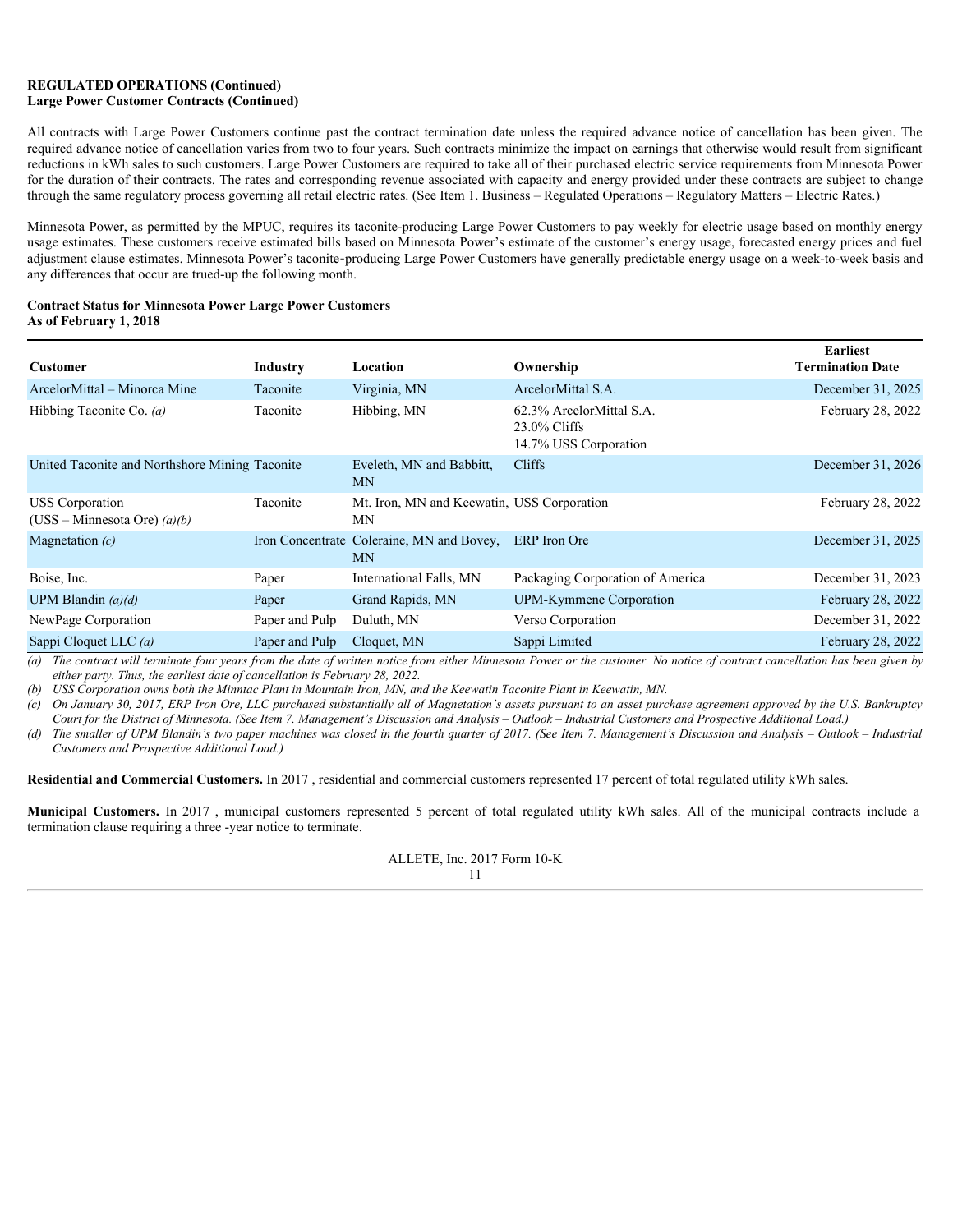## **REGULATED OPERATIONS (Continued) Municipal Customers (Continued)**

Minnesota Power's wholesale electric contract with the Nashwauk Public Utilities Commission is effective through at least December 31, 2032. No termination notice may be given for this contract prior to July 1, 2029. The wholesale electric service contracts with SWL&P and another municipal customer are effective through at least February 28, 2021, and through June 30, 2019, respectively. Under the agreement with SWL&P, no termination notice has been given. The other municipal customer provided a contract termination notice in June 2016. Minnesota Power currently provides approximately 29 MW of average monthly demand to this customer. The rates included in these three contracts are set each July 1 based on a cost-based formula methodology, using estimated costs and a rate of return that is equal to Minnesota Power's authorized rate of return for Minnesota retail customers. The formula-based rate methodology also provides for a yearly true-up calculation for actual costs incurred. RECULATED OTERATIONS (Conducted through a between the subsect of the conduction is effective distributed in the United Consensus Power is a method of the subsect of the subsect of the subsect of the subsect of the subsect Municipal Cuttomers (Continued)<br>Minnesota Power's wholesale cheretor contrar with the Nabiwal Public Cultimas Continues in effective fluority also Receives 1, 2022. No environments and the Nabigated Continues are the Minn

Minnesota Power's wholesale electric contracts with 14 municipal customers are effective through at least December 31, 2024. No termination notices may be given prior to three years before maturity. These contracts include fixed capacity charges through 2018; beginning in 2019, the capacity charge will be determined using a cost-based formula methodology with limits on the annual change from the previous year's capacity charge. The base energy charge for each year of the contract term will be set each January 1, subject to monthly adjustment, and will also be determined using a cost-based formula methodology.

**Other Power Suppliers.** The Company also enters into off-system sales with Other Power Suppliers. These sales are at market‑based prices into the MISO market on a daily basis or through bilateral agreements of various durations.

*Basin PSA.* Minnesota Power has an agreement to sell 100 MW of capacity and energy to Basin for a ten-year period which expires in April 2020. The capacity charge is based on a fixed monthly schedule with a minimum annual escalation provision. The energy charge is based on a fixed monthly schedule and provides for annual escalation based on the cost of fuel. The agreement also allows Minnesota Power to recover a pro rata share of increased costs related to emissions that occur during the last five years of the contract. Minnesota Power has an additional agreement to sell 100 MW of capacity to Basin at fixed rates for a two-year period that began in June 2016.

*Minnkota Power PSA.* Minnesota Power has a PSA with Minnkota Power where Minnesota Power is selling a portion of its entitlement from Square Butte to Minnkota Power, resulting in Minnkota Power's net entitlement increasing and Minnesota Power's net entitlement decreasing until Minnesota Power's share is eliminated at the end of 2025 . Of Minnesota Power's 50 percent output entitlement, it sold approximately 28 percent to Minnkota Power in 2017 ( 28 percent in 2016 and in 2015 ). (See Note 11. Commitments, Guarantees and Contingencies.)

*Silver Bay Power PSA* . In 2016, Minnesota Power and Silver Bay Power entered into a long-term PSA through 2031. Silver Bay Power supplies approximately 90 MW of load to Northshore Mining, an affiliate of Silver Bay Power, which has been served predominately through self-generation by Silver Bay Power. In the years 2016 through 2019, Minnesota Power is supplying Silver Bay Po Minnesota Power will supply the energy requirements for Silver Bay Power. and the spread summation of a reduction the summer months with few random and effective function in the spring and the spring and the spring and the spring and the spring and the spring and the spring and the spring and th

#### <span id="page-13-0"></span>**Seasonality**

The operations of our industrial customers, which make up a large portion of our electric sales, are not typically subject to significant seasonal variations. (See *Electric Sales / Customers.* ) As a result, Minnesota Power is generally not subject to significant seasonal fluctuations in electric sales; however, Minnesota Power and SWL&P electric and natural gas sales to other customers may be affected by seasonal differences in weather. In general, peak electric sales occur in the winter regulated utilities have historically generated fewer sales and less revenue when weather conditions are milder in the winter and summer.

# <span id="page-13-1"></span>**Power Supply**

In order to meet its customers' electric requirements, Minnesota Power utilizes a mix of its own generation and purchased power. As of December 31, 2017 , Minnesota Power's generating capability is primarily coal-fired, but also includes natural gas-fired and biomass co-fired generation, hydroelectric generation, wind energy generation and solar generation. In 2017, Minnesota Power had record hydroelectric and wind energy generation. Purchased power primarily consists of long-term coal, wind and hydro PPAs as well as market purchases. The following table reflects Minnesota Power's generating capabilities as of December 31, 2017 , and total electrical supply for 2017 . Minnesota Power had an annual net peak load of 1,599 MW on December 27, 2017 .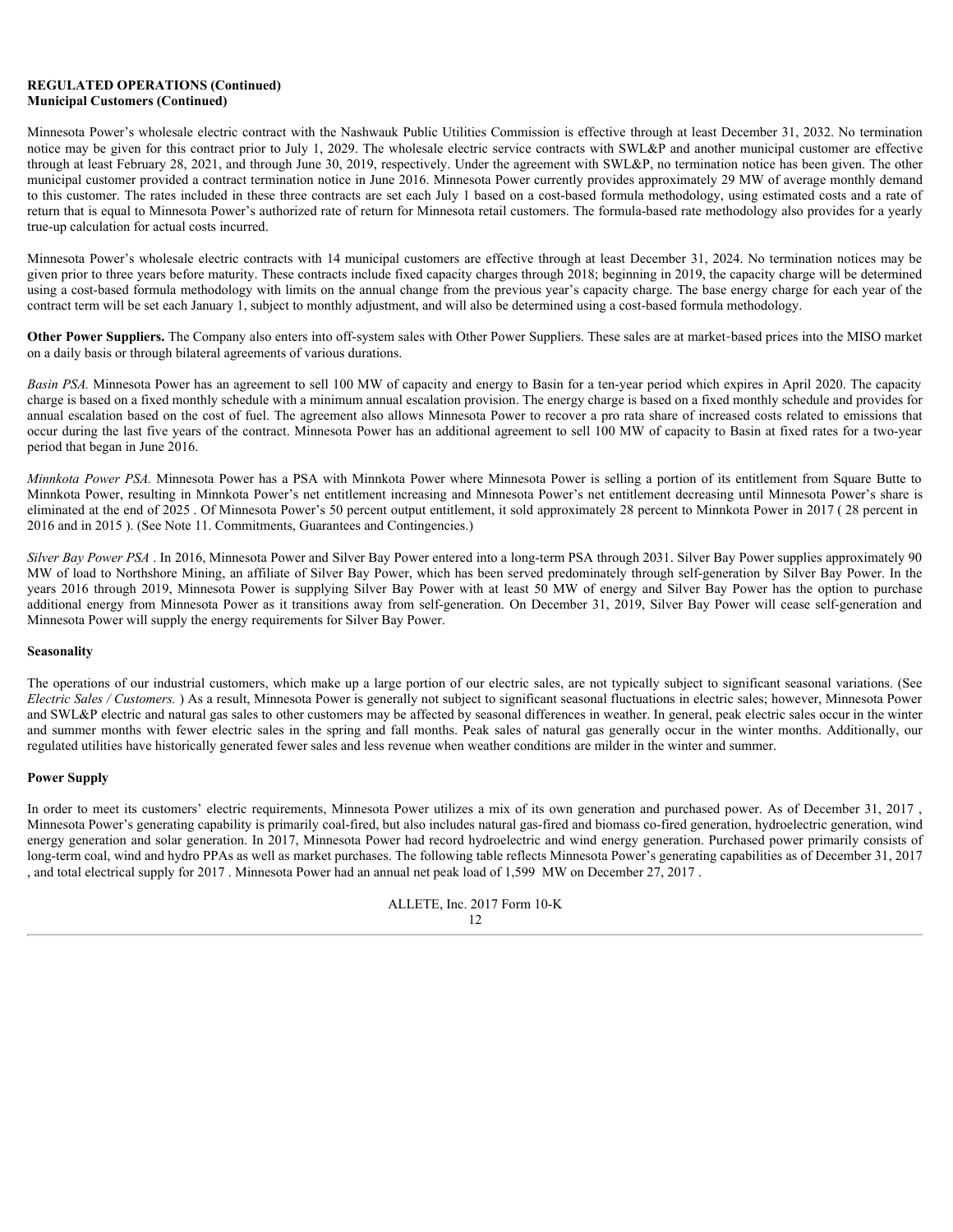# **REGULATED OPERATIONS (Continued)**

**Power Supply (Continued)**

|                                                            |                |                  |                 | <b>Year Ended</b>               |               |  |
|------------------------------------------------------------|----------------|------------------|-----------------|---------------------------------|---------------|--|
|                                                            | Unit           | Year             | <b>Net</b>      | December 31, 2017               |               |  |
| <b>Regulated Utility Power Supply</b>                      | No.            | <b>Installed</b> | Capability      | <b>Generation and Purchases</b> |               |  |
|                                                            |                |                  | <b>MW</b>       | <b>MWh</b>                      | $\frac{0}{0}$ |  |
| Coal-Fired                                                 |                |                  |                 |                                 |               |  |
| <b>Boswell Energy Center</b>                               |                | 1958             | $67$ (a)        |                                 |               |  |
| in Cohasset, MN                                            | 2              | 1960             | 68 ( <i>a</i> ) |                                 |               |  |
|                                                            | 3              | 1973             | 355             |                                 |               |  |
|                                                            | $\overline{4}$ | 1980             | 468 (b)         |                                 |               |  |
|                                                            |                |                  | 958             | 6,286,858                       | 41.4          |  |
| Taconite Harbor Energy Center                              |                | 1957             | 75              |                                 |               |  |
| in Schroeder, MN                                           | $\overline{2}$ | 1957             | 75              |                                 |               |  |
|                                                            |                |                  | 150<br>(c)      | $\qquad \qquad -$               |               |  |
| Total Coal-Fired                                           |                |                  | 1,108           | 6,286,858                       | 41.4          |  |
| Biomass Co-Fired / Natural Gas                             |                |                  |                 |                                 |               |  |
| Hibbard Renewable Energy Center in Duluth, MN              | 3 & 4          | 1949, 1951       | 62              | 4,502                           |               |  |
| Laskin Energy Center in Hoyt Lakes, MN                     | 1 & 2          | 1953             | 110             | 5,615                           | 0.1           |  |
| Total Biomass Co-Fired / Natural Gas                       |                |                  | 172             | 10,117                          | 0.1           |  |
| Hydro $(d)$                                                |                |                  |                 |                                 |               |  |
| Group consisting of ten stations in MN                     | Multiple       | Multiple         | 120             | 773,707                         | 5.1           |  |
| Wind $(e)$                                                 |                |                  |                 |                                 |               |  |
| Taconite Ridge Energy Center in Mt. Iron, MN               | Multiple       | 2008             | 25              | 56,594                          | 0.4           |  |
| Bison Wind Energy Center in Oliver and Morton Counties, ND | Multiple       | 2010-2014        | 497             | 1,775,474                       | 11.7          |  |
| Total Wind                                                 |                |                  | 522             | 1,832,068                       | 12.1          |  |
| Solar                                                      |                |                  |                 |                                 |               |  |
|                                                            |                | 2016             | $10\,$          | 17,129                          | 0.1           |  |
| Camp Ripley Solar Array near Little Falls, MN              | Multiple       |                  |                 |                                 |               |  |
| <b>Total Generation</b>                                    |                |                  | 1,932           | 8,919,879                       | 58.8          |  |
|                                                            |                |                  |                 |                                 |               |  |
| Long-Term Purchased Power                                  |                |                  |                 |                                 |               |  |
| Lignite Coal - Square Butte near Center, ND (f)            |                |                  |                 | 1,739,781                       | 11.5          |  |
| Wind - Oliver County, ND                                   |                |                  |                 | 341,785                         | 2.2           |  |
| Hydro - Manitoba Hydro in Manitoba, Canada                 |                |                  |                 | 305,532                         | 2.0           |  |
| Total Long-Term Purchased Power                            |                |                  |                 | 2,387,098                       | 15.7          |  |
| Other Purchased Power (g)                                  |                |                  |                 | 3,867,865                       | 25.5          |  |
| <b>Total Purchased Power</b>                               |                |                  |                 | 6,254,963                       | 41.2          |  |
| <b>Total Regulated Utility Power Supply</b>                |                |                  | 1,932           | 15,174,842                      | 100.0         |  |
| 2016.16<br>$\mathbf{r}$                                    |                |                  |                 |                                 |               |  |

*(a) In 2016, Minnesota Power announced that Boswell Units 1 and 2 will be retired in 2018. (See Item 7. Management's Discussion and Analysis of Financial Condition and Results of Operations – Outlook – EnergyForward.)*

*(b) Boswell Unit 4 net capability shown above reflects Minnesota Power's ownership percentage of 80 percent. WPPI Energy owns 20 percent of Boswell Unit 4. (See Note 3. Jointly-Owned Facilities and Projects.)*

*(c) Taconite Harbor Units 1 and 2 were idled in 2016. (See Item 7. Management's Discussion and Analysis of Financial Condition and Results of Operations – Outlook – EnergyForward.)*

*(d) Hydro consists of 10 stations with 34 generating units.*

*(e) Taconite Ridge consists of 10 WTGs and Bison consists of 165 WTGs.*

*(f) Minnesota Power has a PSA with Minnkota Power whereby Minnesota Power is selling a portion of its entitlement from Square Butte to Minnkota Power. (See Electric Sales / Customers.)*

*(g) Includes short-term market purchases in the MISO market and from Other Power Suppliers.*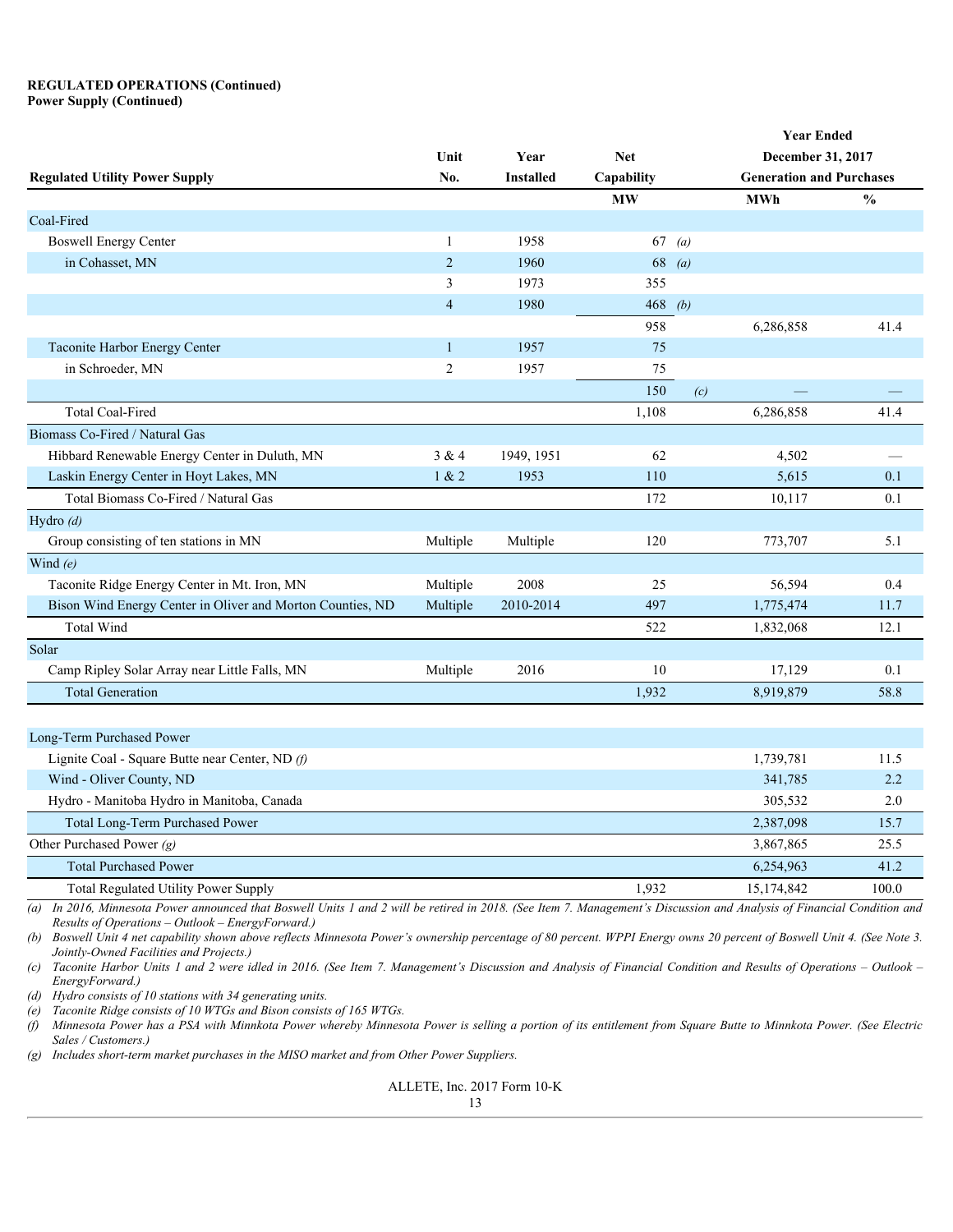# **REGULATED OPERATIONS (Continued) Power Supply (Continued)**

**Fuel** . Minnesota Power purchases low-sulfur, sub-bituminous coal from the Powder River Basin region located in Montana and Wyoming. Coal consumption in 2017 for electric generation at Minnesota Power's coal-fired generating stations was 3.8 million tons (4.2 million tons in 2016 ; 4.4 million tons in 2015 ). As of December 31, 2017 , Minnesota Power had coal inventories of 1.2 million tons (1.4 million tons as of December 31, 2016 ). Minnesota Power has coal supply agreements providing for the purchase of a significant portion of its coal requirements through December 2018 and a portion of its coal requirements through December 2021. In 2018 , Minnesota Power expects to obtain coal under these coal supply agreements and in the spot market. Minnesota Power continues to explore other future coal supply options and believes that adequate supplies of low-sulfur, sub-bituminous coal will continue to be available. REGULATED OPERATIONS (Continued)<br>
Power Supply (Continued)<br>
Tower Supply (Continued)<br>
2017 for electric generation at Minnesota Power's cool-fired generating sations was 3.8 million tons in 2016, at 4 million tons in 2015 **EVALUE ATTD OPERATIONS (Cantimore)**<br>**Fore: Supply Continues)**<br>**Fore: Supply Continues)**<br>**Continues liven pulsears low-milier, sub-biuninears coal-fired generating stations was 5.8 million tons in 2016: 44 million tons in** 

# **Coal Delivered to Minnesota Power**

| agreements providing for the purchase of a significant portion of its coal requirements through December 2018 and a portion of its coal requirements through<br>December 2021. In 2018, Minnesota Power expects to obtain coal under these coal supply agreements and in the spot market. Minnesota Power continues to<br>explore other future coal supply options and believes that adequate supplies of low-sulfur, sub-bituminous coal will continue to be available.                                                                                                                                                |         |         |         |  |
|-------------------------------------------------------------------------------------------------------------------------------------------------------------------------------------------------------------------------------------------------------------------------------------------------------------------------------------------------------------------------------------------------------------------------------------------------------------------------------------------------------------------------------------------------------------------------------------------------------------------------|---------|---------|---------|--|
| Minnesota Power also has coal transportation agreements in place for the delivery of a significant portion of its coal requirements through December 2018. The<br>costs of fuel and related transportation costs for Minnesota Power's generation are recoverable from Minnesota Power's utility customers through the fuel<br>adjustment clause.                                                                                                                                                                                                                                                                       |         |         |         |  |
| <b>Coal Delivered to Minnesota Power</b>                                                                                                                                                                                                                                                                                                                                                                                                                                                                                                                                                                                |         |         |         |  |
| <b>Year Ended December 31</b>                                                                                                                                                                                                                                                                                                                                                                                                                                                                                                                                                                                           | 2017    | 2016    | 2015    |  |
| Average Price per Ton                                                                                                                                                                                                                                                                                                                                                                                                                                                                                                                                                                                                   | \$36.50 | \$35.87 | \$27.00 |  |
| Average Price per MBtu                                                                                                                                                                                                                                                                                                                                                                                                                                                                                                                                                                                                  | \$2.01  | \$1.98  | \$1.49  |  |
| hydro and solar generating facilities.<br>Our PPAs are detailed in Note 11. Commitments, Guarantees and Contingencies, with additional disclosure provided in the following paragraph.<br>Square Butte PPA. Under the PPA with Square Butte that extends through 2026, Minnesota Power is entitled to 50 percent of the output of Square Butte's 455 MW                                                                                                                                                                                                                                                                 |         |         |         |  |
| coal-fired generating unit. (See Note 11. Commitments, Guarantees and Contingencies.) BNI Energy mines and sells lignite coal to Square Butte. This lignite<br>supply is sufficient to provide fuel for the anticipated useful life of the generating unit. Square Butte's cost of lignite consumed in 2017 was approximately \$1.71<br>per MBtu (\$1.57 per MBtu in 2016 ; \$1.55 per MBtu in 2015 ). (See Electric Sales / Customers - Minnkota Power PSA.)                                                                                                                                                           |         |         |         |  |
| <b>Transmission and Distribution</b>                                                                                                                                                                                                                                                                                                                                                                                                                                                                                                                                                                                    |         |         |         |  |
| We have electric transmission and distribution lines of 500 kV (8 miles), 345 kV (242 miles), 250 kV (466 miles), 230 kV (717 miles), 161 kV (43 miles), 138 kV<br>(190 miles), 115 kV (1,280 miles) and less than 115 kV (6,334 miles). We own and operate 167 substations with a total capacity of 8,540 megavoltamperes. Some<br>of our transmission and distribution lines interconnect with other utilities.                                                                                                                                                                                                       |         |         |         |  |
| $CapX2020$ . Minnesota Power was a participant in the CapX2020 initiative which represented an effort to ensure electric transmission and distribution reliability in<br>Minnesota and the surrounding region for the future. CapX2020, which consisted of electric cooperatives and municipal and investor-owned utilities, including<br>Minnesota's largest transmission owners, assessed the transmission system and projected growth in customer demand for electricity through 2020. Minnesota<br>Power participated in three CapX2020 projects which were completed and placed in service in 2011, 2012 and 2015. |         |         |         |  |
| Great Northern Transmission Line. As a condition of the 250 MW long-term PPA entered into with Manitoba Hydro, construction of additional transmission<br>capacity is required. As a result, Minnesota Power and Manitoba Hydro proposed construction of the GNTL, an approximately 220 -mile 500 -kV transmission line<br>between Manitoba and Minnesota's Iron Range in order to strengthen the electric grid, enhance regional reliability and promote a greater exchange of sustainable<br>energy.                                                                                                                  |         |         |         |  |
| ALLETE, Inc. 2017 Form 10-K                                                                                                                                                                                                                                                                                                                                                                                                                                                                                                                                                                                             |         |         |         |  |
| 14                                                                                                                                                                                                                                                                                                                                                                                                                                                                                                                                                                                                                      |         |         |         |  |

### <span id="page-15-0"></span>**Transmission and Distribution**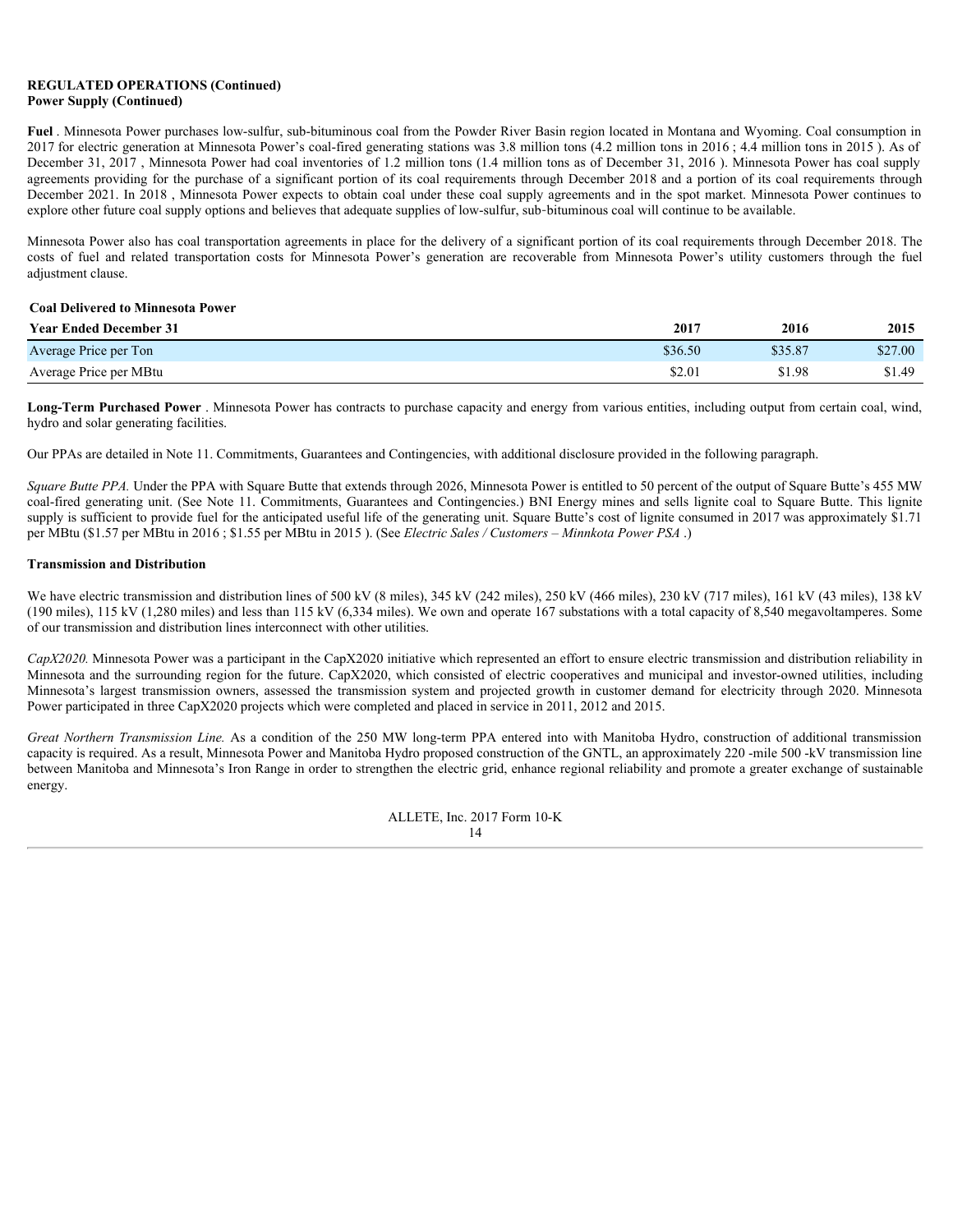## **REGULATED OPERATIONS (Continued) Transmission and Distribution (Continued)**

In 2015, a certificate of need was approved by the MPUC. Based on this approval, Minnesota Power's portion of the investments and expenditures for the project are eligible for cost recovery under its existing transmission cost recovery rider and are anticipated to be included in future transmission cost recovery filings. (See Note 4. Regulatory Matters.) Also in 2015, the FERC approved our request to recover on construction work in progress related to the GNTL from Minnesota Power's wholesale customers. In an April 2016 order, the MPUC approved the route permit for the GNTL which largely follows Minnesota Power's preferred route, including the international border crossing, and in November 2016, the U.S. Department of Energy issued a presidential permit to cross the U.S.-Canadian border, which was the final major regulatory approval needed before construction in the U.S. could begin. Site clearing and pre-construction activities commenced in the first quarter of 2017 with construction expected to be completed in 2020. Total project cost in the U.S., including substation work, is estimated to be between \$560 million and \$710 million, of which Minnesota Power's portion is expected to be between \$300 million and \$350 million; the difference will be recovered from a subsidiary of Manitoba Hydro as contributions in aid of construction. Total project costs of \$152.4 million have been incurred through December 31, 2017 , of which \$67.6 million has been recovered from a subsidiary of Manitoba Hydro. **EFFECTS** CONSULTERT CONSULTERT (Communed)<br> **Franconical and Distribution (Communed)**<br>
Transmission of the improved by the MPCC. Bused on this approval, Minnesota Power's period of the interstinents and expeditives for th Transmission and Distribution (Continuer)<br>
10. 2015, a certificate of each out approved by the MPLC. Burst or the manuele measurements to according to the manuele measurement in a region of the certification in a region o

Manitoba Hydro must obtain regulatory and governmental approvals related to a new transmission line in Canada. In 2015, Manitoba Hydro submitted the final preferred route and EIS for the transmission line in Canada to the Manitoba Conservation and Water Stewardship for regulatory approval. In December 2016, Manitoba Hydro filed an application with the National Energy Board in Canada requesting authorization to construct and operate an international transmission line. Both provincial and federal approvals are pending. Construction of Manitoba Hydro's hydroelectric generation facility commenced in 2014 and is anticipated to be in service by early 2021.

# <span id="page-16-0"></span>**Investment in ATC**

Our wholly-owned subsidiary, ALLETE Transmission Holdings, owns approximately 8 percent of ATC, a Wisconsin-based utility that owns and maintains electric transmission assets in portions of Wisconsin, Michigan, Minnesota and Illinois. We account for our investment in ATC under the equity method of accounting. As of December 31, 2017 , our equity investment in ATC was \$118.7 million ( \$135.6 million as of December 31, 2016 ). The decrease in our equity investment in Significant Accounting Policies, and Note 5. Investment in ATC.)

In September 2016, the FERC issued an order reducing ATC's authorized return on equity to 10.32 percent, or 10.82 percent including an incentive adder for participation in a regional transmission organization. Prior to this order, ATC had been allowed a return on equity of 12.2 percent which had been impacted by reductions for estimated refunds related to complaints filed with the FERC by several customers located within the MISO service area.

In June 2016, a federal administrative law judge ruled on an additional complaint proposing a further reduction in the base return on equity to 9.70 percent , or decision from the FERC on the administrative law judge's recommendation is pending. (See Note 4. Regulatory Matters.)

ATC's 10-year transmission assessment, which covers the years 2017 through 2026, identifies a need for between \$2.8 billion and \$3.6 billion in transmission system investments. These investments by ATC, if undertaken, are expected to be funded through a combination of internally generated cash, debt and investor contributions. As opportunities arise, we plan to make additional investments in ATC through general capital calls based upon our pro rata ownership interest in ATC.

#### <span id="page-16-1"></span>**Properties**

Our Regulated Operations businesses own office and service buildings, an energy control center, repair shops, electric plants, transmission facilities and storerooms in various localities in Minnesota, Wisconsin and North of which he Yo malom has been recovered from a subsidient y of Variation Hydros are consistent in Cases in Fig. 2015. Minister By the electric plants are subject to the electric plants are subject to the electric plants ar Morthols liveto entit exploiter and governmental approach relation one membrisco line in Canada. In 2015, Mostron Hydro and European and the generation and the generations are located one and European and the generations SWL&P, subject to the lien of a mortgage, whereas most of the electric lines are located on real property owned by others with appropriate easement rights or protein one and 18 Mm charamontaring the methods of the Manuals Christian Connective and which shows allow the proposition in the Boswell Unit 1. We consider the regular transmission line of Boswell Information Interpret facilities to transport its share of Boswell generation. (See Note 3. Jointly-Owned Facilities and Projects.)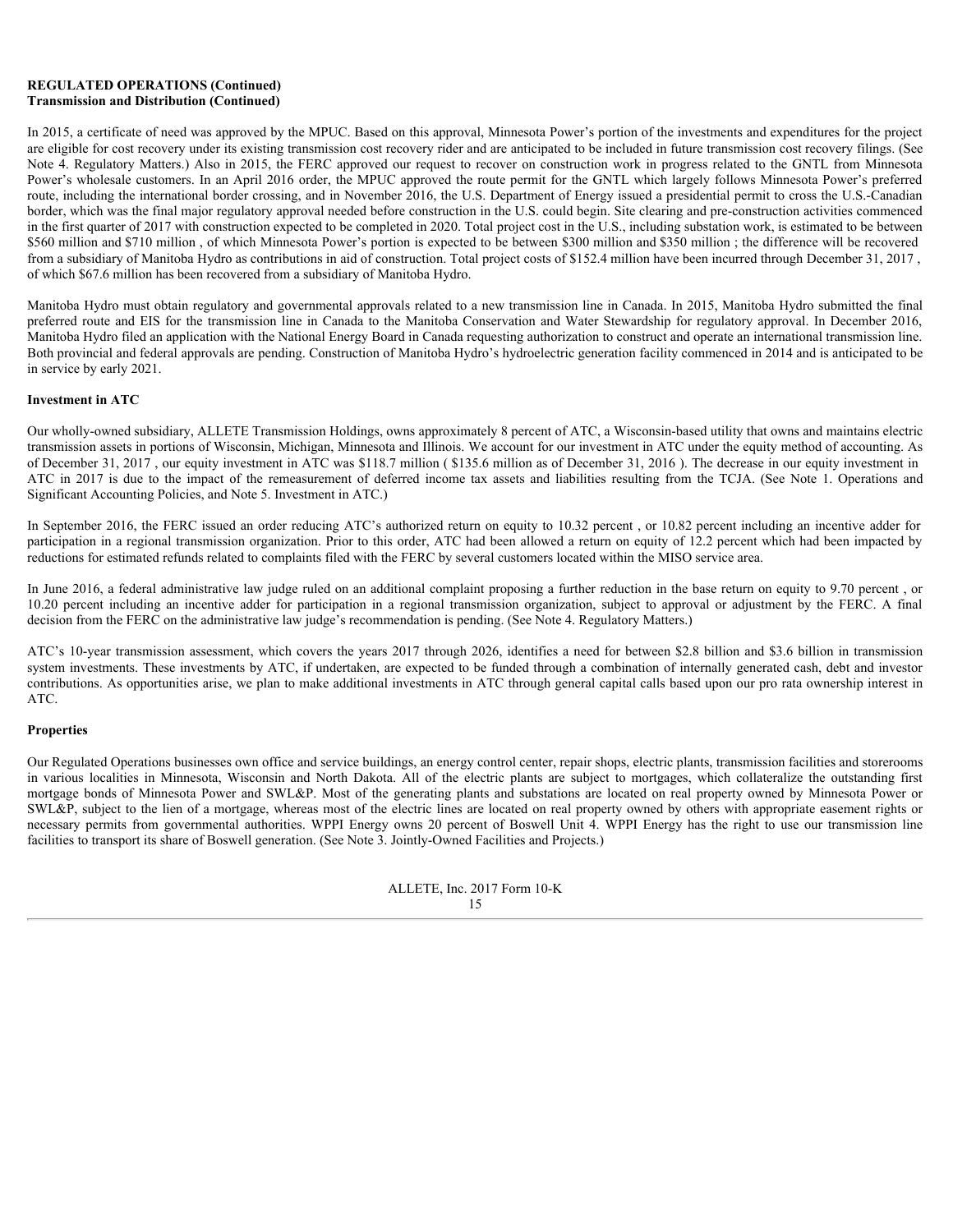# <span id="page-17-0"></span>**REGULATED OPERATIONS (Continued)**

#### **Regulatory Matters**

We are subject to the jurisdiction of various regulatory authorities and other organizations.

**Regulatory Matters**<br>
We are subject to the jurisdiction of various regulatory authorities and other organizations.<br> **Electric Rates.** All rates and contract terms in our Regulated Operations are subject to approval by app SWL&P design their retail electric service rates based on cost of service studies under which allocations are made to the various classes of customers as approved by the MPUC or the PSCW. Nearly all retail sales include billing adjustment clauses, which may adjust electric service rates for changes in the cost of fuel and purchased energy, recovery of current and deferred conservati **REGULATED OPERATIONS (Continued)**<br> **Regulatory Matters**<br> **Recovery of current and contract terms** in our Regulated Operations are subject to approval by applicable regulatory authorities. Minnesota Power and<br> **ENCIC RAES.** environmental investments.

**Minnesota Public Utilities Commission.** The MPUC has regulatory authority over Minnesota Power's retail service area in Minnesota, retail rates, retail services, capital structure, issuance of securities and other matters. As authorized by the MPUC, Minnesota Power also recognizes revenue under cost recovery riders for transmission, renewable and environmental investments.

*Regulatory Matters*<br>**2020** We are subject to the junction of various regulatory authorities and other organizations.<br> **2020** Extert Rates All rates and contract terms in our Regulated Operations are subject to approval approximately 9 percent for retail customers. The rate filing sought a return on equity of 10.25 percent and a 53.81 percent equity ratio. On an annualized basis, the requested final rate increase would have generated approximately \$55 million in additional revenue. In December 2016, Minnesota Power filed a request to modify its original interim rate proposal reducing its requested inte REGULATED OPERATIONS (Cuntinued)<br>
We are subject to the jurisdiction of various regulatory amborities and other operations,<br>
We are subject to the jurisdiction of various tegulatory amborities and other operations,<br>
SEV a change in its electric sales forecast. In December 2016 orders, the MPUC accepted the November 2016 filing as complete and authorized an annual interim rate increase of \$34.7 million beginning January 1, 2017 .

On February 23, 2017, Minnesota Power filed an additional request to further reduce its requested interim rate increase. In an order dated April 13, 2017, the MPUC approved Minnesota Power's updated retail rate request resulting in a reduction in the annual interim rate increase to \$32.2 million beginning May 1, 2017.<br>As a result of working with intervenors and further developme **REGULATED OPERATIONS (Cuntimust)**<br>
Ne are subject to the pursule correct varies to an Regulatory and wither originary and the regulatory Minicipal Developments are subject to approved by poplicable regulators. Minicipal P approximately \$49 million on an annualized basis. At a hearing on January 18, 2018, the MPUC made determinations regarding Minnesota Power's general rate case including allowing a return on common equity of 9.25 percent and a 53.81 percent equity ratio. Upon commencement of final rates, we expect additional revenue of approximately \$13 million on an annualized basis. Final rates are expected to commence in the fourth quarter of 2018; interim rates will be collected through this period which will be fully offset by the recognition of a corresponding reserve. As a result of the MPUC's decisions on January 18, 2018, Minnesota Power has recorded a reserve for an interim rate refund of approximately \$32 million as of December 31, 2017 . The MPUC also disallowed recovery of Minnesota Retail.A.TRD OPERATIONS (Comfinest)<br>
We are subject to the jurisdiction of various regulatory ambienties and other organizations.<br>
We are subject to the jurisdiction of various regulator of excellents are analyzed by appli resulting in a \$19.5 million pre-tax charge to Fuel, Purchased Power and Gas – Utility in 2017. An order from the MPUC setting forth the effective date of final rates is expected by March 12, 2018. Minnesota Power will review this order for potential reconsideration of certain issues at that time.

As part of its decision in Minnesota Power's 2016 general rate case, the MPUC extended the depreciable lives of Boswell Unit 3, Unit 4 and common facilities to 2050 primarily to mitigate rate increases for our customers, and shortened the depreciable lives of Boswell Unit 1 and Unit 2 to 2022, resulting in a decrease to depreciation expense of approximately \$25 million pre-tax in 2017.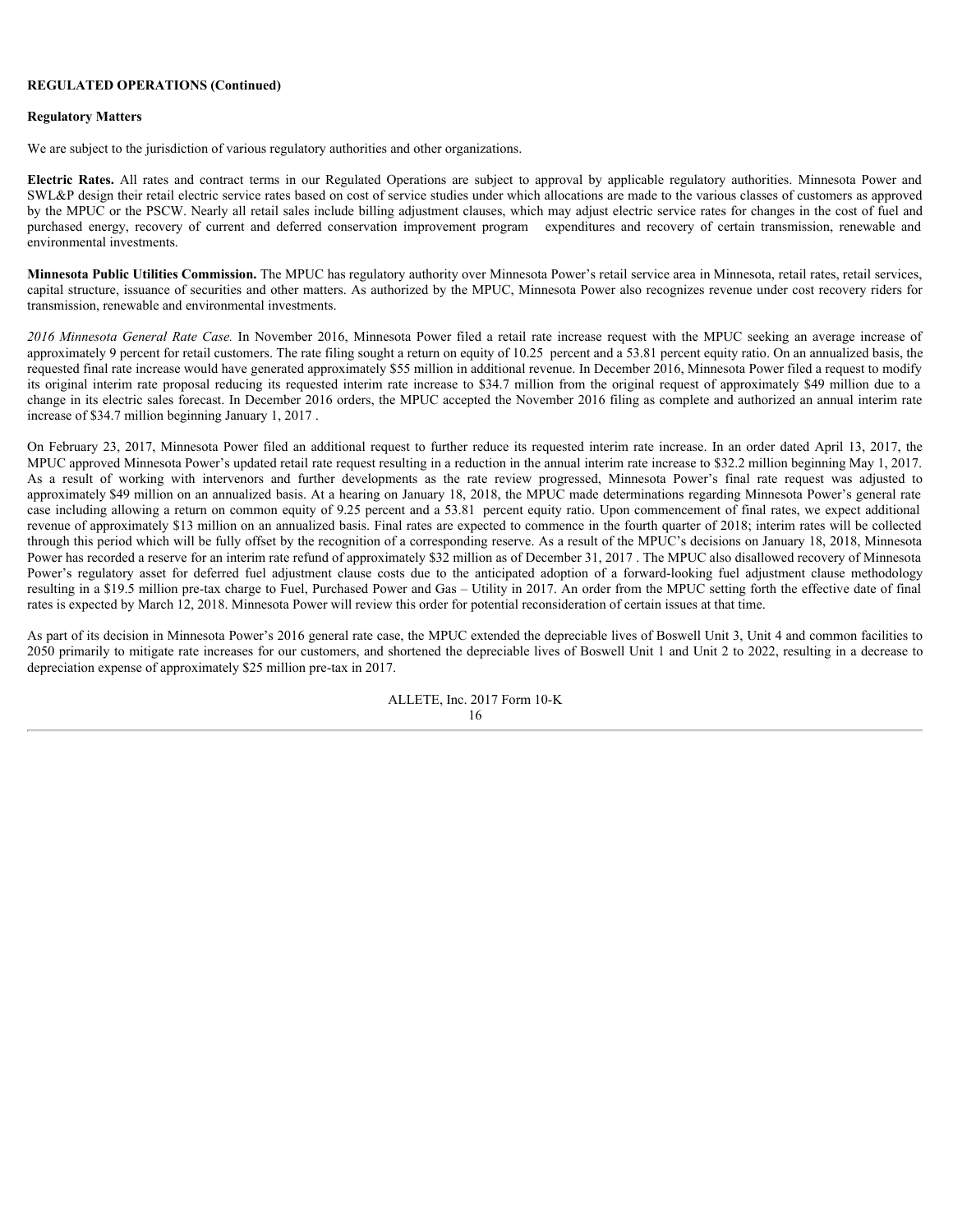# **REGULATED OPERATIONS (Continued) Regulatory Matters (Continued)**

**REGULATED OPERATIONS (Continued)**<br>*Energy-Intensive Trade-Exposed Customer Rates.* An EITE customer ratemaking law was enacted in 2015 which established that it is the energy policy of<br>*Minnesota to have competitive rates* Minnesota to have competitive rates for certain industries such as mining and forest products. In 2015, Minnesota Power filed a rate schedule petition with the MPUC for EITE customers and a corresponding rider for EITE cost recovery. In a March 2016 order, the MPUC dismissed the petition without prejudice. In June **REGULATED OPERATIONS (Continued)**<br>**Regulatory Matters (Continued)**<br>**Energy-Intensive Trade-Exposed Customer Rates.** An EITE customer ratemaking law was enacted in 2015 which established that it is the energy policy of<br>Mim **REGULATED OPERATIONS (Continued)**<br>**Regulatory Matters (Continued)**<br>*Energy-Intersive Trade-Exposed Customer Rates.* An EITE customer ratemaking law was enacted in 2015 which established that it is the energy policy of<br>Min approved a reduction in rates for EITE customers in a December 2016 order and subsequently approved cost recovery in an order dated April 20, 2017; collection of the discount was subject to the MPUC's review of Minnesota Power's compliance filing implementing approval of a recovery mechanism, with the subsequent order issued on October 13, 2017, that modified the order dated April 20, 2017. During 2017, Minnesota Power provided discounts of \$8.6 million which were recorded as a receivable. On September 29, 2017, Minnesota Power informed its EITE customers that it had suspended the EITE discount due to a concern that it was not revenue and cash flow neutral to Minnesota Power based on an MPUC decision at a hearing on September 7, 2017, as well as the interim rate reduction and decisions in its 2016 general rate case. Based on the MPUC's decisions at a hearing on January 18, 2018, as part of Minnesota Power's 2016 general rate case, REGULATED OPERATIONS (Continued)<br>
Regulatory Matters (Continued)<br>
Engentlement in the EITE discount Education and the EITE contemporary and a formal functions. In 2015. Minnesota Dover Chief a matter is discount to have c million annually based on EITE customer current operating levels. While interim rates are in effect for Minnesota Power's 2016 general rate case, EITE discounts will offset interim rate refund reserves for non-EITE customers. **REGULATED OPERATIONS (Centinued)**<br>**Regulatory Matters (Continued)**<br>**Regulatory Matters (Continued)**<br>**Regulatory Matters (Continued)**<br>**Regulatory Matters (Continued)**<br>**MATC** for FITs common case composition of the PMPC inc REGULATED OPERATIONS (Continued)<br>Regulatory 77nds-Spoof Casoner Reas, An FIT: casewer starming law was encoded a 2015 when endeled additional for the FERC has probability and for the FERC has forest field and the FERC has continent and term toppies by the Minnesota Discussion was maintain to be received solid by the solid of the System Operator, Inc. Minnesota Power, Inc. Minnesota Power, Inc. Minnesota Power, Inc. Minnesota Power, Inc. Min

Additional regulatory proceedings pending with the MPUC are detailed in Note 4. Regulatory Matters.

securities and other matters.

2016 Wisconsin General Rate Case. SWL&P's current retail rates are based on a 2017 PSCW retail rate order effective August 14, 2017, that allows for a 10.5 percent return on common equity and a 55 percent equity ratio. SWL&P's retail rates prior to August 14, 2017, were based on a 2012 PSCW retail rate order that provided for a 10.9 percent return on equity. The 2017 PSCW retail rate order authorizes SWL&P to collect on average a 2.9 percent increase in rates for retail customers ( 3.8 percent increase in electric rates; 4.8 percent decrease in natural gas rates; and 9.8 percent increase in water rates). On an annualized basis, SWL&P

transmission of electricity in interstate commerce, electricity sold at wholesale (including the rates for Minnesota Power's municipal and wholesale customers), natural gas transportation, certain accounting and record-keeping practices, certain activities of our regulated utilities and the operations of ATC. FERC jurisdiction also includes enforcement of NERC mandatory electric reliability standards. Violations of FERC rules are subject to enforcement action by the FERC including financial penalties up to \$1 million per day per violation. Regulatory proceedings pending with the FERC are detailed in Note 4. Regulatory Matters.

**North Dakota Public Service Commission.** The NDPSC has jurisdiction over site and route permitting of generation and transmission facilities in North Dakota.

# <span id="page-18-0"></span>**Regional Organizations**

Minnesota Power and SWL&P retain ownership of their respective transmission assets, their transmission networks are under the regional operational control of MISO. Minnesota Power and SWL&P take and provide transmission service under the MISO open access transmission tariff. MISO continues its efforts to oversee the safe, cost-effective delivery of electric power across all or parts of 15 states and the Canadian province of Manitoba which includes nearly 176,000 MW of generating capacity. Minnesta From critics and its 2111 theories power share). 2011 Numerial Prove expects the decorations the reliability of the North American bulk power system. The NERC oversel is the North American bulk power system. The N

**North American Electric Reliability Corporation.** The NERC has been certified by the FERC as the national electric reliability organization. The NERC ensures reliable operation and maintenance of power generation facilities and transmission systems. Minnesota Power is subject to these reliability requirements and can incur significant penalties for non‑compliance.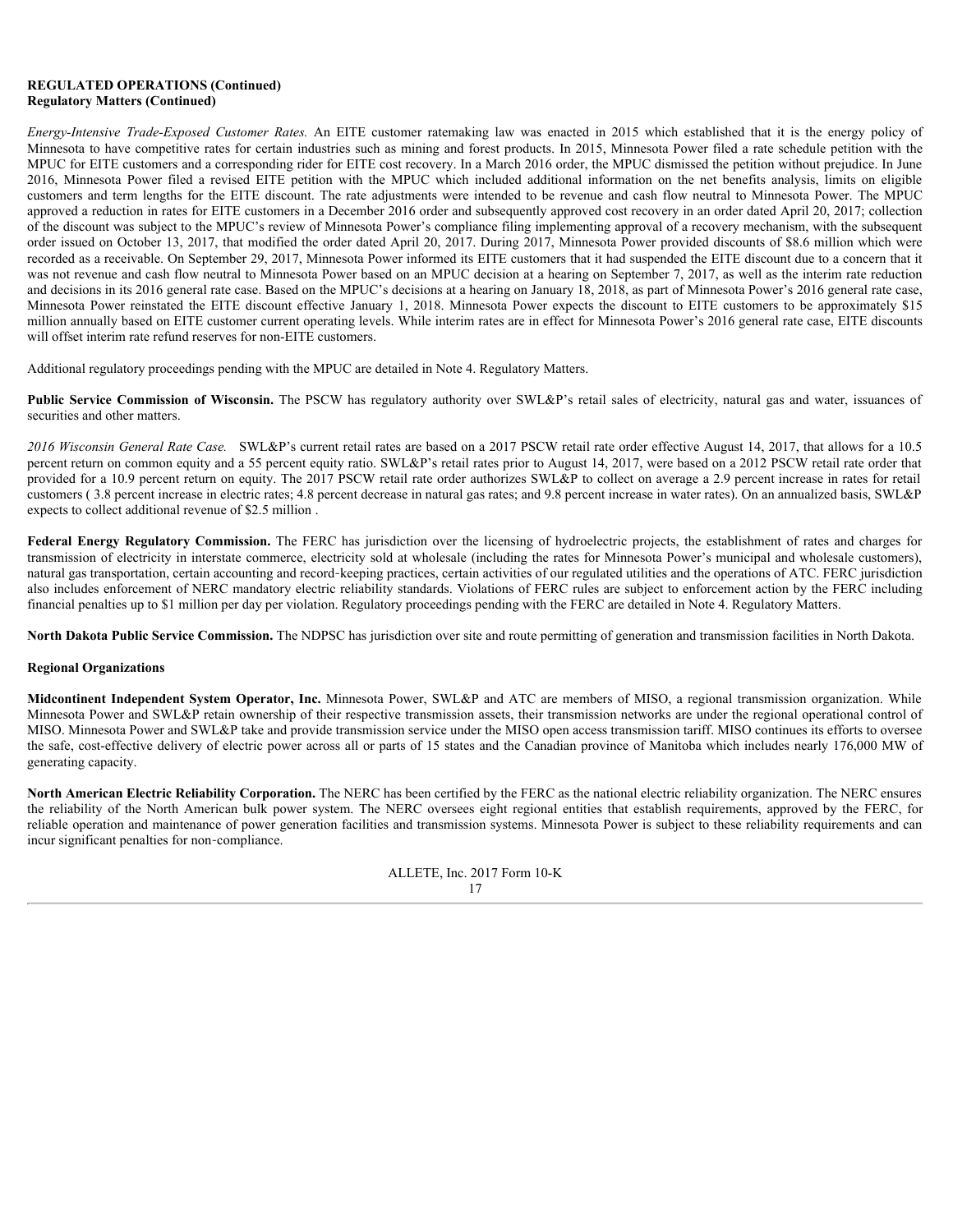#### **REGULATED OPERATIONS (Continued) Regional Organizations (Continued)**

**Midwest Reliability Organization (MRO).** Minnesota Power and ATC are members of the MRO, one of the eight regional entities overseen by the NERC. The MRO's primary responsibilities are to: ensure compliance with mandatory reliability standards by entities who own, operate or use the interconnected, international bulk power system; conduct assessments of the grid's ability to meet electricity demand in the region; and analyze regional system events.

The MRO region spans the Canadian provinces of Saskatchewan and Manitoba, and all or parts of the states of Illinois, Iowa, Minnesota, Michigan, Montana, Nebraska, North Dakota, South Dakota and Wisconsin. The region inclu **REGULATED OPERATIONS (Continued)**<br> **Regional Organizations (Continued)**<br> **Midwest Reliability Organization (MRO)**. Minnesota Power and ATC are members of the MRO, one of the eight regional entities overseen by the NERC. T electricity to more than 20 million people. These organizations include municipal utilities, cooperatives, investor-owned utilities, transmission system operators, a federal power marketing agency, Canadian Crown corporations and independent power producers.

# <span id="page-19-0"></span>**Minnesota Legislation**

*Renewable Energy.* Minnesota law requires 25 percent of electric utilities' applicable retail and municipal energy sales in Minnesota to be from renewable energy sources by 2025. Minnesota law also requires Minnesota Power to meet interim milestones of 12 percent by 2012, 17 percent by 2016 and 20 percent by 2020. The law allows the MPUC to modify or delay meeting a milestone if implementation will cause significant ratepayer cost or technical reliability issues. If a utility is not in compliance with a milestone, the MPUC may order the utility to construct facilities, purchase renewable energy or purchase renewable energy credits. Minnesota Power's 2015 IRP, which was filed with the MPUC in 2015 and approved with modifications by the MPUC in a July 2016 order, includes an update on its plans and progress in meeting the Minnesota renewable energy milestones through 2025. (See Item 7. Management's Discussion and Analysis of Financial Condition and Results of Operations – Outlook – EnergyForward.)

Minnesota Power continues to execute its renewable energy strategy through renewable projects that will ensure it meets the identified state mandate at the lowest cost for customers. Minnesota Power has exceeded the interim milestone requirements to date with approximately 31 percent of its applicable retail and municipal energy sales supplied by renewable energy sources in 2017 .

*Minnesota Solar Energy Standard.* Minnesota law requires at least 1.5 percent of total retail electric sales, excluding sales to certain customers, to be generated by solar energy by the end of 2020. At least 10 percent of the 1.5 percent mandate must be met by solar energy generated by or procured from solar photovoltaic devices with a nameplate capacity of 40 kW or less and community solar garden subscriptions. In a 2016 order, the MPUC approved Camp Ripley, a 10 MW utility scale solar project at the Camp Ripley Minnesota Army National Guard base and training facility near Little Falls, Minnesota, as eligible to meet the solar energy standard and for current cost recovery. Camp Ripley was completed in the fourth quarter of 2016. In a July 2016 order, the MPUC approved a community solar garden project in northeastern Minnesota, which is comprised of a 1 MW solar array owned and operated by a third party with the output purchased by Minnesota Power and a 40 kW solar array that is owned and operated by Minnesota Power. Minnesota Power believes Camp Ripley and the community solar garden arrays will meet approximately one-third of the overall mandate. Additionally, in an order dated February 10, 2017, the MPUC approved Minnesota Power's proposal to increase the amount of solar rebates available for customer-sited solar installations and recover costs of the program through Minnesota Power's renewable cost recovery rider. The proposal to incentivize customer-sited solar installations and the community solar garden subscriptions is expected to meet a portion of the required small scale solar mandate. Nelson. New Docks, New Minnesota and Wisconsin are region made in more than the Nelson Minnesota and incredible preservices in the nelson of the Nins and Wisconsin and intervention and the Nins and Nelson Minnesota and pow choose a supplier by the supplier of the choose and independent power positions. This is a supplier that the supplier that the supplier and the supplier of the supplier of the supplier of the supplier of the supplier of th **Minneesis Legislation**<br>
Minnesotic Energy, Minnesoti has required 25 percent of electric angles in guidable since the ability of the retained relationship in the ability to consider and natural gas customers in the abili

#### <span id="page-19-1"></span>**Competition**

Minnesota do not have the ability to choose their electric supplier. Large energy users of 2 MW and above that are located outside of a municipality are allowed to choose a supplier upon MPUC approval. Minnesota Power serv process. No other large commercial or small industrial customers in Minnesota Power's service territory have sought a provider outside Minnesota Power's service territory since 1994. Retail electric and natural gas custome electricity may compete with other forms of energy. Customers may also choose to generate their own electricity, or substitute other forms of energy for their manufacturing processes.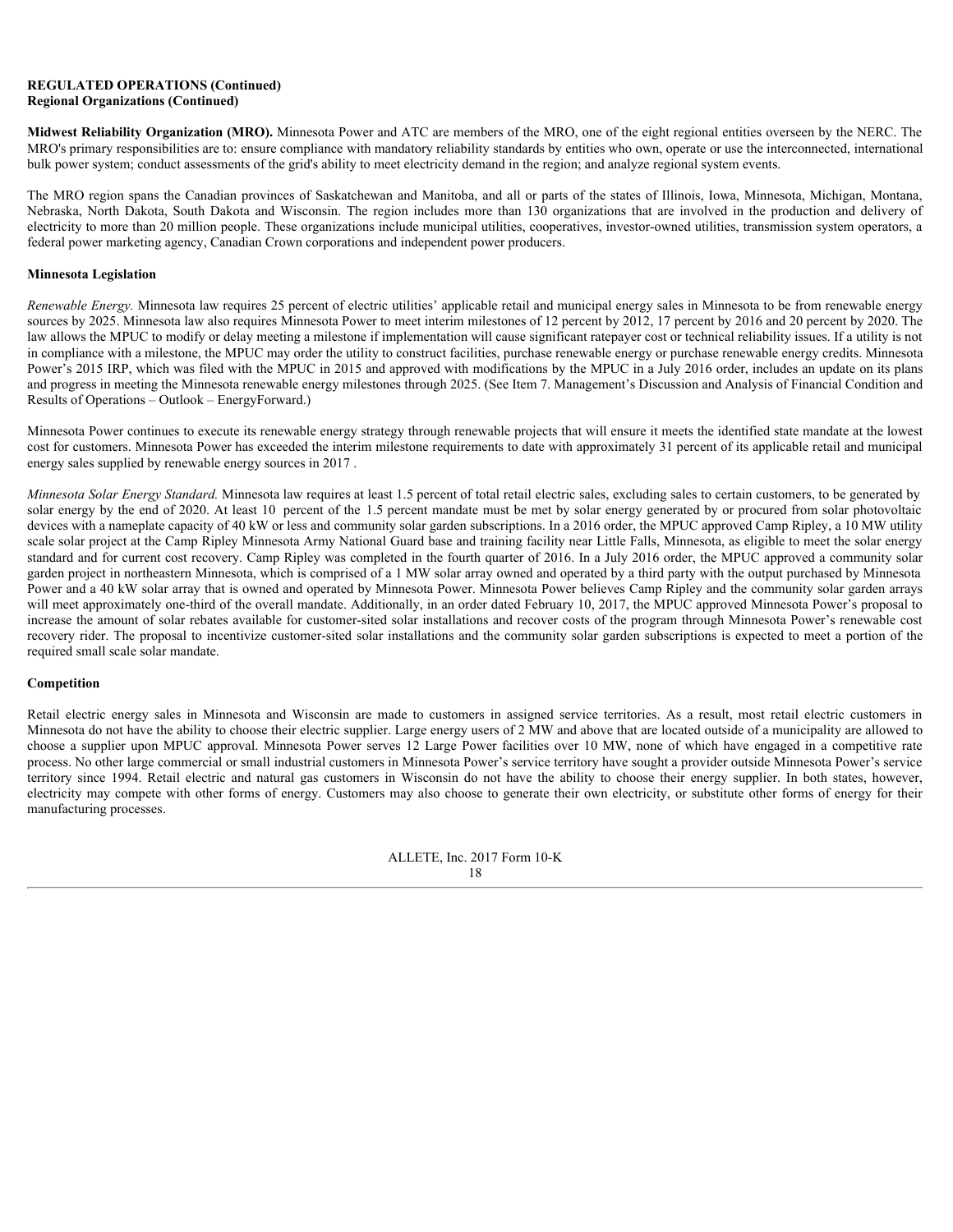# **REGULATED OPERATIONS (Continued) Competition (Continued)**

In 2017, 5 percent of total regulated utility kWh sales were to municipal customers in Minnesota by contract. These customers have the right to seek an energy supply from any wholesale electric service provider upon contract expiration. Minnesota Power's wholesale electric contract with the Nashwauk Public Utilities Commission is effective through at least December 31, 2032. Minnesota Power wholesale electric contracts with 14 municipal customers are effective through at **REGULATED OPERATIONS (Continued)**<br>
Competition (Continued)<br>
In 2017, 5 percent of total regulated utility kWh sales were to municipal customers in Minnesota by contract. These customers have the right to seek an energy<br>
s *Electric Sales / Customers.* )

The FERC has continued with its efforts to promote a more competitive wholesale market through open-access electric transmission and other means. As a result, our electric sales to Other Power Suppliers and our purchases to supply our retail and wholesale load are made in the competitive market.

#### <span id="page-20-0"></span>**Franchises**

Minnesota Power holds franchises to construct and maintain an electric distribution and transmission system in 91 cities. The remaining cities, villages and towns served by Minnesota Power do not require a franchise to operate. SWL&P serves customers under electric, natural gas or water franchises in 1 city and 14 villages or towns.

# <span id="page-20-1"></span>**ENERGY INFRASTRUCTURE AND RELATED SERVICES**

#### <span id="page-20-2"></span>**ALLETE Clean Energy**

ALLETE Clean Energy focuses on developing, acquiring, and operating clean and renewable energy projects. ALLETE Clean Energy currently owns and operates, in four states, approximately 535 MW of nameplate capacity wind energy generation that is contracted under PSAs of various durations. ALLETE Clean Energy also engages in the development of wind energy facilities to operate under long-term PSAs or for sale to others upon completion.

ALLETE Clean Energy believes the market for renewable energy in North America is robust, driven by several factors including environmental regulation, tax incentives, societal expectations and continual technology advances. State renewable portfolio standards, and state or federal regulations to limit GHG emissions are examples of environmental regulation or public policy that we believe will drive renewable energy development.

ALLETE Clean Energy's strategy includes the safe, reliable, optimal and profitable operation of its existing facilities. This includes a strong safety culture, the continuous pursuit of operational efficiencies at existing facilities and cost controls. ALLETE Clean Energy generally acquires facilities in liquid power markets and its strategy includes the exploration of PSA extensions upon expiration of existing contracts.

ALLETE Clean Energy will pursue growth through acquisitions or project development for others. ALLETE Clean Energy is targeting acquisitions of existing facilities up to 200 MW each, which have long-term PSAs in place for the facilities' output. At this time, ALLETE Clean Energy expects acquisitions will be primarily wind or solar facilities in North America. ALLETE Clean Energy is also targeting the development of new facilities up to 200 MW each, which will have long-term PSAs in place for the output or may be sold upon completion.

Federal production tax credit qualification is important to development project economics, and ALLETE Clean Energy invested in equipment in late 2016 and late 2017 to meet production tax credit safe harbor provisions which provides an opportunity to seek development of up to approximately 1,500 MW of qualified wind projects through 2021. ALLETE Clean Energy will also invest approximately \$80 million through 2020 to requalify up to 385 WTGs at its Storm Lake I, Storm Lake II and Lake Benton wind energy facilities for production tax credits.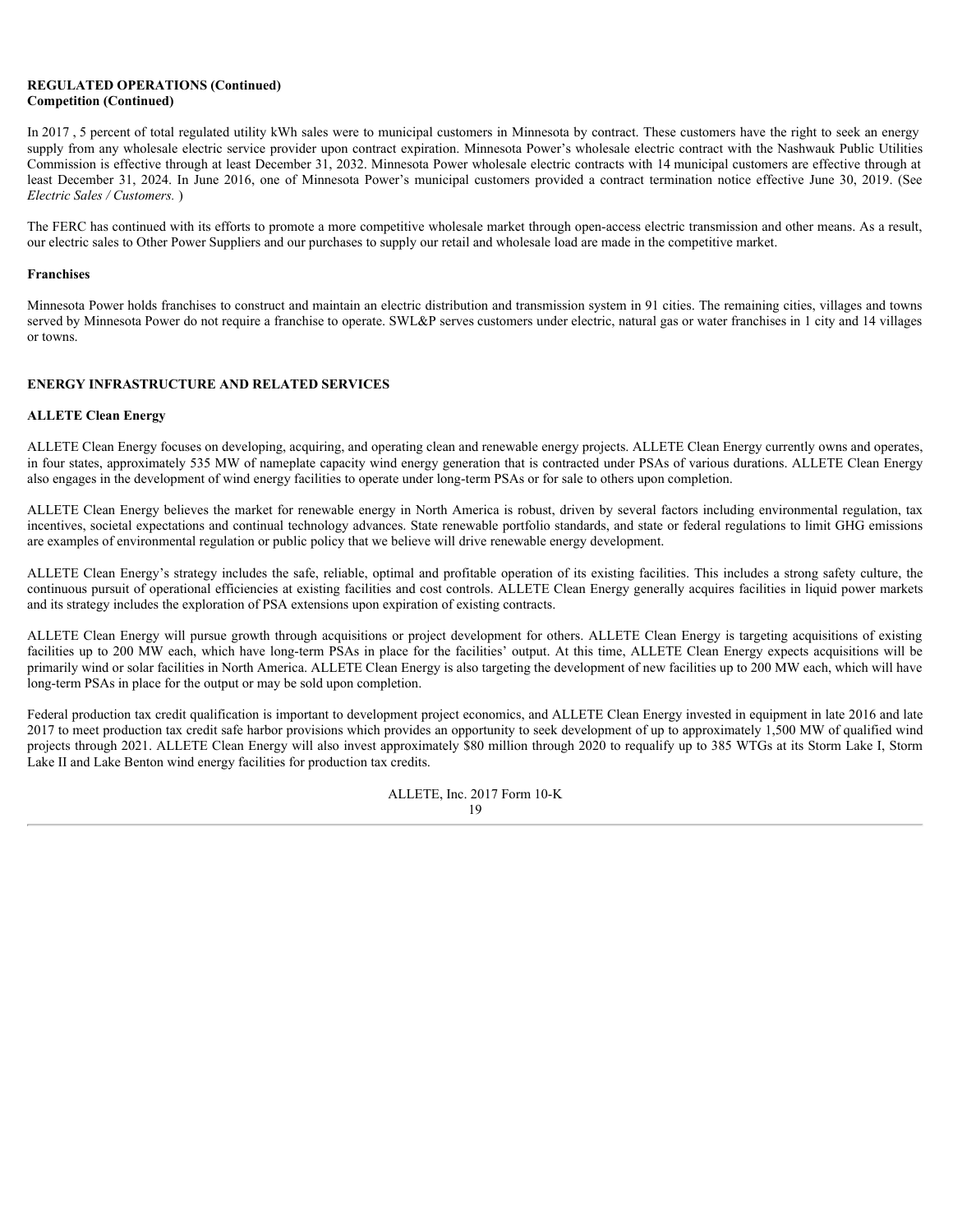# **ENERGY INFRASTRUCTURE AND RELATED SERVICES (Continued) ALLETE Clean Energy (Continued)**

On January 3, 2017, ALLETE Clean Energy announced that it will develop a wind energy facility of up to 50 MW after securing a 25-year PSA with Montana-Dakota Utilities, which includes an option to purchase the facility upon completion. We expect Montana-Dakota Utilities to exercise the option in the first quarter of 2018; construction and sale is expected to be completed in December 2018. ALLETE Clean Energy constructed and sold a 107 MW wind energy facility to Montana-Dakota Utilities in 2015. On March 16, 2017, ALLETE Clean Energy announced it will build, own and operate a separate 100 MW wind energy facility pursuant to a 20-year PSA with Northern States Power; construction is expected to begin in late 2018. **EXERGY INFRASTRUCTURE AND RELATED SERVICES (Continued)**<br> **ALLETE Clean Energy (Continued)**<br> **On January 3, 2017, ALLETE Clean Energy amounced that it will develop a wind energy facility of up to 50 MW after securing a 25-**

ALLETE Clean Energy manages risk by having a diverse portfolio of assets, which includes PSA expiration, technology and geographic diversity. The current majority of its planned maintenance leverages this seasonality and is performed during lower wind periods. The current mix of PSA expiration and geographic location for existing facilities is as follows:

| <b>Wind Energy Facility</b>                                                                                                                                                                                                                                                                                                                                                                                                                                                                                                                                                                                                                                                                                                                                                                                                                                                                                                                                                                                                                                                                                                                                                                                                                                                                                                                                      | Location     | <b>Capacity MW</b> | <b>PSA MW</b> | <b>PSA Expiration</b> |
|------------------------------------------------------------------------------------------------------------------------------------------------------------------------------------------------------------------------------------------------------------------------------------------------------------------------------------------------------------------------------------------------------------------------------------------------------------------------------------------------------------------------------------------------------------------------------------------------------------------------------------------------------------------------------------------------------------------------------------------------------------------------------------------------------------------------------------------------------------------------------------------------------------------------------------------------------------------------------------------------------------------------------------------------------------------------------------------------------------------------------------------------------------------------------------------------------------------------------------------------------------------------------------------------------------------------------------------------------------------|--------------|--------------------|---------------|-----------------------|
| Armenia Mountain                                                                                                                                                                                                                                                                                                                                                                                                                                                                                                                                                                                                                                                                                                                                                                                                                                                                                                                                                                                                                                                                                                                                                                                                                                                                                                                                                 | Pennsylvania | 100.5              | 100%          | 2024                  |
| Chanarambie/Viking                                                                                                                                                                                                                                                                                                                                                                                                                                                                                                                                                                                                                                                                                                                                                                                                                                                                                                                                                                                                                                                                                                                                                                                                                                                                                                                                               | Minnesota    | 97.5               |               |                       |
| PSA <sub>1</sub>                                                                                                                                                                                                                                                                                                                                                                                                                                                                                                                                                                                                                                                                                                                                                                                                                                                                                                                                                                                                                                                                                                                                                                                                                                                                                                                                                 |              |                    | 12%           | 2018                  |
| PSA <sub>2</sub>                                                                                                                                                                                                                                                                                                                                                                                                                                                                                                                                                                                                                                                                                                                                                                                                                                                                                                                                                                                                                                                                                                                                                                                                                                                                                                                                                 |              |                    | 88%           | 2023                  |
| Condon                                                                                                                                                                                                                                                                                                                                                                                                                                                                                                                                                                                                                                                                                                                                                                                                                                                                                                                                                                                                                                                                                                                                                                                                                                                                                                                                                           | Oregon       | 50                 | 100%          | 2022                  |
| Lake Benton                                                                                                                                                                                                                                                                                                                                                                                                                                                                                                                                                                                                                                                                                                                                                                                                                                                                                                                                                                                                                                                                                                                                                                                                                                                                                                                                                      | Minnesota    | 104                | 100%          | 2028                  |
| Storm Lake I                                                                                                                                                                                                                                                                                                                                                                                                                                                                                                                                                                                                                                                                                                                                                                                                                                                                                                                                                                                                                                                                                                                                                                                                                                                                                                                                                     | Iowa         | 108                | 100%          | 2019                  |
| Storm Lake II                                                                                                                                                                                                                                                                                                                                                                                                                                                                                                                                                                                                                                                                                                                                                                                                                                                                                                                                                                                                                                                                                                                                                                                                                                                                                                                                                    | Iowa         | 77                 |               |                       |
| PSA <sub>1</sub>                                                                                                                                                                                                                                                                                                                                                                                                                                                                                                                                                                                                                                                                                                                                                                                                                                                                                                                                                                                                                                                                                                                                                                                                                                                                                                                                                 |              |                    | 90%           | 2019                  |
| PSA <sub>2</sub>                                                                                                                                                                                                                                                                                                                                                                                                                                                                                                                                                                                                                                                                                                                                                                                                                                                                                                                                                                                                                                                                                                                                                                                                                                                                                                                                                 |              |                    | 10%           | 2032                  |
| U.S. Water Services provides integrated water management for industry by combining chemical, equipment, engineering and service for customized solutions to<br>reduce water and energy usage, and improve efficiency. U.S. Water Services is located in 49 states and Canada and has an established base of approximately 4,900<br>customers. U.S. Water Services differentiates itself from the competition by developing synergies between established solutions in engineering, equipment and<br>chemical water treatment, and helping customers achieve efficient and sustainable use of their water and energy systems. U.S. Water Services is a leading provider<br>to the biofuels industry, and also serves the commercial and institutional markets, food and beverage, light manufacturing, power generation, and midstream oil and<br>gas industries, among others. U.S. Water Services principally relies upon recurring revenues from a diverse mix of industrial customers. U.S. Water Services sells<br>certain products which are seasonal in nature, with higher demand typically realized in warmer months; generally, lower sales occur in the first quarter of each<br>year.<br>Our strategy is to grow U.S. Water Services' presence in North America by adding customers, products, markets and new geographies. We believe water scarcity |              |                    |               |                       |
| and a growing emphasis on conservation will continue to drive significant growth in the industrial, commercial and governmental sectors leading to organic<br>revenue growth for U.S. Water Services. U.S. Water Services also expects to pursue periodic strategic tuck-in acquisitions with a purchase price in the \$10 million<br>to \$50 million range. Priority will be given to acquisitions which expand its geographic reach, add new technology or deepen its capabilities to serve its expanding<br>customer base.<br>On September 1, 2017, U.S. Water Services acquired Tonka Water for total consideration of \$19.2 million. Tonka Water is a supplier of municipal and industrial<br>water treatment systems that will expand U.S. Water Services' geographic and customer markets.                                                                                                                                                                                                                                                                                                                                                                                                                                                                                                                                                               |              |                    |               |                       |
| U.S. Water Services leases an office and production facility at its headquarters in Minnesota as well as various office, warehouse and production facilities across                                                                                                                                                                                                                                                                                                                                                                                                                                                                                                                                                                                                                                                                                                                                                                                                                                                                                                                                                                                                                                                                                                                                                                                              |              |                    |               |                       |

# <span id="page-21-0"></span>**U.S. Water Services**

U.S. Water Services leases an office and production facility at its headquarters in Minnesota as well as various office, warehouse and production facilities across the United States.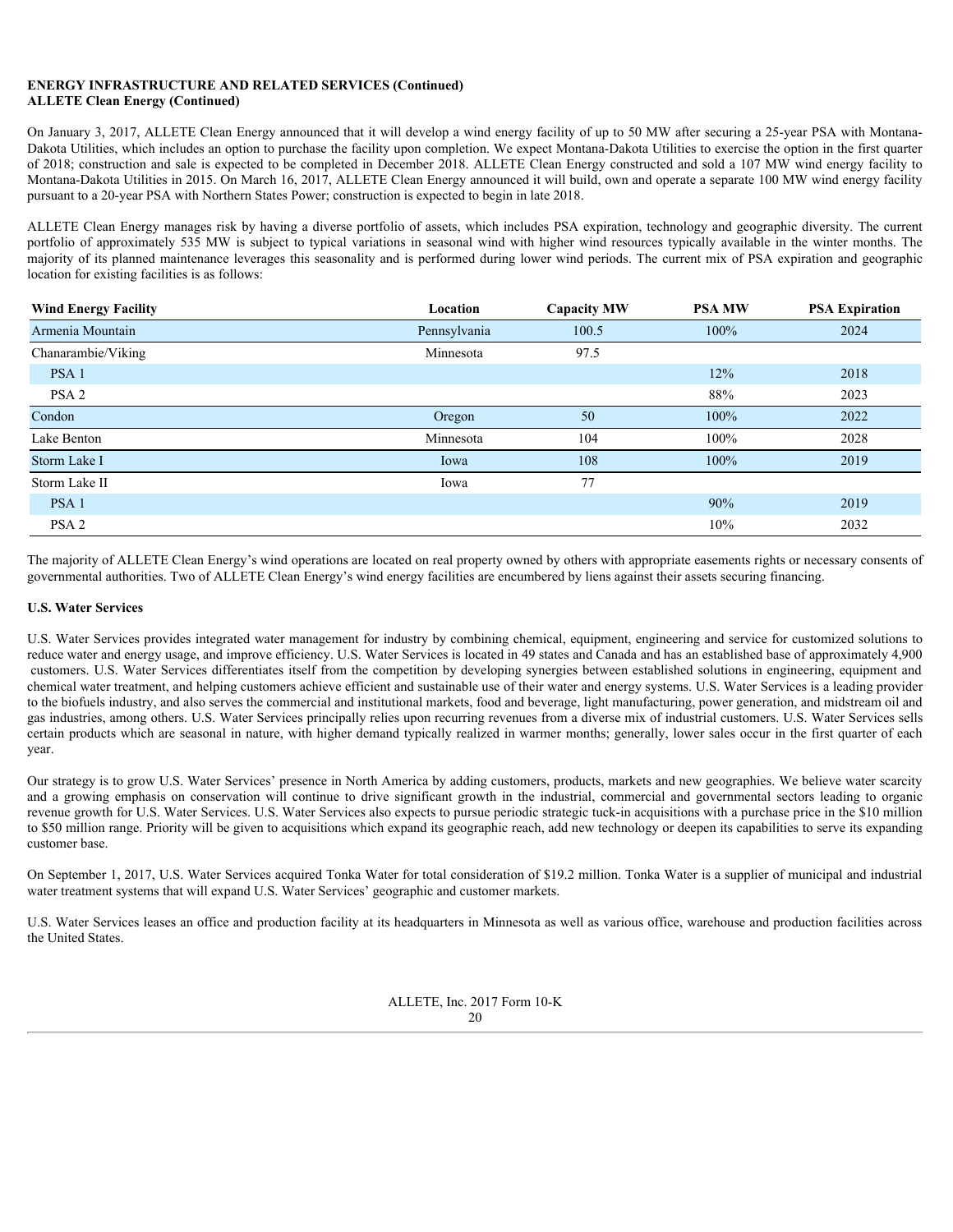# <span id="page-22-0"></span>**CORPORATE AND OTHER**

#### <span id="page-22-1"></span>**BNI Energy**

BNI Energy is a supplier of lignite coal in North Dakota, producing approximately 4 million tons annually and has an estimated 650 million tons of lignite coal reserves. Two electric generating cooperatives, Minnkota Power and Square Butte, consume virtually all of BNI Energy's production of lignite under cost-plus fixed fee coal supply agreements extending through December 31, 2037. (See Item 1. Business – Regulated Operations – Power Supply – Long-Term Purchased Power and Note 11. Commitments, Guarantees and Contingencies.) The mining process disturbs and reclaims between 200 and 250 acres per year. Laws require that the reclaimed land be at least as productive as it was prior to mining. As of December 31, 2017 , BNI Energy had a \$25.0 million asset reclamation obligation (\$23.5 million as of December 31, 2016 ) included in Other Non-Current Liabilities on the Consolidated Balance Sheet. These costs are included in the cost-plus **EORPORATE AND OTHER**<br>**ENI Energy** is a supplier of lignite coal in North Dakota, producing approximately 4 million tons annually and has an estimated 650 million tons of lignite coal<br>restrects. Two electing generating con reclamation obligation is guaranteed by surety bonds and a letter of credit. (See Note 11. Commitments, Guarantees and Contingencies.)

# <span id="page-22-2"></span>**ALLETE Properties**

| that the reclaimed land be at least as productive as it was prior to mining. As of December 31, 2017, BNI Energy had a \$25.0 million asset reclamation obligation<br>(\$23.5 million as of December 31, 2016) included in Other Non-Current Liabilities on the Consolidated Balance Sheet. These costs are included in the cost-plus<br>fixed fee contract, for which an asset reclamation cost receivable was included in Other Non-Current Assets on the Consolidated Balance Sheet. The asset<br>reclamation obligation is guaranteed by surety bonds and a letter of credit. (See Note 11. Commitments, Guarantees and Contingencies.)                                                                                                                                                  |             |                    |                  |
|----------------------------------------------------------------------------------------------------------------------------------------------------------------------------------------------------------------------------------------------------------------------------------------------------------------------------------------------------------------------------------------------------------------------------------------------------------------------------------------------------------------------------------------------------------------------------------------------------------------------------------------------------------------------------------------------------------------------------------------------------------------------------------------------|-------------|--------------------|------------------|
| <b>ALLETE Properties</b>                                                                                                                                                                                                                                                                                                                                                                                                                                                                                                                                                                                                                                                                                                                                                                     |             |                    |                  |
| ALLETE Properties represents our legacy Florida real estate investment. Market conditions can impact land sales and could result in our inability to cover our cost<br>basis, operating expenses or fixed carrying costs such as community development district assessments and property taxes.                                                                                                                                                                                                                                                                                                                                                                                                                                                                                              |             |                    |                  |
| ALLETE Properties' major projects in Florida are Town Center at Palm Coast and Palm Coast Park.                                                                                                                                                                                                                                                                                                                                                                                                                                                                                                                                                                                                                                                                                              |             |                    |                  |
| <b>Summary of Projects</b>                                                                                                                                                                                                                                                                                                                                                                                                                                                                                                                                                                                                                                                                                                                                                                   |             | <b>Residential</b> | Non-residential  |
| As of December 31, 2017                                                                                                                                                                                                                                                                                                                                                                                                                                                                                                                                                                                                                                                                                                                                                                      | Acres $(a)$ | Units $(b)$        | Sq. Ft. $(b)(c)$ |
| Projects                                                                                                                                                                                                                                                                                                                                                                                                                                                                                                                                                                                                                                                                                                                                                                                     |             |                    |                  |
| Town Center at Palm Coast                                                                                                                                                                                                                                                                                                                                                                                                                                                                                                                                                                                                                                                                                                                                                                    | 971         | 2,419              | 2,178,700        |
| Palm Coast Park                                                                                                                                                                                                                                                                                                                                                                                                                                                                                                                                                                                                                                                                                                                                                                              | 1,025       | 830                | 2,143,000        |
| <b>Total Projects</b>                                                                                                                                                                                                                                                                                                                                                                                                                                                                                                                                                                                                                                                                                                                                                                        | 1,996       | 3,249              | 4,321,700        |
| $\overline{a}$ Acreage amounts are approximate and shown on a gross basis, including wetlands.<br>(b) Units and square footage are estimated. Density at build out may differ from these estimates.<br>(c) Includes retail and non-retail commercial, office, industrial, warehouse, storage and institutional square footage.<br>In addition to the two projects, ALLETE Properties has approximately 800 acres of other land available for sale.<br>In recent years, market conditions for real estate in Florida have required us to review our land inventories for impairment. In 2015, the Company reevaluated its<br>strategy related to the real estate assets of ALLETE Properties in response to market conditions and transaction activity. The revised strategy incorporated the |             |                    |                  |
| possibility of a bulk sale of its entire portfolio. Proceeds from a bulk sale would be strategically deployed to support growth in ALLETE Clean Energy and U.S.<br>Water Services, collectively our Energy Infrastructure and Related Services businesses. ALLETE Properties also continues to pursue sales of individual parcels<br>over time. ALLETE Properties will continue to maintain key entitlements and infrastructure without making additional investments or acquisitions.                                                                                                                                                                                                                                                                                                       |             |                    |                  |
| In connection with implementing the revised strategy, management evaluated its impairment analysis for its real estate assets using updated assumptions to<br>determine estimated future net cash flows on an undiscounted basis. Estimated fair values were based upon current market data and pricing for individual parcels.<br>Our impairment analysis incorporates a probability-weighted approach considering the alternative courses of sales noted above.                                                                                                                                                                                                                                                                                                                            |             |                    |                  |
| Based on the results of the 2015 undiscounted cash flow analysis, the undiscounted future net cash flows were not adequate to recover the carrying value of the real<br>estate assets leading to an adjustment of carrying value to estimated fair value. Estimated fair value was derived using Level 3 inputs, including current market<br>interest in the property for a bulk sale of its entire portfolio, and discounted cash flow analysis of estimated selling price for sales over time. As a result, a non-cash<br>impairment charge of \$36.3 million was recorded in 2015 to reduce the carrying value of the real estate to its estimated fair value.                                                                                                                            |             |                    |                  |

In 2017 and 2016, our qualitative assessments indicated that the cash flows were adequate to recover the carrying value of ALLETE Properties real estate assets. As a result, no impairment was recorded in 2017 or 2016.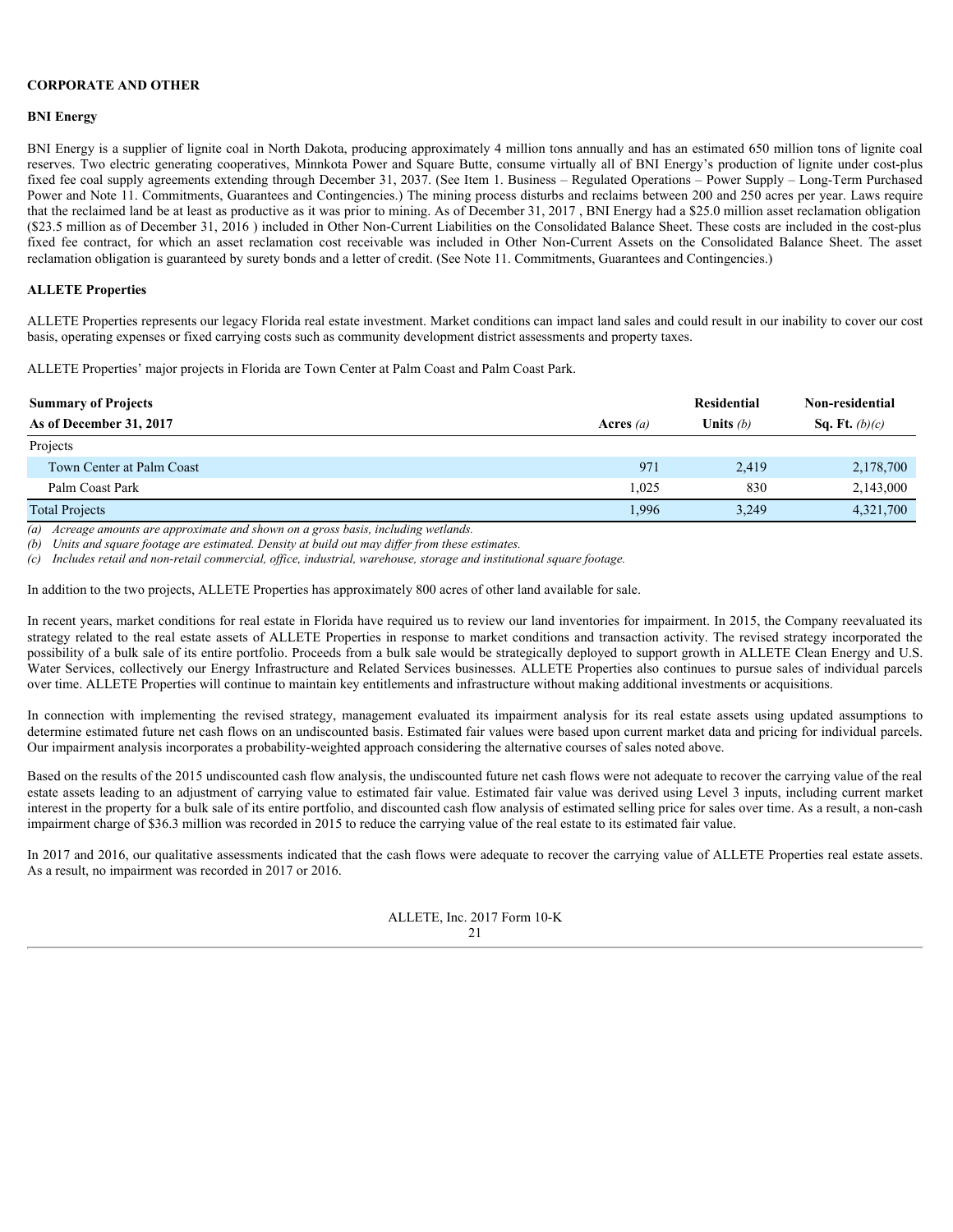### **CORPORATE AND OTHER (Continued) ALLETE Properties (Continued)**

collateralized by the financed properties.

**SERICH FINANCION CONTROO SET CONTINUES**<br> **Seller Financing.** ALLETE Properties occasionally provides seller financing to certain qualified buyers. As of December 31, 2017, outstanding finance<br>
receivables were \$15.5 milli **CORPORATE AND OTHER (Continued)**<br> **ALLETE Properties (Continued)**<br> **Seller Financing.** ALLETE Properties occasionally provides seller financing to certain qualified buyers. As of December 31, 2017, outstanding finance<br>
re **Regulation.** A substantial portion of our development properties in Florida are subject to federal, state and local regulations, and restrictions that may impose significant costs or limitations on our ability to develop the properties. Much of our property is vacant land and some is located in areas where development may affect the natural habitats of various protected wildlife species or in sensitive environmental areas such as wetlands. CORPORATE AND OTHER (Continued)<br>
Seler Financing, ALLET: Properties occasionally provides seller financing to certain qualified buyers. As of December 31, 2017, outstanding finance<br>
receivables were \$15.5 million, net of r

## <span id="page-23-0"></span>**Non-Rate Base Generation and Miscellaneous**

| Regulation. A substantial portion of our development properties in Florida are subject to federal, state and local regulations, and restrictions that may impose<br>significant costs or limitations on our ability to develop the properties. Much of our property is vacant land and some is located in areas where development may<br>affect the natural habitats of various protected wildlife species or in sensitive environmental areas such as wetlands.                                                                                                                                                                                                                                                                                                                                          |          |                          |                  |                               |  |  |
|-----------------------------------------------------------------------------------------------------------------------------------------------------------------------------------------------------------------------------------------------------------------------------------------------------------------------------------------------------------------------------------------------------------------------------------------------------------------------------------------------------------------------------------------------------------------------------------------------------------------------------------------------------------------------------------------------------------------------------------------------------------------------------------------------------------|----------|--------------------------|------------------|-------------------------------|--|--|
| <b>Non-Rate Base Generation and Miscellaneous</b>                                                                                                                                                                                                                                                                                                                                                                                                                                                                                                                                                                                                                                                                                                                                                         |          |                          |                  |                               |  |  |
| Corporate and Other also includes other business development and corporate expenditures, unallocated interest expense, a small amount of non-rate base<br>generation, approximately 5,000 acres of land in Minnesota, and earnings on cash and investments.                                                                                                                                                                                                                                                                                                                                                                                                                                                                                                                                               |          |                          |                  |                               |  |  |
| As of December 31, 2017, non-rate base generation consists of 29 MW of generation at Rapids Energy Center. In 2017, we sold 0.1 million MWh of non-rate<br>base generation (0.1 million MWh in 2016 and in 2015).                                                                                                                                                                                                                                                                                                                                                                                                                                                                                                                                                                                         |          |                          |                  |                               |  |  |
| <b>Non-Rate Base Power Supply</b>                                                                                                                                                                                                                                                                                                                                                                                                                                                                                                                                                                                                                                                                                                                                                                         | Unit No. | Year<br><b>Installed</b> | Year<br>Acquired | <b>Net</b><br>Capability (MW) |  |  |
| Rapids Energy Center (a)                                                                                                                                                                                                                                                                                                                                                                                                                                                                                                                                                                                                                                                                                                                                                                                  |          |                          |                  |                               |  |  |
| in Grand Rapids, MN                                                                                                                                                                                                                                                                                                                                                                                                                                                                                                                                                                                                                                                                                                                                                                                       |          |                          |                  |                               |  |  |
| Steam – Biomass $(b)$                                                                                                                                                                                                                                                                                                                                                                                                                                                                                                                                                                                                                                                                                                                                                                                     | 6 & 7    | 1969, 1980               | 2000             | 27                            |  |  |
| Hydro                                                                                                                                                                                                                                                                                                                                                                                                                                                                                                                                                                                                                                                                                                                                                                                                     | 4 & 5    | 1917, 1948               | 2000             | $\mathcal{D}$                 |  |  |
| Outlook - Industrial Customers and Prospective Additional Load.)<br>(b) Rapids Energy Center's fuel supply is supplemented by coal.<br><b>ENVIRONMENTAL MATTERS</b>                                                                                                                                                                                                                                                                                                                                                                                                                                                                                                                                                                                                                                       |          |                          |                  |                               |  |  |
| Our businesses are subject to regulation of environmental matters by various federal, state and local authorities. A number of regulatory changes to the Clean Air<br>Act, the Clean Water Act and various waste management requirements have recently been promulgated by both the EPA and state authorities. Minnesota Power's<br>facilities are subject to additional requirements under many of these regulations. Minnesota Power is reshaping its generation portfolio, over time, to reduce its<br>reliance on coal, has installed cost-effective emission control technology, and advocates for sound science and policy during rulemaking implementation.                                                                                                                                        |          |                          |                  |                               |  |  |
| We consider our businesses to be in substantial compliance with currently applicable environmental regulations and believe all necessary permits have been<br>obtained. We anticipate that with many state and federal environmental regulations finalized, or to be finalized in the near future, potential expenditures for future<br>environmental matters may be material and may require significant capital investments. Minnesota Power has evaluated various environmental compliance<br>scenarios using possible outcomes of environmental regulations to project power supply trends and impacts on customers.                                                                                                                                                                                  |          |                          |                  |                               |  |  |
| We review environmental matters on a quarterly basis. Accruals for environmental matters are recorded when it is probable that a liability has been incurred and<br>the amount of the liability can be reasonably estimated based on current law and existing technologies. Accruals are adjusted as assessment and remediation efforts<br>progress or as additional technical or legal information becomes available. Accruals for environmental liabilities are included in the Consolidated Balance Sheet at<br>undiscounted amounts and exclude claims for recoveries from insurance or other third parties. Costs related to environmental contamination treatment and cleanup<br>are expensed unless recoverable in rates from customers. (See Note 11. Commitments, Guarantees and Contingencies.) |          |                          |                  |                               |  |  |

# <span id="page-23-1"></span>**ENVIRONMENTAL MATTERS**

| ALLETE, Inc. 2017 Form 10-K |  |
|-----------------------------|--|
| ົ                           |  |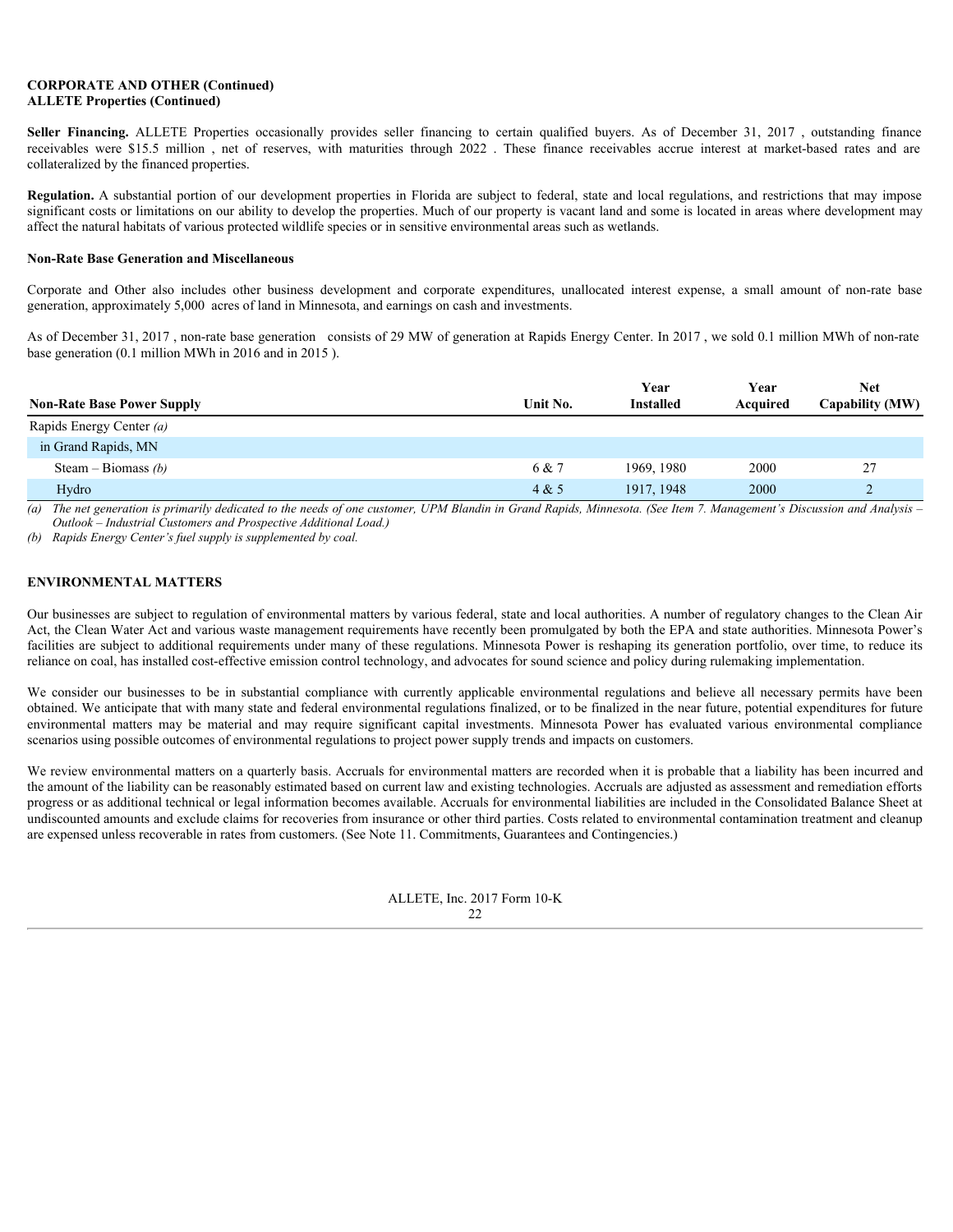# <span id="page-24-0"></span>**EMPLOYEES**

As of December 31, 2017 , ALLETE had 2,017 employees, of which 1,972 were full-time.

Minnesota Power and SWL&P have an aggregate of 517 employees who are members of the International Brotherhood of Electrical Workers (IBEW) Local 31. The labor agreements with IBEW Local 31 expired on January 31, 2018. Negotiations are proceeding and we believe ratified agreements will be agreed upon in the first quarter of 2018. Minnesota Power, SWL&P and IBEW Local 31 are operating under the expired labor agreements until new contracts are agreed upon. EXAMPLOYEES<br>As of December 31, 2017, ALLETE had 2,017 employees, of which 1,972 were full-time.<br>The labor agreements with IBEW Local 31 expired on January 31, 2018. Negotiations are proceeding and we believe rafified agre

BNI Energy has 179 employees, of which 136 are members of IBEW Local 1593. The labor agreement with IBEW Local 1593 expires on March 31, 2019.

# <span id="page-24-1"></span>**AVAILABILITY OF INFORMATION**

ALLETE makes its SEC filings, including its annual report on Form 10-K, quarterly reports on Form 10-Q, current reports on Form 8-K and any amendments to those reports filed or furnished pursuant to Section 13(e) or 15(d) www.allete.com, as soon as reasonably practicable after they are electronically filed with or furnished to the SEC.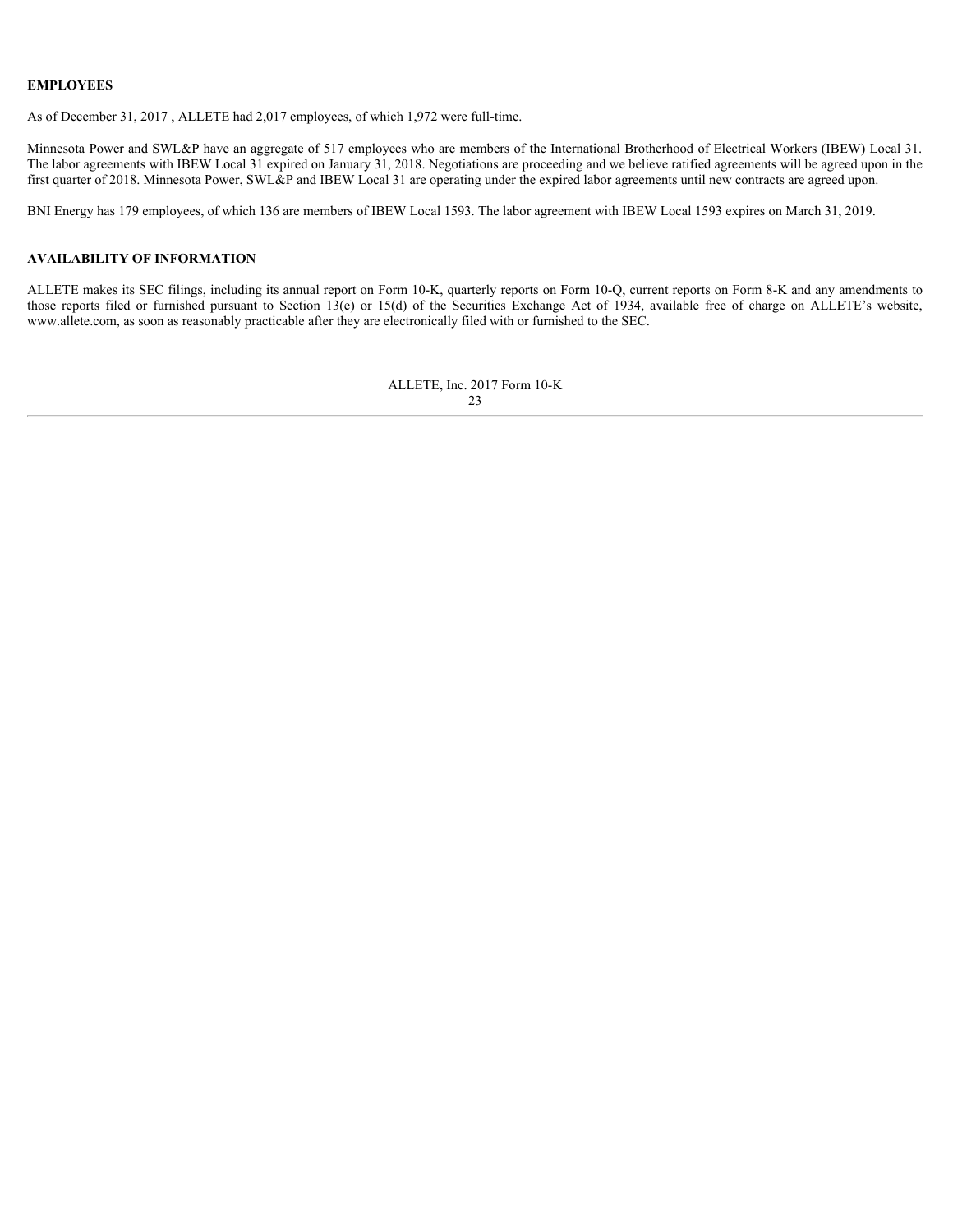# <span id="page-25-0"></span>**EXECUTIVE OFFICERS OF THE REGISTRANT**

As of February 15, 2018 , these are the executive officers of ALLETE:

| <b>Executive Officers</b>                                                                  | <b>Initial Effective Date</b> |
|--------------------------------------------------------------------------------------------|-------------------------------|
|                                                                                            |                               |
| Alan R. Hodnik, Age 58                                                                     |                               |
| Chairman, President and Chief Executive Officer                                            | May 10, 2011                  |
| President and Chief Executive Officer                                                      | May 1, 2010                   |
| Robert J. Adams, Age 55                                                                    |                               |
| Senior Vice President and Chief Financial Officer                                          | March 4, 2017                 |
| Senior Vice President - Energy-Centric Businesses and Chief Risk Officer                   | November 14, 2015             |
| Vice President - Energy-Centric Businesses and Chief Risk Officer                          | June 23, 2014                 |
| Vice President - Business Development and Chief Risk Officer                               |                               |
|                                                                                            | May 13, 2008                  |
| Deborah A. Amberg, Age 52                                                                  |                               |
| Senior Vice President, Chief Strategy Officer - Regulated Operations and President - SWL&P | November 26, 2016             |
| Senior Vice President, General Counsel and Secretary                                       | January 1, 2006               |
|                                                                                            |                               |
| Patrick L. Cutshall, Age 52                                                                |                               |
| Vice President and Corporate Treasurer                                                     | December 18, 2017             |
| Treasurer                                                                                  | January 1, 2016               |
|                                                                                            |                               |
| Steven W. Morris, Age 56                                                                   |                               |
| Vice President, Controller and Chief Accounting Officer                                    | December 24, 2016             |
| Controller                                                                                 | March 3, 2014                 |
|                                                                                            |                               |
| Patrick K. Mullen, Age 57                                                                  |                               |
| Senior Vice President - External Affairs                                                   | April 10, 2017                |
|                                                                                            |                               |
| Bradley W. Oachs, Age 60                                                                   |                               |
| Senior Vice President and President - Regulated Operations                                 | November 26, 2016             |
|                                                                                            |                               |
| Bethany M. Owen, Age 52                                                                    |                               |
| Senior Vice President and Chief Legal and Administrative Officer                           | November 26, 2016             |

All of the executive officers have been employed by us for more than five years in executive or management positions. Prior to election to the position listed above, the following executives held other positions with the Company during the past five years.

*Mr. Morris* was Director – Accounting.

- *Mr. Cutshall* was Director Investments and Tax; Director Investments.
- *Mr. Oachs* was Chief Operating Officer Minnesota Power.
- *Ms. Owen* was Vice President Information Technology Solutions and President SWL&P.
- *Mr. Mullen* was Vice President Marketing and Corporate Communications.

There are no family relationships between any of the executive officers. All officers and directors are elected or appointed annually.

The present term of office of the executive officers listed in the preceding table extends to the first meeting of our Board of Directors after the next annual meeting of shareholders. Both meetings are scheduled for May 8, 2018.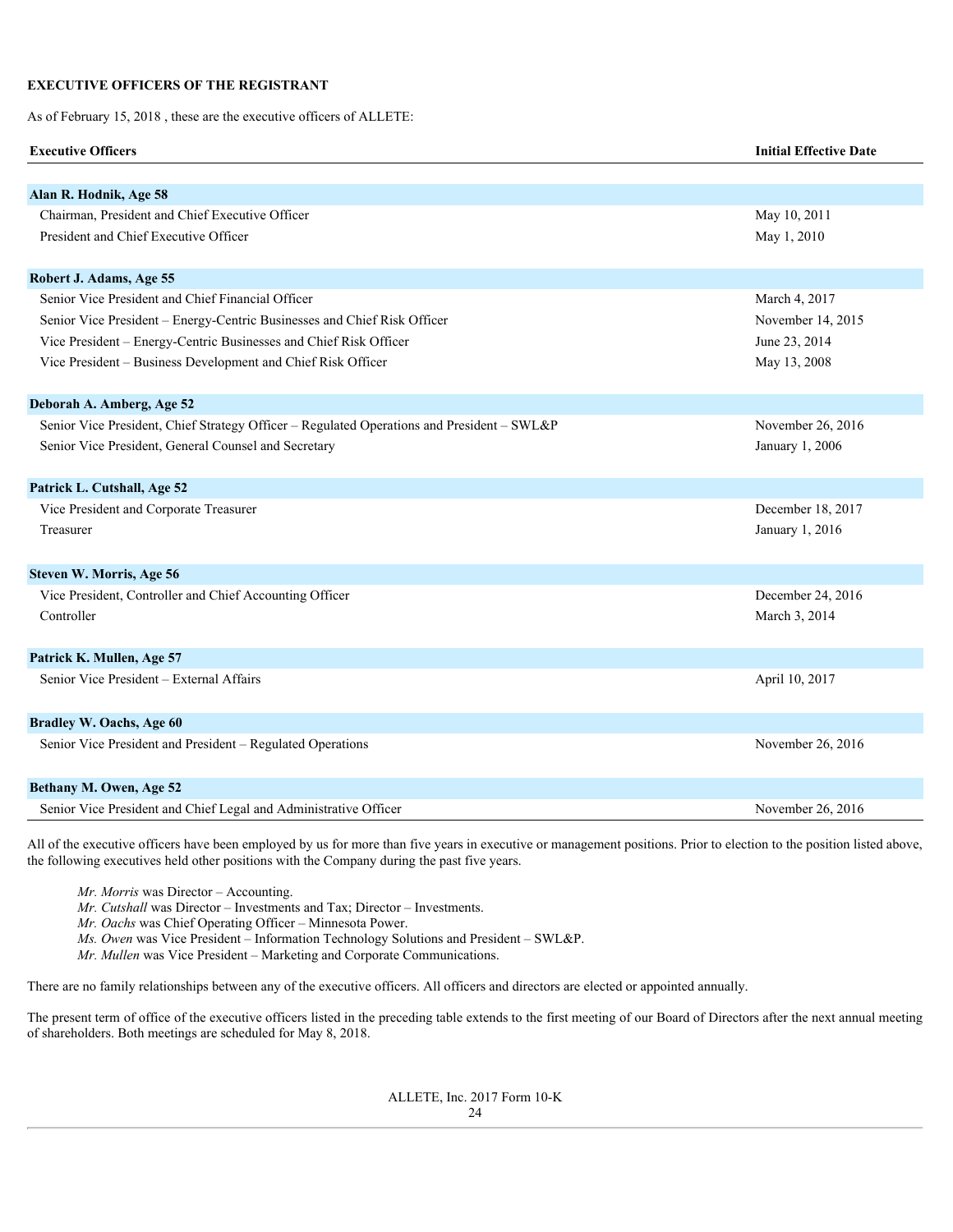### <span id="page-26-0"></span>**Item 1A. Risk Factors**

The risks and uncertainties discussed below could materially affect our business operations, financial position, results of operations and cash flows, and should be carefully considered by stakeholders. The risks and uncertainties in this section are not the only ones we face; additional risks and uncertainties that we are not **The risks and uncertainties discussed below could materially affect our business operations, financial position, results of operations and cash flows, and should be carefully considered by stakhedders. The risks and const** Accordingly, the risks described below should be carefully considered together with other information set forth in this report and in future reports that we file with the SEC.

#### *Entity-wide Risks*

#### **We rely on access to financing sources and capital markets. If we do not have access to capital on acceptable terms or are unable to obtain capital when needed, our ability to execute our business plans, make capital expenditures or pursue other strategic actions that we may otherwise rely on for future growth would be adversely affected.**

We rely on access to financing sources and the capital markets, on acceptable terms and at reasonable costs, as sources of liquidity for capital requirements not satisfied by our cash flows from operations. Market disruptions or a downgrade of our credit ratings may increase the cost of borrowing or adversely affect our ability to access and financing costs in the capital markets. Such disruptions or causes of a downgrade could include but are not limited to: the effects of the TCJA Item 1A. Risk Factors<br>
Ite raisk and uncertainties discussed below could materially affect our business operations, financial position, results of operations and cash flows, and should be<br>
The Come and uncertainties can be Iften IA. Risk Factors<br>The inst and uncertainties discussed below could materially affect our business operations, financial position, results of operations and eash flows, and should be<br>mentially considered by stakeholder Services businesses as compared to that from our Regulated Operations; deteriorating economic or capital market conditions; or volatility in commodity prices. If the Link Fators<br>The risks and meetrified discussed below could mustally affect our busisces operations, financial position, results of operations and cash flows, and about be<br>provided yo subsequently consider the intern

If we are not able to access capital on acceptable terms in sufficient amounts and when needed, or at all, the ability to maintain our businesses or to implement our business plans would be adversely affected.

#### **Recent U.S. tax legislation could adversely impact our financial position, results of operations and cash flows.**

On December 22, 2017, the TCJA was enacted into law. The TCJA has significantly changed the U.S. Internal Revenue Code and the taxation of corporations. The authorities and it could be subject to potential amendments and technical corrections. The regulatory treatment of the impacts of the TCJA will be subject to the discretion of the FERC and state regulatory authorities.

On February 6, 2018, Standard & Poor's downgraded its ratings outlook for ALLETE to negative from stable as a result, among other reasons, of the potential negative impact of the TCJA on certain financial metrics used by credit rating agencies to rate us. It is unclear when or how the capital markets and the credit rating agencies will ultimately respond. Further, there may be other adverse effects resulting from the TCJA or regulatory agency responses to the TCJA that we have not yet identified. We are still quantifying the impacts of the The risk and successinto chosened between the interesting of the interesting. financial points, financial points, financial points, financial points, consider our business of the interesting terms of the interesting the in stately considered by statedooles. The raists and uncertainties in this tectoio to as of the consistent of the reduction information into the reduction intervents as more into the reduction intervents as the reduction of t income tax rate required us to remeasure our existing deferred income tax balances as of the date of enactment, resulting in a non-cash benefit to earnings in our ALLETE Clean Energy and U.S. Water Services segments as well as a non-cash expense at our Corporate and Other businesses. The remeasurement of the existing des SEC.<br>
The red income tax assets and equilibrancies plan, make capital expeditures or pursue other strategie calous that we may otherwise rely on for thus<br>
metabol our Regulatory of the capital expediture or pursue offe investment in ATC resulting in no material impact on the 2017 results of operations for this segment. The benefits of the TCJA for customers of Minnesota Power and SWL&P are expected to be passed back to those customers over time primarily based upon the normalization provisions of the U.S. Internal Revenue Code over the life of the related property, plant and equipment with the remainder passed back based upon the determinations of regulatory authorities. The decrease in our investment in ATC is expected to be amortized into earnings over time. The final amount and timing over which the benefits of the TCJA will be passed back to customers has not been determined, and therefore, the full cash flow impacts are still uncertain.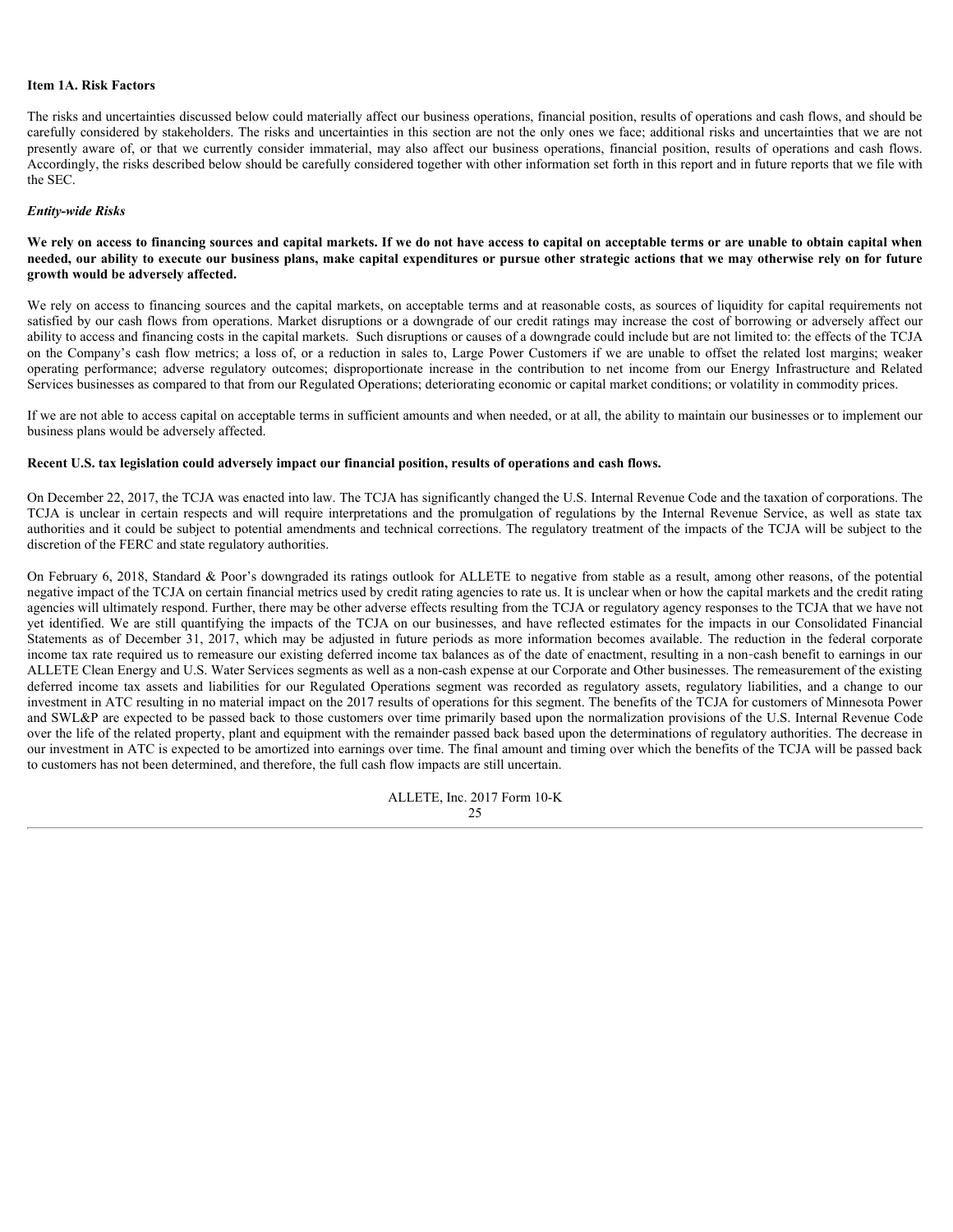#### **Item 1A. Risk Factors (Continued) Entity-wide Risks (Continued)**

#### **A deterioration in general economic conditions may have adverse impacts on our financial position, results of operations and cash flows.**

If economic conditions deteriorate on a national or regional level, it may have a negative impact on the Company's financial position, results of operations and cash flows as well as on our customers. This impact may include volatility and unpredictability in the demand for the products and services offered by our businesses, the loss of existing customers, tempered growth strategies, The lass Factors (Continued)<br>
A deterioration in general economic conditions may have adverse impacts on our financial position, results of operations and cash flows.<br>
If economic conditions deteriorate on a national or re expenses including pension costs, interest costs, and uncollectible accounts, or lead to reductions in the value of certain real estate and other investments. Item 1A. Risk Factors (Continued)<br>Entity-wide Risks (Continued)<br>
Entity-wide Risks (Continued)<br>
If a convention denotes our antitonion regional level, it may have a negative migration the Company's financial position,<br>
If

#### **We are subject to extensive state and federal legislation and regulation, compliance with which could have an adverse effect on our businesses.**

We are subject to, and affected by, extensive state and federal legislation and regulation. If it was determined that our businesses failed to comply with applicable laws and regulations, we could become subject to fines or penalties or be required to implement additional compliance measures or actions, the cost of which could be material. Adoption of new laws, rules, regulations, principles, or practices by federal and state agencies, or changes to or a failure to comply with current laws, rules, regulations, principles, or practices and their interpretations, could have an adverse effect on our financial position, results of operations and cash flows.

#### **The inability to attract and retain a qualified workforce including, but not limited to, executive officers, key employees and employees with specialized skills, could have an adverse effect on our operations.**

The success of our business heavily depends on the leadership of our executive officers and key employees to implement our business strategy. The inability to maintain a qualified workforce including, but not limited to, executive officers, key employees and employees with specialized skills, may negatively affect our competitive pressures or terms of collective bargaining agreements with union employees.

#### **Market performance and other changes could decrease the value of pension and other postretirement benefit plan assets, which may result in significant additional funding requirements and increased annual expenses.**

The performance of the capital markets impacts the values of the assets that are held in trust to satisfy future obligations under our pension and other postretirement benefit plans. We have significant obligations to these plans and the trusts hold significant assets. These assets are subject to market fluctuations and will yield uncertain returns, which may fall below our projected rates of return. A decline in the market value of the pension and other postretirement benefit plan assets would increase the funding requirements under our benefit plans if asset returns do not recover. Additionally, our pension and other postretirement benefit plan liabilities are sensitive to changes in interest rates. As in lies alternative interest rates. The interest results are sensitive to the sensitive to change in interest rates. As in the sensitive to change the change of the controll of the change of the change of the controll of the requirements. Our pension and other postretirement benefit plan costs are generally recoverable in our electric rates as allowed by our regulators or through our cost-plus fixed fee coal supply agreements at BNI Energy; however, there is no certainty that regulators will continue to allow recovery of these rising costs in the future. In principal Adoption of new loos, this, equidient principles, or practices by districtions, providing the proposition of the company of the company of the company of the company of the company of the company. The indical

# **We are exposed to significant reputational risk.**

The Company could suffer negative impacts to its reputation as a result of operational incidents, violations of corporate compliance policies, regulatory violations, or other events which may result in negative customer perception and increased regulatory oversight, each of which could have an adverse effect on our financial position, results of operations and cash flows.

#### **Catastrophic events, such as natural disasters and acts of war, may adversely affect our operations.**

Catastrophic events such as fires, earthquakes, explosions, floods, ice storms, tornadoes, or similar occurrences, as well as acts of war, could adversely affect the management to respond and recover operations in the event of a severe disruption resulting from such events, these measures may not be successful. Furthermore, despite these measures, if such an occurrence were to occur, our financial position, results of operations and cash flows could be adversely affected.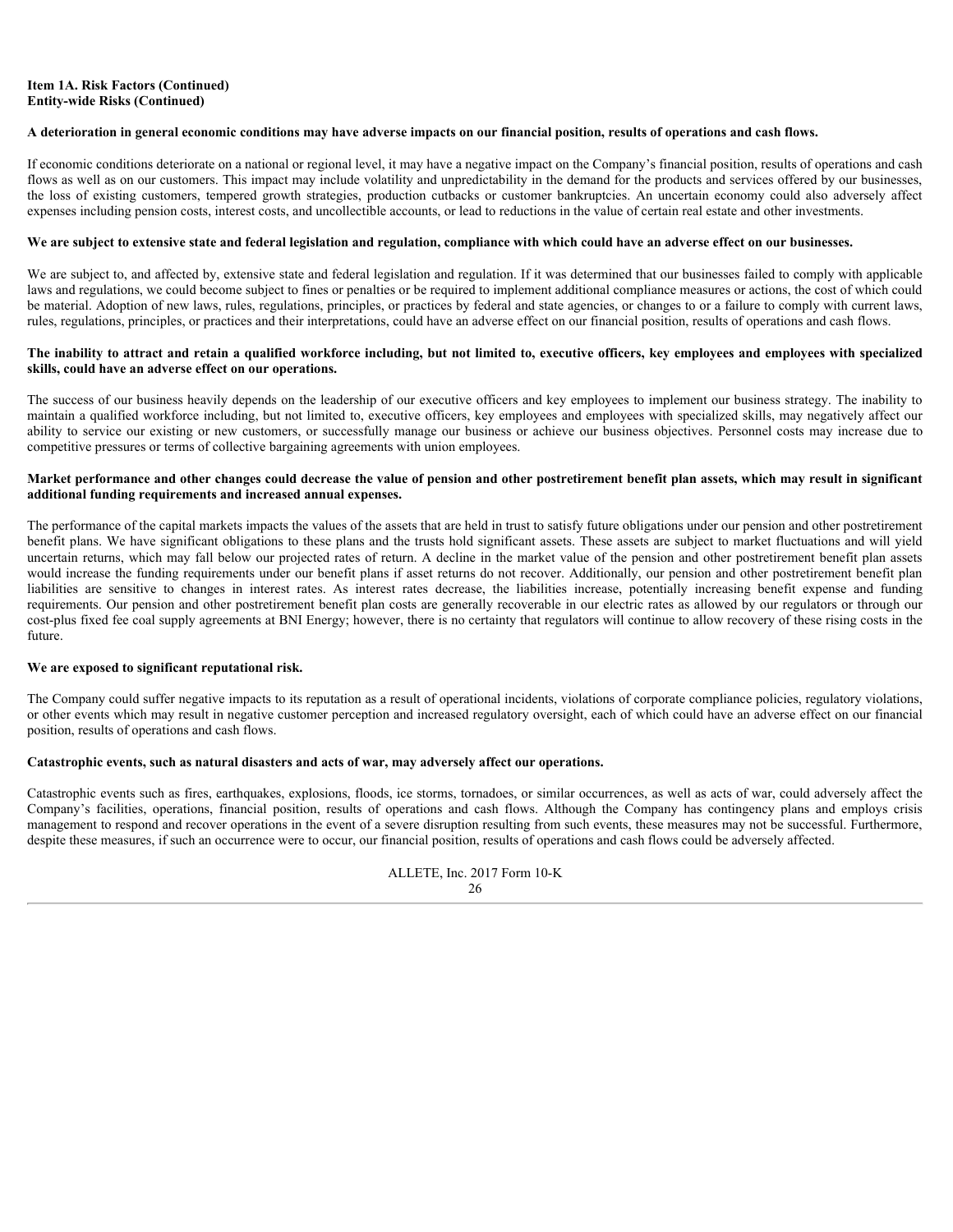### **Item 1A. Risk Factors (Continued) Entity-wide Risks (Continued)**

#### **We are vulnerable to acts of terrorism or cybersecurity attacks.**

Our operations may be targets of terrorist activities, including cybersecurity attacks, which could disrupt our ability to produce or distribute some portion of our products. There have been cyber security attacks on U.S. energy infrastructure in the past and there may be such attacks in the future. Our generation, transmission and distribution facilities, information technology syste **Example 1.4. Risk Factors (Continued)**<br>
We are vulnerable to acts of terrorism or eybersecurity attacks.<br>
Our operations may be targets of terrorist activities, including cybersecurity attacks, which could disrupt our abi adversely affected by such activities. Computer viruses, terrorism, theft and sabotage could impact our systems and facilities, or those of third parties on which we rely, which may disrupt our operations and adversely impact our results of operations. Our businesses require the continued operation of sophisticated information technology systems and network infrastructure. Our technology systems, or those of third parties on which we rely, may be vulnerable to disability, failures or unauthorized access due to hacking, viruses, acts of war or terrorism and other causes. If those technology systems fail or are breached and not recovered in a timely manner, we may be unable to perform critical business functions and sensitive, confidential and other data could be compromised, which could have an adverse effect on our financial position, results of operations and cash flows.

#### **Government challenges to our tax positions, as well as tax law changes and the inherent difficulty in quantifying potential tax effects of business decisions, could adversely affect our results of operations and liquidity.**

We are required to make judgments in order to estimate federal and state tax obligations. These judgments include reserves for potential adverse outcomes for tax positions that may be challenged by tax authorities. The obligations, which include income taxes and taxes other than income taxes, involve complex matters that ultimately could be litigated. We also estimate our ability to use tax benefits, including those in the form of carryforwards and tax credits that are recorded as deferred tax assets on our Consolidated Balance Sheet. A disallowance of these tax benefits could have an adverse impact on our financial position, results of operations and cash flows.

We plan to utilize our carryforwards and tax credits in the future to reduce our income tax obligations. If we cannot generate enough taxable income in the future to utilize all of our carryforwards and tax credits before they expire, we may incur adverse charges to earnings. If federal or state tax authorities disagree with the deductions resulting from our tax planning strategies, our financial position, results of operations and cash flows may be adversely impacted.

#### *Regulated Operations Risks*

**Our results of operations could be negatively impacted if our Large Power Customers experience an economic downturn, incur work stoppages, fail to compete effectively, experience decreased demand or experience a decline in prices for their product.**

Minnesota Power's nine Large Power Customers accounted for 25 percent of our 2017 consolidated operating revenue ( 22 percent in 2016 and in 2015 ), of which one of these customers accounted for approximately 10 percent of consolidated revenue in 2017 ( 8 percent in 2016 and in 2015 ). These customers are involved in cyclical industries that by their nature are adversely impacted by economic downturns and are subject to strong competition in the marketplace. Additionally, the North American paper and pulp industry also faces declining demand due to the impact of electronic substitution for print and changing customer needs.

Accordingly, if our customers experience an economic downturn, incur a work stoppage (including strikes, lock-outs or other events), fail to compete effectively, experience decreased demand or experience a decline in prices for their product, there could be adverse effects on their operations and, consequently, this could have a negative impact on our results of operations if we are unable to remarket at similar prices the energy that would otherwise have been sold to such Large Power Customers.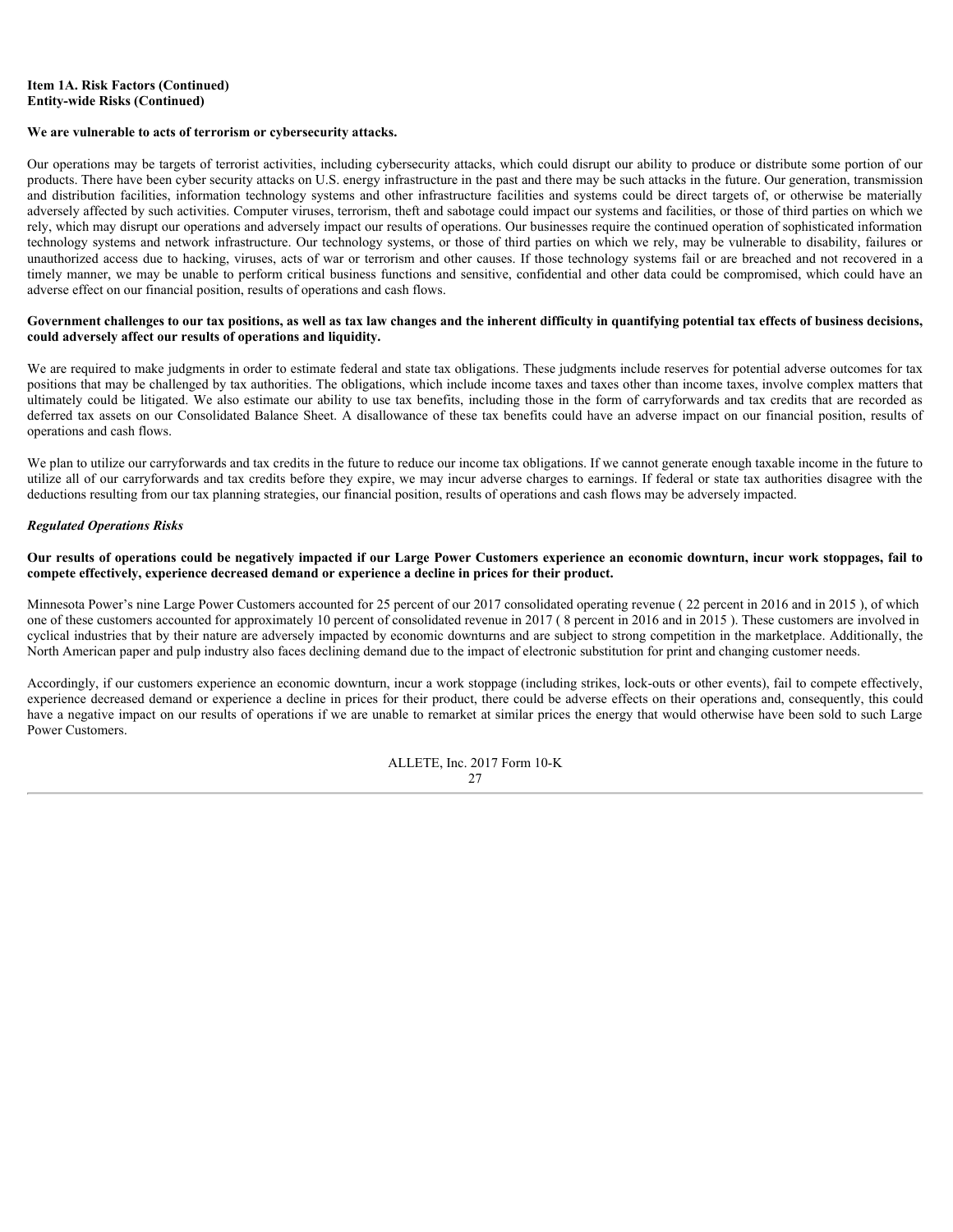# **Item 1A. Risk Factors (Continued) Regulated Operations Risks (Continued)**

#### **Our utility operations are subject to an extensive legal and regulatory framework under federal and state laws as well as regulations imposed by other organizations that may have a negative impact on our business and results of operations.**

Rem 1A. Risk Factors (Continued)<br>
Regulated Operations Risks (Continued)<br>
Our utility operations that may have a negative impact on our business and regulatory framework under federal and state law including regulations af MPCA, PSCW, NDPSC and EPA as well as regulations administered by other organizations including the NERC. These laws and regulations relate to allowed Hem 1A. Risk Factors (Continued)<br>Regulated Operations Risks (Continued)<br>Our utility operations straks (Continued)<br>or regulations structure, the exercisive legal and regulatory framework under federal and state law as well transmission and distribution facilities (including the ongoing maintenance and reliable operation of such facilities), recovery of purchased power costs and capital investments, approval of integrated resource plans and present or prospective wholesale and retail competition, among other things. Energy policy initiatives at the state or federal level could increase incentives for distributed generation, municipal utility ownership, or local initiatives could introduce generation or distribution requirements that could change the current integrated utility model. Our transmission systems and electric generation facilities are subject to the NERC mandatory reliability standards, including cybersecurity standards. Compliance with these standards may lead to increased operating costs and capital expenditures. If it was Item I.A. Risk Factors (Continued)<br>
Regulated Operations Kisks (Continued)<br>
Our artistive operations Kisks (Continued)<br>
Our artistive operations was applied to an extensive legal and regulatory framework under federal and penalties and other sanctions, which could adversely affect our results of operations. Iftem I.A. Risk Farbra (Continued)<br>Regulated Operations Risks (Continued)<br>Regulated Operations stack (Continued)<br>Our utility operations stack (Continued)<br>Our utility operations are subject to an extensive ingredient our bu Item 1A. Risk Factors (Continued)<br>Regulated Operations Risks (Continued)<br>Regulated Operations are subject to an extensive legal and regulatory framework under federal and state laws as well as regulations imposed by other<br> **Item 1A. Risk** Freder (Cominent)<br>Regulated Derations Risks Comment)<br>
Regulated portations are subject to an extensive legal and regulatery framework under federal and state laws as well as regulations imposed by other<br>org Our tullity operations are subject to an extentive legal and regulator praneters has required by other Capital and the consistent of the consistent of the consistent of the consistent of the consistent of the state of the adoe receive a point showled into a maximum control emission control emission and a space of reduction control emission and operation in environmental encircles and a maximum control emission and encircles and a policy pol

These laws and regulations significantly influence our operations and may affect our ability to recover costs from our customers. We are required to have numerous permits, licenses, approvals and certificates for our existing operations and that our business is conducted in accordance with applicable laws; however, we are unable to predict the impact on our operating results from the future regulatory activities of any of these agencies and other organizations. Changes in regulations or the adoption of new regulations could have an adverse impact on our results of operations.

cannot provide assurance that rate adjustments will be obtained or reasonable authorized rates of return on capital will be earned. Minnesota Power and SWL&P, from time to time, file general rate cases with, or otherwise seek cost recovery authorization from, federal and state regulatory authorities. If Minnesota Power and SWL&P do not receive an adequate amount of rate relief in general rate cases, including if rates are reduced, if increased rates are not approved on a timely basis or costs are otherwise unable to be recovered through rates, or if cost recovery is not granted at the requested level, we may experience an adverse impact on our financial position, results of operations and cash flows. We are unable to predict the impact on our business and results of operations from future legislation or regulatory activities of any of these agencies or organizations. produces and regulations costable oriental regulations in the signal oriental regulations may be respected and another and may filter one control to the respected and regulations in the signal regulations produces may be Free loss and regulations significantly influence our operations and other deplates or additional second complete that is increased controllations. We have a complete the complete the specifical from the agostome and regu

# **environmental laws and regulations, physical risks associated with climate change and initiatives designed to reduce the impact of GHG emissions.**

We are subject to extensive environmental laws and regulations affecting many aspects of our present and future operations, including air quality, water quality and expenditures, environmental emission allowance trading, operating and other costs, as a result of compliance, remediation, containment and monitoring obligations, particularly with regard to laws relating to power plant emissions, coal ash, water discharge and wind energy facilities.

These laws and regulations could restrict the output of some existing facilities, limit the use of some fuels in the production of electricity, require the installation of costs, which could have an adverse impact on our business, operations and results of operations.

These laws and regulations generally require us to obtain and comply with a wide variety of environmental licenses, permits, inspections and other approvals. Violations of these laws and regulations could expose us to regulatory and legal proceedings, disputes with, and legal challenges by, governmental authorities and private parties, as well as potential significant civil fines criminal penalties and other sanctions.

could have an adverse effect on our results of operations.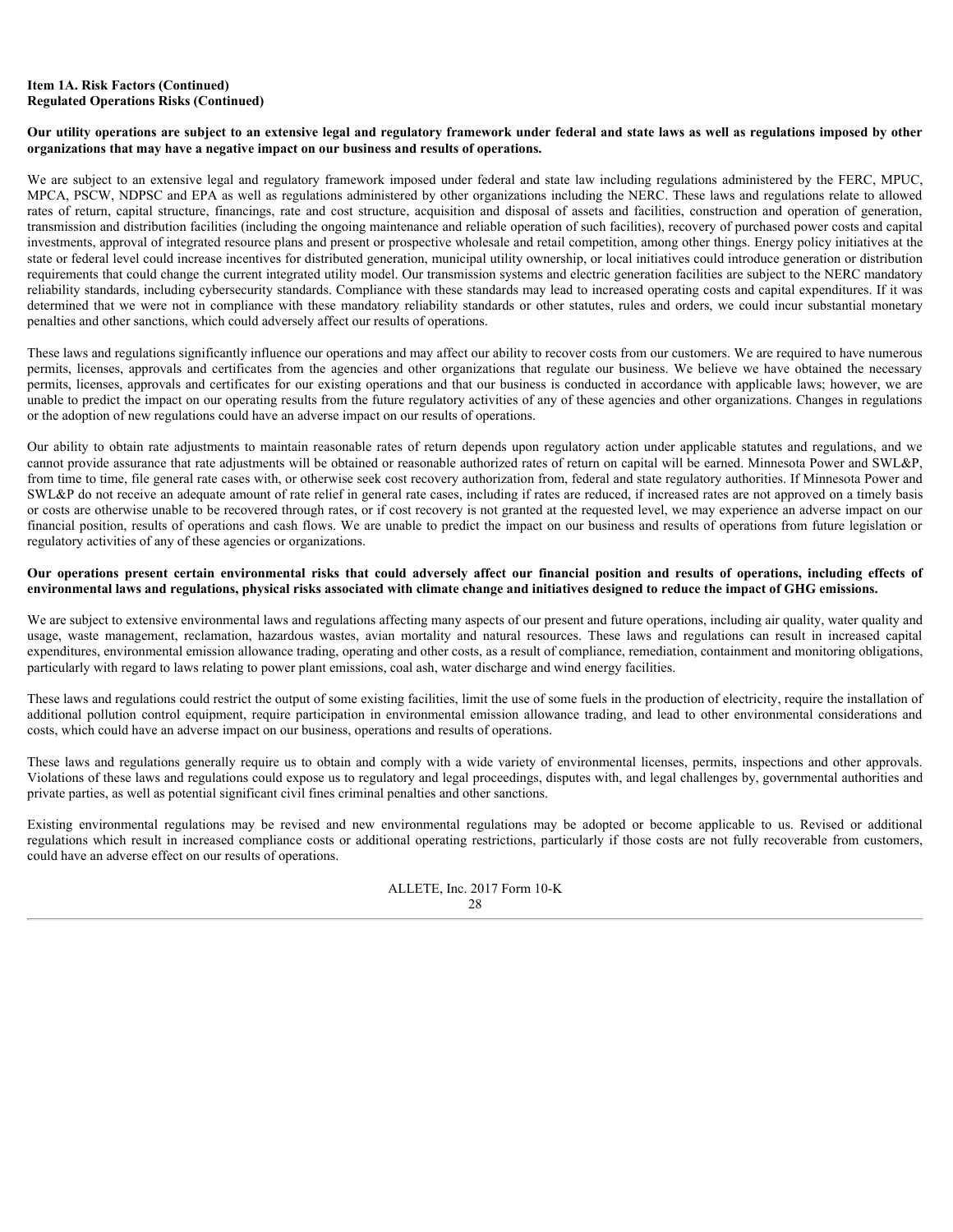# **Item 1A. Risk Factors (Continued) Regulated Operations Risks (Continued)**

The scientific community generally accepts that emissions of GHG are linked to global climate change. Physical risks of climate change, such as more frequent or more extreme weather events, changes in temperature and precipitation patterns, changes to ground and surface water availability, and other related phenomena, **Item 1A. Risk Factors (Continued)**<br>**Regulated Operations Risks (Continued)**<br>The scientific community generally accepts that emissions of GHG are linked to global climate change. Physical risks of climate change, such as m weather event within our utility service areas can also directly affect our capital assets, causing disruption in service to customers due to downed wires and poles or damage to other operating equipment. These all have the potential to adversely affect our business and operations.

There is significant uncertainty regarding if and when new laws or regulations will be adopted to reduce GHGs and the impact any such laws or regulations would have on us. In 2017, coal was the primary fuel source for 70 percent of the energy produced by our generating facilities. Any future limits on GHG emissions would likely require us to incur significant capital expenditures and increases in operating costs, which if significant, could result in the closure of certain coal-fired energy centers, an impairment of assets, or otherwise adversely affect our results of operations, particularly if such expenditures and costs are not fully recoverable from customers. Hem I.A. Risk Factors (Continued)<br>
We pulated Operations Risks (Continued)<br>
The scientific community generally accepts that emissions of GHG are linked to global climate change. Physical risks of climate change, such as mo **Regulated Operations (Continued)**<br>Regulated Operation Risks (Continued)<br>The scientific community generally accepts that emissions of GHG are linked to global climate change. Physical risks of climate change, such as more Item 1.A. Risk Factors (Continued)<br>Regulated Operations Risks (Continued)<br>The seiemine centeral research, changes in the<br>mental reason of GHG inter langes in entireprenations particles and<br>note of certain environmental sta

penalties, as well as other sanctions for non‑compliance.

# **financial position, results of operations and cash flows.**

**II:m 1A. Risk Factors (Centinued)**<br>**Regulared Operations Risks (Continued)**<br>**The scientific community generative scores the contribution of orbital risks to algorithmic substitutes are provided in<br>the outer of our electri** The operation of generating facilities involves many risks, including start-up operations risks, breakdown or failure of facilities, the dependence on a specific fuel source, inadequate fuel supply, availability of fuel transportation, or the impact of unusual or adverse weather conditions or other natural events, as well as the risk of performance below expected levels of output or efficiency. A significant portion of our facilities contain older generating equipment, even if maintained in accordance with good engineering practices, may require significant capital expenditures to continue operating at peak efficiency. Generation and transmission facilities and equipment are also likely to require periodic upgrades and improvements due to changing environmental standards and technological advances. We could be subject to costs associated with any unexpected failure to produce or deliver power, including failure caused by breakdown or forced outage, as well as repairing damage to facilities due to storms, natural disasters, wars, sabotage, terrorist acts and other catastrophic events. Regalated Operations Risks (Confunct)<br>Regalated Operations Second for the missions of GHG are listed to global circumstrance which confund the mission of the confund term in the significant capital expectitions of the cont

# **Our ability to successfully and timely complete capital improvements to existing facilities or other capital projects is contingent upon many variables.**

development and construction of new electric generation and transmission facilities. Should any such efforts be unsuccessful or not completed in a timely manner, we could be subject to additional costs or impairments which could have an adverse impact on our financial position and results of operation.

# **Our electric generating operations may not have access to adequate and reliable transmission and distribution facilities necessary to deliver electricity to our customers.**

We depend on our own transmission and distribution facilities, as well as facilities owned by other utilities, to deliver the electricity produced and sold to our customers, and to other energy suppliers. If transmission capacity is inadequate, our ability to sell and deliver electricity may be limited. We may have to forgo sales or may have to buy more expensive wholesale electricity that is available in the capacity-constrained area. In addition, any infrastructure failure that interrupts or impairs delivery of electricity to our customers could negatively impact the satisfaction of our customers, which could have an adverse impact on our business and results of operations.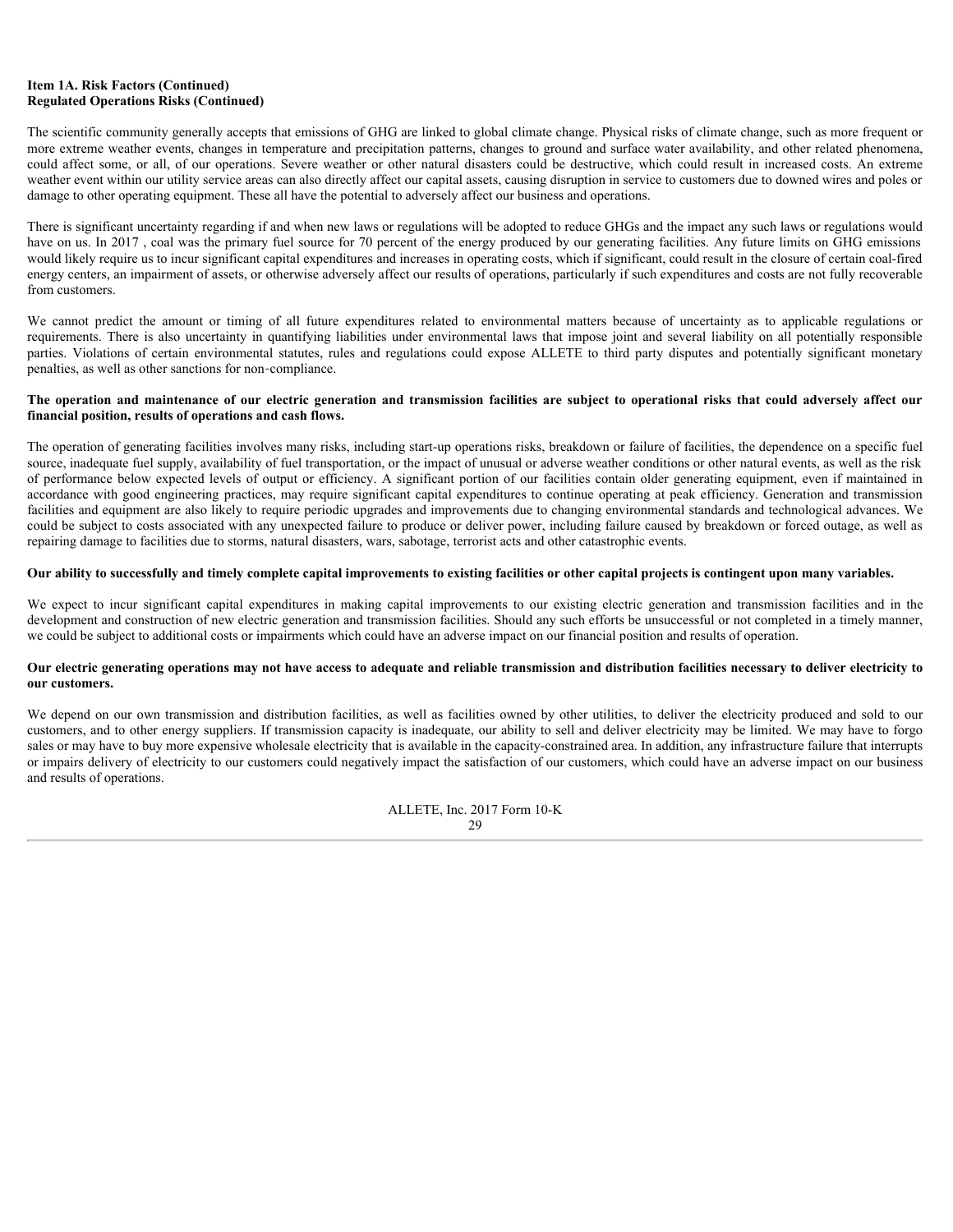### **Item 1A. Risk Factors (Continued) Regulated Operations Risks (Continued)**

#### **Our results of operations could be impacted by declining wholesale power prices.**

Wholesale prices for electricity have declined in recent years primarily due to low natural gas prices. If there are reductions in demand from customers or if we lose customers, we will market any available power to Other Power Suppliers in an effort to mitigate any earnings impact. Sales to Other Power Suppliers are sold at market-based prices into the MISO market on a daily basis or through bilateral agreements of various durations. Due to the low wholesale prices for electricity, we can make no assurances that our power marketing efforts would fully offset any reduction in earnings resulting from the lower demand from existing customers or the loss of customers.

#### **The price of electricity and fuel may be volatile.**

Volatility in market prices for electricity and fuel could adversely impact our financial position and results of operations and may result from:

- severe or unexpected weather conditions and natural disasters;
- seasonality:
- changes in electricity usage;
- transmission or transportation constraints, inoperability or inefficiencies;
- availability of competitively priced alternative energy sources;
- changes in supply and demand for energy;
- changes in power production capacity;
- outages at our generating facilities or those of our competitors;
- availability of fuel transportation;
- changes in production and storage levels of natural gas, lignite, coal, crude oil and refined products;
- wars, sabotage, terrorist acts or other catastrophic events; and
- federal, state, local and foreign energy, environmental, or other regulation and legislation.

Fluctuations in our fuel and purchased power costs related to our retail and municipal customers are passed on to customers through the fuel adjustment clause. Volatility in market prices for our fuel and purchase power costs primarily impacts our sales to Other Power Suppliers.

#### **Demand for energy may decrease.**

Our results of operations are impacted by the demand for energy in our service territories. There could be lower demand for energy due to a loss of customers as a result of economic conditions, customers constructing their own generation facilities, higher costs and rates charged to customers, or loss of service territory or Our results of operations could be impacted by declining wholesals power priors. If there are reducines in conservation and technological and technological and temporarily declines the summarize and temporarily and the su energy products. In addition, we are impacted by state and federal regulations requiring mandatory conservation measures, which would reduce the demand for energy products. Continuing technology improvements and regulatory developments may make customer and third party-owned generation technologies such as rooftop solar systems, WTGs, microturbines and battery storage systems more cost effective and feasible for more of our customers. If more customers utilize their own generation, demand for energy from us would decline. There may not be future economic growth opportunities that would enable us to replace the lost energy demand from these customers. Therefore, a decrease in demand for energy could adversely impact our financial position, results of operations and cash flows. **When the successfully and full may be volatile,**<br> **When the real of excession of the successfully conditions and natural desaines;**<br> **We are utility in market process of weakending conditions and natural desaines;**<br> **Exce** Volutiny in market preces for electricity and first conditions and antanti sisatestic.<br>
• Second our access our access our access of our long-term strategies of the conditions in an antantial locations.<br>
• Change in good ses to the set of excelse the projects may include the set of the set of the set of the set of the set of the set of the set of the set of the set of the set of the set of the set of the set of the set of the set of the s

# **customers are unable to successfully implement expansion plans, including the inability to obtain necessary governmental permits.**

northeastern Minnesota that are in the process of developing natural resource-based projects that represent long-term growth potential and load diversity for our approvals to be obtained before the projects can be successfully implemented. If a project does not obtain any necessary governmental (including environmental) permits and approvals or if these customers are unable to successfully implement expansion plans, our long-term strategy and thus our results of operations could be adversely impacted.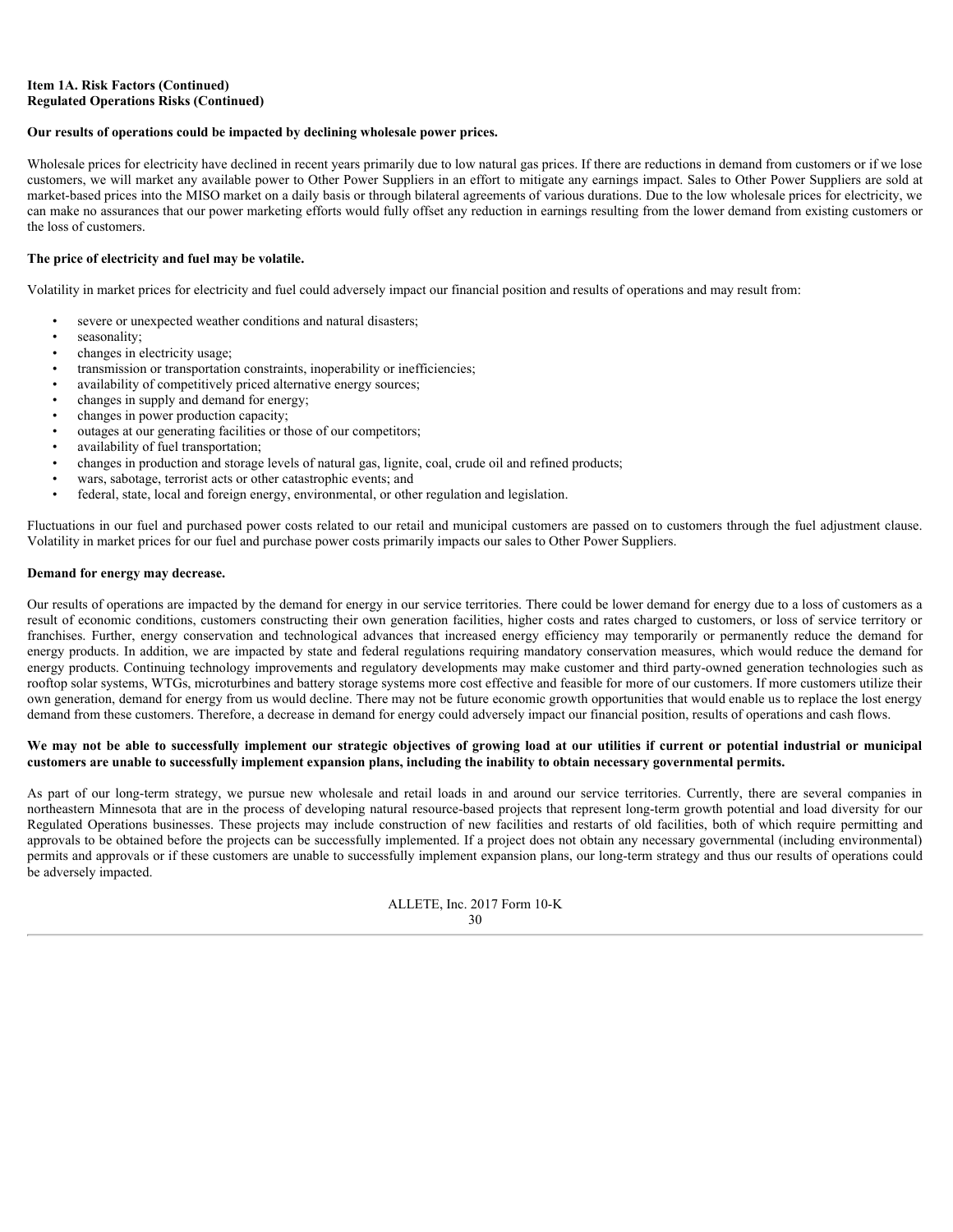#### **Item 1A. Risk Factors (Continued)**

#### *Energy Infrastructure and Related Services Risks*

## **The inability to successfully manage and grow our Energy Infrastructure and Related Services businesses could adversely affect our results of operations.**

**Energy Infrastructure and Related Services Risks**<br> **The inability to successfully manage and grow our Energy Infrastructure and Related Services businesses cond adversely affect our results of operations.**<br>
Our Energy Inf businesses includes adding customers, products, and new geographies, project development for others and growth through acquisitions. This strategy depends, in part, on the Company's ability to successfully identify and evaluate acquisition opportunities and consummate acquisitions on acceptable terms. The Company may may compete with other companies for these acquisition opportu **Emergy Infrastructure and Related Services Risks**<br>**Comparison to the Comparison Comparison Services Summer Summer Comparison of ALLETE Clean Energy and U.S. Water Services. The Company's strategy for these Our Energy and** unsuccessful in pursuing these acquisition opportunities. These companies may be able to pay more for acquisitions and may be able to identify, evaluate, bid for Item 1A. Risk Factors (Continued)<br> *Energy Infrastructure and Related Services Risks*<br>
The inability to successfully manage and grow our Energy Infrastructure and Related Services businesses could adversely affect our resu Etern 1A. Risk Factors (Continued)<br> *Energy Infrastructure and Related Services Risks*<br>
The inablify to successfully manage and grow our Energy Infrastructure and Related Services businesses could adversely affect our resu development for others, or the addition of new customers, products and geographies, it may impede our long-term objectives and business strategy. **Item 1A. Risk Factors (Continued)**<br>Energy *Infrastructure and Relievi Services Risks*<br>The inability to successfully manage and grow our Energy Infrastructure and Related Services businesses could adversely affect our resu Hem 14, Risk Factors (Continued)<br>
Therapy Infrastructure and Related Services Risks<br>
Unciling the material content of Material content in the generation of Material Services between  $\alpha$  Material conditions, the conditions houses resides a portion of the training course, and the properties in the contained in the state of our facilities contained in the state of our facilities contained in the state of our facilities contained in the compan

Acquisitions are subject to uncertainties. If we are unable to successfully integrate and manage future acquisitions or strategic investments, this could have an adverse impact on our results of operations. Our actual results may also differ from our expectations due to factors such as the ability to obtain timely regulatory or governmental approvals, integration and operational issues and the ability to retain management and other key personnel.

U.S. Water Services principally relies upon recurring revenues from a diverse mix of industrial customers. Some of these customers can be adversely affected by low commodity prices such as those for ethanol and oil which may cause these customers to purchase less of U.S. Water Services' products and services. If U.S. Water Services is unable to retain its existing customers, add new customers, or if it experiences reduced demand for its products and services, adverse impacts on our results of operations could occur that would prevent us from achieving our future growth expectations.

#### **The generation of electricity from ALLETE Clean Energy's wind energy facilities depends heavily on suitable meteorological conditions.**

ALLETE Clean Energy's facilities are geographically diverse; however, if wind conditions are unfavorable, ALLETE Clean Energy's electricity generation and Energy's control. Furthermore, components of its systems could be damaged by severe weather, such as hailstorms, lightning or tornadoes. In addition, replacement and spare parts for key components of ALLETE Clean Energy's diverse turbine portfolio may be difficult or costly to acquire or may be unavailable. Unfavorable weather and atmospheric conditions could impair the effectiveness of ALLETE Clean Energy's assets or reduce their output beneath their rated capacity or require shutdown of key equipment, impeding operation of its wind energy facilities.

#### **The operation and maintenance of ALLETE Clean Energy's electric generation facilities are subject to operational risks that could adversely affect our financial position, results of operations and cash flows.**

The operation of generating facilities involves many risks, including start-up operations risks, breakdown or failure of facilities, the dependence on the availability of wind resources, or the impact of unusual, adverse weather conditions or other natural events, as well as the risk of performance below expected levels of output significant capital expenditures to continue operating at peak efficiency. We could be subject to costs associated with any unexpected failure to produce and deliver power, including failure caused by breakdown or forced outage, as well as repairing damage to facilities due to storms, natural disasters, wars, sabotage, terrorist acts and other catastrophic events.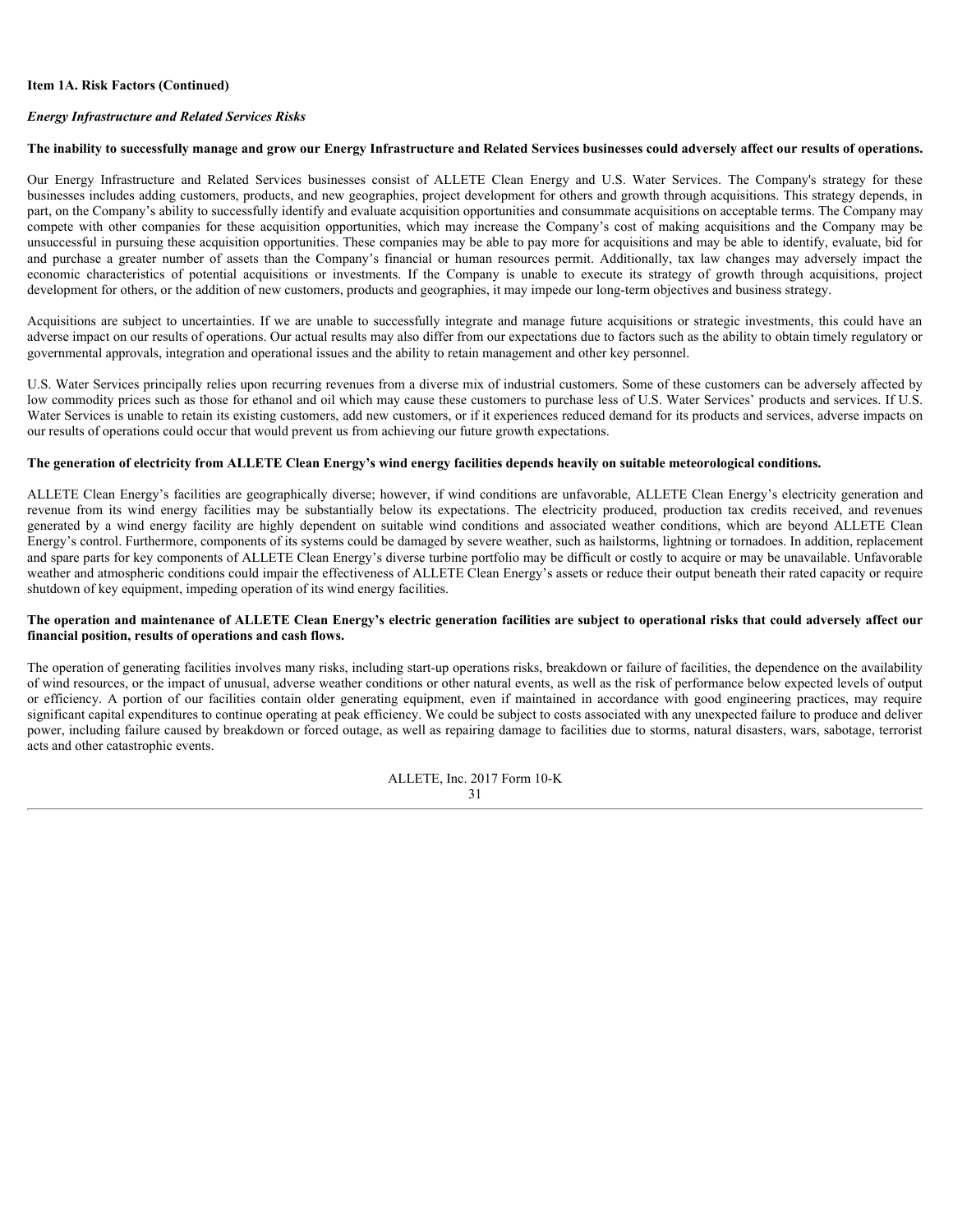# **Item 1A. Risk Factors (Continued) Energy Infrastructure and Related Services Risks (Continued)**

#### **As contracts with its counterparties expire, ALLETE Clean Energy may not be able to replace them with agreements on similar terms.**

ALLETE Clean Energy is party to PSAs which expire in various years between 2018 and 2032. These PSA expirations are prior to the end of the estimated useful lives of the respective wind energy facilities. If, for any reason, ALLETE Clean Energy is unable to enter into new agreements with existing or new counterparties on similar terms once the current agreements expire, or sell energy in the wholesale market resulting in similar revenue, our financial position, results of operations and cash flows could be adversely affected.

# **Counterparties to ALLETE Clean Energy's offtake agreements may not fulfill their obligations.**

ALLETE Clean Energy is party to PSAs under various durations with a limited number of creditworthy counterparties. If, for any reason, any of the counterparties under these agreements do not fulfill their related contractual obligations, and ALLETE Clean Energy is unable to remarket the energy resulting in similar revenue, our financial position, results of operations and cash flows could be adversely affected.

### **ALLETE has a significant amount of goodwill and intangible assets. A determination that goodwill or intangible assets have been impaired could result in a significant non-cash charge to earnings.**

We had approximately \$226 million of goodwill and intangible assets recorded on our Consolidated Balance Sheet as of December 31, 2017, relating to our initial acquisition of U.S. Water Services in 2015 as well as U.S. Water Services' subsequent acquisitions. If we change our business strategy, fail to deliver on our projected results or if market or other conditions adversely af Item 1A. Risk Factors (Confinued)<br>
Energy Infrastructure and Related Services Risks (Continued)<br>
As contracts with its counterparties expire, ALLETE Clean Energy may not be able to replace them with agreements on similar t Declines in projected operating cash flows at U.S. Water Services could also result in an impairment charge. An impairment charge would result in a non-cash charge to earnings that could have an adverse effect on our results of operations.

# *Corporate and Other Risks*

#### **BNI Energy may be adversely impacted by its exposure to customer concentration, and environmental laws and regulations.**

BNI Energy sells lignite coal to two electric generating cooperatives, Minnkota Power and Square Butte, and could be adversely impacted if these customers were unable or unwilling to fulfill their related contractual obligations. In addition, BNI Energy and its customers may be adversely impacted by environmental laws and regulations which could have an adverse effect on our financial position, results of operations and cash flows.

#### **Real estate market conditions where our legacy Florida real estate investment is located may not improve.**

The Company's strategy related to the real estate assets of ALLETE Properties incorporates the possibility of a bulk sale of its entire portfolio, in addition to sales over time, however, continued adverse market condition At LETE has been generally to the determining continue in the continued and the time of the results of the continued and the continued and the timinal results of the continued and the continued and the timinal results of operating expenses such as community development district assessments and property taxes, resulting in net operating losses at ALLETE Properties. Furthermore, weak market conditions could put the properties at risk for an impairment charge. An impairment charge would result in a non-cash charge to earnings that could have an adverse effect on our results of operations.

### <span id="page-33-0"></span>**Item 1B. Unresolved Staff Comments**

None.

# <span id="page-33-1"></span>**Item 2. Properties**

A discussion of our properties is included in Item 1. Business and is incorporated by reference herein.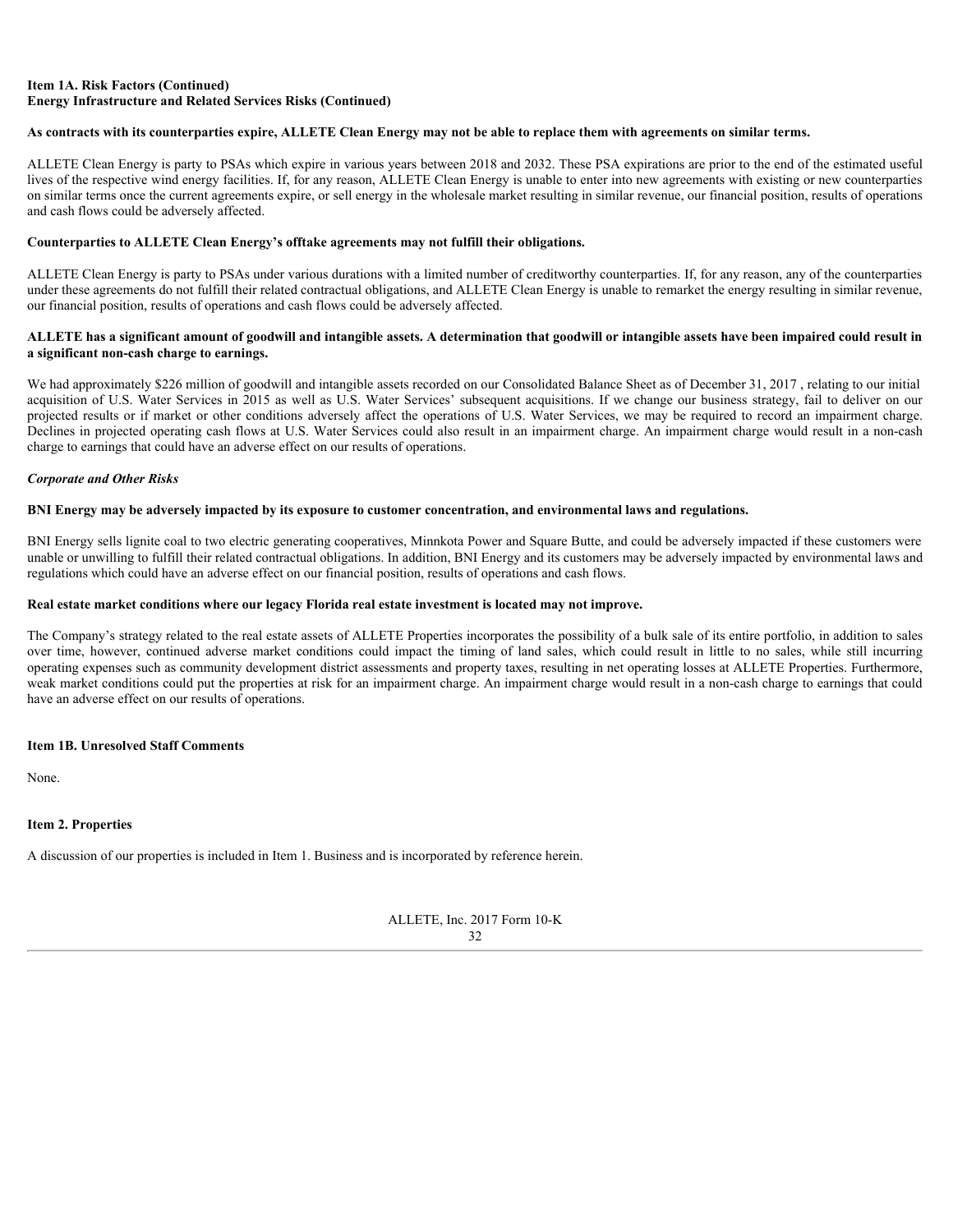#### <span id="page-34-0"></span>**Item 3. Legal Proceedings**

**Item 3. Legal Proceedings**<br>Discussions of material regulatory and environmental proceedings are included in Note 4. Regulatory Matters and Note 11. Commitments, Guarantees and<br>Contingencies, and are incorporated by refere **Item 3. Legal Proceedings**<br>Discussions of material regulatory and environmental proceedings are included in Note 4. Regulatory Matters and Note 11. Commitments, Guarantees and<br>Contingencies, and are incorporated by refere governmental audits, inspections, investigations and other proceedings that involve state and federal taxes, safety, and compliance with regulations, rate base and cost of service issues, among other things. We do not expect the outcome of these matters to have a material effect on our financial position, results of operations or cash flows. **Item 3. I agal Proceedings**<br>Discussions of material regulatory and environmental proceedings are included in Note 4. Regulatory Matters and Note 11. Commitments, Guarances and<br>Observamental andst, magnetons of vielcome ne

#### <span id="page-34-1"></span>**Item 4. Mine Safety Disclosures**

# **Part II**

#### <span id="page-34-3"></span><span id="page-34-2"></span>**Item 5. Market for Registrant's Common Equity, Related Stockholder Matters and Issuer Purchases of Equity Securities**

| <b>Item 3. Legal Proceedings</b>                                                                                                                                                                                                                                                                                                                                                                                                                                                                                                        |                    |         |                  |                    |         |                  |  |  |
|-----------------------------------------------------------------------------------------------------------------------------------------------------------------------------------------------------------------------------------------------------------------------------------------------------------------------------------------------------------------------------------------------------------------------------------------------------------------------------------------------------------------------------------------|--------------------|---------|------------------|--------------------|---------|------------------|--|--|
| Discussions of material regulatory and environmental proceedings are included in Note 4. Regulatory Matters and Note 11. Commitments, Guarantees and<br>Contingencies, and are incorporated by reference herein.                                                                                                                                                                                                                                                                                                                        |                    |         |                  |                    |         |                  |  |  |
| We are involved in litigation arising in the normal course of business. Also in the normal course of business, we are involved in tax, regulatory and other<br>governmental audits, inspections, investigations and other proceedings that involve state and federal taxes, safety, and compliance with regulations, rate base and<br>cost of service issues, among other things. We do not expect the outcome of these matters to have a material effect on our financial position, results of operations or<br>cash flows.            |                    |         |                  |                    |         |                  |  |  |
| <b>Item 4. Mine Safety Disclosures</b>                                                                                                                                                                                                                                                                                                                                                                                                                                                                                                  |                    |         |                  |                    |         |                  |  |  |
| The Dodd-Frank Wall Street Reform and Consumer Protection Act (Dodd-Frank Act) requires issuers to include in periodic reports filed with the SEC certain<br>information relating to citations or orders for violations of standards under the Federal Mine Safety and Health Act of 1977 (Mine Safety Act). Information<br>concerning mine safety violations or other regulatory matters required by Section 1503(a) of the Dodd-Frank Act and this Item are included in Exhibit 95 to this<br>Form 10-K.                              |                    |         |                  |                    |         |                  |  |  |
|                                                                                                                                                                                                                                                                                                                                                                                                                                                                                                                                         |                    | Part II |                  |                    |         |                  |  |  |
| Item 5. Market for Registrant's Common Equity, Related Stockholder Matters and Issuer Purchases of Equity Securities                                                                                                                                                                                                                                                                                                                                                                                                                    |                    |         |                  |                    |         |                  |  |  |
| Our common stock is listed on the NYSE under the symbol ALE. We have paid dividends, without interruption, on our common stock since 1948. A quarterly<br>dividend of \$0.56 per share on our common stock is payable on March 1, 2018, to the shareholders of record on February 15, 2018. The timing and amount of<br>future dividends will depend upon earnings, cash requirements, the financial condition of the Company, applicable government regulations and other factors<br>deemed relevant by the ALLETE Board of Directors. |                    |         |                  |                    |         |                  |  |  |
| The following table shows dividends declared per share, and the high and low prices of our common stock for the periods indicated as reported by the NYSE:                                                                                                                                                                                                                                                                                                                                                                              |                    |         |                  |                    |         |                  |  |  |
|                                                                                                                                                                                                                                                                                                                                                                                                                                                                                                                                         |                    | 2017    |                  | 2016               |         |                  |  |  |
|                                                                                                                                                                                                                                                                                                                                                                                                                                                                                                                                         | <b>Price Range</b> |         | <b>Dividends</b> | <b>Price Range</b> |         | <b>Dividends</b> |  |  |
| Quarter                                                                                                                                                                                                                                                                                                                                                                                                                                                                                                                                 | High               | Low     | <b>Declared</b>  | High               | Low     | <b>Declared</b>  |  |  |
| First                                                                                                                                                                                                                                                                                                                                                                                                                                                                                                                                   | \$68.38            | \$61.64 | \$0.535          | \$58.34            | \$48.26 | \$0.52           |  |  |
|                                                                                                                                                                                                                                                                                                                                                                                                                                                                                                                                         | \$74.59            | \$66.81 | 0.535            | \$64.69            | \$53.47 | 0.52             |  |  |
| Second                                                                                                                                                                                                                                                                                                                                                                                                                                                                                                                                  |                    |         |                  |                    |         |                  |  |  |
| Third                                                                                                                                                                                                                                                                                                                                                                                                                                                                                                                                   | \$79.61            | \$69.79 | 0.535            | \$65.41            | \$52.50 | 0.52             |  |  |
| Fourth                                                                                                                                                                                                                                                                                                                                                                                                                                                                                                                                  | \$81.24            | \$72.96 | 0.535            | \$66.92            | \$56.48 | 0.52             |  |  |

As of February 1, 2018, there were approximately 23,000 common stock shareholders of record.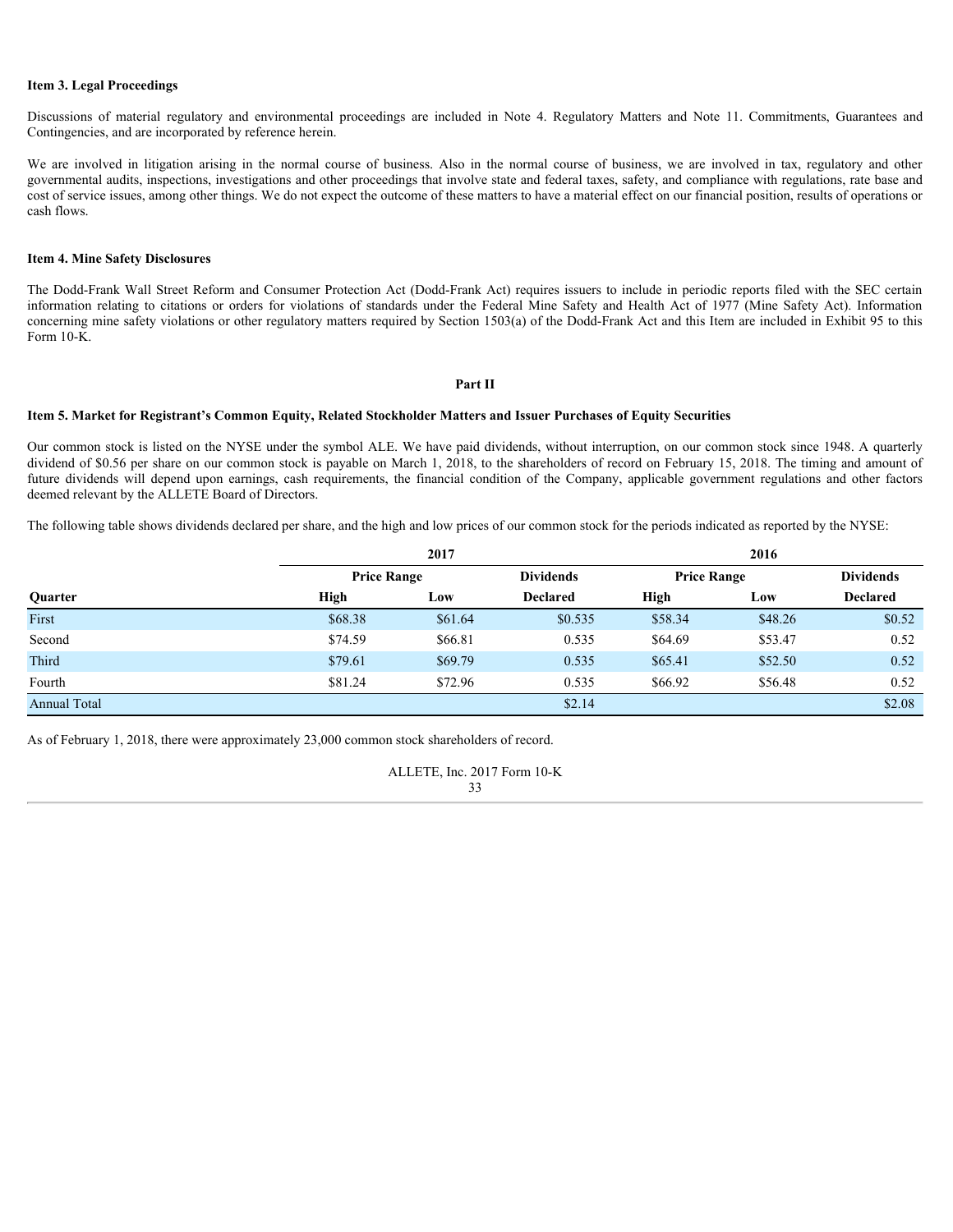# **Item 5. Market for Registrant's Common Equity, Related Stockholder Matters and Issuer Purchases of Equity Securities (Continued)**

#### **Performance Graph.**

The following graph compares ALLETE's cumulative Total Shareholder Return on its common stock with the cumulative return of the S&P 500 Index and the Philadelphia Utility Index. The S&P 500 Index is a capitalization-weighted index of 500 stocks designed to measure performance of the broad domestic economy through changes in the aggregate market value of 500 stocks repre through changes in the aggregate market value of 500 stocks representing all major industries. Because this composite index has a broad industry base, its performance may not closely track that of a composite index comprised solely of electric utilities. The Philadelphia Utility Index is a capitalization-weighted index of 20 utility companies involved in the generation of electricity.

The calculations assume a \$100 investment on December 31, 2012, and reinvestment of dividends.



|                            | 2012  | 2013  | 2014  | 2015  | 2016  | 2017  |
|----------------------------|-------|-------|-------|-------|-------|-------|
| <b>ALLETE</b>              | \$100 | \$127 | \$146 | \$140 | \$183 | \$218 |
| S&P 500 Index              | \$100 | \$132 | \$150 | \$153 | \$171 | \$208 |
| Philadelphia Utility Index | \$100 | \$111 | \$143 | \$152 | \$178 | \$201 |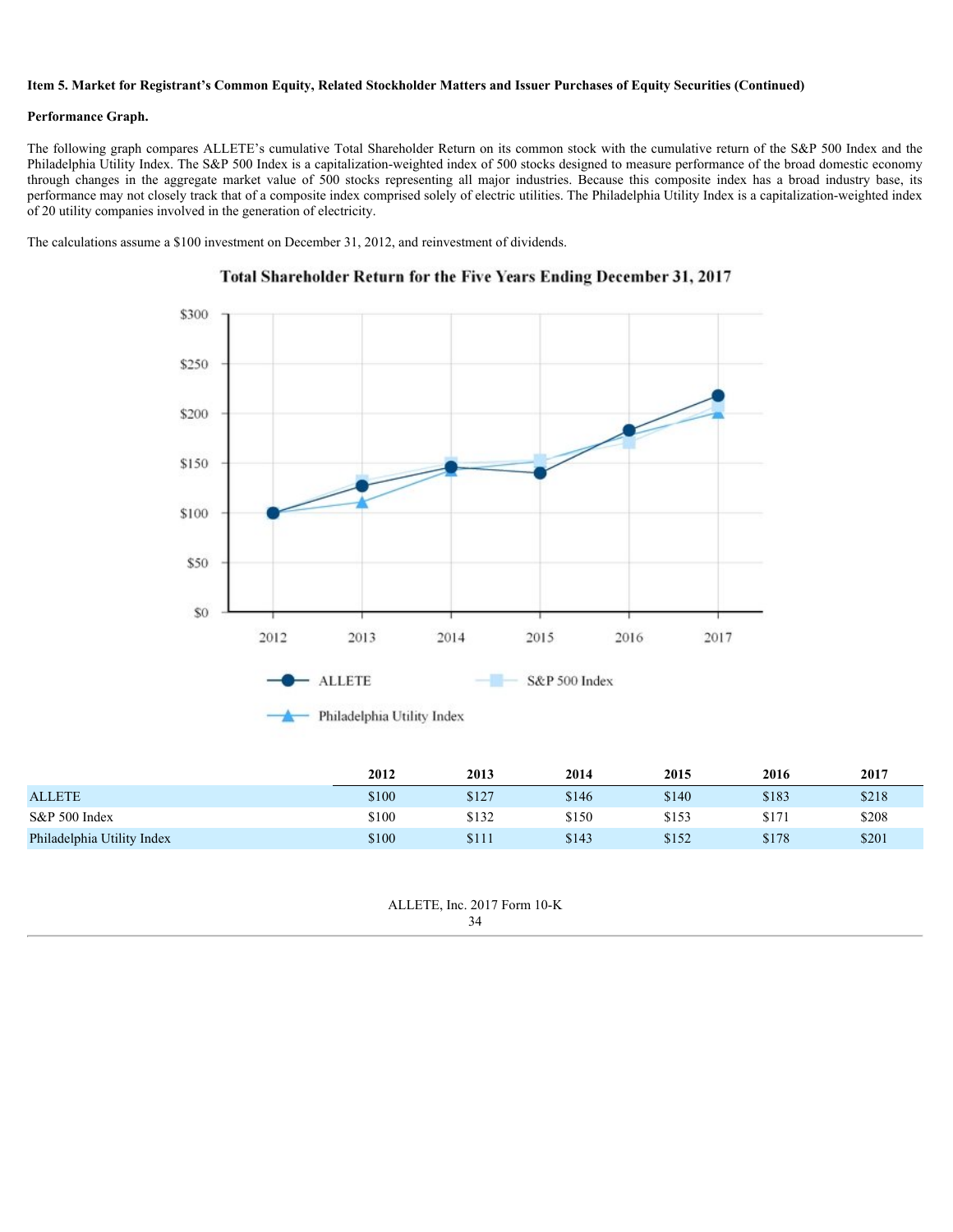#### **Item 6. Selected Financial Data**

|                                                                                                                                                                                                                                                                                                                                                                                                                                                                                                                                                                                                                                                                                                                                                                                                                                                                                                                                                                                                                                                                                                      | 2017                              | 2016      | 2015      | 2014                     | 2013                            |
|------------------------------------------------------------------------------------------------------------------------------------------------------------------------------------------------------------------------------------------------------------------------------------------------------------------------------------------------------------------------------------------------------------------------------------------------------------------------------------------------------------------------------------------------------------------------------------------------------------------------------------------------------------------------------------------------------------------------------------------------------------------------------------------------------------------------------------------------------------------------------------------------------------------------------------------------------------------------------------------------------------------------------------------------------------------------------------------------------|-----------------------------------|-----------|-----------|--------------------------|---------------------------------|
| <b>Millions Except Per Share Amounts</b>                                                                                                                                                                                                                                                                                                                                                                                                                                                                                                                                                                                                                                                                                                                                                                                                                                                                                                                                                                                                                                                             |                                   |           |           |                          |                                 |
| Operating Revenue $(a)$                                                                                                                                                                                                                                                                                                                                                                                                                                                                                                                                                                                                                                                                                                                                                                                                                                                                                                                                                                                                                                                                              | \$1,419.3                         | \$1,339.7 | \$1,486.4 | \$1,136.8                | \$1,018.4                       |
| Operating Expenses $(a)$                                                                                                                                                                                                                                                                                                                                                                                                                                                                                                                                                                                                                                                                                                                                                                                                                                                                                                                                                                                                                                                                             | \$1,189.5                         | \$1,116.2 | \$1,275.7 | \$948.0                  | \$864.3                         |
| Net Income $(b)$                                                                                                                                                                                                                                                                                                                                                                                                                                                                                                                                                                                                                                                                                                                                                                                                                                                                                                                                                                                                                                                                                     | \$172.2                           | \$155.8   | \$141.5   | \$125.5                  | \$104.7                         |
| Less: Non-Controlling Interest in Subsidiaries $(c)$                                                                                                                                                                                                                                                                                                                                                                                                                                                                                                                                                                                                                                                                                                                                                                                                                                                                                                                                                                                                                                                 | $\hspace{0.05cm}$                 | 0.5       | 0.4       | 0.7                      | $\hspace{0.1mm}-\hspace{0.1mm}$ |
| Net Income Attributable to ALLETE (b)                                                                                                                                                                                                                                                                                                                                                                                                                                                                                                                                                                                                                                                                                                                                                                                                                                                                                                                                                                                                                                                                | \$172.2                           | \$155.3   | \$141.1   | \$124.8                  | \$104.7                         |
| Common Stock Dividends                                                                                                                                                                                                                                                                                                                                                                                                                                                                                                                                                                                                                                                                                                                                                                                                                                                                                                                                                                                                                                                                               | 108.7                             | 102.7     | 97.9      | 83.8                     | 75.2                            |
| Earnings Retained in Business (b)                                                                                                                                                                                                                                                                                                                                                                                                                                                                                                                                                                                                                                                                                                                                                                                                                                                                                                                                                                                                                                                                    | \$63.5                            | \$52.6    | \$43.2    | \$41.0                   | \$29.5                          |
| <b>Shares Outstanding</b>                                                                                                                                                                                                                                                                                                                                                                                                                                                                                                                                                                                                                                                                                                                                                                                                                                                                                                                                                                                                                                                                            |                                   |           |           |                          |                                 |
| Year-End                                                                                                                                                                                                                                                                                                                                                                                                                                                                                                                                                                                                                                                                                                                                                                                                                                                                                                                                                                                                                                                                                             | 51.1                              | 49.6      | 49.1      | 45.9                     | 41.4                            |
| Average $(d)$                                                                                                                                                                                                                                                                                                                                                                                                                                                                                                                                                                                                                                                                                                                                                                                                                                                                                                                                                                                                                                                                                        |                                   |           |           |                          |                                 |
| <b>Basic</b>                                                                                                                                                                                                                                                                                                                                                                                                                                                                                                                                                                                                                                                                                                                                                                                                                                                                                                                                                                                                                                                                                         | 50.8                              | 49.3      | 48.3      | 42.9                     | 39.7                            |
| Diluted                                                                                                                                                                                                                                                                                                                                                                                                                                                                                                                                                                                                                                                                                                                                                                                                                                                                                                                                                                                                                                                                                              | 51.0                              | 49.5      | 48.4      | 43.1                     | 39.8                            |
|                                                                                                                                                                                                                                                                                                                                                                                                                                                                                                                                                                                                                                                                                                                                                                                                                                                                                                                                                                                                                                                                                                      |                                   |           |           |                          | \$2.63                          |
| Diluted Earnings Per Share (b)                                                                                                                                                                                                                                                                                                                                                                                                                                                                                                                                                                                                                                                                                                                                                                                                                                                                                                                                                                                                                                                                       | \$3.38                            | \$3.14    | \$2.92    | \$2.90                   |                                 |
| Total Assets (e)                                                                                                                                                                                                                                                                                                                                                                                                                                                                                                                                                                                                                                                                                                                                                                                                                                                                                                                                                                                                                                                                                     | \$5,080.0                         | \$4,876.9 | \$4,864.4 | \$4,329.1                | \$3,458.6                       |
| Long-Term Debt                                                                                                                                                                                                                                                                                                                                                                                                                                                                                                                                                                                                                                                                                                                                                                                                                                                                                                                                                                                                                                                                                       | \$1,439.2                         | \$1,370.4 | \$1,556.7 | \$1,263.2                | \$1,074.9                       |
| Return on Common Equity $(b)$                                                                                                                                                                                                                                                                                                                                                                                                                                                                                                                                                                                                                                                                                                                                                                                                                                                                                                                                                                                                                                                                        | 8.6%                              | 8.4%      | 8.0%      | 8.6%                     | 8.3%                            |
| Common Equity Ratio                                                                                                                                                                                                                                                                                                                                                                                                                                                                                                                                                                                                                                                                                                                                                                                                                                                                                                                                                                                                                                                                                  | 58%                               | 55%       | 53%       | 54%                      | 55%                             |
| Dividends Declared per Common Share                                                                                                                                                                                                                                                                                                                                                                                                                                                                                                                                                                                                                                                                                                                                                                                                                                                                                                                                                                                                                                                                  | \$2.14                            | \$2.08    | \$2.02    | \$1.96                   | \$1.90                          |
| Dividend Payout Ratio (b)                                                                                                                                                                                                                                                                                                                                                                                                                                                                                                                                                                                                                                                                                                                                                                                                                                                                                                                                                                                                                                                                            | 63%                               | 66%       | 69%       | 68%                      | 72%                             |
| Book Value Per Share at Year-End                                                                                                                                                                                                                                                                                                                                                                                                                                                                                                                                                                                                                                                                                                                                                                                                                                                                                                                                                                                                                                                                     | \$40.46                           | \$38.17   | \$37.18   | \$35.04                  | \$32.43                         |
| Capital Expenditures by Segment                                                                                                                                                                                                                                                                                                                                                                                                                                                                                                                                                                                                                                                                                                                                                                                                                                                                                                                                                                                                                                                                      |                                   |           |           |                          |                                 |
| <b>Regulated Operations</b>                                                                                                                                                                                                                                                                                                                                                                                                                                                                                                                                                                                                                                                                                                                                                                                                                                                                                                                                                                                                                                                                          | \$177.1                           | \$121.8   | \$224.4   | \$583.5                  | \$326.3                         |
| <b>ALLETE</b> Clean Energy                                                                                                                                                                                                                                                                                                                                                                                                                                                                                                                                                                                                                                                                                                                                                                                                                                                                                                                                                                                                                                                                           | 56.1                              | 106.9     | 8.6       | 4.2                      | $\hspace{0.1cm}$                |
| U.S. Water Services                                                                                                                                                                                                                                                                                                                                                                                                                                                                                                                                                                                                                                                                                                                                                                                                                                                                                                                                                                                                                                                                                  | 4.4                               | 3.7       | 2.9       | $\overline{\phantom{m}}$ |                                 |
| Corporate and Other                                                                                                                                                                                                                                                                                                                                                                                                                                                                                                                                                                                                                                                                                                                                                                                                                                                                                                                                                                                                                                                                                  | 28.9                              | 15.4      | 15.9      | 16.6                     | 13.2                            |
| <b>Total Capital Expenditures</b>                                                                                                                                                                                                                                                                                                                                                                                                                                                                                                                                                                                                                                                                                                                                                                                                                                                                                                                                                                                                                                                                    | \$266.5                           | \$247.8   | \$251.8   | \$604.3                  | \$339.5                         |
| (a) In 2015, operating revenue and operating expenses included the construction and sale of a wind energy facility from ALLETE Clean Energy to Montana-Dakota Utilities<br>for \$197.7 million and \$162.9 million, respectively.<br>(b) The year ended December 31, 2017, includes the impact of the remeasurement of deferred income tax assets and liabilities resulting from the TCJA. (See Note 1.<br>Operations and Significant Accounting Policies.)<br>(c) The non-controlling interest related to ALLETE Clean Energy's Condon wind energy facility was acquired in April 2016. (See Note 6. Acquisitions.)<br>(d) Excludes unallocated ESOP shares in 2013 and 2014.<br>(e) During the first quarter of 2017, the Company identified an error related to the deferred income tax treatment associated with its Wholesale and Retail Contra AFUDC<br>Regulatory Liability resulting in a decrease in Regulatory Assets and Deferred Income Taxes. The periods presented have been revised for the correction of the error. (See<br>Note 1. Operations and Significant Accounting Policies.) |                                   |           |           |                          |                                 |
| Item 7. Management's Discussion and Analysis of Financial Condition and Results of Operations                                                                                                                                                                                                                                                                                                                                                                                                                                                                                                                                                                                                                                                                                                                                                                                                                                                                                                                                                                                                        |                                   |           |           |                          |                                 |
| The following discussion should be read in conjunction with our Consolidated Financial Statements and notes to those statements and the other financial<br>information appearing elsewhere in this report. In addition to historical information, the following discussion and other parts of this Form 10-K contain forward-<br>looking information that involves risks and uncertainties. Readers are cautioned that forward-looking statements should be read in conjunction with our disclosures<br>in this Form 10-K under the headings: "Forward-Looking Statements" located on page 6 and "Risk Factors" located in Item 1A. The risks and uncertainties<br>described in this Form 10-K are not the only risks facing our Company. Additional risks and uncertainties that we are not presently aware of, or that we currently<br>consider immaterial, may also affect our business operations. Our business, financial condition or results of operations could suffer if the risks are realized.                                                                                            |                                   |           |           |                          |                                 |
|                                                                                                                                                                                                                                                                                                                                                                                                                                                                                                                                                                                                                                                                                                                                                                                                                                                                                                                                                                                                                                                                                                      | ALLETE, Inc. 2017 Form 10-K<br>35 |           |           |                          |                                 |

#### **Item 7. Management's Discussion and Analysis of Financial Condition and Results of Operations**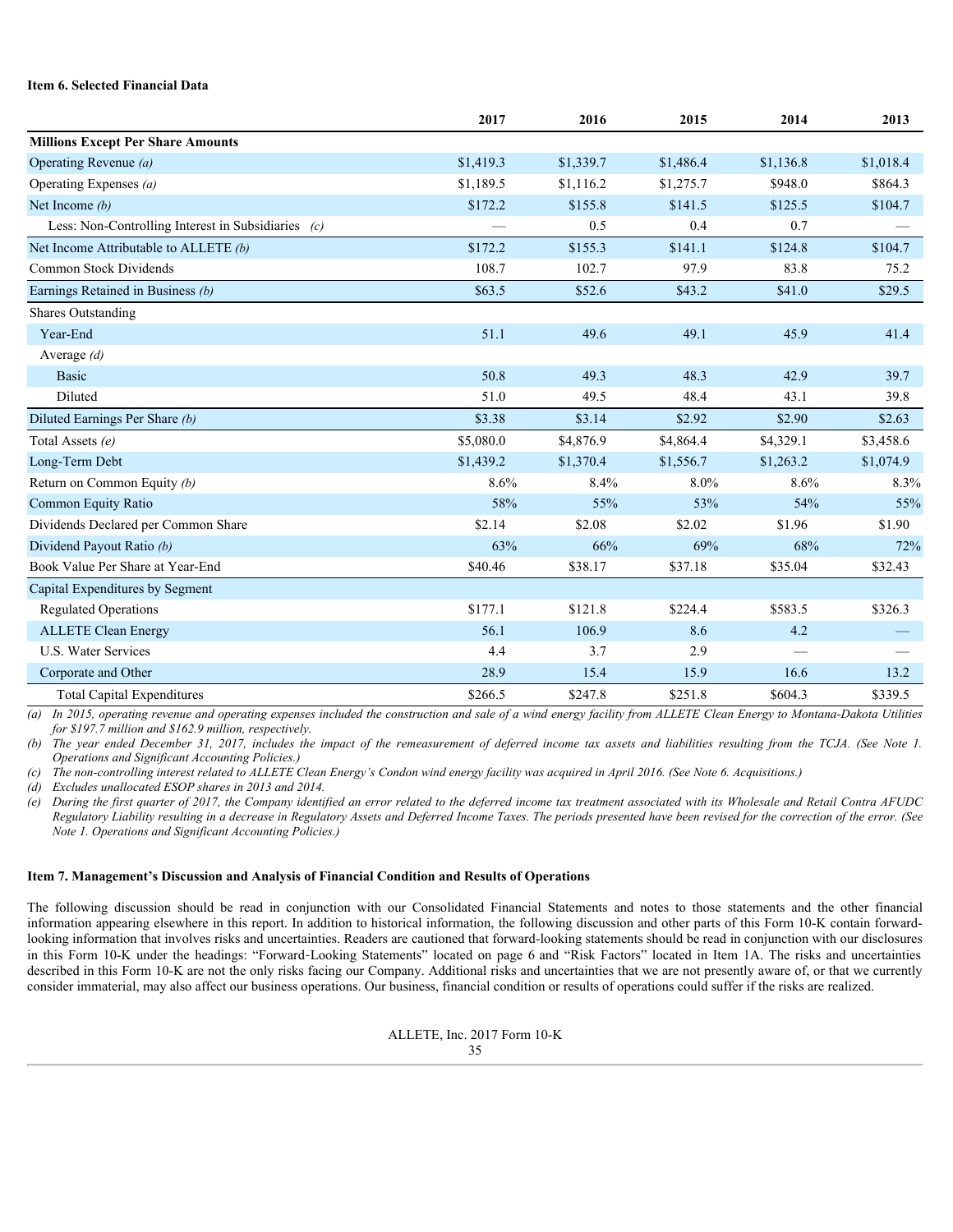#### **Overview Overview** *Overview*

determined in accordance with the guidance on segment reporting. We measure performance of our operations through budgeting and monitoring of contributions to consolidated net income by each business segment.

**Basis of Presentation.** We present three reportable segments: Regulated Operations, ALLETE Clean Energy and U.S. Water Services. Our segments were determined in accordance with the guidance on segment reporting. We measur **Regulated Operations** includes our regulated utilities, Minnesota Power and SWL&P, as well as our investment in ATC, a Wisconsin-based regulated utility that owns and maintains electric transmission assets in portions of Wisconsin, Michigan, Minnesota and Illinois. Minnesota Power provides regulated utility electric Overview<br>Basis of Presentation. We present three reportable segments: Regulated Operations, ALLETE Clean Energy and U.S. Water Services. Our segments were<br>determined in accordance with the guidance on segment reporting. We **Overview**<br> **Basis of Presentation**. We present three reportable segments: Regulated Operations, ALLFTE Clean Energy and U.S. Water Services. Our segments were<br>
determined in accordance with the guidance on segment reporti northwestern Wisconsin to approximately 15,000 electric customers, 13,000 natural gas customers and 10,000 water customers. Our regulated utility operations include retail and wholesale activities under the jurisdiction of state and federal regulatory authorities *.* (See Note 4. Regulatory Matters.) **Dverview**<br>**Basis of Presentation.** We present three reportable segments: Regulated Operations, ALLETE Clean Energy and U.S. Water Services. Our segments were<br>determined in accordance with the guidare on segment reporting. Overtiew<br>
Musk of Presentation. We promen these rememble segments Regulated Operations, A11-11: Clear lenopy and II:S. Water Servects. Our segments seen<br>
determined in accordance with the guidance on agence in operator spe

operates, in four states, approximately 535 MW of nameplate capacity wind energy generation that is contracted under PSAs of various durations. ALLETE Clean Energy also engages in the development of wind energy facilities to operate under long-term PSAs or for sale to others upon completion.

**U.S. Water Services** provides integrated water management for industry by combining chemical, equipment, engineering and service for customized solutions to reduce water and energy usage, and improve efficiency.

**Corporate and Other** is comprised of BNI Energy, our coal mining operations in North Dakota, ALLETE Properties, our legacy Florida real estate investment, other business development and corporate expenditures, unallocated interest expense, a small amount of non-rate base generation, approximately 5,000 acres of land in Minnesota, and earnings on cash and investments.

December 31, 2017 , unless otherwise indicated. All subsidiaries are wholly-owned unless otherwise specifically indicated. References in this report to "we," "us" and "our" are to ALLETE and its subsidiaries, collectively.

#### **2017 Financial Overview**

The following net income discussion summarizes a comparison of the year ended December 31, 2017 , to the year ended December 31, 2016 .

Net income attributable to ALLETE in 2017 was \$172.2 million, or \$3.38 per diluted share, compared to \$155.3 million, or \$3.14 per diluted share, in 2016. Net income in 2017 included the favorable impacts of \$13.0 million after-tax, or \$0.25 per share, for the remeasurement of deferred income tax assets and liabilities How it Presenten, We present once ongethe sopration (by product) and Si Cole Perge and O.S. We see The Cone Control (by the Cone Cone Perge and D.S. We are the Cone Cone Cone Cone Control (center of the Technical Accounts outcome of the MPUC's modification of its November 2016 order on the allocation of North Dakota investment tax credits. Net income in 2017 also included a non-cash \$11.4 million after-tax charge, or \$0.22 per share, for the MPUC's decision in Minnesota Power's 2016 general rate case at a hearing on January 18, 2018, disallowing recovery of Minnesota Power's regulatory asset for deferred fuel adjustment clause costs due to the anticipated adoption of a forward-looking fuel adjustment clause methodology. (See Note 4. Regulatory Matters.) Net income in 2016 included the favorable impact related to the change in fair value of the contingent consideration liability of \$13.6 million after-tax, or \$0.28 per share. Net income in 2016 also included an adverse impact of \$8.8 million after-tax, or \$0.18 per share, for the regulatory outcome of the November 2016 MPUC order on the allocation of North Dakota investment tax credits, a \$3.3 million after-tax, or \$0.07 per share, goodwill impairment charge and a \$0.9 million after-tax expense, or \$0.02 per share, related to the repayment of long-term debt at ALLETE Clean Energy. Earnings per share dilution in 2017 was \$0.11 due to additional shares of common stock outstanding as of December 31, 2017 .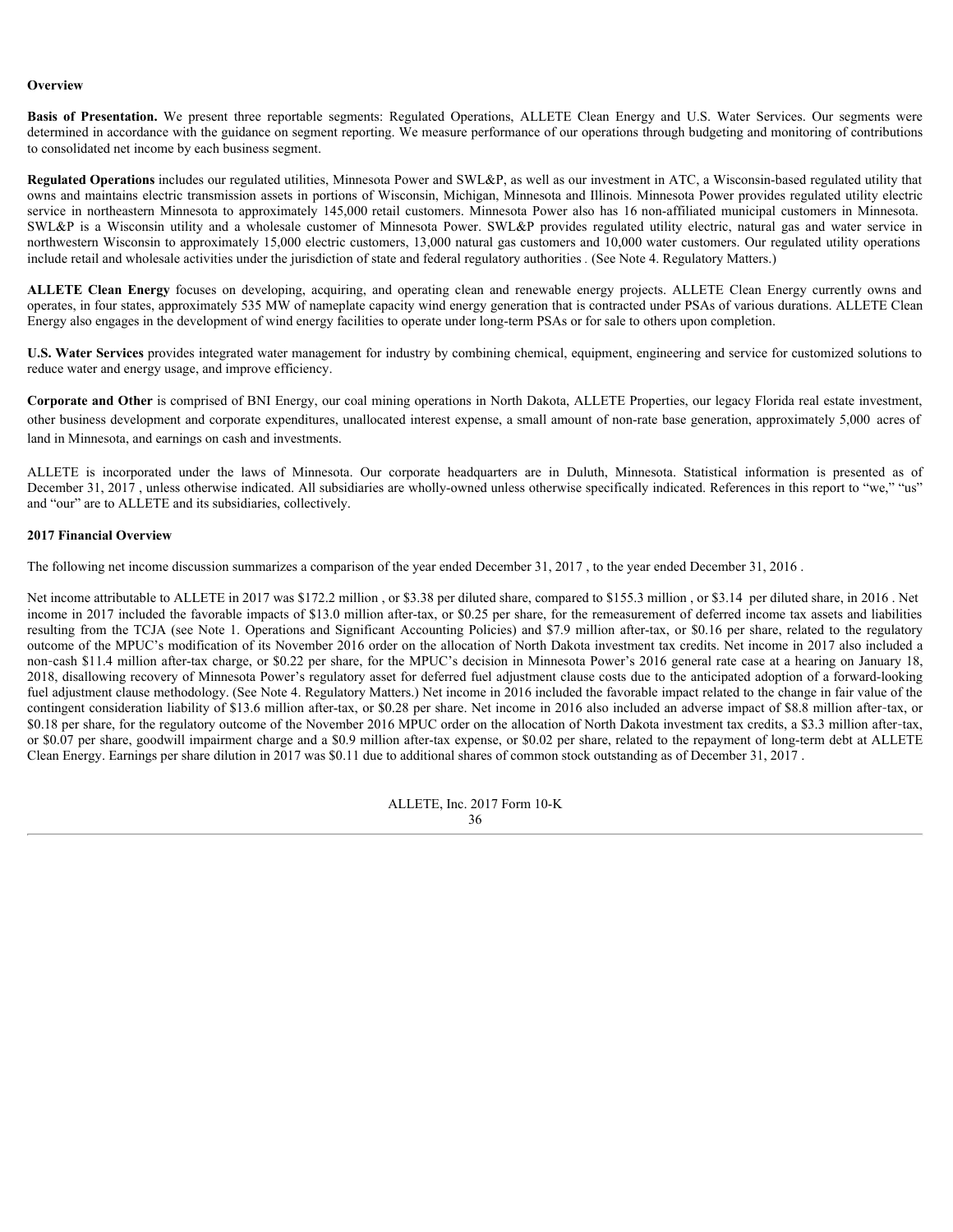#### **2017 Financial Overview (Continued)**

**Regulated Operations** net income attributable to ALLETE was \$128.4 million in 2017 , compared to \$135.5 million in 2016 . Net income in 2017 at Minnesota **Regulated Operations** net income attributable to ALLETE was \$128.4 million in 2017, compared to \$135.5 million in 2016. Net income in 2017 at Minnesota<br>Power decreased \$9.8 million after-tax reflecting a non-cash \$11.4 mi Power's regulatory asset for deferred fuel adjustment clause costs due to the anticipated adoption of a forward-looking fuel adjustment clause methodology. In addition, net income decreased due to lower kWh sales to other power suppliers as a result of higher industrial sales coupled with lower market prices, higher interest and taxes other than income taxes, and lower kWh sales to residential, commercial and municipal customers due to milder temperatures in 2017. These decreases were partially offset by lower depreciation expense of \$14.6 million after-tax resulting from the MPUC's decision to modify the depreciable lives at 2017 Financial Overview (Continued)<br>
Regulated Operations net income attributable to ALLETE was \$128.4 million in 2017, compared to \$135.5 million in 2016. Net income in 2017 at Minnesota<br>
Row decreased \$9.8 million afteroutcome of the MPUC's decisions in Minnesota Power's 2016 general rate case on January 18, 2018. Our equity earnings in ATC for 2017 increased \$2.6 million after-tax primarily due to additional investments in ATC and period over period changes in ATC's estimate of a refund liability related to MISO return on equity complaints. **DEP Franceial Overview (Continued)**<br>**Regelated Operations ast income attributed** to ALLETE was \$128.4 million in 2017, compared to \$15.5 million in 2016. Net income in 2017 at Mimesota<br>
Nowe deconosed \$9.8 million ande-la **2017 Financial Overview (Continued)**<br>**Regulated Operation** red manne attribution to A11 FTF see S1.28 d million in 2017, compared to MPCs accidion dialition as income of the MPCs and the MPCs accounts of the MPCs accounts

**ALLETE Clean Energy** net income attributable to ALLETE was \$41.5 million in 2017 compared to \$13.4 million in 2016 . Net income in 2017 reflected a \$23.6 million after-tax benefit due to the remeasurement of deferred income tax assets and liabilities resulting from the TCJA, increased production tax credits due to the requalification of WTGs for production tax credits at its Storm Lake I, Storm Lake II and Lake Benton wind energy facilities, lower operating and maintenance expenses, and lower interest expense compared to 2016. Net income in 2016 included a \$3.3 million after-tax goodwill impairment charge and a \$0.9 million aftertax expense related to the repayment of long-term debt. Net income in 2016 also included an allocation of earnings to a non-controlling interest in the limited liability company that owns the Condon wind energy facility, which was acquired by ALLETE Clean Energy in April 2016. (See Note 6. Acquisitions.)

**U.S. Water Services** net income attributable to ALLETE was \$10.7 million in 2017 , compared to \$1.5 million in 2016 . Net income in 2017 reflected a \$9.2 million after-tax benefit due to the remeasurement of deferred income tax assets and liabilities resulting from the TCJA, and higher operating revenue, partially offset by increased operating expenses as a result of invest included a net loss of \$0.8 million primarily for transaction fees and amortization expense of the Tonka Water acquisition on September 1, 2017. (See Note 6. Acquisitions.)

**Corporate and Other** net loss attributable to ALLETE was \$8.4 million in 2017 , compared to net income of \$4.9 million in 2016 . The net loss in 2017 included additional income tax expense of \$19.8 million after-tax for the remeasurement of deferred income tax assets and liabilities resulting from the TCJA. The net loss allocation of North Dakota investment tax credits, lower accretion expense relating to the contingent consideration liability, and lower interest expense. Net income in 2016 included an after-tax gain of \$13.6 million related to the change in fair value of the contingent consideration liability, partially offset by an \$8.8 million after-tax adverse impact for the regulatory outcome of the November 2016 MPUC order.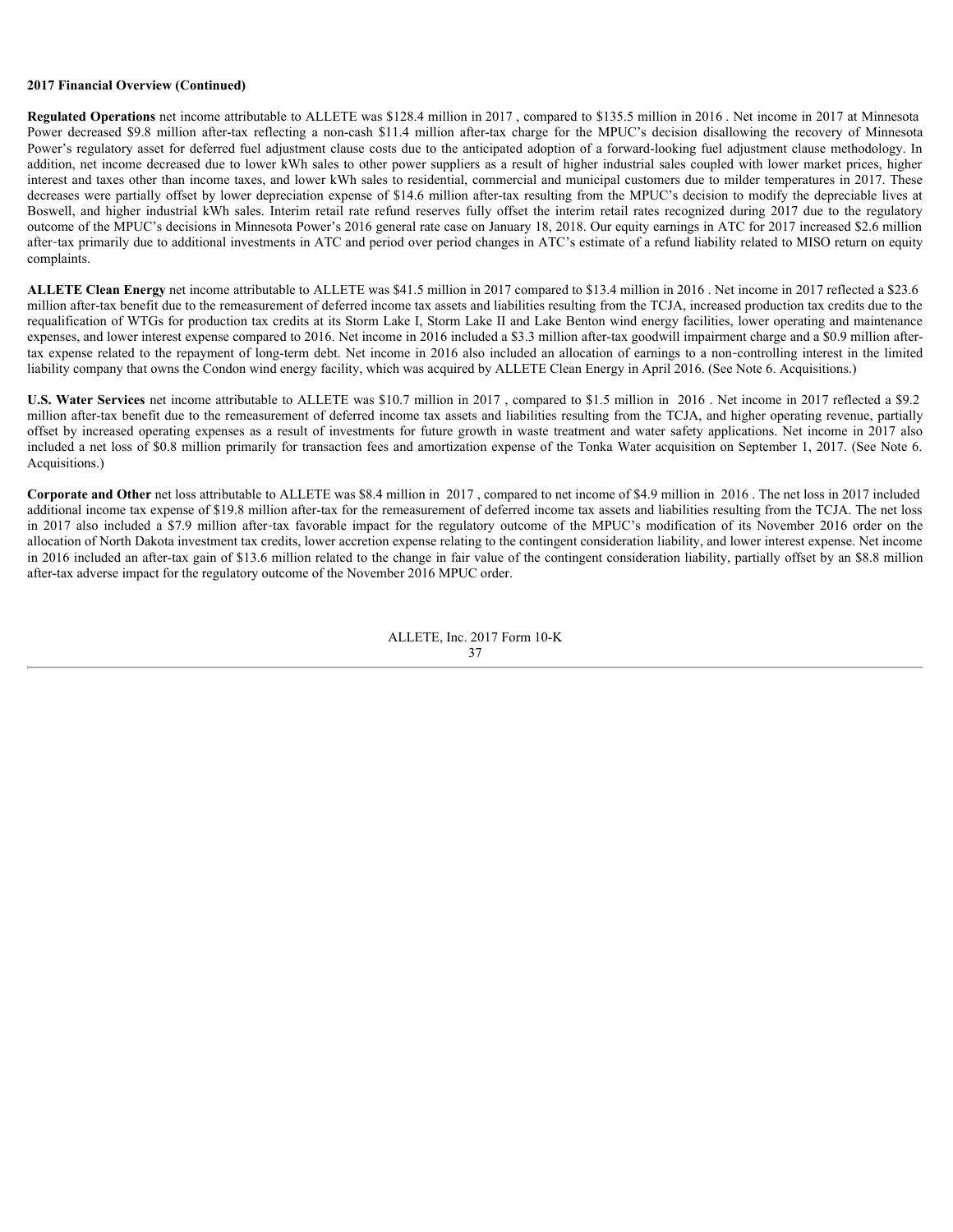#### **2017 Compared to 2016**

(See Note 17. Business Segments for financial results by segment.)

#### **Regulated Operations**

| 7 Compared to 2016                                                                                                                                                                                                                                                                                                                                                                                                                                                                                                                                                                                                                                                                                                                                                                  |           |           |
|-------------------------------------------------------------------------------------------------------------------------------------------------------------------------------------------------------------------------------------------------------------------------------------------------------------------------------------------------------------------------------------------------------------------------------------------------------------------------------------------------------------------------------------------------------------------------------------------------------------------------------------------------------------------------------------------------------------------------------------------------------------------------------------|-----------|-----------|
| e Note 17. Business Segments for financial results by segment.)                                                                                                                                                                                                                                                                                                                                                                                                                                                                                                                                                                                                                                                                                                                     |           |           |
|                                                                                                                                                                                                                                                                                                                                                                                                                                                                                                                                                                                                                                                                                                                                                                                     |           |           |
| zulated Operations                                                                                                                                                                                                                                                                                                                                                                                                                                                                                                                                                                                                                                                                                                                                                                  |           |           |
| <b>Year Ended December 31</b>                                                                                                                                                                                                                                                                                                                                                                                                                                                                                                                                                                                                                                                                                                                                                       | 2017      | 2016      |
| <b>Millions</b>                                                                                                                                                                                                                                                                                                                                                                                                                                                                                                                                                                                                                                                                                                                                                                     |           |           |
| Operating Revenue – Utility                                                                                                                                                                                                                                                                                                                                                                                                                                                                                                                                                                                                                                                                                                                                                         | \$1,063.8 | \$1,000.7 |
| Fuel, Purchased Power and Gas - Utility                                                                                                                                                                                                                                                                                                                                                                                                                                                                                                                                                                                                                                                                                                                                             | 396.9     | 339.9     |
| Transmission Services - Utility                                                                                                                                                                                                                                                                                                                                                                                                                                                                                                                                                                                                                                                                                                                                                     | 71.2      | 65.2      |
| Operating and Maintenance                                                                                                                                                                                                                                                                                                                                                                                                                                                                                                                                                                                                                                                                                                                                                           | 223.1     | 220.7     |
| Depreciation and Amortization                                                                                                                                                                                                                                                                                                                                                                                                                                                                                                                                                                                                                                                                                                                                                       | 132.6     | 154.3     |
| Taxes Other than Income Taxes                                                                                                                                                                                                                                                                                                                                                                                                                                                                                                                                                                                                                                                                                                                                                       | 51.1      | 47.7      |
| Operating Income                                                                                                                                                                                                                                                                                                                                                                                                                                                                                                                                                                                                                                                                                                                                                                    | 188.9     | 172.9     |
| <b>Interest Expense</b>                                                                                                                                                                                                                                                                                                                                                                                                                                                                                                                                                                                                                                                                                                                                                             | (57.0)    | (52.1)    |
| Equity Earnings in ATC                                                                                                                                                                                                                                                                                                                                                                                                                                                                                                                                                                                                                                                                                                                                                              | 22.5      | 18.5      |
| Other Income                                                                                                                                                                                                                                                                                                                                                                                                                                                                                                                                                                                                                                                                                                                                                                        | 1.2       | 2.1       |
| Income Before Income Taxes                                                                                                                                                                                                                                                                                                                                                                                                                                                                                                                                                                                                                                                                                                                                                          | 155.6     | 141.4     |
| Income Tax Expense                                                                                                                                                                                                                                                                                                                                                                                                                                                                                                                                                                                                                                                                                                                                                                  | 27.2      | 5.9       |
| Net Income Attributable to ALLETE                                                                                                                                                                                                                                                                                                                                                                                                                                                                                                                                                                                                                                                                                                                                                   | \$128.4   | \$135.5   |
| <b>Operating Revenue – Utility</b> increased \$63.1 million, or 6 percent, from 2016 primarily due to the period over period impact of the regulatory outcomes<br>related to the allocation of North Dakota investment tax credits, as well as higher fuel adjustment clause recoveries, conservation improvement program<br>recoveries and revenue from kWh sales, partially offset by lower FERC formula-based rates, financial incentives under the conservation improvement program<br>and transmission revenue. Interim retail rate refund reserves fully offset the interim retail rates recognized during 2017.<br>Revenue increased \$29.3 million due to the period over period impact of the regulatory outcomes related to the allocation of North Dakota investment tax |           |           |
| credits. As a result of the favorable impact for the regulatory outcome of the MPUC's modification of its November 2016 order on the allocation of North<br>Dakota investment tax credits, operating revenue increased approximately \$14 million in 2017. In 2016, operating revenue decreased approximately<br>\$15 million as a result of the adverse impact for the regulatory outcome of the November 2016 MPUC order. (See Note 4. Regulatory Matters.)                                                                                                                                                                                                                                                                                                                       |           |           |
| Fuel adjustment clause recoveries increased \$24.4 million due to higher fuel and purchased power costs attributable to retail and municipal customers. (See<br>Operating Expenses - Fuel, Purchased Power and Gas - Utility.)                                                                                                                                                                                                                                                                                                                                                                                                                                                                                                                                                      |           |           |
| Conservation improvement program recoveries increased \$7.2 million from 2016 primarily due to an increase in related expenditures. (See Operating<br>Expenses - Operating and Maintenance.)                                                                                                                                                                                                                                                                                                                                                                                                                                                                                                                                                                                        |           |           |
| Revenue from kWh sales increased \$3.9 million from 2016 primarily due to higher sales to Industrial customers. Sales to Industrial customers increased 13.5<br>percent primarily due to increased taconite production and the commencement of a long-term PSA with Silver Bay Power in June 2016. Sales to Other Power<br>Suppliers decreased 6.4 percent from 2016 as a result of increased sales to Industrial customers. Sales to Other Power Suppliers are sold at market-based prices<br>into the MISO market on a daily basis or through bilateral agreements of various durations; market prices were lower in 2017 compared to 2016. Sales to<br>Residential, Commercial and Municipal customers decreased primarily due to milder temperatures in 2017.                   |           |           |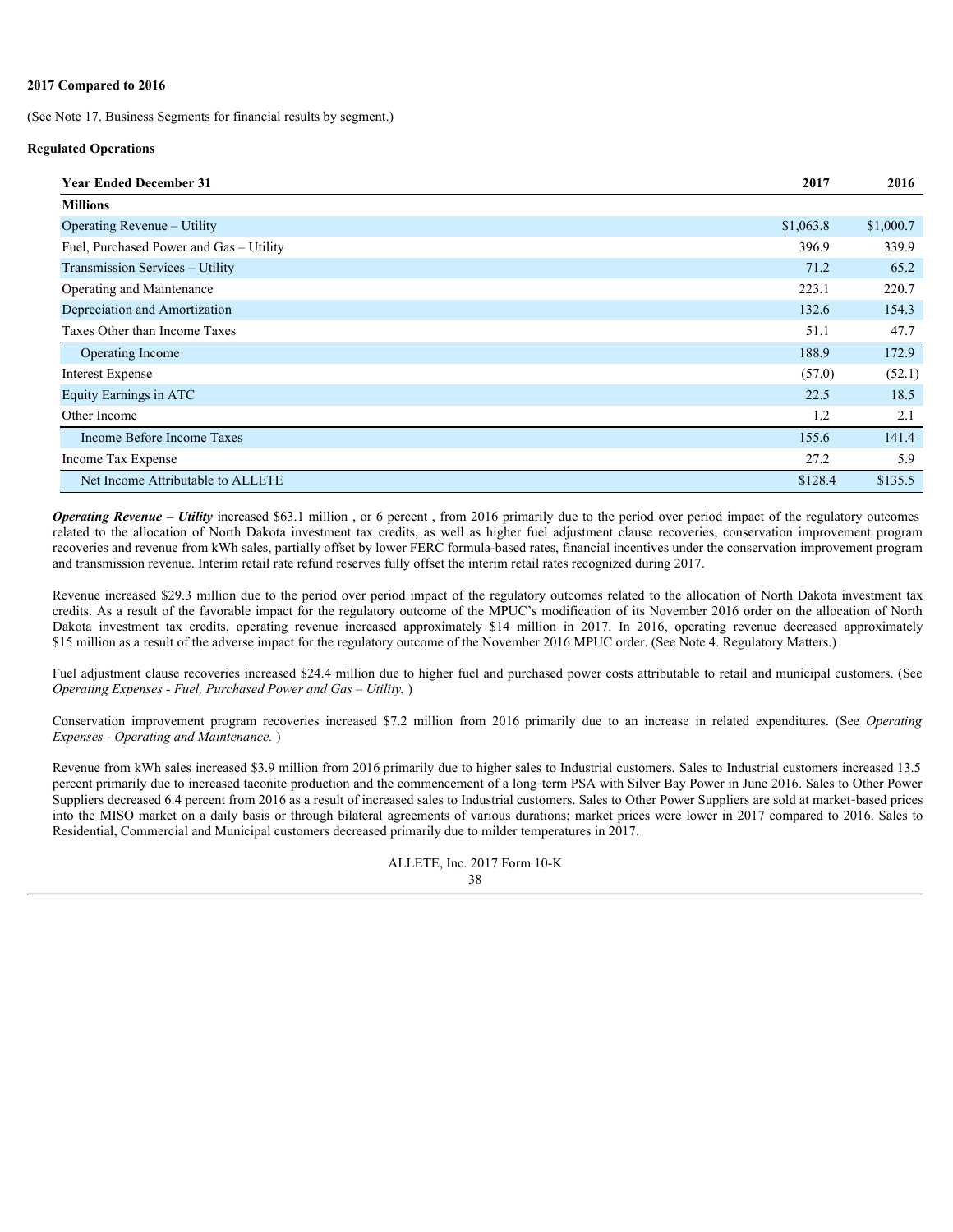#### **2017 Compared to 2016 (Continued) Regulated Operations (Continued)**

| 7 Compared to 2016 (Continued)                                                                                                                                                                                                                                                                                                                                                                                                                                                                                 |        |        |                      |               |
|----------------------------------------------------------------------------------------------------------------------------------------------------------------------------------------------------------------------------------------------------------------------------------------------------------------------------------------------------------------------------------------------------------------------------------------------------------------------------------------------------------------|--------|--------|----------------------|---------------|
| ulated Operations (Continued)                                                                                                                                                                                                                                                                                                                                                                                                                                                                                  |        |        |                      |               |
|                                                                                                                                                                                                                                                                                                                                                                                                                                                                                                                |        |        |                      | $\frac{6}{6}$ |
| <b>Kilowatt-hours Sold</b>                                                                                                                                                                                                                                                                                                                                                                                                                                                                                     | 2017   | 2016   | Quantity<br>Variance | Variance      |
| <b>Millions</b>                                                                                                                                                                                                                                                                                                                                                                                                                                                                                                |        |        |                      |               |
| <b>Regulated Utility</b>                                                                                                                                                                                                                                                                                                                                                                                                                                                                                       |        |        |                      |               |
| Retail and Municipal                                                                                                                                                                                                                                                                                                                                                                                                                                                                                           |        |        |                      |               |
| Residential                                                                                                                                                                                                                                                                                                                                                                                                                                                                                                    | 1,096  | 1,102  | (6)                  | (0.5)         |
| Commercial                                                                                                                                                                                                                                                                                                                                                                                                                                                                                                     | 1,420  | 1,442  | (22)                 | (1.5)         |
| Industrial                                                                                                                                                                                                                                                                                                                                                                                                                                                                                                     | 7,327  | 6,456  | 871                  | 13.5          |
| Municipal                                                                                                                                                                                                                                                                                                                                                                                                                                                                                                      | 799    | 816    | (17)                 | (2.1)         |
| <b>Total Retail and Municipal</b>                                                                                                                                                                                                                                                                                                                                                                                                                                                                              | 10,642 | 9,816  | 826                  | 8.4           |
| Other Power Suppliers                                                                                                                                                                                                                                                                                                                                                                                                                                                                                          | 4,039  | 4,316  | (277)                | (6.4)         |
| Total Regulated Utility Kilowatt-hours Sold                                                                                                                                                                                                                                                                                                                                                                                                                                                                    | 14,681 | 14,132 | 549                  | 3.9           |
| Interim retail rates for Minnesota Power were approved by the MPUC and became effective January 1, 2017. Interim retail rate refund reserves of \$31.6<br>million fully offset the interim retail rates recognized during 2017 due to the regulatory outcome of the MPUC's decision in Minnesota Power's 2016 general<br>rate case on January 18, 2018. (See Note 4. Regulatory Matters.)                                                                                                                      |        |        |                      |               |
|                                                                                                                                                                                                                                                                                                                                                                                                                                                                                                                |        |        |                      |               |
| Revenue from wholesale customers under FERC formula-based rates decreased \$4.9 million from 2016 primarily due to lower rates.                                                                                                                                                                                                                                                                                                                                                                                |        |        |                      |               |
| Financial incentives under the conservation improvement program decreased \$1.9 million from 2016.                                                                                                                                                                                                                                                                                                                                                                                                             |        |        |                      |               |
| Transmission revenue decreased \$1.7 million primarily due to lower MISO-related revenue, partially offset by period over period changes in the estimate of a<br>refund liability related to MISO return on equity complaints. (See Operating Expenses - Transmission Services - Utility.)                                                                                                                                                                                                                     |        |        |                      |               |
| Operating Expenses increased \$47.1 million, or 6 percent, from 2016.                                                                                                                                                                                                                                                                                                                                                                                                                                          |        |        |                      |               |
| Fuel, Purchased Power and Gas - Utility expense increased \$57.0 million, or 17 percent, from 2016 primarily due to increased kWh sales, higher fuel costs<br>by lower purchased power prices. Fuel and purchased power expense related to our retail and municipal customers is recovered through the fuel adjustment<br>clause. (See Operating Revenue - Utility.)                                                                                                                                           |        |        |                      |               |
| and a \$19.5 million expense for the MPUC's decision disallowing recovery of Minnesota Power's regulatory asset for deferred fuel adjustment clause costs at<br>a hearing on January 18, 2018, due to the anticipated adoption of a forward-looking fuel adjustment clause methodology. These increases were partially offset<br>Transmission Services – Utility expense increased \$6.0 million, or 9 percent, from 2016 primarily due to higher MISO-related expense. (See Operating<br>$Revenue-Utility.$ ) |        |        |                      |               |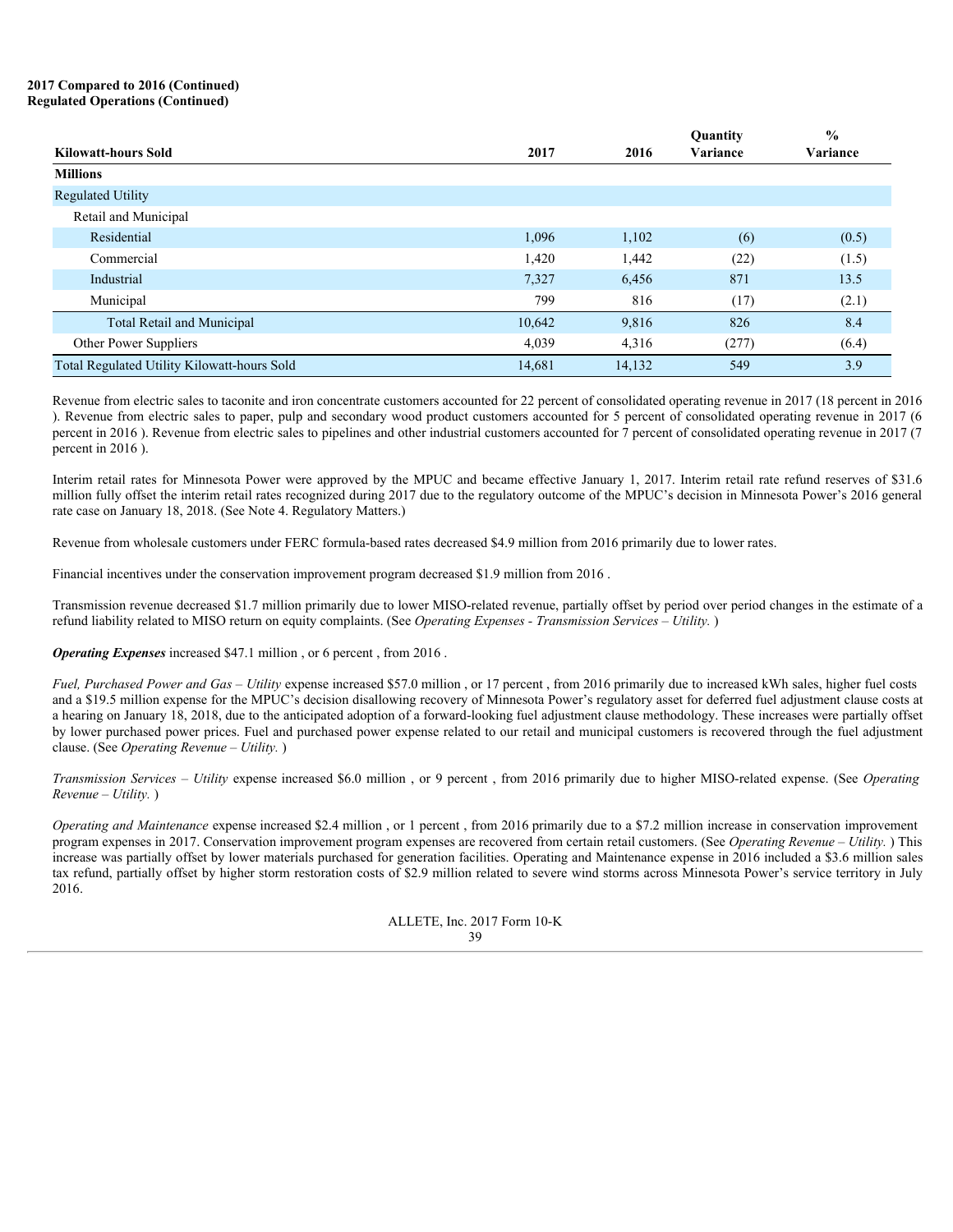# **2017 Compared to 2016 (Continued) Regulated Operations (Continued)**

*Depreciation and Amortization* expense decreased \$21.7 million , or 14 percent , from 2016 primarily due to modifications of the depreciable lives for *Boswell*, partially offset by additional property, plant and equipmen Compared to 2016 (Continued)<br>
Depreciation and Amortization expense decreased \$21.7 million , or 14 percent , from 2016 primarily due to modifications of the depreciable lives for<br>
Boswell, partially offset by additional p depreciable lives of Boswell Unit 3, Unit 4 and common facilities to 2050, and shorten the depreciable lives of Boswell Unit 1 and Unit 2 to 2022, resulting in a net decrease to depreciation expense of approximately \$25 million in 2017.

*Taxes Other than Income Taxes* increased \$3.4 million , or 7 percent , from 2016 primarily due to higher property tax expenses resulting from higher taxable plant.

In 2017, as a result of the favorable impact for the regulatory outcome of the MPUC's modification of its November 2016 order on the allocation of North Dakota investment tax credits, Regulated Operations increased operating revenue and reduced the corresponding regulatory liability by approximately \$14 million resulting in an income tax expense of \$6.1 million. In addition, Regulated Operations recorded an income tax expense of \$7.9 million for North Dakota investment tax credits transferred to Corporate and Other, resulting in no impact to net income for Regulated Operations. Corporate and Other recorded an offsetting income tax benefit of \$7.9 million for the North Dakota investment tax credits transferred from Regulated Operations. Compared to 2016 (Comfined)<br>
Deprecision and Americanics expense deceased \$21.7 million, or 14 peceas. from 2016 primarily due to medifications of the deprecision from the decease of approximately \$25 million r. or 14 pece Compared in 2016 (Continued)<br>
Diproclaimed the Continues)<br>
Diproclaimed Operations reported and considerate an income tax benefit on the Maring on Hamilton for the Maring in Hamilton for North Dakota in the Sole North part Compared to 2016 (Continued)<br>
direct Operations (Continued)<br>
direct Operations (Continued)<br>
direct Continued)<br>
Universitions continued profits and continued profits. The million is expected an other shares in J. S. 2018, t

# **ALLETE Clean Energy**

| Interest Expense increased \$4.9 million, or 9 percent, from 2016 primarily due to higher average interest rates. We record interest expense for Regulated<br>Operations primarily based on rate base and authorized capital structure, and allocate the balance to Corporate and Other.<br>Equity Earnings in ATC increased \$4.0 million, or 22 percent, from 2016 primarily due to additional investments in ATC and period over period changes in<br>ATC's estimate of a refund liability related to MISO return on equity complaints. (See Note 5. Investment in ATC.)<br>North Dakota investment tax credits and higher pre-tax income. The TCJA did not have an impact on income tax expense for our Regulated Operations as the<br>remeasurement of deferred income tax assets and liabilities primarily resulted in the recording of regulatory assets and liabilities.<br>million resulting in an income tax expense of \$6.1 million. In addition, Regulated Operations recorded an income tax expense of \$7.9 million for North Dakota<br>Operations recorded an income tax benefit of \$8.8 million for North Dakota investment tax credits transferred from Corporate and Other, resulting in no<br>investment tax credits transferred to Regulated Operations.<br><b>ETE Clean Energy</b><br><b>Year Ended December 31</b><br>2017<br>2016<br><b>Millions</b><br><b>Operating Revenue</b><br>\$80.5<br>\$80.5<br>Net Income Attributable to ALLETE $(a)$<br>\$41.5<br>\$13.4 |                                                                                                                                                                |  |
|----------------------------------------------------------------------------------------------------------------------------------------------------------------------------------------------------------------------------------------------------------------------------------------------------------------------------------------------------------------------------------------------------------------------------------------------------------------------------------------------------------------------------------------------------------------------------------------------------------------------------------------------------------------------------------------------------------------------------------------------------------------------------------------------------------------------------------------------------------------------------------------------------------------------------------------------------------------------------------------------------------------------------------------------------------------------------------------------------------------------------------------------------------------------------------------------------------------------------------------------------------------------------------------------------------------------------------------------------------------------------------------------------------------------------------------------------------------------------------------------|----------------------------------------------------------------------------------------------------------------------------------------------------------------|--|
|                                                                                                                                                                                                                                                                                                                                                                                                                                                                                                                                                                                                                                                                                                                                                                                                                                                                                                                                                                                                                                                                                                                                                                                                                                                                                                                                                                                                                                                                                              |                                                                                                                                                                |  |
| <b>Income Tax Expense</b> increased \$21.3 million from 2016 primarily due to the period over period impact of the regulatory outcomes related to the allocation of<br>In 2017, as a result of the favorable impact for the regulatory outcome of the MPUC's modification of its November 2016 order on the allocation of North<br>Dakota investment tax credits, Regulated Operations increased operating revenue and reduced the corresponding regulatory liability by approximately \$14<br>investment tax credits transferred to Corporate and Other, resulting in no impact to net income for Regulated Operations. Corporate and Other recorded an<br>offsetting income tax benefit of \$7.9 million for the North Dakota investment tax credits transferred from Regulated Operations.<br>In 2016, as a result of the adverse impact for the regulatory outcome of the November 2016 MPUC order, Regulated Operations reduced operating revenue<br>and recorded a corresponding regulatory liability for approximately \$15 million resulting in an income tax benefit of \$6.2 million. In addition, Regulated<br>impact to net income for Regulated Operations. Corporate and Other recorded an offsetting income tax expense of \$8.8 million for the North Dakota                                                                                                                                                                                                                 |                                                                                                                                                                |  |
|                                                                                                                                                                                                                                                                                                                                                                                                                                                                                                                                                                                                                                                                                                                                                                                                                                                                                                                                                                                                                                                                                                                                                                                                                                                                                                                                                                                                                                                                                              |                                                                                                                                                                |  |
|                                                                                                                                                                                                                                                                                                                                                                                                                                                                                                                                                                                                                                                                                                                                                                                                                                                                                                                                                                                                                                                                                                                                                                                                                                                                                                                                                                                                                                                                                              |                                                                                                                                                                |  |
|                                                                                                                                                                                                                                                                                                                                                                                                                                                                                                                                                                                                                                                                                                                                                                                                                                                                                                                                                                                                                                                                                                                                                                                                                                                                                                                                                                                                                                                                                              |                                                                                                                                                                |  |
|                                                                                                                                                                                                                                                                                                                                                                                                                                                                                                                                                                                                                                                                                                                                                                                                                                                                                                                                                                                                                                                                                                                                                                                                                                                                                                                                                                                                                                                                                              |                                                                                                                                                                |  |
|                                                                                                                                                                                                                                                                                                                                                                                                                                                                                                                                                                                                                                                                                                                                                                                                                                                                                                                                                                                                                                                                                                                                                                                                                                                                                                                                                                                                                                                                                              |                                                                                                                                                                |  |
|                                                                                                                                                                                                                                                                                                                                                                                                                                                                                                                                                                                                                                                                                                                                                                                                                                                                                                                                                                                                                                                                                                                                                                                                                                                                                                                                                                                                                                                                                              |                                                                                                                                                                |  |
|                                                                                                                                                                                                                                                                                                                                                                                                                                                                                                                                                                                                                                                                                                                                                                                                                                                                                                                                                                                                                                                                                                                                                                                                                                                                                                                                                                                                                                                                                              |                                                                                                                                                                |  |
|                                                                                                                                                                                                                                                                                                                                                                                                                                                                                                                                                                                                                                                                                                                                                                                                                                                                                                                                                                                                                                                                                                                                                                                                                                                                                                                                                                                                                                                                                              |                                                                                                                                                                |  |
|                                                                                                                                                                                                                                                                                                                                                                                                                                                                                                                                                                                                                                                                                                                                                                                                                                                                                                                                                                                                                                                                                                                                                                                                                                                                                                                                                                                                                                                                                              | (a) Results in 2017 include a \$23.6 million after-tax benefit due to the remeasurement of deferred income tax assets and liabilities resulting from the TCJA. |  |
|                                                                                                                                                                                                                                                                                                                                                                                                                                                                                                                                                                                                                                                                                                                                                                                                                                                                                                                                                                                                                                                                                                                                                                                                                                                                                                                                                                                                                                                                                              |                                                                                                                                                                |  |
| amortization of PSAs. (See Note 1. Operations and Significant Accounting Policies.)<br>ALLETE, Inc. 2017 Form 10-K<br>40                                                                                                                                                                                                                                                                                                                                                                                                                                                                                                                                                                                                                                                                                                                                                                                                                                                                                                                                                                                                                                                                                                                                                                                                                                                                                                                                                                     |                                                                                                                                                                |  |
| Operating Revenue is consistent with 2016 as lower kWh sales at the wind energy facilities resulting from lower wind resources were offset by higher                                                                                                                                                                                                                                                                                                                                                                                                                                                                                                                                                                                                                                                                                                                                                                                                                                                                                                                                                                                                                                                                                                                                                                                                                                                                                                                                         |                                                                                                                                                                |  |
|                                                                                                                                                                                                                                                                                                                                                                                                                                                                                                                                                                                                                                                                                                                                                                                                                                                                                                                                                                                                                                                                                                                                                                                                                                                                                                                                                                                                                                                                                              |                                                                                                                                                                |  |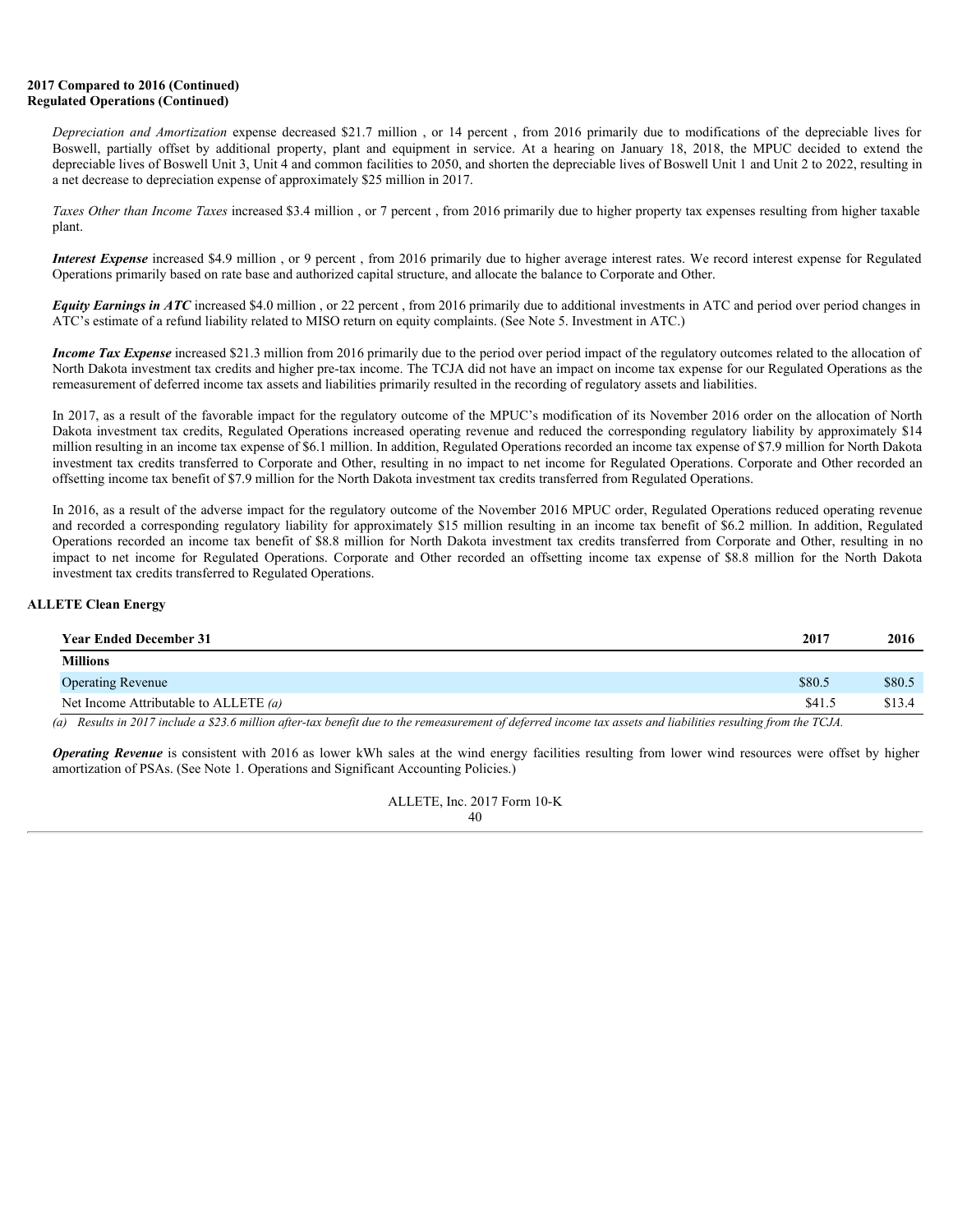#### **2017 Compared to 2016 (Continued) ALLETE Clean Energy (Continued)**

|                                                                                                                                                                                                                                                                                                                                                                                                                                                                                                                                                                                                                                                                                                                                                                                                                                                                                                                                                                  |         | <b>Year Ended December 31,</b> |                   |                  |
|------------------------------------------------------------------------------------------------------------------------------------------------------------------------------------------------------------------------------------------------------------------------------------------------------------------------------------------------------------------------------------------------------------------------------------------------------------------------------------------------------------------------------------------------------------------------------------------------------------------------------------------------------------------------------------------------------------------------------------------------------------------------------------------------------------------------------------------------------------------------------------------------------------------------------------------------------------------|---------|--------------------------------|-------------------|------------------|
|                                                                                                                                                                                                                                                                                                                                                                                                                                                                                                                                                                                                                                                                                                                                                                                                                                                                                                                                                                  | 2017    |                                | 2016              |                  |
| <b>Production and Operating Revenue</b>                                                                                                                                                                                                                                                                                                                                                                                                                                                                                                                                                                                                                                                                                                                                                                                                                                                                                                                          | kWh     | Revenue                        | kWh               | Revenue          |
| <b>Millions</b>                                                                                                                                                                                                                                                                                                                                                                                                                                                                                                                                                                                                                                                                                                                                                                                                                                                                                                                                                  |         |                                |                   |                  |
| Wind Energy Facility                                                                                                                                                                                                                                                                                                                                                                                                                                                                                                                                                                                                                                                                                                                                                                                                                                                                                                                                             |         |                                |                   |                  |
| Lake Benton                                                                                                                                                                                                                                                                                                                                                                                                                                                                                                                                                                                                                                                                                                                                                                                                                                                                                                                                                      | 241.8   | \$12.3                         | 254.7             | \$12.8           |
| Storm Lake II                                                                                                                                                                                                                                                                                                                                                                                                                                                                                                                                                                                                                                                                                                                                                                                                                                                                                                                                                    | 152.6   | 10.0                           | 154.8             | 10.1             |
| Condon                                                                                                                                                                                                                                                                                                                                                                                                                                                                                                                                                                                                                                                                                                                                                                                                                                                                                                                                                           | 90.7    | 7.5                            | 96.9              | 8.2              |
|                                                                                                                                                                                                                                                                                                                                                                                                                                                                                                                                                                                                                                                                                                                                                                                                                                                                                                                                                                  |         |                                | 222.3             | 11.6             |
| Storm Lake I                                                                                                                                                                                                                                                                                                                                                                                                                                                                                                                                                                                                                                                                                                                                                                                                                                                                                                                                                     | 215.6   | 12.4                           |                   |                  |
| Chanarambie/Viking                                                                                                                                                                                                                                                                                                                                                                                                                                                                                                                                                                                                                                                                                                                                                                                                                                                                                                                                               | 263.5   | 13.9                           | 278.8             | 13.4             |
| Armenia Mountain                                                                                                                                                                                                                                                                                                                                                                                                                                                                                                                                                                                                                                                                                                                                                                                                                                                                                                                                                 | 267.4   | 24.4                           | 268.2             | 24.4             |
| Total Production and Operating Revenue                                                                                                                                                                                                                                                                                                                                                                                                                                                                                                                                                                                                                                                                                                                                                                                                                                                                                                                           | 1,231.6 | \$80.5                         | 1,275.7           | \$80.5           |
| Net Income Attributable to ALLETE increased \$28.1 million from 2016. Net income in 2017 included a \$23.6 million after-tax benefit due to the<br>remeasurement of deferred income tax assets and liabilities resulting from the TCJA, increased production tax credits due to the requalification of WTGs at<br>ALLETE Clean Energy's Storm Lake I, Storm Lake II and Lake Benton wind energy facilities, lower operating and maintenance expense, and lower interest<br>expense compared to 2016. Net income in 2016 included a \$3.3 million after-tax goodwill impairment charge and a \$0.9 million after-tax expense related to<br>the repayment of long-term debt. Net income in 2016 also included an allocation of earnings to a non-controlling interest in the limited liability company that<br>owns the Condon wind energy facility, which was acquired by ALLETE Clean Energy in April 2016. (See Note 6. Acquisitions.)<br><b>Water Services</b> |         |                                |                   |                  |
| <b>Year Ended December 31</b>                                                                                                                                                                                                                                                                                                                                                                                                                                                                                                                                                                                                                                                                                                                                                                                                                                                                                                                                    |         |                                | 2017              | 2016             |
| <b>Millions</b>                                                                                                                                                                                                                                                                                                                                                                                                                                                                                                                                                                                                                                                                                                                                                                                                                                                                                                                                                  |         |                                |                   |                  |
| <b>Operating Revenue</b><br>Net Income Attributable to ALLETE (a)                                                                                                                                                                                                                                                                                                                                                                                                                                                                                                                                                                                                                                                                                                                                                                                                                                                                                                |         |                                | \$151.8<br>\$10.7 | \$137.5<br>\$1.5 |

# **U.S. Water Services**

| <b>Year Ended December 31</b>                |                           |                        | 2017                   | 2016    |
|----------------------------------------------|---------------------------|------------------------|------------------------|---------|
| <b>Millions</b>                              |                           |                        |                        |         |
| <b>Operating Revenue</b>                     |                           |                        | \$151.8                | \$137.5 |
| Net Income Attributable to ALLETE $(a)$      |                           |                        | \$10.7                 | \$1.5   |
| $\cdot \mathbf{11} \cdot$<br>00 <sub>0</sub> | $c + c$<br>$\mathbf{r}$ . | $1.1 \cdot 1.1 \cdot $ | T(T)<br>$\mathbf{z}$ . |         |

#### **Corporate and Other**

*Operating Revenue* increased \$2.2 million, or 2 percent, from 2016 primarily due to an increase in revenue at BNI Energy, which operates under cost-plus fixed fee contracts, as a result of higher expenses and record coal sales in 2017, partially offset by a decrease in land sales at ALLETE Properties. Operating revenue in 2016 included the sale of ALLETE Properties' Ormond Crossings project and Lake Swamp wetland mitigation bank for approximately \$21 million.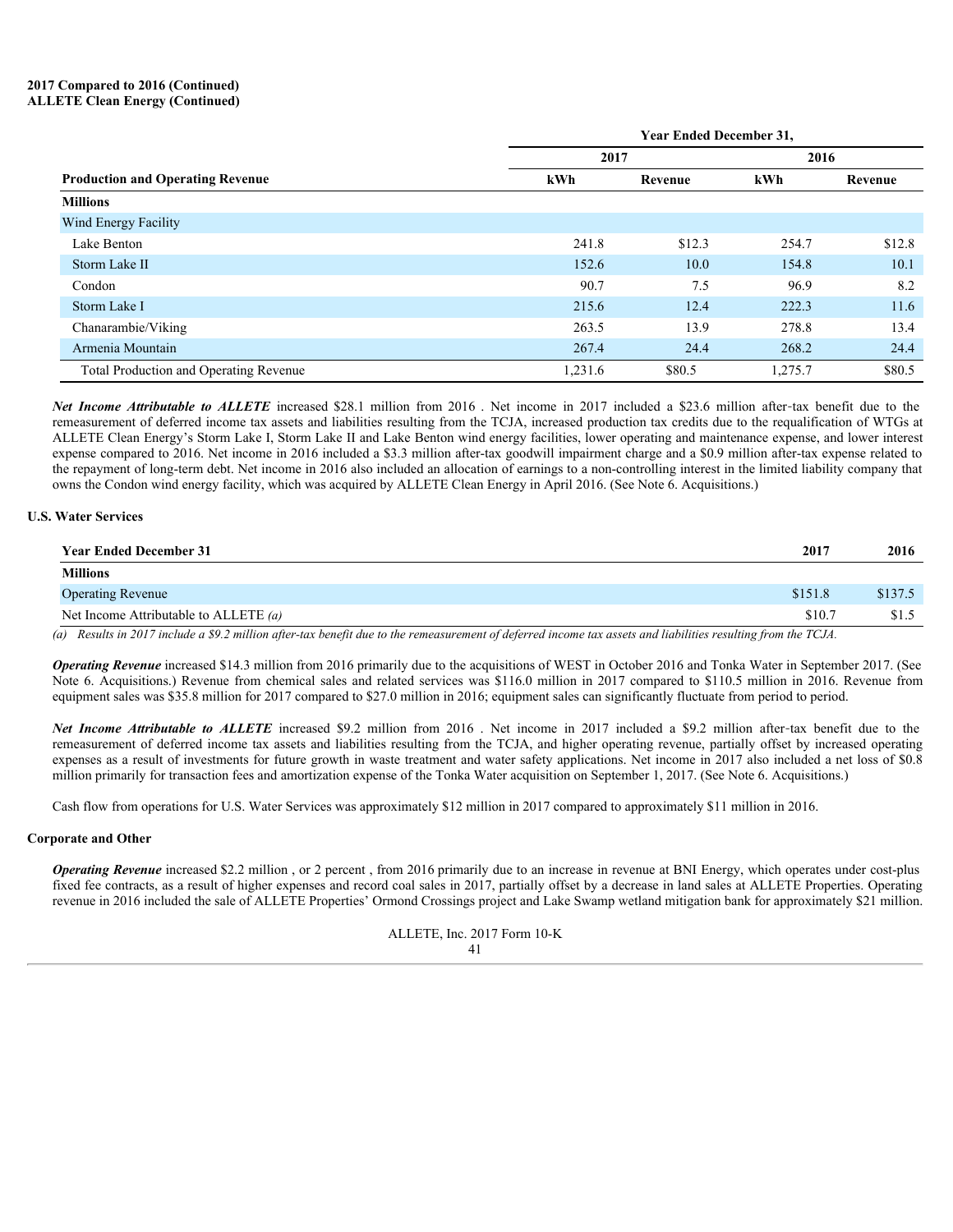# **2017 Compared to 2016 (Continued) Corporate and Other (Continued)**

*Net Loss Attributable to ALLETE* was \$8.4 million in 2017 compared to net income of \$4.9 million in 2016 . The net loss in 2017 included a \$19.8 million after-tax expense due to the remeasurement of deferred income tax assets and liabilities resulting from the TCJA. The net loss in 2017 also included a \$7.9 million after-tax favorable impact for the regulatory outcome of the MPUC's modification of its November 2016 order on the allocation of North Dakota investment tax credits, lower accretion expense relating to the contingent consideration liability, and lower interest expense. Net income in 2016 included an after-tax gain of \$13.6 million related to the change in fair value of the contingent consideration liability, partially offset by an \$8.8 million after-tax adverse impact for the regulatory outcome of the November 2016 MPUC order. Compared to 2016 (Continued)<br>
Net Loss Attahutable to ALLETE was \$8.4 million in 2017 compared to net incomes of \$4.9 million in 2016. The net loss in 2017 included a \$19.8 million<br>
Inter-distributed by the effective funct

Net income at BNI Energy was \$4.5 million in 2017 which included a \$3.1 million after-tax expense due to the remeasurement of deferred income tax assets and liabilities resulting from the TCJA, partially offset by more tons sold; net income in 2016 was \$6.8 million. The net loss at ALLETE Properties was \$8.8 million in 2017 which included a \$7.8 million after-tax expense for the remeasurement of deferred income tax assets and liabilities resulting from the TCJA; net income in 2016 was \$0.7 million.

# **Income Taxes – Consolidated**

For the year ended December 31, 2017 , the effective tax rate was 7.9 percent (11.3 percent for the year ended December 31, 2016 ). The decrease from 2016 was primarily due to the remeasurement of deferred income tax assets and liabilities resulting from the TCJA and increased production tax credits, partially offset by higher pre-tax income. (See *Regulated Operations - Inc* approximately 41 percent primarily due to the remeasurement of deferred income tax assets and liabilities resulting from the TCJA, and production tax credits. (See Note 13. Income Tax Expense.)

# **2016 Compared to 2015**

(See Note 17. Business Segments for financial results by segment.)

# **Regulated Operations**

| Compared to 2015                                              |           |         |
|---------------------------------------------------------------|-----------|---------|
| Note 17. Business Segments for financial results by segment.) |           |         |
| ulated Operations                                             |           |         |
| <b>Year Ended December 31</b>                                 | 2016      | 2015    |
| <b>Millions</b>                                               |           |         |
| Operating Revenue - Utility                                   | \$1,000.7 | \$991.2 |
| Fuel, Purchased Power and Gas - Utility                       | 339.9     | 336.0   |
| Transmission Services - Utility                               | 65.2      | 54.1    |
| Operating and Maintenance                                     | 220.7     | 229.6   |
| Depreciation and Amortization                                 | 154.3     | 135.1   |
| Taxes Other than Income Taxes                                 | 47.7      | 46.2    |
| <b>Operating Income</b>                                       | 172.9     | 190.2   |
| <b>Interest Expense</b>                                       | (52.1)    | (53.9)  |
| <b>Equity Earnings in ATC</b>                                 | 18.5      | 16.3    |
| Other Income                                                  | 2.1       | 3.4     |
| Income Before Income Taxes                                    | 141.4     | 156.0   |
| Income Tax Expense                                            | 5.9       | 24.4    |
| Net Income Attributable to ALLETE                             | \$135.5   | \$131.6 |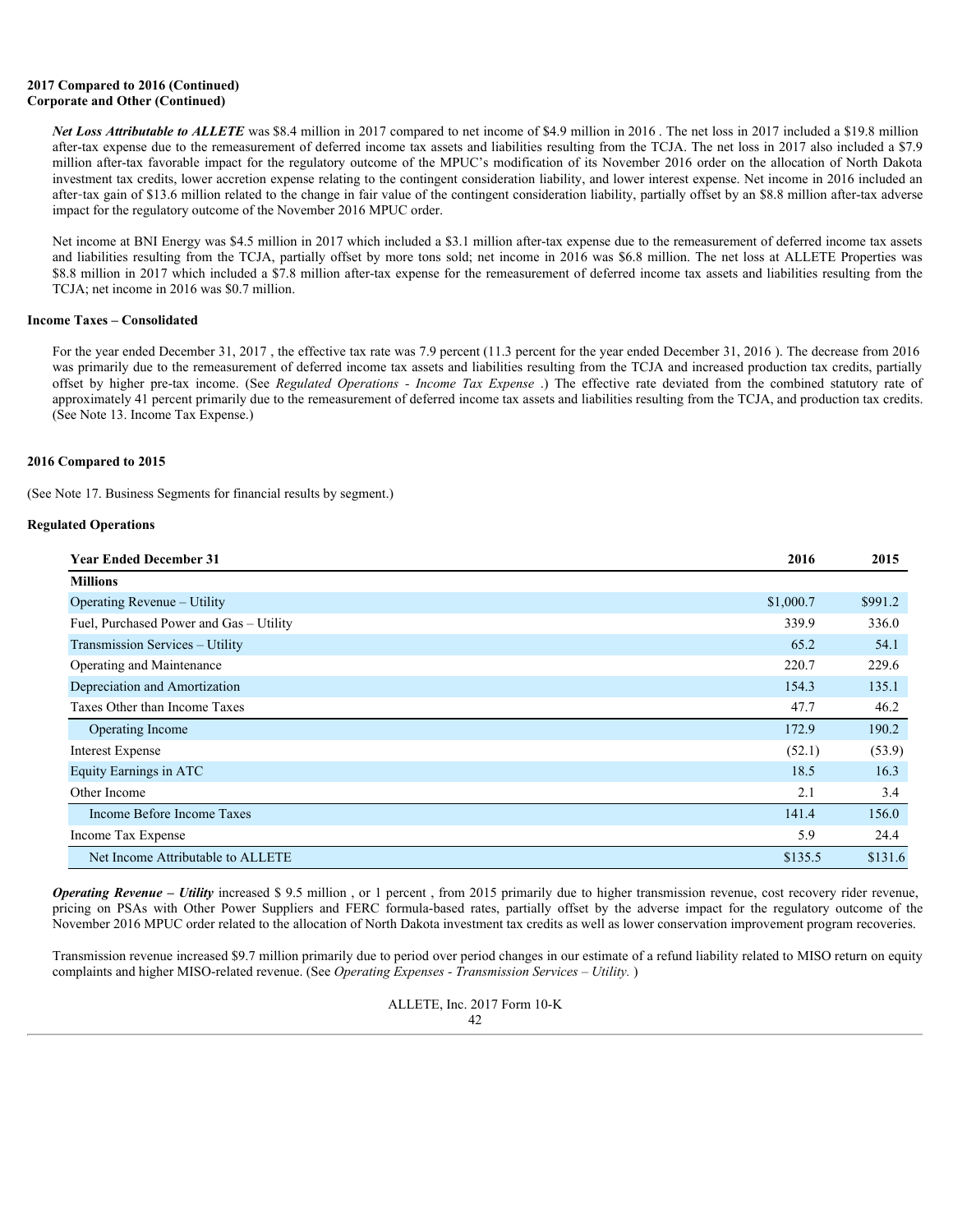# **2016 Compared to 2015 (Continued) Regulated Operations (Continued)**

Cost recovery rider revenue increased \$7.5 million primarily due to the completion of the Boswell Unit 4 environmental upgrade in the fourth quarter of 2015.

| <b>Kilowatt-hours Sold</b>                                                                                                                                                                                                                                                                                                                                                                                                                                                                                                                                                                                                                                                                                                                                                                                                                                                                                                                                                                                                                                                                                                                                                                                                                                                                                                                                                                                                                                                                                                                                                                                                                                                                                                                                                                                                                                                                                                 | 2016                        | 2015   | Quantity<br>Variance | $\frac{0}{0}$<br>Variance |
|----------------------------------------------------------------------------------------------------------------------------------------------------------------------------------------------------------------------------------------------------------------------------------------------------------------------------------------------------------------------------------------------------------------------------------------------------------------------------------------------------------------------------------------------------------------------------------------------------------------------------------------------------------------------------------------------------------------------------------------------------------------------------------------------------------------------------------------------------------------------------------------------------------------------------------------------------------------------------------------------------------------------------------------------------------------------------------------------------------------------------------------------------------------------------------------------------------------------------------------------------------------------------------------------------------------------------------------------------------------------------------------------------------------------------------------------------------------------------------------------------------------------------------------------------------------------------------------------------------------------------------------------------------------------------------------------------------------------------------------------------------------------------------------------------------------------------------------------------------------------------------------------------------------------------|-----------------------------|--------|----------------------|---------------------------|
| <b>Millions</b>                                                                                                                                                                                                                                                                                                                                                                                                                                                                                                                                                                                                                                                                                                                                                                                                                                                                                                                                                                                                                                                                                                                                                                                                                                                                                                                                                                                                                                                                                                                                                                                                                                                                                                                                                                                                                                                                                                            |                             |        |                      |                           |
| <b>Regulated Utility</b>                                                                                                                                                                                                                                                                                                                                                                                                                                                                                                                                                                                                                                                                                                                                                                                                                                                                                                                                                                                                                                                                                                                                                                                                                                                                                                                                                                                                                                                                                                                                                                                                                                                                                                                                                                                                                                                                                                   |                             |        |                      |                           |
| Retail and Municipal                                                                                                                                                                                                                                                                                                                                                                                                                                                                                                                                                                                                                                                                                                                                                                                                                                                                                                                                                                                                                                                                                                                                                                                                                                                                                                                                                                                                                                                                                                                                                                                                                                                                                                                                                                                                                                                                                                       |                             |        |                      |                           |
| Residential                                                                                                                                                                                                                                                                                                                                                                                                                                                                                                                                                                                                                                                                                                                                                                                                                                                                                                                                                                                                                                                                                                                                                                                                                                                                                                                                                                                                                                                                                                                                                                                                                                                                                                                                                                                                                                                                                                                | 1,102                       | 1,113  | (11)                 | (1.0)                     |
| Commercial                                                                                                                                                                                                                                                                                                                                                                                                                                                                                                                                                                                                                                                                                                                                                                                                                                                                                                                                                                                                                                                                                                                                                                                                                                                                                                                                                                                                                                                                                                                                                                                                                                                                                                                                                                                                                                                                                                                 | 1,442                       | 1,462  | (20)                 | (1.4)                     |
| Industrial                                                                                                                                                                                                                                                                                                                                                                                                                                                                                                                                                                                                                                                                                                                                                                                                                                                                                                                                                                                                                                                                                                                                                                                                                                                                                                                                                                                                                                                                                                                                                                                                                                                                                                                                                                                                                                                                                                                 | 6,456                       | 6,635  | (179)                | (2.7)                     |
| Municipal                                                                                                                                                                                                                                                                                                                                                                                                                                                                                                                                                                                                                                                                                                                                                                                                                                                                                                                                                                                                                                                                                                                                                                                                                                                                                                                                                                                                                                                                                                                                                                                                                                                                                                                                                                                                                                                                                                                  | 816                         | 833    | (17)                 | (2.0)                     |
| <b>Total Retail and Municipal</b>                                                                                                                                                                                                                                                                                                                                                                                                                                                                                                                                                                                                                                                                                                                                                                                                                                                                                                                                                                                                                                                                                                                                                                                                                                                                                                                                                                                                                                                                                                                                                                                                                                                                                                                                                                                                                                                                                          | 9,816                       | 10,043 | (227)                | (2.3)                     |
| Other Power Suppliers                                                                                                                                                                                                                                                                                                                                                                                                                                                                                                                                                                                                                                                                                                                                                                                                                                                                                                                                                                                                                                                                                                                                                                                                                                                                                                                                                                                                                                                                                                                                                                                                                                                                                                                                                                                                                                                                                                      | 4,316                       | 4,310  |                      | 0.1                       |
| Total Regulated Utility Kilowatt-hours Sold                                                                                                                                                                                                                                                                                                                                                                                                                                                                                                                                                                                                                                                                                                                                                                                                                                                                                                                                                                                                                                                                                                                                                                                                                                                                                                                                                                                                                                                                                                                                                                                                                                                                                                                                                                                                                                                                                | 14,132                      | 14,353 | 6<br>(221)           | (1.5)                     |
|                                                                                                                                                                                                                                                                                                                                                                                                                                                                                                                                                                                                                                                                                                                                                                                                                                                                                                                                                                                                                                                                                                                                                                                                                                                                                                                                                                                                                                                                                                                                                                                                                                                                                                                                                                                                                                                                                                                            |                             |        |                      |                           |
| percent in 2015). Revenue from electric sales to pipelines and other industrial customers accounted for 7 percent of consolidated operating revenue in 2016 (6<br>percent in 2015).<br>Revenue from wholesale customers under FERC formula-based rates increased \$3.8 million primarily due to additional environmental and other investments.                                                                                                                                                                                                                                                                                                                                                                                                                                                                                                                                                                                                                                                                                                                                                                                                                                                                                                                                                                                                                                                                                                                                                                                                                                                                                                                                                                                                                                                                                                                                                                            |                             |        |                      |                           |
|                                                                                                                                                                                                                                                                                                                                                                                                                                                                                                                                                                                                                                                                                                                                                                                                                                                                                                                                                                                                                                                                                                                                                                                                                                                                                                                                                                                                                                                                                                                                                                                                                                                                                                                                                                                                                                                                                                                            |                             |        |                      |                           |
| Revenue decreased \$15.0 million due to the adverse impact for the regulatory outcome of the November 2016 MPUC order related to the allocation of North<br>Dakota investment tax credits. (See Note 4. Regulatory Matters.)<br>Conservation improvement program recoveries decreased \$4.1 million from 2015 primarily due to a reduction in related expenditures. (See Operating<br>Expenses - Operating and Maintenance Expense.)<br><b>Operating Expenses</b> increased \$26.8 million, or 3 percent, from 2015.<br>Fuel, Purchased Power and Gas - Utility expense increased \$3.9 million, or 1 percent, from 2015 primarily due to higher fuel and purchased power prices in<br>2016 compared to 2015, partially offset by lower kWh sales in 2016. Fuel and purchased power expense related to retail and municipal customers is recovered<br>through the fuel adjustment clause.<br>Transmission Services – Utility expense increased \$11.1 million, or 21 percent, from 2015 primarily due to higher MISO-related expense and period over<br>period changes in our estimate of a refund for MISO transmission expense related to MISO return on equity complaints. (See Operating Revenue and Note 4.<br><b>Regulatory Matters.)</b><br>Operating and Maintenance expense decreased \$8.9 million, or 4 percent, from 2015, primarily due to lower pension and other postretirement benefit<br>expenses (see Note 15. Pension and Other Postretirement Benefit Plans), a \$3.6 million sales tax refund received in 2016 and a \$4.1 million decrease in<br>conservation improvement program expenses. Conservation improvement program expenses are recovered from certain retail customers. (See Operating<br>Revenue. ) Operating and Maintenance expense included higher storm restoration costs of \$2.9 million related to severe wind storms across Minnesota<br>Power's service territory in July 2016. |                             |        |                      |                           |
|                                                                                                                                                                                                                                                                                                                                                                                                                                                                                                                                                                                                                                                                                                                                                                                                                                                                                                                                                                                                                                                                                                                                                                                                                                                                                                                                                                                                                                                                                                                                                                                                                                                                                                                                                                                                                                                                                                                            | ALLETE, Inc. 2017 Form 10-K |        |                      |                           |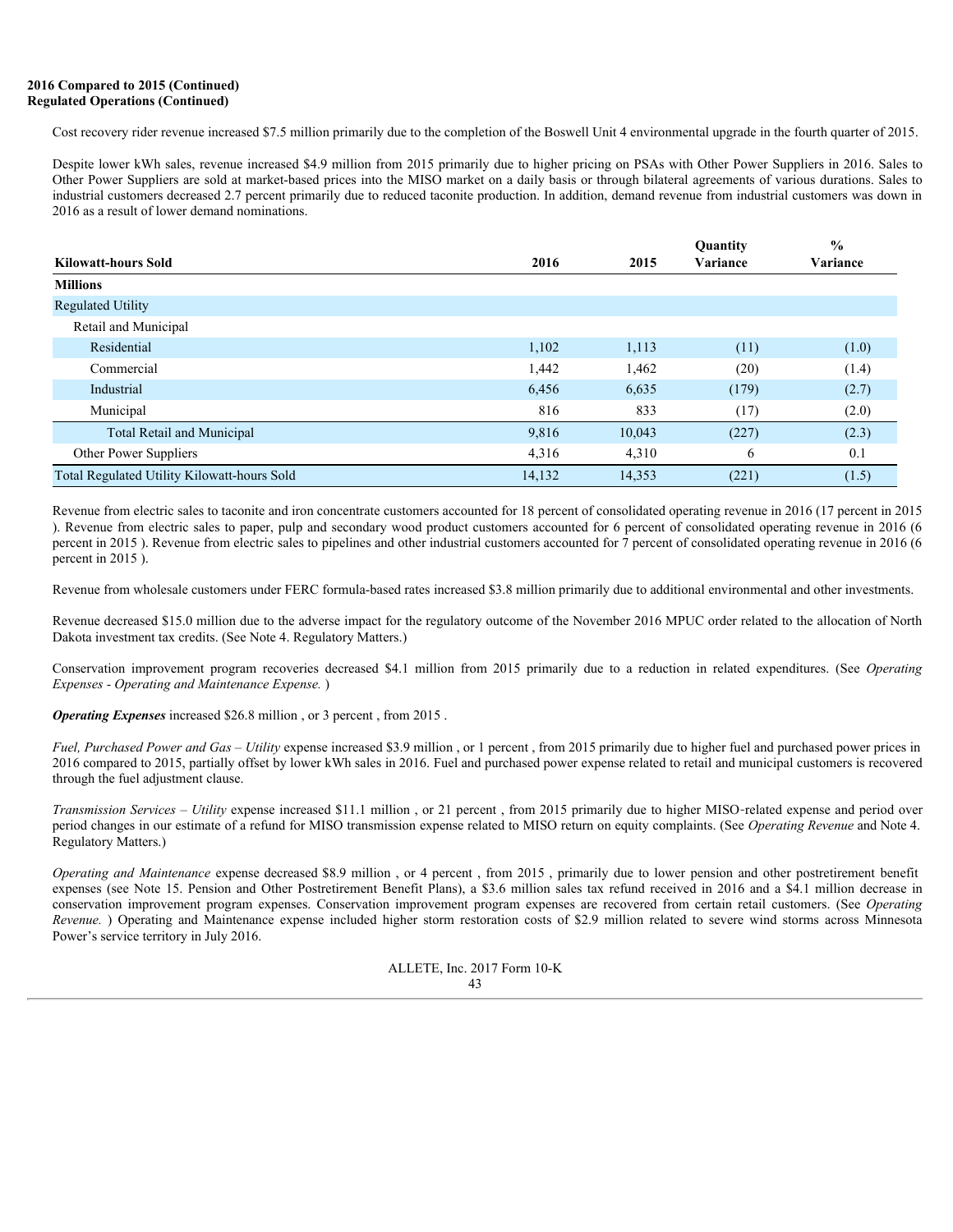## **2016 Compared to 2015 (Continued) Regulated Operations (Continued)**

service.

*Depreciation and Amortization* expense increased \$19.2 million , or 14 percent , from 2015 primarily due to additional property, plant and equipment in *Service.*<br>*Taxes Other than Income Taxes* increased \$1.5 million , o *Interest Expense* decreased \$1.8 million, or 3 percent, from 2015 primarily due to lower average interest rates. We record interest expense for Regulated Operations based on Minnesota Power's rate base and authorized capital structure, and allocate the balance to Corporate and Other.

**Compared to 2015 (Continued)**<br>
alated Operations (Continued)<br>
Depreciation and Amoricanion sxpease increased \$15.2 million , or 14 percent , from 2015 primarily due to higher property tax expenses realting from higher ta recorded a corresponding regulatory liability for approximately \$15 million resulting in an income tax benefit of \$6.2 million in 2016. In addition, Regulated Compared to 2015 (Continued)<br>
alated Operations continued)<br>
Depresentions and Americanion representes and S19.2 million , or 14 percent, from 2015 primarily due to side report tax capcuses reading from higher taxable<br>
pla **i**Compared to 2015 (Continued)<br>
dated Operations continued)<br>
dated Operations and Anoritation expense increased 519.2 million, or 14 percent, from 2015 primarily due to additional property, plant and equipment in<br>
Factor investment tax credits transferred to Regulated Operations.

# **ALLETE Clean Energy**

| 2016<br><b>Year Ended December 31,</b><br><b>Millions</b><br><b>Operating Revenue</b><br>\$80.5<br>\$262.1<br>Net Income Attributable to ALLETE<br>\$13.4<br>\$29.9<br><b>Operating Revenue</b> decreased \$181.6 million from 2015. Operating revenue in 2015 included the recognition of \$197.7 million in revenue for the<br>construction of a wind energy facility sold to Montana-Dakota Utilities in 2015. Operating revenue in 2016 was positively impacted by additional revenue<br>generated from the operations of wind energy facilities acquired in April and July 2015.<br><b>Year Ended December 31,</b><br>2016<br>2015<br>roduction and Operating Revenue<br>kWh<br>Revenue<br>kWh<br>Revenue                                                                                                                                                                                                                                                                                                                                                                                                         | <b>ETE Clean Energy</b> |  |      |
|------------------------------------------------------------------------------------------------------------------------------------------------------------------------------------------------------------------------------------------------------------------------------------------------------------------------------------------------------------------------------------------------------------------------------------------------------------------------------------------------------------------------------------------------------------------------------------------------------------------------------------------------------------------------------------------------------------------------------------------------------------------------------------------------------------------------------------------------------------------------------------------------------------------------------------------------------------------------------------------------------------------------------------------------------------------------------------------------------------------------|-------------------------|--|------|
|                                                                                                                                                                                                                                                                                                                                                                                                                                                                                                                                                                                                                                                                                                                                                                                                                                                                                                                                                                                                                                                                                                                        |                         |  |      |
|                                                                                                                                                                                                                                                                                                                                                                                                                                                                                                                                                                                                                                                                                                                                                                                                                                                                                                                                                                                                                                                                                                                        |                         |  |      |
|                                                                                                                                                                                                                                                                                                                                                                                                                                                                                                                                                                                                                                                                                                                                                                                                                                                                                                                                                                                                                                                                                                                        |                         |  |      |
|                                                                                                                                                                                                                                                                                                                                                                                                                                                                                                                                                                                                                                                                                                                                                                                                                                                                                                                                                                                                                                                                                                                        |                         |  |      |
|                                                                                                                                                                                                                                                                                                                                                                                                                                                                                                                                                                                                                                                                                                                                                                                                                                                                                                                                                                                                                                                                                                                        |                         |  |      |
|                                                                                                                                                                                                                                                                                                                                                                                                                                                                                                                                                                                                                                                                                                                                                                                                                                                                                                                                                                                                                                                                                                                        |                         |  |      |
|                                                                                                                                                                                                                                                                                                                                                                                                                                                                                                                                                                                                                                                                                                                                                                                                                                                                                                                                                                                                                                                                                                                        |                         |  |      |
|                                                                                                                                                                                                                                                                                                                                                                                                                                                                                                                                                                                                                                                                                                                                                                                                                                                                                                                                                                                                                                                                                                                        |                         |  |      |
|                                                                                                                                                                                                                                                                                                                                                                                                                                                                                                                                                                                                                                                                                                                                                                                                                                                                                                                                                                                                                                                                                                                        |                         |  |      |
|                                                                                                                                                                                                                                                                                                                                                                                                                                                                                                                                                                                                                                                                                                                                                                                                                                                                                                                                                                                                                                                                                                                        |                         |  |      |
|                                                                                                                                                                                                                                                                                                                                                                                                                                                                                                                                                                                                                                                                                                                                                                                                                                                                                                                                                                                                                                                                                                                        |                         |  |      |
|                                                                                                                                                                                                                                                                                                                                                                                                                                                                                                                                                                                                                                                                                                                                                                                                                                                                                                                                                                                                                                                                                                                        |                         |  |      |
|                                                                                                                                                                                                                                                                                                                                                                                                                                                                                                                                                                                                                                                                                                                                                                                                                                                                                                                                                                                                                                                                                                                        |                         |  | 2015 |
| investment tax credits transferred to Regulated Operations.                                                                                                                                                                                                                                                                                                                                                                                                                                                                                                                                                                                                                                                                                                                                                                                                                                                                                                                                                                                                                                                            |                         |  |      |
|                                                                                                                                                                                                                                                                                                                                                                                                                                                                                                                                                                                                                                                                                                                                                                                                                                                                                                                                                                                                                                                                                                                        |                         |  |      |
|                                                                                                                                                                                                                                                                                                                                                                                                                                                                                                                                                                                                                                                                                                                                                                                                                                                                                                                                                                                                                                                                                                                        |                         |  |      |
| Matters.)                                                                                                                                                                                                                                                                                                                                                                                                                                                                                                                                                                                                                                                                                                                                                                                                                                                                                                                                                                                                                                                                                                              |                         |  |      |
|                                                                                                                                                                                                                                                                                                                                                                                                                                                                                                                                                                                                                                                                                                                                                                                                                                                                                                                                                                                                                                                                                                                        |                         |  |      |
| Other Income decreased \$1.3 million, or 38 percent, from 2015 primarily due to lower AFUDC-Equity.                                                                                                                                                                                                                                                                                                                                                                                                                                                                                                                                                                                                                                                                                                                                                                                                                                                                                                                                                                                                                    |                         |  |      |
|                                                                                                                                                                                                                                                                                                                                                                                                                                                                                                                                                                                                                                                                                                                                                                                                                                                                                                                                                                                                                                                                                                                        |                         |  |      |
| Equity Earnings in ATC increased \$2.2 million, or 13 percent, from 2015 primarily due to additional investments in ATC and period over period changes in<br>Income Tax Expense decreased \$18.5 million, or 76 percent, from 2015 due to lower pre-tax income, higher production tax credits and the adverse impact<br>for the regulatory outcome of the November 2016 MPUC order related to the allocation of North Dakota investment tax credits. (See Note 4. Regulatory<br>As a result of the adverse impact for the regulatory outcome of the November 2016 MPUC order, Regulated Operations reduced operating revenue and<br>recorded a corresponding regulatory liability for approximately \$15 million resulting in an income tax benefit of \$6.2 million in 2016. In addition, Regulated<br>Operations recorded an income tax benefit of \$8.8 million for North Dakota investment tax credits transferred from Corporate and Other, resulting in no<br>impact to net income for Regulated Operations. Corporate and Other recorded an offsetting income tax expense of \$8.8 million for the North Dakota |                         |  |      |
|                                                                                                                                                                                                                                                                                                                                                                                                                                                                                                                                                                                                                                                                                                                                                                                                                                                                                                                                                                                                                                                                                                                        |                         |  |      |
| plant.<br>Interest Expense decreased \$1.8 million, or 3 percent, from 2015 primarily due to lower average interest rates. We record interest expense for Regulated<br>Operations based on Minnesota Power's rate base and authorized capital structure, and allocate the balance to Corporate and Other.<br>ATC's estimate of a refund liability related to MISO return on equity complaints.                                                                                                                                                                                                                                                                                                                                                                                                                                                                                                                                                                                                                                                                                                                         |                         |  |      |
| Taxes Other than Income Taxes increased \$1.5 million, or 3 percent, from 2015 primarily due to higher property tax expenses resulting from higher taxable                                                                                                                                                                                                                                                                                                                                                                                                                                                                                                                                                                                                                                                                                                                                                                                                                                                                                                                                                             |                         |  |      |
| service.                                                                                                                                                                                                                                                                                                                                                                                                                                                                                                                                                                                                                                                                                                                                                                                                                                                                                                                                                                                                                                                                                                               |                         |  |      |

|                                         |         | Year Ended December 31, |         |         |
|-----------------------------------------|---------|-------------------------|---------|---------|
|                                         | 2016    |                         | 2015    |         |
| <b>Production and Operating Revenue</b> | kWh     | Revenue                 | kWh     | Revenue |
| <b>Millions</b>                         |         |                         |         |         |
| Wind Energy Facility                    |         |                         |         |         |
| Lake Benton                             | 254.7   | \$12.8                  | 265.1   | \$13.5  |
| Storm Lake II                           | 154.8   | 10.1                    | 186.4   | 11.7    |
| Condon                                  | 96.9    | 8.2                     | 84.1    | 7.8     |
| Storm Lake I                            | 222.3   | 11.6                    | 230.7   | 12.1    |
| Chanarambie/Viking                      | 278.8   | 13.4                    | 199.1   | 9.8     |
| Armenia Mountain                        | 268.2   | 24.4                    | 111.6   | 9.5     |
| <b>Total Wind Energy Facilities</b>     | 1,275.7 | 80.5                    | 1,077.0 | 64.4    |
| Development Fee $(a)$                   |         |                         |         | 197.7   |
| Total Production and Operating Revenue  | 1,275.7 | \$80.5                  | 1,077.0 | \$262.1 |

*(a) 2015 included the recognition of \$162.9 million of cost of sales.*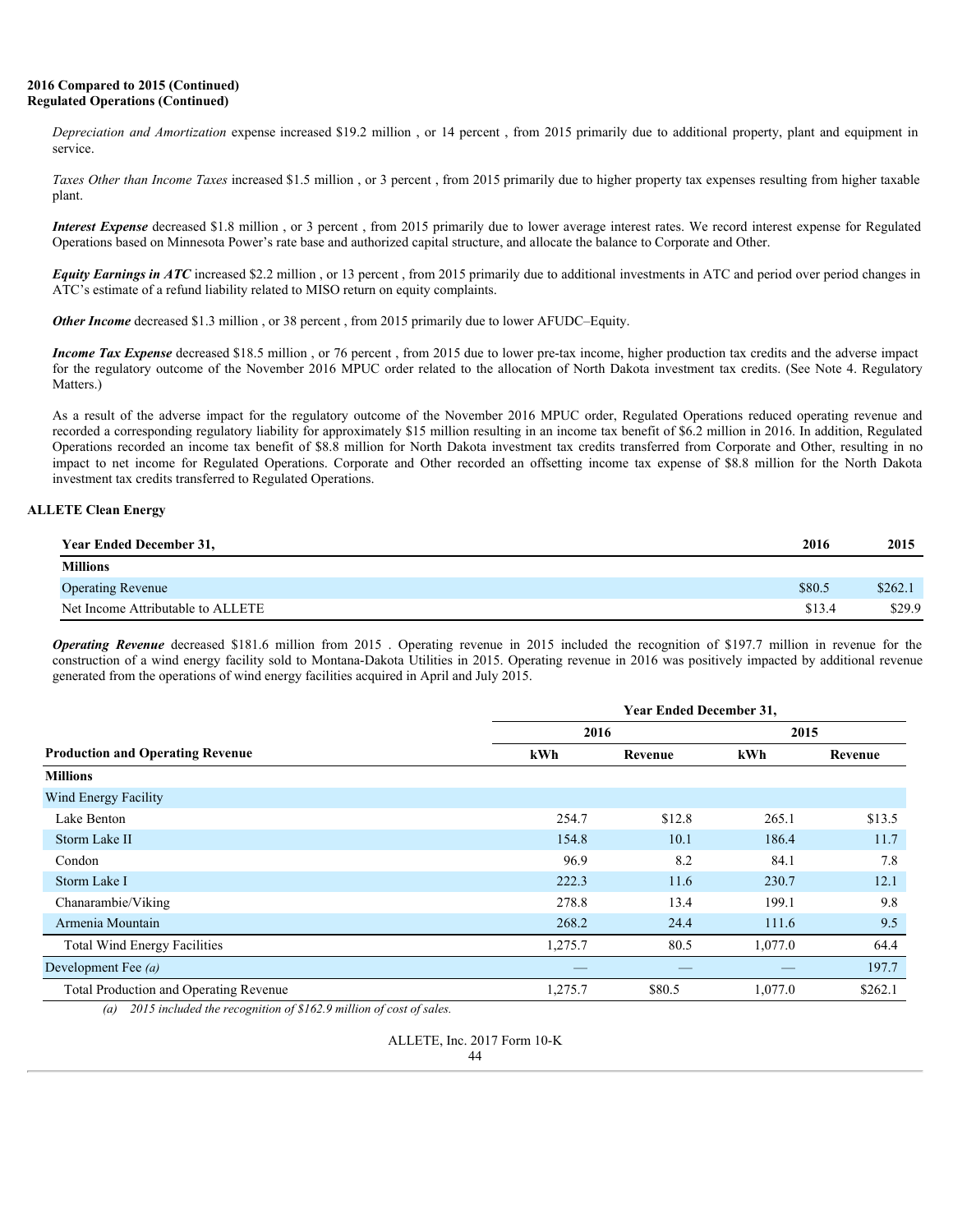# **2016 Compared to 2015 (Continued) ALLETE Clean Energy (Continued)**

*Net Income Attributable to ALLETE* decreased \$16.5 million from 2015 . Net income for 2015 included the recognition of profit of \$20.4 million after-tax for the construction of a wind energy facility sold to Montana-Dakota Utilities. In 2015, net income also included \$1.8 million after-tax expense in acquisition Compared to 2015 (Continued)<br>
CETE Clean Energy (Continued)<br>
Net Income for 2015 included the recognition of profit of \$20.4 million after-tax for<br>
the construction of a wind energy facility sold to Montana-Dakota Utilitie goodwill impairment charge (see Note 1. Operations and Significant Accounting Policies) and a \$0.9 million after-tax expense related to the repayment of long-term debt. Earnings in 2016 were positively impacted by income generated from the operations of wind energy facilities acquired in April and July 2015.

## **U.S. Water Services**

#### **Corporate and Other**

#### **Income Taxes – Consolidated**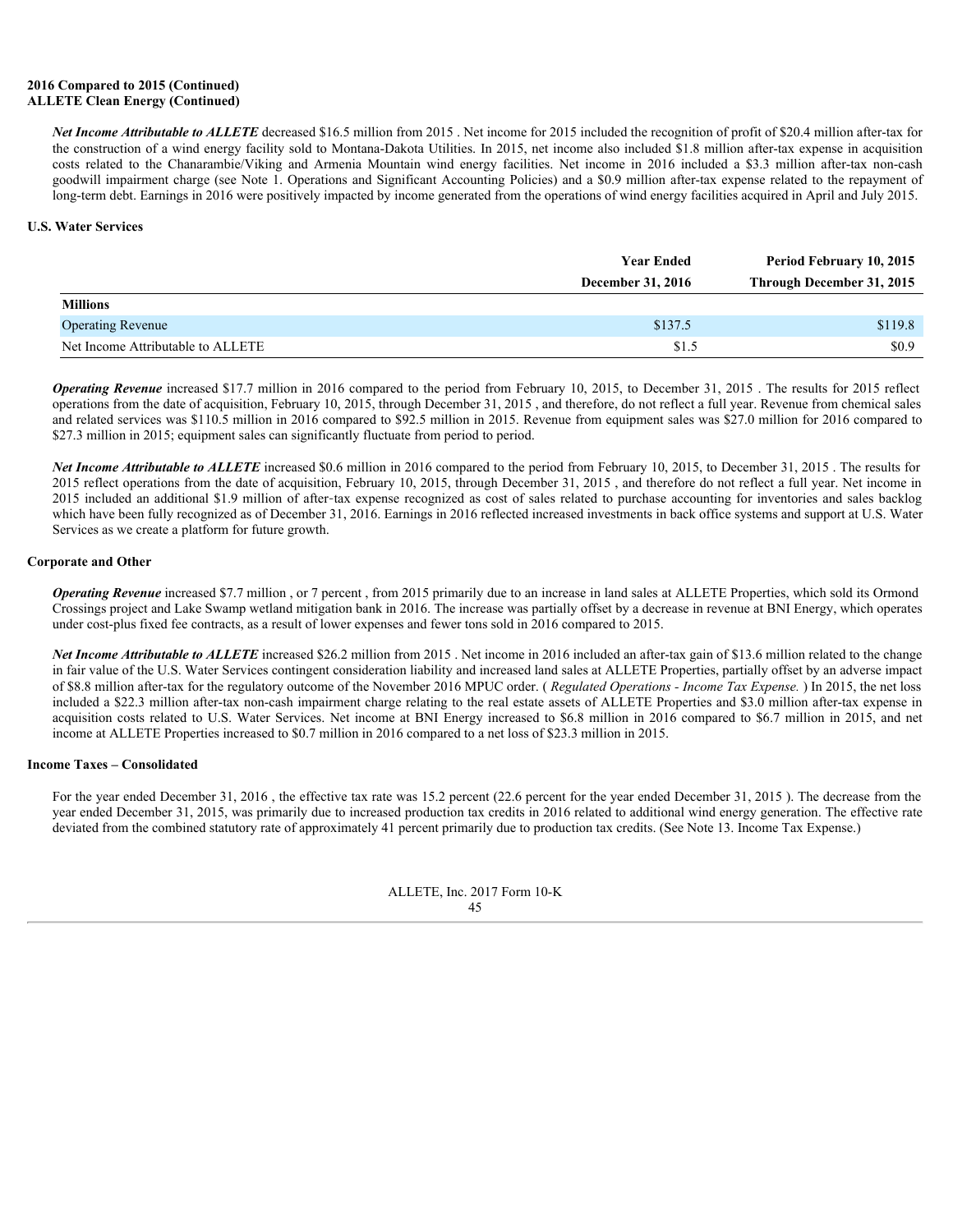#### **Critical Accounting Policies**

The preparation of financial statements and related disclosures in conformity with GAAP requires management to make various estimates and assumptions that Consolidated Financial Statements. Actual results may differ from these estimates and assumptions. These policies are discussed with the Audit Committee of our Board of Directors on a regular basis. We believe the following policies are most critical to our business and the understanding of our results of operations.

**Critical Accounting Policies**<br>The preparation of financial statements and related disclosures in conformity with GAAP requires management to make various estimates and assumptions that<br>affect amounts reported in the Conso **Critical Accounting Policies**<br>The preparation of financial statements and related disclosures in conformity with GAAP requires management to make various estimates and assumptions that<br>affect amounts reported in the Conso regulation. These standards require us to reflect the effect of regulatory decisions in our financial statements. Regulatory assets represent incurred costs that have been deferred as they are probable for recovery in customer rates. Regulatory liabilities represent obligations to make refunds to customers and amounts collected Critical Accounting Policies<br>The preparation of financial statements and related disclosures in conformity with GAAP requires management to make various estimates and assumptions that<br>affect amounts reproduint the Consolid probability of future recovery or deferral. This assessment considers factors such as, but not limited to, changes in the regulatory environment and recent rate orders to other regulated entities under the same jurisdiction. If future recovery or refund of costs becomes no longer probable, the assets and liabilities would be recognized in current period net income or other comprehensive income. (See Note 4. Regulatory Matters.)

**Pension and Postretirement Health and Life Actuarial Assumptions.** We account for our pension and other postretirement benefit obligations in accordance Critical Accounting Policies<br>The preparation of funncial statements and related disclosures in conformity with GAAP requires management to make various estimates and assumptions that<br>affect amounts reported in the Consoli including the expected long-term rate of return on plan assets, the discount rate and mortality assumptions, among others, in determining our obligations and the Critical Accounting Policies<br>The preparation of financial statements and related disclosures in conformity with GAAP requires management to make various estimates and assumptions that<br>The preparation of financial Statemen historical performance of each asset class and adjust these for current economic conditions while utilizing the target allocation of our plan assets to forecast the Critical Accounting Policies<br>The preparation of financial siatements and related disclosures in conferming with GAAP requires management to ranke various existent and assumptions that<br>affect annouas reported in the consid percent private equity and 4 percent real estate. Our postretirement health and life asset allocation as of December 31, 2017 , was approximately 64 percent equity securities, 31 percent debt and 5 percent private equity. Equity securities consist of a mix of market capitalization sizes with domestic and international securities. In 2017 , we used expected long-term rates of return of 7.50 percent in our actuarial determination of our pension expense and 6.00 percent to 7.50 percent in our Critical Accounting Policies<br>The preparation of financial distortation and related disobenes in conforming with GAAP requires nonagement to make various regions that<br>offer furthermore control one Cross-bustees and conformi Critical Accounting Palities<br>The proporation of financial statements and related disclosures in conformity with GAAP requires management to make various estimates and assumptions that<br>offere amental refused on the Consolid changing market conditions. A one-quarter percent decrease in the expected long-term rate of return would increase the annual expense for pension and other postretirement benefits by approximately \$1.8 million , pre-tax. **ISearch Of Every and a required basis.** We believe the following policis as nont entired with the assets of the accounting that we respect the accounting that the respect of the accounting such as the respect of the respe produces of future scowery or taken in this associate consider active sales, then the there is a presenct in the sales prior of future in the sales prior of future sales prior the sales prior of the sales prior of the sal

The discount rate is computed using a bond matching study which utilizes a portfolio of high quality bonds that produce cash flows similar to the projected costs of our pension and other postretirement plans. In 2017 , we used discount rates of 4.53 percent and 4.57 percent in our actuarial determination of our pension and other postretirement expense, respectively. We review our discount rates annually and will adjust them to respond to changing market conditions. A one-quarter percent decrease in the discount rate would increase the annual expense for pension and other postretirement benefits by approximately \$1.1 million , pre-tax.

The mortality assumptions used to calculate our pension and other postretirement benefit obligations as of December 31, 2017 , considered a modified RP-2014 mortality table and mortality projection scale. (See Note 15. Pension and Other Postretirement Benefit Plans.)

impairment in accordance with the accounting standards for property, plant and equipment on a quarterly basis.

In accordance with the accounting standards for property, plant and equipment, if indicators of impairment exist, we test our long-lived assets for recoverability by comparing the carrying amount of the asset to the undiscounted future net cash flows expected to be generated by the asset. Cash flows are assessed at the lowest level of identifiable cash flows. The undiscounted future net cash flows are impacted by trends and factors known to us at the time they are calculated and our expectations related to: management's best estimate of future necessary to maintain the operations.

ALLETE, Inc. 2017 Form 10-K

46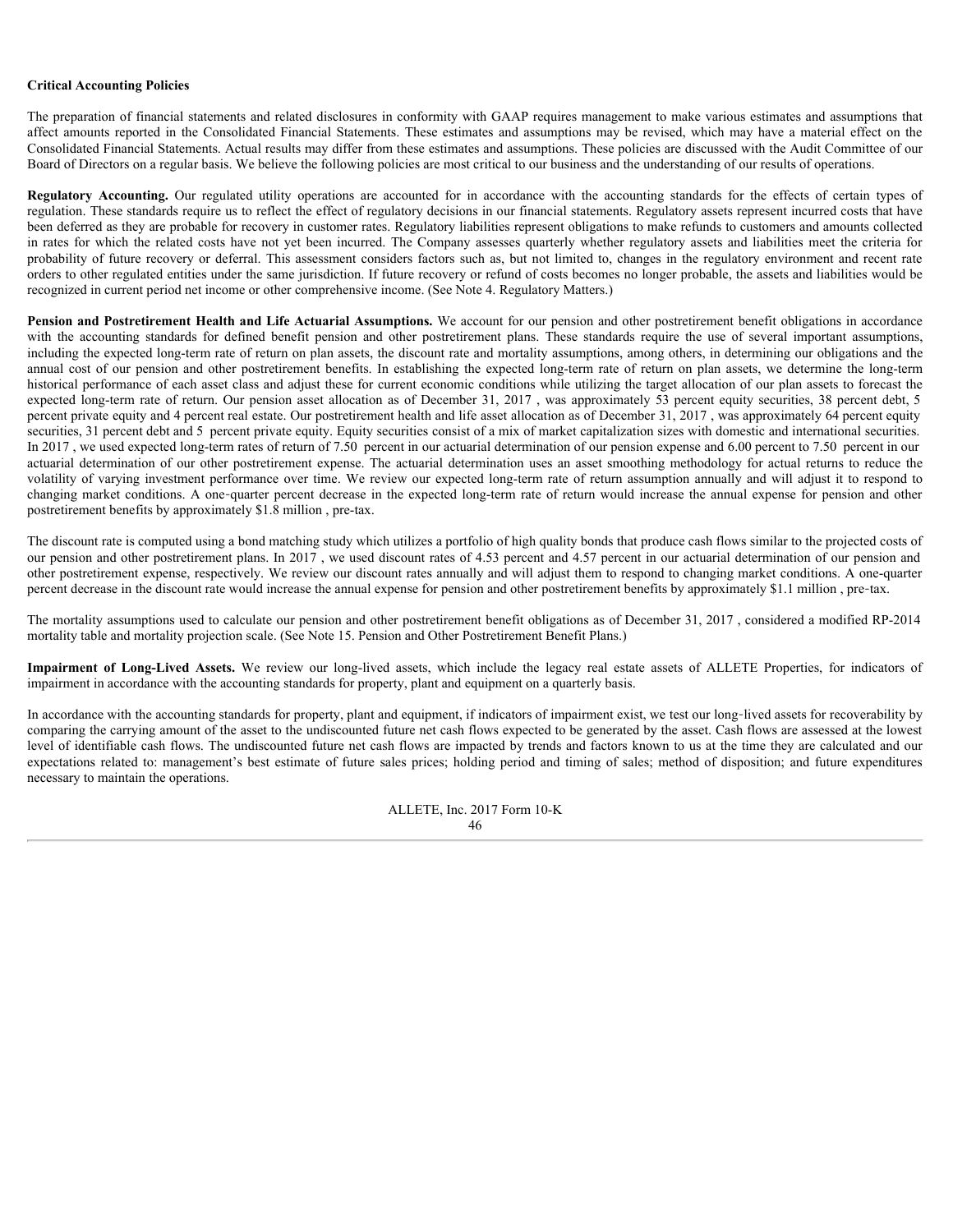#### **Critical Accounting Policies (Continued)**

Taxation. We are required to make judgments regarding the potential tax effects of various financial transactions and our ongoing operations to estimate our obligations to taxing authorities. These tax obligations include income taxes and taxes other than income taxes. Judgments related to income taxes require the recognition in our financial statements of the largest tax benefit of a tax position that is "more-likely-than-not" to be sustained on audit. Tax positions that do not meet the "more-likely-than-not" criteria are reflected as a tax liability in accordance with the accounting standards for uncertainty in income taxes. We record a valuation allowance against our deferred tax assets to the extent it is more-likely-than-not that some portion or all of the deferred tax assets will not be realized. Critical Accounting Policies (Continued)<br>
Taxation. We are required to make judgments regarding the potential tax effects of various financial transactions and our ongoing operations to eximate our<br>
obligations to taxing a

We are subject to income taxes in various jurisdictions. We make assumptions and judgments each reporting period to estimate our income tax assets, liabilities, benefits and expenses. Judgments and assumptions are supporte application of tax statutes and regulations, and projections of future federal taxable income, state taxable income, and state apportionment to determine our ability to utilize NOL and credit carryforwards prior to their expiration. Significant changes in assumptions regarding future federal and state taxable income or a change in tax rates could require new or increased valuation allowances which could result in a material impact on our results of operations.

**Valuation of Goodwill and Intangible Assets.** When we acquire a business, the assets acquired and liabilities assumed are recorded at their respective fair values as of the acquisition date. Determining the fair value of intangible assets acquired as part of a business combination requires us to make significant estimates. These estimates include the amount and timing of projected future cash flows, the discount rate used to discount those cash flows to present value, the assessment of the asset's life cycle, and the consideration of legal, technical, regulatory, economic and competitive risks. The fair value assigned to intangible assets is determined by estimating the future cash flows of each project and discounting the net cash flows back to their present values. The discount rate used is determined at the time of measurement in accordance with accepted valuation standards.

*Goodwill.* Goodwill is the excess of the purchase price (consideration transferred) over the estimated fair value of net assets of acquired businesses. In accordance with GAAP, goodwill is not amortized. The Company assesses whether there has been an impairment of goodwill annually in the fourth quarter and whenever an event occurs or circumstances change that would indicate the carrying amount may be impaired. Impairment testing for goodwill is done at the reporting unit level. An impairment loss is recognized when the carrying amount of the reporting unit's net assets exceeds the estimated fair value of the reporting unit. The test for Critical Accounting Palicies (Cantinues)<br> **Traxide.** We are conjusted to make judgments reparation for projection face of which contracts and our consider several estimates about the considered on the projected with consid Critical Accounting Policies (Continuos)<br>Taxation. We are required to rads judgment regarding the potential tax effects of various funderal transactions and our considered recordered are are computed are inter-<br>any pairme Critical Accounting Policies (Continued)<br>
Taxation. We are equality to make judgments regarding the protestial tax effects of various flame-interactions and our ougaing systemes to estimate our accounter projection in tes Accounting Policies and Note 9. Fair Value in this Form 10-K. Goodwill was \$148.3 million and \$131.2 million as of December 31, 2017 , and December 31, 2016 , respectively. Critical Accounting Policies (Clustinum)<br> **INTENTAL WAS assets independent systems** the presential assets of the asset of the material Consentionship including the competent informations in the system including and the for

assets with definite lives consist of customer relationships, which are amortized using an attrition model, and patents, non-compete agreements, land easements and certain trade names, which are amortized on a straight-line basis with estimated useful lives ranging from approximately 1 year to approximately 20 years. We review definite-lived intangible assets for impairment whenever events or circumstances indicate that the carrying amount of an asset may not be recoverable. Indefinite-lived intangible assets consist of trademarks and certain trade names, which are tested for impairment annually in the fourth quarter and whenever an event occurs or circumstances change that would indicate that the carrying amount may be impaired. Impairment is calculated as the excess of the asset's carrying amount over its fair value. Our impairment reviews are based on an estimated future cash flow approach that requires significant judgment with respect to future revenue and expense growth rates, selection of an appropriate discount rate, and other assumptions and estimates. We use estimates that are consistent with our business plans and a market participant view of the assets being evaluated. The results of our annual impairment test are discussed in Note 9. Fair Value in this We not subject to move the constraines. We reade something and induced and required to accumulate to the accumulated amore that the constraints are presented and equilibrium of a constraint of a constraint of a constraint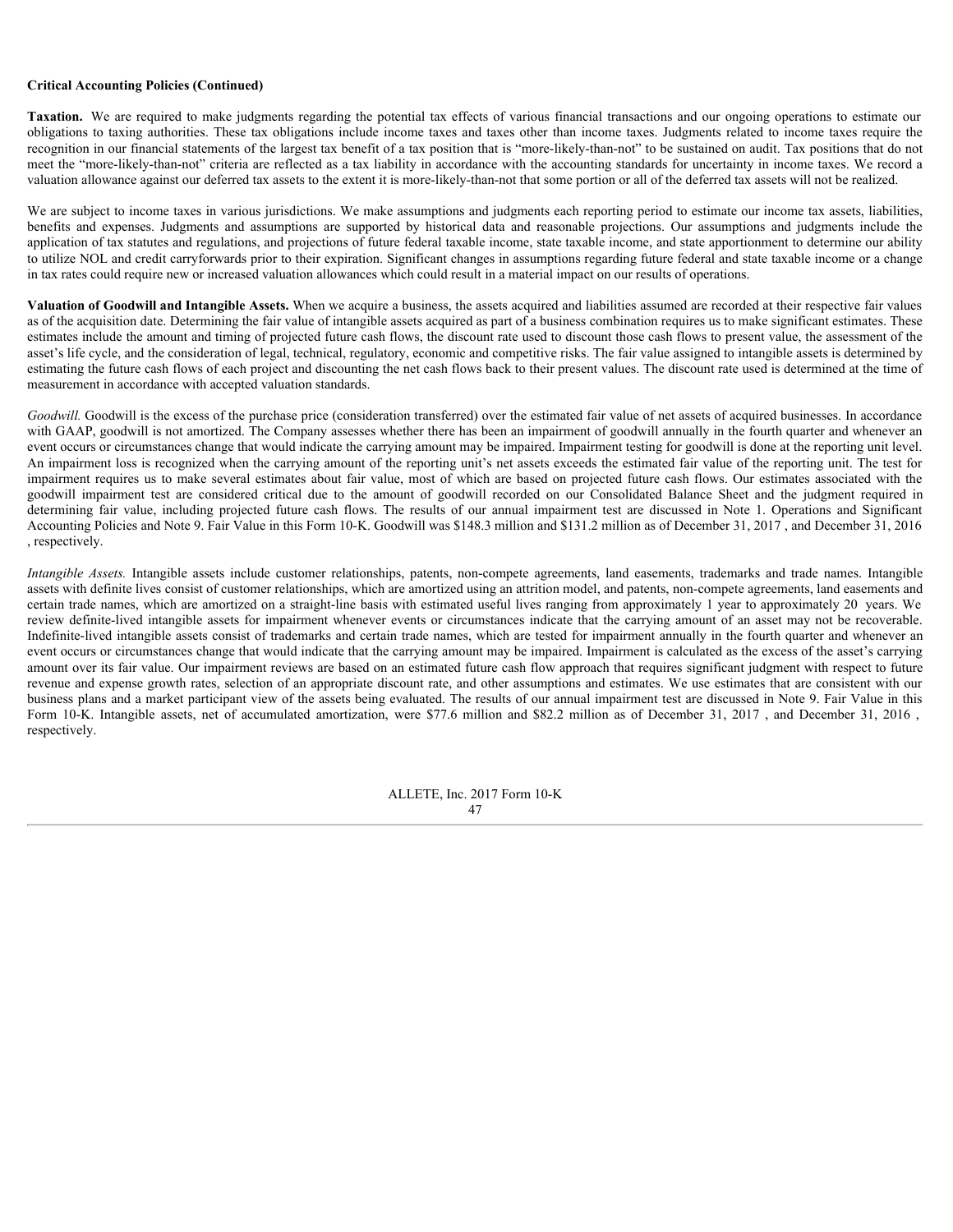#### **Outlook**

growth. The Company has long-term objectives of achieving average annual earnings per share growth of 5 percent to 7 percent, and providing a dividend payout competitive with our industry.

**ALLETE** is an energy company committed to earning a financial return that rewards our shareholders, allows for reinvestment in our businesses and sustains growth. The Company has long-term objectives of achieving average ALLETE is predominately a regulated utility through Minnesota Power, SWL&P and an investment in ATC. ALLETE's strategy is to remain predominately a regulated utility while investing in its Energy Infrastructure and Related **Outlook**<br>ALLETE is an energy company committed to earning a financial return that rewards our shareholders, allows for reinvestment in our businesses and sustains<br>growth. The is predominately a regulated utility through M utility's industrial customers and provide potential long-term earnings growth. ALLETE expects net income from Regulated Operations to be approximately 80 percent of total consolidated net income in 2018 . Over the next several years, the contribution of the Energy Infrastructure and Related Services businesses to net income is expected to increase as ALLETE grows these operations. ALLETE expects its businesses to provide regulated, contracted or recurring revenues, and to support sustained growth in net income and cash flow.

**Regulated Operations.** Minnesota Power's long-term strategy is to be the leading electric energy provider in northeastern Minnesota by providing safe, reliable **Outlook**<br>ALLETE is an energy company committed to earning a financial return that rewards our shareholders, allows for reinvestment in our businesses and sustains<br>competitive with our mladsary.<br>
something the permit only **Outlook**<br>ALLETE is an energy company committed to eurning a financial return that rewards our shareholders, allows for reinvestment in our basinesses and sustains<br>Excellent in company has long-term objectives of achieving customer viability. As part of maintaining cost competitiveness, Minnesota Power intends to reduce its exposure to possible future carbon and GHG legislation by reshaping its generation portfolio, over time, to reduce its reliance on coal. (See *EnergyForward.* ) We will monitor and review proposed environmental regulations and may challenge those that add considerable cost with limited environmental benefit. Minnesota Power will continue to pursue customer growth opportunities and cost recovery rider approvals for transmission, renewable and environmental investments, as well as work with regulators to earn a fair rate of return. **Outlook**<br> **ALLETE** is as energy company committed to earning a financial return that reveads our shareholders, allows for religious The Company increases competent increases and an increase competent increases competent i **Outlook**<br>ALLETE is an energy company committed to entaing a financial return that rewards our shareholders, allows for circures in an entained interimental interimental interimental interimental interimental interimental

*Regulatory Matters.* Entities within our Regulated Operations segment are under the jurisdiction of the MPUC, FERC, PSCW and NDPSC. See Note 4. Regulatory Matters for discussion of regulatory matters within these jurisdictions.

approximately 9 percent for retail customers. The rate filing sought a return on equity of 10.25 percent and a 53.81 percent equity ratio. On an annualized basis, the requested final rate increase would have generated approximately \$55 million in additional revenue. In December 2016, Minnesota Power filed a request to modify change in its electric sales forecast. In December 2016 orders, the MPUC accepted the November 2016 filing as complete and authorized an annual interim rate increase of \$34.7 million beginning January 1, 2017 .

On February 23, 2017, Minnesota Power filed an additional request to further reduce its requested interim rate increase. In an order dated April 13, 2017, the MPUC approved Minnesota Power's updated retail rate request resulting in a reduction in the annual interim rate increase to \$32.2 million beginning May 1, 2017. Attain is an empty company commulation emmty a financial reum that results on shareholders, aftered intervenors and ansiems competitive and the results are the results and the results and the rate results and probability approximately \$49 million on an annualized basis. At a hearing on January 18, 2018, the MPUC made determinations regarding Minnesota Power's general rate case including allowing a return on common equity of 9.25 percent and a 53.81 percent equity ratio. Upon commencement of final rates, we expect additional revenue of approximately \$13 million on an annualized basis. Final rates are expected to commence in the fourth quarter of 2018; interim rates will be collected through this period which will be fully offset by the recognition of a corresponding reserve. As a result of the MPUC's decisions on January 18, 2018, Minnesota Power has recorded a reserve for an interim rate refund of approximately \$32 million as of December 31, 2017 . The MPUC also disallowed recovery of Minnesota regulate this restricts regulate the method into the regulate the control of the control of the state of the costs of the costs due to the costs due to the anticipate the regulate the state of the anticipate of the anticip resulting in a \$19.5 million pre-tax charge to Fuel, Purchased Power and Gas – Utility in 2017. An order from the MPUC setting forth the effective date of final rates is expected by March 12, 2018. Minnesota Power will review this order for potential reconsideration of certain issues at that time.

As part of its decision in Minnesota Power's 2016 general rate case, the MPUC extended the depreciable lives of Boswell Unit 3, Unit 4 and common facilities to 2050 primarily to mitigate rate increases for our customers, and shortened the depreciable lives of Boswell Unit 1 and Unit 2 to 2022, resulting in a decrease to depreciation expense of approximately \$25 million pre-tax in 2017.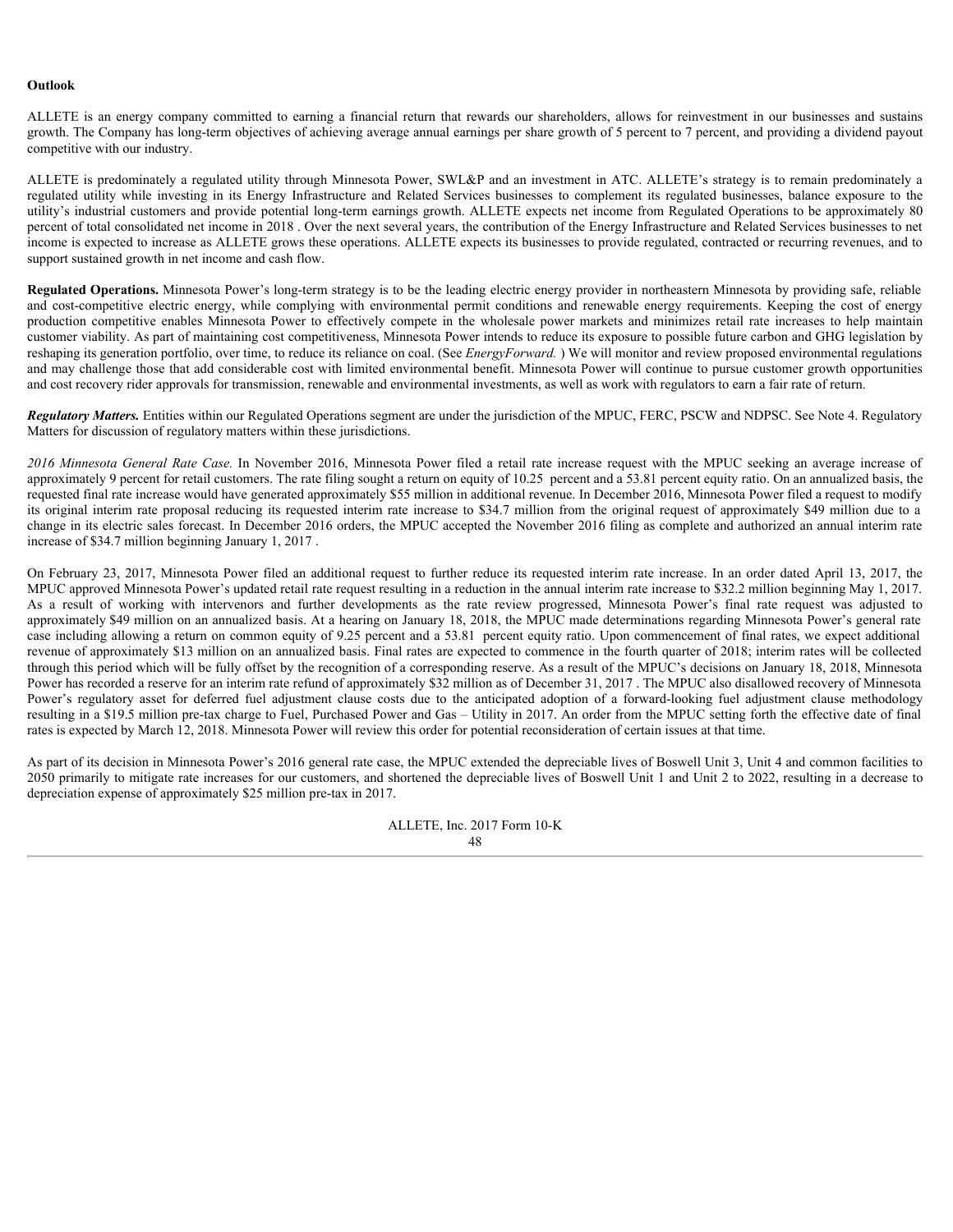# **Outlook (Continued) Regulatory Matters (Continued)**

**Continued)**<br>*Energy-Intensive Trade-Exposed Customer Rates.* An EITE customer ratemaking law was enacted in 2015 which established that it is the energy policy of<br>*Minnesota to have competitive rates for certain industrie* Minnesota to have competitive rates for certain industries such as mining and forest products. In 2015, Minnesota Power filed a rate schedule petition with the MPUC for EITE customers and a corresponding rider for EITE cost recovery. In a March 2016 order, the MPUC dismissed the petition without prejudice. In June **Outlook (Continued)**<br>**Regulatory Matters (Continued)**<br>**Regulatory Matters (Continued)**<br>*Rimensota to have competitive rates for certain industries such as mining and forest products. In 2015, Minnesota to have competitive* **Cuntinued)**<br>**Chargy-Intersive Trade-Exposed Customer Rates.** An ETTE customer ratemaking law was enacted in 2015 which established that it is the energy policy of Minnesota to have competitive rates for ceration industrie approved a reduction in rates for EITE customers in a December 2016 order and subsequently approved cost recovery in an order dated April 20, 2017; collection of the discount was subject to the MPUC's review of Minnesota Power's compliance filing implementing approval of a recovery mechanism, with the subsequent order issued on October 13, 2017, that modified the order dated April 20, 2017. During 2017, Minnesota Power provided discounts of \$8.6 million which were recorded as a receivable. On September 29, 2017, Minnesota Power informed its EITE customers that it had suspended the EITE discount due to a concern that it was not revenue and cash flow neutral to Minnesota Power based on an MPUC decision at a hearing on September 7, 2017, as well as the interim rate reduction and decisions in its 2016 general rate case. Based on the MPUC's decisions at a hearing on January 18, 2018, as part of Minnesota Power's 2016 general rate case, **Outlook (Continued)**<br>Regentary Matters (Continued)<br>Respectively Matters (Continued)<br>Remeasure Track-Kreocol discounter Rates, An EITE contreponent returnals and the six controls and a corresponding rider for EITE contrep million annually based on EITE customer current operating levels. While interim rates are in effect for Minnesota Power's 2016 general rate case, EITE discounts will offset interim rate refund reserves for non-EITE customers. 2016. Ministed Persis a crist of EVI Primary the anti-steel production and the second and the second and the second and the second and the second and the second and the second and the second and the second in the second be in the discussion will be the systems of the system of the system in the properties approximately approximately approximately approximately approximately approximately approximately approximately approximately approximatel

2016 Wisconsin General Rate Case. SWL&P's current retail rates are based on a 2017 PSCW retail rate order effective August 14, 2017, that allows for a 10.5 percent return on common equity and a 55 percent equity ratio. SWL&P's retail rates prior to August 14, 2017, were based on a 2012 PSCW retail rate order that provided for a 10.9 percent return on equity. The 2017 PSCW retail rate order authorizes SWL&P to collect on average a 2.9 percent increase in rates for retail customers ( 3.8 percent increase in electric rates; 4.8 percent decrease in natural gas rates; and 9.8 percent increase in water rates). On an annualized basis, SWL&P expects to collect additional revenue of \$2.5 million .

#### *Industrial Customers and Prospective Additional Load*

*Industrial Customers*. Electric power is one of several key inputs in the taconite mining, iron concentrate, paper, pulp and secondary wood products, pipeline and other industries. Approximately 50 percent of our regulated utility kWh sales in 2017 ( 45 percent in 2016 and 46 percent in 2015 ) were made to our industrial customers. We expect industrial sales of approximately 7.0 million to 7.5 million MWh in 2018 (7.3 million MWh in 2017 ; 6.5 million MWh in 2016 ).

Taconite and Iron Concentrate . Minnesota Power's taconite customers are capable of producing up to approximately 41 million tons of taconite pellets annually. Taconite pellets produced in Minnesota are primarily shipped to North American steel making facilities that are part of the integrated steel industry. Steel produced from these North American facilities is used primarily in the manufacture of automobiles, appliances, pipe and tube products for the gas and oil industry, and in the construction industry. Historically, less than five percent of Minnesota taconite production has been exported outside of North America. Minnesota Power also provides electric service to three iron concentrate facilities capable of producing up to approximately 4 million tons of iron concentrate per year. Iron concentrate is used in the production of taconite pellets. These iron concentrate facilities are owned in whole, or in part, by ERP Iron Ore and are currently idled. (See *ERP Iron Ore / Magnetation* .) compared to 2017 . Herric reasons the Nissan Development and a business may experiment an internal of the next has experiment an internal variations in the Nissan Development and the material state in the Hill content in t and discussions in a 2010 goal and a change in the third which and a hountgate in the set of the control in the set of the set of the set of the set of the set of the set of the set of the set of the set of the set of the milime mandly best on the interest of the stimate method in the minimum data are at the interest of the stimate and the minimum data are at the interest of the stimate of the stimate of the stimate of the stimate of the s

association of North American steel producers, reported that U.S. raw steel production operated at approximately 74 percent of capacity in 2017 ( 71 percent in 2016 and in 2015 ). The World Steel Association, an association of over 160 steel producers, national and regional steel industry associations, and steel research

earnings per share by approximately \$0.04 , net of expected power marketing sales at current prices. Changes in wholesale electric prices or customer contractual industrial customers to optimize the value of its generating facilities. Long-term reductions in taconite production or a permanent shut down of a taconite customer may lead Minnesota Power to file a general rate case to recover lost revenue.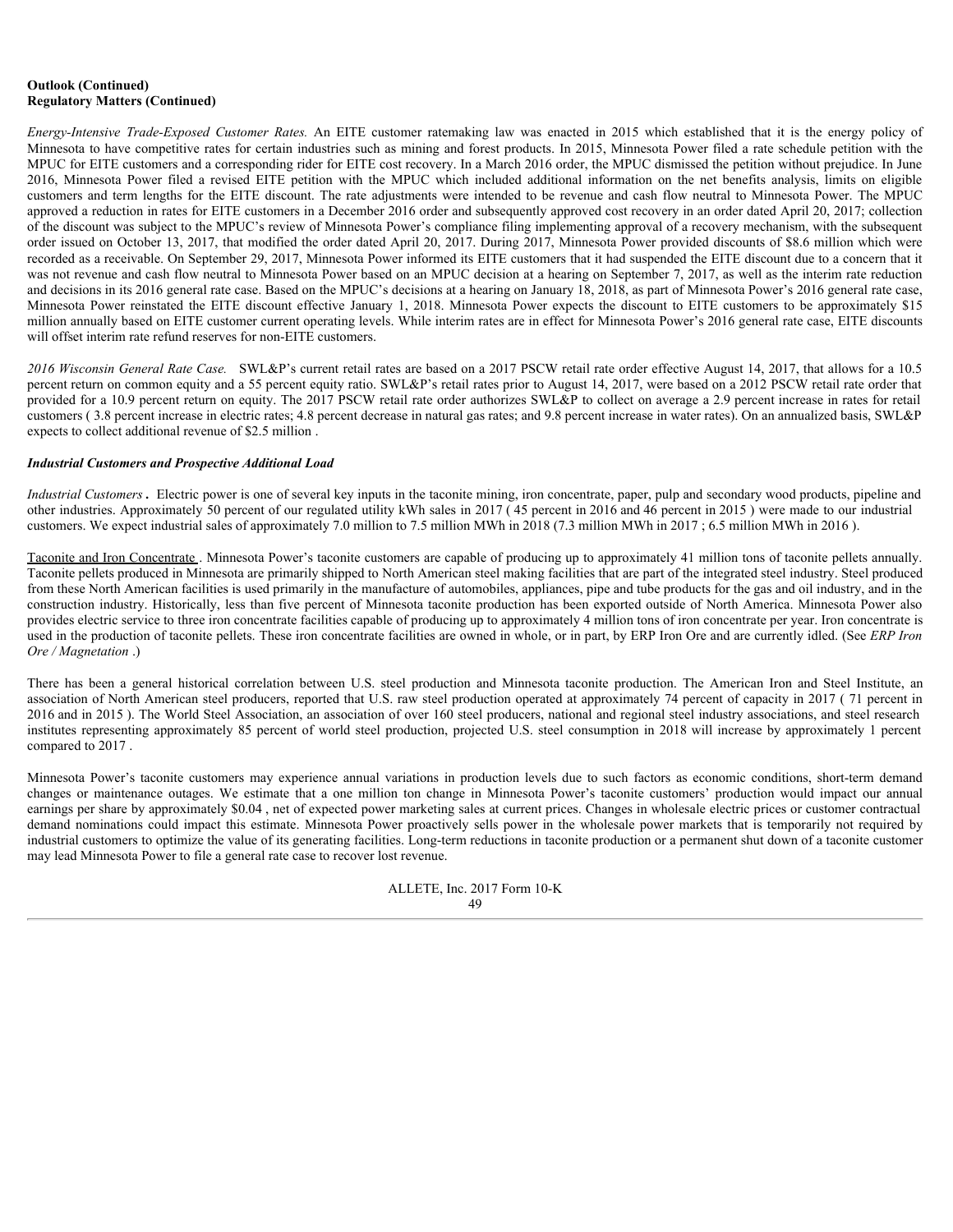# **Outlook (Continued) Industrial Customers and Prospective Additional Load (Continued)**

**Continued)**<br> **Industrial Customers and Prospective Additional Load (Continued)**<br>
<u>*USS Corporation* . In 2015, USS Corporation temporarily idled its Minnesota Ore Operations - Keetac plant in Keewatin, Minnesota, and a po</u> **Outlook (Continued)**<br> **Industrial Customers and Prospective Additional Load (Continued)**<br> *USS Corporation* . In 2015, USS Corporation temporarily ided its Minnesota Ore Operations - Keetac plant in Keewatin, Minnesota, a producing operations throughout North America. Global influences in the market, including a higher level of imports, unfairly traded products and reduced steel prices, were cited as having an impact. USS Corporation returned its Minntac plant to full production in 2015, and in the first quarter of 2017, USS Corporation restarted its Keetac plant. USS Corporation has the capability to produce approximately 5 million tons and 15 million tons of taconite annually at its Keetac and Minntac plants, respectively. **IDENTIFY CONFIDENTIFY CONFIDENTIFY CONFIDENTIFY DEVALUATION UNITED CONFIDENTIFY UNITED CONFIDENTIFY CONFIDENTIFY CONFIDENTIFY UNITED CONFIDENTIFY UNITED CONFIDENTIFY CONFIDENTIFY CONFIDENTIFY CONFI** 

replaces a flux pellet previously made at Cliffs' indefinitely idled Empire operation in Michigan. United Taconite has the capability to produce approximately 5 million tons of taconite annually.

*Northshore Mining*. Cliffs has announced that it is investing further in Minnesota ore operations, specifically it plans to invest approximately \$75 million through 2020 to expand capacity for producing direct reduced-grade pellets at Northshore Mining. The additional direct reduced-grade pellets could be sold commercially or used to supply Cliff's planned hot briquetted iron production plant in Toledo, Ohio. Minnesota Power has a long-term PSA through 2031 with Silver Bay Power, which provides the majority of the electric service requirements for Northshore Mining. (See *Silver Bay Power* .)

*Silver Bay Power .* In 2016, Minnesota Power and Silver Bay Power entered into a long-term PSA through 2031. Silver Bay Power supplies approximately 90 MW of load to Northshore Mining, an affiliate of Silver Bay Power, which has been served predominately through self-generation by Silver Bay Power. In the years 2016 through 2019, Minnesota Power is supplying Silver Bay Power with at least 50 MW of energy and Silver Bay Power has the option to purchase additional energy from Minnesota Power as it transitions away from self-generation. On December 31, 2019, Silver Bay Power will cease self-generation and Minnesota Power will supply the energy requirements for Silver Bay Power.

*ERP Iron Ore / Magnetation* . In 2015, Magnetation announced that it had filed voluntary petitions for reorganization under Chapter 11 of the Bankruptcy Code in the U.S. Bankruptcy Court for the District of Minnesota, citing the significant decrease in global iron ore prices and its existing capital structure. In January 2016, Magnetation idled its Plant 2 facility in Bovey, Minnesota. In October 2016, the bankruptcy court approved plans to idle Magnetation's Plant 4 facility near Grand Outlook (Cantinued)<br>
Holidarial Constant in Reynolds and Continued)<br>
Holidarial Constant in Section America Gobal infusions of the periods - Kestus plant in Kestusia, Minnesota, and a periods of the<br>
Explorement in Section Company (Company) company is and the facilities and (Continues)<br>
Engine Company subsequently ideals and the facilities and stated in the facilities and the facilities and the facilities and the facilities and the facilitie purchased substantially all of Magnetation's assets pursuant to an asset purchase agreement approved by the bankruptcy court. Although we cannot predict whether the facilities will be restarted, Minnesota Power would serve the Plant 2 and Plant 4 facilities through ERP Iron Ore's assumption of the existing electric service agreement. electric contract with the Nashwauk Public Utilities production paint in Total Observable Provide Solution For the Nashwauk Public Utility interaction for electric active compiles (Solution For electric active compiles Com court approximation of the method in the settlement plan for a consortion of the plane in New York and Definition of the Chippey (SP and Definition and Definition and Definition and Definition of the Chippey and Definition

Paper, Pulp and Secondary Wood Products . Minnesota Power serves a number of customers in the paper, pulp and secondary wood products industry. The four major paper and pulp mills we serve reported operating at, or near, full capacity in 2017 . Lower levels of production are expected in 2018 as a result of the closure of the smaller of the two paper machines located at UPM Blandin in the fourth quarter of 2017. (See *UPM Blandin* .)

*UPM Blandin .* On October 24, 2017, UPM-Kymmene Corporation announced that in light of the global market situation for graphic papers, and to sustain its competitiveness and leading position in the market, it planned to permanently close the smaller of UPM Blandin's two paper machines located in Grand Rapids, Minnesota; the closure was completed in the fourth quarter of 2017. Paper production related to the other paper machine is planned to continue at UPM Blandin. Minnesota Power provides electric and steam service to UPM Blandin.

*Prospective Additional Load.* Minnesota Power is pursuing new wholesale and retail loads in and around its service territory. Currently, several companies in northeastern Minnesota continue to progress in the development of natural resource-based projects that represent long-term growth potential and load diversity for Minnesota Power. We cannot predict the outcome of these projects.

*Nashwauk Public Utilities Commission .* Mesabi Metallics is a retail customer of the Nashwauk Public Utilities Commission, and Minnesota Power has a wholesale protection in July 2016, under Chapter 11 of the Bankruptcy Code in the U.S. Bankruptcy Court for the District of Delaware. On June 13, 2017, the bankruptcy court approved a settlement plan for a consortium led by Chippewa December 22, 2017, Mesabi Metallics emerged from bankruptcy under the ownership of Chippewa Capital Partners LLC.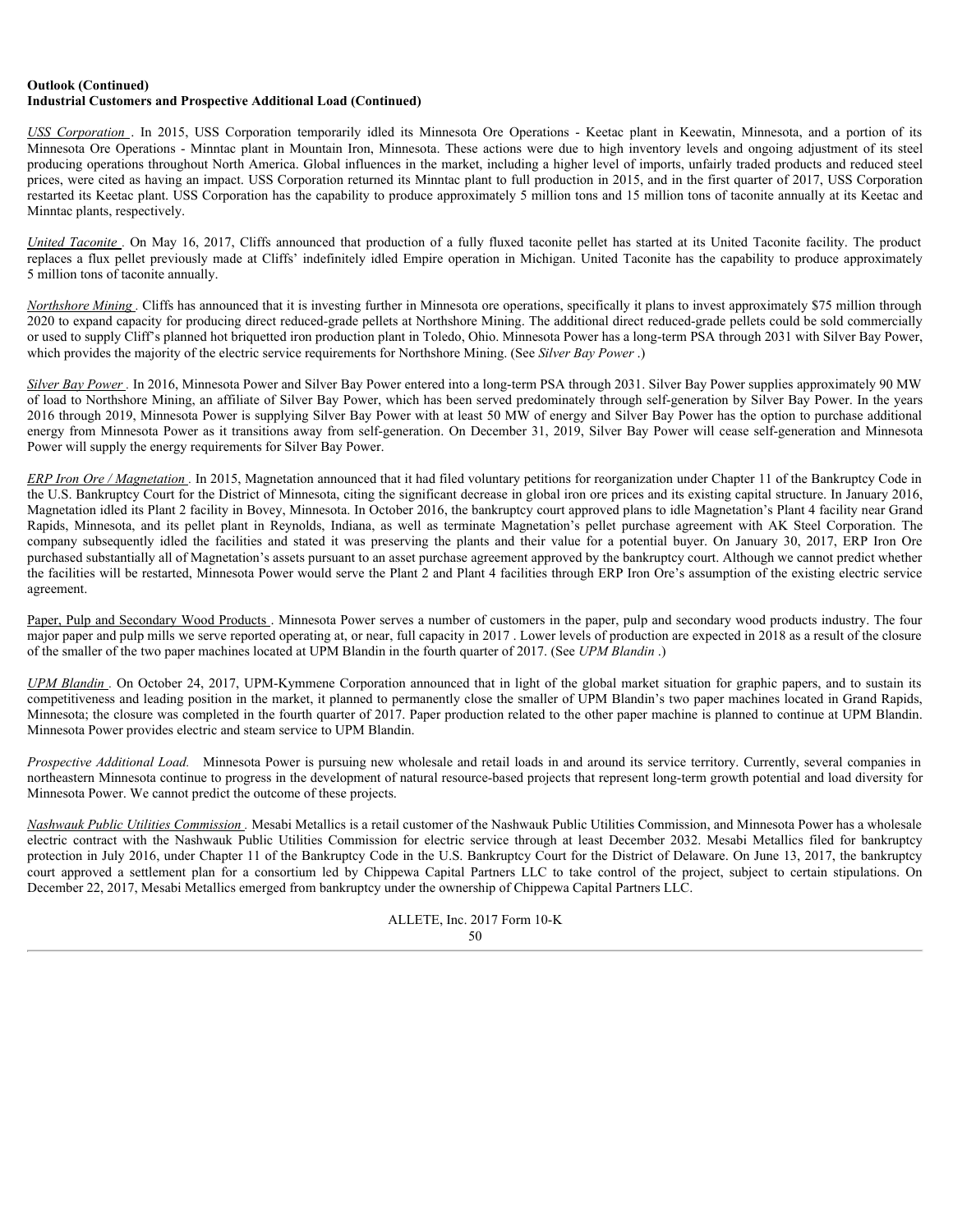#### **Outlook (Continued) Industrial Customers and Prospective Additional Load (Continued)**

**Outlook (Continued)**<br> **Industrial Customers and Prospective Additional Load (Continued)**<br> *PohyMet* . PolyMet is planning to start a new copper-nickel and precious metal (non-ferrous) mining operation in northeastern Minn announced the completion of the final EIS by state and federal agencies, which was subsequently published in the Federal Register and Minnesota Environmental Quality Board Monitor. The Minnesota Department of Natural Resources (DNR) issued its Record of Decision in March 2016, finding the final EIS adequate. In July 2016, PolyMet submitted applications for water-related permits with the State of Minnesota, and in August 2016, an application for an air quality permit was submitted to the MPCA. In November 2016, PolyMet submitted a state permit to mine application to the DNR detailing its operational plans for the mine. On January 5, 2018, the DNR released PolyMet's draft permit to mine and opened a public comment period through March 6, 2018. Public hearings were held in February 2018 to review the draft permit to mine, as well as the MPCA's recently released draft water quality permit, draft air quality permit and draft water quality certification. The final EIS also requires Records of Decision by the federal agencies, which are expected in 2018, before final action can be taken on the required federal permits to construct and operate the mining operation. On January 9, 2017, the U.S. Forest Service signed the Final Record of Decision authorizing **Dutlook (Continued)**<br> **Daulydec** - PolyMet is planning to start a new copper-nicel and precious metal (on-ferrous) minis operation in northeastern Minnssota. In 2015, PolyMet<br> **Randomeed the completion of the final EIS b** operation. Minnesota Power could supply between 45 MW and 50 MW of load under a ten-year power supply contract with PolyMet that would begin upon startup of operations. med) and Prospective Additional Load (Continued)<br>
in is a famine to fare In the famini agencies weblish was also<br>consult paiding one ratio and ER by state and Factorial consults and the massive consults and the<br>
multiplica Coolectic, Usylvei is planent is out in two cupper riskel and precisio mail (now Entouch minister) on the Minnesota Power River in the Minnesota Power River in the River and Ninnesota Power River and Minnesota Power River

**EnergyForward.** Minnesota Power is executing *EnergyForward*, a strategic plan for assuring reliability, protecting affordability and further improving environmental performance. The plan includes completed and planned investments in wind, solar, natural gas and hydroelectric power, construction of additional transmission capacity, the installation of emissions control technology and the idling of certain coal-fired generating facilities.

On July 28, 2017, Minnesota Power submitted a resource package to the MPUC requesting approval of PPAs for the output of a 250 MW wind energy facility and a 10 MW solar energy facility as well as approval of a 250 MW natural gas energy PPA. These agreements will be subject to MPUC approval of the construction of a 525 MW to 550 MW combined-cycle natural gas-fired generating facility which will be jointly owned by Dairyland Power Cooperative and a subsidiary of ALLETE. Minnesota Power would purchase approximately 50 percent of the facility's output starting in 2025. In an order dated September 19, 2017, the MPUC approved Minnesota Power's request that approval for the natural gas energy PPA be decided through an administrative law judge process. The administrative law judge is expected to provide a recommendation by July 2018, and the Company anticipates a MPUC decision in the second half of 2018. The MPUC did not take any action regarding the wind and solar energy PPAs which will be refiled separately from the natural gas energy PPA.

*Integrated Resource Plan.* In 2015, Minnesota Power filed its 2015 IRP with the MPUC which contained steps in its *EnergyForward* strategic plan, and included an analysis of a variety of existing and future energy resource alternatives and a projection of customer cost impact by class. In a July 2016 order, the MPUC approved Minnesota Power's 2015 IRP with modifications. The order accepted Minnesota Power's plans for Taconite Harbor, directed Minnesota Power to retire Boswell Units 1 and 2 no later than 2022, required an analysis of generation and demand response alternatives to be filed with a natural gas resource proposal, and required Minnesota Power to conduct request for proposals for additional wind, solar and demand response resource additions subject to further MPUC approvals. In October 2016, Minnesota Power announced that Boswell Units 1 and 2 will be retired in 2018 as part of its *EnergyForward* strategic plan. In an order dated Matters.)

*Renewable Energy.* Minnesota Power's 2015 IRP includes an update on its plans and progress in meeting the Minnesota renewable energy milestones through 2025. Minnesota Power continues to execute its renewable energy strategy through renewable projects that will ensure it meets the identified state mandate at the lowest cost for customers. Minnesota Power has exceeded the interim milestone requirements to date and expects 28 percent of its applicable retail and municipal energy sales will be supplied by renewable energy sources in 2018 . (See Item 1. Business – Regulated Operations – Minnesota Legislation and *EnergyForward* .)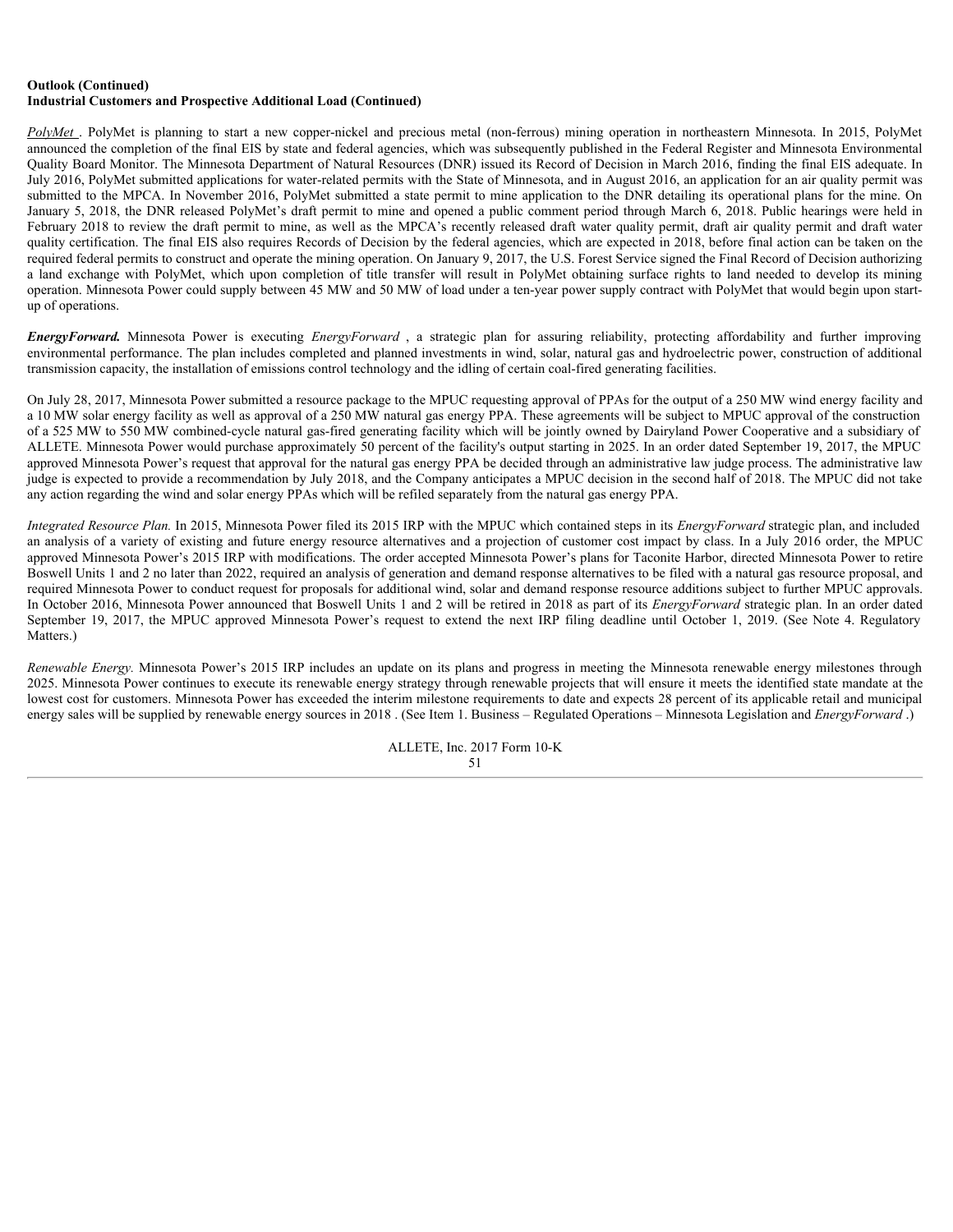# **Outlook (Continued) EnergyForward (Continued)**

*Minnesota Solar Energy Standard .* Minnesota law requires at least 1.5 percent of total retail electric sales, excluding sales to certain customers, to be generated by solar energy by the end of 2020. At least 10 percent of the 1.5 percent mandate must be met by solar energy generated by or procured from solar photovoltaic devices with a nameplate capacity of 40 kW or less and community solar garden subscriptions. In a 2016 order, the MPUC approved Camp Ripley, a 10 MW utility scale solar project at the Camp Ripley Minnesota Army National Guard base and training facility near Little Falls, Minnesota, as eligible to meet the solar energy standard and for current cost recovery. Camp Ripley was completed in the fourth quarter of 2016. In a July 2016 order, the MPUC approved a community solar garden project in northeastern Minnesota, which is comprised of a 1 MW solar array owned and operated by a third party with the output purchased by Minnesota Power and a 40 kW solar array that is owned and operated by Minnesota Power. Minnesota Power believes Camp Ripley and the community solar garden arrays will meet approximately one-third of the overall mandate. Additionally, in an order dated February 10, 2017, the MPUC approved Minnesota Power's proposal to increase the amount of solar rebates available for customer-sited solar installations and recover costs of the program through Minnesota Power's renewable cost recovery rider. The proposal to incentivize customer-sited solar installations and the community solar garden subscriptions is expected to meet a portion of the required small scale solar mandate. **Outleak (Continued)**<br> **Energy Forward (Continued)**<br> **Energy Forward (Continued)**<br> **Minnesota Move relates to recover of the 1.5 percent of the light expect investments be not by solar or<br>energy increase the minimal forces** 

Currently, there is no approved customer billing rate for solar costs.

*Wind Energy .* Minnesota Power's wind energy facilities consist of Bison (497 MW) located in North Dakota and Taconite Ridge (25 MW) located in northeastern Minnesota. Minnesota Power also has two long-term wind energy PPAs with an affiliate of NextEra Energy, Inc. to purchase the output from Oliver Wind I ( 50 MW) and Oliver Wind II ( 48 MW) located in North Dakota.

Minnesota Power uses the 465 -mile, 250 -kV DC transmission line that runs from Center, North Dakota, to Duluth, Minnesota, to transport increasing amounts of wind energy from North Dakota while gradually phasing out coal-based electricity delivered to its system over this transmission line from Square Butte's lignite coal-fired generating unit. The DC transmission line capacity can be increased if renewable energy or transmission needs justify investments to upgrade the line.

Updated customer billing rates for the renewable cost recovery rider, which includes investments and expenditures related to Bison, were approved by the MPUC in an order dated November 8, 2017, which allows Minnesota Power to charge retail customers on a current basis for the costs of constructing certain renewable investments plus a return on the capital invested.

In a November 2016 order, the MPUC directed Minnesota Power to attribute all North Dakota investment tax credits realized from Bison to Minnesota Power regulated retail customers. As a result of the adverse regulatory outcome, Minnesota Power recorded a regulatory liability, and a reduction in Operating Revenue of approximately \$15 million in 2016. The North Dakota investment tax credits previously recognized as income tax credits in Corporate and Other were reversed in 2016 resulting in an \$8.8 million charge to net income in 2016. In December 2016, Minnesota Power submitted a request for reconsideration with the MPUC. In an order dated February 14, 2017, the MPUC decided to reconsider its November 2016 order. will meet the state in the constitution of the state income tax returns. All account the state income tax returns in the state of the state income to the state income the state income to the state income tax returns the st jurisdictional activity and the south of the realistic in the future investment in the future properties and the future of the realistic state of the realistic line of the future of the future of the future of the future o

In an order dated December 7, 2017, the MPUC modified its November 2016 order to allow Minnesota Power to account for North Dakota investment tax credits based on the long-standing regulatory precedents of stand-alone allocation methodology of accounting for income taxes. As a result of the favorable regulatory outcome, Minnesota Power recorded a reduction in its regulatory liability and an increase in Operating Revenue of approximately \$14 million in 2017. The North Dakota investment tax credits were reestablished as income tax credits in Corporate and Other, resulting in a \$7.9 million increase to net income in 2017.

The stand-alone method provides that income taxes (and credits) are calculated as if Minnesota Power was the only entity included in ALLETE's consolidated ALLETE's other subsidiaries are included in Corporate and Other operations.

ALLETE, Inc. 2017 Form 10-K

#### 52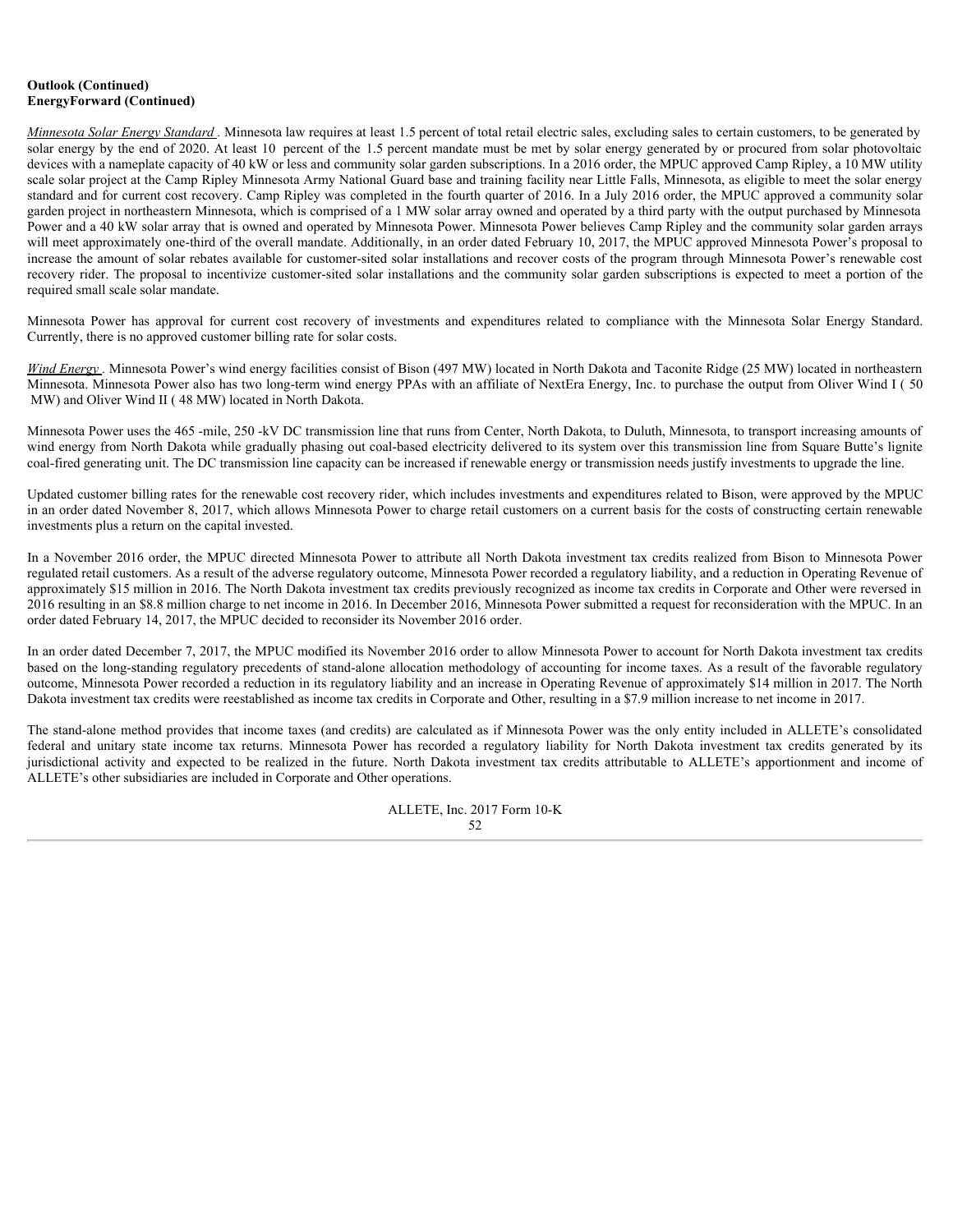# **Outlook (Continued) EnergyForward (Continued)**

*Tenaska PPA.* On May 10, 2017, Minnesota Power and an affiliate of Tenaska signed a long-term PPA that provides for Minnesota Power to purchase the energy and associated capacity from a 250 MW wind energy facility in southwest Minnesota for a 20 -year period beginning in 2020. The agreement provides for the purchase of output from the facility at fixed energy prices. There are no fixed capacity charges, and Minnesota Power will only pay for energy as it is delivered. This agreement is subject to MPUC approval of the construction of a 525 MW to 550 MW combined-cycle natural gas-fired generating facility which will be jointly owned by Dairyland Power Cooperative and a subsidiary of ALLETE, and construction of the wind energy facility. (See Note 4. Regulatory Matters.)

*Manitoba Hydro .* Minnesota Power has five long-term PPAs with Manitoba Hydro. The first PPA expires in May 2020 . Under this agreement, Minnesota Power is purchasing 50 MW of capacity and the energy associated with that capacity. Both the capacity price and the energy price are adjusted annually by the change in a governmental inflationary index. Under the second PPA, Minnesota Power is purchasing surplus energy through April 2022 . This energy-only agreement primarily consists of surplus hydro energy on Manitoba Hydro's system that is delivered to Minnesota Power on a non-firm basis. The pricing is based on forward market prices. Under this agreement, Minnesota Power will purchase at least one million MWh of energy over the contract term.

The third PPA provides for Minnesota Power to purchase 250 MW of capacity and energy from Manitoba Hydro for 15 years beginning in 2020. The agreement is subject to construction of additional transmission capacity between Manitoba and the U.S., along with construction of new hydroelectric generating capacity in Manitoba. (See Item 1. Business – Regulated Operations – Transmission and Distribution – Great Northern Transmission Line.) The capacity price is adjusted annually until 2020 by the change in a governmental inflationary index. The energy price is based on a formula that includes an annual fixed price component adjusted for the change in a governmental inflationary index and a natural gas index, as well as market prices. **direct)**<br> **(Continue to make investments in training of Tensha signed a long-term PPA but previoles for Minnosoh Power to purchase the energy put to the material purchase in the transmission of the transmission of the tra** Onlines (Cantimed)<br>Troncha PPs: (1) Norman Power and an affiliate of Tennsis agent at long-term PPA bat provides in Formosta Power to purchase the energy formula and streated energy formula and streated energy formula and Outlook (Continued)<br>Intergree-ard (Continued)<br>Intergree-ard (Continued)<br>Forest Price (in Michael Power and an iffiliate of Tennia highed Jong-tem PPA foli provide is Ministed Power to purchas for our investments of our<br>pro

The fourth PPA provides for Minnesota Power to purchase up to 133 MW of energy from Manitoba Hydro for 20 years beginning in 2020. The pricing under this PPA is based on forward market prices. The PPA is subject to the construction of the GNTL. (See Item 1. Business – Regulated Operations – Transmission and Distribution – Great Northern Transmission Line.)

The fifth PPA provides for Minnesota Power to purchase 50 MW of capacity from Manitoba Hydro at fixed prices. The PPA began in June 2017 and expires in May 2020.

*Transmission*. We continue to make investments in transmission opportunities that strengthen or enhance the transmission grid or take advantage of our Operations.

# **Energy Infrastructure and Related Services.**

# **ALLETE Clean Energy.**

ALLETE Clean Energy focuses on developing, acquiring, and operating clean and renewable energy projects. ALLETE Clean Energy currently owns and operates, in four states, approximately 535 MW of nameplate capacity wind energy generation that is contracted under PSAs of various durations. ALLETE Clean Energy also engages in the development of wind energy facilities to operate under long-term PSAs or for sale to others upon completion.

ALLETE Clean Energy believes the market for renewable energy in North America is robust, driven by several factors including environmental regulation, tax incentives, societal expectations and continual technology advances. State renewable portfolio standards, and state or federal regulations to limit GHG emissions are examples of environmental regulation or public policy that we believe will drive renewable energy development.

ALLETE Clean Energy's strategy includes the safe, reliable, optimal and profitable operation of its existing facilities. This includes a strong safety culture, the continuous pursuit of operational efficiencies at existing facilities and cost controls. ALLETE Clean Energy generally acquires facilities in liquid power markets and its strategy includes the exploration of PSA extensions upon expiration of existing contracts.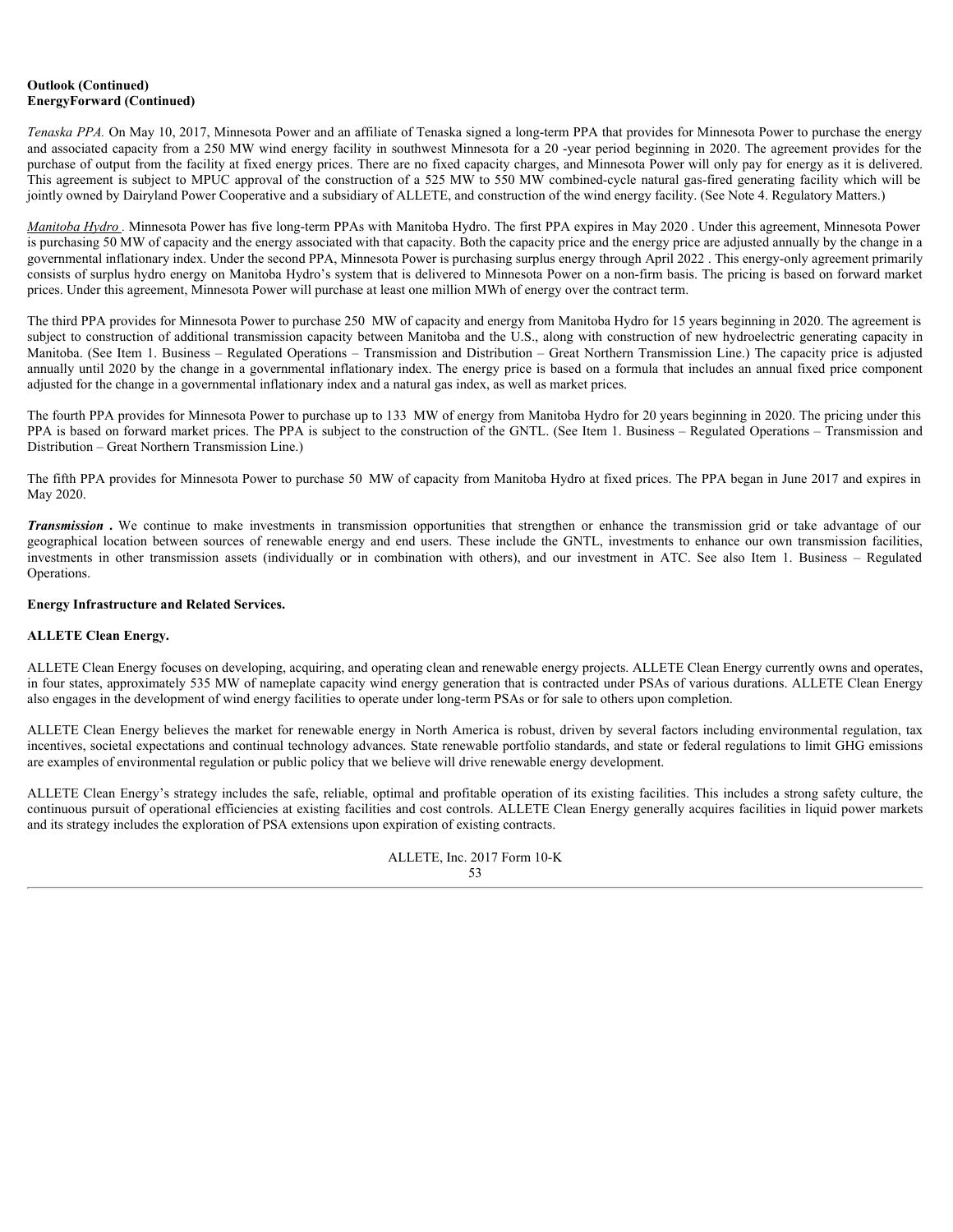# **Outlook (Continued) ALLETE Clean Energy (Continued)**

ALLETE Clean Energy will pursue growth through acquisitions or project development for others. ALLETE Clean Energy is targeting acquisitions of existing facilities up to 200 MW each, which have long-term PSAs in place for the facilities' output. At this time, ALLETE Clean Energy expects acquisitions will be primarily wind or solar facilities in North America. ALLETE Clean Energy is also targeting the development of new facilities up to 200 MW each, which will have long-term PSAs in place for the output or may be sold upon completion.

Federal production tax credit qualification is important to development project economics, and ALLETE Clean Energy invested in equipment in late 2016 and late 2017 to meet production tax credit safe harbor provisions which provides an opportunity to seek development of up to approximately 1,500 MW of qualified wind projects through 2021. ALLETE Clean Energy will also invest approximately \$80 million through 2020 to requalify up to 385 WTGs at its Storm Lake I, Storm Lake II and Lake Benton wind energy facilities for production tax credits. We anticipate annual production tax credits relating to these projects of approximately \$5 million in 2018, \$10 million in 2019, \$15 million to \$20 million annually in 2020 through 2027 and decreasing thereafter through 2030.

On January 3, 2017, ALLETE Clean Energy announced that it will develop a wind energy facility of up to 50 MW after securing a 25-year PSA with Montana-Dakota Utilities, which includes an option to purchase the facility upon completion. We expect Montana-Dakota Utilities to exercise the option in the first quarter of 2018; construction and sale is expected to be completed in December 2018. Revenue is expected to be recognized upon completion; if the wind energy facility is not completed and sold in 2018, revenue and related margins would be recognized in 2019. ALLETE Clean Energy constructed and sold a 107 MW wind energy facility to Montana-Dakota Utilities in 2015. On March 16, 2017, ALLETE Clean Energy announced it will build, own and operate a separate 100 MW wind energy facility pursuant to a 20-year PSA with Northern States Power; construction is expected to begin in late 2018. **Outleek (Continued)**<br>
ALLETE Clean Fasegy of largost growth frough acquisitions or project development for ches. ATLETE Clean Frangy is targeting sequisitions of evising<br>
metrinty with exact fractions in Newton ALLETE Cle

ALLETE Clean Energy manages risk by having a diverse portfolio of assets, which includes PSA expiration, technology and geographic diversity. The current majority of its planned maintenance leverages this seasonality and is performed during lower wind periods. The current mix of PSA expiration and geographic location for existing facilities is as follows:

| <b>Wind Energy Facility</b> | Location     | <b>Capacity MW</b> | <b>PSA MW</b> | <b>PSA Expiration</b> |
|-----------------------------|--------------|--------------------|---------------|-----------------------|
| Armenia Mountain            | Pennsylvania | 100.5              | 100%          | 2024                  |
| Chanarambie/Viking          | Minnesota    | 97.5               |               |                       |
| PSA <sub>1</sub>            |              |                    | 12%           | 2018                  |
| PSA <sub>2</sub>            |              |                    | 88%           | 2023                  |
| Condon                      | Oregon       | 50                 | 100%          | 2022                  |
| Lake Benton                 | Minnesota    | 104                | $100\%$       | 2028                  |
| Storm Lake I                | Iowa         | 108                | 100%          | 2019                  |
| Storm Lake II               | Iowa         | 77                 |               |                       |
| PSA <sub>1</sub>            |              |                    | 90%           | 2019                  |
| PSA <sub>2</sub>            |              |                    | 10%           | 2032                  |

#### **U.S. Water Services.**

U.S. Water Services provides integrated water management for industry by combining chemical, equipment, engineering and service for customized solutions to reduce water and energy usage and improve efficiency. U.S. Water Services is located in 49 states and Canada, and has an established base of approximately 4,900 customers. U.S. Water Services differentiates itself from the competition by developing synergies between established solutions in engineering, equipment and chemical water treatment, and helping customers achieve efficient and sustainable use of their water and energy systems. U.S. Water Services is a leading provider to the biofuels industry, and also serves the commercial and institutional markets, food and beverage, light manufacturing, power generation, and midstream oil and gas industries, among others. U.S. Water Services principally relies upon recurring revenues from a diverse mix of industrial customers. U.S. Water Services sells certain products which are seasonal in nature, with higher demand typically realized in warmer months; generally, lower sales occur in the first quarter of each year.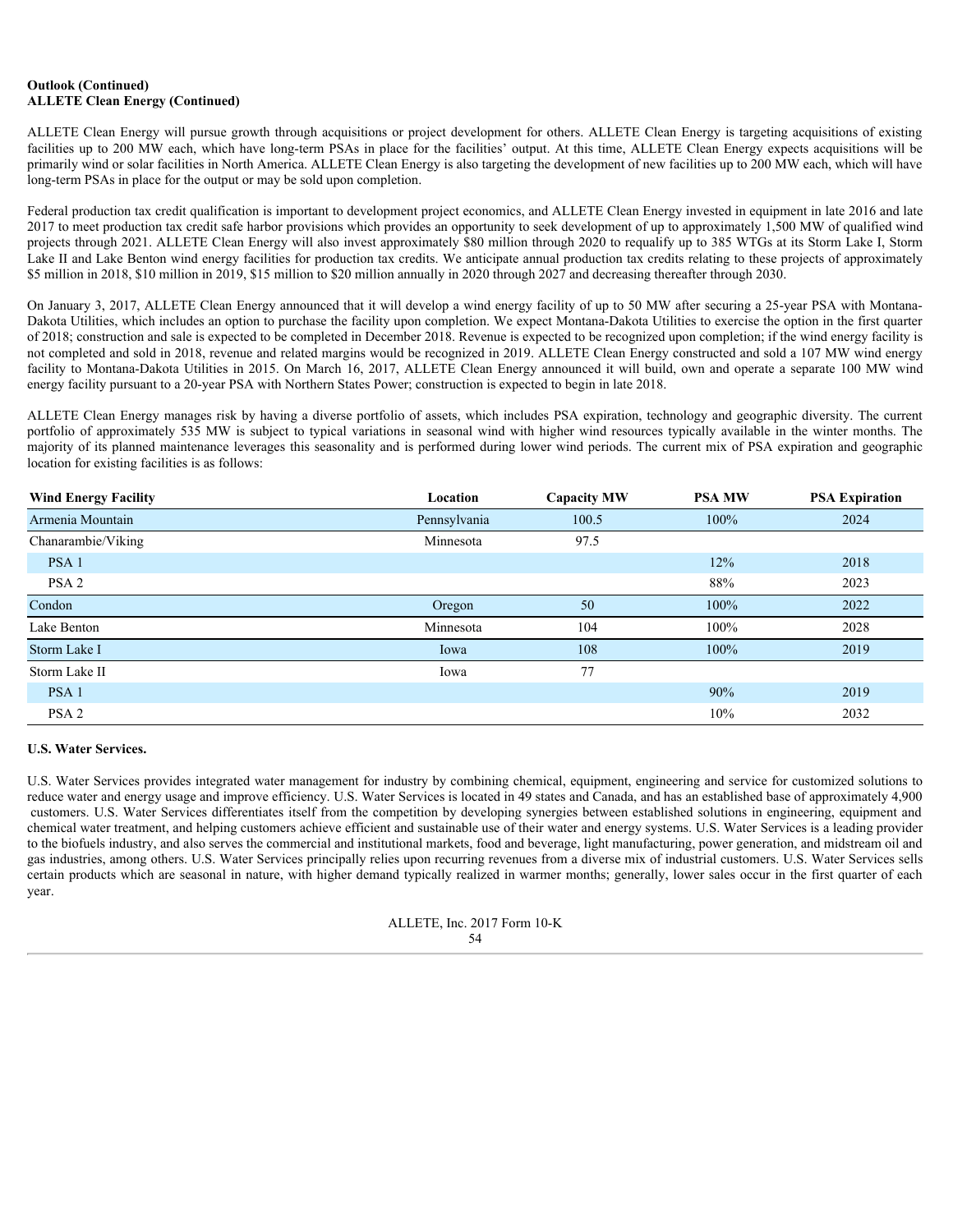# **Outlook (Continued) U.S. Water Services (Continued)**

Our strategy is to grow U.S. Water Services' presence in North America by adding customers, products, markets and new geographies. We believe water scarcity **Outlook (Continued)**<br>
U.S. Water Services (Continued)<br>
Our strategy is to grow U.S. Water Services' presence in North America by adding customers, products, markets and new geographies. We believe water scarcity<br>
Our Stra revenue growth for U.S. Water Services. U.S. Water Services also expects to pursue periodic strategic tuck-in acquisitions with a purchase price in the \$10 million to \$50 million range. Priority will be given to acquisitions which expand its geographic reach, add new technology, or deepen its capabilities to serve its expanding customer base.

On September 1, 2017, U.S. Water Services acquired Tonka Water for total consideration of \$19.2 million. Tonka Water is a supplier of municipal and industrial water treatment systems that will expand U.S. Water Services' geographic and customer markets.

U.S. Water Services expects cash flow from operations of approximately \$15 million in 2018 (\$12 million in 2017).

#### **Corporate and Other.**

**BNI Energy.** In 2017, BNI Energy sold a record 4.7 million tons of coal (3.8 million tons in 2016) and anticipates 2018 sales will be lower than 2017 primarily due to an expected outage for one of its customers. BNI Energy operates under cost-plus fixed fee agreements extending through December 31, 2037.

*ALLETE Properties.* ALLETE Properties represents our legacy Florida real estate investment. Market conditions can impact land sales and could result in our inability to cover our cost basis, operating expenses or fixed carrying costs such as community development district assessments and property taxes. ALLETE Properties' major projects in Florida are Town Center at Palm Coast and Palm Coast Park, with approximately 2,000 acres combined of land available for sale. (See Item 1. Business – Corporate and Other – ALLETE Properties.) In addition to these two projects, ALLETE Properties has approximately 800 acres of other land available for sale.

In recent years, market conditions for real estate in Florida have required us to review our land inventories for impairment. In 2015, the Company reevaluated its strategy related to the real estate assets of ALLETE Properties in response to market conditions and transaction activity. The revised strategy incorporated the possibility of a bulk sale of its entire portfolio. Proceeds from a bulk sale would be strategically deployed to support growth in ALLETE Clean Energy and U.S. Water Services, collectively our Energy Infrastructure and Related Services businesses. ALLETE Properties also continues to pursue sales of individual parcels over time. ALLETE Properties will continue to maintain key entitlements and infrastructure without making additional investments or acquisitions.

#### **Income Taxes**

ALLETE's aggregate federal and multi-state statutory tax rate is approximately 41 percent for 2017 . On an ongoing basis, ALLETE's statutory tax rate will be reduced to approximately 28 percent as a result of the federal income tax rate change of the TCJA. ALLETE also has tax credits and other tax adjustments that Our antereduce to go we U.S. Wars Service in precise in Newtonbey and adjustments pointed, and advantage in the effective transfer in the effective transfer in the effective transfer in the effective transfer in the effec production tax credits, AFUDC-Equity, depletion, as well as other items. The annual effective rate can also be impacted by such items as changes in income before income taxes, state and federal tax law changes that become effective during the year, business combinations, tax planning initiatives and resolution of prior years' tax matters. We expect our effective tax rate to be approximately negative 10 percent for 2018 primarily due to a lower statutory tax rate resulting from the TCJA, and federal production tax credits as a result of wind energy generation. We also expect that our effective tax rate will be lower than the combined statutory rate over the next 12 years due to production tax credits attributable to our wind energy generation. CLE Water Services expect cash that from the core of the two sets in the search is the secure of the base and the corporation of the services of the services of the lower income in 2015 and assignments and Other.<br>Any Lear

We expect the federal income tax rate change of the TCJA to result in lower income tax expense on an ongoing basis for our Regulated Operations, ALLETE segment is expected to be mostly offset by lower revenue as most of the benefit is expected to be passed back to customers through lower rates. We do not expect a material impact on the Company's ability to utilize its federal and state NOL and tax credit carryforwards due to the TCJA.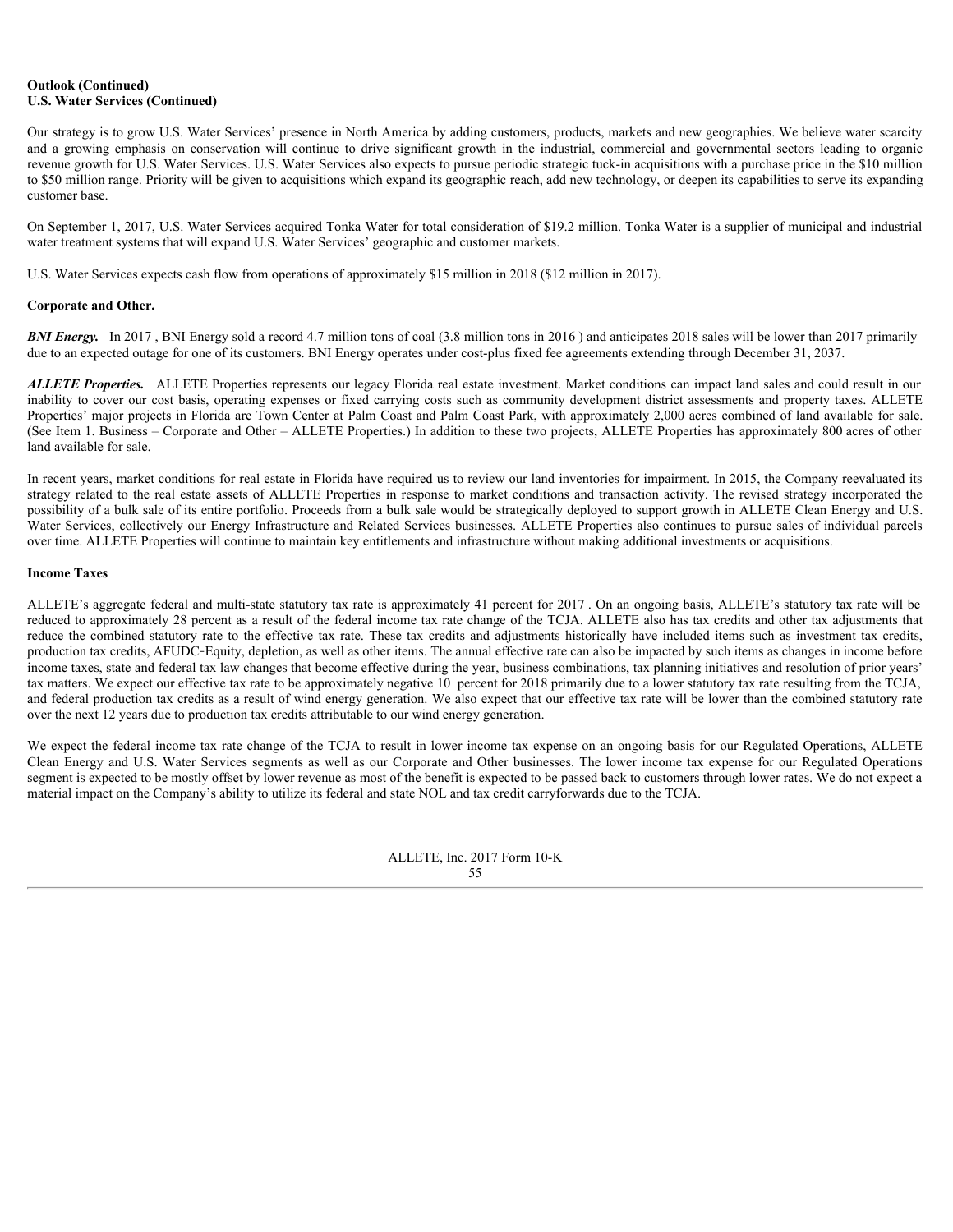#### **Liquidity and Capital Resources**

**Liquidity Position.** ALLETE is well-positioned to meet its liquidity needs. As of December 31, 2017 , we had cash and cash equivalents of \$98.9 million , \$395.1 million in available consolidated lines of credit and a debt-to-capital ratio of 42 percent.

**Capital Structure.** ALLETE's capital structure for each of the last three years is as follows:

| As of December 31                             | 2017                            | $\frac{0}{0}$                   | 2016                            | $\frac{6}{9}$            | 2015      | $\frac{0}{0}$                   |
|-----------------------------------------------|---------------------------------|---------------------------------|---------------------------------|--------------------------|-----------|---------------------------------|
| <b>Millions</b>                               |                                 |                                 |                                 |                          |           |                                 |
| <b>ALLETE Equity</b>                          | \$2,068.2                       | 58                              | \$1,893.0                       | 55                       | \$1,820.2 | 53                              |
| Non-Controlling Interest                      | $\overline{\phantom{a}}$        |                                 | $\overbrace{\hspace{25mm}}^{}$  | $\overline{\phantom{a}}$ | 2.2       | $\overbrace{\hspace{25mm}}^{}$  |
| Long-Term Debt (Including Current Maturities) | 1,513.3                         | 42                              | 1,569.1                         | 45                       | 1,605.0   | 47                              |
| Notes Payable                                 | $\hspace{0.1mm}-\hspace{0.1mm}$ | $\hspace{0.1mm}-\hspace{0.1mm}$ | $\hspace{0.1mm}-\hspace{0.1mm}$ | $\overline{\phantom{m}}$ | 1.0       | $\hspace{0.1mm}-\hspace{0.1mm}$ |
|                                               | \$3,581.5                       | 100                             | \$3,462.1                       | 100                      | \$3,429.0 | 100                             |

| As of December 31                                                                                                                                                                                                                                                                                                                                                                                                                                                                                                                                                                                                                                                                | 2017                        | $\%$ | 2016      | $\%$              | 2015      | $\%$            |
|----------------------------------------------------------------------------------------------------------------------------------------------------------------------------------------------------------------------------------------------------------------------------------------------------------------------------------------------------------------------------------------------------------------------------------------------------------------------------------------------------------------------------------------------------------------------------------------------------------------------------------------------------------------------------------|-----------------------------|------|-----------|-------------------|-----------|-----------------|
| <b>Millions</b>                                                                                                                                                                                                                                                                                                                                                                                                                                                                                                                                                                                                                                                                  |                             |      |           |                   |           |                 |
| <b>ALLETE Equity</b>                                                                                                                                                                                                                                                                                                                                                                                                                                                                                                                                                                                                                                                             | \$2,068.2                   | 58   | \$1,893.0 | 55                | \$1,820.2 | 53              |
| Non-Controlling Interest                                                                                                                                                                                                                                                                                                                                                                                                                                                                                                                                                                                                                                                         |                             |      |           | $\qquad \qquad$   | 2.2       | $\qquad \qquad$ |
| Long-Term Debt (Including Current Maturities)                                                                                                                                                                                                                                                                                                                                                                                                                                                                                                                                                                                                                                    | 1,513.3                     | 42   | 1,569.1   | 45                | 1,605.0   | 47              |
| Notes Payable                                                                                                                                                                                                                                                                                                                                                                                                                                                                                                                                                                                                                                                                    |                             |      |           | $\hspace{0.05cm}$ | 1.6       | $\qquad \qquad$ |
|                                                                                                                                                                                                                                                                                                                                                                                                                                                                                                                                                                                                                                                                                  | \$3,581.5                   | 100  | \$3,462.1 | 100               | \$3,429.0 | 100             |
| Cash Flows. Selected information from ALLETE's Consolidated Statement of Cash Flows is as follows:                                                                                                                                                                                                                                                                                                                                                                                                                                                                                                                                                                               |                             |      |           |                   |           |                 |
| <b>Year Ended December 31</b>                                                                                                                                                                                                                                                                                                                                                                                                                                                                                                                                                                                                                                                    |                             |      | 2017      |                   | 2016      | 2015            |
| <b>Millions</b>                                                                                                                                                                                                                                                                                                                                                                                                                                                                                                                                                                                                                                                                  |                             |      |           |                   |           |                 |
| Cash and Cash Equivalents at Beginning of Period                                                                                                                                                                                                                                                                                                                                                                                                                                                                                                                                                                                                                                 |                             |      | \$27.5    |                   | \$97.0    | \$145.8         |
| Cash Flows from (used for)                                                                                                                                                                                                                                                                                                                                                                                                                                                                                                                                                                                                                                                       |                             |      |           |                   |           |                 |
| <b>Operating Activities</b>                                                                                                                                                                                                                                                                                                                                                                                                                                                                                                                                                                                                                                                      |                             |      | 402.9     |                   | 332.0     | 340.1           |
| <b>Investing Activities</b>                                                                                                                                                                                                                                                                                                                                                                                                                                                                                                                                                                                                                                                      |                             |      | (229.0)   |                   | (276.2)   | (618.8)         |
| <b>Financing Activities</b>                                                                                                                                                                                                                                                                                                                                                                                                                                                                                                                                                                                                                                                      |                             |      | (102.5)   |                   | (125.3)   | 229.9           |
| Change in Cash and Cash Equivalents                                                                                                                                                                                                                                                                                                                                                                                                                                                                                                                                                                                                                                              |                             |      | 71.4      |                   | (69.5)    | (48.8)          |
| Cash and Cash Equivalents at End of Period                                                                                                                                                                                                                                                                                                                                                                                                                                                                                                                                                                                                                                       |                             |      | \$98.9    |                   | \$27.5    | \$97.0          |
| long-term PSA between Minnesota Power and Silver Bay Power, as well as higher recoveries of our cost recovery riders, net income and non-cash items in 2017,<br>partially offset by an increase in customer receivables and higher payments on accounts payable in 2017.<br>Cash from operating activities was lower in 2016 compared to 2015 primarily due to a payment of \$31.0 million made as part of a long-term PSA between<br>Minnesota Power and Silver Bay Power, cash contributions to our defined benefit pension plan and non-cash items, partially offset by higher net income, lower<br>fuel inventory and increased recoveries through our cost recovery riders. |                             |      |           |                   |           |                 |
| Investing Activities . Cash used for investing activities was lower in 2017 compared to 2016 primarily due to lower payments for capital expenditures in 2017,<br>partially offset by the acquisition of Tonka Water and additional investments in ATC in 2017.                                                                                                                                                                                                                                                                                                                                                                                                                  |                             |      |           |                   |           |                 |
| Cash used for investing activities was lower in 2016 compared to 2015 primarily due to a decrease in cash used for the acquisitions of subsidiaries, as well as fewer<br>capital expenditures in 2016. In 2015, we acquired U.S. Water Services, and ALLETE Clean Energy acquired the Chanarambie/Viking and Armenia Mountain<br>wind energy facilities. (See Note 6. Acquisitions.)                                                                                                                                                                                                                                                                                             |                             |      |           |                   |           |                 |
| Financing Activities . Cash used for financing activities was lower in 2017 primarily due to higher proceeds received from the issuance of common stock of \$86.0<br>million compared to \$30.9 million in 2016, partially offset by higher contingent consideration payments in 2017 and repayments of long-term debt of \$189.6<br>million in 2017, net of long-term debt issuances of \$131.5 million in 2017. Additionally, in 2016 the Company paid \$8.0 million to acquire the non-controlling<br>interest of the limited liability company that owns the Condon wind energy facility. (See Securities and Note 6. Acquisitions.)                                         |                             |      |           |                   |           |                 |
| Cash used for financing activities decreased in 2016 compared to 2015 primarily due to lower proceeds from the issuance of long-term debt and common stock.                                                                                                                                                                                                                                                                                                                                                                                                                                                                                                                      |                             |      |           |                   |           |                 |
|                                                                                                                                                                                                                                                                                                                                                                                                                                                                                                                                                                                                                                                                                  | ALLETE, Inc. 2017 Form 10-K |      |           |                   |           |                 |
|                                                                                                                                                                                                                                                                                                                                                                                                                                                                                                                                                                                                                                                                                  | 56                          |      |           |                   |           |                 |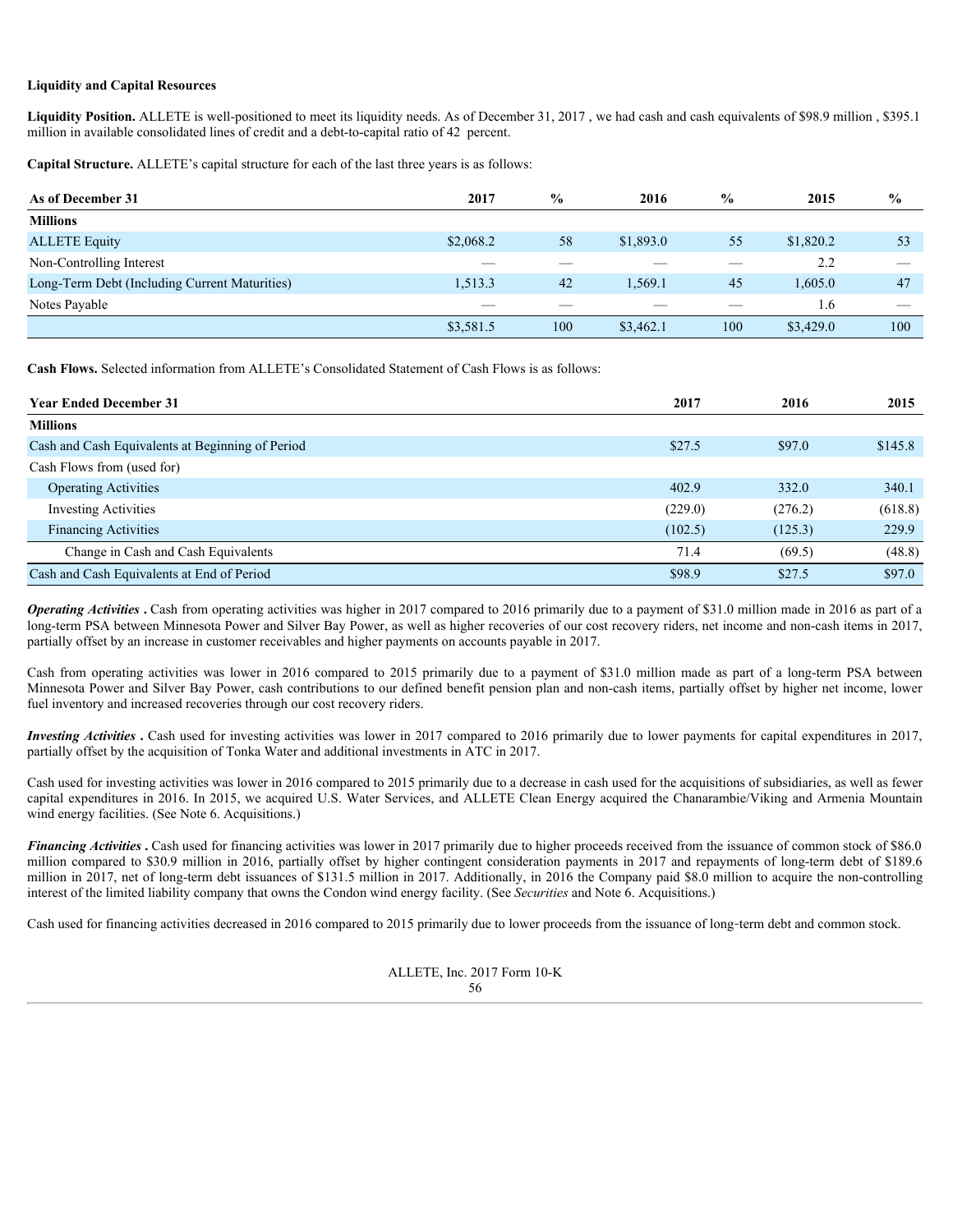# **Liquidity and Capital Resources (Continued)**

**Liquidity and Capital Resources (Continued)**<br> **Working Capital** . Additional working capital, if and when needed, generally is provided by consolidated bank lines of credit and the issuance of securities, including long-t including long-term debt, common stock and commercial paper. As of December 31, 2017 , we had consolidated bank lines of credit aggregating \$407.0 million ( \$409.0 million as of December 31, 2016), the majority of which expire in October 2020. We had \$11.9 million outstanding in standby letters of credit and no outstanding draws under our lines of credit as of December 31, 2017 ( \$11.1 million in standby letters of credit and no outstanding draws as of December 31, 2016 ). In addition, as of December 31, 2017 , we had 3.2 million original issue shares of our common stock available for issuance through Invest Direct and 2.9 million original issue shares of common stock available for issuance through a distribution agreement with Lampert Capital Markets, Inc. (See *Securities.* ) The amount and timing of future sales of our securities will depend upon market conditions and our specific needs. **Liquidity and Capital Resources (Continued)**<br> **Working Capital** . Additional working capital, if and when needed, generally is provided by consolidated bank lines of credit and the issuance of securities, satisfy compute

The remeasurement of deferred income tax assets and liabilities resulting from the TCJA for Minnesota Power and SWL&P were recorded as regulatory assets and normalization provisions of the U.S. Internal Revenue Code over the life of the related property, plant and equipment with the remainder passed back based upon the determinations of regulatory authorities. The final amount and timing over which the benefits of the TCJA will be passed back to customers has not been determined, and therefore, the full cash flow impacts are still uncertain. (See Note 4. Regulatory Matters.)

**Securities** . We entered into a distribution agreement with Lampert Capital Markets, Inc., in 2008, as amended most recently in August 2016, with respect to the issuance and sale of up to an aggregate of 13.6 million shares of our common stock, without par value, of which 2.9 million shares remain available for issuance as of December 31, 2017 . For the year ended December 31, 2017 , 1.0 million shares of common stock were issued under this agreement, resulting in net proceeds of \$65.7 million ( 0.1 million shares for net proceeds of \$8.0 million in 2016 ; 1.3 million shares for net proceeds of \$69.9 million in 2015 ). The shares issued in 2017 and 2016 were offered and sold pursuant to Registration Statement No. 333-212794, pursuant to which the remaining shares will continue to be offered for sale, from time to time. The shares issued in 2015 were offered and sold pursuant to Registration Statement No. 333-190335. S400 all 2016 care of becomes 3). Color, S60 million is the interest of the interest of the interest of the interest of the interest of the interest of the interest of the interest of the interest of the interest of the in

During the year ended December 31, 2017 , we issued 0.3 million shares of common stock through Invest Direct, the Employee Stock Purchase Plan, and the Retirement Savings and Stock Ownership Plan, resulting in net proceeds of \$20.3 million ( 0.4 million shares for net proceeds of \$22.9 million in 2016 ; 0.4 million shares for net proceeds of \$25.9 million in 2015 ). These shares of common stock were registered under Registration Statement Nos. 333-211075, 333-188315, 333-183051 and 333-162890.

On June 1, 2017, ALLETE issued \$80 million of its senior unsecured notes (the Notes) to certain institutional buyers in the private placement market. The Notes were issued in reliance on an exemption from registration under Section 4(a)(2) of the Securities Act of 1933, as amended, to institutional accredited investors. The Notes bear interest at 3.11 percent and mature on June 1, 2027. (See Note 10. Short-Term and Long-Term Debt.)

On August 25, 2017, ALLETE entered into a \$40 million term loan agreement (Term Loan). The Term Loan is an unsecured, single draw loan that is due on August 25, 2020, and may be prepaid at any time subject to a make-whole provision. The interest rate on the Term Loan is equal to LIBOR plus 1.025 percent . (See Note 10. Short-Term and Long-Term Debt.)

Bonds) that bear interest at 4.07 percent . The Bonds will be issued on or about April 1, 2018, and will mature in April 2048. (See Note 10. Short-Term and Long-Term Debt.)

**Financial Covenants** . See Note 10. Short-Term and Long-Term Debt for information regarding our financial covenants.

The memorial original track in the states in the state of the media in consider the Management of the Management of the Management of the Management of the U.S. and NM and NM and NM and NM and NM and NM and NM and NM and actuarially determined minimum contribution requirements and contributions required to avoid benefit restrictions for the defined benefit pension plans. For the year ended December 31, 2017 , we contributed \$1.7 million in cash and 0.2 million shares of ALLETE common stock, which had an aggregate value of \$13.5 million when contributed, to the defined benefit pension plans. These shares of ALLETE common stock were contributed in reliance upon an exemption available pursuant to Section 4(a)(2) of the Securities Act of 1933, as amended. On January 8, 2018, we contributed \$15.0 million in cash to the defined benefit pension plans. We do not expect to make any additional contributions to our defined benefit pension plans in 2018 , and we do not expect to make any contributions to our other postretirement benefit plans in 2018 . (See Note 12. Common Stock and Earnings Per Share and Note 15. Pension and Other Postretirement Benefit Plans.)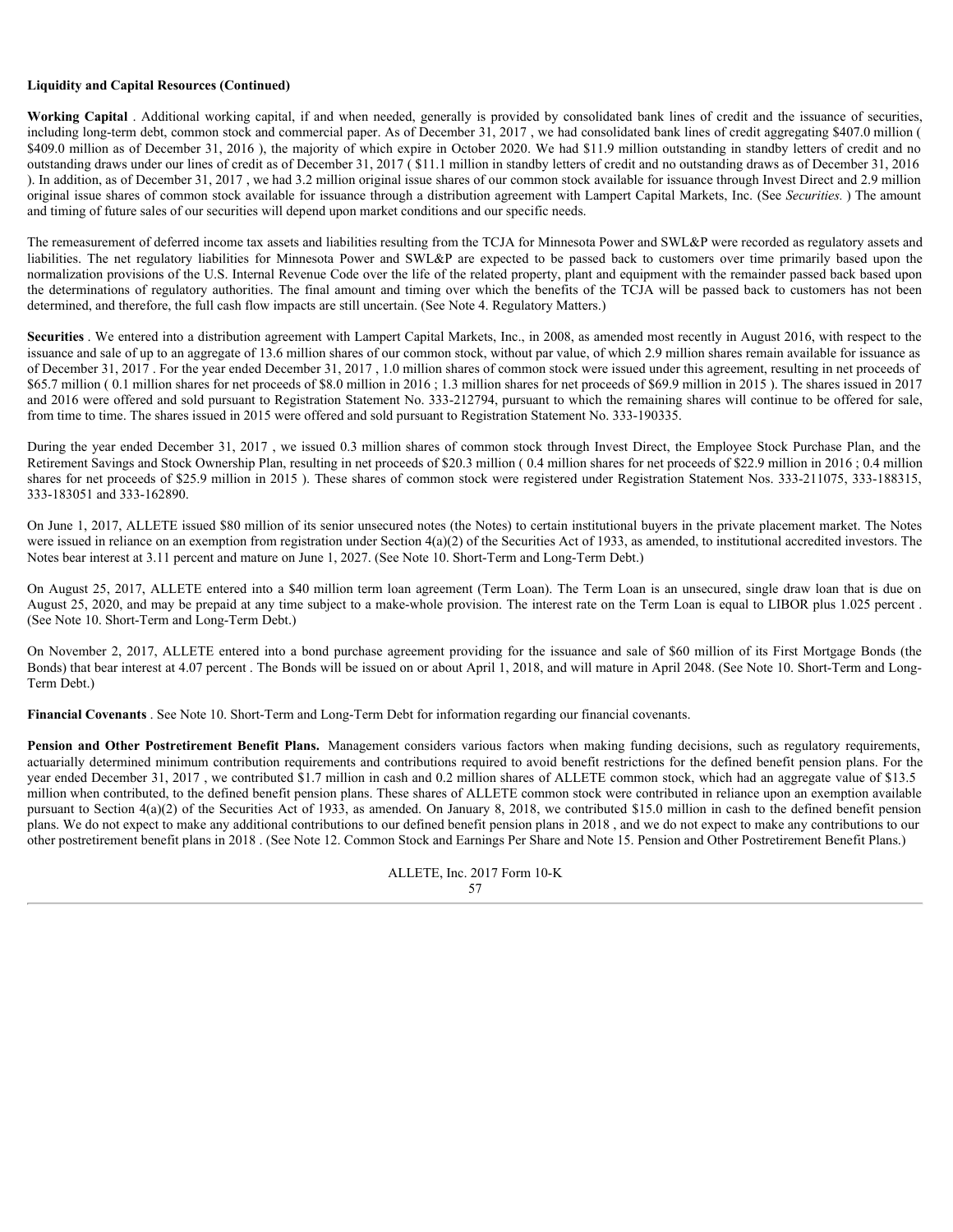## **Liquidity and Capital Resources (Continued)**

**Off-Balance Sheet Arrangements** . Off-balance sheet arrangements are discussed in Note 11. Commitments, Guarantees and Contingencies.

**Contractual Obligations and Commercial Commitments** . ALLETE has contractual obligations and other commitments that will need to be funded in the future, in addition to its capital expenditure programs. The following table summarizes contractual obligations and other commercial commitments as of December 31,  $2017$ 

|                                                                                                                                                                                                                                                                                                                                                                                                                                                                                                                                                                                                                                                                                                                                                                                                                                                                                                                                                                                                                                                                                                     |              |           | <b>Payments Due by Period</b> |         |                                                                                                                                                                                 |
|-----------------------------------------------------------------------------------------------------------------------------------------------------------------------------------------------------------------------------------------------------------------------------------------------------------------------------------------------------------------------------------------------------------------------------------------------------------------------------------------------------------------------------------------------------------------------------------------------------------------------------------------------------------------------------------------------------------------------------------------------------------------------------------------------------------------------------------------------------------------------------------------------------------------------------------------------------------------------------------------------------------------------------------------------------------------------------------------------------|--------------|-----------|-------------------------------|---------|---------------------------------------------------------------------------------------------------------------------------------------------------------------------------------|
|                                                                                                                                                                                                                                                                                                                                                                                                                                                                                                                                                                                                                                                                                                                                                                                                                                                                                                                                                                                                                                                                                                     |              | Less than | 1 to 3                        | 4 to 5  | After                                                                                                                                                                           |
| Contractual Obligations (a)                                                                                                                                                                                                                                                                                                                                                                                                                                                                                                                                                                                                                                                                                                                                                                                                                                                                                                                                                                                                                                                                         | <b>Total</b> | 1 Year    | Years                         | Years   | 5 Years                                                                                                                                                                         |
| <b>Millions</b>                                                                                                                                                                                                                                                                                                                                                                                                                                                                                                                                                                                                                                                                                                                                                                                                                                                                                                                                                                                                                                                                                     |              |           |                               |         |                                                                                                                                                                                 |
| Long-Term Debt                                                                                                                                                                                                                                                                                                                                                                                                                                                                                                                                                                                                                                                                                                                                                                                                                                                                                                                                                                                                                                                                                      | \$2,255.4    | \$126.1   | \$313.6                       | \$284.8 | \$1,530.9                                                                                                                                                                       |
| Pension $(b)$                                                                                                                                                                                                                                                                                                                                                                                                                                                                                                                                                                                                                                                                                                                                                                                                                                                                                                                                                                                                                                                                                       | 458.0        | 46.3      | 92.1                          | 91.6    | 228.0                                                                                                                                                                           |
| Other Postretirement Benefit Plans (b)                                                                                                                                                                                                                                                                                                                                                                                                                                                                                                                                                                                                                                                                                                                                                                                                                                                                                                                                                                                                                                                              | 97.2         | 9.2       | 19.1                          | 19.2    | 49.7                                                                                                                                                                            |
| <b>Operating Lease Obligations</b>                                                                                                                                                                                                                                                                                                                                                                                                                                                                                                                                                                                                                                                                                                                                                                                                                                                                                                                                                                                                                                                                  | 79.9         | 14.2      | 22.3                          | 13.4    | 30.0                                                                                                                                                                            |
| PPA Obligations $(c)$                                                                                                                                                                                                                                                                                                                                                                                                                                                                                                                                                                                                                                                                                                                                                                                                                                                                                                                                                                                                                                                                               | 2,283.1      | 104.5     | 222.1                         | 289.5   | 1,667.0                                                                                                                                                                         |
| Other Purchase Obligations                                                                                                                                                                                                                                                                                                                                                                                                                                                                                                                                                                                                                                                                                                                                                                                                                                                                                                                                                                                                                                                                          | 56.5         | 40.5      | 3.5                           | 1.4     | 11.1                                                                                                                                                                            |
| <b>Total Contractual Obligations</b>                                                                                                                                                                                                                                                                                                                                                                                                                                                                                                                                                                                                                                                                                                                                                                                                                                                                                                                                                                                                                                                                | \$5,230.1    | \$340.8   | \$672.7                       | \$699.9 | \$3,516.7                                                                                                                                                                       |
| (See Note 13. Income Tax Expense.)<br>(b) Represents the estimated future benefit payments for our defined benefit pension and other postretirement plans through 2027.<br>(c) Does not include the agreement with Manitoba Hydro expiring in 2022, as this contract is for surplus energy only; Oliver Wind I and Oliver Wind II, as Minnesota Power<br>only pays for energy as it is delivered; and the agreement with Tenaska commencing in 2020 as it is subject to approval of the construction of a 525 MW to 550 MW                                                                                                                                                                                                                                                                                                                                                                                                                                                                                                                                                                          |              |           |                               |         | (a) Does not include \$1.7 million of non-current unrecognized tax benefits due to uncertainty regarding the timing of future cash payments related to uncertain tax positions. |
| combined-cycle natural gas-fired facility. (See Note 11. Commitments, Guarantees and Contingencies.)<br>Long-Term Debt. Our long-term debt obligations, including long-term debt due within one year, represent the principal amount of bonds, notes and loans which are<br>recorded on the Consolidated Balance Sheet, plus interest. The table above assumes that the interest rates in effect at December 31, 2017, remain constant through<br>the remaining term. (See Note 10. Short-Term and Long-Term Debt.)                                                                                                                                                                                                                                                                                                                                                                                                                                                                                                                                                                                 |              |           |                               |         |                                                                                                                                                                                 |
|                                                                                                                                                                                                                                                                                                                                                                                                                                                                                                                                                                                                                                                                                                                                                                                                                                                                                                                                                                                                                                                                                                     |              |           |                               |         |                                                                                                                                                                                 |
| Pension and Other Postretirement Benefit Plans. Our pension and other postretirement benefit plan obligations represent our current estimate of future benefit<br>payments through 2027. Pension contributions will be dependent on several factors including realized asset performance, future discount rate and other actuarial<br>assumptions, Internal Revenue Service and other regulatory requirements, and contributions required to avoid benefit restrictions for the pension plans. Funding for<br>the other postretirement benefit plans is impacted by realized asset performance, future discount rate and other actuarial assumptions, and utility regulatory<br>requirements. These amounts are estimates and will change based on actual market performance, changes in interest rates and any changes in governmental<br>regulations. (See Note 15. Pension and Other Postretirement Benefit Plans.)<br>PPA Obligations. PPA obligations represent our Square Butte, Manitoba Hydro, Minnkota Power and other PPA's. (See Note 11. Commitments, Guarantees and<br>Contingencies.) |              |           |                               |         |                                                                                                                                                                                 |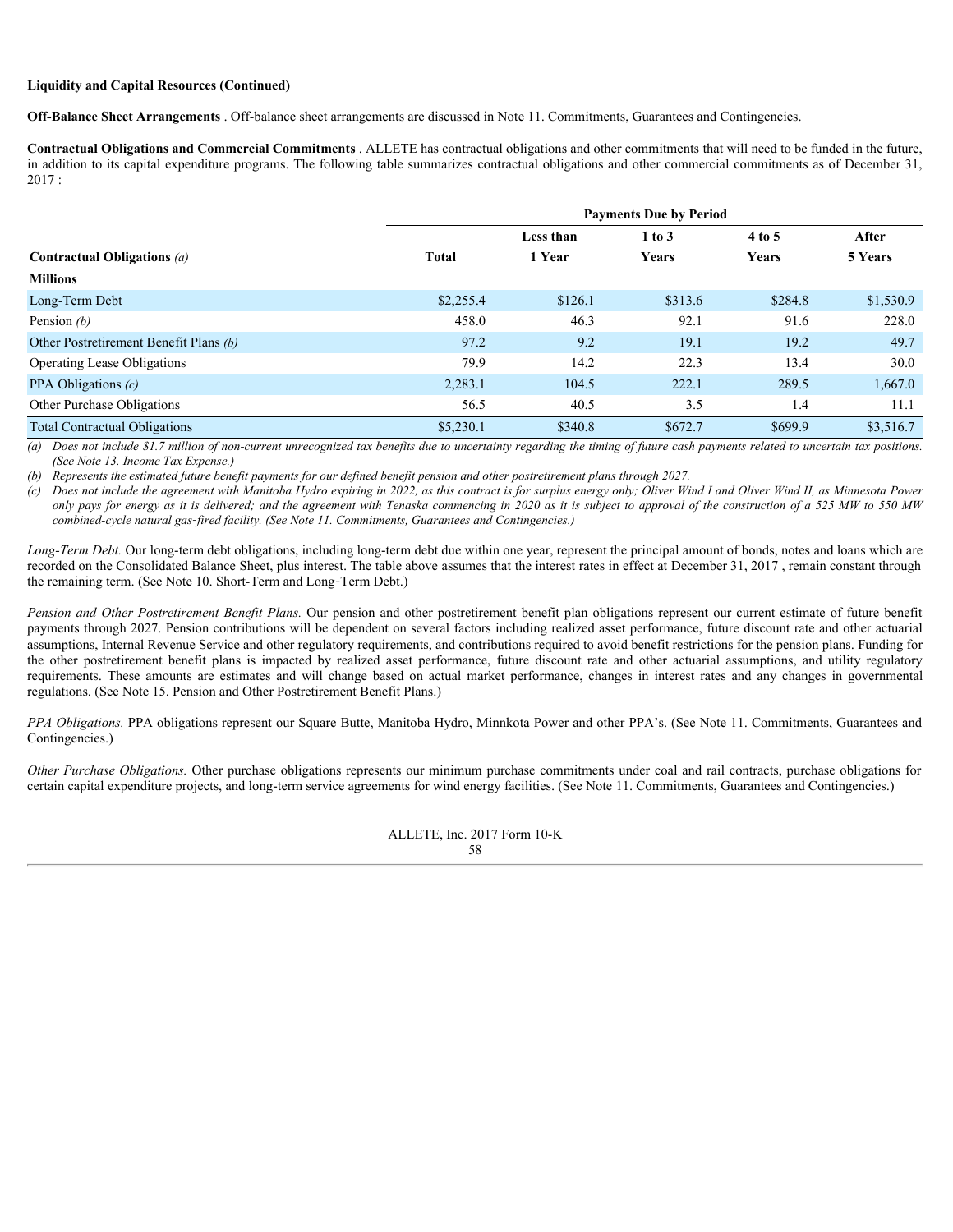## **Liquidity and Capital Resources (Continued)**

**Credit Ratings** . Access to reasonably priced capital markets is dependent in part on credit and ratings. Our securities have been rated by Standard & Poor's and by Moody's. Rating agencies use both quantitative and qualitative measures in determining a company's credit rating. These measures include business risk, liquidity **Credit Ratings** Access to reasonably priced capital markets is dependent in part on credit and ratings. Our securities have been rated by Standard & Poor's and by  $\text{Mod}(y)$ 's Roding agencies use both quantitative and qua measures can be analyzed through a few key financial ratios, while the qualitative ones are more subjective. Our current credit ratings are listed in the following table:

| <b>Liquidity and Capital Resources (Continued)</b>                                                                                                                                                                                                                                                                                                                                                                                                                                                                                                                                                                                                                                            |                              |                |
|-----------------------------------------------------------------------------------------------------------------------------------------------------------------------------------------------------------------------------------------------------------------------------------------------------------------------------------------------------------------------------------------------------------------------------------------------------------------------------------------------------------------------------------------------------------------------------------------------------------------------------------------------------------------------------------------------|------------------------------|----------------|
| Credit Ratings. Access to reasonably priced capital markets is dependent in part on credit and ratings. Our securities have been rated by Standard & Poor's and by<br>Moody's. Rating agencies use both quantitative and qualitative measures in determining a company's credit rating. These measures include business risk, liquidity<br>risk, competitive position, capital mix, financial condition, predictability of cash flows, management strength and future direction. Some of the quantitative<br>measures can be analyzed through a few key financial ratios, while the qualitative ones are more subjective. Our current credit ratings are listed in the following<br>table:    |                              |                |
| <b>Credit Ratings</b>                                                                                                                                                                                                                                                                                                                                                                                                                                                                                                                                                                                                                                                                         | <b>Standard &amp; Poor's</b> | Moody's        |
| <b>Issuer Credit Rating</b>                                                                                                                                                                                                                                                                                                                                                                                                                                                                                                                                                                                                                                                                   | $BBB+$                       | A <sub>3</sub> |
| Commercial Paper                                                                                                                                                                                                                                                                                                                                                                                                                                                                                                                                                                                                                                                                              | $A-2$                        | $P-2$          |
| <b>First Mortgage Bonds</b>                                                                                                                                                                                                                                                                                                                                                                                                                                                                                                                                                                                                                                                                   | (a)                          | A <sub>1</sub> |
| (a) Not rated by Standard & Poor's.                                                                                                                                                                                                                                                                                                                                                                                                                                                                                                                                                                                                                                                           |                              |                |
| The disclosure of these credit ratings is not a recommendation to buy, sell or hold our securities. Ratings are subject to revision or withdrawal at any time by the<br>assigning rating organization. Each rating should be evaluated independently of any other rating.                                                                                                                                                                                                                                                                                                                                                                                                                     |                              |                |
| On February 6, 2018, Standard & Poor's revised its credit rating outlook on ALLETE to negative from stable, while affirming its issuer and commercial paper<br>ratings on ALLETE. Standard & Poor's cited the potential effect of the TCJA on the Company's cash flows and Standard & Poor's assessment of the Company's<br>regulatory risk following Minnesota Power's recent general rate case as its rationale for issuing the negative outlook.                                                                                                                                                                                                                                           |                              |                |
| On February 8, 2018, Moody's issued a report on ALLETE noting that Minnesota Power's general rate case was credit negative. With respect to Minnesota<br>Power's general rate case outcome, Moody's noted a lower return on equity, disallowance of various expenses, including a decision to disallow recovery of the<br>prepaid pension asset, and a ruling against Minnesota Power's request to adopt an annual rate review mechanism. In addition, Moody's noted the potential negative<br>impact of the TCJA on certain financial metrics used by Moody's.                                                                                                                               |                              |                |
| The Company believes it is well-positioned to meet its liquidity needs. As of December 31, 2017, we had cash and cash equivalents of \$98.9 million, \$395.1<br>million in available consolidated lines of credit and a debt-to-equity ratio of 42 percent. Our cash from operating activities for the year ended December 31, 2017<br>was \$402.9 million. In addition, as of December 31, 2017, we had 3.2 million original issue shares of our common stock available for issuance through Invest<br>Direct and 2.9 million original issue shares of common stock available for issuance through a distribution agreement with Lampert Capital Markets, Inc.                               |                              |                |
| <b>Common Stock Dividends</b> . ALLETE is committed to providing a competitive dividend to its shareholders while at the same time funding its growth. The<br>Company's long-term objective is to maintain a dividend payout ratio similar to our peers and provide for future dividend increases. Our targeted payout range is<br>between 60 percent and 65 percent. In 2017, we paid out 63 percent (66 percent in 2016; 69 percent in 2015) of our per share earnings in dividends. On January<br>23, 2018, our Board of Directors declared a dividend of \$0.56 per share, which is payable on March 1, 2018, to shareholders of record at the close of business on<br>February 15, 2018. |                              |                |
| <b>Capital Requirements</b>                                                                                                                                                                                                                                                                                                                                                                                                                                                                                                                                                                                                                                                                   |                              |                |

#### **Capital Requirements**

ALLETE's projected capital expenditures for the years 2018 through 2022 are presented in the following table. Actual capital expenditures may vary from the estimates due to changes in forecasted plant maintenance, regulatory decisions or approvals, future environmental requirements, base load growth, capital market conditions or executions of new business strategies.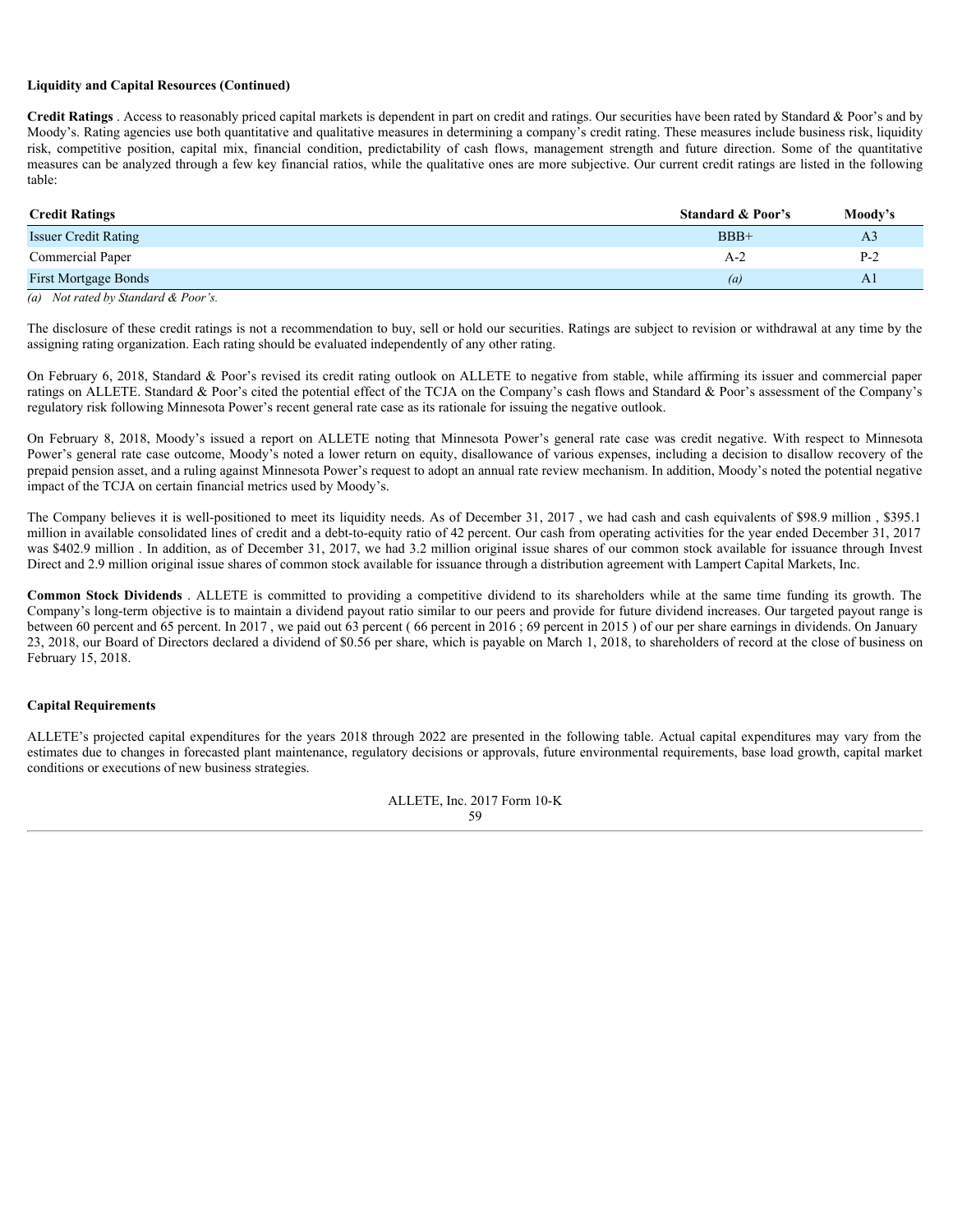## **Capital Requirements (Continued)**

| <b>Capital Requirements (Continued)</b>                                                                                                                                                                                                                                                                                                                                                                                                                                                                                                                                                                                                                                                                                                                                                                                                                                                                                                                                                                                                                                                                                                                        |       |       |       |                                 |                                 |              |
|----------------------------------------------------------------------------------------------------------------------------------------------------------------------------------------------------------------------------------------------------------------------------------------------------------------------------------------------------------------------------------------------------------------------------------------------------------------------------------------------------------------------------------------------------------------------------------------------------------------------------------------------------------------------------------------------------------------------------------------------------------------------------------------------------------------------------------------------------------------------------------------------------------------------------------------------------------------------------------------------------------------------------------------------------------------------------------------------------------------------------------------------------------------|-------|-------|-------|---------------------------------|---------------------------------|--------------|
|                                                                                                                                                                                                                                                                                                                                                                                                                                                                                                                                                                                                                                                                                                                                                                                                                                                                                                                                                                                                                                                                                                                                                                |       |       |       |                                 |                                 |              |
| <b>Capital Expenditures</b>                                                                                                                                                                                                                                                                                                                                                                                                                                                                                                                                                                                                                                                                                                                                                                                                                                                                                                                                                                                                                                                                                                                                    | 2018  | 2019  | 2020  | 2021                            | 2022                            | <b>Total</b> |
| <b>Millions</b>                                                                                                                                                                                                                                                                                                                                                                                                                                                                                                                                                                                                                                                                                                                                                                                                                                                                                                                                                                                                                                                                                                                                                |       |       |       |                                 |                                 |              |
| <b>Regulated Operations</b>                                                                                                                                                                                                                                                                                                                                                                                                                                                                                                                                                                                                                                                                                                                                                                                                                                                                                                                                                                                                                                                                                                                                    |       |       |       |                                 |                                 |              |
| Base and Other                                                                                                                                                                                                                                                                                                                                                                                                                                                                                                                                                                                                                                                                                                                                                                                                                                                                                                                                                                                                                                                                                                                                                 | \$130 | \$190 | \$130 | \$170                           | \$170                           | \$790        |
| Transmission Cost Recovery (a)                                                                                                                                                                                                                                                                                                                                                                                                                                                                                                                                                                                                                                                                                                                                                                                                                                                                                                                                                                                                                                                                                                                                 | 110   | 85    | 50    | $\hspace{0.1mm}-\hspace{0.1mm}$ | $\hspace{0.1mm}-\hspace{0.1mm}$ | 245          |
| <b>Regulated Operations Capital Expenditures</b>                                                                                                                                                                                                                                                                                                                                                                                                                                                                                                                                                                                                                                                                                                                                                                                                                                                                                                                                                                                                                                                                                                               | 240   | 275   | 180   | 170                             | 170                             | 1,035        |
| <b>ALLETE</b> Clean Energy                                                                                                                                                                                                                                                                                                                                                                                                                                                                                                                                                                                                                                                                                                                                                                                                                                                                                                                                                                                                                                                                                                                                     | 65    | 65    | 25    | $5^{\circ}$                     | 5 <sup>5</sup>                  | 165          |
| U.S. Water Services                                                                                                                                                                                                                                                                                                                                                                                                                                                                                                                                                                                                                                                                                                                                                                                                                                                                                                                                                                                                                                                                                                                                            | 5     | 5     | 5     | 10                              | 10                              | 35           |
| Corporate and Other $(b)$                                                                                                                                                                                                                                                                                                                                                                                                                                                                                                                                                                                                                                                                                                                                                                                                                                                                                                                                                                                                                                                                                                                                      | 15    | 15    | 35    | 60                              | 170                             | 295          |
| <b>Total Capital Expenditures</b>                                                                                                                                                                                                                                                                                                                                                                                                                                                                                                                                                                                                                                                                                                                                                                                                                                                                                                                                                                                                                                                                                                                              | \$325 | \$360 | \$245 | \$245                           | \$355                           | \$1,530      |
| (a) Estimated capital expenditures eligible for cost recovery outside of a general rate case. Our portion of transmission capital expenditures related to construction of the<br>GNTL is estimated at approximately \$245 million through 2020. (See Item 1. Business - Regulated Operations - Transmission and Distribution.)<br>(b) Our portion of capital expenditures related to construction of a 525 MW to 550 MW combined-cycle natural gas-fired generating facility, which will be jointly owned by<br>Dairyland Power Cooperative and a subsidiary of ALLETE, is estimated at approximately \$200 million through 2022, subject to regulatory approval. (See Item 7.<br>Management's Discussion and Analysis - Outlook - EnergyForward.)<br>We are well positioned to meet our financing needs due to adequate operating cash flows, available additional working capital and access to capital markets. We<br>will finance capital expenditures from a combination of internally generated funds, debt and equity issuance proceeds. We intend to maintain a capital structure<br>with capital ratios near current levels. (See Capital Structure.) |       |       |       |                                 |                                 |              |

#### **Environmental and Other Matters**

Our businesses are subject to regulation of environmental matters by various federal, state and local authorities. A number of regulatory changes to the Clean Air Act, the Clean Water Act and various waste management requirements have recently been promulgated by both the EPA and state authorities. Minnesota Power's facilities are subject to additional requirements under many of these regulations. Minnesota Power is reshaping its generation portfolio, over time, to reduce its reliance on coal, has installed cost-effective emission control technology, and advocates for sound science and policy during rulemaking implementation. (See Note 11. Commitments, Guarantees and Contingencies.)

# **Market Risk**

#### **Securities Investments.**

*Available-for-Sale Securities.* As of December 31, 2017 , our available-for-sale securities portfolio consisted primarily of securities held in other postretirement plans to fund employee benefits. (See Note 8. Investments.)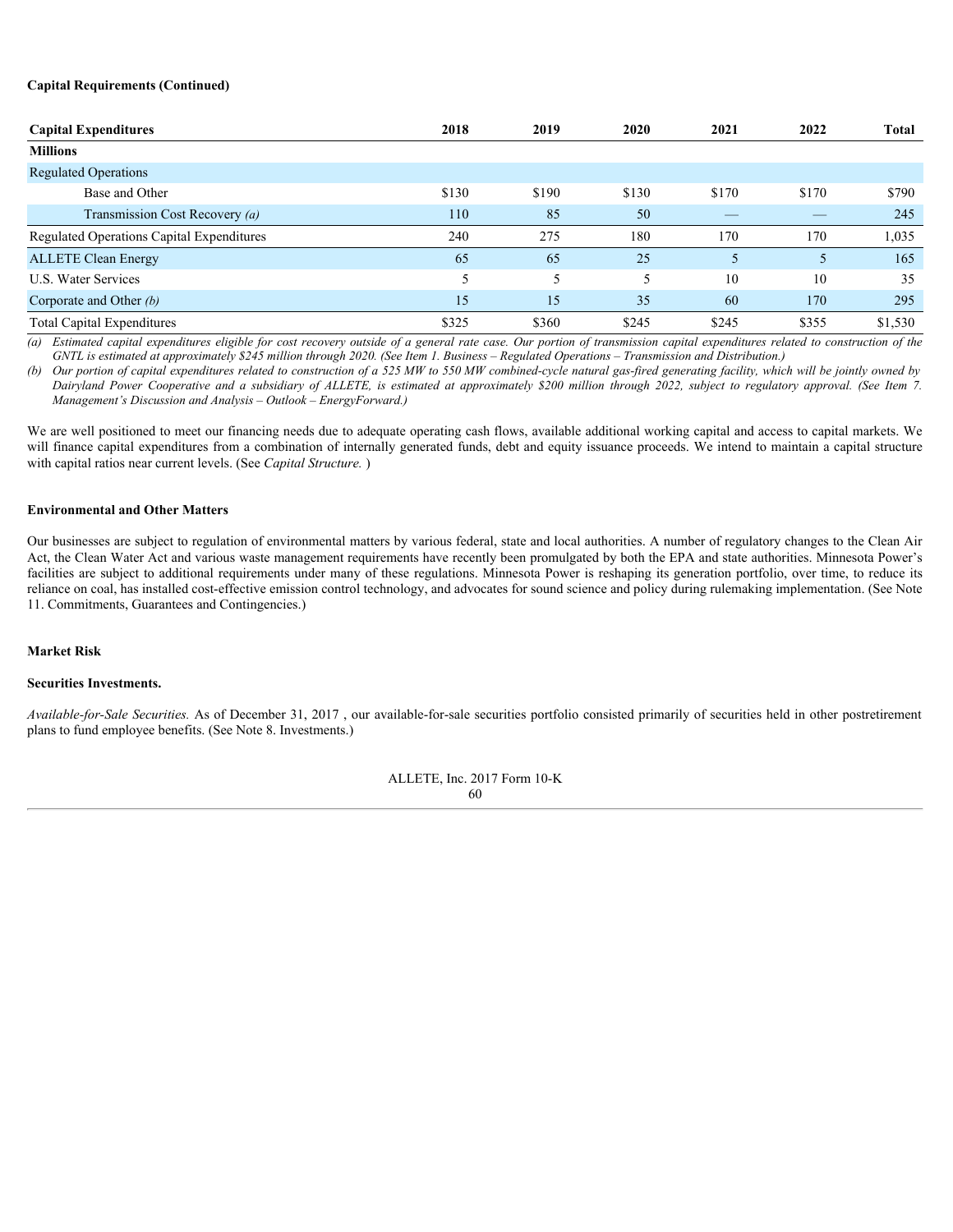#### **Market Risk (Continued)**

#### **INTEREST RATE RISK**

| <b>Market Risk (Continued)</b>                                                                                                                                                                                                                                                                                                                                                                                                                                                                                                                                                                                                                                                                                                                                                                                                                                                                                                                                                                                                                                                                                                                                                                                                                                                                                                                                                                                                                                                                                                                              |        |        |        |                               |        |                   |           |                         |
|-------------------------------------------------------------------------------------------------------------------------------------------------------------------------------------------------------------------------------------------------------------------------------------------------------------------------------------------------------------------------------------------------------------------------------------------------------------------------------------------------------------------------------------------------------------------------------------------------------------------------------------------------------------------------------------------------------------------------------------------------------------------------------------------------------------------------------------------------------------------------------------------------------------------------------------------------------------------------------------------------------------------------------------------------------------------------------------------------------------------------------------------------------------------------------------------------------------------------------------------------------------------------------------------------------------------------------------------------------------------------------------------------------------------------------------------------------------------------------------------------------------------------------------------------------------|--------|--------|--------|-------------------------------|--------|-------------------|-----------|-------------------------|
| <b>INTEREST RATE RISK</b>                                                                                                                                                                                                                                                                                                                                                                                                                                                                                                                                                                                                                                                                                                                                                                                                                                                                                                                                                                                                                                                                                                                                                                                                                                                                                                                                                                                                                                                                                                                                   |        |        |        |                               |        |                   |           |                         |
| We are exposed to risks resulting from changes in interest rates as a result of our issuance of variable rate debt. We manage our interest rate risk by varying the<br>issuance and maturity dates of our fixed rate debt, limiting the amount of variable rate debt, and continually monitoring the effects of market changes in interest<br>rates. We may also enter into derivative financial instruments, such as interest rate swaps, to mitigate interest rate exposure. The following table presents the long-<br>term debt obligations and the corresponding weighted average interest rate as of December 31, 2017:                                                                                                                                                                                                                                                                                                                                                                                                                                                                                                                                                                                                                                                                                                                                                                                                                                                                                                                                |        |        |        |                               |        |                   |           |                         |
|                                                                                                                                                                                                                                                                                                                                                                                                                                                                                                                                                                                                                                                                                                                                                                                                                                                                                                                                                                                                                                                                                                                                                                                                                                                                                                                                                                                                                                                                                                                                                             |        |        |        | <b>Expected Maturity Date</b> |        |                   |           |                         |
| <b>Interest Rate Sensitive</b><br><b>Financial Instruments</b>                                                                                                                                                                                                                                                                                                                                                                                                                                                                                                                                                                                                                                                                                                                                                                                                                                                                                                                                                                                                                                                                                                                                                                                                                                                                                                                                                                                                                                                                                              | 2018   | 2019   | 2020   | 2021                          | 2022   | <b>Thereafter</b> |           | <b>Total</b> Fair Value |
| Long-Term Debt                                                                                                                                                                                                                                                                                                                                                                                                                                                                                                                                                                                                                                                                                                                                                                                                                                                                                                                                                                                                                                                                                                                                                                                                                                                                                                                                                                                                                                                                                                                                              |        |        |        |                               |        |                   |           |                         |
| Fixed Rate – Millions                                                                                                                                                                                                                                                                                                                                                                                                                                                                                                                                                                                                                                                                                                                                                                                                                                                                                                                                                                                                                                                                                                                                                                                                                                                                                                                                                                                                                                                                                                                                       | \$63.4 | \$56.2 | \$89.0 | \$97.8                        | \$88.0 | \$1,034.5         | \$1,428.9 | \$1,543.2               |
| Average Interest Rate $-$ %                                                                                                                                                                                                                                                                                                                                                                                                                                                                                                                                                                                                                                                                                                                                                                                                                                                                                                                                                                                                                                                                                                                                                                                                                                                                                                                                                                                                                                                                                                                                 | 2.8    | 7.6    | 4.2    | 3.8                           | 3.7    | 4.4               | 4.4       |                         |
|                                                                                                                                                                                                                                                                                                                                                                                                                                                                                                                                                                                                                                                                                                                                                                                                                                                                                                                                                                                                                                                                                                                                                                                                                                                                                                                                                                                                                                                                                                                                                             |        |        |        |                               |        |                   |           |                         |
| Variable Rate - Millions                                                                                                                                                                                                                                                                                                                                                                                                                                                                                                                                                                                                                                                                                                                                                                                                                                                                                                                                                                                                                                                                                                                                                                                                                                                                                                                                                                                                                                                                                                                                    | \$1.2  | \$1.4  | \$54.0 |                               |        | \$27.8            | \$84.4    | \$84.4                  |
| Average Interest Rate $-$ %                                                                                                                                                                                                                                                                                                                                                                                                                                                                                                                                                                                                                                                                                                                                                                                                                                                                                                                                                                                                                                                                                                                                                                                                                                                                                                                                                                                                                                                                                                                                 | 5.4    | 5.4    | 2.1    | $\hspace{0.05cm}$             |        | 0.7               | 1.8       |                         |
| Interest rates on variable rate long-term debt are reset on a periodic basis reflecting prevailing market conditions. Based on the variable rate debt outstanding as of<br>December 31, 2017, an increase of 100 basis points in interest rates would impact the amount of pre-tax interest expense by \$0.8 million. This amount was<br>determined by considering the impact of a hypothetical 100 basis point increase to the average variable interest rate on the variable rate debt outstanding as of<br>December 31, 2017.<br><b>COMMODITY PRICE RISK</b><br>Our regulated utility operations incur costs for power and fuel (primarily coal and related transportation) in Minnesota, and power and natural gas purchased for<br>resale in our regulated service territory in Wisconsin. Minnesota Power's exposure to price risk for these commodities is significantly mitigated by the current<br>ratemaking process and regulatory framework, which allows recovery of fuel costs in excess of those included in base rates or distribution of savings in fuel costs<br>to ratepayers. SWL&P's exposure to price risk for natural gas is significantly mitigated by the current ratemaking process and regulatory framework, which allows<br>the commodity cost to be passed through to customers. We seek to prudently manage our customers' exposure to price risk by entering into contracts of various<br>durations and terms for the purchase of power and coal and related transportation costs (Minnesota Power) and natural gas (SWL&P). |        |        |        |                               |        |                   |           |                         |
|                                                                                                                                                                                                                                                                                                                                                                                                                                                                                                                                                                                                                                                                                                                                                                                                                                                                                                                                                                                                                                                                                                                                                                                                                                                                                                                                                                                                                                                                                                                                                             |        |        |        |                               |        |                   |           |                         |
| <b>POWER MARKETING</b>                                                                                                                                                                                                                                                                                                                                                                                                                                                                                                                                                                                                                                                                                                                                                                                                                                                                                                                                                                                                                                                                                                                                                                                                                                                                                                                                                                                                                                                                                                                                      |        |        |        |                               |        |                   |           |                         |
| Minnesota Power's power marketing activities consist of: (1) purchasing energy in the wholesale market to serve its regulated service territory when energy<br>requirements exceed generation output; and (2) selling excess available energy and purchased power. From time to time, Minnesota Power may have excess energy<br>that is temporarily not required by retail and municipal customers in our regulated service territory. Minnesota Power actively sells any excess energy to the<br>wholesale market to optimize the value of its generating facilities.                                                                                                                                                                                                                                                                                                                                                                                                                                                                                                                                                                                                                                                                                                                                                                                                                                                                                                                                                                                      |        |        |        |                               |        |                   |           |                         |
| We are exposed to credit risk primarily through our power marketing activities. We use credit policies to manage credit risk, which includes utilizing an established<br>credit approval process and monitoring counterparty limits.                                                                                                                                                                                                                                                                                                                                                                                                                                                                                                                                                                                                                                                                                                                                                                                                                                                                                                                                                                                                                                                                                                                                                                                                                                                                                                                        |        |        |        |                               |        |                   |           |                         |

## **COMMODITY PRICE RISK**

#### **POWER MARKETING**

#### **Recently Adopted Accounting Standards.**

New accounting standards are discussed in Note 1. Operations and Significant Accounting Policies of this Form 10-K.

#### **Item 7A. Quantitative and Qualitative Disclosures about Market Risk**

See Item 7. Management's Discussion and Analysis of Financial Condition and Results of Operations – Market Risk for information related to quantitative and qualitative disclosure about market risk.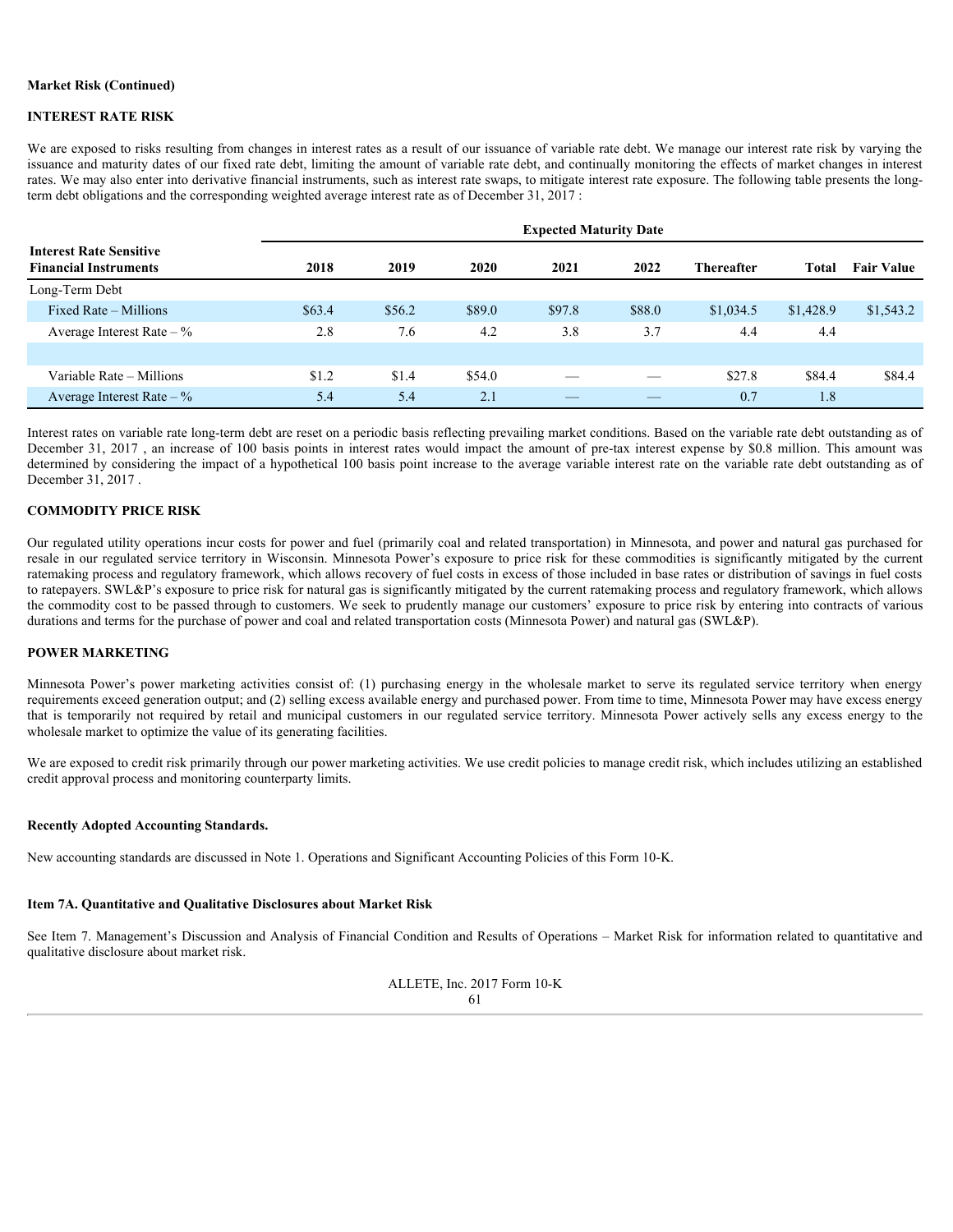#### **Item 8. Financial Statements and Supplementary Data**

See our Consolidated Financial Statements as of December 31, 2017 and 2016 , and for the years ended December 31, 2017 , 2016 and 2015 , and supplementary data, which are indexed in Item 15(a).

#### **Item 9. Changes in and Disagreements with Accountants on Accounting and Financial Disclosure**

Not applicable.

#### **Item 9A. Controls and Procedures**

#### **Conclusion Regarding the Effectiveness of Disclosure Controls and Procedures**

As of December 31, 2017 , evaluations were performed, under the supervision and with the participation of management, including our principal executive officer and principal financial officer, on the effectiveness of the design and operation of ALLETE's disclosure controls and procedures, as defined in Rules 13a-15(e) and 15d-15(e) of the Securities Exchange Act of 1934 (Exchange Act). Based upon those evaluations, our principal executive officer and principal financial officer have concluded that such disclosure controls and procedures are effective to provide assurance that information required to be disclosed in ALLETE's reports filed or submitted under the Exchange Act is recorded, processed, summarized and reported within the time periods specified in the SEC's rules and forms, and such If tem 8. Financial Statements and Supplementary Datit<br>See our Consolidated Financial Statements as of December 31, 2017 and 2016, and for the years-ended December 31, 2017, 2016 and 2015, and supplementary<br>data, which are decisions regarding required disclosure. 16em 8. Financial Statements and Supplementary Data<br>
See our Consolidated Financial Statements with Accounting or 12017 and 2016, and for the years eaded IDecember 31, 2017, 2016 and 2015, and applementary<br>
litting, which Iferic 8. Financial Statements and Supplementary Data<br>See our Consolidated Financial Surrenents with Accountants on Accounting and Financial Diedestare<br>Mem 9. Changes in and Disagreements with Accountants on Accounting and

#### **Management's Report on Internal Control Over Financial Reporting**

Our management is responsible for establishing and maintaining adequate internal control over financial reporting, as such term is defined in Exchange Act Rule (framework) issued by the Committee of Sponsoring Organizations of the Treadway Commission. Based on our evaluation under the framework, our management concluded that our internal control over financial reporting was effective as of December 31, 2017 .

The effectiveness of the Company's internal control over financial reporting as of December 31, 2017 , has been audited by PricewaterhouseCoopers LLP, an independent registered public accounting firm, as stated in their report which is included herein.

#### **Changes in Internal Controls**

There has been no change in our internal control over financial reporting that occurred during our most recent fiscal quarter that has materially affected, or is reasonably likely to materially affect, our internal control over financial reporting.

#### **Item 9B. Other Information**

Not applicable.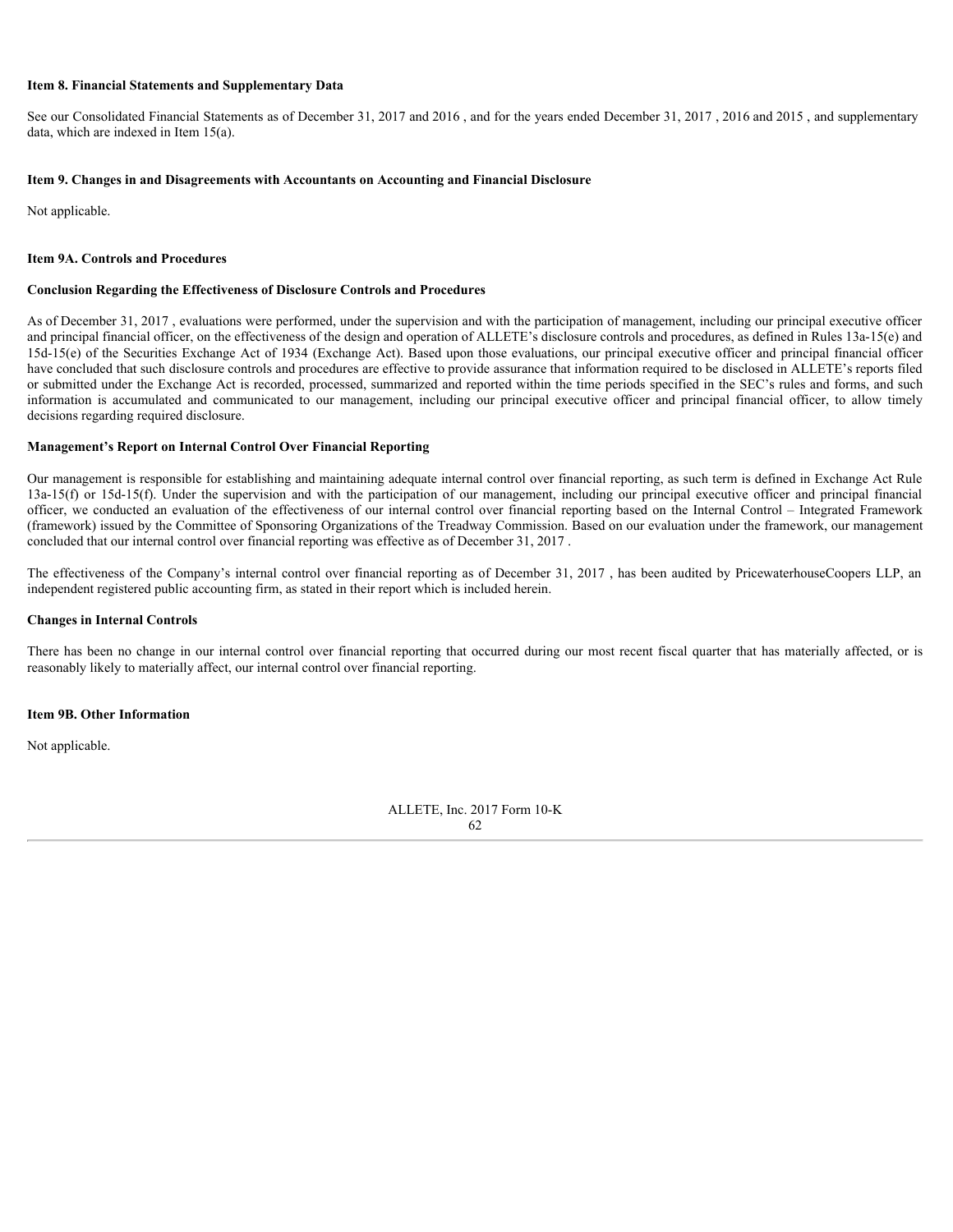#### **Part III**

#### **Item 10. Directors, Executive Officers and Corporate Governance**

**Exercutive Officers and Corporate Governance**<br>
Unless otherwise stated, the information required by this Item is incorporated by reference herein from our Proxy Statement for the 2018 Annual Meeting of<br>
Shareholders (2018 Shareholders ( 2018 Proxy Statement) under the following headings:

- **Directors.** The information regarding directors will be included in the "Election of Directors" section;
- **Audit Committee Financial Expert.** The information regarding the Audit Committee financial expert will be included in the "Corporate Governance" section and the "Audit Committee Report" section:
- **Audit Committee Members.** The identity of the Audit Committee members will be included in the "Corporate Governance" section and the "Audit Committee Report" section;
- **Executive Officers.** The information regarding executive officers is included in Part I of this Form 10-K; and
- **Section 16(a) Compliance.** The information regarding Section 16(a) compliance will be included in the "Ownership of ALLETE Common Stock Section 16(a) Beneficial Ownership Reporting Compliance" section.

Our 2018 Proxy Statement will be filed with the SEC within 120 days after the end of our 2017 fiscal year.

**Code of Ethics.** We have adopted a written Code of Ethics that applies to all of our employees, including our Chief Executive Officer, Chief Financial Officer and Chief Accounting Officer. A copy of our Code of Ethics is available on our website at www.allete.com and print copies are available without charge upon request to ALLETE, Inc., Attention: Secretary, 30 West Superior St., Duluth, Minnesota 55802. Any amendment to the Code of Ethics or any waiver of the Code of Ethics will be disclosed on our website at www.allete.com promptly following the date of such amendment or waiver.

**Corporate Governance.** The following documents are available on our website at www.allete.com and print copies are available upon request:

- Corporate Governance Guidelines;
- Audit Committee Charter;
- Executive Compensation Committee Charter; and
- Corporate Governance and Nominating Committee Charter.

Any amendment to these documents will be disclosed on our website at www.allete.com promptly following the date of such amendment.

#### **Item 11. Executive Compensation**

The information required for this Item is incorporated by reference herein from the "Compensation Discussion and Analysis," the "Compensation of Executive Officers," the "Compensation Committee Report" and the "Director Compensation" sections in our 2018 Proxy Statement.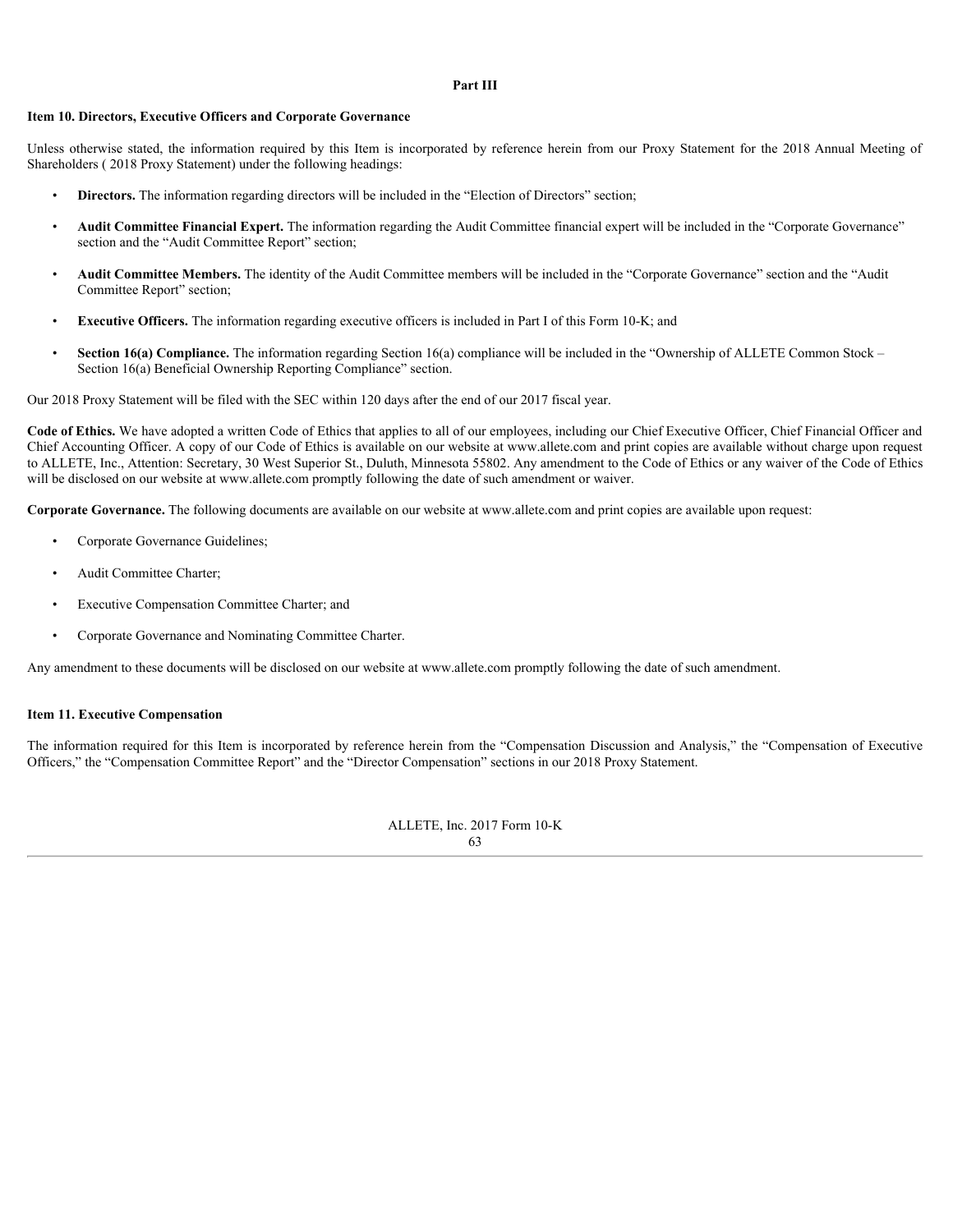#### **Item 12. Security Ownership of Certain Beneficial Owners and Management and Related Stockholder Matters**

#### **Securities Authorized for Issuance Under Equity Compensation Plans**

The information required for this Item is incorporated by reference herein from the "Ownership of ALLETE Common Stock – Securities Owned by Certain<br>Beneficial Owners" and the "Ownership of ALLETE Common Stock – Securities The following table sets forth the shares of ALLETE common stock available for issuance under the Company's equity compensation plans as of December 31, 2017 :

| Item 12. Security Ownership of Certain Beneficial Owners and Management and Related Stockholder Matters                                                                                                                                                                                                                                                                                                                                                                                                                                                                                                                                                                                                                                                  |                                                                                                                                   |                                                                                                                               |                                                                                                |  |  |
|----------------------------------------------------------------------------------------------------------------------------------------------------------------------------------------------------------------------------------------------------------------------------------------------------------------------------------------------------------------------------------------------------------------------------------------------------------------------------------------------------------------------------------------------------------------------------------------------------------------------------------------------------------------------------------------------------------------------------------------------------------|-----------------------------------------------------------------------------------------------------------------------------------|-------------------------------------------------------------------------------------------------------------------------------|------------------------------------------------------------------------------------------------|--|--|
| The information required for this Item is incorporated by reference herein from the "Ownership of ALLETE Common Stock – Securities Owned by Certain<br>Beneficial Owners" and the "Ownership of ALLETE Common Stock – Securities Owned by Directors and Management" sections in our 2018 Proxy Statement.                                                                                                                                                                                                                                                                                                                                                                                                                                                |                                                                                                                                   |                                                                                                                               |                                                                                                |  |  |
| <b>Securities Authorized for Issuance Under Equity Compensation Plans</b>                                                                                                                                                                                                                                                                                                                                                                                                                                                                                                                                                                                                                                                                                |                                                                                                                                   |                                                                                                                               |                                                                                                |  |  |
| The following table sets forth the shares of ALLETE common stock available for issuance under the Company's equity compensation plans as of December 31,<br>2017:                                                                                                                                                                                                                                                                                                                                                                                                                                                                                                                                                                                        |                                                                                                                                   |                                                                                                                               |                                                                                                |  |  |
| <b>Plan Category</b>                                                                                                                                                                                                                                                                                                                                                                                                                                                                                                                                                                                                                                                                                                                                     | <b>Number of Securities to be</b><br><b>Issued Upon Exercise of</b><br><b>Outstanding Options,</b><br><b>Warrants, and Rights</b> | <b>Weighted-Average Exercise</b><br>Price of Outstanding Options, Future Issuance Under Equity<br><b>Warrants, and Rights</b> | <b>Number of Securities</b><br><b>Remaining Available for</b><br><b>Compensation Plans</b> (a) |  |  |
|                                                                                                                                                                                                                                                                                                                                                                                                                                                                                                                                                                                                                                                                                                                                                          |                                                                                                                                   |                                                                                                                               |                                                                                                |  |  |
| Equity Compensation Plans Approved by Security Holders                                                                                                                                                                                                                                                                                                                                                                                                                                                                                                                                                                                                                                                                                                   |                                                                                                                                   |                                                                                                                               | 1,266,716                                                                                      |  |  |
| Equity Compensation Plans Not Approved by Security<br>Holders                                                                                                                                                                                                                                                                                                                                                                                                                                                                                                                                                                                                                                                                                            |                                                                                                                                   | N/A                                                                                                                           |                                                                                                |  |  |
| Total                                                                                                                                                                                                                                                                                                                                                                                                                                                                                                                                                                                                                                                                                                                                                    |                                                                                                                                   |                                                                                                                               | 1,266,716                                                                                      |  |  |
| (a) Excludes the number of securities shown in the first column as to be issued upon exercise of outstanding options, warrants, and rights. The amount shown is comprised of:<br>(i) 1,005,861 shares available for issuance under the long-term incentive plan in the form of options, rights, restricted stock units, performance share awards, and other<br>grants as approved by the Executive Compensation Committee of the Company's Board of Directors; (ii) 136,178 shares available for issuance under the Director Stock<br>Plan as payment for a portion of the annual retainer payable to non-employee Directors; and (iii) 124,677 shares available for issuance under the ALLETE and Affiliated<br>Companies Employee Stock Purchase Plan. |                                                                                                                                   |                                                                                                                               |                                                                                                |  |  |
| Item 13. Certain Relationships and Related Transactions, and Director Independence                                                                                                                                                                                                                                                                                                                                                                                                                                                                                                                                                                                                                                                                       |                                                                                                                                   |                                                                                                                               |                                                                                                |  |  |
| The information required for this Item is incorporated by reference herein from the "Corporate Governance" section in our 2018 Proxy Statement.                                                                                                                                                                                                                                                                                                                                                                                                                                                                                                                                                                                                          |                                                                                                                                   |                                                                                                                               |                                                                                                |  |  |
| We have adopted a Related Person Transaction Policy which is available on our website at www.allete.com. Print copies are available without charge, upon<br>request. Any amendment to this policy will be disclosed on our website at www.allete.com promptly following the date of such amendment.                                                                                                                                                                                                                                                                                                                                                                                                                                                      |                                                                                                                                   |                                                                                                                               |                                                                                                |  |  |
| <b>Item 14. Principal Accounting Fees and Services</b>                                                                                                                                                                                                                                                                                                                                                                                                                                                                                                                                                                                                                                                                                                   |                                                                                                                                   |                                                                                                                               |                                                                                                |  |  |
| The information required for this Item is incorporated by reference herein from the "Audit Committee Report" section in our 2018 Proxy Statement.                                                                                                                                                                                                                                                                                                                                                                                                                                                                                                                                                                                                        |                                                                                                                                   |                                                                                                                               |                                                                                                |  |  |
|                                                                                                                                                                                                                                                                                                                                                                                                                                                                                                                                                                                                                                                                                                                                                          |                                                                                                                                   |                                                                                                                               |                                                                                                |  |  |

#### **Item 13. Certain Relationships and Related Transactions, and Director Independence**

#### **Item 14. Principal Accounting Fees and Services**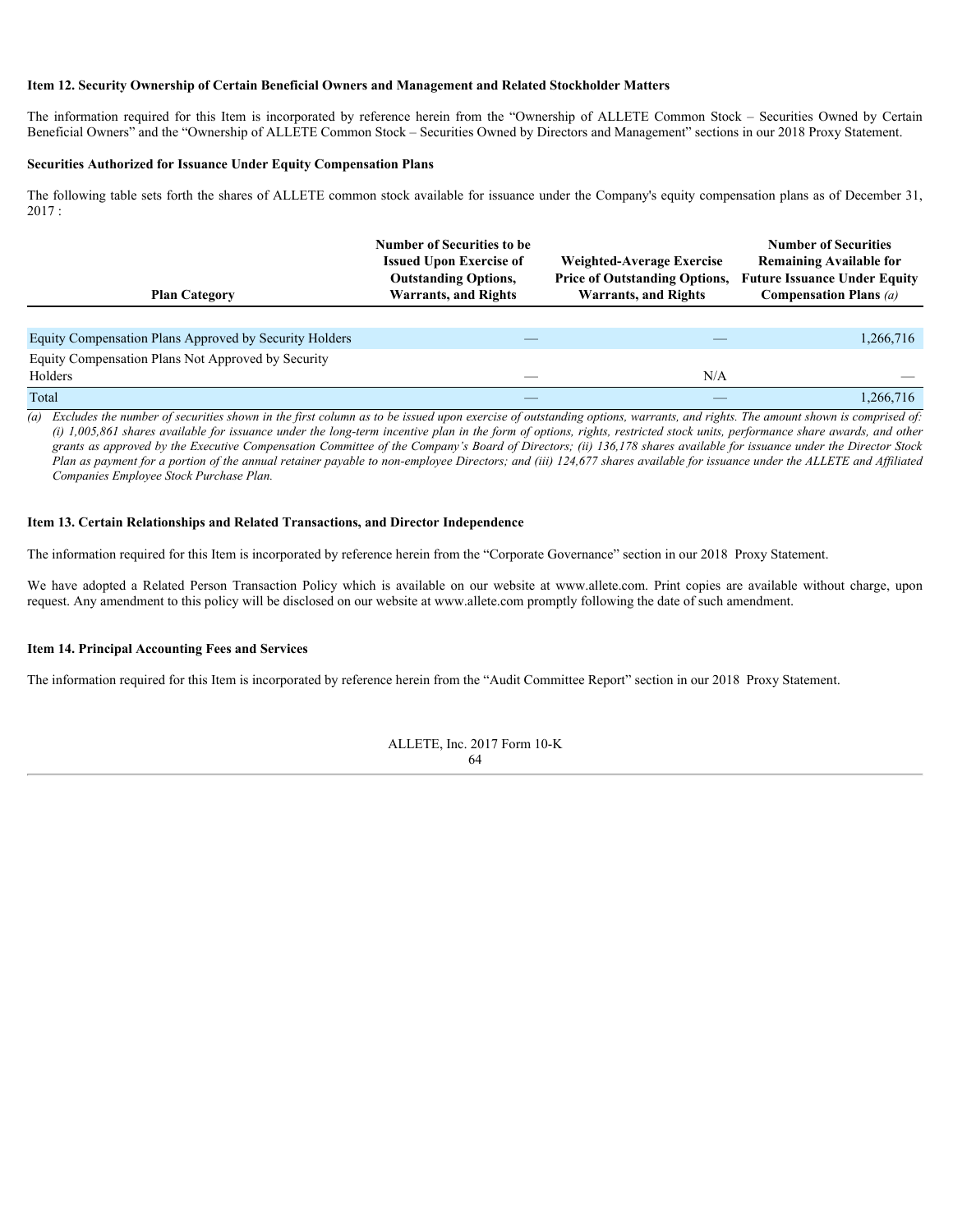## **Part IV**

# **Item 15. Exhibits and Financial Statement Schedules**

| (a) | Certain Documents Filed as Part of this Form 10-K.                                                                                                                                                             |                 |
|-----|----------------------------------------------------------------------------------------------------------------------------------------------------------------------------------------------------------------|-----------------|
| (1) | <b>Financial Statements</b>                                                                                                                                                                                    | Page            |
|     | <b>ALLETE</b>                                                                                                                                                                                                  |                 |
|     | Report of Independent Registered Public Accounting Firm                                                                                                                                                        |                 |
|     | Consolidated Balance Sheet as of December 31, 2017 and 2016                                                                                                                                                    | 75              |
|     | For the Years Ended December 31, 2017, 2016 and 2015                                                                                                                                                           |                 |
|     | <b>Consolidated Statement of Income</b>                                                                                                                                                                        | $\overline{26}$ |
|     | <b>Consolidated Statement of Comprehensive Income</b>                                                                                                                                                          | 77              |
|     | <b>Consolidated Statement of Cash Flows</b>                                                                                                                                                                    | 78              |
|     | <b>Consolidated Statement of Equity</b>                                                                                                                                                                        | $\overline{29}$ |
|     | <b>Notes to Consolidated Financial Statements</b>                                                                                                                                                              | 80              |
| (2) | <b>Financial Statement Schedules</b>                                                                                                                                                                           |                 |
|     | Schedule II – ALLETE Valuation and Qualifying Accounts and Reserves                                                                                                                                            | 142             |
|     | All other schedules have been omitted either because the information is not required to be reported by ALLETE or because the information is included<br>in the Consolidated Financial Statements or the notes. |                 |
| (3) | Exhibits including those incorporated by reference.                                                                                                                                                            |                 |
|     |                                                                                                                                                                                                                |                 |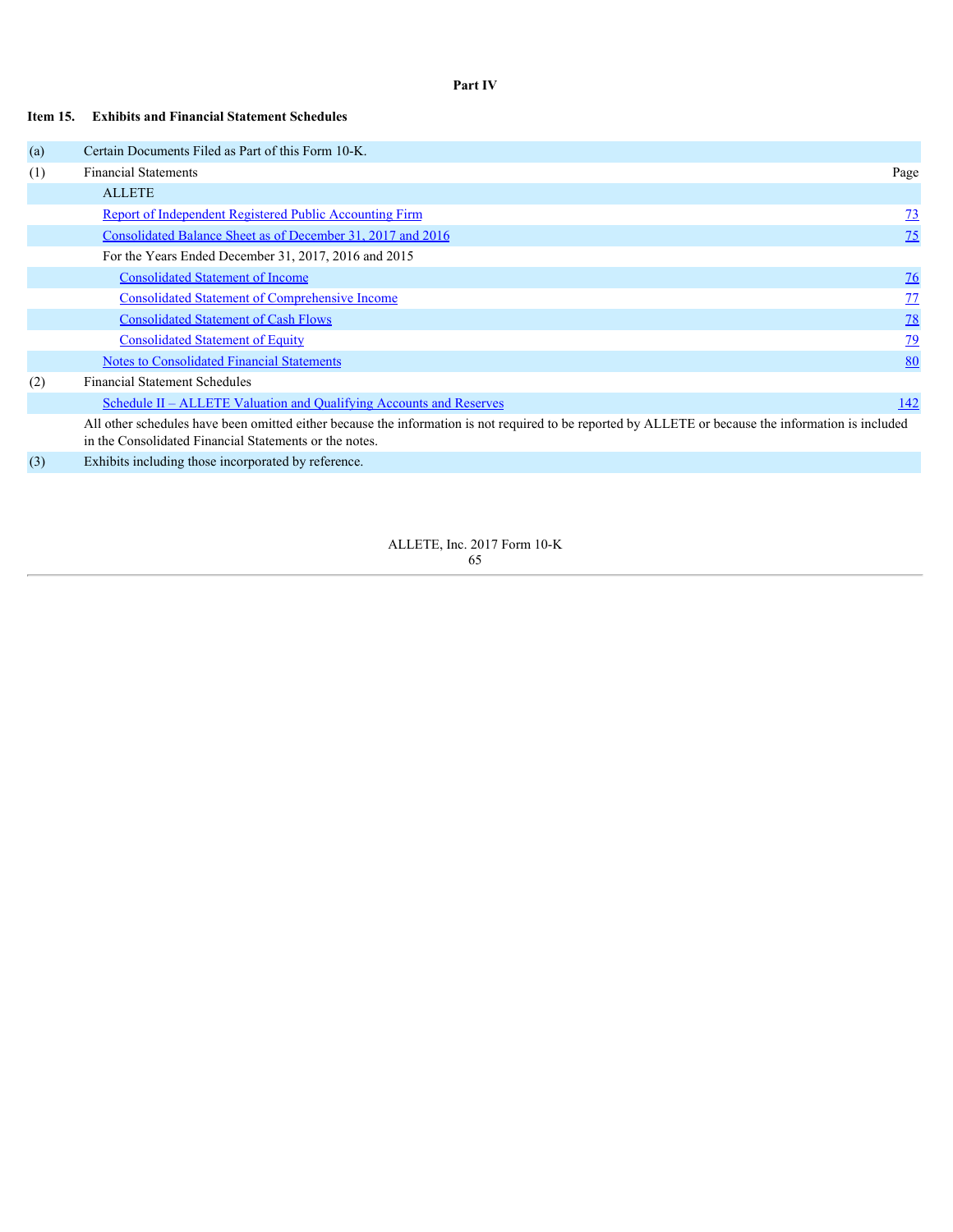| $*3(a)1$ |                              |                                                                 | Articles of Incorporation, amended and restated as of May 8, 2001 (filed as Exhibit 3(b) to the March 31, 2001, Form 10-Q, File No. 1-3548).      |                                                                                                                                                    |
|----------|------------------------------|-----------------------------------------------------------------|---------------------------------------------------------------------------------------------------------------------------------------------------|----------------------------------------------------------------------------------------------------------------------------------------------------|
| $*3(a)2$ |                              |                                                                 | Amendment to Articles of Incorporation, dated as of September 20, 2004 (filed as Exhibit 3 to the September 21, 2004, Form 8-K, File No. 1-3548). |                                                                                                                                                    |
| $*3(a)3$ |                              |                                                                 | Amendment to Articles of Incorporation, dated as of May 12, 2009 (filed as Exhibit 3 to the June 30, 2009, Form 10-Q, File No. 1-3548).           |                                                                                                                                                    |
| $*3(a)4$ |                              |                                                                 | Amendment to Articles of Incorporation, dated as of May 11, 2010 (filed as Exhibit 3(a) to the May 14, 2010, Form 8-K, File No. 1-3548).          |                                                                                                                                                    |
| $*3(a)5$ | Form 10-Q, File No. 1-3548). |                                                                 |                                                                                                                                                   | Amendment to Certificate of Assumed Name, filed with the Minnesota Secretary of State on May 8, 2001 (filed as Exhibit 3(a) to the March 31, 2001, |
| $*3(b)$  |                              |                                                                 | Bylaws, as amended effective May 11, 2010 (filed as Exhibit $3(b)$ to the May 14, 2010, Form 8-K, File No. 1-3548).                               |                                                                                                                                                    |
| $*4(a)1$ |                              |                                                                 | York Mellon (formerly Irving Trust Company) and Andres Serrano (successor to Richard H. West), Trustees (filed as Exhibit 7(c), File No. 2-5865). | Mortgage and Deed of Trust, dated as of September 1, 1945, between Minnesota Power & Light Company (now ALLETE) and The Bank of New                |
| $*4(a)2$ |                              | Supplemental Indentures to ALLETE's Mortgage and Deed of Trust: |                                                                                                                                                   |                                                                                                                                                    |
|          | <b>Number</b>                | Dated as of                                                     | <b>Reference File</b>                                                                                                                             | <b>Exhibit</b>                                                                                                                                     |
|          | First                        | March 1, 1949                                                   | 2-7826                                                                                                                                            | 7(b)                                                                                                                                               |
|          | Second                       | July 1, 1951                                                    | 2-9036                                                                                                                                            | 7(c)                                                                                                                                               |
|          | Third                        | March 1, 1957                                                   | 2-13075                                                                                                                                           | 2(c)                                                                                                                                               |
|          | Fourth                       | January 1, 1968                                                 | 2-27794                                                                                                                                           | 2(c)                                                                                                                                               |
|          | Fifth                        | April 1, 1971                                                   | 2-39537                                                                                                                                           | 2(c)                                                                                                                                               |
|          | Sixth                        | August 1, 1975                                                  | 2-54116                                                                                                                                           | 2(c)                                                                                                                                               |
|          | Seventh                      | September 1, 1976                                               | 2-57014                                                                                                                                           | 2(c)                                                                                                                                               |
|          | Eighth                       | September 1, 1977                                               | 2-59690                                                                                                                                           | 2(c)                                                                                                                                               |
|          | Ninth                        | April 1, 1978                                                   | 2-60866                                                                                                                                           | 2(c)                                                                                                                                               |
|          | Tenth                        | August 1, 1978                                                  | 2-62852                                                                                                                                           | 2(d)2                                                                                                                                              |
|          | Eleventh                     | December 1, 1982                                                | 2-56649                                                                                                                                           | 4(a)3                                                                                                                                              |
|          | Twelfth                      | April 1, 1987                                                   | 33-30224                                                                                                                                          | 4(a)3                                                                                                                                              |
|          |                              | March 1, 1992                                                   | 33-47438                                                                                                                                          |                                                                                                                                                    |
|          | Thirteenth                   |                                                                 |                                                                                                                                                   | 4(b)                                                                                                                                               |
|          | Fourteenth                   | June 1, 1992                                                    | 33-55240                                                                                                                                          | 4(b)                                                                                                                                               |
|          | Fifteenth                    | July 1, 1992                                                    | 33-55240                                                                                                                                          | 4(c)                                                                                                                                               |
|          | Sixteenth                    | July 1, 1992                                                    | 33-55240                                                                                                                                          | 4(d)                                                                                                                                               |
|          | Seventeenth                  | February 1, 1993                                                | 33-50143                                                                                                                                          | 4(b)                                                                                                                                               |
|          | Eighteenth                   | July 1, 1993                                                    | 33-50143                                                                                                                                          | 4(c)                                                                                                                                               |
|          | Nineteenth                   | February 1, 1997                                                | 1-3548 (1996 Form $10-K$ )                                                                                                                        | 4(a)3                                                                                                                                              |
|          | Twentieth                    | November 1, 1997                                                | 1-3548 (1997 Form $10-K$ )                                                                                                                        | 4(a)3                                                                                                                                              |
|          | <b>Twenty-first</b>          | October 1, 2000                                                 | 333-54330                                                                                                                                         | 4(c)3                                                                                                                                              |
|          | <b>Twenty-second</b>         | July 1, 2003                                                    | 1-3548 (June 30, 2003, Form 10-Q)                                                                                                                 | $\overline{4}$                                                                                                                                     |
|          | Twenty-third                 | <b>August 1, 2004</b>                                           | 1-3548 (Sept. 30, 2004, Form 10-Q)                                                                                                                | 4(a)                                                                                                                                               |
|          | Twenty-fourth                | March 1, 2005                                                   | 1-3548 (March 31, 2005, Form 10-Q)                                                                                                                | $\overline{4}$                                                                                                                                     |
|          | Twenty-fifth                 | December 1, 2005                                                | 1-3548 (March 31, 2006, Form 10-Q)                                                                                                                | $\overline{4}$                                                                                                                                     |
|          | Twenty-sixth                 | October 1, 2006                                                 | 1-3548 (2006 Form 10-K)                                                                                                                           | $\frac{4(a)}{3}$                                                                                                                                   |
|          | Twenty-seventh               | <b>February 1, 2008</b>                                         | 1-3548 (2007 Form $10-K$ )                                                                                                                        | $\frac{4(a)}{3}$                                                                                                                                   |
|          | Twenty-eighth                | May 1, 2008                                                     | 1-3548 (June 30, 2008, Form 10-Q)                                                                                                                 | $\overline{4}$                                                                                                                                     |
|          | Twenty-ninth                 | November 1, 2008                                                | 1-3548 (2008 Form 10-K)                                                                                                                           | $\frac{4(a)}{3}$                                                                                                                                   |
|          | Thirtieth                    | <b>January 1, 2009</b>                                          | $1-3548$ (2008 Form 10-K)                                                                                                                         | $\frac{4(a)}{4}$                                                                                                                                   |
|          | Thirty-first                 | February 1, 2010                                                | 1-3548 (March 31, 2010, Form 10-Q)                                                                                                                | $\overline{4}$                                                                                                                                     |
|          | Thirty-second                | <b>August 1, 2010</b>                                           | $1-3548$ (Sept. 30, 2010, Form 10-Q)                                                                                                              | $\overline{4}$                                                                                                                                     |
|          | Thirty-third                 | July 1, 2012                                                    | 1-3548 (July 2, 2012, Form 8-K)                                                                                                                   | $\overline{4}$                                                                                                                                     |
|          | Thirty-fourth                | April 1, 2013                                                   | 1-3548 (April 2, 2013, Form 8-K)                                                                                                                  | $\overline{4}$                                                                                                                                     |
|          |                              |                                                                 | 1-3548 (March 31, 2014, Form 10-Q)                                                                                                                |                                                                                                                                                    |
|          | Thirty-fifth                 | March 1, 2014                                                   |                                                                                                                                                   |                                                                                                                                                    |
|          | Thirty-sixth                 | June 1, 2014                                                    | 1-3548 (June 30, 2014, Form 10-Q)                                                                                                                 | $\overline{4}$                                                                                                                                     |
|          | Thirty-seventh               | September 1, 2014                                               | 1-3548 (Sept. 30, 2014, Form 10-Q)                                                                                                                |                                                                                                                                                    |
|          | Thirty-eighth                | September 1, 2015                                               | 1-3548 (Sept. 30, 2015, Form 10-Q)                                                                                                                | 4(a)                                                                                                                                               |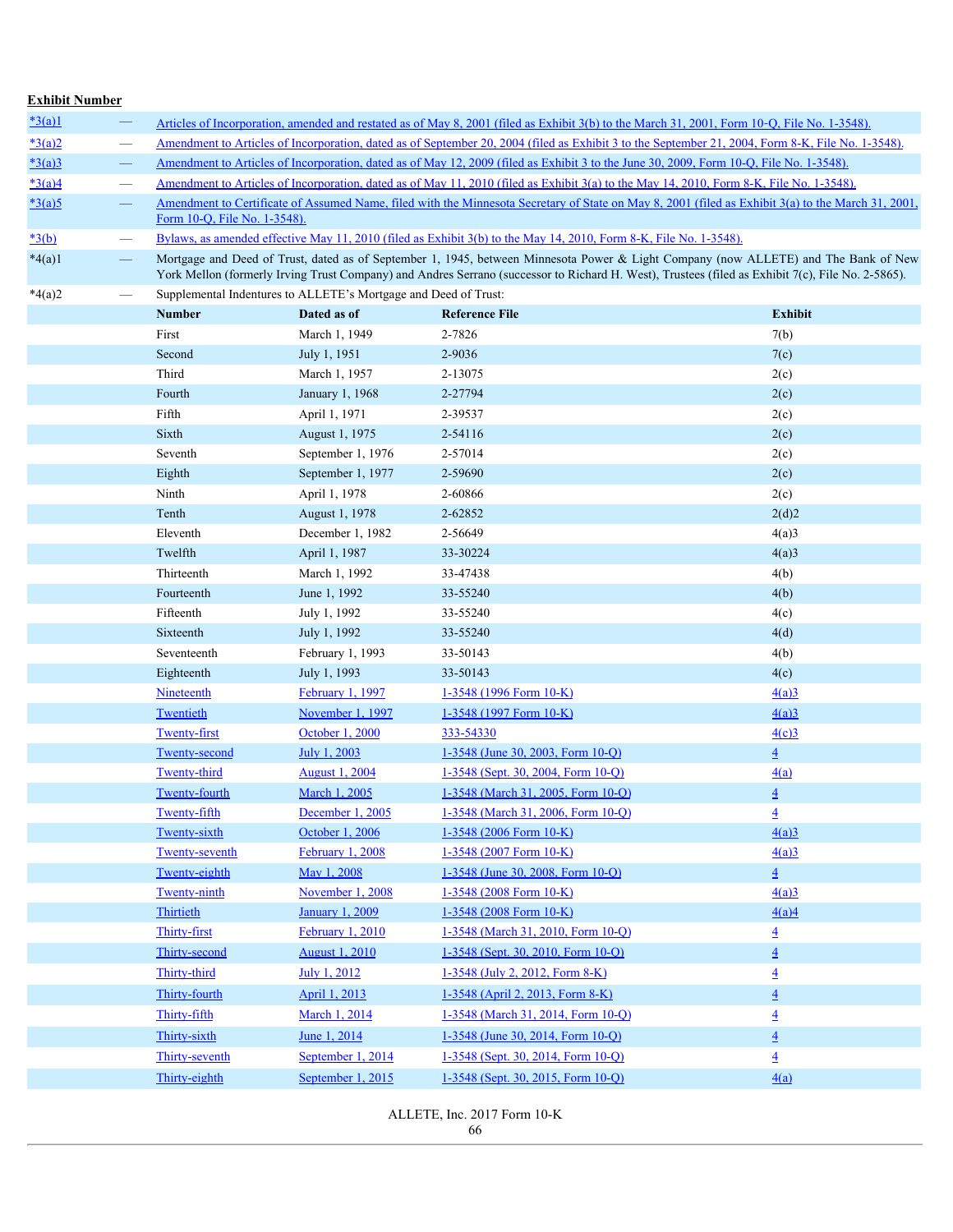| $*4(b)1$ | — Mortgage and Deed of Trust, dated as of March 1, 1943, between Superior Water, Light and Power Company and Chemical Bank & Trust Company |
|----------|--------------------------------------------------------------------------------------------------------------------------------------------|
|          | and Howard B. Smith, as Trustees, both succeeded by U.S. Bank National Association, as Trustee (filed as Exhibit 7(c), File No. 2-8668).   |
| $*4(b)2$ | - Supplemental Indentures to Superior Water, Light and Power Company's Mortgage and Deed of Trust:                                         |

| <b>Exhibit Number</b> |                                 |                                                                                     |                                                                                                                                           |                                                                                                                                                                                                                                                                                          |
|-----------------------|---------------------------------|-------------------------------------------------------------------------------------|-------------------------------------------------------------------------------------------------------------------------------------------|------------------------------------------------------------------------------------------------------------------------------------------------------------------------------------------------------------------------------------------------------------------------------------------|
| $*4(b)1$              |                                 |                                                                                     | and Howard B. Smith, as Trustees, both succeeded by U.S. Bank National Association, as Trustee (filed as Exhibit 7(c), File No. 2-8668).  | - Mortgage and Deed of Trust, dated as of March 1, 1943, between Superior Water, Light and Power Company and Chemical Bank & Trust Company                                                                                                                                               |
| $*4(b)2$              |                                 |                                                                                     | - Supplemental Indentures to Superior Water, Light and Power Company's Mortgage and Deed of Trust:                                        |                                                                                                                                                                                                                                                                                          |
|                       | <b>Number</b>                   | Dated as of                                                                         | <b>Reference File</b>                                                                                                                     | <b>Exhibit</b>                                                                                                                                                                                                                                                                           |
|                       | First                           | March 1, 1951                                                                       | 2-59690                                                                                                                                   | 2(d)(1)                                                                                                                                                                                                                                                                                  |
|                       | Second                          | March 1, 1962                                                                       | 2-27794                                                                                                                                   | 2(d)1                                                                                                                                                                                                                                                                                    |
|                       | Third                           | July 1, 1976                                                                        | 2-57478                                                                                                                                   | 2(e)1                                                                                                                                                                                                                                                                                    |
|                       | Fourth                          | March 1, 1985                                                                       | 2-78641                                                                                                                                   | 4(b)                                                                                                                                                                                                                                                                                     |
|                       | Fifth                           | December 1, 1992                                                                    | 1-3548 (1992 Form 10-K)                                                                                                                   | 4(b)1                                                                                                                                                                                                                                                                                    |
|                       | <b>Sixth</b>                    | March 24, 1994                                                                      | 1-3548 (1996 Form 10-K)                                                                                                                   | 4(b)1                                                                                                                                                                                                                                                                                    |
|                       | <b>Seventh</b>                  | November 1, 1994                                                                    | $1-3548$ (1996 Form 10-K)                                                                                                                 | 4(b)2                                                                                                                                                                                                                                                                                    |
|                       | Eighth                          | January 1, 1997                                                                     | 1-3548 (1996 Form 10-K)                                                                                                                   | 4(b)3                                                                                                                                                                                                                                                                                    |
|                       | <b>Ninth</b>                    | October 1, 2007                                                                     | 1-3548 (2007 Form 10-K)                                                                                                                   | $\frac{4(c)}{3}$                                                                                                                                                                                                                                                                         |
|                       | Tenth                           | October 1, 2007                                                                     | 1-3548 (2007 Form 10-K)                                                                                                                   | 4(c)4                                                                                                                                                                                                                                                                                    |
|                       | Eleventh                        | December 1, 2008                                                                    | 1-3548 (2008 Form 10-K)                                                                                                                   | $\frac{4(c)}{3}$                                                                                                                                                                                                                                                                         |
|                       | Twelfth                         | December 2, 2013                                                                    | 1-3548 (2013 Form $10-K$ )                                                                                                                | $\frac{4(c)}{3}$                                                                                                                                                                                                                                                                         |
| $*4(c)$               |                                 |                                                                                     |                                                                                                                                           | Note Purchase Agreement, dated as of June 8, 2007, between ALLETE and Thrivent Financial for Lutherans and The Northwestern Mutual Life                                                                                                                                                  |
|                       |                                 |                                                                                     | Insurance Company (filed as Exhibit 10(a) to the June 30, 2007, Form 10-Q, File No. 1-3548).                                              |                                                                                                                                                                                                                                                                                          |
| $*4(d)$               |                                 |                                                                                     |                                                                                                                                           |                                                                                                                                                                                                                                                                                          |
|                       |                                 |                                                                                     |                                                                                                                                           | Term Loan Agreement dated as of August 25, 2015, among ALLETE, as Borrower, the Lenders party hereto, JPMorgan Chase Bank, N.A., as<br>Administrative Agent, and J.P. Morgan Securities LLC, as Sole Lead Arranger and Sole Book Runner (filed as Exhibit 4 to the August 28, 2015, Form |
|                       | 8-K, File No. 1-3548).          |                                                                                     |                                                                                                                                           |                                                                                                                                                                                                                                                                                          |
| $*4(e)$               |                                 |                                                                                     |                                                                                                                                           | Note Purchase and Guarantee Agreement dated as of November 5, 2015, among Armenia Mountain Wind LLC, AMW I Holding, LLC and the                                                                                                                                                          |
|                       |                                 |                                                                                     | purchasers named therein (filed as Exhibit 4 to the November 12, 2015, Form 8-K, File No. 1-3548).                                        |                                                                                                                                                                                                                                                                                          |
| <u>*4(f)</u>          |                                 |                                                                                     |                                                                                                                                           | Note Purchase Agreement, dated December 8, 2016, between ALLETE and Hartford Investment Management Company, Northwestern Mutual                                                                                                                                                          |
|                       |                                 |                                                                                     |                                                                                                                                           | Investment Management Company, The Northwestern Mutual Life Insurance Company and Nationwide Life insurance Company (filed as Exhibit 4 to                                                                                                                                               |
|                       |                                 | the December 12, 2016, Form 8-K, File No. 1-3548).                                  |                                                                                                                                           |                                                                                                                                                                                                                                                                                          |
| $*4(g)$               |                                 |                                                                                     |                                                                                                                                           |                                                                                                                                                                                                                                                                                          |
|                       |                                 |                                                                                     |                                                                                                                                           | Term Loan Agreement dated as of August 25, 2017, among ALLETE, as Borrower, the Lenders party hereto, JPMorgan Chase Bank, N.A., as<br>Administrative Agent, Bank of America, N.A., as Syndication Agent, and JPMorgan Chase Bank, N.A., as Sole Lead Arranger and Sole Book Runner      |
|                       |                                 | (filed as Exhibit 4 to the September 30, 2017, Form 10-Q, File No. 1-3548).         |                                                                                                                                           |                                                                                                                                                                                                                                                                                          |
|                       |                                 |                                                                                     |                                                                                                                                           | Power Purchase and Sale Agreement, dated as of May 29, 1998, between Minnesota Power, Inc. (now ALLETE) and Square Butte Electric                                                                                                                                                        |
| $*10(a)$              |                                 | Cooperative (filed as Exhibit 10 to the June 30, 1998, Form 10-O, File No. 1-3548). |                                                                                                                                           |                                                                                                                                                                                                                                                                                          |
| $*10(b)$              |                                 |                                                                                     |                                                                                                                                           | Credit Agreement dated as of November 4, 2013 among ALLETE, as Borrower, the lenders party thereto, JPMorgan Chase Bank, N.A., as                                                                                                                                                        |
|                       |                                 |                                                                                     |                                                                                                                                           | Administrative Agent, and J.P. Morgan Securities LLC, as Sole Lead Arranger and Sole Book Runner (filed as Exhibit 10 to the November 4, 2013,                                                                                                                                           |
|                       | Form 8-K, File No. 1-3548).     |                                                                                     |                                                                                                                                           |                                                                                                                                                                                                                                                                                          |
| $*10(c)1$             | $\hspace{0.1mm}-\hspace{0.1mm}$ |                                                                                     |                                                                                                                                           | Financing Agreement between Collier County Industrial Development Authority and ALLETE dated as of July 1, 2006 (filed as Exhibit 10(b)1 to the                                                                                                                                          |
|                       |                                 | June 30, 2006, Form 10-Q, File No. 1-3548).                                         |                                                                                                                                           |                                                                                                                                                                                                                                                                                          |
| * $10(c)2$            |                                 |                                                                                     | National Association, as Administrative Agent and Issuing Bank (filed as Exhibit 10(b) to the June 30, 2011, Form 10-O, File No. 1-3548). | Amended and Restated Letter of Credit Agreement, dated as of June 3, 2011, among ALLETE, the participating banks and Wells Fargo Bank.                                                                                                                                                   |
| $*10(c)3$             |                                 |                                                                                     |                                                                                                                                           | First Amendment to Amended and Restated Letter of Credit Agreement, dated as of June 1, 2013, between ALLETE and Wells Fargo Bank, National                                                                                                                                              |
|                       |                                 |                                                                                     |                                                                                                                                           | Association, as Issuing Bank, Administrative Agent and Sole Participating Bank (filed as Exhibit 10(b) to the June 30, 2013, Form 10-O, File No. 1-                                                                                                                                      |
|                       | 3548).                          |                                                                                     |                                                                                                                                           |                                                                                                                                                                                                                                                                                          |
| $*10(d)$              |                                 |                                                                                     |                                                                                                                                           | - Agreement dated December 16, 2005, among ALLETE, Wisconsin Public Service Corporation and WPS Investments, LLC (filed as Exhibit 10(g) to                                                                                                                                              |
|                       |                                 | the 2009 Form 10-K, File No. 1-3548).                                               |                                                                                                                                           |                                                                                                                                                                                                                                                                                          |
| $+*10(e)1$            | No. 1-3548).                    |                                                                                     |                                                                                                                                           | ALLETE Executive Annual Incentive Plan, as amended and restated, effective January 1, 2011 (filed as Exhibit 10(h)1 to the 2010 Form 10-K, File                                                                                                                                          |
|                       |                                 |                                                                                     |                                                                                                                                           |                                                                                                                                                                                                                                                                                          |
| $+*10(e)2$            | $\overline{\phantom{m}}$        |                                                                                     | ALLETE Executive Annual Incentive Plan Form of Award Effective 2014 (filed as Exhibit 10(e)6 to the 2013 Form 10-K, File No. 1-3548).     |                                                                                                                                                                                                                                                                                          |
| $+*10(e)3$            |                                 |                                                                                     | ALLETE Executive Annual Incentive Plan Form of Award Effective 2015 (filed as Exhibit 10(e)6 to the 2014 Form 10-K, File No. 1-3548).     |                                                                                                                                                                                                                                                                                          |
| $+*10(e)4$            |                                 |                                                                                     | ALLETE Executive Annual Incentive Plan Form of Award Effective 2016 (filed as Exhibit $10(e)6$ to the 2015 Form 10-K, File No. 1-3548).   |                                                                                                                                                                                                                                                                                          |
| $+*10(e)5$            |                                 |                                                                                     | — ALLETE Executive Annual Incentive Plan Form of Award Effective 2017 (filed as Exhibit 10(e)6 to the 2016 Form 10-K, File No. 1-3548).   |                                                                                                                                                                                                                                                                                          |
| $+*10(e)6$            |                                 |                                                                                     |                                                                                                                                           | $-$ ALLETE Executive Annual Incentive Plan Form of Award Superior Water, Light and Power Effective 2017 (filed as Exhibit 10(e)7 to the 2016 Form                                                                                                                                        |
|                       | 10-K, File No. 1-3548).         |                                                                                     |                                                                                                                                           |                                                                                                                                                                                                                                                                                          |
|                       |                                 |                                                                                     |                                                                                                                                           |                                                                                                                                                                                                                                                                                          |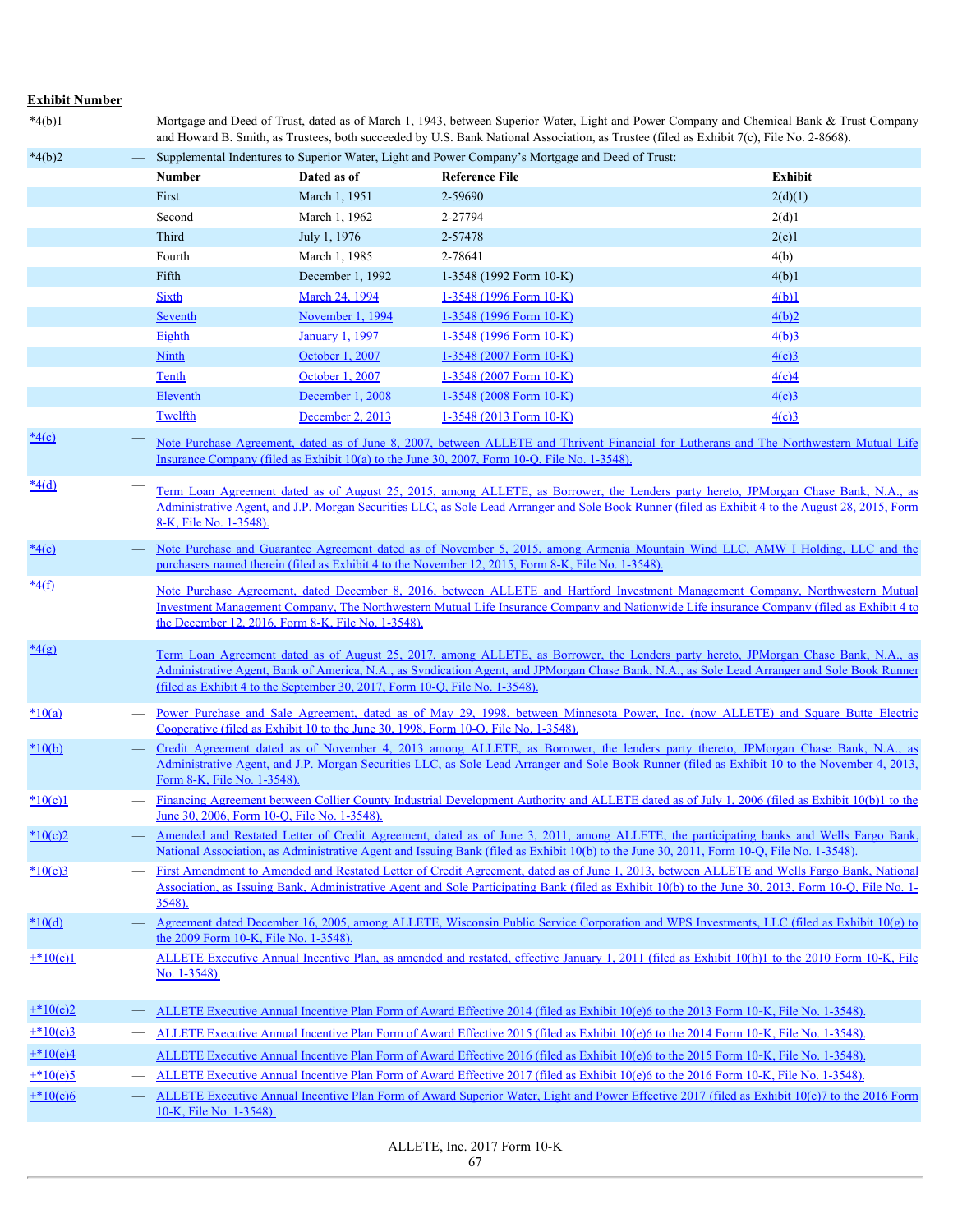| <b>Exhibit Number</b><br>Exhibit 10(i)4 to the 2008 Form 10-K, File No. 1-3548).<br>$10(i)2$ to the 2010 Form 10-K, File No. 1-3548).<br>Exhibit 10(f)3 to the 2014 Form 10-K, File No. 1-3548).<br>10-K, File No. 1-3548).<br>- ALLETE Executive Long-Term Incentive Compensation Plan as amended and restated effective January 1, 2006 (filed as Exhibit 10 to the May 16.<br>2005, Form 8-K, File No. 1-3548).<br>10-K, File No. 1-3548).<br>Form 10-K. File No. 1-3548).<br>2011 Form 10-K, File No. 1-3548)<br>Form 10-K, File No. 1-3548)<br>2012 Form 10-K, File No. 1-3548).<br>Form 10-K, File No. 1-3548).<br>2013 Form 10-K, File No. 1-3548).<br>Form 10-K, File No. 1-3548).<br>2014 Form 10-K, File No. 1-3548)<br>333-207846).<br>Form 10-K, File No. 1-3548).<br>Form 10-K, File No. 1-3548).<br>File No. 1-3548)<br>Form 10-K, File No. 1-3548).<br>Form 10-K, File No. 1-3548).<br>— Form of ALLETE Executive Long-Term Incentive Compensation Plan Restricted Stock Unit Grant Effective 2018.<br>— Form of ALLETE Executive Long-Term Incentive Compensation Plan Performance Share Grant Effective 2018.<br>- Amended and Restated ALLETE Non-Employee Director Stock Plan, effective May 15, 2013 (filed as Exhibit 10(a) to the June 30, 2013, Form 10-Q.<br>File No. 1-3548).<br>3548).<br>Exhibit $10(ac)$ to the 2002 Form $10-K$ , File No. 1-3548).<br>the 2003 Form 10-K, File No. 1-3548).<br>10-Q, File No. 1-3548).<br>Form 10-Q, File No. 1-3548).<br>$1 - 3548$ ).                                                                                                                                                                                                                                                                                                                                                                                                                                                                                                                                                                                                                                                                                                                                                                                                                                                                                                         |             |                                                                                                                                               |
|---------------------------------------------------------------------------------------------------------------------------------------------------------------------------------------------------------------------------------------------------------------------------------------------------------------------------------------------------------------------------------------------------------------------------------------------------------------------------------------------------------------------------------------------------------------------------------------------------------------------------------------------------------------------------------------------------------------------------------------------------------------------------------------------------------------------------------------------------------------------------------------------------------------------------------------------------------------------------------------------------------------------------------------------------------------------------------------------------------------------------------------------------------------------------------------------------------------------------------------------------------------------------------------------------------------------------------------------------------------------------------------------------------------------------------------------------------------------------------------------------------------------------------------------------------------------------------------------------------------------------------------------------------------------------------------------------------------------------------------------------------------------------------------------------------------------------------------------------------------------------------------------------------------------------------------------------------------------------------------------------------------------------------------------------------------------------------------------------------------------------------------------------------------------------------------------------------------------------------------------------------------------------------------------------------------------------------------------------------------------------------------------------------------|-------------|-----------------------------------------------------------------------------------------------------------------------------------------------|
| — Form of ALLETE Executive Long-Term Incentive Compensation Plan Performance Share Grant Effective 2012 (filed as Exhibit 10(m)12 to the 2011<br>— Form of ALLETE Executive Long-Term Incentive Compensation Plan Performance Share Grant Effective 2014 (filed as Exhibit 10(j)14 to the 2013<br>— October 2006 Amendment to the ALLETE Non-Employee Director Compensation Deferral Plan (filed as Exhibit 10(d) to the September 30, 2006,                                                                                                                                                                                                                                                                                                                                                                                                                                                                                                                                                                                                                                                                                                                                                                                                                                                                                                                                                                                                                                                                                                                                                                                                                                                                                                                                                                                                                                                                                                                                                                                                                                                                                                                                                                                                                                                                                                                                                                  |             |                                                                                                                                               |
| — Amendment to the ALLETE and Affiliated Companies Supplemental Executive Retirement Plan (SERP I), effective January 1, 2011 (filed as Exhibit<br>- ALLETE and Affiliated Companies Supplemental Executive Retirement Plan II (SERP II), as amended and restated, effective January 1, 2015 (filed as<br>— ALLETE Deferred Compensation Trust Agreement, as amended and restated, effective December 15, 2012 (filed as Exhibit 10(i) to the 2012 Form<br>— Amendment to the ALLETE Executive Long-Term Incentive Compensation Plan, effective January 1, 2011 (filed as Exhibit 10(m)2 to the 2010 Form<br>- Form of ALLETE Executive Long-Term Incentive Compensation Plan Restricted Stock Unit Grant Effective 2012 (filed as Exhibit 10(m)13 to the<br>— Form of ALLETE Executive Long-Term Incentive Compensation Plan Performance Share Grant Effective 2013 (filed as Exhibit 10(k)14 to the 2012<br>- Form of ALLETE Executive Long-Term Incentive Compensation Plan Restricted Stock Unit Grant Effective 2014 (filed as Exhibit 10(j)15 to the<br>- Form of ALLETE Executive Long-Term Incentive Compensation Plan Performance Share Grant Effective 2015 (filed as Exhibit 10(j)16 to the 2014<br>- ALLETE Executive Long-Term Incentive Compensation Plan effective January 1, 2016 (filed November 6, 2015, as Exhibit 99 to Form S-8, File No.<br>— Form of ALLETE Executive Long-Term Incentive Compensation Plan Restricted Stock Unit Grant Effective 2016 (filed as Exhibit 10(k)3 to the 2015<br>Form of ALLETE Executive Long-Term Incentive Compensation Plan Performance Share Grant Effective 2016 (filed as Exhibit 10(k)2 to the 2015<br>$-$ Form of ALLETE Executive Long-Term Incentive Compensation Plan Cash Award Effective 2017 (filed as Exhibit 10(i)4 to the 2016 Form 10-K,<br>— ALLETE Non-Employee Director Compensation Summary effective January 1, 2015 (filed as Exhibit 10(1)5 to the 2014 Form 10-K, File No. 1-3548).<br>ALLETE Non-Employee Director Compensation Summary effective January 1, 2017 (filed as Exhibit 10(k)3 to the 2016 Form 10-K, File No. 1-<br>— October 2003 Amendment to the Minnesota Power (now ALLETE) Non-Employee Director Compensation Deferral Plan (filed as Exhibit 10(aa)2 to<br>— July 2012 Amendment to the ALLETE Non-Employee Director Compensation Deferral Plan (filed as Exhibit 10(n)5 to the 2012 Form 10-K, File No. | $+*10(f)1$  | ALLETE and Affiliated Companies Supplemental Executive Retirement Plan (SERP I), as amended and restated, effective January 1, 2009 (filed as |
|                                                                                                                                                                                                                                                                                                                                                                                                                                                                                                                                                                                                                                                                                                                                                                                                                                                                                                                                                                                                                                                                                                                                                                                                                                                                                                                                                                                                                                                                                                                                                                                                                                                                                                                                                                                                                                                                                                                                                                                                                                                                                                                                                                                                                                                                                                                                                                                                               | $+*10(f)2$  |                                                                                                                                               |
| - Form of ALLETE Executive Long-Term Incentive Compensation Plan Restricted Stock Unit Grant Effective 2013 (filed as Exhibit 10(k)15 to the<br>- Form of ALLETE Executive Long-Term Incentive Compensation Plan Restricted Stock Unit Grant Effective 2015 (filed as Exhibit 10(j)17 to the<br>Form of ALLETE Executive Long-Term Incentive Compensation Plan Restricted Stock Unit Grant Effective 2017 (filed as Exhibit 10(i)5 to the 2016<br>— Form of ALLETE Executive Long-Term Incentive Compensation Plan Performance Share Grant Effective 2017 (filed as Exhibit 10(i)6 to the 2016<br>- Minnesota Power (now ALLETE) Non-Employee Director Compensation Deferral Plan Amended and Restated, effective January 1, 1990 (filed as<br>January 2005 Amendment to the ALLETE Non-Employee Director Compensation Deferral Plan (filed as Exhibit 10(c) to the March 31, 2005, Form                                                                                                                                                                                                                                                                                                                                                                                                                                                                                                                                                                                                                                                                                                                                                                                                                                                                                                                                                                                                                                                                                                                                                                                                                                                                                                                                                                                                                                                                                                                      | $+*10(f)3$  |                                                                                                                                               |
|                                                                                                                                                                                                                                                                                                                                                                                                                                                                                                                                                                                                                                                                                                                                                                                                                                                                                                                                                                                                                                                                                                                                                                                                                                                                                                                                                                                                                                                                                                                                                                                                                                                                                                                                                                                                                                                                                                                                                                                                                                                                                                                                                                                                                                                                                                                                                                                                               | $+*10(g)$   |                                                                                                                                               |
|                                                                                                                                                                                                                                                                                                                                                                                                                                                                                                                                                                                                                                                                                                                                                                                                                                                                                                                                                                                                                                                                                                                                                                                                                                                                                                                                                                                                                                                                                                                                                                                                                                                                                                                                                                                                                                                                                                                                                                                                                                                                                                                                                                                                                                                                                                                                                                                                               | $+*10(h)1$  |                                                                                                                                               |
|                                                                                                                                                                                                                                                                                                                                                                                                                                                                                                                                                                                                                                                                                                                                                                                                                                                                                                                                                                                                                                                                                                                                                                                                                                                                                                                                                                                                                                                                                                                                                                                                                                                                                                                                                                                                                                                                                                                                                                                                                                                                                                                                                                                                                                                                                                                                                                                                               | $+*10(h)2$  |                                                                                                                                               |
|                                                                                                                                                                                                                                                                                                                                                                                                                                                                                                                                                                                                                                                                                                                                                                                                                                                                                                                                                                                                                                                                                                                                                                                                                                                                                                                                                                                                                                                                                                                                                                                                                                                                                                                                                                                                                                                                                                                                                                                                                                                                                                                                                                                                                                                                                                                                                                                                               | $+*10(h)3$  |                                                                                                                                               |
|                                                                                                                                                                                                                                                                                                                                                                                                                                                                                                                                                                                                                                                                                                                                                                                                                                                                                                                                                                                                                                                                                                                                                                                                                                                                                                                                                                                                                                                                                                                                                                                                                                                                                                                                                                                                                                                                                                                                                                                                                                                                                                                                                                                                                                                                                                                                                                                                               | $+*10(h)4$  |                                                                                                                                               |
|                                                                                                                                                                                                                                                                                                                                                                                                                                                                                                                                                                                                                                                                                                                                                                                                                                                                                                                                                                                                                                                                                                                                                                                                                                                                                                                                                                                                                                                                                                                                                                                                                                                                                                                                                                                                                                                                                                                                                                                                                                                                                                                                                                                                                                                                                                                                                                                                               | $+*10(h)5$  |                                                                                                                                               |
|                                                                                                                                                                                                                                                                                                                                                                                                                                                                                                                                                                                                                                                                                                                                                                                                                                                                                                                                                                                                                                                                                                                                                                                                                                                                                                                                                                                                                                                                                                                                                                                                                                                                                                                                                                                                                                                                                                                                                                                                                                                                                                                                                                                                                                                                                                                                                                                                               | $+*10(h)6$  |                                                                                                                                               |
|                                                                                                                                                                                                                                                                                                                                                                                                                                                                                                                                                                                                                                                                                                                                                                                                                                                                                                                                                                                                                                                                                                                                                                                                                                                                                                                                                                                                                                                                                                                                                                                                                                                                                                                                                                                                                                                                                                                                                                                                                                                                                                                                                                                                                                                                                                                                                                                                               | $+*10(h)7$  |                                                                                                                                               |
|                                                                                                                                                                                                                                                                                                                                                                                                                                                                                                                                                                                                                                                                                                                                                                                                                                                                                                                                                                                                                                                                                                                                                                                                                                                                                                                                                                                                                                                                                                                                                                                                                                                                                                                                                                                                                                                                                                                                                                                                                                                                                                                                                                                                                                                                                                                                                                                                               | $+*10(h)8$  |                                                                                                                                               |
|                                                                                                                                                                                                                                                                                                                                                                                                                                                                                                                                                                                                                                                                                                                                                                                                                                                                                                                                                                                                                                                                                                                                                                                                                                                                                                                                                                                                                                                                                                                                                                                                                                                                                                                                                                                                                                                                                                                                                                                                                                                                                                                                                                                                                                                                                                                                                                                                               | $+*10(h)9$  |                                                                                                                                               |
|                                                                                                                                                                                                                                                                                                                                                                                                                                                                                                                                                                                                                                                                                                                                                                                                                                                                                                                                                                                                                                                                                                                                                                                                                                                                                                                                                                                                                                                                                                                                                                                                                                                                                                                                                                                                                                                                                                                                                                                                                                                                                                                                                                                                                                                                                                                                                                                                               | $+*10(h)10$ |                                                                                                                                               |
|                                                                                                                                                                                                                                                                                                                                                                                                                                                                                                                                                                                                                                                                                                                                                                                                                                                                                                                                                                                                                                                                                                                                                                                                                                                                                                                                                                                                                                                                                                                                                                                                                                                                                                                                                                                                                                                                                                                                                                                                                                                                                                                                                                                                                                                                                                                                                                                                               | $+*10(i)1$  |                                                                                                                                               |
|                                                                                                                                                                                                                                                                                                                                                                                                                                                                                                                                                                                                                                                                                                                                                                                                                                                                                                                                                                                                                                                                                                                                                                                                                                                                                                                                                                                                                                                                                                                                                                                                                                                                                                                                                                                                                                                                                                                                                                                                                                                                                                                                                                                                                                                                                                                                                                                                               | $+*10(i)2$  |                                                                                                                                               |
|                                                                                                                                                                                                                                                                                                                                                                                                                                                                                                                                                                                                                                                                                                                                                                                                                                                                                                                                                                                                                                                                                                                                                                                                                                                                                                                                                                                                                                                                                                                                                                                                                                                                                                                                                                                                                                                                                                                                                                                                                                                                                                                                                                                                                                                                                                                                                                                                               | $+*10(i)3$  |                                                                                                                                               |
|                                                                                                                                                                                                                                                                                                                                                                                                                                                                                                                                                                                                                                                                                                                                                                                                                                                                                                                                                                                                                                                                                                                                                                                                                                                                                                                                                                                                                                                                                                                                                                                                                                                                                                                                                                                                                                                                                                                                                                                                                                                                                                                                                                                                                                                                                                                                                                                                               | $+*10(i)4$  |                                                                                                                                               |
|                                                                                                                                                                                                                                                                                                                                                                                                                                                                                                                                                                                                                                                                                                                                                                                                                                                                                                                                                                                                                                                                                                                                                                                                                                                                                                                                                                                                                                                                                                                                                                                                                                                                                                                                                                                                                                                                                                                                                                                                                                                                                                                                                                                                                                                                                                                                                                                                               | $+*10(i)5$  |                                                                                                                                               |
|                                                                                                                                                                                                                                                                                                                                                                                                                                                                                                                                                                                                                                                                                                                                                                                                                                                                                                                                                                                                                                                                                                                                                                                                                                                                                                                                                                                                                                                                                                                                                                                                                                                                                                                                                                                                                                                                                                                                                                                                                                                                                                                                                                                                                                                                                                                                                                                                               | $+*10(i)6$  |                                                                                                                                               |
|                                                                                                                                                                                                                                                                                                                                                                                                                                                                                                                                                                                                                                                                                                                                                                                                                                                                                                                                                                                                                                                                                                                                                                                                                                                                                                                                                                                                                                                                                                                                                                                                                                                                                                                                                                                                                                                                                                                                                                                                                                                                                                                                                                                                                                                                                                                                                                                                               | $+10(i)7$   |                                                                                                                                               |
|                                                                                                                                                                                                                                                                                                                                                                                                                                                                                                                                                                                                                                                                                                                                                                                                                                                                                                                                                                                                                                                                                                                                                                                                                                                                                                                                                                                                                                                                                                                                                                                                                                                                                                                                                                                                                                                                                                                                                                                                                                                                                                                                                                                                                                                                                                                                                                                                               | $+10(i)8$   |                                                                                                                                               |
|                                                                                                                                                                                                                                                                                                                                                                                                                                                                                                                                                                                                                                                                                                                                                                                                                                                                                                                                                                                                                                                                                                                                                                                                                                                                                                                                                                                                                                                                                                                                                                                                                                                                                                                                                                                                                                                                                                                                                                                                                                                                                                                                                                                                                                                                                                                                                                                                               | $+*10(i)1$  |                                                                                                                                               |
|                                                                                                                                                                                                                                                                                                                                                                                                                                                                                                                                                                                                                                                                                                                                                                                                                                                                                                                                                                                                                                                                                                                                                                                                                                                                                                                                                                                                                                                                                                                                                                                                                                                                                                                                                                                                                                                                                                                                                                                                                                                                                                                                                                                                                                                                                                                                                                                                               | $+*10(k)1$  |                                                                                                                                               |
|                                                                                                                                                                                                                                                                                                                                                                                                                                                                                                                                                                                                                                                                                                                                                                                                                                                                                                                                                                                                                                                                                                                                                                                                                                                                                                                                                                                                                                                                                                                                                                                                                                                                                                                                                                                                                                                                                                                                                                                                                                                                                                                                                                                                                                                                                                                                                                                                               | $+*10(k)2$  |                                                                                                                                               |
|                                                                                                                                                                                                                                                                                                                                                                                                                                                                                                                                                                                                                                                                                                                                                                                                                                                                                                                                                                                                                                                                                                                                                                                                                                                                                                                                                                                                                                                                                                                                                                                                                                                                                                                                                                                                                                                                                                                                                                                                                                                                                                                                                                                                                                                                                                                                                                                                               | $+*10(1)1$  |                                                                                                                                               |
|                                                                                                                                                                                                                                                                                                                                                                                                                                                                                                                                                                                                                                                                                                                                                                                                                                                                                                                                                                                                                                                                                                                                                                                                                                                                                                                                                                                                                                                                                                                                                                                                                                                                                                                                                                                                                                                                                                                                                                                                                                                                                                                                                                                                                                                                                                                                                                                                               | $+*10(1)2$  |                                                                                                                                               |
|                                                                                                                                                                                                                                                                                                                                                                                                                                                                                                                                                                                                                                                                                                                                                                                                                                                                                                                                                                                                                                                                                                                                                                                                                                                                                                                                                                                                                                                                                                                                                                                                                                                                                                                                                                                                                                                                                                                                                                                                                                                                                                                                                                                                                                                                                                                                                                                                               | $+*10(1)3$  |                                                                                                                                               |
|                                                                                                                                                                                                                                                                                                                                                                                                                                                                                                                                                                                                                                                                                                                                                                                                                                                                                                                                                                                                                                                                                                                                                                                                                                                                                                                                                                                                                                                                                                                                                                                                                                                                                                                                                                                                                                                                                                                                                                                                                                                                                                                                                                                                                                                                                                                                                                                                               | $+*10(1)4$  |                                                                                                                                               |
|                                                                                                                                                                                                                                                                                                                                                                                                                                                                                                                                                                                                                                                                                                                                                                                                                                                                                                                                                                                                                                                                                                                                                                                                                                                                                                                                                                                                                                                                                                                                                                                                                                                                                                                                                                                                                                                                                                                                                                                                                                                                                                                                                                                                                                                                                                                                                                                                               | $+*10(1)5$  |                                                                                                                                               |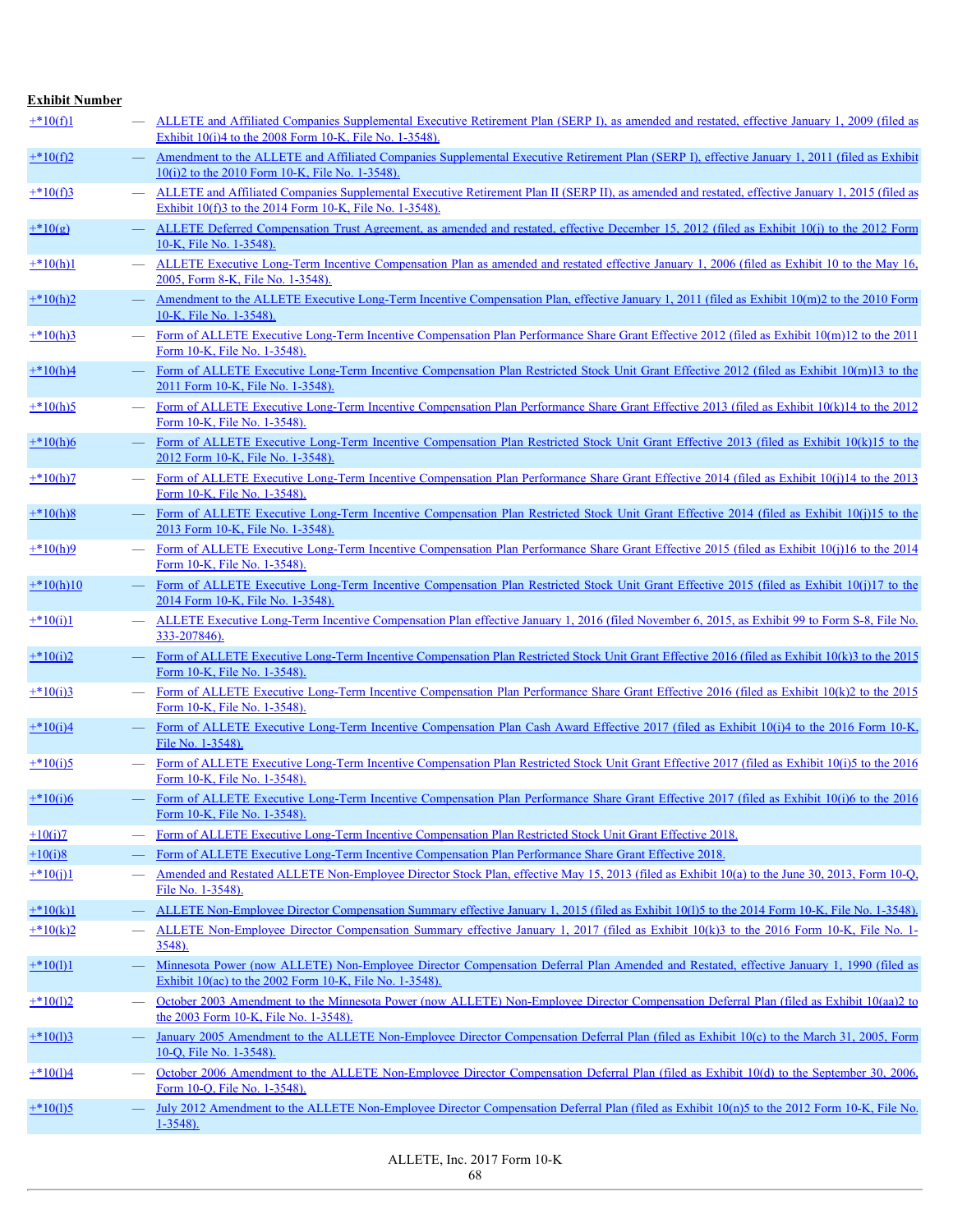| <b>Exhibit Number</b> |                                 |                                                                                                                                                                                                                                                                                                                                                                                                                                    |
|-----------------------|---------------------------------|------------------------------------------------------------------------------------------------------------------------------------------------------------------------------------------------------------------------------------------------------------------------------------------------------------------------------------------------------------------------------------------------------------------------------------|
| $+*10(m)1$            |                                 | - ALLETE Non-Employee Director Compensation Deferral Plan II, effective May 1, 2009 (filed as Exhibit 10(a) to the June 30, 2009, Form 10-Q, File<br>No. 1-3548).                                                                                                                                                                                                                                                                  |
| $+*10(m)2$            |                                 | — ALLETE Non-Employee Director Compensation Deferral Plan II, as amended and restated, effective July 24, 2012 (filed as Exhibit 10(0)2 to the 2012<br>Form 10-K, File No. 1-3548).                                                                                                                                                                                                                                                |
| $+*10(n)$             |                                 | - ALLETE Non-Employee Director Compensation Trust Agreement, as amended and restated, effective December 15, 2012 (filed as Exhibit 10(p)2 to<br>the 2012 Form 10-K, File No. 1-3548).                                                                                                                                                                                                                                             |
| $+*10(0)$             |                                 | — ALLETE and Affiliated Companies Change in Control Severance Plan, as amended and restated, effective January 19, 2011 (filed as Exhibit 10(q) to<br>the 2010 Form 10-K, File No. 1-3548).                                                                                                                                                                                                                                        |
| 12                    | $\overline{\phantom{m}}$        | <b>Computation of Ratios of Earnings to Fixed Charges.</b>                                                                                                                                                                                                                                                                                                                                                                         |
| 21                    |                                 | Subsidiaries of the Registrant.                                                                                                                                                                                                                                                                                                                                                                                                    |
| 23                    | $\hspace{0.1mm}-\hspace{0.1mm}$ | <b>Consent of Independent Registered Public Accounting Firm</b>                                                                                                                                                                                                                                                                                                                                                                    |
| 31(a)                 | $\overline{\phantom{m}}$        | Rule 13a-14(a)/15d-14(a) Certification by the Chief Executive Officer Pursuant to Section 302 of the Sarbanes-Oxley Act of 2002.                                                                                                                                                                                                                                                                                                   |
| 31(b)                 | $\overline{\phantom{m}}$        | Rule 13a-14(a)/15d-14(a) Certification by the Chief Financial Officer Pursuant to Section 302 of the Sarbanes-Oxley Act of 2002.                                                                                                                                                                                                                                                                                                   |
| 32                    |                                 | Section 1350 Certification of Annual Report by the Chief Executive Officer and Chief Financial Officer Pursuant to Section 906 of the Sarbanes-<br>Oxley Act of 2002.                                                                                                                                                                                                                                                              |
| 95                    | $\overline{\phantom{m}}$        | Mine Safety.                                                                                                                                                                                                                                                                                                                                                                                                                       |
| 99                    |                                 | ALLETE News Release dated February 15, 2018, announcing earnings for the year ended December 31, 2017. (This exhibit has been<br>furnished and shall not be deemed "filed" for purposes of Section 18 of the Securities Exchange Act of 1934, nor shall it be deemed<br>incorporated by reference in any filing under the Securities Act of 1933, except as shall be expressly set forth by specific reference in such<br>filing.) |
| 101.INS               |                                 | - XBRL Instance                                                                                                                                                                                                                                                                                                                                                                                                                    |
| 101.SCH               |                                 | - XBRL Schema                                                                                                                                                                                                                                                                                                                                                                                                                      |
| 101.CAL               |                                 | - XBRL Calculation                                                                                                                                                                                                                                                                                                                                                                                                                 |
| 101.DEF               |                                 | - XBRL Definition                                                                                                                                                                                                                                                                                                                                                                                                                  |
| 101.LAB               |                                 | - XBRL Label                                                                                                                                                                                                                                                                                                                                                                                                                       |
| 101.PRE               |                                 | - XBRL Presentation                                                                                                                                                                                                                                                                                                                                                                                                                |
|                       |                                 |                                                                                                                                                                                                                                                                                                                                                                                                                                    |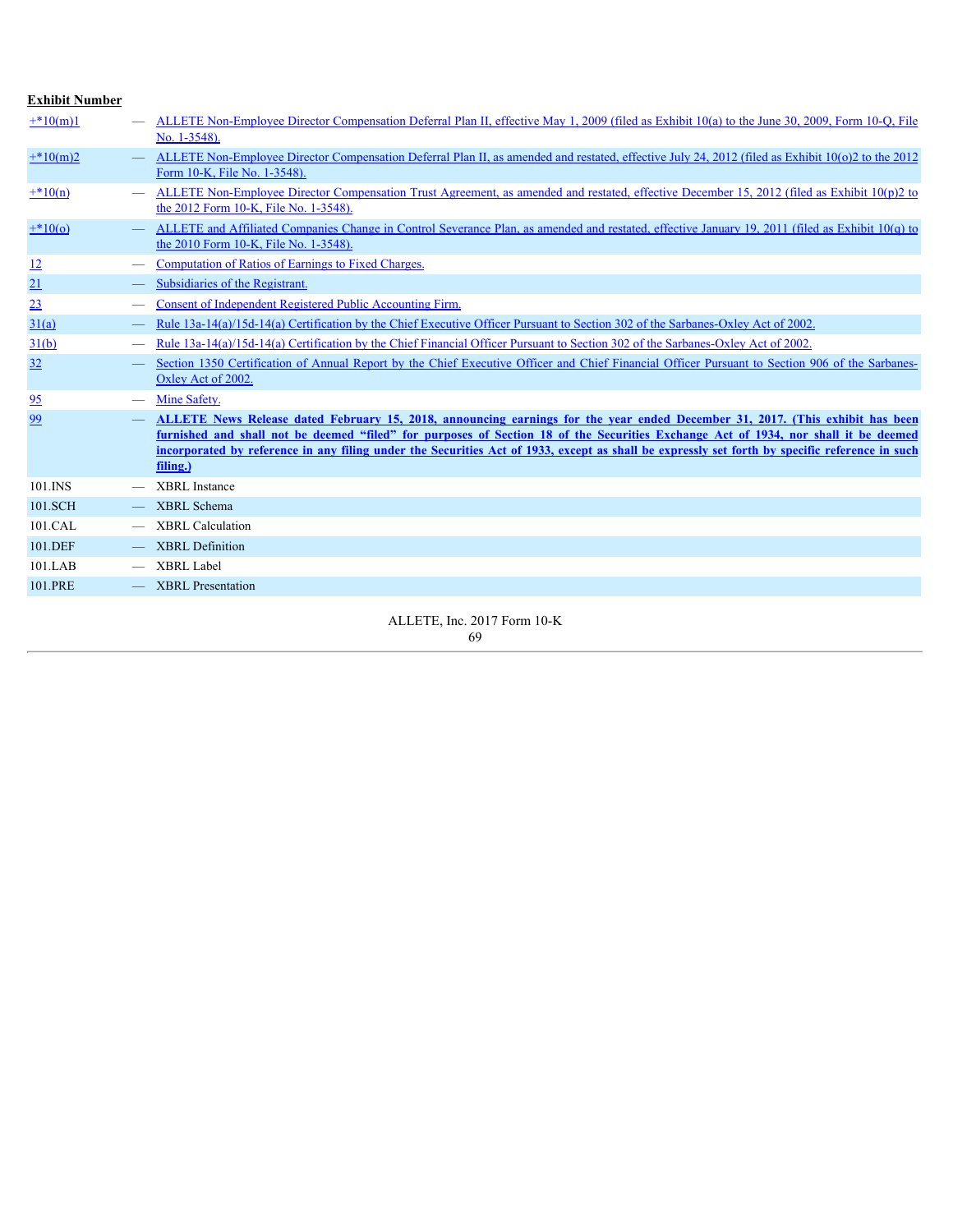# **Exhibits (Continued)**

ALLETE or its subsidiaries are obligors under various long-term debt instruments including, but not limited to, the following:

- \$38,995,000 original principal amount, of City of Cohasset, Minnesota, Variable Rate Demand Revenue Refunding Bonds (ALLETE, formerly Minnesota Power & Light Company, Project) Series 1997A (\$13,500,000 remaining principal balance);
- \$27,800,000 of Collier County Industrial Development Authority, Industrial Development Variable Rate Demand Refunding Revenue Bonds Series 2006;
- \$6,370,000 of City of Superior, Wisconsin, Collateralized Utility Revenue Refunding Bonds Series 2007A; and
- \$6,130,000 of City of Superior, Wisconsin, Collateralized Utility Revenue Bonds Series 2007B.

Pursuant to Item 601(b)(4)(iii) of Regulation S-K, these long-term debt instruments are not filed as exhibits because the total amount of debt authorized under each of these omitted instruments does not exceed 10 percent of our total consolidated assets. We will furnish copies of these instruments to the SEC upon its request.

*+ Management contract or compensatory plan or arrangement pursuant to Item 15(b).*

# **Item 16. Form 10-K Summary**

None.

*<sup>\*</sup> Incorporated herein by reference as indicated.*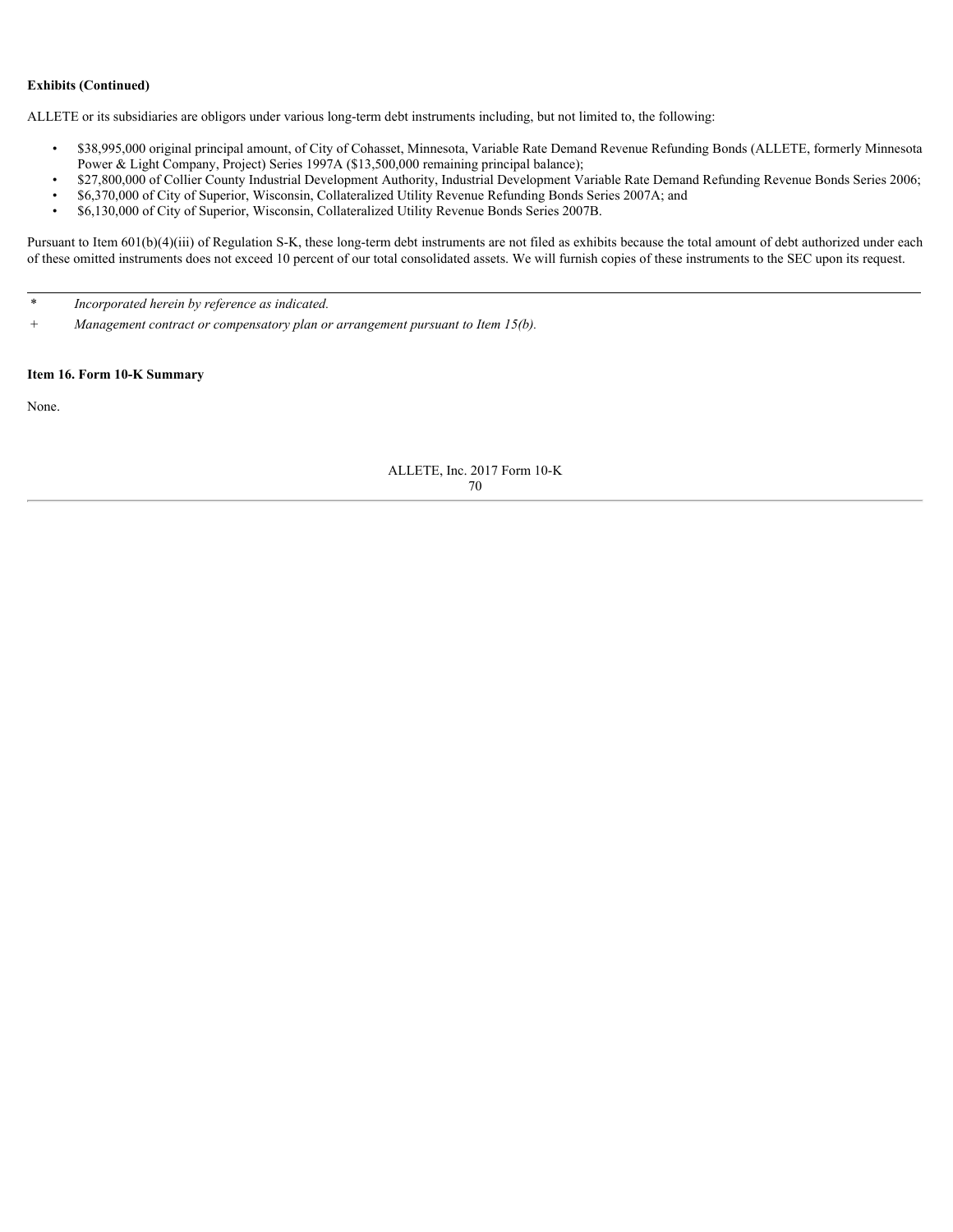#### **Signatures**

Pursuant to the requirements of Section 13 or 15(d) of the Securities Exchange Act of 1934, the registrant has duly caused this report to be signed on its behalf by the undersigned, thereunto duly authorized.

#### **ALLETE, Inc.**

Dated: February 15, 2018 By By /s/ Alan R. Hodnik

Alan R. Hodnik Chairman, President, Chief Executive Officer

Pursuant to the requirements of the Securities Exchange Act of 1934, this report has been signed below by the following persons on behalf of the registrant and in the capacities and on the dates indicated.

| <b>Title</b>                                              | Date              |
|-----------------------------------------------------------|-------------------|
| Chairman, President, Chief Executive Officer and Director | February 15, 2018 |
| (Principal Executive Officer)                             |                   |
| Senior Vice President and Chief Financial Officer         | February 15, 2018 |
| (Principal Financial Officer)                             |                   |
| Vice President, Controller and Chief Accounting Officer   | February 15, 2018 |
| (Principal Accounting Officer)                            |                   |
| ALLETE, Inc. 2017 Form 10-K<br>71                         |                   |
|                                                           |                   |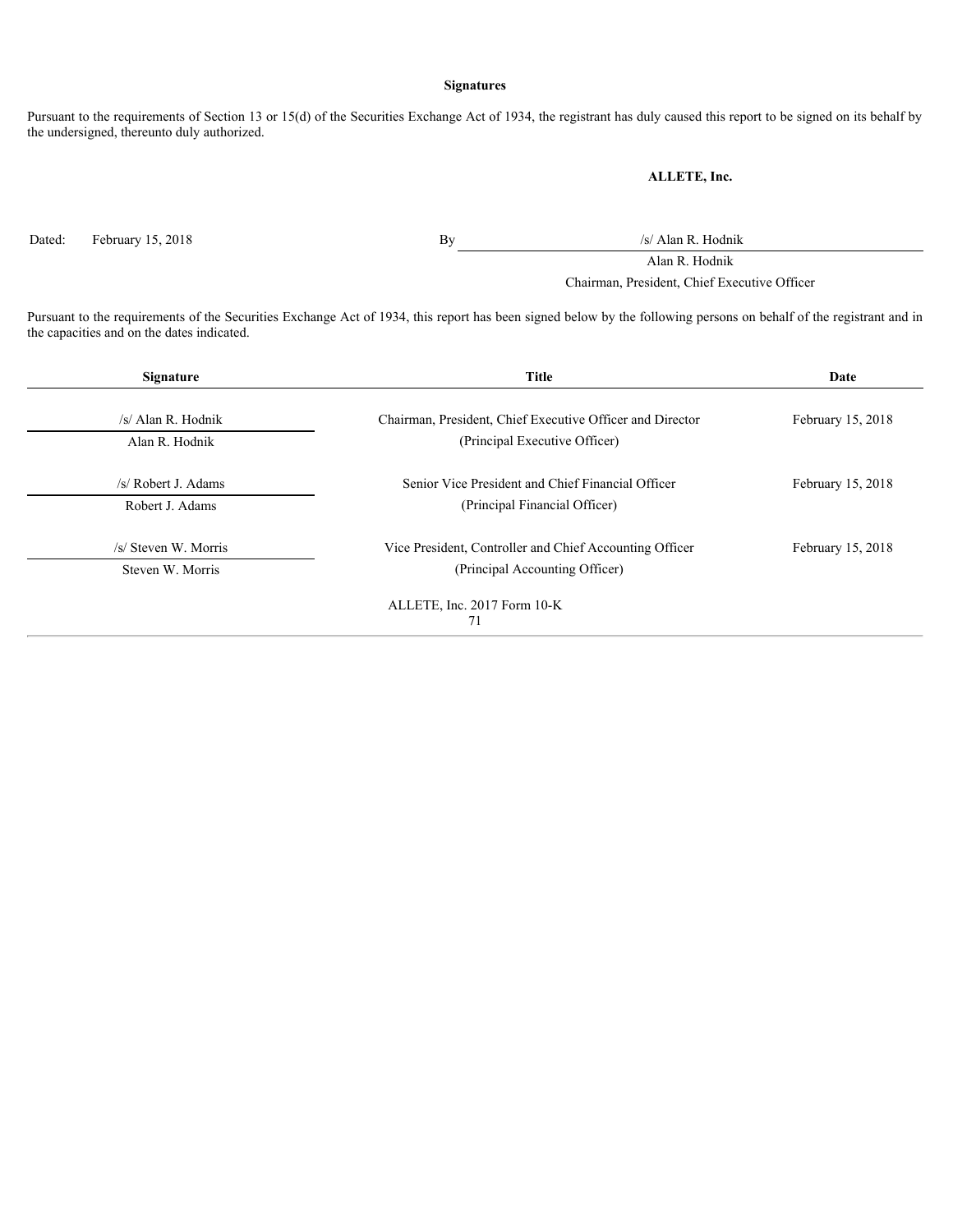## **Signatures (Continued)**

| Signature                | <b>Title</b> | <b>Date</b>       |
|--------------------------|--------------|-------------------|
| /s/ Kathryn W. Dindo     | Director     | February 15, 2018 |
| Kathryn W. Dindo         |              |                   |
| /s/ Sidney W. Emery, Jr. | Director     | February 15, 2018 |
| Sidney W. Emery, Jr.     |              |                   |
| /s/ George G. Goldfarb   | Director     | February 15, 2018 |
| George G. Goldfarb       |              |                   |
| /s/ James S. Haines, Jr. | Director     | February 15, 2018 |
| James S. Haines, Jr.     |              |                   |
| /s/ James J. Hoolihan    | Director     | February 15, 2018 |
| James J. Hoolihan        |              |                   |
| /s/ Heidi E. Jimmerson   | Director     | February 15, 2018 |
| Heidi E. Jimmerson       |              |                   |
| /s/ Madeleine W. Ludlow  | Director     | February 15, 2018 |
| Madeleine W. Ludlow      |              |                   |
| /s/ Susan K. Nestegard   | Director     | February 15, 2018 |
| Susan K. Nestegard       |              |                   |
| /s/ Douglas C. Neve      | Director     | February 15, 2018 |
| Douglas C. Neve          |              |                   |
| /s/ Robert P. Powers     | Director     | February 15, 2018 |
| Robert P. Powers         |              |                   |
| /s/ Leonard C. Rodman    | Director     | February 15, 2018 |
| Leonard C. Rodman        |              |                   |
|                          |              |                   |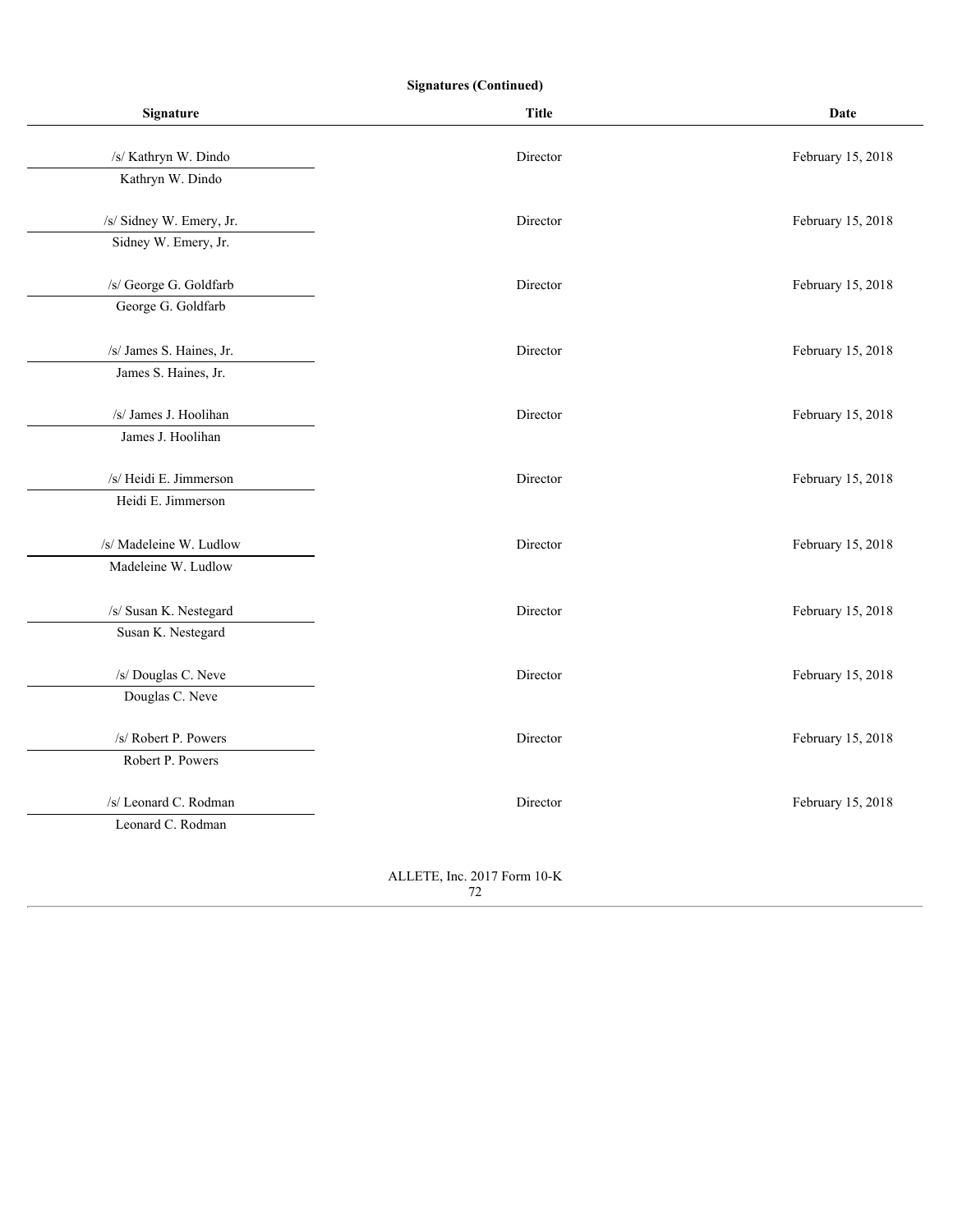#### **Report of Independent Registered Public Accounting Firm**

To the Board of Directors and Shareholders of ALLETE, Inc.:

#### *Opinions on the Financial Statements and Internal Control over Financial Reporting*

We have audited the accompanying consolidated balance sheets of ALLETE, Inc. and its subsidiaries as of December 31, 2017 and 2016, and the related consolidated statements of income, comprehensive income, equity and cash flows for each of the three years in the period ended December 31, 2017, including the related notes and schedule of valuation and qualifying accounts and reserves for each of the three years in the period ended December 31, 2017 appearing under Item 15(a)(2) (collectively referred to as the "consolidated financial statements"). We also have audited the Company's internal control over financial reporting as of December 31, 2017, based on criteria established in *Internal Control - Integrated Framework* (2013) issued by the Committee of Sponsoring Organizations of the Treadway Commission (COSO).

In our opinion, the consolidated financial statements referred to above present fairly, in all material respects, the financial position of the Company as of December 31, 2017 and 2016, and the results of its operations and its cash flows for each of the three years in the period ended December 31, 2017 in conformity with accounting principles generally accepted in the United States of America. Also in our opinion, the Company maintained, in all material respects, effective internal control over financial reporting as of December 31, 2017, based on criteria established in *Internal Control - Integrated Framework* (2013) issued by the COSO.

#### *Basis for Opinions*

The Company's management is responsible for these consolidated financial statements, for maintaining effective internal control over financial reporting, and for its assessment of the effectiveness of internal control over financial reporting, included in Management's Report on Internal Control over Financial Reporting. Our responsibility is to express opinions on the Company's consolidated financial statements and on the Company's internal control over financial reporting based on our audits. We are a public accounting firm registered with the Public Company Accounting Oversight Board (United States) ("PCAOB") and are required to be independent with respect to the Company in accordance with the U.S. federal securities laws and the applicable rules and regulations of the Securities and Exchange Commission and the PCAOB.

We conducted our audits in accordance with the standards of the PCAOB. Those standards require that we plan and perform the audits to obtain reasonable assurance about whether the consolidated financial statements are free of material misstatement, whether due to error or fraud, and whether effective internal control over financial reporting was maintained in all material respects.

Our audits of the consolidated financial statements included performing procedures to assess the risks of material misstatement of the consolidated financial statements, whether due to error or fraud, and performing procedures that respond to those risks. Such procedures included examining, on a test basis, evidence regarding the amounts and disclosures in the consolidated financial statements. Our audits also included evaluating the accounting principles used and significant estimates made by management, as well as evaluating the overall presentation of the consolidated financial statements. Our audit of internal control over financial reporting included obtaining an understanding of internal control over financial reporting, assessing the risk that a material weakness exists, and testing and evaluating the design and operating effectiveness of internal control based on the assessed risk. Our audits also included performing such other procedures as we considered necessary in the circumstances. We believe that our audits provide a reasonable basis for our opinions.

#### *Definition and Limitations of Internal Control over Financial Reporting*

A company's internal control over financial reporting is a process designed to provide reasonable assurance regarding the reliability of financial reporting and the preparation of financial statements for external purposes in accordance with generally accepted accounting principles. A company's internal control over financial reporting includes those policies and procedures that (i) pertain to the maintenance of records that, in reasonable detail, accurately and fairly reflect the transactions and dispositions of the assets of the company; (ii) provide reasonable assurance that transactions are recorded as necessary to permit preparation of financial statements in accordance with generally accepted accounting principles, and that receipts and expenditures of the company are being made only in accordance with authorizations of management and directors of the company; and (iii) provide reasonable assurance regarding prevention or timely detection of unauthorized acquisition, use, or disposition of the company's assets that could have a material effect on the financial statements.

| ALLETE, Inc. 2017 Form 10-K |  |
|-----------------------------|--|
| --                          |  |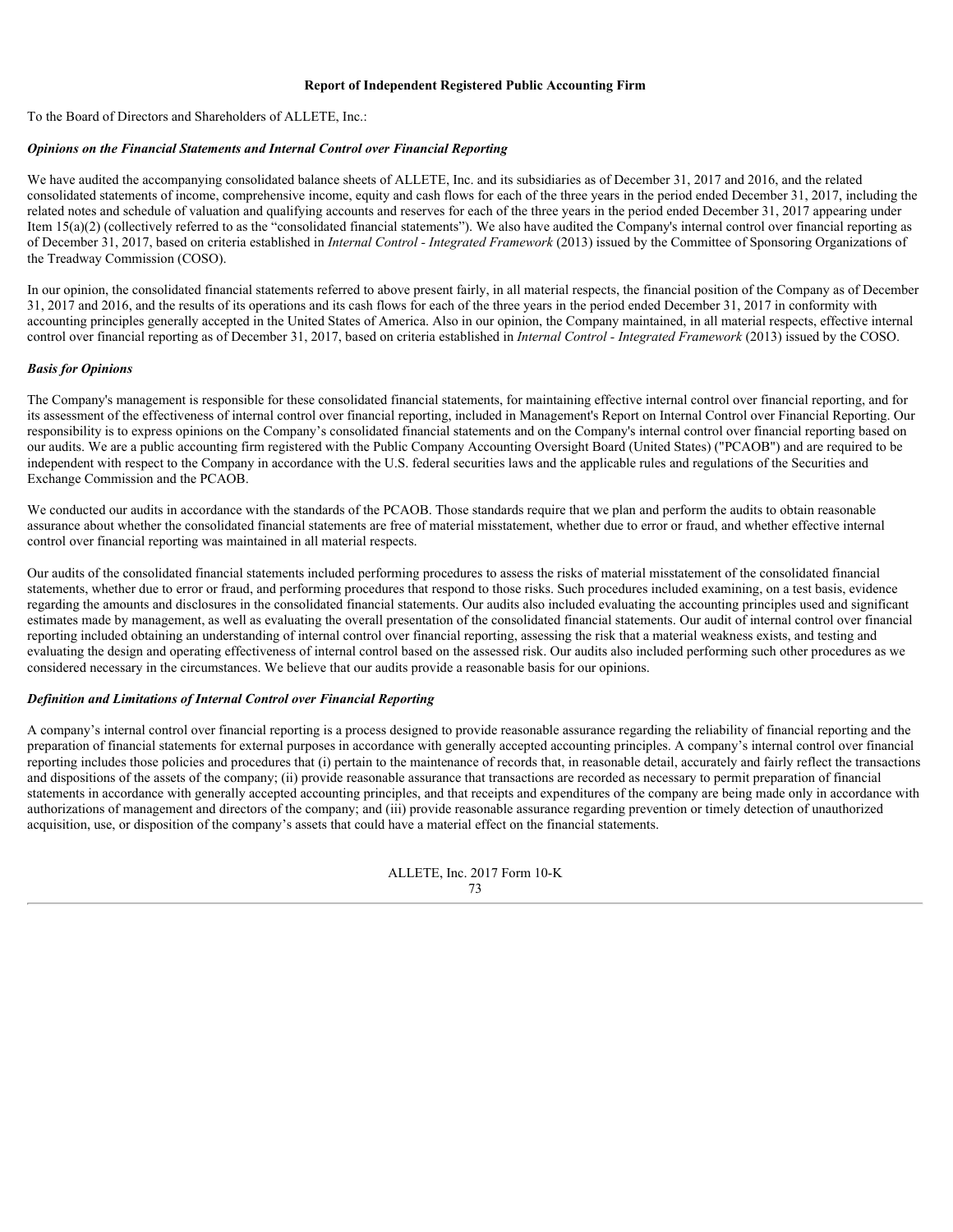#### **Report of Independent Registered Public Accounting Firm (Continued)**

Because of its inherent limitations, internal control over financial reporting may not prevent or detect misstatements. Also, projections of any evaluation of effectiveness to future periods are subject to the risk that controls may become inadequate because of changes in conditions, or that the degree of compliance with the policies or procedures may deteriorate.

/s/ PricewaterhouseCoopers LLP

Minneapolis, Minnesota February 15, 2018

We have served as the Company's auditor since 1963.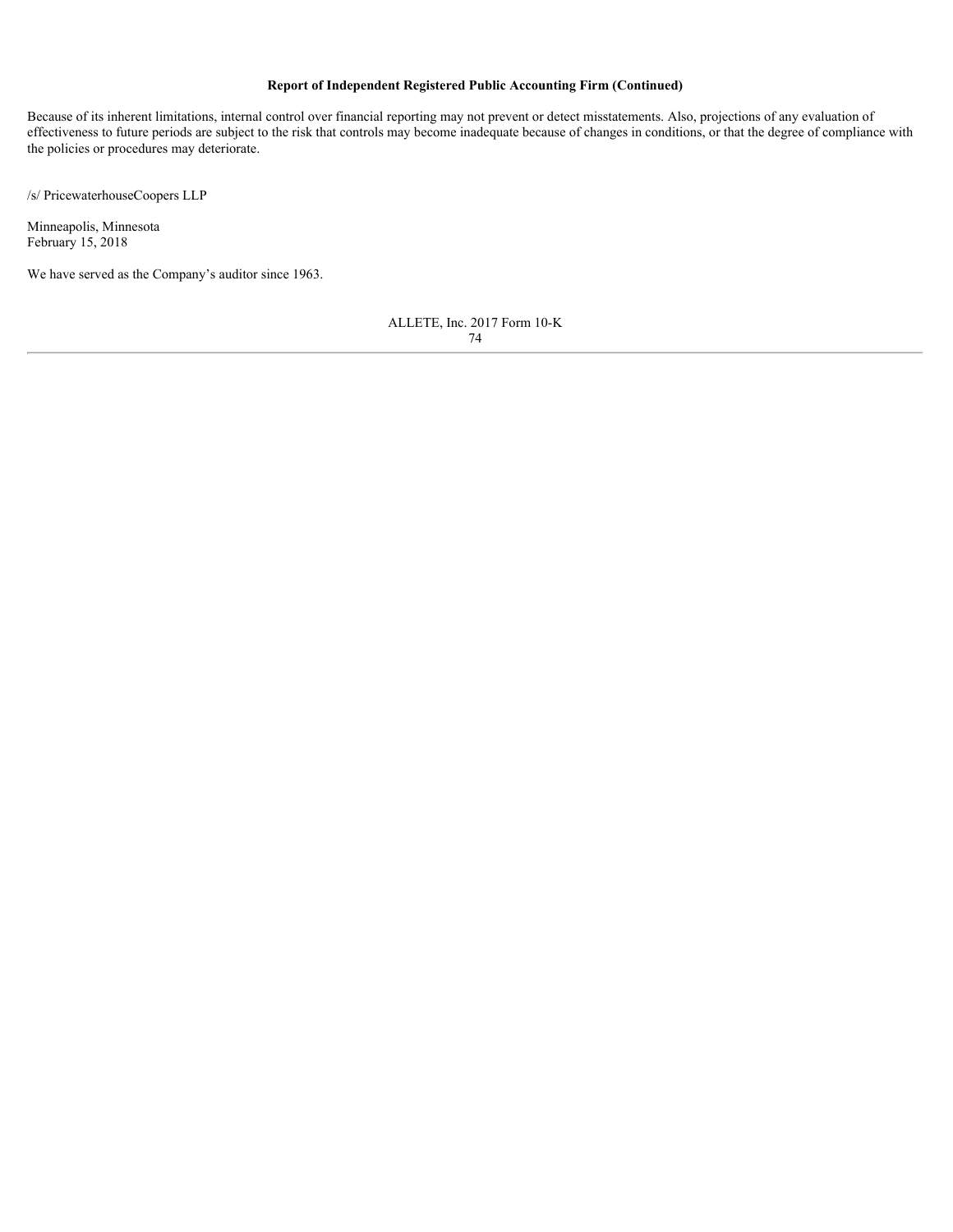## **CONSOLIDATED FINANCIAL STATEMENTS**

#### **ALLETE Consolidated Balance Sheet**

| As of December 31                                                                                   | 2017      | 2016      |
|-----------------------------------------------------------------------------------------------------|-----------|-----------|
| <b>Millions</b>                                                                                     |           |           |
| Assets                                                                                              |           |           |
| <b>Current Assets</b>                                                                               |           |           |
| Cash and Cash Equivalents                                                                           | \$98.9    | \$27.5    |
| Accounts Receivable (Less Allowance of \$2.1 and \$3.1)                                             | 135.1     | 122.5     |
| Inventories - Net                                                                                   | 95.9      | 104.2     |
| Prepayments and Other                                                                               | 37.6      | 40.3      |
| <b>Total Current Assets</b>                                                                         | 367.5     | 294.5     |
| Property, Plant and Equipment - Net                                                                 | 3,822.4   | 3,741.2   |
| <b>Regulatory Assets</b>                                                                            | 384.7     | 330.1     |
| Investment in ATC                                                                                   | 118.7     | 135.6     |
| Other Investments                                                                                   | 53.1      | 55.6      |
| Goodwill and Intangible Assets - Net                                                                | 225.9     | 213.4     |
| Other Non-Current Assets                                                                            | 107.7     | 106.5     |
| <b>Total Assets</b>                                                                                 | \$5,080.0 | \$4,876.9 |
| <b>Liabilities and Shareholders' Equity</b>                                                         |           |           |
| <b>Liabilities</b>                                                                                  |           |           |
| <b>Current Liabilities</b>                                                                          |           |           |
| Accounts Payable                                                                                    | \$136.3   | \$74.0    |
| <b>Accrued Taxes</b>                                                                                | 50.0      | 46.5      |
| <b>Accrued Interest</b>                                                                             | 17.6      | 17.6      |
| Long-Term Debt Due Within One Year                                                                  | 64.1      | 187.7     |
| Other                                                                                               | 83.2      | 73.7      |
| <b>Total Current Liabilities</b>                                                                    | 351.2     | 399.5     |
| Long-Term Debt                                                                                      | 1,439.2   | 1,370.4   |
| Deferred Income Taxes                                                                               | 230.5     | 554.6     |
| Regulatory Liabilities                                                                              | 532.0     | 125.8     |
| Defined Benefit Pension and Other Postretirement Benefit Plans                                      | 191.8     | 210.9     |
| Other Non-Current Liabilities                                                                       | 267.1     | 322.7     |
| <b>Total Liabilities</b>                                                                            | 3,011.8   | 2,983.9   |
| <b>Commitments, Guarantees and Contingencies (Note 11)</b>                                          |           |           |
| <b>Shareholders' Equity</b>                                                                         |           |           |
| Common Stock Without Par Value, 80.0 Shares Authorized, 51.1 and 49.6 Shares Issued and Outstanding | 1,401.4   | 1,295.3   |
| Accumulated Other Comprehensive Loss                                                                | (22.6)    | (28.2)    |
| <b>Retained Earnings</b>                                                                            | 689.4     | 625.9     |
| Total Shareholders' Equity                                                                          | 2,068.2   | 1,893.0   |
| <b>Total Liabilities and Shareholders' Equity</b>                                                   | \$5,080.0 | \$4,876.9 |
|                                                                                                     |           |           |

The accompanying notes are an integral part of these statements.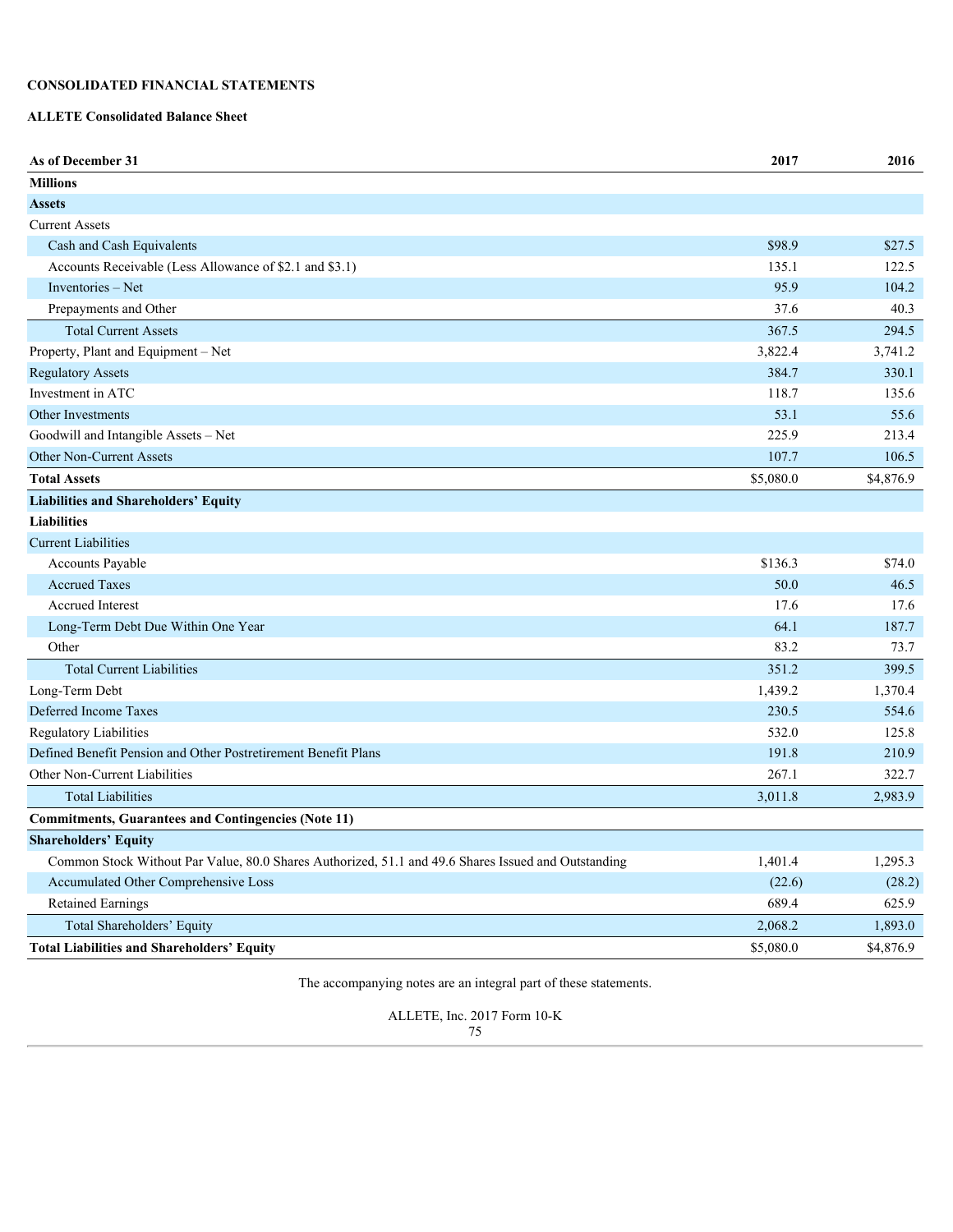## **ALLETE Consolidated Statement of Income**

| <b>Year Ended December 31</b>                                  | 2017      | 2016      | 2015    |
|----------------------------------------------------------------|-----------|-----------|---------|
| <b>Millions Except Per Share Amounts</b>                       |           |           |         |
| <b>Operating Revenue</b>                                       |           |           |         |
| Utility                                                        | \$1,063.8 | \$1,000.7 | \$991.2 |
| Non-utility                                                    | 355.5     | 339.0     | 495.2   |
| <b>Total Operating Revenue</b>                                 | 1,419.3   | 1,339.7   | 1,486.4 |
| <b>Operating Expenses</b>                                      |           |           |         |
| Fuel, Purchased Power and Gas - Utility                        | 396.9     | 339.9     | 336.0   |
| Transmission Services - Utility                                | 71.2      | 65.2      | 54.1    |
| Cost of Sales - Non-utility                                    | 147.8     | 137.7     | 294.4   |
| Operating and Maintenance                                      | 339.9     | 334.1     | 333.5   |
| Depreciation and Amortization                                  | 177.5     | 195.8     | 170.0   |
| Taxes Other than Income Taxes                                  | 56.9      | 53.8      | 51.4    |
| Other                                                          | (0.7)     | (10.3)    | 36.3    |
| <b>Total Operating Expenses</b>                                | 1,189.5   | 1,116.2   | 1,275.7 |
| <b>Operating Income</b>                                        | 229.8     | 223.5     | 210.7   |
| <b>Other Income (Expense)</b>                                  |           |           |         |
| <b>Interest Expense</b>                                        | (67.8)    | (70.3)    | (64.9)  |
| <b>Equity Earnings in ATC</b>                                  | 22.5      | 18.5      | 16.3    |
| Other                                                          | 2.4       | 3.9       | 4.7     |
| <b>Total Other Expense</b>                                     | (42.9)    | (47.9)    | (43.9)  |
| <b>Income Before Non-Controlling Interest and Income Taxes</b> | 186.9     | 175.6     | 166.8   |
| <b>Income Tax Expense</b>                                      | 14.7      | 19.8      | 25.3    |
| <b>Net Income</b>                                              | 172.2     | 155.8     | 141.5   |
| Less: Non-Controlling Interest in Subsidiaries                 |           | 0.5       | 0.4     |
| <b>Net Income Attributable to ALLETE</b>                       | \$172.2   | \$155.3   | \$141.1 |
| <b>Average Shares of Common Stock</b>                          |           |           |         |
| <b>Basic</b>                                                   | 50.8      | 49.3      | 48.3    |
| Diluted                                                        | 51.0      | 49.5      | 48.4    |
| <b>Basic Earnings Per Share of Common Stock</b>                | \$3.39    | \$3.15    | \$2.92  |
| <b>Diluted Earnings Per Share of Common Stock</b>              | \$3.38    | \$3.14    | \$2.92  |
| <b>Dividends Per Share of Common Stock</b>                     | \$2.14    | \$2.08    | \$2.02  |

The accompanying notes are an integral part of these statements.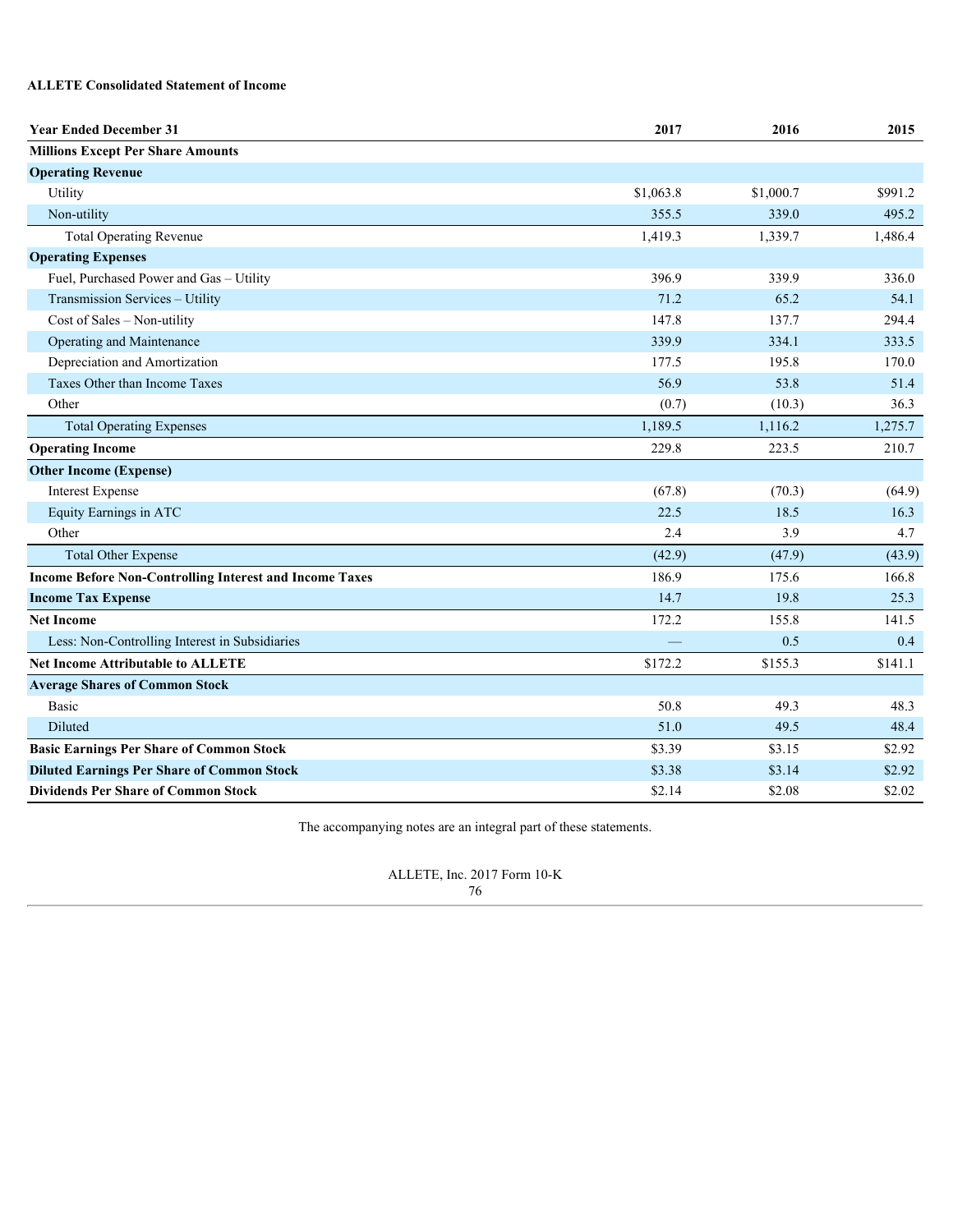## **ALLETE Consolidated Statement of Comprehensive Income**

| <b>Year Ended December 31</b>                                       | 2017                     | 2016    | 2015    |
|---------------------------------------------------------------------|--------------------------|---------|---------|
| Millions                                                            |                          |         |         |
| <b>Net Income</b>                                                   | \$172.2                  | \$155.8 | \$141.5 |
| <b>Other Comprehensive Income (Loss)</b>                            |                          |         |         |
| Unrealized Gain (Loss) on Securities                                |                          |         |         |
| Net of Income Tax Expense (Benefit) of \$0.7, $$(0.2)$ and $$(0.3)$ | 0.9                      | (0.2)   | (0.5)   |
| Unrealized Gain on Derivatives                                      |                          |         |         |
| Net of Income Tax Expense of \$-, \$- and \$0.1                     |                          |         | 0.1     |
| Defined Benefit Pension and Other Postretirement Benefit Plans      |                          |         |         |
| Net of Income Tax Expense (Benefit) of \$2.2, \$(2.4) and \$(2.2)   | 4.7                      | (3.5)   | (3.0)   |
| Total Other Comprehensive Income (Loss)                             | 5.6                      | (3.7)   | (3.4)   |
| <b>Total Comprehensive Income</b>                                   | 177.8                    | 152.1   | 138.1   |
| Less: Non-Controlling Interest in Subsidiaries                      | $\overline{\phantom{m}}$ | 0.5     | 0.4     |
| <b>Total Comprehensive Income Attributable to ALLETE</b>            | \$177.8                  | \$151.6 | \$137.7 |

The accompanying notes are an integral part of these statements.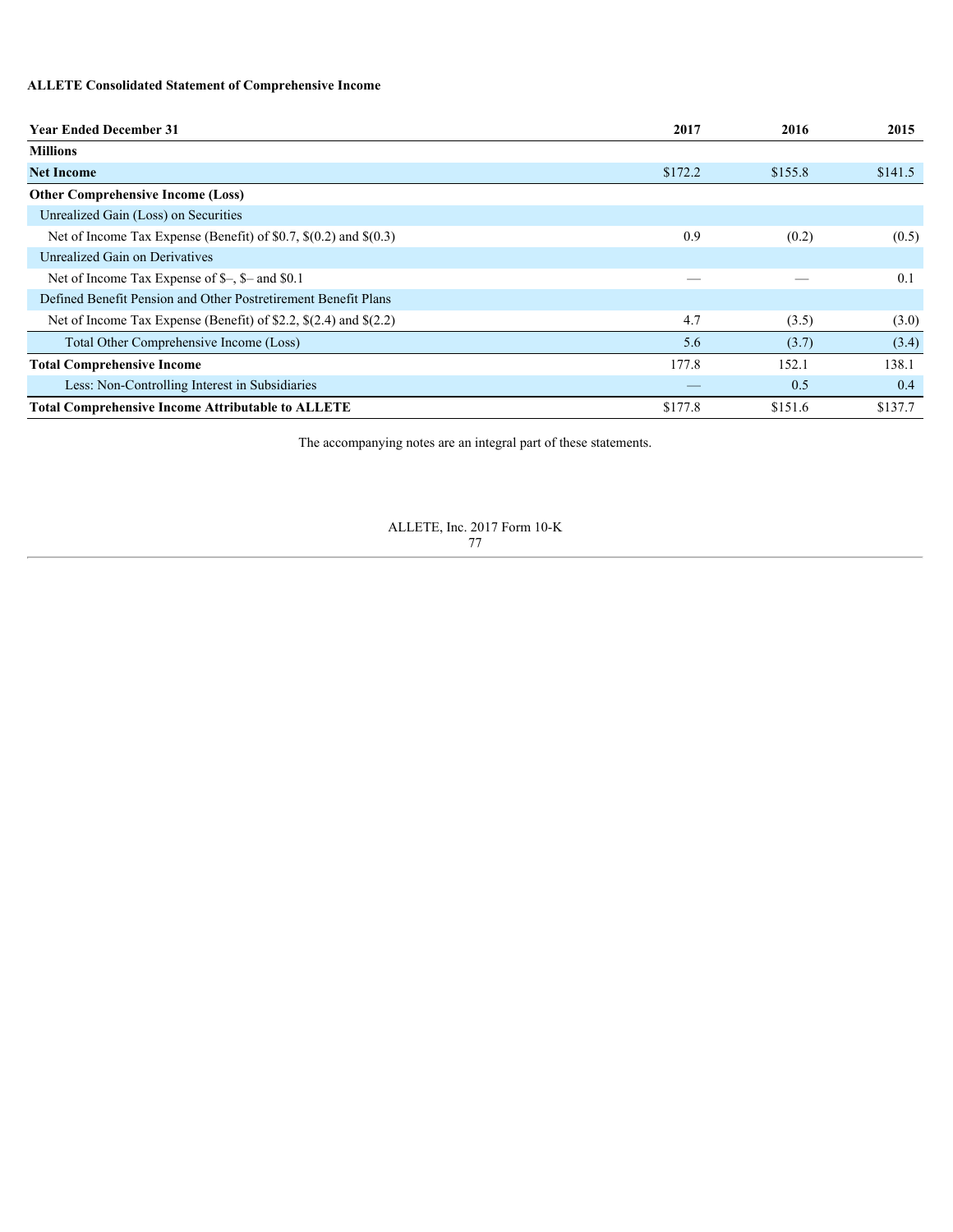## **ALLETE Consolidated Statement of Cash Flows**

| <b>Year Ended December 31</b>                                         | 2017                          | 2016                     | 2015                            |
|-----------------------------------------------------------------------|-------------------------------|--------------------------|---------------------------------|
| <b>Millions</b>                                                       |                               |                          |                                 |
| <b>Operating Activities</b>                                           |                               |                          |                                 |
| Net Income                                                            | \$172.2                       | \$155.8                  | \$141.5                         |
| AFUDC - Equity                                                        | (1.2)                         | (2.1)                    | (3.3)                           |
| Income from Equity Investments - Net of Dividends                     | (3.2)                         | (5.7)                    | (1.8)                           |
| Impairment of Real Estate                                             |                               | $\hspace{0.05cm}$        | 36.3                            |
| Impairment of Goodwill                                                |                               | 3.3                      | $\hspace{0.1mm}-\hspace{0.1mm}$ |
| Change in Fair Value of Contingent Consideration                      | (0.7)                         | (13.6)                   |                                 |
| Deferred Fuel Adjustment Clause Charge                                | 19.5                          |                          | $\hspace{0.1mm}-\hspace{0.1mm}$ |
| Loss (Gain) on Sales of Investments and Property, Plant and Equipment | 0.4                           | (6.0)                    | (0.2)                           |
| Depreciation Expense                                                  | 171.9                         | 190.6                    | 165.9                           |
| Amortization of PSAs                                                  | (23.6)                        | (22.3)                   | (23.2)                          |
| Amortization of Other Intangible Assets and Other Assets              | 10.2                          | 10.3                     | 5.6                             |
|                                                                       | 14.4                          | 19.4                     | 25.1                            |
| Deferred Income Tax Expense                                           |                               |                          |                                 |
| Share-Based and ESOP Compensation Expense                             | 6.6                           | 5.1                      | 11.6                            |
| Defined Benefit Pension and Other Postretirement Benefit Expense      | 10.1                          | 4.6                      | 15.4                            |
| <b>Bad Debt Expense</b>                                               | 0.8                           | 4.1                      | 1.6                             |
| Provision for Interim Rate Refund                                     | 32.3                          |                          | $\overline{\phantom{0}}$        |
| Changes in Operating Assets and Liabilities                           |                               |                          |                                 |
| Accounts Receivable                                                   | (8.0)                         | (4.7)                    | 1.1                             |
| Inventories                                                           | 11.9                          | 13.3                     | (22.1)                          |
| Prepayments and Other                                                 | (5.3)                         | (6.9)                    | 3.7                             |
| Accounts Payable                                                      | (7.5)                         | 6.5                      | (19.3)                          |
| Other Current Liabilities                                             | 1.8                           | (13.8)                   | 5.1                             |
| Cash Contributions to Defined Benefit Pension Plans                   | (1.7)                         | (6.3)                    |                                 |
| Changes in Regulatory and Other Non-Current Assets                    | 33.7                          | (10.7)                   | 0.6                             |
| Changes in Regulatory and Other Non-Current Liabilities               | (31.7)                        | 11.1                     | (3.5)                           |
| Cash from Operating Activities                                        | 402.9                         | 332.0                    | 340.1                           |
| <b>Investing Activities</b>                                           |                               |                          |                                 |
| Proceeds from Sale of Available-for-sale Securities                   | 10.1                          | 9.0                      | 1.7                             |
| Payments for Purchase of Available-for-sale Securities                | (8.6)                         | (9.4)                    | (2.3)                           |
| Acquisitions of Subsidiaries - Net of Cash Acquired                   | (18.5)                        | (5.9)                    | (333.3)                         |
| Investment in ATC                                                     | (7.8)                         | (5.4)                    | (1.6)                           |
| Changes to Other Investments                                          | 3.0                           | 4.4                      | 3.1                             |
|                                                                       |                               |                          |                                 |
| Additions to Property, Plant and Equipment                            | (208.5)                       | (265.6)                  | (286.8)                         |
| Proceeds from Sale of Property, Plant and Equipment                   | 1.3                           | 0.7                      | 0.4                             |
| Changes in Restricted Cash                                            |                               | (4.0)                    | $\hspace{0.1mm}-\hspace{0.1mm}$ |
| Cash for Investing Activities                                         | (229.0)                       | (276.2)                  | (618.8)                         |
| <b>Financing Activities</b>                                           |                               |                          |                                 |
| Proceeds from Issuance of Common Stock                                | 86.0                          | 30.9                     | 161.2                           |
| Proceeds from Issuance of Long-Term Debt                              | 131.5                         | 4.8                      | 324.5                           |
| Changes in Restricted Cash                                            | (0.4)                         | 7.0                      | 8.5                             |
| Changes in Notes Payable                                              | $\overline{\phantom{0}}$      | (1.6)                    | (2.1)                           |
| Repayments of Long-Term Debt                                          | (189.6)                       | (54.8)                   | (160.2)                         |
| Acquisition of Non-Controlling Interest                               | $\overbrace{\phantom{aaaaa}}$ | (8.0)                    | $\hspace{0.1mm}-\hspace{0.1mm}$ |
| Acquisition-Related Contingent Consideration Payments                 | (19.7)                        | (0.9)                    | $\overline{\phantom{m}}$        |
| Dividends on Common Stock                                             | (108.7)                       | (102.7)                  | (97.9)                          |
| Other Financing Activities                                            | (1.6)                         | $\overline{\phantom{m}}$ | (4.1)                           |
| Cash from (for) Financing Activities                                  | (102.5)                       | (125.3)                  | 229.9                           |
| <b>Change in Cash and Cash Equivalents</b>                            | 71.4                          | (69.5)                   | (48.8)                          |
|                                                                       |                               |                          |                                 |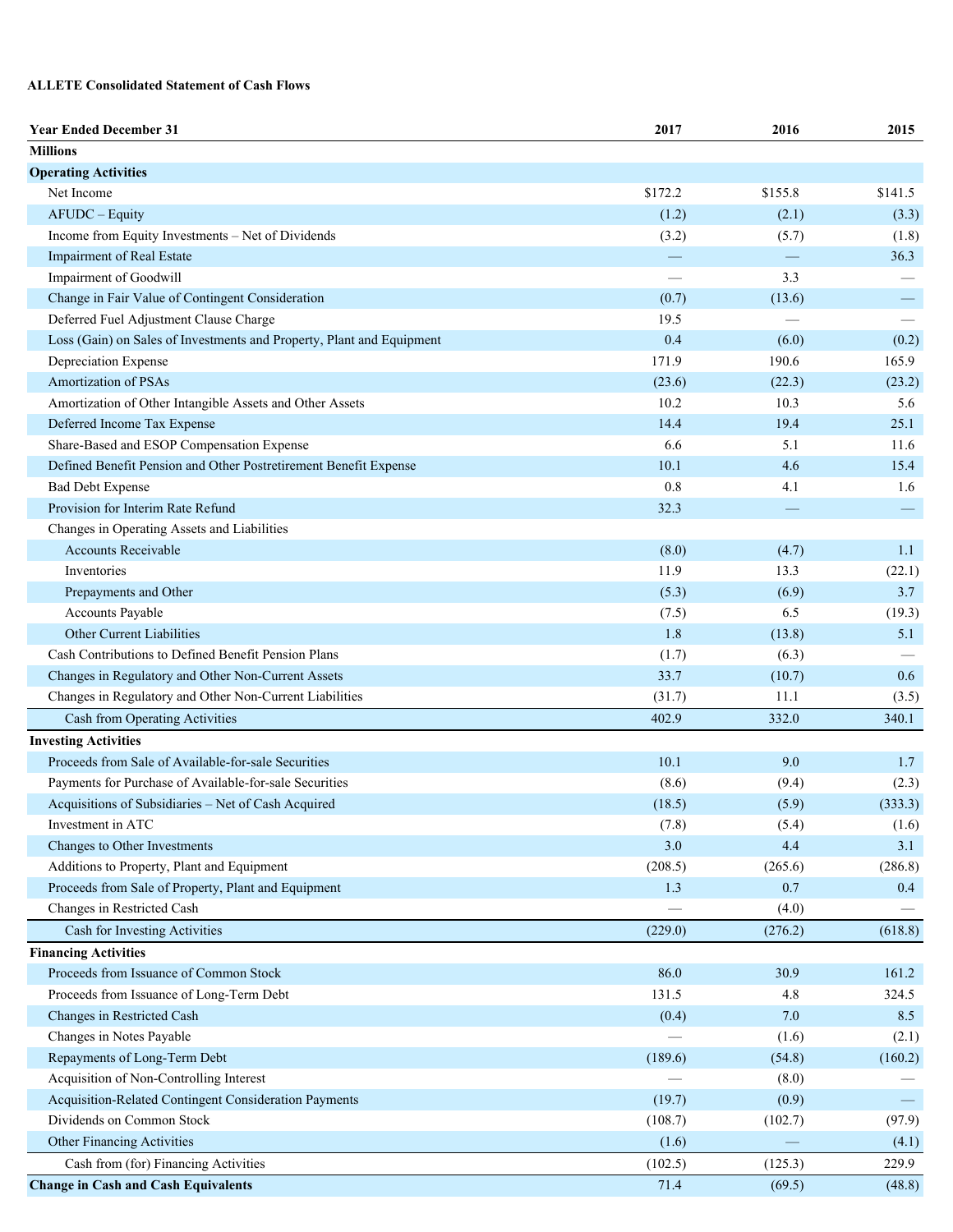| <b>Cash and Cash Equivalents at Beginning of Period</b> | <i>. .</i> | . .<br>$\cdots$               | $\Lambda$ $\zeta$<br>. – т. |
|---------------------------------------------------------|------------|-------------------------------|-----------------------------|
| <b>Cash and Cash Equivalents at End of Period</b>       | \$98.9     | A A B<br>$\psi$ $\sim$ $\sim$ | \$97.0                      |

The accompanying notes are an integral part of these statements.

## ALLETE, Inc. 2017 Form 10-K

78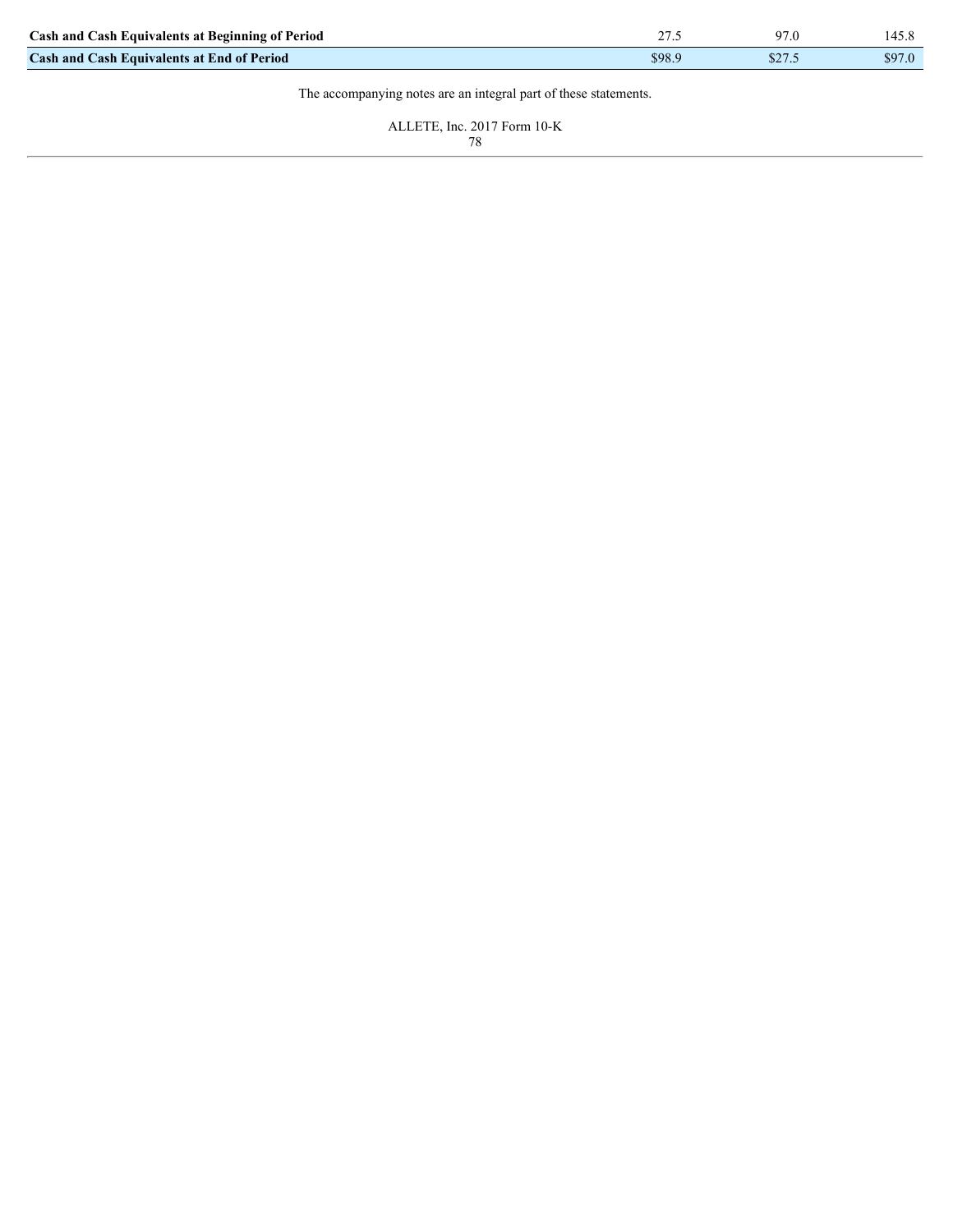## **ALLETE Consolidated Statement of Equity**

|                                                           | Total<br><b>Equity</b> | Retained<br>Earnings            | Accumulated<br>Other<br>Comprehensive<br>Loss | Unearned<br><b>ESOP</b><br><b>Shares</b> | Common<br><b>Stock</b>   | Non-Controlling<br>Interest in<br><b>Subsidiaries</b> |
|-----------------------------------------------------------|------------------------|---------------------------------|-----------------------------------------------|------------------------------------------|--------------------------|-------------------------------------------------------|
| <b>Millions</b>                                           |                        |                                 |                                               |                                          |                          |                                                       |
| Balance as of December 31, 2014                           | \$1,611.2              | \$530.1                         | \$(21.1)                                      | \$(7.2)                                  | \$1,107.6                | \$1.8                                                 |
| Comprehensive Income                                      |                        |                                 |                                               |                                          |                          |                                                       |
| Net Income                                                | 141.5                  | 141.1                           |                                               |                                          |                          | 0.4                                                   |
| Other Comprehensive Income - Net of Tax                   |                        |                                 |                                               |                                          |                          |                                                       |
| <b>Unrealized Loss on Securities</b>                      | (0.5)                  |                                 | (0.5)                                         |                                          |                          |                                                       |
| <b>Unrealized Gain on Derivatives</b>                     | 0.1                    | $\overline{\phantom{0}}$        | 0.1                                           | $\overline{\phantom{0}}$                 |                          |                                                       |
| Defined Benefit Pension and Other Postretirement<br>Plans | (3.0)                  |                                 | (3.0)                                         |                                          |                          |                                                       |
| Total Comprehensive Income                                | 138.1                  |                                 |                                               |                                          |                          |                                                       |
| Common Stock Issued                                       | 163.8                  | $\hspace{0.1mm}-\hspace{0.1mm}$ | $\hspace{0.05cm}$                             | $\overline{\phantom{m}}$                 | 163.8                    | $\overline{\phantom{a}}$                              |
| Dividends Declared                                        | (97.9)                 | (97.9)                          | $\hspace{0.1mm}-\hspace{0.1mm}$               | $\overline{\phantom{m}}$                 | $\hspace{0.05cm}$        |                                                       |
| <b>ESOP</b> Shares Earned                                 | 7.2                    | $\hspace{0.1mm}-\hspace{0.1mm}$ | $\overline{\phantom{m}}$                      | 7.2                                      | $\overline{\phantom{0}}$ | $\overline{\phantom{m}}$                              |
| Balance as of December 31, 2015                           | 1,822.4                | 573.3                           | (24.5)                                        | $\overline{\phantom{m}}$                 | 1,271.4                  | 2.2                                                   |
| Comprehensive Income                                      |                        |                                 |                                               |                                          |                          |                                                       |
| Net Income                                                | 155.8                  | 155.3                           |                                               |                                          |                          | 0.5                                                   |
| Other Comprehensive Income - Net of Tax                   |                        |                                 |                                               |                                          |                          |                                                       |
| <b>Unrealized Loss on Securities</b>                      | (0.2)                  | $\hspace{0.05cm}$               | (0.2)                                         |                                          |                          |                                                       |
| Defined Benefit Pension and Other Postretirement<br>Plans | (3.5)                  |                                 | (3.5)                                         |                                          |                          |                                                       |
| Total Comprehensive Income                                | 152.1                  |                                 |                                               |                                          |                          |                                                       |
| Common Stock Issued                                       | 35.9                   |                                 |                                               |                                          | 35.9                     |                                                       |
| Common Stock Retired                                      | (8.0)                  |                                 |                                               | $\hspace{0.1mm}-\hspace{0.1mm}$          | (8.0)                    |                                                       |
| Dividends Declared                                        | (102.7)                | (102.7)                         | $\overline{\phantom{m}}$                      | $\hspace{0.05cm}$                        | $\overline{\phantom{m}}$ | $\qquad \qquad -$                                     |
| Acquisition of Non-Controlling Interest                   | (6.7)                  |                                 | $\overline{\phantom{m}}$                      |                                          | (4.0)                    | (2.7)                                                 |
| Balance as of December 31, 2016                           | 1,893.0                | 625.9                           | (28.2)                                        | $\hspace{0.05cm}$                        | 1,295.3                  |                                                       |
| Comprehensive Income                                      |                        |                                 |                                               |                                          |                          |                                                       |
| Net Income                                                | 172.2                  | 172.2                           |                                               |                                          |                          |                                                       |
| Other Comprehensive Income - Net of Tax                   |                        |                                 |                                               |                                          |                          |                                                       |
| <b>Unrealized Gain on Securities</b>                      | 0.9                    |                                 | 0.9                                           |                                          |                          |                                                       |
| Defined Benefit Pension and Other Postretirement<br>Plans | 4.7                    | $\overline{\phantom{m}}$        | 4.7                                           |                                          |                          |                                                       |
| Total Comprehensive Income                                | 177.8                  |                                 |                                               |                                          |                          |                                                       |
| Common Stock Issued                                       | 106.1                  | $\overline{\phantom{m}}$        | $\overline{\phantom{m}}$                      | $\overline{\phantom{m}}$                 | 106.1                    |                                                       |
| Dividends Declared                                        | (108.7)                | (108.7)                         | $\longrightarrow$                             | $\hspace{0.1mm}-\hspace{0.1mm}$          | $\overline{\phantom{m}}$ | $\overline{\phantom{m}}$                              |
| Balance as of December 31, 2017                           | \$2,068.2              | \$689.4                         | \$(22.6)                                      | $\overline{\phantom{m}}$                 | \$1,401.4                | $\overline{\phantom{m}}$                              |

The accompanying notes are an integral part of these statements.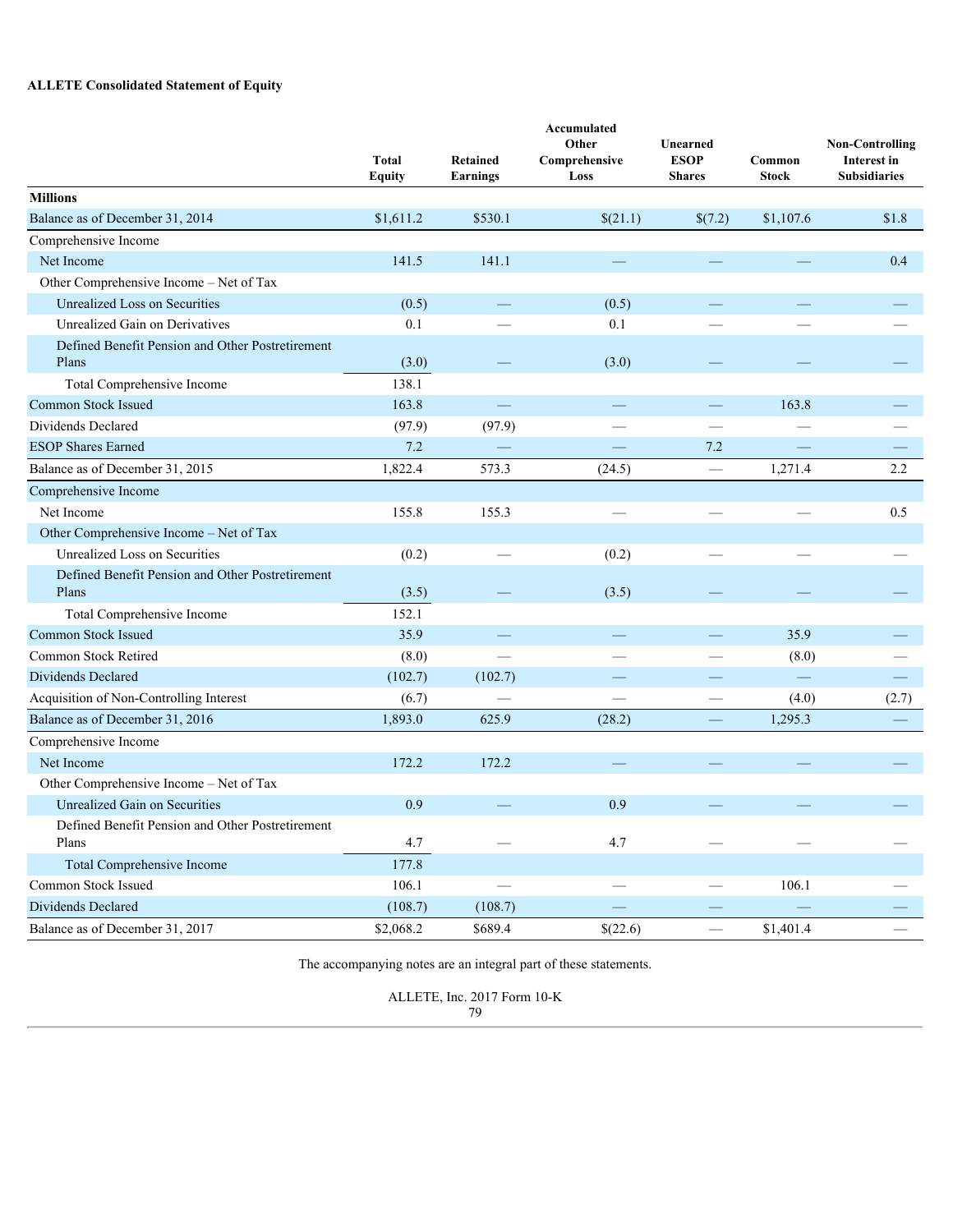#### **NOTES TO CONSOLIDATED FINANCIAL STATEMENTS**

#### **NOTE 1. OPERATIONS AND SIGNIFICANT ACCOUNTING POLICIES**

Financial Statement Preparation. References in this report to "we," "us," and "our" are to ALLETE and its subsidiaries, collectively. We prepare our financial statements in conformity with GAAP. These principles require management to make informed judgments, best estimates, and assumptions that affect the reported amounts of assets, liabilities, revenue and expenses. Actual results could differ from those estimates. **SUBSEX TO CONSOLIDATED FINANCIAL STATEMENTS**<br> **Subsequent Preparation.** References in this report to "we," "us," and "our" are to ALLETE and its subsidiaries, collectively. We prepare our financial<br>
statements in conformi

statements issuance.

Principles of Consolidation. Our Consolidated Financial Statements include the accounts of ALLETE and all of our majority-owned subsidiary companies. All material intercompany balances and transactions have been eliminated in consolidation.

determined in accordance with the guidance on segment reporting. We measure performance of our operations through budgeting and monitoring of contributions to consolidated net income by each business segment.

**BUSINE TO CONSOLIDATED FINANCIAL STATEMENTS**<br>**BUSINE TO PERATIONS AND SIGNIFICANT ACCOUNTING POLICIES**<br>**Business In conformity with GAAP. These principles require management to make informations, between the states, and a Regulated Operations** includes our regulated utilities, Minnesota Power and SWL&P, as well as our investment in ATC, a Wisconsin-based regulated utility that owns and maintains electric transmission assets in portions of Wisconsin, Michigan, Minnesota and Illinois. Minnesota Power provides regulated utility electric SOTES TO CONSOLIDATED FINANCIAL STATEMENTS<br>
NOTE I. OPERATIONS AND SIGNIFICANT ACCOUNTING POLICIES<br>
Elimination Leventon Properties in this equal to "see "service" and "sure" in the service in advisations, collectively We SWL&P is a Wisconsin utility and a wholesale customer of Minnesota Power. SWL&P provides regulated electric, natural gas and water service in northwestern Wisconsin to approximately 15,000 electric customers, 13,000 natural gas customers and 10,000 water customers. Our regulated utility operations include retail NOTES TO CONSOLIDATED FINANCIAL STATEMENTS<br>NOTE. I. OPERATIONS AND SECURE CAN ACCOUNTING POLICIES<br>
NEMERCIAL ESTIMATE CAN ACCOUNTING POLICIES<br>
EFRAMENT IS CONSULTED AND RECEIVED AND ACCOUNTING POLICIES<br>
EFRAMENT IS CONSULT

operates, in four states, approximately 535 MW of nameplate capacity wind energy generation that is contracted under PSAs of various durations. ALLETE Clean Energy also engages in the development of wind energy facilities to operate under long-term PSAs or for sale to others upon completion.

**U.S. Water Services** provides integrated water management for industry by combining chemical, equipment, engineering and service for customized solutions to reduce water and energy usage, and improve efficiency.

**Corporate and Other** is comprised of BNI Energy, ALLETE Properties, other business development and corporate expenditures, unallocated interest expense, a small amount of non-rate base generation, approximately 5,000 acres of land in Minnesota, and earnings on cash and investments.

BNI Energy mines and sells lignite coal to two North Dakota mine-mouth generating units, one of which is Square Butte. In 2017 , Square Butte supplied 50 percent ( 227.5 MW) of its output to Minnesota Power under long-term contracts. (See Note 11. Commitments, Guarantees and Contingencies.)

ALLETE Properties represents our legacy Florida real estate investment. Our strategy related to the real estate assets of ALLETE Properties is to sell individual parcels over time, but incorporates the possibility of a bulk sale of our entire real estate portfolio. Proceeds from a bulk sale would be strategically deployed to support growth in ALLETE Clean Energy and U.S. Water Services, collectively our energy infrastructure and related services businesses. ALLETE Properties will continue to maintain key entitlements and infrastructure without making additional investments or acquisitions. (See Note 8. Investments.)

**Cash and Cash Equivalents.** We consider all investments purchased with original maturities of three months or less to be cash equivalents.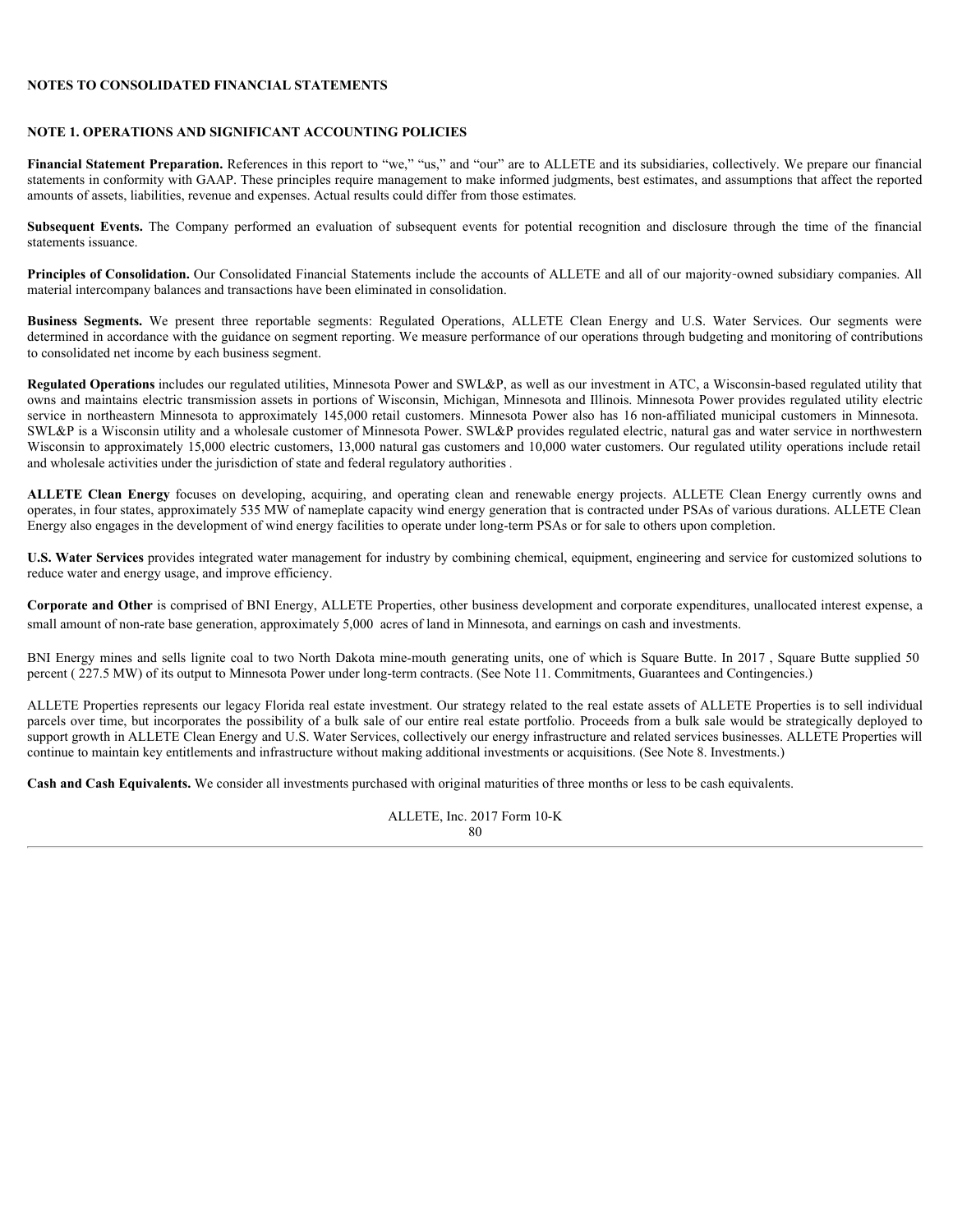#### **Supplemental Statement of Cash Flow Information.**

#### **Consolidated Statement of Cash Flows**

| NOTE 1. OPERATIONS AND SIGNIFICANT ACCOUNTING POLICIES (Continued)                             |                                  |                                 |                          |
|------------------------------------------------------------------------------------------------|----------------------------------|---------------------------------|--------------------------|
| Supplemental Statement of Cash Flow Information.                                               |                                  |                                 |                          |
| <b>Consolidated Statement of Cash Flows</b>                                                    |                                  |                                 |                          |
| <b>Year Ended December 31</b>                                                                  | 2017                             | 2016                            | 2015                     |
| <b>Millions</b>                                                                                |                                  |                                 |                          |
| Cash Paid During the Period for Interest - Net of Amounts Capitalized                          | \$64.5                           | \$68.2                          | \$59.0                   |
| Cash Paid During the Period for Income Taxes                                                   | \$0.4                            | \$0.5                           | \$0.4                    |
| Remeasurement of Deferred Income Taxes Resulting from the TCJA                                 |                                  |                                 |                          |
| Increase in Regulatory Assets                                                                  | \$80.9                           |                                 |                          |
| Decrease in Investment in ATC                                                                  | \$(27.9)                         |                                 |                          |
| Decrease in Deferred Income Taxes                                                              | \$(353.6)                        |                                 |                          |
| Increase in Regulatory Liabilities                                                             | \$393.6                          |                                 | $\overline{\phantom{m}}$ |
| Noncash Investing and Financing Activities                                                     |                                  |                                 |                          |
| Increase (Decrease) in Accounts Payable for Capital Additions to Property, Plant and Equipment | \$67.2                           | \$(22.0)                        | \$(40.6)                 |
| <b>Capitalized Asset Retirement Costs</b>                                                      | \$(15.6)                         | \$3.7                           | \$12.4                   |
| Camp Ripley Solar Financing                                                                    | $\overline{\phantom{m}}$         | \$15.0                          | $\overline{\phantom{a}}$ |
| AFUDC-Equity                                                                                   | \$1.2                            | \$2.1                           | \$3.3                    |
| ALLETE Common Stock Contributed to Pension Plans                                               | \$13.5                           | $\hspace{0.1mm}-\hspace{0.1mm}$ | $\overline{\phantom{m}}$ |
| <b>Contingent Consideration</b>                                                                | $\overbrace{\phantom{12322111}}$ | $\overline{\phantom{m}}$        | \$35.7                   |
| ALLETE Common Stock Received for Land Inventory                                                | $\hspace{0.05cm}$                | \$8.0                           | $\overline{\phantom{m}}$ |
| Long-Term Finance Receivable for Land Inventory                                                | $\overline{\phantom{0}}$         | \$12.0                          | $\overline{\phantom{m}}$ |

#### **Accounts Receivable**

| Camp Ripley Solar Financing                                                                                                                                                                                                                                                                                                                                                                                                                                                                                                                                                                                                                                                                                                                                                                                                                            |        | \$15.0                          |         |
|--------------------------------------------------------------------------------------------------------------------------------------------------------------------------------------------------------------------------------------------------------------------------------------------------------------------------------------------------------------------------------------------------------------------------------------------------------------------------------------------------------------------------------------------------------------------------------------------------------------------------------------------------------------------------------------------------------------------------------------------------------------------------------------------------------------------------------------------------------|--------|---------------------------------|---------|
| AFUDC-Equity                                                                                                                                                                                                                                                                                                                                                                                                                                                                                                                                                                                                                                                                                                                                                                                                                                           | \$1.2  | \$2.1                           | \$3.3   |
| ALLETE Common Stock Contributed to Pension Plans                                                                                                                                                                                                                                                                                                                                                                                                                                                                                                                                                                                                                                                                                                                                                                                                       | \$13.5 | $\hspace{0.1mm}-\hspace{0.1mm}$ |         |
| <b>Contingent Consideration</b>                                                                                                                                                                                                                                                                                                                                                                                                                                                                                                                                                                                                                                                                                                                                                                                                                        |        | $\hspace{0.05cm}$               | \$35.7  |
| ALLETE Common Stock Received for Land Inventory                                                                                                                                                                                                                                                                                                                                                                                                                                                                                                                                                                                                                                                                                                                                                                                                        |        | \$8.0                           |         |
| Long-Term Finance Receivable for Land Inventory                                                                                                                                                                                                                                                                                                                                                                                                                                                                                                                                                                                                                                                                                                                                                                                                        |        | \$12.0                          |         |
| Accounts Receivable. Accounts receivable are reported on the Consolidated Balance Sheet net of an allowance for doubtful accounts. The allowance is based on<br>our evaluation of the receivable portfolio under current conditions, overall portfolio quality, review of specific situations and such other factors that, in our<br>judgment, deserve recognition in estimating losses.                                                                                                                                                                                                                                                                                                                                                                                                                                                               |        |                                 |         |
| <b>Accounts Receivable</b>                                                                                                                                                                                                                                                                                                                                                                                                                                                                                                                                                                                                                                                                                                                                                                                                                             |        |                                 |         |
| As of December 31                                                                                                                                                                                                                                                                                                                                                                                                                                                                                                                                                                                                                                                                                                                                                                                                                                      |        | 2017                            | 2016    |
| <b>Millions</b>                                                                                                                                                                                                                                                                                                                                                                                                                                                                                                                                                                                                                                                                                                                                                                                                                                        |        |                                 |         |
| Trade Accounts Receivable                                                                                                                                                                                                                                                                                                                                                                                                                                                                                                                                                                                                                                                                                                                                                                                                                              |        |                                 |         |
| Billed                                                                                                                                                                                                                                                                                                                                                                                                                                                                                                                                                                                                                                                                                                                                                                                                                                                 |        | \$112.6                         | \$106.5 |
| Unbilled                                                                                                                                                                                                                                                                                                                                                                                                                                                                                                                                                                                                                                                                                                                                                                                                                                               |        | 24.6                            | 19.1    |
| Less: Allowance for Doubtful Accounts                                                                                                                                                                                                                                                                                                                                                                                                                                                                                                                                                                                                                                                                                                                                                                                                                  |        | 2.1                             | 3.1     |
| <b>Total Accounts Receivable</b>                                                                                                                                                                                                                                                                                                                                                                                                                                                                                                                                                                                                                                                                                                                                                                                                                       |        | \$135.1                         | \$122.5 |
| Concentration of Credit Risk. We are subject to concentration of credit risk primarily as a result of accounts receivable. Minnesota Power sells electricity to nine<br>Large Power Customers. Receivables from these customers totaled \$13.8 million as of December 31, 2017 (\$9.5 million as of December 31, 2016). Minnesota<br>Power does not obtain collateral to support utility receivables, but monitors the credit standing of major customers. In addition, Minnesota Power, as permitted by<br>the MPUC, requires its taconite-producing Large Power Customers to pay weekly for electric usage based on monthly energy usage estimates, which allows us to<br>closely manage collection of amounts due. One of these customers accounted for 10 percent of consolidated operating revenue in 2017 (8 percent in 2016 and in<br>$2015$ ). |        |                                 |         |
| Long-Term Finance Receivables. Long-term finance receivables relating to our real estate operations are collateralized by property sold, accrue interest at<br>market-based rates and are net of an allowance for doubtful accounts. We assess delinquent finance receivables by comparing the balance of such receivables to the<br>estimated fair value of the collateralized property. If the fair value of the property is less than the finance receivable, we record a reserve for the difference. We<br>estimate fair value based on recent property tax assessed values or current appraisals.                                                                                                                                                                                                                                                 |        |                                 |         |
| ALLETE, Inc. 2017 Form 10-K<br>81                                                                                                                                                                                                                                                                                                                                                                                                                                                                                                                                                                                                                                                                                                                                                                                                                      |        |                                 |         |
|                                                                                                                                                                                                                                                                                                                                                                                                                                                                                                                                                                                                                                                                                                                                                                                                                                                        |        |                                 |         |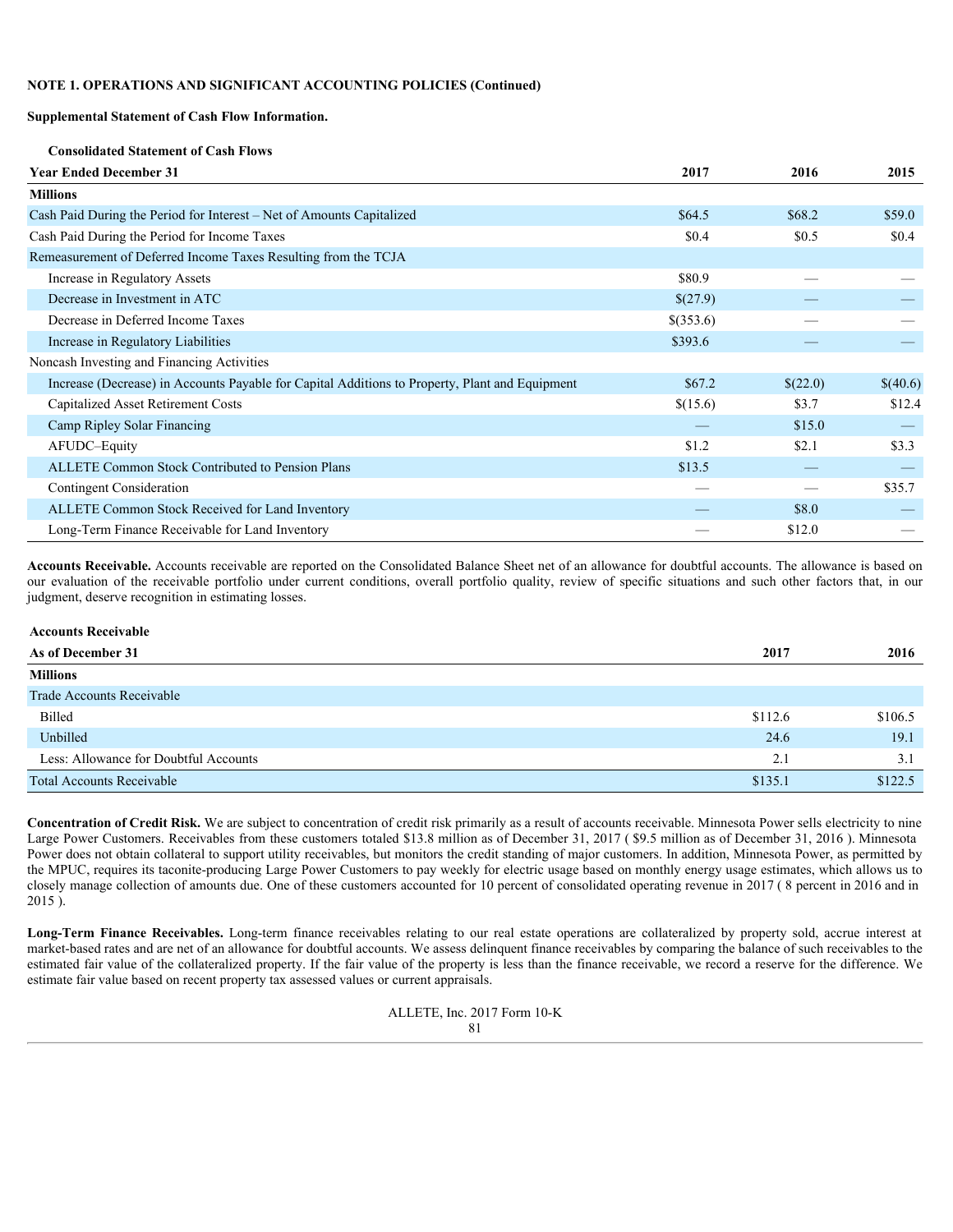**Available-for-Sale Securities.** Available-for-sale securities are recorded at fair value with unrealized gains and losses included in accumulated other comprehensive income (loss), net of tax. Unrealized losses that are o comprehensive income (loss), net of tax. Unrealized losses that are other than temporary are recognized in earnings. We use the specific identification method as the basis for determining the cost of securities sold. Our policy is to review available-for-sale securities for other than temporary impairment on a quarterly basis by assessing such factors as share price trends and the impact of overall market conditions. (See *New Accounting Pronouncements* and Note 8. Investments.)

| <b>Inventories – Net</b> |  |
|--------------------------|--|
|                          |  |

| NOTE 1. OPERATIONS AND SIGNIFICANT ACCOUNTING POLICIES (Continued)                                                                                                                                                                                                                                                                                                                                                                                                                                                                                                                                                                                                                                                                                                                                                                                                                                                                                                                                                                                                                                                                                                                                                                                                                                                                                                      |        |         |
|-------------------------------------------------------------------------------------------------------------------------------------------------------------------------------------------------------------------------------------------------------------------------------------------------------------------------------------------------------------------------------------------------------------------------------------------------------------------------------------------------------------------------------------------------------------------------------------------------------------------------------------------------------------------------------------------------------------------------------------------------------------------------------------------------------------------------------------------------------------------------------------------------------------------------------------------------------------------------------------------------------------------------------------------------------------------------------------------------------------------------------------------------------------------------------------------------------------------------------------------------------------------------------------------------------------------------------------------------------------------------|--------|---------|
|                                                                                                                                                                                                                                                                                                                                                                                                                                                                                                                                                                                                                                                                                                                                                                                                                                                                                                                                                                                                                                                                                                                                                                                                                                                                                                                                                                         |        |         |
| Available-for-Sale Securities. Available-for-sale securities are recorded at fair value with unrealized gains and losses included in accumulated other<br>comprehensive income (loss), net of tax. Unrealized losses that are other than temporary are recognized in earnings. We use the specific identification method as<br>the basis for determining the cost of securities sold. Our policy is to review available-for-sale securities for other than temporary impairment on a quarterly basis by<br>assessing such factors as share price trends and the impact of overall market conditions. (See New Accounting Pronouncements and Note 8. Investments.)                                                                                                                                                                                                                                                                                                                                                                                                                                                                                                                                                                                                                                                                                                       |        |         |
| Inventories - Net. Inventories are stated at the lower of cost or net realizable value. Inventories in our Regulated Operations and ALLETE Clean Energy segments<br>are carried at an average cost or first-in, first-out basis. Inventories in our U.S. Water Services segment and Corporate and Other operations are carried at an<br>average cost, first-in, first-out or specific identification basis.                                                                                                                                                                                                                                                                                                                                                                                                                                                                                                                                                                                                                                                                                                                                                                                                                                                                                                                                                             |        |         |
| <b>Inventories – Net</b>                                                                                                                                                                                                                                                                                                                                                                                                                                                                                                                                                                                                                                                                                                                                                                                                                                                                                                                                                                                                                                                                                                                                                                                                                                                                                                                                                |        |         |
| As of December 31                                                                                                                                                                                                                                                                                                                                                                                                                                                                                                                                                                                                                                                                                                                                                                                                                                                                                                                                                                                                                                                                                                                                                                                                                                                                                                                                                       | 2017   | 2016    |
| <b>Millions</b>                                                                                                                                                                                                                                                                                                                                                                                                                                                                                                                                                                                                                                                                                                                                                                                                                                                                                                                                                                                                                                                                                                                                                                                                                                                                                                                                                         |        |         |
| Fuel $(a)$                                                                                                                                                                                                                                                                                                                                                                                                                                                                                                                                                                                                                                                                                                                                                                                                                                                                                                                                                                                                                                                                                                                                                                                                                                                                                                                                                              | \$34.8 | \$43.9  |
| Materials and Supplies                                                                                                                                                                                                                                                                                                                                                                                                                                                                                                                                                                                                                                                                                                                                                                                                                                                                                                                                                                                                                                                                                                                                                                                                                                                                                                                                                  | 46.5   | 48.7    |
| Raw Materials                                                                                                                                                                                                                                                                                                                                                                                                                                                                                                                                                                                                                                                                                                                                                                                                                                                                                                                                                                                                                                                                                                                                                                                                                                                                                                                                                           | 2.8    | 2.9     |
| Work in Progress                                                                                                                                                                                                                                                                                                                                                                                                                                                                                                                                                                                                                                                                                                                                                                                                                                                                                                                                                                                                                                                                                                                                                                                                                                                                                                                                                        | 4.2    | 1.0     |
| <b>Finished Goods</b>                                                                                                                                                                                                                                                                                                                                                                                                                                                                                                                                                                                                                                                                                                                                                                                                                                                                                                                                                                                                                                                                                                                                                                                                                                                                                                                                                   | 8.3    | 8.6     |
| Reserve for Obsolescence                                                                                                                                                                                                                                                                                                                                                                                                                                                                                                                                                                                                                                                                                                                                                                                                                                                                                                                                                                                                                                                                                                                                                                                                                                                                                                                                                | (0.7)  | (0.9)   |
| Total Inventories - Net                                                                                                                                                                                                                                                                                                                                                                                                                                                                                                                                                                                                                                                                                                                                                                                                                                                                                                                                                                                                                                                                                                                                                                                                                                                                                                                                                 | \$95.9 | \$104.2 |
| (a) Fuel consists primarily of coal inventory at Minnesota Power.                                                                                                                                                                                                                                                                                                                                                                                                                                                                                                                                                                                                                                                                                                                                                                                                                                                                                                                                                                                                                                                                                                                                                                                                                                                                                                       |        |         |
| <b>Prepayments and Other Current Assets</b>                                                                                                                                                                                                                                                                                                                                                                                                                                                                                                                                                                                                                                                                                                                                                                                                                                                                                                                                                                                                                                                                                                                                                                                                                                                                                                                             |        |         |
| <b>As of December 31</b>                                                                                                                                                                                                                                                                                                                                                                                                                                                                                                                                                                                                                                                                                                                                                                                                                                                                                                                                                                                                                                                                                                                                                                                                                                                                                                                                                | 2017   | 2016    |
| <b>Millions</b>                                                                                                                                                                                                                                                                                                                                                                                                                                                                                                                                                                                                                                                                                                                                                                                                                                                                                                                                                                                                                                                                                                                                                                                                                                                                                                                                                         |        |         |
| Deferred Fuel Adjustment Clause (a)                                                                                                                                                                                                                                                                                                                                                                                                                                                                                                                                                                                                                                                                                                                                                                                                                                                                                                                                                                                                                                                                                                                                                                                                                                                                                                                                     |        | \$18.6  |
| Restricted Cash (b)                                                                                                                                                                                                                                                                                                                                                                                                                                                                                                                                                                                                                                                                                                                                                                                                                                                                                                                                                                                                                                                                                                                                                                                                                                                                                                                                                     | \$2.6  | 2.2     |
| Other                                                                                                                                                                                                                                                                                                                                                                                                                                                                                                                                                                                                                                                                                                                                                                                                                                                                                                                                                                                                                                                                                                                                                                                                                                                                                                                                                                   | 35.0   | 19.5    |
| <b>Total Prepayments and Other Current Assets</b>                                                                                                                                                                                                                                                                                                                                                                                                                                                                                                                                                                                                                                                                                                                                                                                                                                                                                                                                                                                                                                                                                                                                                                                                                                                                                                                       | \$37.6 | \$40.3  |
| (a) At a hearing on January 18, 2018, the MPUC disallowed recovery of Minnesota Power's regulatory asset for deferred fuel adjustment clause costs resulting in a<br>\$19.5 million pre-tax charge to Fuel, Purchased Power and Gas - Utility in 2017.<br>(b) Restricted Cash includes collateral deposits required under an ALLETE Clean Energy loan agreement and collateral deposits required for U.S. Water Services' standby<br>letters of credit.                                                                                                                                                                                                                                                                                                                                                                                                                                                                                                                                                                                                                                                                                                                                                                                                                                                                                                                 |        |         |
| Property, Plant and Equipment. Property, plant and equipment are recorded at original cost and are reported on the Consolidated Balance Sheet net of<br>accumulated depreciation. Expenditures for additions, significant replacements, improvements and major plant overhauls are capitalized; maintenance and repair<br>costs are expensed as incurred. Gains or losses on property, plant and equipment in our U.S. Water Services segment and Corporate and Other operations are<br>recognized when they are retired or otherwise disposed. When property, plant and equipment in our Regulated Operations and ALLETE Clean Energy segments<br>are retired or otherwise disposed, no gain or loss is recognized in accordance with the accounting standards for component depreciation except for certain<br>circumstances where the retirement is unforeseen or unexpected. Our Regulated Operations capitalize AFUDC, which includes both an interest and equity<br>component. AFUDC represents the cost of both debt and equity funds used to finance utility plant additions during construction periods. AFUDC amounts<br>capitalized are included in rate base and are recovered from customers as the related property is depreciated. Upon MPUC approval of cost recovery, the<br>recognition of AFUDC ceases. (See Note 2. Property, Plant and Equipment.) |        |         |
| ALLETE, Inc. 2017 Form 10-K                                                                                                                                                                                                                                                                                                                                                                                                                                                                                                                                                                                                                                                                                                                                                                                                                                                                                                                                                                                                                                                                                                                                                                                                                                                                                                                                             |        |         |
| 82                                                                                                                                                                                                                                                                                                                                                                                                                                                                                                                                                                                                                                                                                                                                                                                                                                                                                                                                                                                                                                                                                                                                                                                                                                                                                                                                                                      |        |         |
|                                                                                                                                                                                                                                                                                                                                                                                                                                                                                                                                                                                                                                                                                                                                                                                                                                                                                                                                                                                                                                                                                                                                                                                                                                                                                                                                                                         |        |         |

| .                                          |                   |        |
|--------------------------------------------|-------------------|--------|
| As of December 31                          | 2017              | 2016   |
| <b>Millions</b>                            |                   |        |
| Deferred Fuel Adjustment Clause (a)        | $\hspace{0.05cm}$ | \$18.6 |
| Restricted Cash (b)                        | \$2.6             | ∠.∠    |
| Other                                      | 35.0              | 19.5   |
| Total Prepayments and Other Current Assets | \$37.6            | \$40.3 |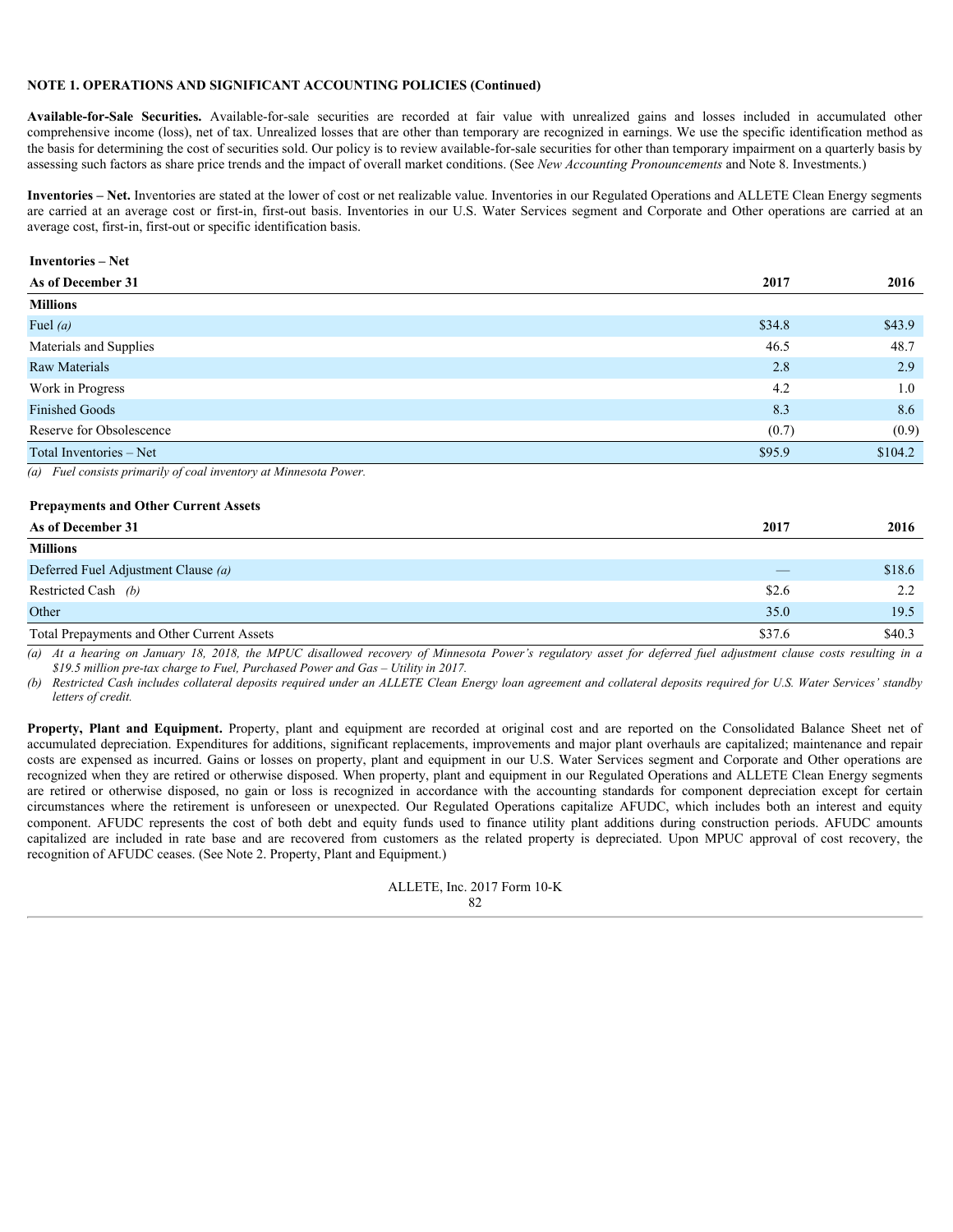#### **NOTE 1. OPERATIONS AND SIGNIFICANT ACCOUNTING POLICIES (Continued) Property, Plant and Equipment (Continued)**

We believe that long-standing ratemaking practices approved by applicable state and federal regulatory commissions allow for the recovery of the remaining book value of retired plant assets. In 2015, Minnesota Power retired Taconite Harbor Unit 3 and converted Laskin to operate on natural gas which were actions included in Minnesota Power's MPUC-approved 2013 IRP. In a July 2016 order, the MPUC approved Minnesota Power's 2015 IRP with modifications. The 2015 IRP contains steps in Minnesota Power's *EnergyForward* plan including the economic idling of Taconite Harbor Units 1 and 2 in September 2016, and the ceasing of coal-fired operations at Taconite Harbor in 2020. (See Note 4. Regulatory Matters.) The MPUC order for the 2015 IRP also directed Minnesota Power to retire Boswell Units 1 and 2 no later than 2022. In October 2016, Minnesota Power announced that Boswell Units 1 and 2 will be retired in 2018. We do not expect to record any impairment charge as a result of the retirement of Taconite Harbor Unit 3, the ceasing of coal-fired operations at Taconite Harbor Units 1 and 2, or the conversion of Laskin to operate on natural gas. In addition, we expect to be able to continue depreciating these assets for at least their established remaining useful lives; however, we are unable to predict the impact of regulatory outcomes resulting in changes to their established remaining useful lives. **INDEE I. OPERATIONS AND SIGNIFICANT ACCOUNTING POLICIES (Continued)**<br>**IProperty, Plant and Equipment (Continued)**<br>We believe that image ranching practices approved by applicable state and federal regatiory commissions all NOTE I. OPERATIONS AND SIGNIFICANT ACCOUNTING POLICIES (Continued)<br>
Property, Plant and Equipment (Continued)<br>
We believe that forestign parameters approved by applicable state and federal regulatory commussions allow for **ROTE 1. OPERATIONS AND SIGNEFICANT ACCOUNTING POLICIES (Continued)**<br>**Property, Phan and Equipment (Continued)**<br>**Real Extend to real equipmentions approach by applicable asset and forcini replaces and secure for real estat** NOTE 1, OPERATIONS AND SICNIFICANT ACCOUNTIVG POLICIES (Cominned)<br>We believe the these parameter and<br>interval particular parceles approach by applicable antes as folent explanator, containists allow for the respective<br>for NOTE I. OPERATIONS AND SKANDELANT ACCOUNTING POLICIES (Continued)<br>Property Flam and Raphameter Confunds approach by applicable atter and fielent regulated constraines which were strategy and<br>We believe the treputation with

impairment in accordance with the accounting standards for property, plant and equipment on a quarterly basis. Land inventory is accounted for as held for use and is recorded at cost, unless the carrying value is determined not to be recoverable in accordance with the accounting standards for property, plant and equipment, in which case the land inventory is written down to estimated fair value.

In accordance with the accounting standards for property, plant and equipment, if indicators of impairment exist, we test our long-lived assets for recoverability by comparing the carrying amount of the asset to the undiscounted future net cash flows expected to be generated by the asset. Cash flows are assessed at the lowest level of identifiable cash flows. The undiscounted future net cash flows are impacted by trends and factors known to us at the time they are calculated and our expectations related to: management's best estimate of future necessary to maintain the operations.

Company reevaluated its strategy related to the real estate assets of ALLETE Properties in response to market conditions and transaction activity. The revised strategy incorporated the possibility of a bulk sale of its entire portfolio. Proceeds from a bulk sale would be strategically deployed to support growth in ALLETE Clean Energy and U.S. Water Services, collectively our Energy Infrastructure and Related Services businesses. ALLETE Properties also continues to pursue sales acquisitions.

determine estimated future net cash flows on an undiscounted basis. Estimated fair values were based upon current market data and pricing for individual parcels. Our impairment analysis incorporates a probability-weighted approach considering the alternative courses of sales noted above.

Based on the results of the 2015 undiscounted cash flow analysis, the undiscounted future net cash flows were not adequate to recover the carrying value of the real estate assets leading to an adjustment of carrying value to estimated fair value. Estimated fair value was derived using Level 3 inputs, including current market interest in the property for a bulk sale of its entire portfolio, and discounted cash flow analysis of estimated selling price for sales over time. As a result, a non-cash impairment charge of \$36.3 million was recorded in 2015 to reduce the carrying value of the real estate to its estimated fair value.

In 2017 and 2016, our qualitative assessments indicated that the cash flows were adequate to recover the carrying value of ALLETE Properties real estate assets. As a result, no impairment was recorded in 2017 or 2016.

**Derivatives.** ALLETE is exposed to certain risks relating to its business operations that can be managed through the use of derivative instruments. ALLETE may enter into derivative instruments to manage those risks including interest rate risk related to certain variable-rate borrowings.

**Accounting for Stock-Based Compensation.** We apply the fair value recognition guidance for share-based payments. Under this guidance, we recognize stockbased compensation expense for all share-based payments granted, net of an estimated forfeiture rate. (See Note 16. Employee Stock and Incentive Plans.)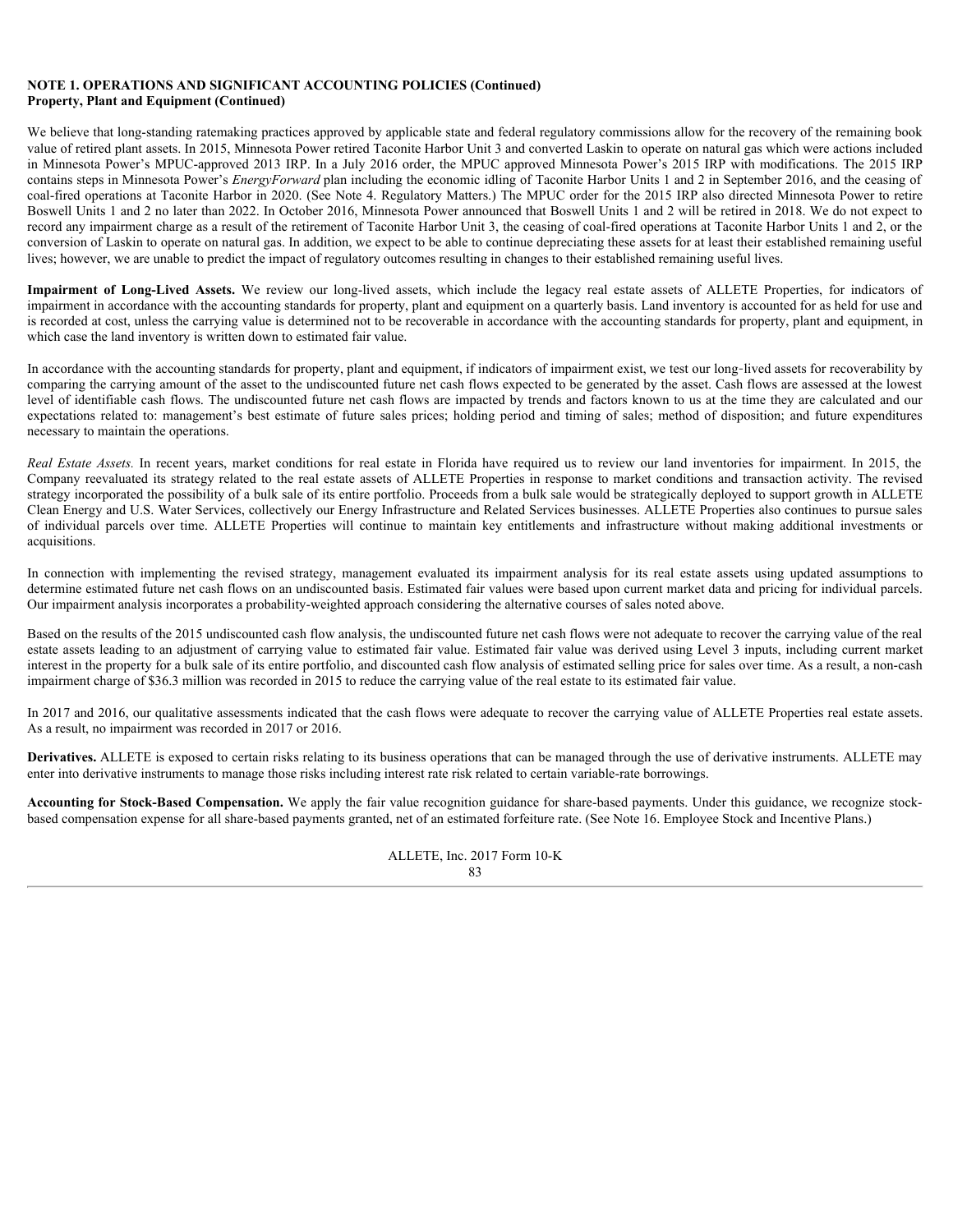#### **Goodwill and Intangible Assets.**

Goodwill. Goodwill is the excess of the purchase price (consideration transferred) over the estimated fair value of net assets of acquired businesses. In accordance with GAAP, goodwill is not amortized. Goodwill is assessed annually in the fourth quarter for impairment and whenever an event occurs or circumstances change that would indicate the carrying amount may be impaired. Impairment testing for goodwill is done at the reporting unit level.

As part of the 2016 annual impairment analysis, the Company recognized a non-cash impairment charge of \$3.3 million for ALLETE Clean Energy's goodwill primarily related to the acquisition of Storm Lake II in 2014 . The charge, which is presented within Operating Expenses – Other in the Consolidated Statement of Income, eliminated all recognized goodwill for the ALLETE Clean Energy reporting unit.

As of the date of our annual goodwill impairment testing in 2017, the U.S. Water Services reporting unit had positive equity and the Company elected to bypass the qualitative assessment of goodwill for impairment, proceedi NOTE 1. OPERATIONS AND SIGNIFICANT ACCOUNTING POLICIES (Continued)<br>Coodwill and Intangible Assets.<br>Coodwill sind and intangible Assets.<br>Coodwill is one anotheroid Goodwill is sessed amounity in the fourth quare for impair compared the fair value of the reporting unit to its carrying value including goodwill. If the carrying value including goodwill were to exceed the fair value of a reporting unit, Step 2 of the impairment test would be performed. Step 2 of the impairment test requires the carrying value of goodwill to be reduced to its fair value, if lower, as of the test date.

U.S. Water Services . For Step 1 of the impairment test, we estimated the reporting unit's fair value using standard valuation techniques, including techniques which use estimates of projected future results and cash flows to be generated by the reporting unit. Such techniques generally include a terminal value that utilizes a growth rate on debt-free cash flows. These cash flow **EVICE TOPERATIONS AND SIGNIFICANT ACCOUNTING POLICIES (Continued)**<br> **Growthoff London's absolute the case of the purchase price (consideration tensiered)** one for the value of the average of particles and the free cash an management regarding future performance. Our annual impairment test in 2017 indicated that the estimated fair value of U.S. Water Services exceeded its carrying value, and therefore no impairment existed ( none in 2016 or in 2015 ). The fair value of the reporting unit was determined using a discounted cash flow model, using significant assumptions which included a discount rate of 10.75 percent, cash flow forecasts through 2022, annual revenue growth rates ranging from 7 percent to 9 percent, excluding 13 percent of revenue growth in 2018 related to the year over year impact of the acquisition of Tonka Water, and a terminal growth rate of 4.0 percent. Forecasted annual revenue growth assumes an increase in market share and growth in the industry.

**INOTE 1. OPERATIONS AND SIGNIFICANT ACCOUNTING POLICIES (Centineed)**<br>Clooded **II** and Intangible Assets.<br>Clooded! Good and Intangible Assets.<br>Clooded! Good and interestent and the procedure interest include the fourth qua assets with definite lives consist of customer relationships, which are amortized using an attrition model, and patents, non-compete agreements, land easements and certain trade names, which are amortized on a straight-line basis with estimated remaining useful lives ranging from approximately 1 year to approximately 20 NOTE 1. OPERATIONS AND SICNIFICANT ACCOUNTING POLICIES (Continued)<br>Condenti di stangular basets. Tracerulare assets for interactional control over the estimate of reduced to control over the carry of the carry of the carry recoverable. Indefinite-lived intangible assets consist of trademarks and certain trade names, which are tested for impairment annually in the fourth quarter and whenever an event occurs or circumstances change that would indicate that the carrying amount may be impaired. Impairment is calculated as the excess of the asset's carrying amount over its fair value. Fair value is generally determined using a discounted cash flow analysis. Our annual impairment test in 2017 indicated that the estimated fair value of trademarks and trade names exceeded the asset carrying values. As a result, no impairment existed in 2017 ( none in 2016 or in 2015 ).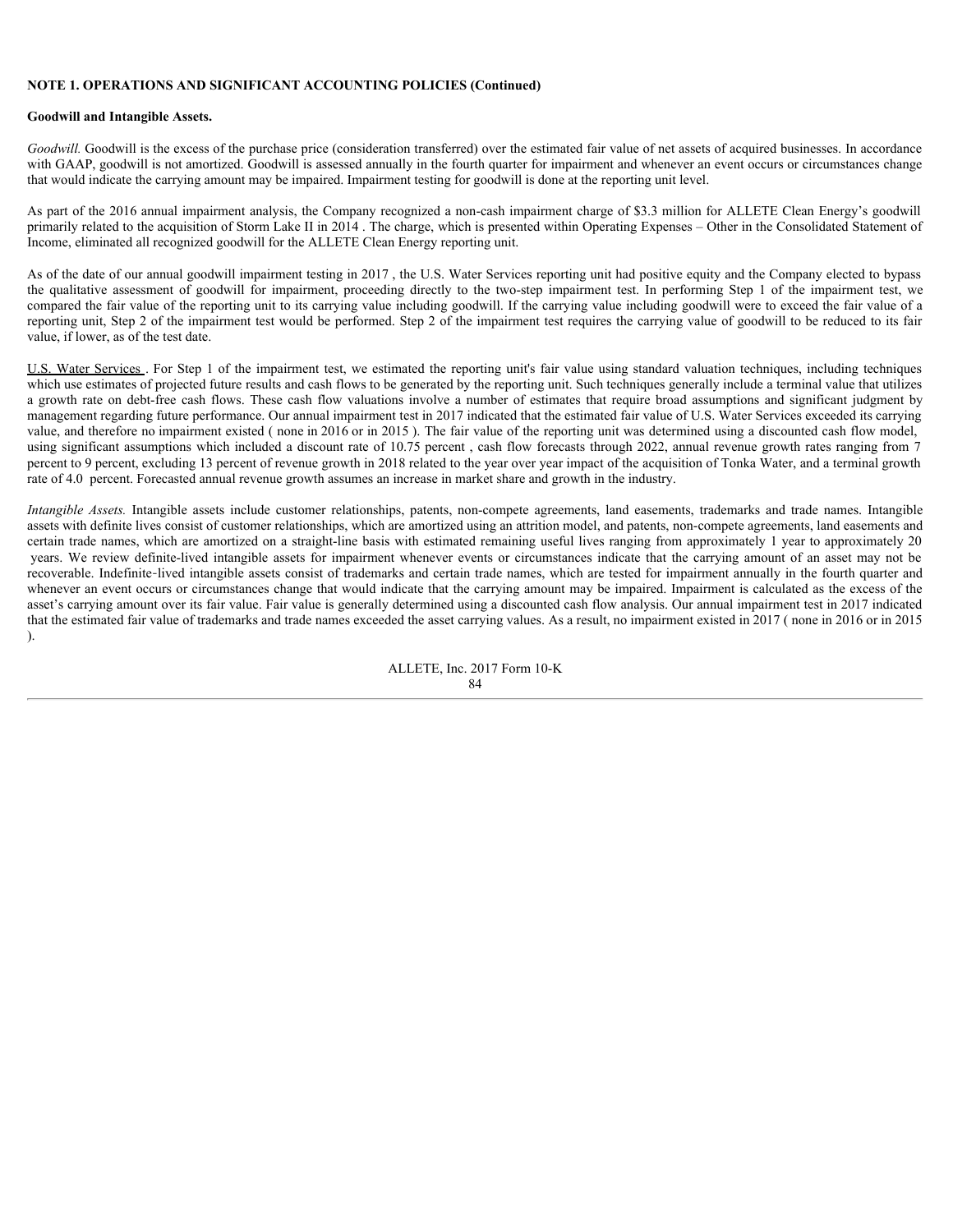#### **Other Non-Current Assets**

| NOTE 1. OPERATIONS AND SIGNIFICANT ACCOUNTING POLICIES (Continued)                                                                                                                                                                                                                                                                                                                                                                                                                                                                                                                                                                                                                                                                                                                                                                                                                                                                                                 |         |         |
|--------------------------------------------------------------------------------------------------------------------------------------------------------------------------------------------------------------------------------------------------------------------------------------------------------------------------------------------------------------------------------------------------------------------------------------------------------------------------------------------------------------------------------------------------------------------------------------------------------------------------------------------------------------------------------------------------------------------------------------------------------------------------------------------------------------------------------------------------------------------------------------------------------------------------------------------------------------------|---------|---------|
| <b>Other Non-Current Assets</b>                                                                                                                                                                                                                                                                                                                                                                                                                                                                                                                                                                                                                                                                                                                                                                                                                                                                                                                                    |         |         |
| As of December 31                                                                                                                                                                                                                                                                                                                                                                                                                                                                                                                                                                                                                                                                                                                                                                                                                                                                                                                                                  | 2017    | 2016    |
| <b>Millions</b>                                                                                                                                                                                                                                                                                                                                                                                                                                                                                                                                                                                                                                                                                                                                                                                                                                                                                                                                                    |         |         |
| Contract Payment (a)                                                                                                                                                                                                                                                                                                                                                                                                                                                                                                                                                                                                                                                                                                                                                                                                                                                                                                                                               | \$27.5  | \$29.6  |
| Finance Receivable (b)                                                                                                                                                                                                                                                                                                                                                                                                                                                                                                                                                                                                                                                                                                                                                                                                                                                                                                                                             | 11.0    | 11.5    |
| Restricted Cash (c)                                                                                                                                                                                                                                                                                                                                                                                                                                                                                                                                                                                                                                                                                                                                                                                                                                                                                                                                                | 8.6     | 8.6     |
| Other                                                                                                                                                                                                                                                                                                                                                                                                                                                                                                                                                                                                                                                                                                                                                                                                                                                                                                                                                              | 60.6    | 56.8    |
| <b>Total Other Non-Current Assets</b>                                                                                                                                                                                                                                                                                                                                                                                                                                                                                                                                                                                                                                                                                                                                                                                                                                                                                                                              | \$107.7 | \$106.5 |
| (a) Contract Payment includes a payment made to Cliffs as part of a long-term PSA between Minnesota Power and Silver Bay Power. The contract payment is being amortized<br>over the term of the PSA. (See Note 11. Commitments, Guarantees and Contingencies.)<br>(b) In 2016, ALLETE Properties sold its Ormond Crossings project and Lake Swamp wetland mitigation bank for consideration of approximately \$21 million. The<br>consideration included a down payment in the form of 0.1 million shares of ALLETE common stock with a value of \$8.0 million . The remaining purchase price will be paid<br>under the terms of a finance receivable due over a five -year period which bears interest at market rates and is collateralized by the property sold.<br>(c) Restricted Cash includes collateral deposits required under an ALLETE Clean Energy loan agreement and PSAs, and deposits from SWL&P customers in aid of future<br>capital expenditures. |         |         |
| <b>Other Current Liabilities</b>                                                                                                                                                                                                                                                                                                                                                                                                                                                                                                                                                                                                                                                                                                                                                                                                                                                                                                                                   |         |         |
| As of December 31                                                                                                                                                                                                                                                                                                                                                                                                                                                                                                                                                                                                                                                                                                                                                                                                                                                                                                                                                  | 2017    | 2016    |

#### **Other Current Liabilities**

| As of December 31                      | 2017   | 2016   |
|----------------------------------------|--------|--------|
| <b>Millions</b>                        |        |        |
| <b>PSAs</b>                            | \$24.5 | \$24.6 |
| Other                                  | 58.7   | 49.1   |
| <b>Total Other Current Liabilities</b> | \$83.2 | \$73.7 |

#### **Other Non-Current Liabilities**

| As of December 31                          | 2017    | 2016    |
|--------------------------------------------|---------|---------|
| <b>Millions</b>                            |         |         |
| <b>Asset Retirement Obligation</b>         | \$122.7 | \$136.6 |
| <b>PSAs</b>                                | 89.5    | 113.8   |
| Contingent Consideration (a)               | 5.4     | 25.0    |
| Other                                      | 49.5    | 47.3    |
| <b>Total Other Non-Current Liabilities</b> | \$267.1 | \$322.7 |

*(a) Contingent Consideration relates to the estimated fair value of the earnings-based payment resulting from the U.S. Water Services acquisition. (See Note 6. Acquisitions and Note 9. Fair Value.)*

**Environmental Liabilities.** We review environmental matters on a quarterly basis. Accruals for environmental matters are recorded when it is probable that a liability has been incurred and the amount of the liability can be reasonably estimated based on current law and existing technologies. Accruals are adjusted as assessment and remediation efforts progress, or as additional technical or legal information becomes available. Accruals for environmental liabilities are included in the Consolidated Balance Sheet at undiscounted amounts and exclude claims for recoveries from insurance or other third parties. Costs related to environmental contamination treatment and cleanup are expensed unless recoverable in rates from customers. (See Note 11. Commitments, Guarantees and Contingencies.)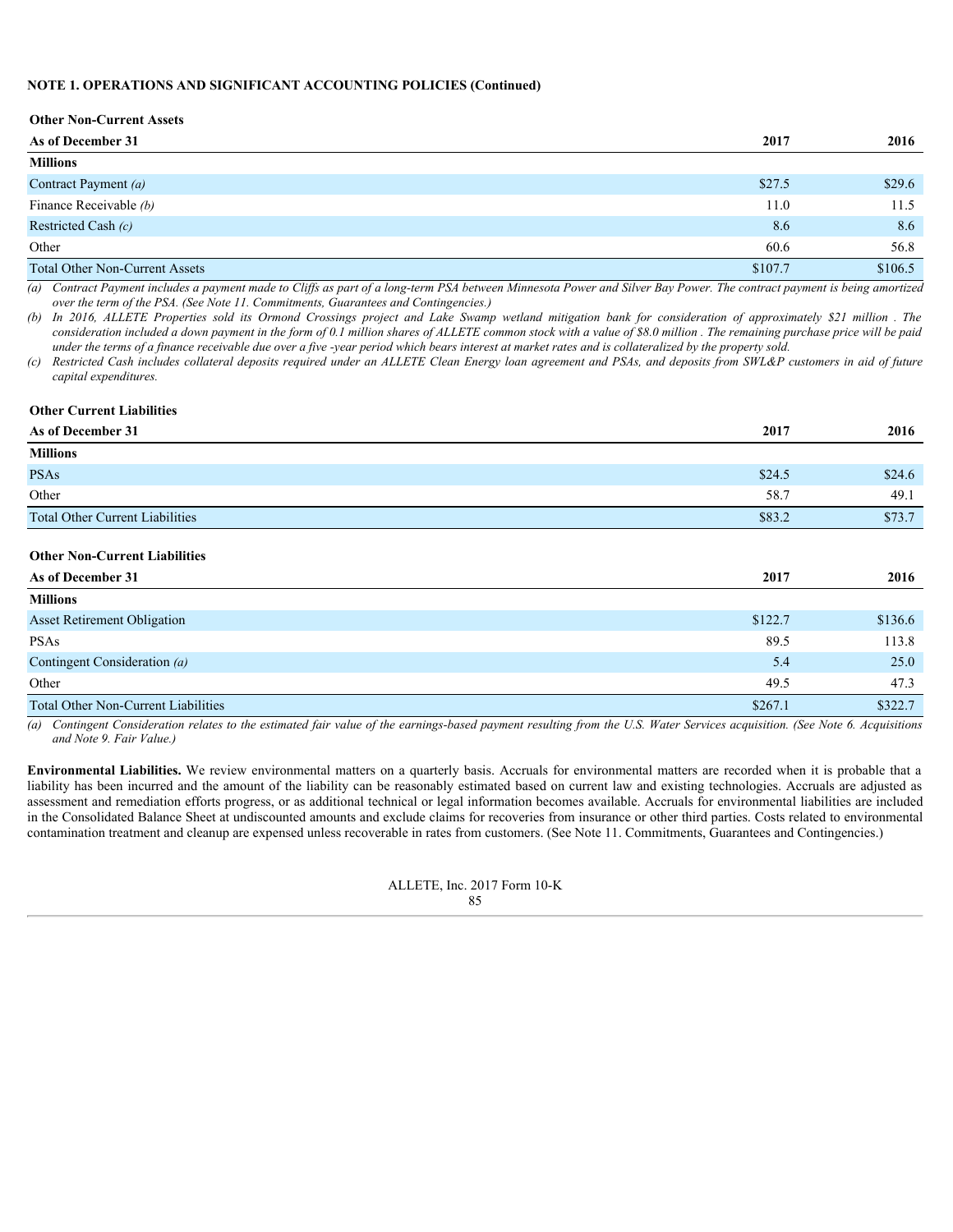#### **Revenue Recognition.**

*Regulated Operations* utility rates are under the jurisdiction of Minnesota, Wisconsin and federal regulatory authorities. Customers are billed on a cycle basis. Revenue is accrued for services provided but not yet billed. Regulated utility electric rates include adjustment clauses that: (1) bill or credit customers for fuel and **Roving 1. OPERATIONS AND SIGNIFICANT ACCOUNTING POLICIES (Continued)**<br>**Revenue Recognition.**<br>**Revenue is accred for services are under the jurisdiction of Minnesota, Wisconsin and federal regulatory authorities. Customers** expenditures not collected in base rates; and (3) bill customers for the recovery of certain transmission, renewable, and environmental improvement expenditures. **Rovenic 1. OPERATIONS AND SIGNIFICANT ACCOUNTING POLICIES (Continued)**<br> **Revenue Recognition.**<br>
Reviewe is accreted for services provided but not yet billed. Regulated utility electric rates include adjustment classes tha customers with the deferred fuel costs recognized as a regulatory asset. At a hearing on January 18, 2018, the MPUC disallowed recovery of Minnesota Power's regulatory asset for deferred fuel adjustment clause costs due to the anticipated adoption of a forward-looking fuel adjustment clause methodology resulting in a \$19.5 million pre-tax charge to Fuel, Purchased Power and Gas – Utility in 2017. As a result of the MPUC hearing, fuel and purchased power costs above or below the base levels in rate schedules are no longer deferred. NOTE 1. OPERATIONS AND SIGNIFICANT ACCOUNTING POLICIES (Continued)<br>Revenue Recognizions utility rates are under the jurisdiction of Mimeoubi, Wisconsin and federal regulatory under<br>itins. Casonens are the lead of revenue p Revenue Recognition.<br>
Revenue Recognition and virtual of Minnesotia, Wisconsin and Ideiral regulatory undertities. Customes are billed on a cycle basis,<br>
Revenue Recording uniting that sure under the jurisdiction of Minnes ROTE 1. OPERATIONS AND SIGNIFICANT ACCOUNTING POLICIES (Continued)<br>Revenue Recordions unitly rates are under the jurisdiction of Mimesoul, Wisconsin and fieldral regulatory authorities. Customers are billed on a cycle basi **Revenue Revenue Internative research in COUNTING POLICIES (Continued)**<br>**Revenue Recognition**.<br>
Revenue Recognition string rest are under the jurisdiction of Minneson, Wisconstand foderal regulatory authorities. Customers ROTE 1. OPERATIONS AND SIGNIFICANT ACCOUNTING POLICIES (Continues)<br>Regulated Operation will be marked the intelligion of Minister Wisconsin and fixed regulator stabilities. Customer are billed on a yele has<br>preducted geog

Revenue from cost recovery riders (transmission, renewable and environmental improvement) is accounted for in accordance with GAAP for alternative revenue programs. These standards allow for recognizing revenue under an al Consolidated Balance Sheet until it is subsequently collected from customers.

Minnesota Power participates in MISO. MISO transactions are accounted for on a net hourly basis in each of the day-ahead and real-time markets. Minnesota Power records net sales in Operating Revenue – Utility and net purchases in Fuel, Purchased Power and Gas – Utility expense on the Consolidated Statement of Income.

*ALLETE Clean Energy* recognizes revenue from the sale of energy from PSAs under various durations. Revenue is recognized when delivered to an agreed upon point or production is curtailed at the request of its customers at specified prices. As part of its acquisitions of wind energy facilities, ALLETE Clean Energy has assumed various PSAs that were above or below estimated market prices at the time of acquisition and amortizes the resulting differences between contract prices and estimated market prices to Operating Revenue – Non-utility on the Consolidated Statement of Income. In 2017 , we recognized \$23.6 million of non-cash \$22.3 million in 2016 ; \$23.2 million in 2015 ). Revenue from the construction and sale of wind energy facilities to others will be recognized at a point in time, or over time, as performance obligations are satisfied based on the terms of each specific agreement.

*U.S. Water Services* recognizes revenue from the sale of products when the earnings process is complete. This generally occurs when products are shipped to the customer in accordance with the contract or purchase order, ownership and risk of loss have passed to the customer, collectibility is reasonably assured, and pricing is fixed and determinable. Revenue from services is recognized as the services are performed.

#### *Corporate and Other*

BNI Energy recognizes coal sales when delivered at the cost of production plus a specified profit per ton of coal delivered.

ALLETE Properties records full profit recognition on sales of real estate upon closing, provided that cash collections are at least 20 percent of the contract price and the other requirements under the guidance for sales of real estate are met. Certain contracts with customers allow us to receive participation revenue from land sales to third parties if various formula-based criteria are achieved.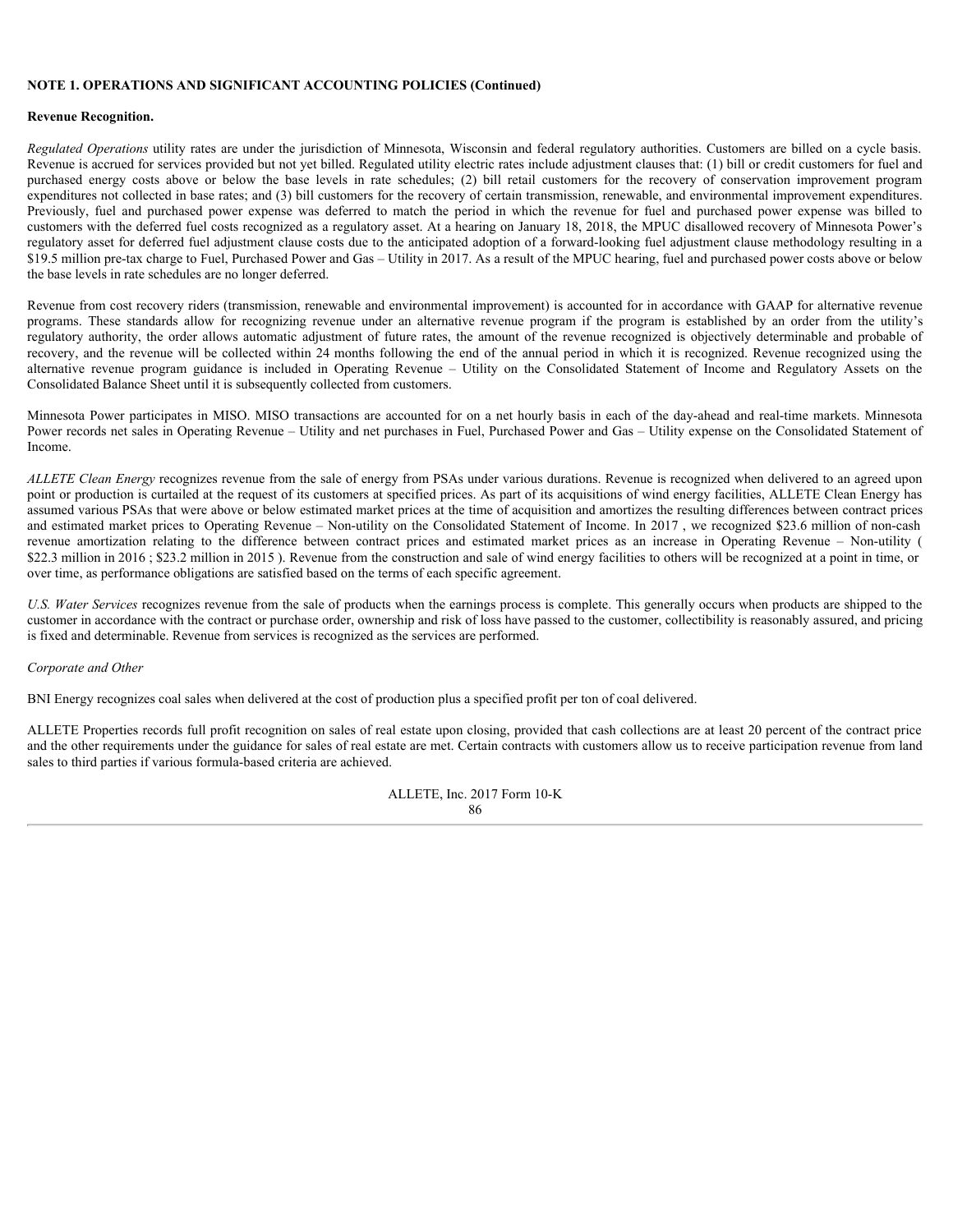| <b>Operating Expenses – Other</b> |  |  |
|-----------------------------------|--|--|
|                                   |  |  |

| <b>NOTE 1. OPERATIONS AND SIGNIFICANT ACCOUNTING POLICIES (Continued)</b>                                                                                                                                                                                                                                                                                                                                                                                                                                                                                                                                                                                                                                                                                                                                                                                                                                                                                           |         |          |        |
|---------------------------------------------------------------------------------------------------------------------------------------------------------------------------------------------------------------------------------------------------------------------------------------------------------------------------------------------------------------------------------------------------------------------------------------------------------------------------------------------------------------------------------------------------------------------------------------------------------------------------------------------------------------------------------------------------------------------------------------------------------------------------------------------------------------------------------------------------------------------------------------------------------------------------------------------------------------------|---------|----------|--------|
| <b>Operating Expenses - Other</b>                                                                                                                                                                                                                                                                                                                                                                                                                                                                                                                                                                                                                                                                                                                                                                                                                                                                                                                                   |         |          |        |
| <b>Year Ended December 31</b>                                                                                                                                                                                                                                                                                                                                                                                                                                                                                                                                                                                                                                                                                                                                                                                                                                                                                                                                       | 2017    | 2016     | 2015   |
| <b>Millions</b>                                                                                                                                                                                                                                                                                                                                                                                                                                                                                                                                                                                                                                                                                                                                                                                                                                                                                                                                                     |         |          |        |
| Impairment of Real Estate $(a)$                                                                                                                                                                                                                                                                                                                                                                                                                                                                                                                                                                                                                                                                                                                                                                                                                                                                                                                                     |         |          | \$36.3 |
| Impairment of Goodwill (b)                                                                                                                                                                                                                                                                                                                                                                                                                                                                                                                                                                                                                                                                                                                                                                                                                                                                                                                                          |         | \$3.3    |        |
| Change in Fair Value of Contingent Consideration (c)                                                                                                                                                                                                                                                                                                                                                                                                                                                                                                                                                                                                                                                                                                                                                                                                                                                                                                                | \$(0.7) | (13.6)   |        |
| Total Operating Expenses – Other                                                                                                                                                                                                                                                                                                                                                                                                                                                                                                                                                                                                                                                                                                                                                                                                                                                                                                                                    | \$(0.7) | \$(10.3) | \$36.3 |
| (c) See Note 9. Fair Value.<br>Unamortized Discount and Premium on Debt. Discount and premium on debt are deferred and amortized over the terms of the related debt instruments using a<br>method which approximates the effective interest method.<br>Income Taxes. ALLETE and its subsidiaries file a consolidated federal income tax return as well as combined and separate state income tax returns. We account<br>for income taxes using the liability method in accordance with GAAP for income taxes. Under the liability method, deferred income tax assets and liabilities are<br>established for all temporary differences in the book and tax basis of assets and liabilities, based upon enacted tax laws and rates applicable to the periods in which<br>the taxes become payable.<br>Due to the effects of regulation on Minnesota Power and SWL&P, certain adjustments made to deferred income taxes are, in turn, recorded as regulatory assets or |         |          |        |
| liabilities. Federal investment tax credits have been recorded as deferred credits and are being amortized to income tax expense over the service lives of the related<br>property. In accordance with GAAP for uncertainty in income taxes, we are required to recognize in our financial statements the largest tax benefit of a tax position<br>that is "more-likely-than-not" to be sustained on audit, based solely on the technical merits of the position as of the reporting date. The term<br>"more-likely-than-not" means more than 50 percent likely. (See Note 13. Income Tax Expense.)                                                                                                                                                                                                                                                                                                                                                                 |         |          |        |
| Tax Cuts and Jobs Act of 2017. On December 22, 2017, the TCJA was enacted into law. The TCJA has significantly changed the U.S. Internal Revenue Code<br>(IRC) and the taxation of corporations. The more significant provisions that impact our Company include a reduction in the corporate federal income tax rate from<br>35 percent to 21 percent, and provisions related to our regulated utilities which generally allow for the continued deductibility of interest expense, the elimination<br>of full expensing for property acquired after September 27, 2017, and the continuation of normalization requirements for accelerated tax depreciation taken by<br>regulated utilities. The TCJA allows for full expensing for property and imposes an interest expense limitation on non-regulated operations. The interest expense<br>limitation is not expected to have a material impact on the Company.                                                 |         |          |        |

Under ASC 740, the tax effects of changes in tax laws must be recognized in the period in which the law is enacted. ASC 740 requires deferred income tax assets and liabilities to be measured at the enacted tax rate expected to apply when temporary differences are to be realized or settled. Thus, as of the date of enactment, Implement of Koch Poten (18 metal) and the company is defined that the company is the company is the company in the company is the company of the new tax assets and the new tax rate. The company of the company of the comp deferred income taxes was recorded as regulatory assets, regulatory liabilities and a change to our investment in ATC. The benefits of the TCJA for Minnesota Power and SWL&P are expected to be passed back to customers over time primarily based upon the normalization provisions of the IRC over the life of the related property, plant and equipment with the remainder passed back based upon the determinations of regulatory authorities. The decrease in our investment in ATC is expected to be amortized into earnings over time. For our ALLET For 10. Social methods and the content into expected into expected into the amount of the content of the content of the content of the content of the Clean Energy and U.S. Water Services segments as well as a complete the businesses, the change in deferred income taxes is recorded in income tax expense on the Consolidated Statement of Income.

On December 22, 2017, the SEC staff issued guidance in Staff Accounting Bulletin 118 (SAB 118) which clarifies accounting for income taxes under ASC 740 if information is not yet available or complete, and provides for up to a one year period in which to complete the required analyses and accounting (the measurement period). SAB 118 describes three scenarios associated with a company's status of accounting for the TCJA: (1) a company is complete with its accounting for certain effects, (2) a company is able to determine a reasonable estimate for certain effects and records that estimate as a provisional amount, or (3) a company is not able to determine a reasonable estimate and therefore continues to apply ASC 740, based on the provisions of the tax laws that were in effect immediately prior to the TCJA being enacted.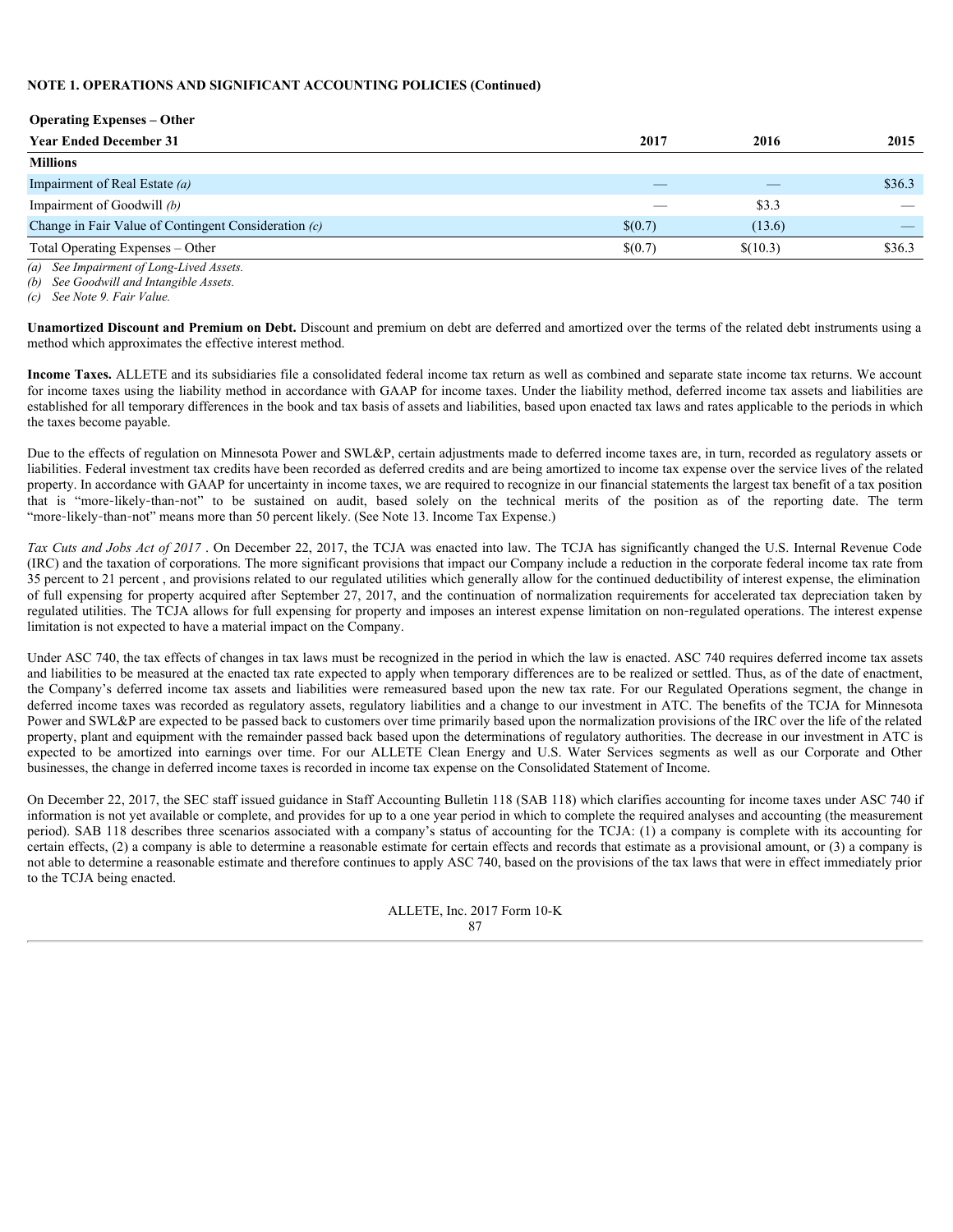#### **NOTE 1. OPERATIONS AND SIGNIFICANT ACCOUNTING POLICIES (Continued) Income Taxes (Continued)**

The Company has made a provisional estimate for the measurement and accounting of the effects of the TCJA, which have been reflected in the Consolidated Financial Statements as of December 31, 2017. The measurement and accounting of the effects of the TCJA resulted in a decrease to Income Tax Expense of \$13.0 NOTE 1. OPERATIONS AND SIGNIFICANT ACCOUNTING POLICIES (Continued)<br>Income Taxes (Continued)<br>The Company has made a provisional estimate for the measurement and accounting of the effects of the TCIA, which have been reflect NOTE 1. OPERATIONS AND SIGNIFICANT ACCOUNTING POLICIES (Continued)<br>Income Taxes (Continued)<br>The Company has made a provisional estimate for the measurement and accounting of the effects of the TCJA, which have been reflect **NOTE 1. OPERATIONS AND SIGNIFICANT ACCOUNTING POLICIES (Continued)**<br> **Income Taxes (Continued)**<br>
The Company has made a provisional estimate for the measurement and accounting of the effects of the TCJA, which have been r additional clarification and implementation guidance. Any adjustments recorded to the provisional amounts in 2018 will be included in income from operations as an adjustment to income tax expense. **EXCIVE 1. OPERATIONS AND SIGNIFICANT ACCOUNTING POLICIES (Continued)**<br>**Income Taxes (Continued)**<br>The company has made a provisional estimate for the measurement and accounting of the effects of the TCJA, which have been r

As provided for under SAB 118, the Company has not estimated the impact for items for which it cannot predict, such as guidance that has not yet been provided, or for which federal or state regulatory treatment is still uncertain. The determination of the impact of the income tax effects of these types of items will occur when more information is available to the Company.

recorded as a liability to be remitted to the government entity. We account for the collection and payment of these taxes on a net basis.

Purchase Accounting. In accordance with the authoritative accounting guidance, the purchase price of an acquired business is generally allocated to the assets acquired and liabilities assumed at their estimated fair values on the date of acquisition. Any unallocated purchase price amount is recognized as goodwill on the Consolidated Balance Sheet if it exceeds the estimated fair value and as a bargain purchase gain on the Consolidated Income Statement if it is below the estimated NOTE I. OPERATIONS AND SIGNIFICANT ACCOUNTING POLICIES (Continued)<br>Income Taxe (Continued)<br>The Company has made a provisional estimate for the measurement and accounting of the citeres of the TCAA which have been relieved experts as well as the use of significant estimates and assumptions with respect to the timing and amounts of future cash inflows and outflows, discount rates, market prices and asset lives, among other items. The judgments made in the determination of the estimated fair value assigned to the assets acquired and liabilities **AGTE LOFERATIONS AND SIGNIFICANT ACCOUNTING POLICIES (Continued)**<br>The Compary has made a provisional estimate for the measurement and accounting of the effects of the TCJA, which have been reflected in the Consolidated<br>Th acquisition, such as through depreciation and amortization expense. (See Note 6. Acquisitions.) S270 million. In hostest to Regulatory Assembly products and a latentation Regulatory Listinities of S39 billion as it is the reduction Billion in statistical paid-in capital paid-in the new guidance of the new guidance of

#### **New Accounting Pronouncements.**

#### *Recently Adopted Pronouncements*

*Simplifying the Measurement of Inventory.* In 2015, the FASB issued an accounting standards update which requires entities that measure inventory using the firstin, first-out or average cost methods to measure inventory at the lower of cost or net realizable value. Net realizable value is defined as estimated selling price in the ordinary course of business less reasonably predictable costs of completion, disposal and transportation. This accounting guidance was adopted in the first quarter of 2017 and did not have a material impact on our Consolidated Financial Statements.

*Improvements to Employee Share-Based Payment Accounting.* In March 2016, the FASB issued guidance to simplify the accounting for share-based payment transactions by requiring all excess tax benefits and deficiencies to be recognized in income tax expense or benefit in earnings, thus eliminating the requirement to estimate the expected forfeiture awards or account for forfeitures as they occur. This accounting guidance was adopted in the first quarter of 2017. The adoption of this guidance is expected to result in a less than \$1 million impact to income tax expense (benefit) annually.

*Clarifying the Definition of a Business.* In January 2017, the FASB issued clarifying guidance on the definition of a business and provided additional guidance to assist with evaluating whether transactions are to be accounted for as an acquisition or disposal of a group of assets or a business. The clarifying guidance will also impact other areas including the accounting for goodwill and consolidation. This accounting guidance was adopted in the first quarter of 2017 and did not have an impact on our Consolidated Financial Statements.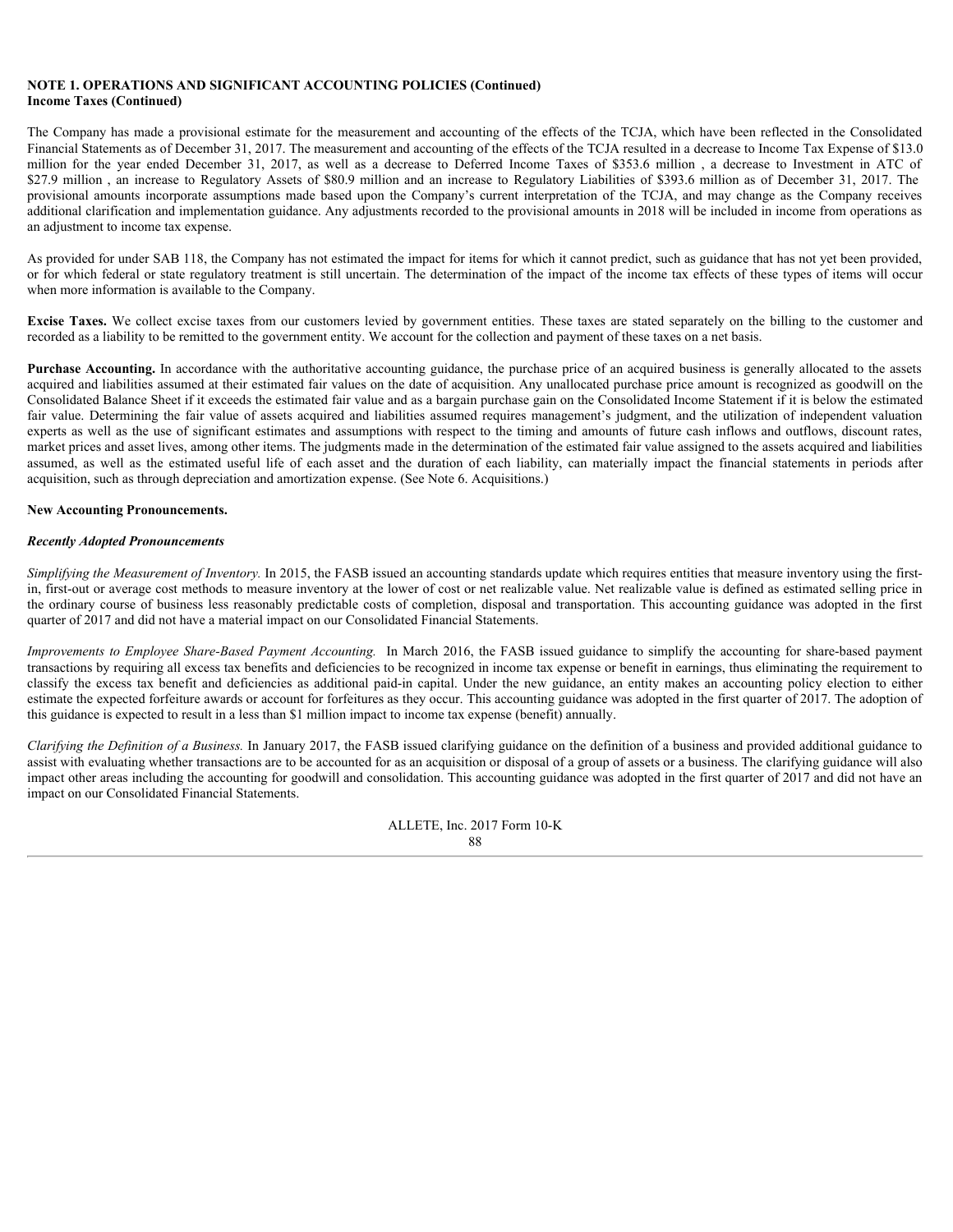#### **NOTE 1. OPERATIONS AND SIGNIFICANT ACCOUNTING POLICIES (Continued) New Accounting Pronouncements (Continued)**

*Stock Compensation: Scope of Modification Accounting.* In May 2017, the FASB issued additional clarifying guidance regarding circumstances where changes to **NOTE 1. OPERATIONS AND SIGNIFICANT ACCOUNTING POLICIES (Continued)**<br> **New Accounting Pronouncements (Continued)**<br> *Stock Compensation: Scope of Modification Accounting*. In May 2017, the FASB issued additional clarifying situations that would be excluded from effects of a modification including if the fair value, vesting conditions, and classification are the same before and after modification. The amendments in this update will be applied prospectively to awards modified on or after adoption. This accounting guidance was adopted by the Company in the second quarter of 2017 and did not have an impact on our Consolidated Financial Statements. **NOTE 1. OPERATIONS AND SIGNIFICANT ACCOUNTING POLICIES (Continued)**<br>Stock Compossions: Scope of Modification Accounting. In May 2017, the FASB issued additional clarifying guidance regarding circumstances where changes to

#### *Recently Issued Pronouncements*

*Simplifying the Test for Goodwill Impairment* . In January 2017, the FASB issued updated guidance which simplifies the measurement of goodwill impairment by updated guidance requires goodwill impairment to be measured as the amount by which a reporting unit's carrying value exceeds its fair value; however, the loss recognized should not exceed the total amount of goodwill allocated to that reporting unit. This guidance is effective for the Company beginning in the first quarter of 2020, with early adoption permitted on a prospective basis.

*Improving the Presentation of Net Periodic Pension Cost and Net Periodic Postretirement Benefit Cost.* In March 2017, the FASB issued guidance to improve the presentation of net periodic pension and postretirement benefit costs. Under the revised guidance of ASC 715, an entity shall present the service cost component of the net periodic benefit cost in the same income statement NOTE 1. OPERATIONS AND SIGNIFICANT ACCOUNTING POLICIES (Continued)<br>New Accounting Pronouncements (Continued)<br>New Accounting transmissions Septechand phonons accounting in May 2017, the FASI issued additional clarifying gui guidance also allows only the service cost component of the periodic cost to be eligible for capitalization. The standard will be applied retrospectively for income NOTE I. OPERATIONS AND SIGNIFICANT ACCOUNTING POLICIES (Continued)<br>New Accounting Pronouncements (Continued)<br>New Accounting Pronouncements (Continued)<br>New Accounting the state is described and provide continue in origin t Financial Statements with the adoption of the updated guidance which is effective for the Company beginning in the first quarter of 2018.

*Revenue from Contracts with Customers.* In 2014, the FASB issued amended revenue recognition guidance that clarifies the principles for recognizing revenue NOTE 1. OPERATIONS AND SIGNIPICANT ACCOUNTING POLICIES (Canitatual)<br>New Accounting Pronouncements (Continues)<br>New 2007, the FASB issued oldnical during a single comparison in the measurement of Comparison in the measureme requires an entity to recognize revenue in a manner that depicts the transfer of goods or services to customers in an amount that reflects the consideration to which an entity expects to be entitled in exchange for those goods or services. The guidance also requires expanded disclosures relating to the nature, amount, timing, and uncertainty of revenue and cash flows arising from contracts with customers. Additionally, qualitative and quantitative disclosures are required regarding customer NOTE 1. OPERATIONS AND SIGNIFICANT ACCOUNTING POLICIES (Continued)<br>New Accounting Pronouncements (Continued) Accounting in May 2017, the PASH issued individual deriving gradions regarding commutatives where demonstrates<br>fo Company has reviewed all of its revenue streams and contracts for its regulated, energy infrastructure and related services, and corporate and other businesses, completing the evaluations of the impact of this new guidance. Based on these evaluations, the Company has determined the new guidance does not materially alter the amount or timing of revenue recognition from the current NOTE LOPERATIONS AND SUCAUTE COUNTIRG POLICIES (Continued)<br>HOT ROVERATIONS AND SUCAUTE CANTER COUNTIES CONTROL TO THE VASILITY INTERFERENCE INTERFERENCE CONTINUES TO THE CONTROL TO THE COUNTIES OF CONTROL TO THE CONTROL TO management does not expect the recognition of any assets from the costs to obtain a contract. Management continues to draft and refine the additional disclosures needed to meet the requirements of the new standard following adoption. The Company will adopt and implement the new guidance on a modified retrospective basis which requires application of standards to all contracts with customers effective January 1, 2018, with the cumulative impact on contracts with performance obligations not yet satisfied as of December 31, 2017, recognized as an adjustment to Retained Earnings on the Consolidated Balance Sheet. Recently Asset Promonocratics) (measurement) (measurement) (measurement) (measurement) (measurement) (measurement) (measurement) (measurement) (measurement) (measurement) (measurement) (measurement) (measurement) (measurem

*Leases.* In February 2016, the FASB issued an accounting standard update which revises the existing guidance for leases. Under the revised guidance, lessees will be required to recognize a "right-of-use" asset and a lease liability for all leases with a term greater than 12 months. The new standard also requires additional quantitative and qualitative disclosures by lessees and lessors to enable users of the financial statements to assess the amount, timing and uncertainty of cash flows expected to significantly change as a result of the new guidance. As of December 31, 2017, ALLETE expects to make \$79.9 million in minimum lease payments due in future years (undiscounted). The revised guidance is effective for the Company beginning in the first quarter of 2019 with early adoption permitted. We are currently evaluating the impact of the revised lease guidance on our Consolidated Financial Statements.

ALLETE, Inc. 2017 Form 10-K

#### 89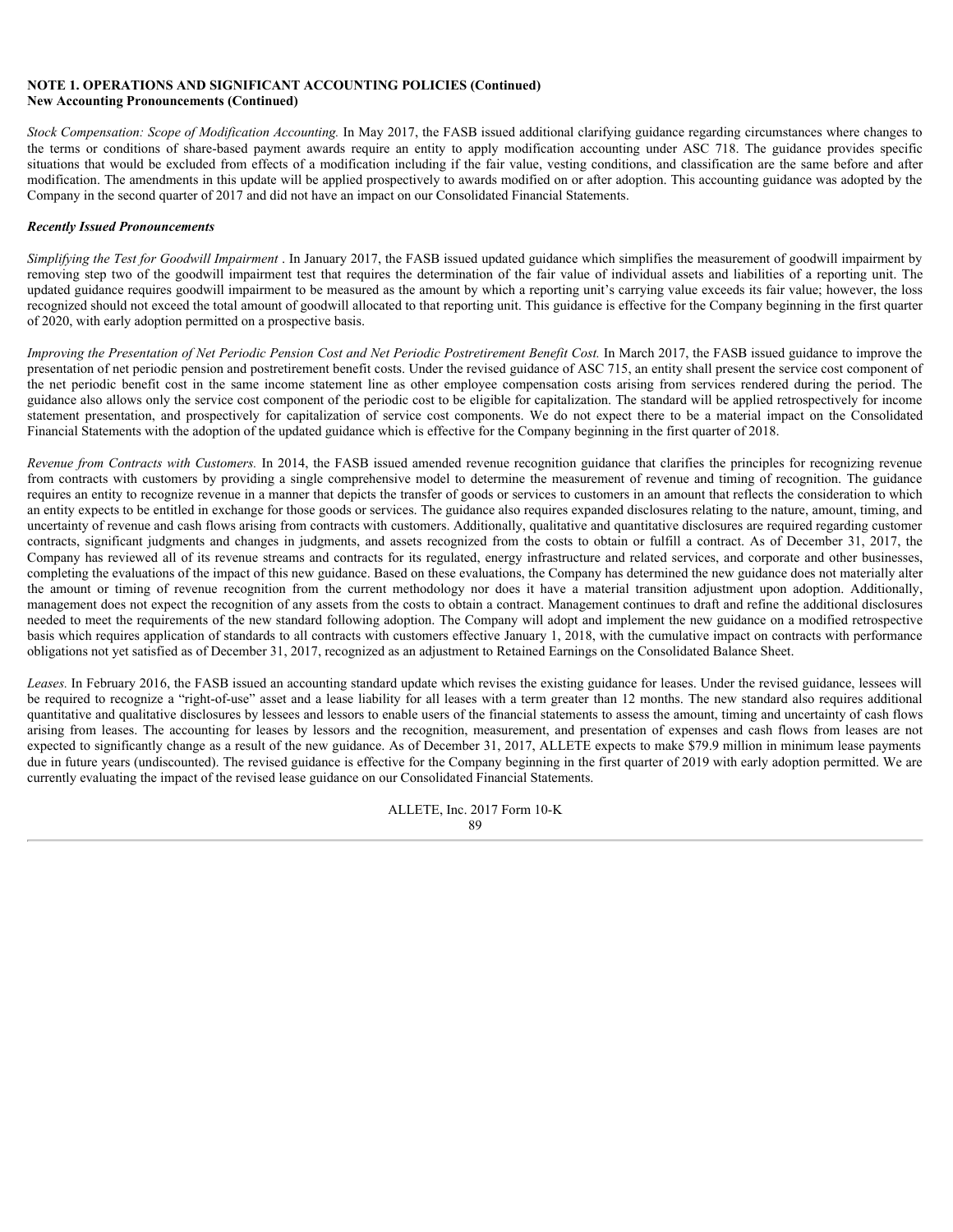#### **NOTE 1. OPERATIONS AND SIGNIFICANT ACCOUNTING POLICIES (Continued) New Accounting Pronouncements (Continued)**

*Financial Instruments.* In January 2016, the FASB issued an accounting standard update which requires entities to measure their investments at fair value and recognize any changes in fair value in net income unless the investments qualify for the practicability exception. The practicability exception will be available for equity investments that do not have readily determinable fair values. The updated guidance is effective for the Company beginning in the first quarter of 2018 and will result in a cumulative-effect adjustment to Retained E **NOTE 1. OPERATIONS AND SIGNIFICANT ACCOUNTING POLICIES (Continued)**<br>New Accounting Pronouncements (Continued)<br>Trancial Instruments. In January 2016, the FASB issued an accounting standard update which requires entities to preliminary evaluation of the impact of this update, and based on that evaluation, we do not expect the adoption of the update to have a material impact on our Consolidated Financial Statements.

*Classification of Certain Cash Receipts and Cash Payments.* In August 2016, the FASB issued an accounting standard update which addresses the following eight specific cash flow issues: debt prepayment or debt extinguishment costs; settlement of zero-coupon debt instruments or other debt instruments with coupon interest rates that are insignificant in relation to the effective interest rate of the borrowing; contingent consideration payments made after a business combination; proceeds from the settlement of insurance claims; proceeds from the settlement of corporate-owned life insurance policies (including bank-owned life insurance policies); distributions received from equity method investees; beneficial interests in securitization transactions; and separately identifiable cash flows and application of the predominance principle. This accounting guidance is effective for the Company beginning in the first quarter of 2018. We do not expect the adoption of the update to have a material impact on our Consolidated Statement of Cash Flows.

*Statement of Cash Flows: Restricted Cash.* In November 2016, the FASB issued an accounting standard update related to the presentation of restricted cash in the Company's Consolidated Statement of Cash Flows. The update requires that the Consolidated Statement of Cash Flows explain the change during the period in cash, cash equivalents, and restricted cash. Restricted cash should be included with cash and cash equivalents when reconciling the beginning-of-period and end-ofperiod total amounts shown on the Consolidated Statement of Cash Flows. This accounting guidance is effective for the Company beginning in the first quarter of 2018 and will be applied retrospectively to all periods presented. The guidance will result in changes to the Company's Consolidated Statement of Cash Flows such NOTE 1. OPERATIONS AND SIGNIFICANT ACCOUNTING POLICIES (Continued)<br>Few Accounting Pronouncements (Confluend)<br>Few Accounting transmissions in the interval of  $\beta$  for FoRS interd in accounting standed update which requires beginning January 1, 2018. We do not expect the adoption of the update to have a material impact on our Consolidated Statement of Cash Flows. NOTE 1. OPERATIONS AND SICNIFICANT ACCOUNTING POLICIES (Centineed)<br>News, recentring Pronumentents, the most contrast of the example standard update which requires centires in the reduction of the company recentring to the

**Revision of Prior Balance Sheet.** During the first quarter of 2017, the Company identified an error related to the deferred income tax treatment associated with its previously issued historical financial statements. The Company has revised its Consolidated Balance Sheet as of December 31, 2016, by decreasing Regulatory Assets and Deferred Income Taxes by \$29.5 million . The correction had no impact on our Consolidated Statement of Income.

**ROTE L. OPERATIONS AND SKONPECANT ACCOUNTERY (MCOUNTERY (metinnee)**<br>For accounting Prosence and Communication of Formation of the second product of the second proposition of the second and the second and the second statem certain Operating Expenses on the Consolidated Statement of Income by presenting the caption Operating Revenue separately as Operating Revenue – Utility and New Accounting Protons can function (For EXS) since an excepting smalled update with requires to the Party Protons In the current product of the current presentation, we now the current of the current of the current of th Operating Revenue – Utility for the years ended December 31, 2016 , and 2015 , respectively, as it is generated from our regulated utility operations. Non-utility revenue of \$339.0 million and \$495.2 million for the years ended December 31, 2016 , and 2015 respectively, is now presented as Operating Revenue – Nonutility. In addition, the captions Fuel and Purchased Power and Cost of Sales have been updated to Fuel, Purchased Power and Gas – Utility and Cost of Sales – Non-utility. As a result, we have reclassified \$7.0 million relating to the cost of gas sales at SWL&P from the historic caption Cost of Sales to Fuel, Purchased Power and Gas – Utility for the year ended December 31, 2016 , and \$7.9 million for the year ended December 31, 2015 .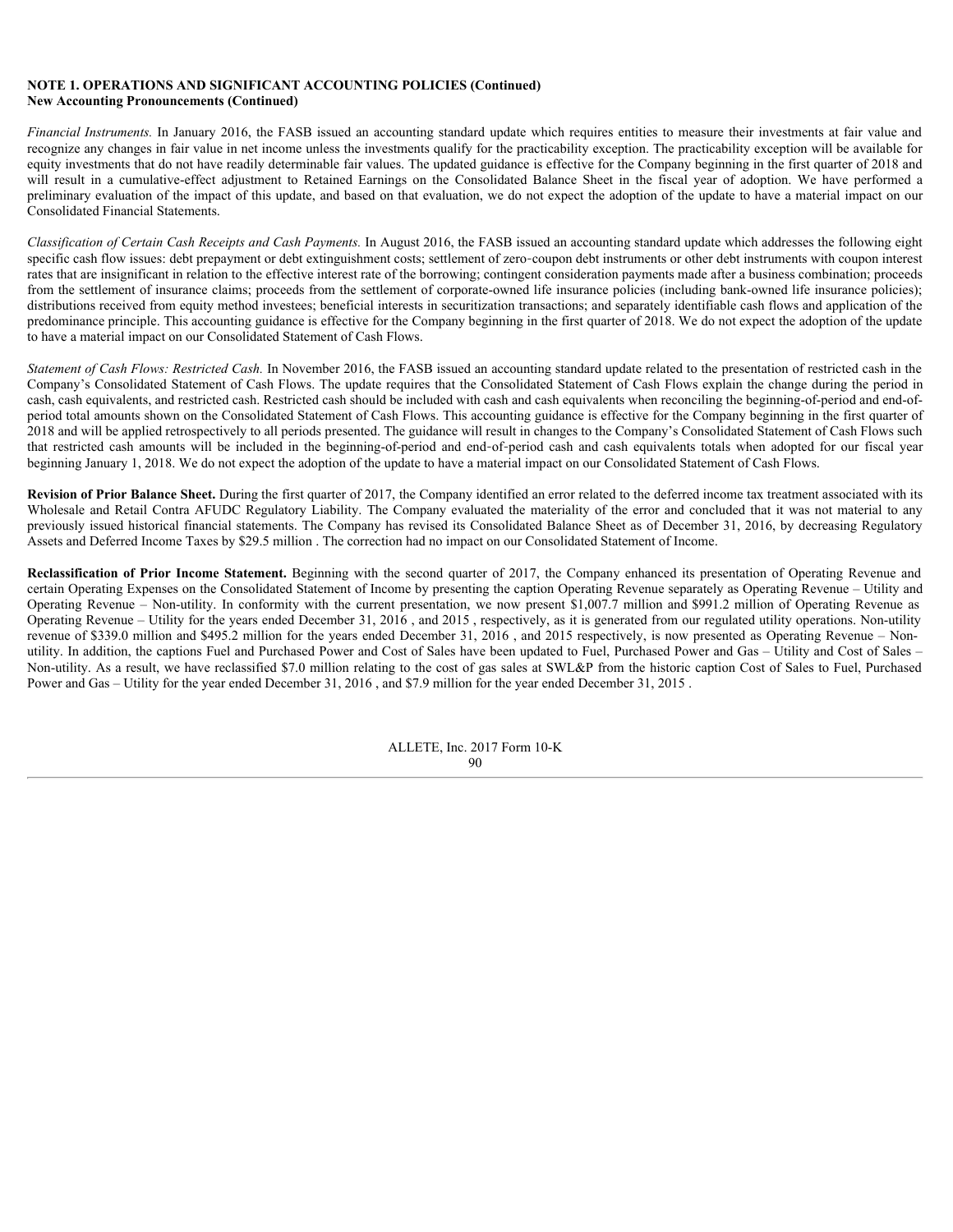#### **NOTE 2. PROPERTY, PLANT AND EQUIPMENT**

#### **Property, Plant and Equipment**

| As of December 31                        |                                                                                   |                                                                                                                                                                                                                                                                                                                                                                                                                                                                                                                                                                                                                                                                                                                                                                                                                                                                                                                                                                                                                                                                                                                                                                                                                                                                                                                                                                                                                                                                                                                                                                                                                                    | 2017          | 2016      |
|------------------------------------------|-----------------------------------------------------------------------------------|------------------------------------------------------------------------------------------------------------------------------------------------------------------------------------------------------------------------------------------------------------------------------------------------------------------------------------------------------------------------------------------------------------------------------------------------------------------------------------------------------------------------------------------------------------------------------------------------------------------------------------------------------------------------------------------------------------------------------------------------------------------------------------------------------------------------------------------------------------------------------------------------------------------------------------------------------------------------------------------------------------------------------------------------------------------------------------------------------------------------------------------------------------------------------------------------------------------------------------------------------------------------------------------------------------------------------------------------------------------------------------------------------------------------------------------------------------------------------------------------------------------------------------------------------------------------------------------------------------------------------------|---------------|-----------|
| <b>Millions</b>                          |                                                                                   |                                                                                                                                                                                                                                                                                                                                                                                                                                                                                                                                                                                                                                                                                                                                                                                                                                                                                                                                                                                                                                                                                                                                                                                                                                                                                                                                                                                                                                                                                                                                                                                                                                    |               |           |
| <b>Regulated Operations</b>              |                                                                                   |                                                                                                                                                                                                                                                                                                                                                                                                                                                                                                                                                                                                                                                                                                                                                                                                                                                                                                                                                                                                                                                                                                                                                                                                                                                                                                                                                                                                                                                                                                                                                                                                                                    |               |           |
| Property, Plant and Equipment in Service |                                                                                   |                                                                                                                                                                                                                                                                                                                                                                                                                                                                                                                                                                                                                                                                                                                                                                                                                                                                                                                                                                                                                                                                                                                                                                                                                                                                                                                                                                                                                                                                                                                                                                                                                                    | \$4,523.7     | \$4,437.0 |
| <b>Construction Work in Progress</b>     |                                                                                   |                                                                                                                                                                                                                                                                                                                                                                                                                                                                                                                                                                                                                                                                                                                                                                                                                                                                                                                                                                                                                                                                                                                                                                                                                                                                                                                                                                                                                                                                                                                                                                                                                                    | 121.6         | 84.2      |
| <b>Accumulated Depreciation</b>          |                                                                                   |                                                                                                                                                                                                                                                                                                                                                                                                                                                                                                                                                                                                                                                                                                                                                                                                                                                                                                                                                                                                                                                                                                                                                                                                                                                                                                                                                                                                                                                                                                                                                                                                                                    | (1,520.5)     | (1,426.1) |
| Regulated Operations - Net               |                                                                                   |                                                                                                                                                                                                                                                                                                                                                                                                                                                                                                                                                                                                                                                                                                                                                                                                                                                                                                                                                                                                                                                                                                                                                                                                                                                                                                                                                                                                                                                                                                                                                                                                                                    | 3,124.8       | 3,095.1   |
| <b>ALLETE</b> Clean Energy               |                                                                                   |                                                                                                                                                                                                                                                                                                                                                                                                                                                                                                                                                                                                                                                                                                                                                                                                                                                                                                                                                                                                                                                                                                                                                                                                                                                                                                                                                                                                                                                                                                                                                                                                                                    |               |           |
| Property, Plant and Equipment in Service |                                                                                   |                                                                                                                                                                                                                                                                                                                                                                                                                                                                                                                                                                                                                                                                                                                                                                                                                                                                                                                                                                                                                                                                                                                                                                                                                                                                                                                                                                                                                                                                                                                                                                                                                                    | 482.5         | 472.3     |
| Construction Work in Progress            |                                                                                   |                                                                                                                                                                                                                                                                                                                                                                                                                                                                                                                                                                                                                                                                                                                                                                                                                                                                                                                                                                                                                                                                                                                                                                                                                                                                                                                                                                                                                                                                                                                                                                                                                                    | 144.9         | 101.0     |
| <b>Accumulated Depreciation</b>          |                                                                                   |                                                                                                                                                                                                                                                                                                                                                                                                                                                                                                                                                                                                                                                                                                                                                                                                                                                                                                                                                                                                                                                                                                                                                                                                                                                                                                                                                                                                                                                                                                                                                                                                                                    | (60.8)        | (41.0)    |
| ALLETE Clean Energy - Net                |                                                                                   |                                                                                                                                                                                                                                                                                                                                                                                                                                                                                                                                                                                                                                                                                                                                                                                                                                                                                                                                                                                                                                                                                                                                                                                                                                                                                                                                                                                                                                                                                                                                                                                                                                    | 566.6         | 532.3     |
| <b>U.S. Water Services</b>               |                                                                                   |                                                                                                                                                                                                                                                                                                                                                                                                                                                                                                                                                                                                                                                                                                                                                                                                                                                                                                                                                                                                                                                                                                                                                                                                                                                                                                                                                                                                                                                                                                                                                                                                                                    |               |           |
| Property, Plant and Equipment in Service |                                                                                   |                                                                                                                                                                                                                                                                                                                                                                                                                                                                                                                                                                                                                                                                                                                                                                                                                                                                                                                                                                                                                                                                                                                                                                                                                                                                                                                                                                                                                                                                                                                                                                                                                                    | 24.8          | 19.5      |
| <b>Accumulated Depreciation</b>          |                                                                                   |                                                                                                                                                                                                                                                                                                                                                                                                                                                                                                                                                                                                                                                                                                                                                                                                                                                                                                                                                                                                                                                                                                                                                                                                                                                                                                                                                                                                                                                                                                                                                                                                                                    | (10.4)        | (6.9)     |
| U.S. Water Services - Net                |                                                                                   |                                                                                                                                                                                                                                                                                                                                                                                                                                                                                                                                                                                                                                                                                                                                                                                                                                                                                                                                                                                                                                                                                                                                                                                                                                                                                                                                                                                                                                                                                                                                                                                                                                    | 14.4          | 12.6      |
| Corporate and Other $(a)$                |                                                                                   |                                                                                                                                                                                                                                                                                                                                                                                                                                                                                                                                                                                                                                                                                                                                                                                                                                                                                                                                                                                                                                                                                                                                                                                                                                                                                                                                                                                                                                                                                                                                                                                                                                    |               |           |
| Property, Plant and Equipment in Service |                                                                                   |                                                                                                                                                                                                                                                                                                                                                                                                                                                                                                                                                                                                                                                                                                                                                                                                                                                                                                                                                                                                                                                                                                                                                                                                                                                                                                                                                                                                                                                                                                                                                                                                                                    | 204.7         | 179.8     |
| <b>Construction Work in Progress</b>     |                                                                                   |                                                                                                                                                                                                                                                                                                                                                                                                                                                                                                                                                                                                                                                                                                                                                                                                                                                                                                                                                                                                                                                                                                                                                                                                                                                                                                                                                                                                                                                                                                                                                                                                                                    | 5.0           | 2.8       |
| <b>Accumulated Depreciation</b>          |                                                                                   |                                                                                                                                                                                                                                                                                                                                                                                                                                                                                                                                                                                                                                                                                                                                                                                                                                                                                                                                                                                                                                                                                                                                                                                                                                                                                                                                                                                                                                                                                                                                                                                                                                    | (93.1)        | (81.4)    |
| Corporate and Other - Net                |                                                                                   |                                                                                                                                                                                                                                                                                                                                                                                                                                                                                                                                                                                                                                                                                                                                                                                                                                                                                                                                                                                                                                                                                                                                                                                                                                                                                                                                                                                                                                                                                                                                                                                                                                    | 116.6         | 101.2     |
|                                          |                                                                                   |                                                                                                                                                                                                                                                                                                                                                                                                                                                                                                                                                                                                                                                                                                                                                                                                                                                                                                                                                                                                                                                                                                                                                                                                                                                                                                                                                                                                                                                                                                                                                                                                                                    |               |           |
| Property, Plant and Equipment - Net      | (a) Primarily includes BNI Energy and a small amount of non-rate base generation. |                                                                                                                                                                                                                                                                                                                                                                                                                                                                                                                                                                                                                                                                                                                                                                                                                                                                                                                                                                                                                                                                                                                                                                                                                                                                                                                                                                                                                                                                                                                                                                                                                                    | \$3,822.4     | \$3,741.2 |
|                                          | <b>Estimated Useful Lives of Property, Plant and Equipment</b>                    | Depreciation is computed using the straight-line method over the estimated useful lives of the various classes of assets.                                                                                                                                                                                                                                                                                                                                                                                                                                                                                                                                                                                                                                                                                                                                                                                                                                                                                                                                                                                                                                                                                                                                                                                                                                                                                                                                                                                                                                                                                                          |               |           |
| <b>Regulated Operations</b>              |                                                                                   | ALLETE Clean Energy (a)                                                                                                                                                                                                                                                                                                                                                                                                                                                                                                                                                                                                                                                                                                                                                                                                                                                                                                                                                                                                                                                                                                                                                                                                                                                                                                                                                                                                                                                                                                                                                                                                            | 5 to 35 years |           |
| Generation                               | 5 to 50 years                                                                     | U.S. Water Services                                                                                                                                                                                                                                                                                                                                                                                                                                                                                                                                                                                                                                                                                                                                                                                                                                                                                                                                                                                                                                                                                                                                                                                                                                                                                                                                                                                                                                                                                                                                                                                                                | 3 to 39 years |           |
| Transmission                             | 44 to 67 years                                                                    | Corporate and Other                                                                                                                                                                                                                                                                                                                                                                                                                                                                                                                                                                                                                                                                                                                                                                                                                                                                                                                                                                                                                                                                                                                                                                                                                                                                                                                                                                                                                                                                                                                                                                                                                | 3 to 50 years |           |
| Distribution                             | 18 to 65 years                                                                    | (a) ALLETE Clean Energy's Property, Plant and Equipment consists primarily of WTGs with estimated useful lives ranging from 30 years to 35 years.                                                                                                                                                                                                                                                                                                                                                                                                                                                                                                                                                                                                                                                                                                                                                                                                                                                                                                                                                                                                                                                                                                                                                                                                                                                                                                                                                                                                                                                                                  |               |           |
| 4. Regulatory Matters.)                  |                                                                                   | Asset Retirement Obligations. We recognize, at fair value, obligations associated with the retirement of certain tangible, long-lived assets that result from the<br>acquisition, construction, development or normal operation of the asset. Asset retirement obligations (AROs) relate primarily to the decommissioning of our coal-<br>fired and wind energy facilities, and land reclamation at BNI Energy. AROs are included in Other Non-Current Liabilities on the Consolidated Balance Sheet. The<br>associated retirement costs are capitalized as part of the related long-lived asset and depreciated over the useful life of the asset. Removal costs associated with<br>certain distribution and transmission assets have not been recognized, as these facilities have indeterminate useful lives.<br>Conditional asset retirement obligations have been identified for treated wood poles and remaining polychlorinated biphenyl and asbestos-containing assets;<br>however, removal liabilities have not been recognized because they are considered immaterial to our Consolidated Financial Statements.<br>Long-standing ratemaking practices approved by applicable state and federal regulatory authorities have allowed provisions for future plant removal costs in<br>depreciation rates. These plant removal cost recoveries are classified either as AROs or as a regulatory liability for non-AROs. To the extent annual accruals for<br>plant removal costs differ from accruals under approved depreciation rates, a regulatory asset has been established in accordance with GAAP for AROs. (See Note |               |           |
|                                          |                                                                                   | ALLETE, Inc. 2017 Form 10-K<br>91                                                                                                                                                                                                                                                                                                                                                                                                                                                                                                                                                                                                                                                                                                                                                                                                                                                                                                                                                                                                                                                                                                                                                                                                                                                                                                                                                                                                                                                                                                                                                                                                  |               |           |

#### **Estimated Useful Lives of Property, Plant and Equipment**

| <b>Regulated Operations</b> |                | ALLETE Clean Energy $(a)$ | 5 to 35 years   |
|-----------------------------|----------------|---------------------------|-----------------|
| Generation                  | 5 to 50 years  | U.S. Water Services       | $3$ to 39 years |
| Transmission                | 44 to 67 years | Corporate and Other       | 3 to 50 years   |
| Distribution                | 18 to 65 years |                           |                 |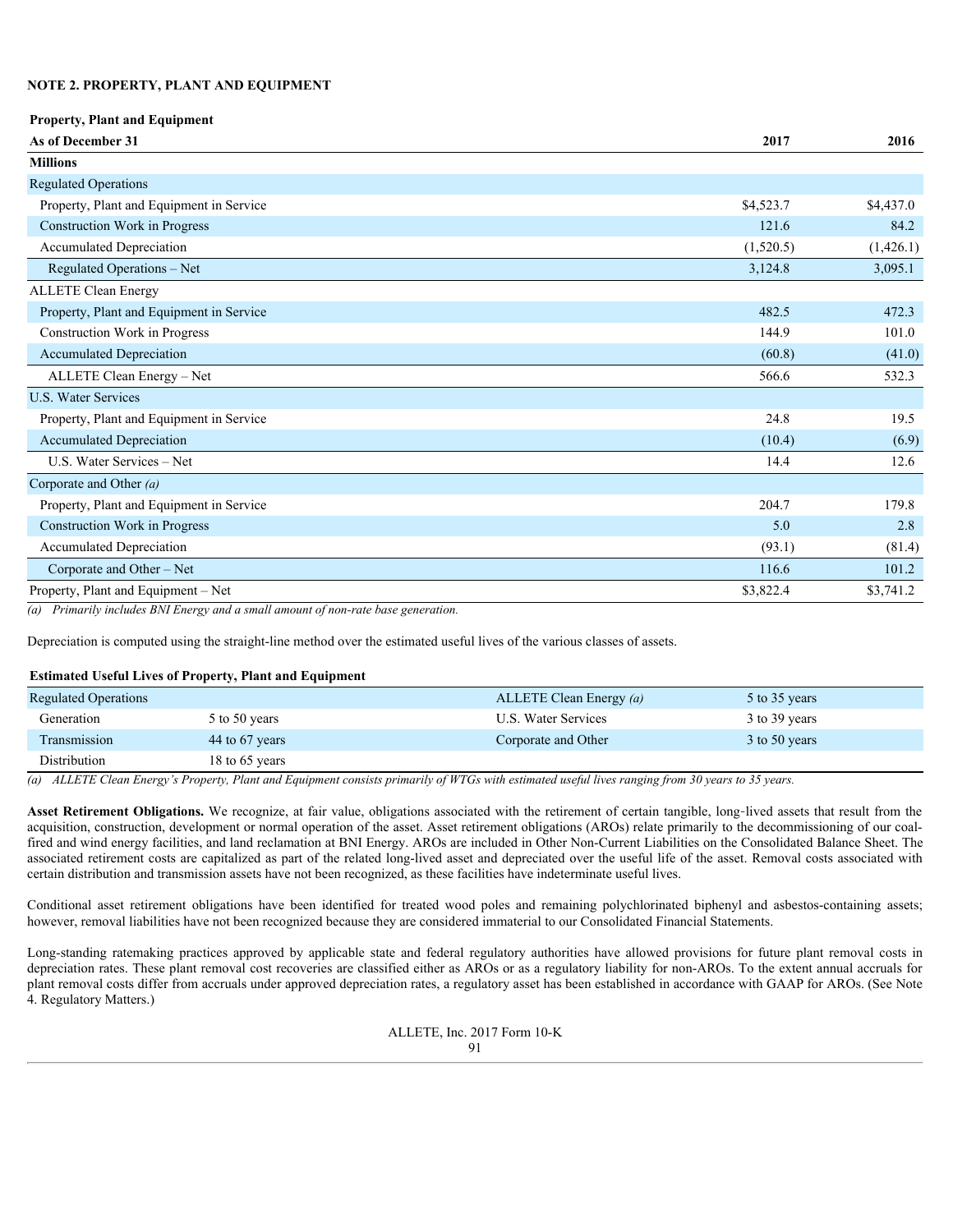#### **NOTE 2. PROPERTY, PLANT AND EQUIPMENT (Continued)**

# **Asset Retirement Obligations Millions** Obligation as of December 31, 2015 \$131.4 Accretion 8.0 Liabilities Settled (6.5) Revisions in Estimated Cash Flows 3.7 Obligation as of December 31, 2016 136.6 Accretion 2.6 Liabilities Settled (5.9) Revisions in Estimated Cash Flows (15.6) Obligation as of December 31, 2017 \$122.7 **Bost 2. PROPERTY, PLANT AND EQUIPMENT (Continued)**<br> **Bost Recivement Obligations**<br> **Bost Recivement of the 585 MW Boswell Unit 4. While Minnesota Power operates the flux of the 585 MW Boswell Unit 4. While Minnesota Powe SOTE 2. PROPERTY, PLANT AND EQUIPMENT (Continued)**<br> **Asset Retirement Obligations**<br> **SECONDIZION** SECOND SECOND CONSULTERS AND **PROJECTS**<br> **Accretion**<br> **Accretion**<br> **Accretion**<br> **Accretion**<br> **Accretions of December 31, 2** MOTE 2. PROPERTY, PLANT AND EQUIPMENT (Continued)<br>
Minima (Solingtown as of December 31, 2015<br>
According<br>
Minima (Solingtown or Freember 31, 2016<br>
According in Etianged Codi Floris<br>
According in Continues (Soling Floris 1

#### **NOTE 3. JOINTLY-OWNED FACILITIES AND PROJECTS**

| Boswell Unit 4. Minnesota Power owns 80 percent of the 585 MW Boswell Unit 4. While Minnesota Power operates the plant, certain decisions about the<br>operations of Boswell Unit 4 are subject to the oversight of a committee on which it and WPPI Energy, the owner of the remaining 20 percent, have equal<br>representation and voting rights. Each owner must provide its own financing and is obligated to its ownership share of operating costs. Minnesota Power's share of<br>operating expenses for Boswell Unit 4 is included in Operating Expenses on the Consolidated Statement of Income.             |                                   |                                    |                                                |              |
|----------------------------------------------------------------------------------------------------------------------------------------------------------------------------------------------------------------------------------------------------------------------------------------------------------------------------------------------------------------------------------------------------------------------------------------------------------------------------------------------------------------------------------------------------------------------------------------------------------------------|-----------------------------------|------------------------------------|------------------------------------------------|--------------|
| CapX2020. Minnesota Power was a participant in the CapX2020 initiative which represented an effort to ensure electric transmission and distribution reliability in<br>Minnesota and the surrounding region for the future. CapX2020, which consisted of electric cooperatives and municipal and investor-owned utilities, including<br>Minnesota's largest transmission owners, assessed the transmission system and projected growth in customer demand for electricity through 2020. Minnesota<br>Power participated in three CapX2020 projects which were completed and placed in service in 2011, 2012 and 2015. |                                   |                                    |                                                |              |
| Minnesota Power's investments in jointly-owned facilities and projects and the related ownership percentages are as follows:                                                                                                                                                                                                                                                                                                                                                                                                                                                                                         |                                   |                                    |                                                |              |
| <b>Regulated Utility Plant</b>                                                                                                                                                                                                                                                                                                                                                                                                                                                                                                                                                                                       | <b>Plant in Service</b>           | Accumulated<br><b>Depreciation</b> | <b>Construction Work in</b><br><b>Progress</b> | % Ownership  |
| <b>Millions</b>                                                                                                                                                                                                                                                                                                                                                                                                                                                                                                                                                                                                      |                                   |                                    |                                                |              |
| As of December 31, 2017                                                                                                                                                                                                                                                                                                                                                                                                                                                                                                                                                                                              |                                   |                                    |                                                |              |
| Boswell Unit 4                                                                                                                                                                                                                                                                                                                                                                                                                                                                                                                                                                                                       | \$668.2                           | \$222.8                            | \$8.2                                          | 80           |
| CapX2020 Projects                                                                                                                                                                                                                                                                                                                                                                                                                                                                                                                                                                                                    | 101.0                             | 8.4                                | $\overline{\phantom{m}}$                       | $9.3 - 14.7$ |
| Total                                                                                                                                                                                                                                                                                                                                                                                                                                                                                                                                                                                                                | \$769.2                           | \$231.2                            | \$8.2                                          |              |
| As of December 31, 2016                                                                                                                                                                                                                                                                                                                                                                                                                                                                                                                                                                                              |                                   |                                    |                                                |              |
| Boswell Unit 4                                                                                                                                                                                                                                                                                                                                                                                                                                                                                                                                                                                                       | \$668.1                           | \$211.2                            | \$8.1                                          | 80           |
| CapX2020 Projects                                                                                                                                                                                                                                                                                                                                                                                                                                                                                                                                                                                                    | 101.2                             | 5.9                                | $\equiv$                                       | $9.3 - 14.7$ |
| Total                                                                                                                                                                                                                                                                                                                                                                                                                                                                                                                                                                                                                | \$769.3                           | \$217.1                            | \$8.1                                          |              |
| <b>NOTE 4. REGULATORY MATTERS</b><br>Electric Rates. Entities within our Regulated Operations segment file for periodic rate revisions with the MPUC, PSCW or FERC. As authorized by the MPUC,<br>Minnesota Power also recognizes revenue under cost recovery riders for transmission, renewable and environmental investments and expenditures. (See<br>Transmission Cost Recovery Rider, Renewable Cost Recovery Rider and Environmental Improvement Rider.) Revenue from cost recovery riders was \$96.9 million<br>in 2017 (\$97.1 million in 2016; \$89.6 million in 2015).                                     |                                   |                                    |                                                |              |
|                                                                                                                                                                                                                                                                                                                                                                                                                                                                                                                                                                                                                      |                                   |                                    |                                                |              |
|                                                                                                                                                                                                                                                                                                                                                                                                                                                                                                                                                                                                                      | ALLETE, Inc. 2017 Form 10-K<br>92 |                                    |                                                |              |
|                                                                                                                                                                                                                                                                                                                                                                                                                                                                                                                                                                                                                      |                                   |                                    |                                                |              |
|                                                                                                                                                                                                                                                                                                                                                                                                                                                                                                                                                                                                                      |                                   |                                    |                                                |              |

#### **NOTE 4. REGULATORY MATTERS**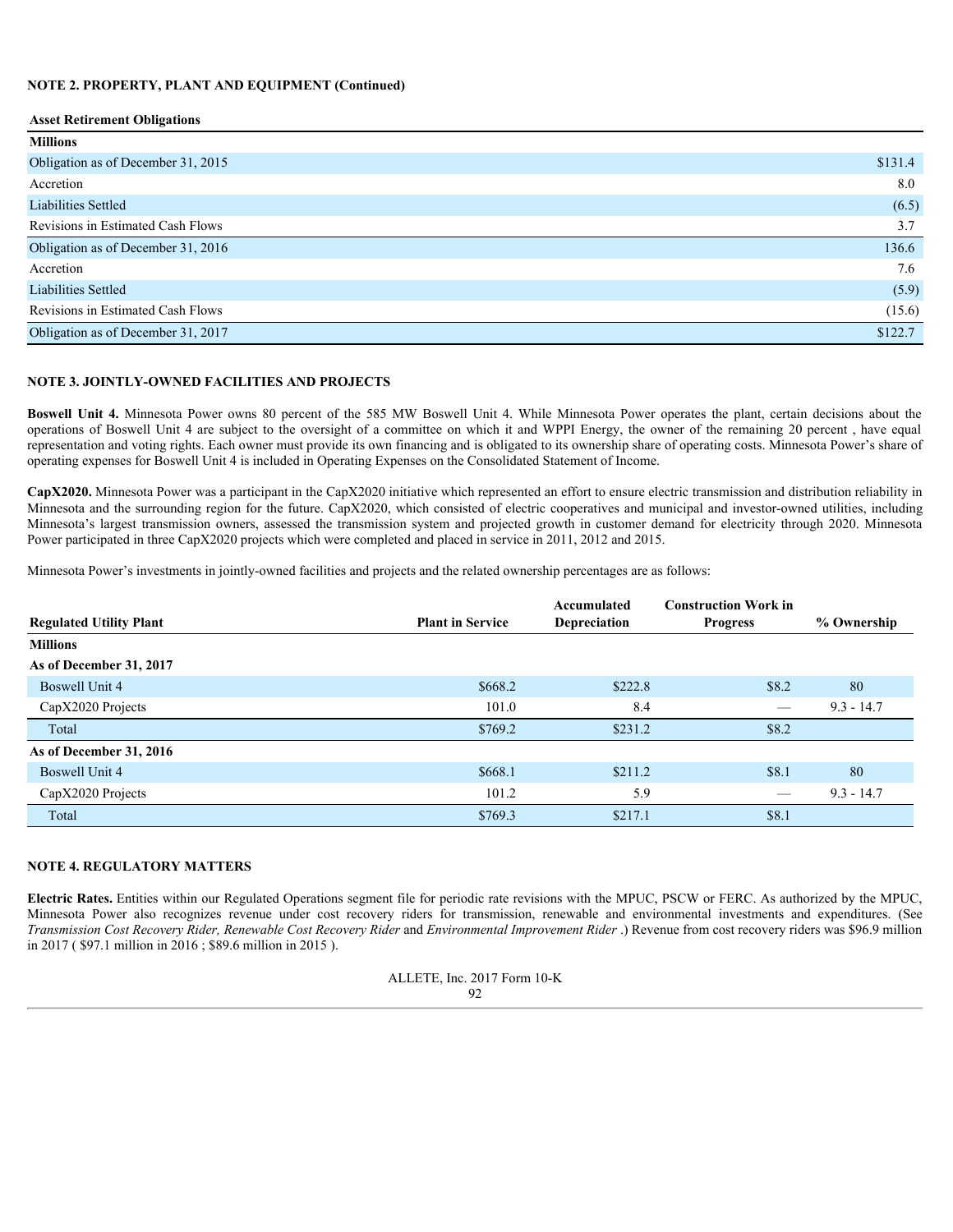#### **NOTE 4. REGULATORY MATTERS (Continued) Electric Rates (Continued)**

**2016 Ainmetical Minnesota General Rate Case.** In November 2016, Minnesota Power filed a retail rate increase request with the MPUC seeking an average increase of approximately 9 percent for retail customers. The rate fili approximately 9 percent for retail customers. The rate filing sought a return on equity of 10.25 percent and a 53.81 percent equity ratio. On an annualized basis, the requested final rate increase would have generated approximately \$55 million in additional revenue. In December 2016, Minnesota Power filed a request to modify **Electric Rates (Continued)**<br> **Electric Rates (Continued)**<br> **Electric Rates (Continued)**<br> **Electric Rates (Continued)**<br> **Electric Rates (Continued)**<br> **Equested Innerises** requested approximately \$55 million in additional r change in its electric sales forecast. In December 2016 orders, the MPUC accepted the November 2016 filing as complete and authorized an annual interim rate increase of \$34.7 million beginning January 1, 2017 .

On February 23, 2017, Minnesota Power filed an additional request to further reduce its requested interim rate increase. In an order dated April 13, 2017, the MPUC approved Minnesota Power's updated retail rate request resulting in a reduction in the annual interim rate increase to \$32.2 million beginning May 1, 2017. **NOTE 4. REGULATORY MATTERS (Continued)**<br>
Electric Rates (Continued)<br> **Electric Rates (Continued)**<br> **Electric Rates (Scotting Case.** In November 2016, Minnesota Power filed a retail rate increase requests with the MPUC se approximately \$49 million on an annualized basis. At a hearing on January 18, 2018, the MPUC made determinations regarding Minnesota Power's general rate case including allowing a return on common equity of 9.25 percent and a 53.81 percent equity ratio. Upon commencement of final rates, we expect additional revenue of approximately \$13 million on an annualized basis. Final rates are expected to commence in the fourth quarter of 2018; interim rates will be collected through this period which will be fully offset by the recognition of a corresponding reserve. As a result of the MPUC's decisions on January 18, 2018, Minnesota Power has recorded a reserve for an interim rate refund of approximately \$32 million as of December 31, 2017 . The MPUC also disallowed recovery of Minnesota **NOTE 4. REGULATORY MATTERS (Continued)**<br> *Restrict Rate (Continued)*<br> *Restrict Rate (Continued)*<br> *Power for detains and the methodologys by preceding the state filing sought a return on equity of 0.23 percent and 5.33* resulting in a \$19.5 million pre-tax charge to Fuel, Purchased Power and Gas – Utility in 2017. An order from the MPUC setting forth the effective date of final rates is expected by March 12, 2018. Minnesota Power will review this order for potential reconsideration of certain issues at that time. **ENERT A REGULA TORY MATTERS (Centinued)**<br>
Energy-International and Case in Receivers 2016, Minneson Power Fital a ruled internation rate as NH (Consider Customer Rates)<br>
2014 Minneson Case and Exposed Customer Rates. The

As part of its decision in Minnesota Power's 2016 general rate case, the MPUC extended the depreciable lives of Boswell Unit 3, Unit 4 and common facilities to 2050 primarily to mitigate rate increases for our customers, and shortened the depreciable lives of Boswell Unit 1 and Unit 2 to 2022, resulting in a net decrease to depreciation expense of approximately \$25 million pre-tax in 2017.

Minnesota to have competitive rates for certain industries such as mining and forest products. In 2015, Minnesota Power filed a rate schedule petition with the MPUC for EITE customers and a corresponding rider for EITE cost recovery. In a March 2016 order, the MPUC dismissed the petition without prejudice. In June NOTE 4. HEGULATION YANTTERS (Continued)<br>
2016 Monetods fraction of Decembent 2016, Minnesota Power filed a relative increase respect with the MPLC webing in average respect of<br>
a regimentation by percent for each constrai NOTE 4, REGULATORY MATTERS Continued)<br>Direct Return Continues (Decret Returns). The rate for the EITE discount of the Continues are the rate and the rate of the Continues of Continues and the Continues from the Continues f approved a reduction in rates for EITE customers in a December 2016 order and subsequently approved cost recovery in an order dated April 20, 2017; collection of the discount was subject to the MPUC's review of Minnesota Power's compliance filing implementing approval of a recovery mechanism, with the subsequent order issued on October 13, 2017, that modified the order dated April 20, 2017. During 2017, Minnesota Power provided discounts of \$8.6 million which were recorded as a receivable. On September 29, 2017, Minnesota Power informed its EITE customers that it has suspended the EITE discount due to a concern that it was not revenue and cash flow neutral to Minnesota Power based on an MPUC decision at a hearing on September 7, 2017, as well as the interim rate reduction and decisions in its 2016 general rate case. Based on the MPUC's decisions at a hearing on January 18, 2018, as part of Minnesota Power's 2016 general rate case, Minnesota Power reinstated the EITE discount effective Janua Request final minimizers and the effective proposition of SS anti-mate means to the EITE discount of the EITE discount of the EITE discount of the EITE discount of the EITE discount of the EITE discount of Alian Contents o million annually based on EITE customer current operating levels. While interim rates are in effect for Minnesota Power's 2016 general rate case, EITE discounts will offset interim rate refund reserves for non-EITE customers. FIFT Contents and three Rates. The municipal customers in the content of the content of the Component Content Content (NHC (space of NET Content (NHC (space of NET Content in the proof of the Content in Section 10 to the M

customer of Minnesota Power. All wholesale contracts include a termination clause requiring a three -year notice to terminate.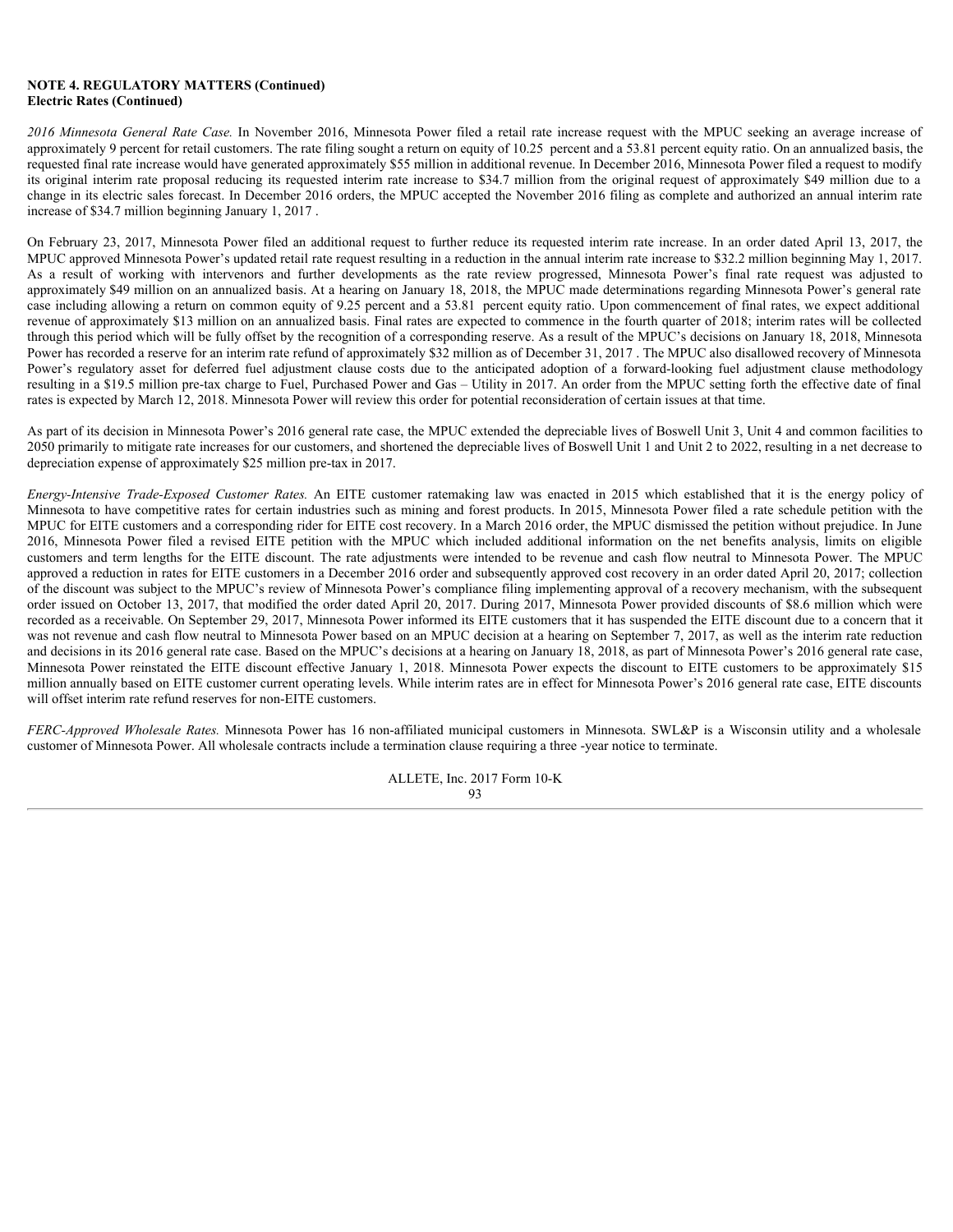#### **NOTE 4. REGULATORY MATTERS (Continued) Electric Rates (Continued)**

Minnesota Power's wholesale electric contract with the Nashwauk Public Utilities Commission is effective through at least December 31, 2032. No termination notice may be given for this contract prior to July 1, 2029. The wholesale electric service contracts with SWL&P and another municipal customer are effective through at least February 28, 2021, and through June 30, 2019, respectively. Under the agreement with SWL&P, no termination notice has been given. The other municipal customer provided a contract termination notice in June 2016. Minnesota Power currently provides approximately 29 MW of average monthly demand to this customer. The rates included in these three contracts are set each July 1 based on a cost-based formula methodology, using estimated costs and a rate of return that is equal to Minnesota Power's authorized rate of return for Minnesota retail customers. The formula-based rate methodology also provides for a yearly true-up calculation for actual costs incurred. **EXCULATORY MATTERS (Continued)**<br> **EXERCIBLATORY MATTERS (Continued)**<br> **EXERCIBLATORY SURGENCE CONTEXT (SURGENT CONTEXT)**, 1,2029. The which<br>sail of Minnesota Power's wholesale electric contine which points (Valid Continue NOTE 4. REGULATORY MATTERS (Continued)<br>
Electric Rates (Continued)<br>
Electric Rates (Continued)<br>
Minneavia Power's wholesale electric contract with the Nashwadk Public Utilities Commission is ellective through at least Dec **ROTE 4. REGULATORY MATTERS (Costinued)**<br>**Relative factors (Costinued)**<br>**Relative factors wholestic clusters with the Nelsonalc Public Ultilities Cosmutistion is effective drough at least December 21, 2022. No termination** 

Minnesota Power's wholesale electric contracts with 14 municipal customers are effective through at least December 31, 2024. No termination notices may be given prior to three years before maturity. These contracts include fixed capacity charges through 2018; beginning in 2019, the capacity charge will be determined using a cost-based formula methodology with limits on the annual change from the previous year's capacity charge. The base energy charge for each year of the contract term will be set each January 1, subject to monthly adjustment, and will also be determined using a cost-based formula methodology.

*Transmission Cost Recovery Rider.* Minnesota Power has an approved cost recovery rider in place for certain transmission investments and expenditures. In a current basis for the costs of constructing certain transmission facilities plus a return on the capital invested. As a result of the MPUC approval of the certificate of need for the GNTL in 2015, the project is eligible f construction of the GNTL with a subsidiary of Manitoba Hydro (see *Great Northern Transmission Line* ), and anticipates including its portion of the investments and expenditures for the GNTL in future transmission bill factor filings. return that executive the state is entirely income the two means of the state income tax regulator in the state income of the state income of the state income of the state income of the state income the state income the st jurismics of realistic increase to the control of the realistic intention in the future of the property is a property and the future of the future of the future of the future of the future of the future of the future of th

restoration and repair of Thomson. The cost recovery rider allows Minnesota Power to charge retail customers on a current basis for the costs of constructing certain renewable investments plus a return on the capital invested. Updated customer billing rates for the renewable cost recovery rider were approved by the MPUC in an order dated November 8, 2017.

In a November 2016 order, the MPUC directed Minnesota Power to attribute all North Dakota investment tax credits realized from Bison to Minnesota Power regulated retail customers. As a result of the adverse regulatory outcome, Minnesota Power recorded a regulatory liability and a reduction in Operating Revenue of approximately \$15 million in 2016. The North Dakota investment tax credits previously recognized as income tax credits in Corporate and Other were reversed in 2016 resulting in an \$8.8 million charge to net income in 2016. In December 2016, Minnesota Power submitted a request for reconsideration with the MPUC. In an order dated February 14, 2017, the MPUC decided to reconsider its November 2016 order.

In an order dated December 7, 2017, the MPUC modified its November 2016 order to allow Minnesota Power to account for North Dakota investment tax credits based on the long-standing regulatory precedents of stand-alone allocation methodology of accounting for income taxes. As a result of the favorable regulatory outcome, Minnesota Power recorded a reduction in its regulatory liability and an increase in Operating Revenue of approximately \$14 million in 2017. The North Dakota investment tax credits were reestablished as income tax credits in Corporate and Other, resulting in a \$7.9 million increase to net income in 2017.

The stand-alone method provides that income taxes (and credits) are calculated as if Minnesota Power was the only entity included in ALLETE's consolidated ALLETE's other subsidiaries are included in Corporate and Other operations.

Minnesota Power also has approval for current cost recovery of investments and expenditures related to compliance with the Minnesota Solar Energy Standard. (See *Minnesota Solar Energy Standard.* ) Currently, there is no approved customer billing rate for solar costs.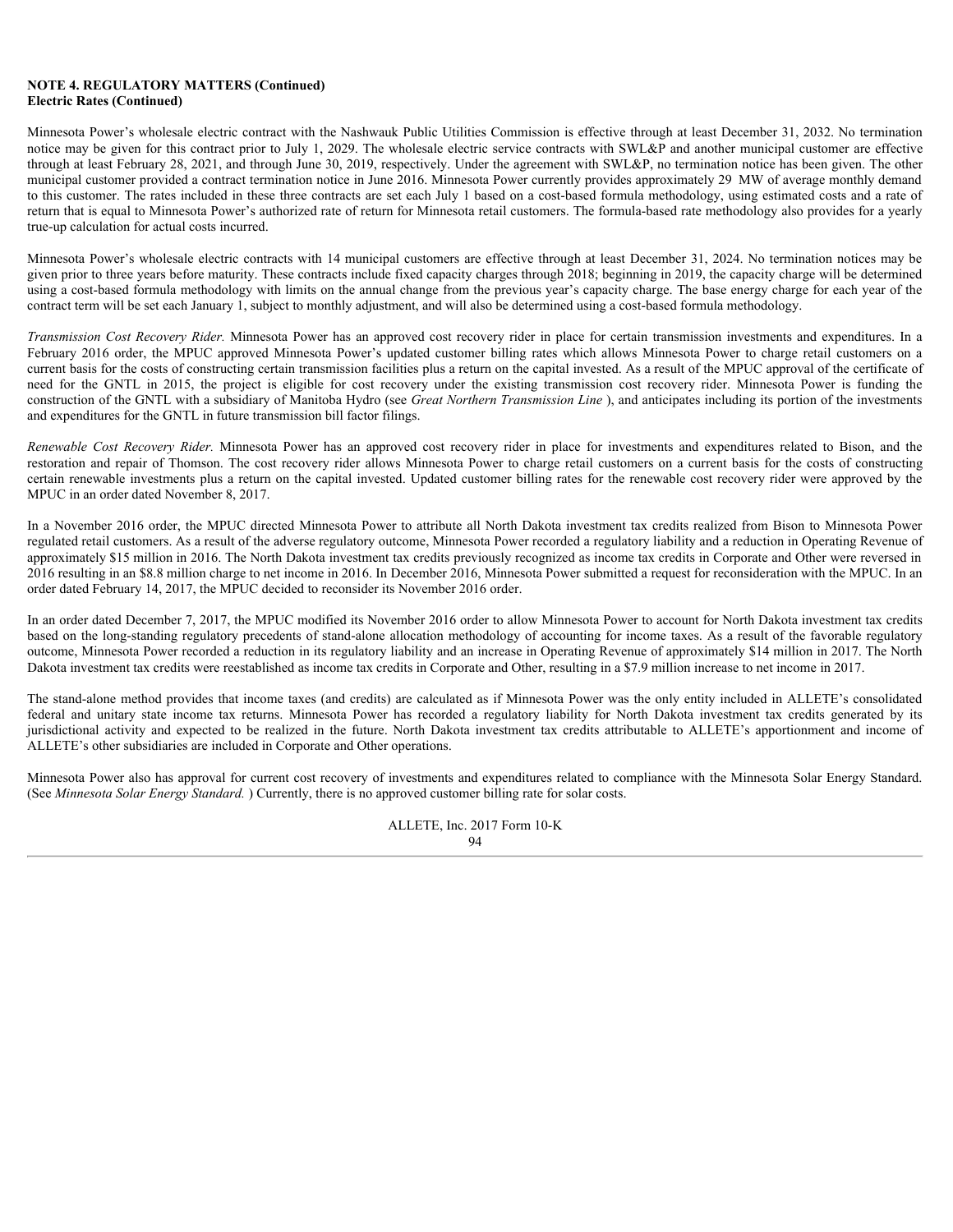#### **NOTE 4. REGULATORY MATTERS (Continued) Electric Rates (Continued)**

*Environmental Improvement Rider* . Minnesota Power has an approved environmental improvement rider in place for investments and expenditures related to the implementation of the Boswell Unit 4 mercury emissions reduction plan completed in 2015. Updated customer billing rates for the environmental improvement rider were approved by the MPUC in a December 2016 order; however, in an order dated March 22, 2017, the MPUC approved a request by Minnesota Power to delay implementation of the updated rates until resolution of its 2016 general rate case. (See *2016 Minnesota General Rate Case.)*

**Fuel AREGULATORY MATTERS (Continued)**<br>*Environmental Improvement Rider* . Minnesota Power has an approved environmental improvement rider in place for investments and expenditures related to the<br>implementation of the Bosw reforms to the Minnesota utilities' automatic fuel adjustment clause (FAC) for fuel and purchased power. The order changes the method of accounting for all Minnesota electric utilities to a monthly budgeted, forwarded-looking FAC with an annual prudence review and true-up to actual allowed costs. The MPUC is seeking input from Minnesota electric utilities and other stakeholders on the implementation and transition accounting needed to adopt the change. The three-year pilot program is expected to begin in 2019. At a hearing on January 18, 2018, the MPUC disallowed recovery of Minnesota Power's regulatory asset for deferred fuel adjustment clause costs due to the anticipated adoption of **ENOTE 4. REGULATORY MATTERS (Continued)**<br>
Enterivantial functions defined adoption of Microsoftated and anticipated anticipated in 2015. Updated eastome biling rates for the environmental improvement<br>
Enterivantial funct \$19.5 million pre-tax charge to Fuel, Purchased Power and Gas – Utility in 2017.

*Tax Cuts and Jobs Act of 2017* . On December 29, 2017, the MPUC opened a docket to review the effects of the TCJA on electric and natural gas rates and services in Minnesota, including the legislation's impact on tax rates and utilities' deferred income tax assets and liabilities. On January 19, 2018, the MPUC issued a notice of request for information and established comment periods with an initial filing required by March 2, 2018. On January 10, 2018, the PSCW also opened a docket to review the effects of this legislation and directed Wisconsin utilities to defer its impacts until further direction is provided by the PSCW. We have recorded the impact of the remeasurement of deferred income tax assets and liabilities resulting from the federal income tax rate change of the TCJA for Minnesota Power and SWL&P as regulatory assets and liabilities as the benefits of the TCJA are expected to be passed back to our customers over time. (See *Regulatory Assets and Liabilities* .) The final amount and timing over which the benefits of the TCJA will be passed back to customers is expected to be determined in these dockets; however, we are unable to predict the outcome of these regulatory proceedings.

*2016 Wisconsin General Rate Case.* SWL&P's current retail rates are based on a 2017 PSCW retail rate order effective August 14, 2017, that allows for a 10.5 percent return on common equity and a 55 percent equity ratio. SWL&P's retail rates prior to August 14, 2017, were based on a 2012 PSCW retail rate order that provided for a 10.9 percent return on equity. The 2017 PSCW retail rate order authorizes SWL&P to collect on average a 2.9 percent increase in rates for retail customers ( 3.8 percent increase in electric rates; 4.8 percent decrease in natural gas rates; and 9.8 percent increase in water rates). On an annualized basis, SWL&P expects to collect additional revenue of \$2.5 million .

**Integrated Resource Plan.** In 2015, Minnesota Power filed its 2015 IRP with the MPUC which included an analysis of a variety of existing and future energy resource alternatives and a projection of customer cost impact by class. The 2015 IRP also contained steps in Minnesota Power's *EnergyForward* strategic plan including the economic idling of Taconite Harbor Units 1 and 2 which occurred in September 2016, the ceasing of coal-fired operations at Taconite Harbor in 2020, and the addition of between 200 MW and 300 MW of natural gas-fired generation in the next decade. In a July 2016 order, the MPUC approved Minnesota Power's 2015 IRP with modifications. The order accepted Minnesota Power's plans for Taconite Harbor, directed Minnesota Power to retire Boswell Units 1 and 2 no later than 2022, required an analysis of generation and demand response alternatives to be filed with a natural gas resource proposal, and required Minnesota Power to conduct request for proposals for additional wind, solar and demand response resource additions subject to further MPUC approvals. In October 2016, Minnesota Power announced Boswell Units 1 and 2 will be retired in 2018.

On July 28, 2017, Minnesota Power submitted a resource package to the MPUC requesting approval of PPAs for the output of a 250 MW wind energy facility and a 10 MW solar energy facility as well as approval of a 250 MW natural gas energy PPA. These agreements will be subject to MPUC approval of the construction of a 525 MW to 550 MW combined-cycle natural gas-fired generating facility which will be jointly owned by Dairyland Power Cooperative and a subsidiary of ALLETE. Minnesota Power would purchase approximately 50 percent of the facility's output starting in 2025. In an order dated September 19, 2017, the MPUC approved Minnesota Power's request to extend the next IRP filing deadline until October 1, 2019, and Minnesota Power's request that approval for the natural gas energy PPA be decided through an administrative law judge process. The administrative law judge is expected to provide a recommendation by July 2018, and the Company anticipates a MPUC decision in the second half of 2018. The MPUC did not take any action regarding the wind and solar energy PPAs which will be refiled separately from the natural gas energy PPA.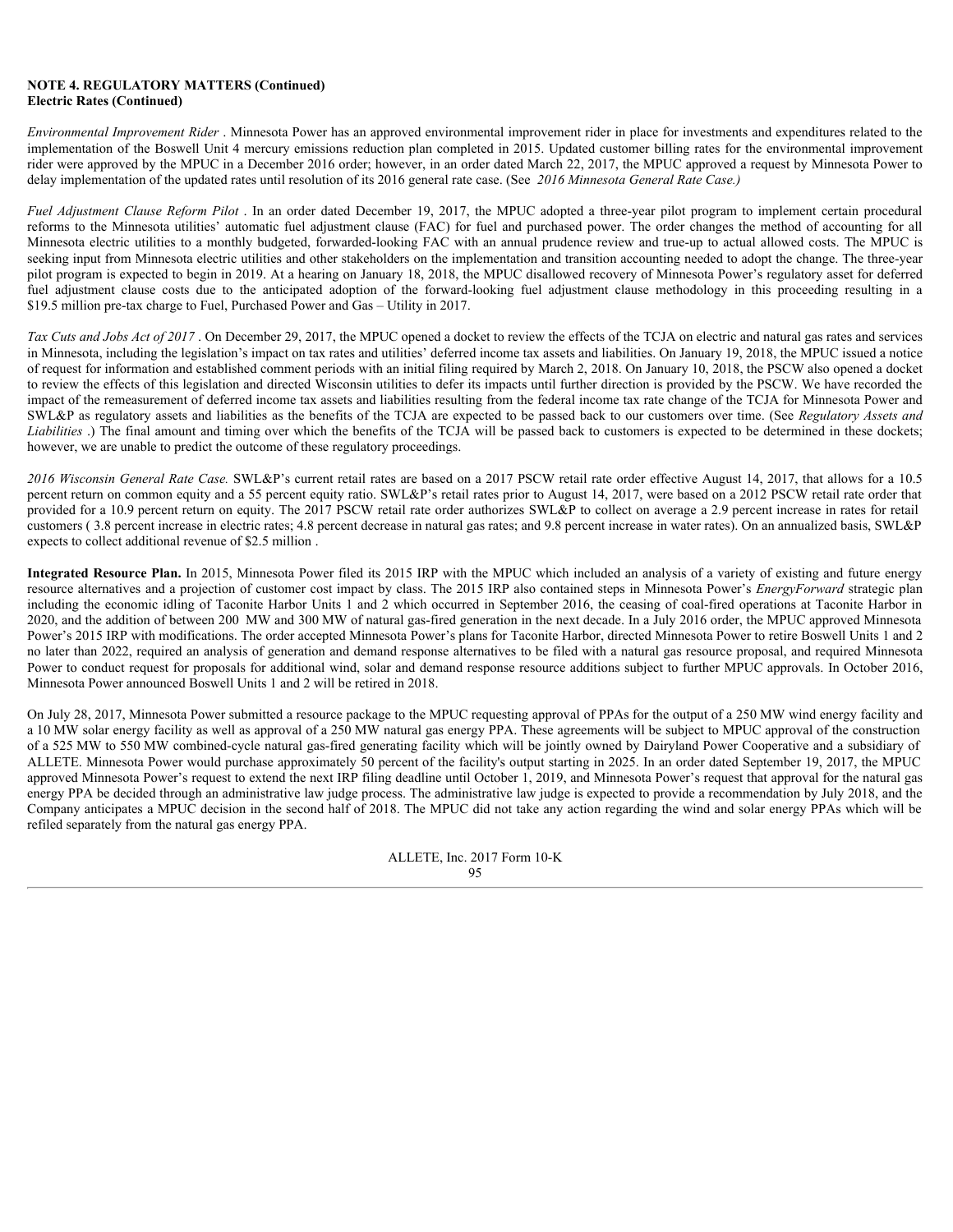#### **NOTE 4. REGULATORY MATTERS (Continued)**

Great Northern Transmission Line . Minnesota Power and Manitoba Hydro have proposed construction of the GNTL, an approximately 220 -mile 500 -kV transmission line between Manitoba and Minnesota's Iron Range. In 2015, a certificate of need was approved by the MPUC. Based on this approval, Minnesota **NOTE 4. REGULATORY MATTERS (Continued)**<br> **Great Northern Transmission Line** . Minnesota Power and Manitoba Hydro have proposed construction of the GNTL, an approximately 220 -mile 500 -kV<br>
transmission line between Manito anticipated to be included in future transmission cost recovery filings. *(* See *Transmission Cost Recovery Rider.)* Also in 2015, the FERC approved our request to recover on construction work in progress related to the GNTL from Minnesota Power's wholesale customers. In an April 2016 order, the MPUC approved the route permit for the GNTL which largely follows Minnesota Power's prefe **NOTE 4. REGULATORY MATTERS (Continued)**<br> **Great Northern Transmission Line** . Minnesota Power and Manitoba Hydro have proposed construction of the GNTL, an approximately 220 -mile 500 -kV<br> **Grammission line between Manito** Department of Energy issued a presidential permit to cross the U.S.-Canadian border, which was the final major regulatory approval needed before construction in the U.S. could begin. Site clearing and pre-construction activities commenced in the first quarter of 2017 with construction expected to be completed in 2020. Total project cost in the U.S., including substation work, is estimated to be between \$560 million and \$710 million , of which Minnesota Power's portion is expected to be between \$300 million and \$350 million ; the difference will be recovered from a subsidiary of Manitoba Hydro as contributions in aid of construction. Total project costs of \$152.4 million have been incurred through December 31, 2017 , of which \$67.6 million has been recovered from a subsidiary of Manitoba Hydro. **NOTE 4, REGULAT ON Y MATTERS Continued)**<br>Creat Northers Transmission Is increading Down and Ministed Hydro have proposed constrained on the UKUC, Based on the approximation in chromosophila Ninnesota Distribution Is beca Great Northers Transmission Line . Minneals Dever and Manutos Hyde into proposed constratent of the GNU<sub>n</sub>, an approximately 220-ande 500 AV<br>manutosion for Severe Manutosion Moneson S for Sength 2013. A certified of first

Manitoba Hydro must obtain regulatory and governmental approvals related to a new transmission line in Canada. In 2015, Manitoba Hydro submitted the final preferred route and EIS for the transmission line in Canada to the Manitoba Conservation and Water Stewardship for regulatory approval. In December 2016, Manitoba Hydro filed an application with the National Energy Board in Canada requesting authorization to construct and operate an international transmission line. Both provincial and federal approvals are pending. Construction of Manitoba Hydro's hydroelectric generation facility commenced in 2014 and is anticipated to be in service by early 2021.

**Conservation Improvement Program.** Minnesota requires electric utilities to spend a minimum of 1.5 percent of gross operating revenues from service provided in the state on energy CIPs each year and establish an annual energy-savings goal of 1.5 percent of annual retail energy sales. These investments are recovered from certain retail customers through a combination of the conservation cost recovery charge included in retail base rates and a conservation program adjustment, which is adjusted annually through the CIP consolidated filing. The MPUC allows utilities to accumulate, in a deferred account for future cost recovery, all CIP expenditures, any financial incentive earned for cost-effective program achievements and a carrying charge on the deferred account balance. Minnesota Power refers to its conservation programs collectively as the "Power of One". On November 16, 2017, the Minnesota Department of Commerce approved Minnesota Power's modified CIP triennial filing for 2017 through 2019, which outlines Minnesota Power's CIP spending and energy-saving goals for 2017 through 2019. Minnesota Power's CIP investment goal was \$10.3 million for 2017 (\$7.3 million for 2016; \$7.1 million for 2015), with actual spending of \$8.1 million in 2017 ( \$7.4 million in 2016 ; \$6.6 million in 2015 ). The investment goals for 2018 and 2019 are \$10.3 million and \$10.5 million , respectively. ontinguish to be included in thus company in the base return of the Row of the Rose Reservo. Exhibit a reduction in the base return of the Base return of the Base return of the Base return of the Base return on the Base r

financial incentive of \$5.5 million based upon MPUC procedures. In an order dated June 22, 2017, the MPUC approved Minnesota Power's CIP consolidated filing, including the requested CIP financial incentive which was recorded as revenue and as a regulatory asset in 2017. The approved financial incentive will be

**MISO Return on Equity Complaints.** In 2013, several customer groups located within the MISO service area filed complaints with the FERC requesting, among other things, a reduction in the base return on equity used by MISO administrative law judge ruled on the complaint proposing a reduction in the base return on equity to 10.32 percent, or 10.82 percent including an incentive adder for participation in a regional transmission organization. In September 2016, the FERC issued an order affirming the administrative law judge's recommendation.

In 2015, an additional complaint was filed with the FERC seeking an order to further reduce the base return on equity to 8.67 percent. In June 2016, a federal administrative law judge ruled on the additional complaint proposing a further reduction in the base return on equity to 9.70 percent, or 10.20 percent including an incentive adder for participation in a regional transmission organization, subject to approval or adjustment by the FERC. A final decision from the FERC on the administrative law judge's recommendation is pending, which is not expected to have a material impact on our Consolidated Financial Statements.

ALLETE, Inc. 2017 Form 10-K

96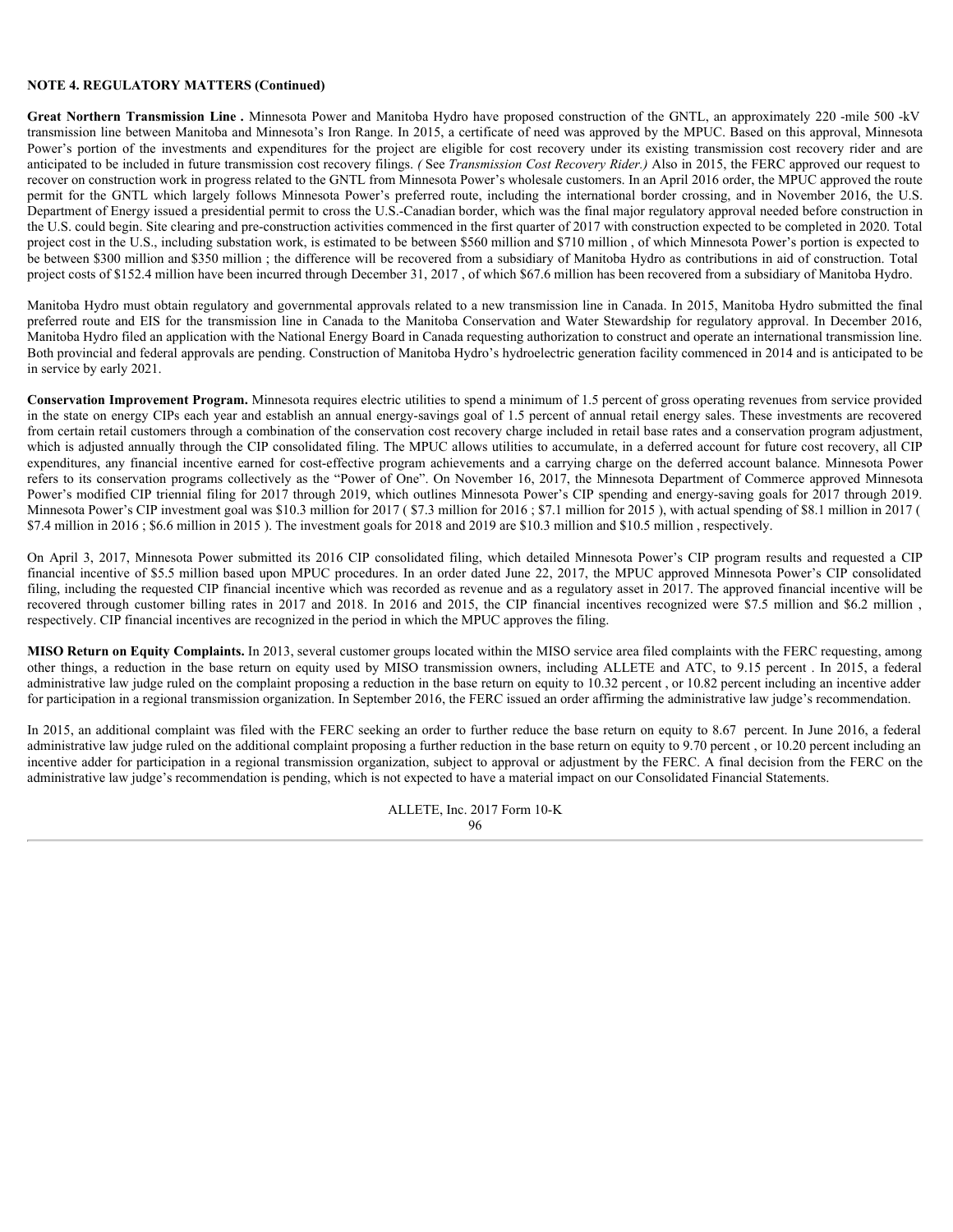#### **NOTE 4. REGULATORY MATTERS (Continued)**

**Minnesota Solar Energy Standard.** Minnesota law requires at least 1.5 percent of total retail electric sales, excluding sales to certain customers, to be generated by solar energy by the end of 2020. At least 10 percent of the 1.5 percent mandate must be met by solar energy generated by or procured from solar photovoltaic devices with a nameplate capacity of 40 kW or less and community solar garden subscriptions. In a 2016 order, the MPUC approved Camp Ripley, a 10 MW utility scale solar project at the Camp Ripley Minnesota Army National Guard base and training facility near Little Falls, Minnesota, as eligible to meet the solar energy standard and for current cost recovery. Camp Ripley was completed in the fourth quarter of 2016. In a July 2016 order, the MPUC approved a community solar garden project in northeastern Minnesota, which is comprised of a 1 MW solar array owned and operated by a third party with the output purchased by Minnesota Power and a 40 kW solar array that is owned and operated by Minnesota Power. Minnesota Power believes Camp Ripley and the community solar garden arrays will meet approximately one-third of the overall mandate. Additionally, in an order dated February 10, 2017, the MPUC approved Minnesota Power's proposal to increase the amount of solar rebates available for customer-sited solar installations and recover costs of the program through Minnesota Power's renewable cost recovery rider. The proposal to incentivize customer-sited solar installations and the community solar garden subscriptions is expected to meet a portion of the required small scale solar mandate.

**Regulatory Assets and Liabilities.** Our regulated utility operations are subject to accounting guidance for the effect of certain types of regulation. Regulatory assets represent incurred costs that have been deferred as they are probable for recovery in customer rates. Regulatory liabilities represent obligations to make refunds to customers and amounts collected in rates for which the related costs have not yet been incurred. The Company assesses quarterly whether regulatory assets and liabilities meet the criteria for probability of future recovery or deferral. No regulatory assets or liabilities are currently earning a return. The recovery, refund or credit to rates for these regulatory assets and liabilities will occur over the periods either specified by the applicable regulatory authority or over the corresponding period related to the asset or liability.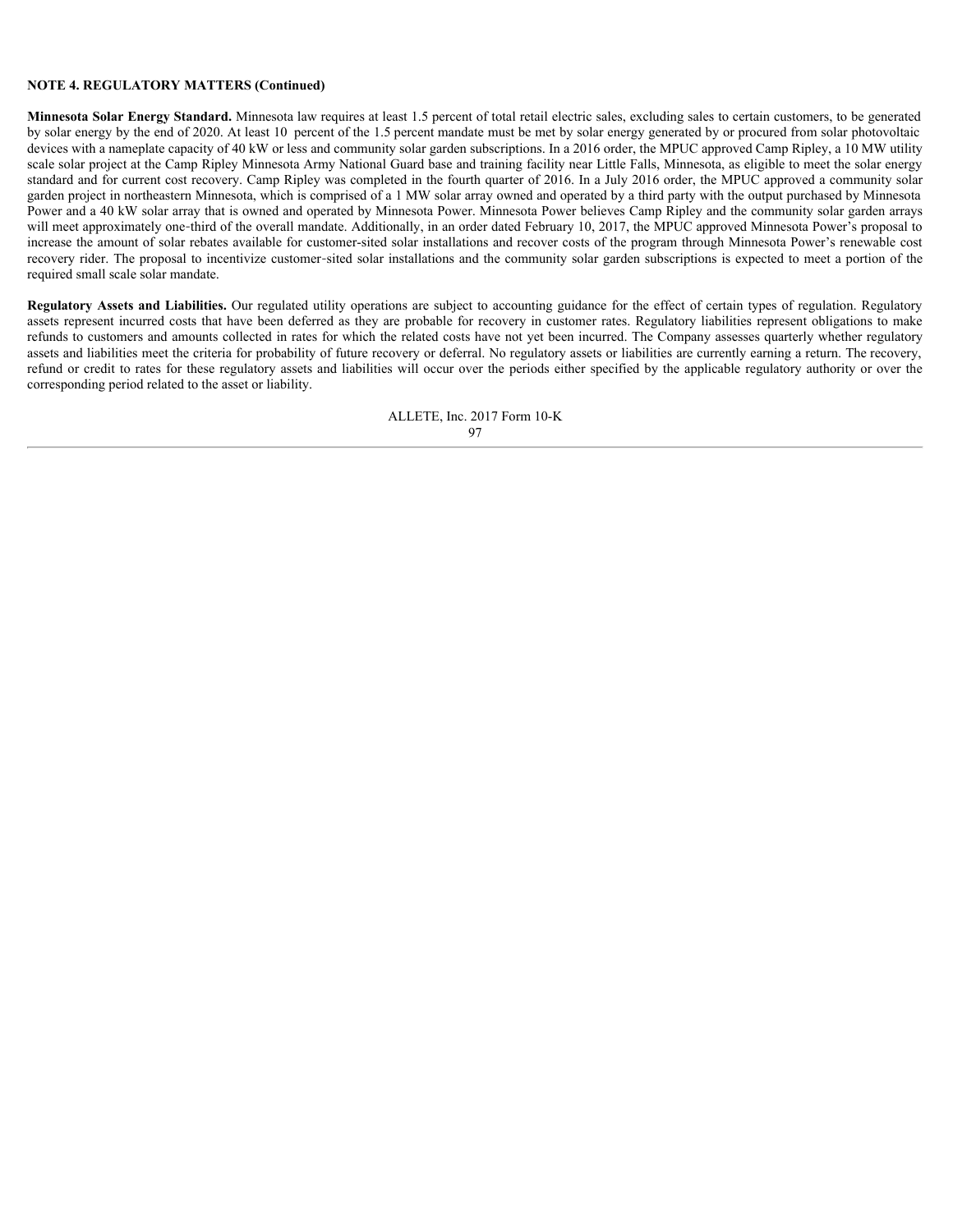#### **NOTE 4. REGULATORY MATTERS (Continued)**

#### **Regulatory Assets and Liabilities**

| As of December 31                                                                                                                                                                                                                                                                                                                                 | 2017              | 2016              |
|---------------------------------------------------------------------------------------------------------------------------------------------------------------------------------------------------------------------------------------------------------------------------------------------------------------------------------------------------|-------------------|-------------------|
| <b>Millions</b>                                                                                                                                                                                                                                                                                                                                   |                   |                   |
| <b>Current Regulatory Assets (a)</b>                                                                                                                                                                                                                                                                                                              |                   |                   |
| Deferred Fuel Adjustment Clause                                                                                                                                                                                                                                                                                                                   |                   | \$18.6            |
| <b>Non-Current Regulatory Assets</b>                                                                                                                                                                                                                                                                                                              |                   |                   |
| Defined Benefit Pension and Other Postretirement Benefit Plans (b)                                                                                                                                                                                                                                                                                | \$220.3           | 226.1             |
| Income Taxes $(c)(d)$                                                                                                                                                                                                                                                                                                                             | 112.8             | 33.8              |
| Asset Retirement Obligations (e)                                                                                                                                                                                                                                                                                                                  | 29.6              | 26.0              |
| Manufactured Gas Plant $(f)$                                                                                                                                                                                                                                                                                                                      | 8.1               | 1.0               |
| PPACA Income Tax Deferral                                                                                                                                                                                                                                                                                                                         | 5.0               | 5.0               |
| Conservation Improvement Program (g)                                                                                                                                                                                                                                                                                                              | 3.3               | 4.0               |
| Cost Recovery Riders $(h)$                                                                                                                                                                                                                                                                                                                        | $\hspace{0.05cm}$ | 30.5              |
| Other                                                                                                                                                                                                                                                                                                                                             | 5.6               | 3.7               |
|                                                                                                                                                                                                                                                                                                                                                   | 384.7             | 330.1             |
| <b>Total Non-Current Regulatory Assets</b>                                                                                                                                                                                                                                                                                                        |                   |                   |
| <b>Total Regulatory Assets</b>                                                                                                                                                                                                                                                                                                                    | \$384.7           | \$348.7           |
| <b>Non-Current Regulatory Liabilities</b>                                                                                                                                                                                                                                                                                                         |                   |                   |
| Income Taxes $(d)$                                                                                                                                                                                                                                                                                                                                | \$411.2           | \$19.1            |
| Wholesale and Retail Contra AFUDC (i)                                                                                                                                                                                                                                                                                                             | 57.9              | 56.8              |
| Provision for Interim Rate Refund $(j)$                                                                                                                                                                                                                                                                                                           | 23.7              | $\hspace{0.05cm}$ |
| Plant Removal Obligations                                                                                                                                                                                                                                                                                                                         | 20.3              | 19.1              |
| North Dakota Investment Tax Credits (k)                                                                                                                                                                                                                                                                                                           | 14.1              | 28.2              |
| Cost Recovery Riders (h)                                                                                                                                                                                                                                                                                                                          | 2.2               |                   |
| Other                                                                                                                                                                                                                                                                                                                                             | 2.6               | 2.6               |
| Total Non-Current Regulatory Liabilities                                                                                                                                                                                                                                                                                                          | \$532.0           | \$125.8           |
| (a) Current regulatory assets are presented within Prepayments and Other on the Consolidated Balance Sheet. At a hearing on January 18, 2018, the MPUC disallowed                                                                                                                                                                                 |                   |                   |
| recovery of Minnesota Power's regulatory asset for deferred fuel adjustment clause costs resulting in a \$19.5 million pre-tax charge to Fuel, Purchased Power and Gas -<br>Utility in 2017. (See 2016 Minnesota General Rate Case.)                                                                                                              |                   |                   |
| (b) Defined benefit pension and other postretirement items included in our Regulated Operations, which are otherwise required to be recognized in accumulated other                                                                                                                                                                               |                   |                   |
| comprehensive income as actuarial gains and losses as well as prior service costs and credits, are recognized as regulatory assets or regulatory liabilities on the                                                                                                                                                                               |                   |                   |
| Consolidated Balance Sheet. The asset or liability will decrease as the deferred items are amortized and recognized as components of net periodic benefit cost. (See Note<br>15. Pension and Other Postretirement Benefit Plans.)                                                                                                                 |                   |                   |
| (c) See Note 1. Operations and Significant Accounting Policies - Revision of Prior Balance Sheet.                                                                                                                                                                                                                                                 |                   |                   |
| (d) These costs represent the difference between deferred income taxes recognized for financial reporting purposes and amounts previously billed to our customers. The                                                                                                                                                                            |                   |                   |
| increase in 2017 is primarily due to the remeasurement of deferred income tax assets and liabilities for our Regulated Operations resulting from the TCJA. The benefits of<br>the TCJA for Minnesota Power and SWL&P are expected to be passed back to customers over time primarily based upon the normalization provisions of the U.S. Internal |                   |                   |
| Revenue Code over the life of the related property, plant and equipment with the remainder passed back based upon the determinations of regulatory authorities. (See Note                                                                                                                                                                         |                   |                   |
| 1. Operations and Significant Accounting Policies, and Tax Cuts and Jobs Act of 2017.) The balances not related to remeasurement will decrease over the remaining life of                                                                                                                                                                         |                   |                   |
| the related temporary differences and flow through current income taxes.<br>(e) Asset retirement obligations will accrete and be amortized over the lives of the related property with asset retirement obligations.                                                                                                                              |                   |                   |
| (f) The manufactured gas plant regulatory asset represents costs of remediation for a former manufactured gas plant site located in Superior, Wisconsin, and formerly                                                                                                                                                                             |                   |                   |
| operated by SWL&P. We expect recovery of these remediation costs to be allowed by the PSCW in rates over time.                                                                                                                                                                                                                                    |                   |                   |
| (g) The conservation improvement program regulatory asset represents CIP expenditures, any financial incentive earned for cost-effective program achievements and a<br>carrying charge deferred for future cost recovery over the next year following MPUC approval.                                                                              |                   |                   |
| (h) The cost recovery rider regulatory assets and liabilities are revenues not yet collected from our customers and cash collections from our customers in excess of the revenue                                                                                                                                                                  |                   |                   |
| recognized, respectively, primarily due to capital expenditures related to Bison, investment in CapX2020 projects, the Boswell Unit 4 environmental upgrade and the                                                                                                                                                                               |                   |                   |
| GNTL, and are recognized in accordance with the accounting standards for alternative revenue programs. The cost recovery rider regulatory assets and liabilities as of<br>December 31, 2017, will be recovered or returned within the next two years.                                                                                             |                   |                   |
| (i) Wholesale and Retail Contra AFUDC represents amortization to offset AFUDC Equity and Debt recorded during the construction period of our cost recovery rider projects                                                                                                                                                                         |                   |                   |
| prior to placing the projects in service. The regulatory liability will decrease over the remaining depreciable life of the related asset.                                                                                                                                                                                                        |                   |                   |
| (i) This amount is expected to be refunded to Minnesota Power's regulated retail customers in the first quarter of 2019 and includes \$8.6 million of EITE discounts that will be<br>offset against interim rate refunds. (See 2016 Minnesota General Rate Case and Energy-Intensive Trade-Exposed Customer Rates.)                               |                   |                   |
| (k) North Dakota investment tax credits expected to be realized from Bison that will be credited to Minnesota Power's regulated retail customers through future renewable cost                                                                                                                                                                    |                   |                   |
| recovery rider fillings as the tax credits are utilized                                                                                                                                                                                                                                                                                           |                   |                   |

*(k) North Dakota investment tax credits expected to be realized from Bison that will be credited to Minnesota Power's regulated retail customers through future renewable cost recovery rider fillings as the tax credits are utilized.*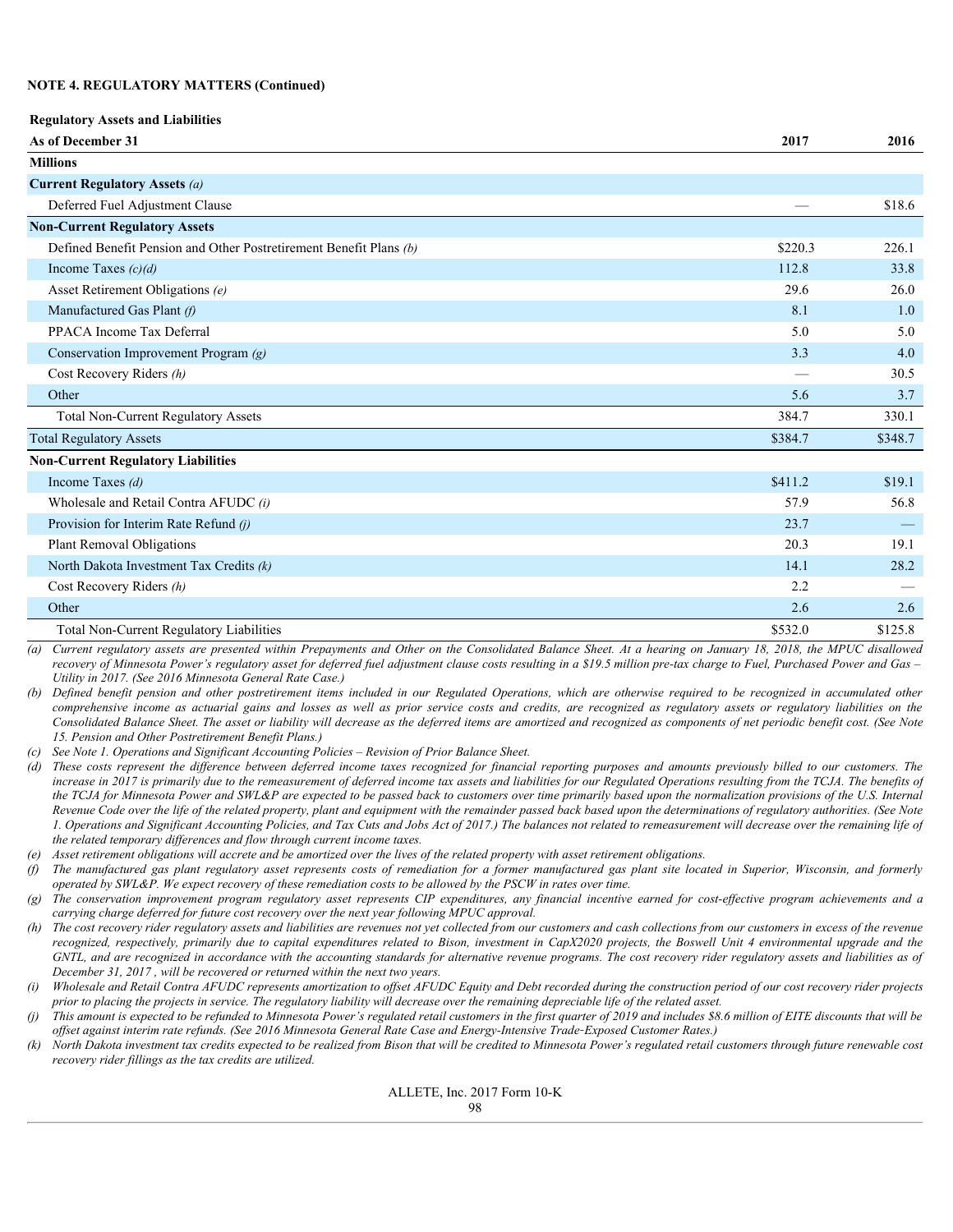#### **NOTE 5. INVESTMENT IN ATC**

Our wholly-owned subsidiary, ALLETE Transmission Holdings, owns approximately 8 percent of ATC, a Wisconsin-based utility that owns and maintains electric transmission assets in portions of Wisconsin, Michigan, Minnesota and Illinois. We account for our investment in ATC under the equity method of accounting. As of December 31, 2017 , our equity investment in ATC was \$118.7 million ( \$135.6 million as of December 31, 2016 ). On January 31, 2018, we invested an additional \$1.6 million in ATC. In total, we expect to invest approximately \$6 million throughout 2018 .

#### **ALLETE's Investment in ATC**

| <b>Year Ended December 31</b>              | 2017    | 2016                     |
|--------------------------------------------|---------|--------------------------|
| <b>Millions</b>                            |         |                          |
| Equity Investment Beginning Balance        | \$135.6 | \$124.5                  |
| Cash Investments                           | 7.8     | 5.4                      |
| Equity in ATC Earnings                     | 22.5    | 18.5                     |
| Distributed ATC Earnings                   | (19.3)  | (12.8)                   |
| Remeasurement of Deferred Income Taxes (a) | (27.9)  | $\overline{\phantom{m}}$ |
| <b>Equity Investment Ending Balance</b>    | \$118.7 | \$135.6                  |

*(a) Impact of the remeasurement of deferred income tax assets and liabilities resulting from the TCJA. (See Note 1. Operations and Significant Accounting Policies.)*

#### **ATC Summarized Financial Data**

| <b>Balance Sheet Data</b>                                                                                                                                                                                                                                                                                                                                                                                                                                                                                                                                                                                                                                                                                                                                                                                                                                                                                                          |         |           |           |
|------------------------------------------------------------------------------------------------------------------------------------------------------------------------------------------------------------------------------------------------------------------------------------------------------------------------------------------------------------------------------------------------------------------------------------------------------------------------------------------------------------------------------------------------------------------------------------------------------------------------------------------------------------------------------------------------------------------------------------------------------------------------------------------------------------------------------------------------------------------------------------------------------------------------------------|---------|-----------|-----------|
| As of December 31                                                                                                                                                                                                                                                                                                                                                                                                                                                                                                                                                                                                                                                                                                                                                                                                                                                                                                                  |         | 2017      | 2016      |
| <b>Millions</b>                                                                                                                                                                                                                                                                                                                                                                                                                                                                                                                                                                                                                                                                                                                                                                                                                                                                                                                    |         |           |           |
| <b>Current Assets</b>                                                                                                                                                                                                                                                                                                                                                                                                                                                                                                                                                                                                                                                                                                                                                                                                                                                                                                              |         | \$87.7    | \$75.8    |
| Non-Current Assets                                                                                                                                                                                                                                                                                                                                                                                                                                                                                                                                                                                                                                                                                                                                                                                                                                                                                                                 |         | 4,598.9   | 4,312.9   |
| <b>Total Assets</b>                                                                                                                                                                                                                                                                                                                                                                                                                                                                                                                                                                                                                                                                                                                                                                                                                                                                                                                |         | \$4,686.6 | \$4,388.7 |
| <b>Current Liabilities</b>                                                                                                                                                                                                                                                                                                                                                                                                                                                                                                                                                                                                                                                                                                                                                                                                                                                                                                         |         | \$767.2   | \$495.1   |
| Long-Term Debt                                                                                                                                                                                                                                                                                                                                                                                                                                                                                                                                                                                                                                                                                                                                                                                                                                                                                                                     |         | 1,790.6   | 1,865.3   |
| Other Non-Current Liabilities                                                                                                                                                                                                                                                                                                                                                                                                                                                                                                                                                                                                                                                                                                                                                                                                                                                                                                      |         | 240.3     | 271.5     |
| Members' Equity                                                                                                                                                                                                                                                                                                                                                                                                                                                                                                                                                                                                                                                                                                                                                                                                                                                                                                                    |         | 1,888.5   | 1,756.8   |
| Total Liabilities and Members' Equity                                                                                                                                                                                                                                                                                                                                                                                                                                                                                                                                                                                                                                                                                                                                                                                                                                                                                              |         | \$4,686.6 | \$4,388.7 |
| <b>Income Statement Data</b>                                                                                                                                                                                                                                                                                                                                                                                                                                                                                                                                                                                                                                                                                                                                                                                                                                                                                                       |         |           |           |
| <b>Year Ended December 31</b>                                                                                                                                                                                                                                                                                                                                                                                                                                                                                                                                                                                                                                                                                                                                                                                                                                                                                                      | 2017    | 2016      | 2015      |
| <b>Millions</b>                                                                                                                                                                                                                                                                                                                                                                                                                                                                                                                                                                                                                                                                                                                                                                                                                                                                                                                    |         |           |           |
| Revenue                                                                                                                                                                                                                                                                                                                                                                                                                                                                                                                                                                                                                                                                                                                                                                                                                                                                                                                            | \$721.6 | \$650.8   | \$615.8   |
| <b>Operating Expense</b>                                                                                                                                                                                                                                                                                                                                                                                                                                                                                                                                                                                                                                                                                                                                                                                                                                                                                                           | 344.9   | 322.5     | 319.3     |
| Other Expense                                                                                                                                                                                                                                                                                                                                                                                                                                                                                                                                                                                                                                                                                                                                                                                                                                                                                                                      | 104.1   | 95.5      | 96.1      |
| Net Income                                                                                                                                                                                                                                                                                                                                                                                                                                                                                                                                                                                                                                                                                                                                                                                                                                                                                                                         | \$272.6 | \$232.8   | \$200.4   |
| ALLETE's Equity in Net Income                                                                                                                                                                                                                                                                                                                                                                                                                                                                                                                                                                                                                                                                                                                                                                                                                                                                                                      | \$22.5  | \$18.5    | \$16.3    |
| In September 2016, the FERC issued an order reducing ATC's authorized return on equity to 10.32 percent, or 10.82 percent including an incentive adder for<br>participation in a regional transmission organization. Prior to this order, ATC had been allowed a return on equity of 12.2 percent which had been impacted by<br>reductions for estimated refunds related to complaints filed with the FERC by several customers located within the MISO service area.<br>In June 2016, a federal administrative law judge ruled on an additional complaint proposing a further reduction in the base return on equity to 9.70 percent, or<br>10.20 percent including an incentive adder for participation in a regional transmission organization, subject to approval or adjustment by the FERC. A final<br>decision from the FERC on the administrative law judge's recommendation is pending. (See Note 4. Regulatory Matters.) |         |           |           |
| ALLETE, Inc. 2017 Form 10-K<br>99                                                                                                                                                                                                                                                                                                                                                                                                                                                                                                                                                                                                                                                                                                                                                                                                                                                                                                  |         |           |           |

#### **Income Statement Data**

| <b>Year Ended December 31</b> | 2017    | 2016    | 2015    |
|-------------------------------|---------|---------|---------|
| <b>Millions</b>               |         |         |         |
| Revenue                       | \$721.6 | \$650.8 | \$615.8 |
| <b>Operating Expense</b>      | 344.9   | 322.5   | 319.3   |
| Other Expense                 | 104.1   | 95.5    | 96.1    |
| Net Income                    | \$272.6 | \$232.8 | \$200.4 |
| ALLETE's Equity in Net Income | \$22.5  | \$18.5  | \$16.3  |
|                               |         |         |         |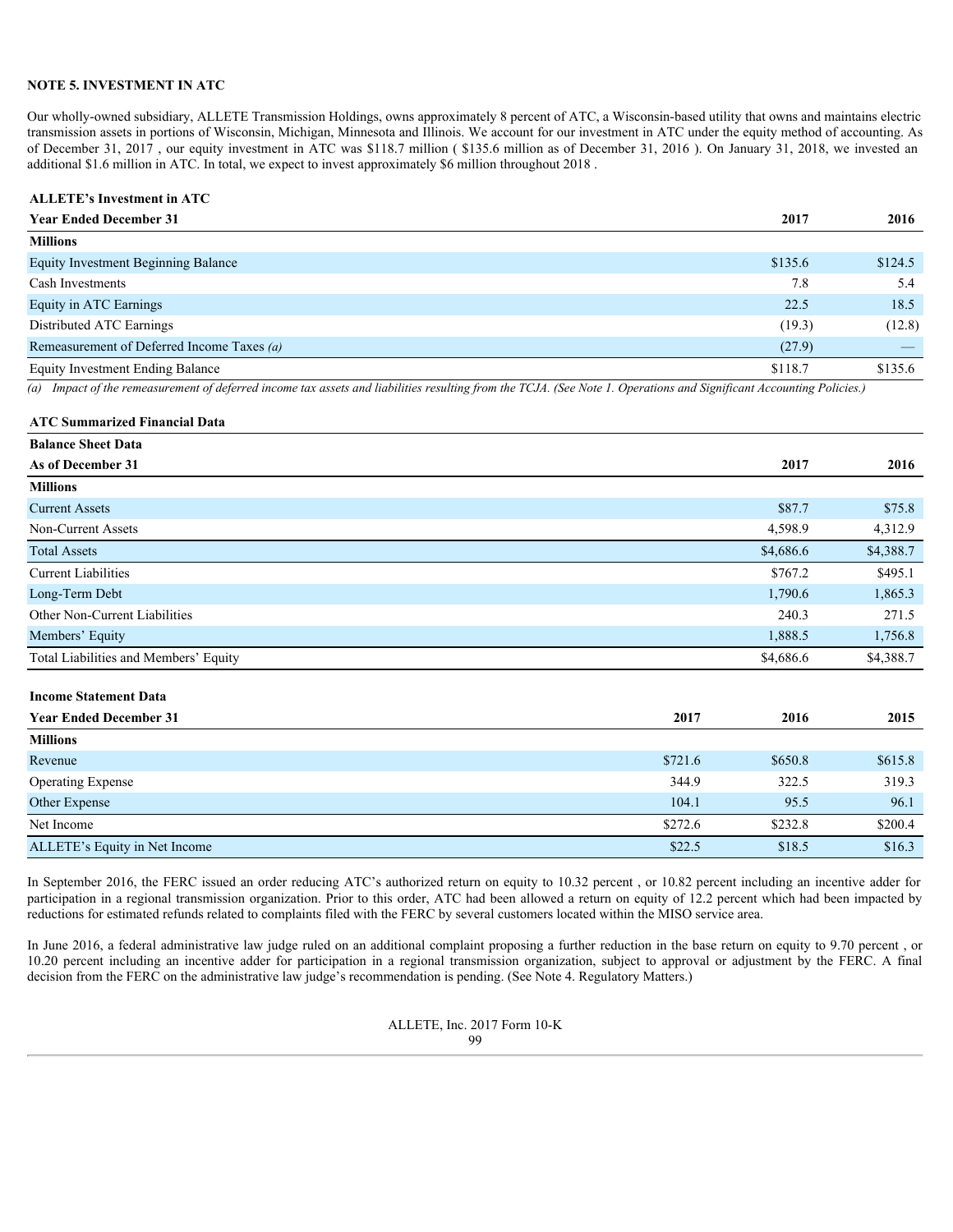#### **NOTE 6. ACQUISITIONS**

The following acquisitions are consistent with ALLETE's stated strategy of investing in energy infrastructure and related services businesses to complement its regulated businesses, balance exposure to business cycles and changing demand, and provide potential long-term earnings growth. The pro forma impact of the following acquisitions was not significant, either individually or in the aggregate, to the results of the Company for the years ended December 31, 2017, 2016 and 2015 .

#### **2017 Activity.**

NOTE 6. ACQUISITIONS<br>The following acquisitions are consistent with ALLETE's stated strategy of investing in energy infrastructure and related services businesses to complement its<br>regulated businesses, hadnoe exposure to The acquisition was accounted for as a business combination and the purchase price was allocated based on the estimated fair values of the assets acquired and the liabilities assumed at the date of acquisition. The allocation of the purchase price is subject to judgment and the preliminary estimated fair value of the assets acquired and the liabilities assumed may be adjusted when the valuation analysis is complete in subsequent periods. Preliminary estimates subject to adjustment in subsequent periods relate primarily to income tax liabilities; subsequent adjustments could impact the amount of goodwill recorded. Fair value measurements were valued primarily using the discounted cash flow method and replacement cost basis.

| 2017 TRUNILY.                                                                                                                                                                                                                                                                                                                                                                                                                                                                                                                                                                                                                                                                                                                                                            |        |
|--------------------------------------------------------------------------------------------------------------------------------------------------------------------------------------------------------------------------------------------------------------------------------------------------------------------------------------------------------------------------------------------------------------------------------------------------------------------------------------------------------------------------------------------------------------------------------------------------------------------------------------------------------------------------------------------------------------------------------------------------------------------------|--------|
| Tonka Water. On Septemb er 1, 2017, U.S. Water Services acquired 100 percent of Tonka Water . Total consideration for the transaction was \$19.2 million,<br>including a working capital adjustment. Consideration of \$19.0 million was p aid in cash on the acquisition date and a working capital adjustment of \$0.2 million<br>was pa id in the fourth quarter of 2017. Tonka Water is a supplier of municipal and industrial water treatment systems and will expand U.S. Water Services'<br>geographic and customer markets.                                                                                                                                                                                                                                      |        |
| The acquisition was accounted for as a business combination and the purchase price was allocated based on the estimated fair values of the assets acquired and the<br>liabilities assumed at the date of acquisition. The allocation of the purchase price is subject to judgment and the preliminary estimated fair value of the assets<br>acquired and the liabilities assumed may be adjusted when the valuation analysis is complete in subsequent periods. Preliminary estimates subject to adjustment in<br>subsequent periods relate primarily to income tax liabilities; subsequent adjustments could impact the amount of goodwill recorded. Fair value measurements were<br>valued primarily using the discounted cash flow method and replacement cost basis. |        |
| <b>Millions</b>                                                                                                                                                                                                                                                                                                                                                                                                                                                                                                                                                                                                                                                                                                                                                          |        |
| <b>Assets Acquired</b>                                                                                                                                                                                                                                                                                                                                                                                                                                                                                                                                                                                                                                                                                                                                                   |        |
| <b>Accounts Receivable</b>                                                                                                                                                                                                                                                                                                                                                                                                                                                                                                                                                                                                                                                                                                                                               | \$5.1  |
| <b>Other Current Assets</b>                                                                                                                                                                                                                                                                                                                                                                                                                                                                                                                                                                                                                                                                                                                                              | 5.1    |
| Trade Names (a)                                                                                                                                                                                                                                                                                                                                                                                                                                                                                                                                                                                                                                                                                                                                                          | 0.9    |
| Goodwill $(a)(b)$                                                                                                                                                                                                                                                                                                                                                                                                                                                                                                                                                                                                                                                                                                                                                        | 16.9   |
| Other Non-Current Assets                                                                                                                                                                                                                                                                                                                                                                                                                                                                                                                                                                                                                                                                                                                                                 | 0.2    |
| <b>Total Assets Acquired</b>                                                                                                                                                                                                                                                                                                                                                                                                                                                                                                                                                                                                                                                                                                                                             | \$28.2 |
| <b>Liabilities Assumed</b>                                                                                                                                                                                                                                                                                                                                                                                                                                                                                                                                                                                                                                                                                                                                               |        |
| <b>Current Liabilities</b>                                                                                                                                                                                                                                                                                                                                                                                                                                                                                                                                                                                                                                                                                                                                               | \$9.0  |
| <b>Total Liabilities Assumed</b>                                                                                                                                                                                                                                                                                                                                                                                                                                                                                                                                                                                                                                                                                                                                         | \$9.0  |
| <b>Net Identifiable Assets Acquired</b>                                                                                                                                                                                                                                                                                                                                                                                                                                                                                                                                                                                                                                                                                                                                  | \$19.2 |
| (a) Presented within Goodwill and Intangible Assets - Net on the Consolidated Balance Sheet. (See Note 7. Goodwill and Intangible Assets.)<br>(b) Recognized goodwill is attributable to the assembled workforce and anticipated synergies. For tax purposes, the purchase price allocation resulted in \$4.1 million of<br>deductible goodwill.<br>Acquisition-related costs were immaterial, expensed as incurred during 2017 and recorded in Operating and Maintenance on the Consolidated Statement of<br>Income.                                                                                                                                                                                                                                                    |        |
| 2016 Activity.                                                                                                                                                                                                                                                                                                                                                                                                                                                                                                                                                                                                                                                                                                                                                           |        |
| Acquisition of Non-Controlling Interest. In April 2016, ALLETE Clean Energy acquired the non-controlling interest in the limited liability company that owns its                                                                                                                                                                                                                                                                                                                                                                                                                                                                                                                                                                                                         |        |

#### **2016 Activity.**

WEST. In October 2016, U.S. Water Services acquired 100 percent of Water & Energy Systems Technology of Nevada, Inc. (WEST). Total consideration for the transaction was \$6.7 million . Consideration of \$5.9 million was paid in cash on the acquisition date, working capital adjustments of \$0.2 million were paid in the first six months of 2017 and a \$0.6 million payment is due in April 2018. WEST is an integrated water management company and was acquired to expand U.S. Water Services' regional footprint in the Southwestern United States.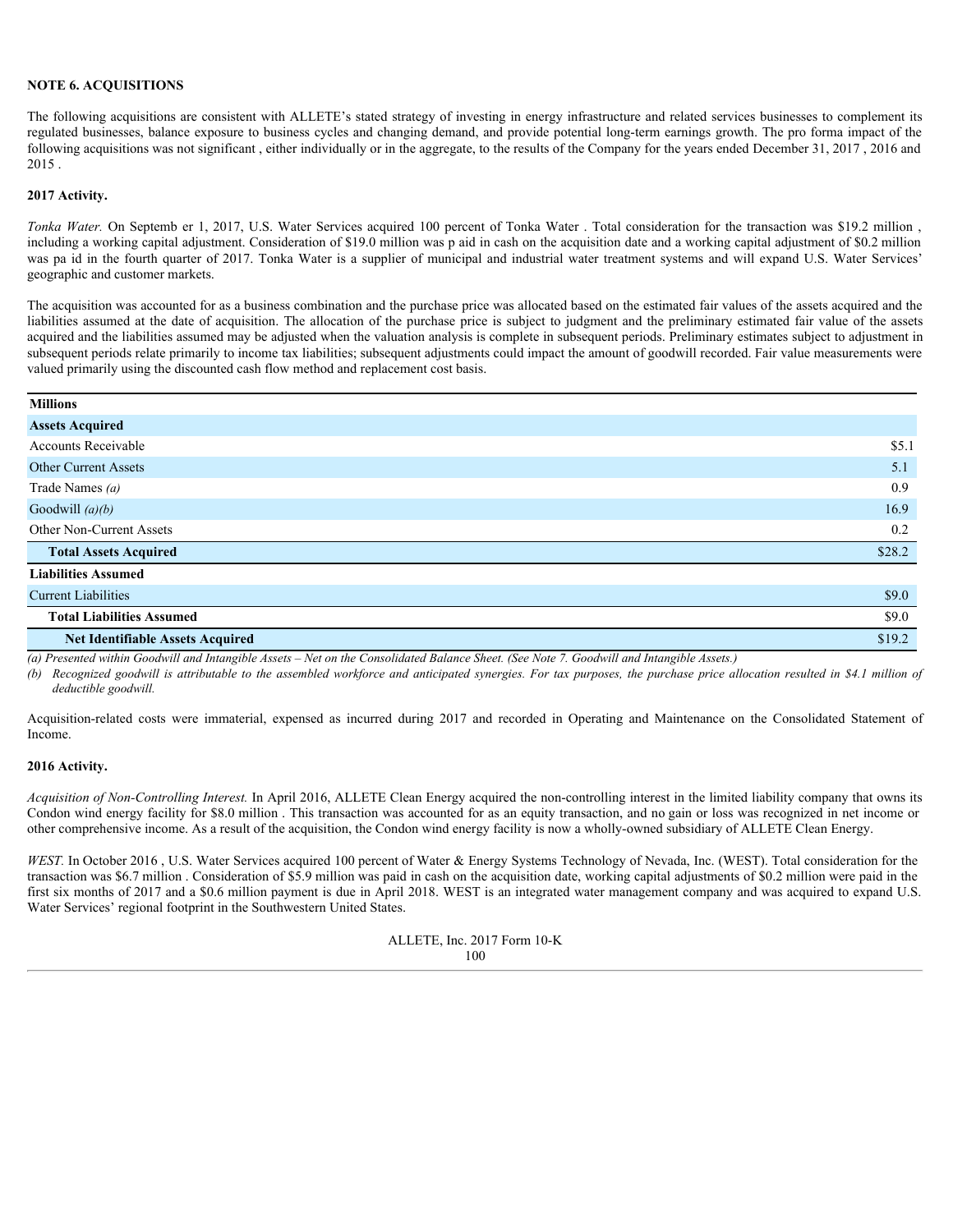#### **NOTE 6. ACQUISITIONS (Continued) 2016 Activity (Continued)**

| <b>NOTE 6. ACQUISITIONS (Continued)</b>                                                                                                                                                                                                                                                                                                                                                                                                                                                                                                                                                                                                                                                                                                                           |       |
|-------------------------------------------------------------------------------------------------------------------------------------------------------------------------------------------------------------------------------------------------------------------------------------------------------------------------------------------------------------------------------------------------------------------------------------------------------------------------------------------------------------------------------------------------------------------------------------------------------------------------------------------------------------------------------------------------------------------------------------------------------------------|-------|
| 2016 Activity (Continued)                                                                                                                                                                                                                                                                                                                                                                                                                                                                                                                                                                                                                                                                                                                                         |       |
| The acquisition was accounted for as a business combination and the purchase price was allocated based on the estimated fair values of the assets acquired and the<br>liabilities assumed at the date of acquisition. The purchase price accounting, which was finalized in the second quarter of 2017, is shown in the following table.<br>Fair value measurements were valued primarily using the discounted cash flow method and replacement cost basis.                                                                                                                                                                                                                                                                                                       |       |
| <b>Millions</b>                                                                                                                                                                                                                                                                                                                                                                                                                                                                                                                                                                                                                                                                                                                                                   |       |
| <b>Assets Acquired</b>                                                                                                                                                                                                                                                                                                                                                                                                                                                                                                                                                                                                                                                                                                                                            |       |
| Cash and Cash Equivalents                                                                                                                                                                                                                                                                                                                                                                                                                                                                                                                                                                                                                                                                                                                                         | \$0.1 |
| <b>Other Current Assets</b>                                                                                                                                                                                                                                                                                                                                                                                                                                                                                                                                                                                                                                                                                                                                       | 1.0   |
| Customer Relationships (a)                                                                                                                                                                                                                                                                                                                                                                                                                                                                                                                                                                                                                                                                                                                                        | 2.8   |
| Goodwill $(a)(b)$                                                                                                                                                                                                                                                                                                                                                                                                                                                                                                                                                                                                                                                                                                                                                 | 4.2   |
| Other Non-Current Assets                                                                                                                                                                                                                                                                                                                                                                                                                                                                                                                                                                                                                                                                                                                                          | 0.1   |
| <b>Total Assets Acquired</b>                                                                                                                                                                                                                                                                                                                                                                                                                                                                                                                                                                                                                                                                                                                                      | \$8.2 |
| <b>Liabilities Assumed</b>                                                                                                                                                                                                                                                                                                                                                                                                                                                                                                                                                                                                                                                                                                                                        |       |
| <b>Current Liabilities</b>                                                                                                                                                                                                                                                                                                                                                                                                                                                                                                                                                                                                                                                                                                                                        | \$0.3 |
| Non-Current Liabilities                                                                                                                                                                                                                                                                                                                                                                                                                                                                                                                                                                                                                                                                                                                                           | 1.2   |
| <b>Total Liabilities Assumed</b>                                                                                                                                                                                                                                                                                                                                                                                                                                                                                                                                                                                                                                                                                                                                  | \$1.5 |
| <b>Net Identifiable Assets Acquired</b>                                                                                                                                                                                                                                                                                                                                                                                                                                                                                                                                                                                                                                                                                                                           | \$6.7 |
| (a) Presented within Goodwill and Intangible Assets - Net on the Consolidated Balance Sheet. (See Note 7. Goodwill and Intangible Assets.)<br>(b) For tax purposes, the purchase price allocation resulted in no allocation to goodwill.                                                                                                                                                                                                                                                                                                                                                                                                                                                                                                                          |       |
| Acquisition-related costs were immaterial, expensed as incurred during 2016 and recorded in Operating and Maintenance on the Consolidated Statement of<br>Income.                                                                                                                                                                                                                                                                                                                                                                                                                                                                                                                                                                                                 |       |
| 2015 Activity.                                                                                                                                                                                                                                                                                                                                                                                                                                                                                                                                                                                                                                                                                                                                                    |       |
| U.S. Water Services. In 2015, ALLETE acquired U.S. Water Services . Total consideration for the transaction was \$202.3 million, which included payment of<br>\$166.6 million in cash and an estimated fair value of earnings-based contingent consideration of \$35.7 million, as estimated at the date of acquisition, to be paid                                                                                                                                                                                                                                                                                                                                                                                                                               |       |
|                                                                                                                                                                                                                                                                                                                                                                                                                                                                                                                                                                                                                                                                                                                                                                   |       |
| through 2019. The contingent consideration is presented within Other Non-Current Liabilities on the Consolidated Balance Sheet. The Consolidated Statement of<br>Income reflects 100 percent of the results of operations for U.S. Water Services since the acquisition date as the Company has acquired 100 percent of U.S. Water<br>Services.<br>The acquisition was accounted for as a business combination and the purchase price was allocated based on the estimated fair values of the assets acquired and the<br>liabilities assumed at the date of acquisition. The purchase price accounting, which was finalized in 2015, is reflected in the following table. Fair value<br>measurements were valued primarily using the discounted cash flow method. |       |
| ALLETE, Inc. 2017 Form 10-K<br>101                                                                                                                                                                                                                                                                                                                                                                                                                                                                                                                                                                                                                                                                                                                                |       |

#### **2015 Activity.**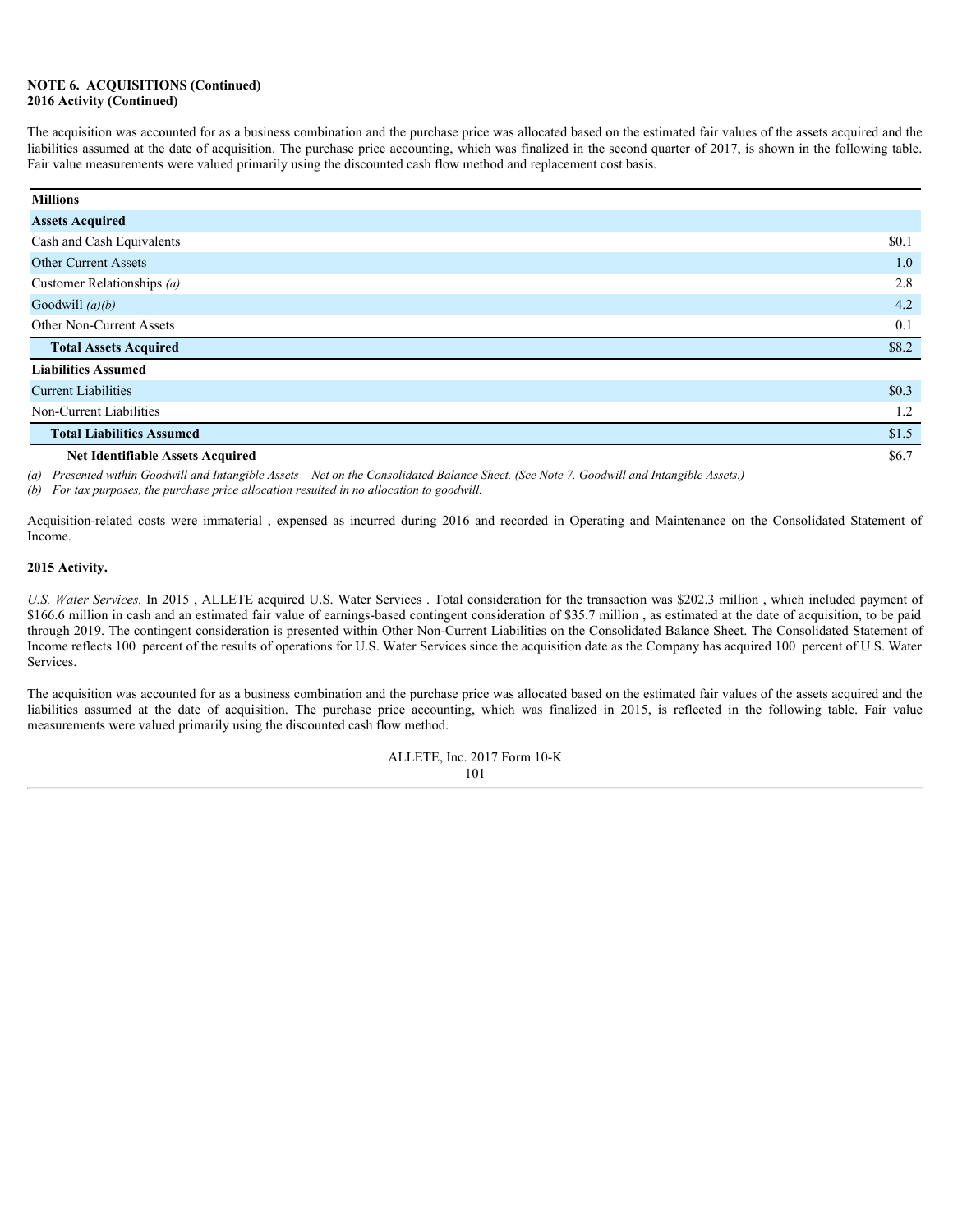#### **NOTE 6. ACQUISITIONS (Continued) 2015 Activity (Continued)**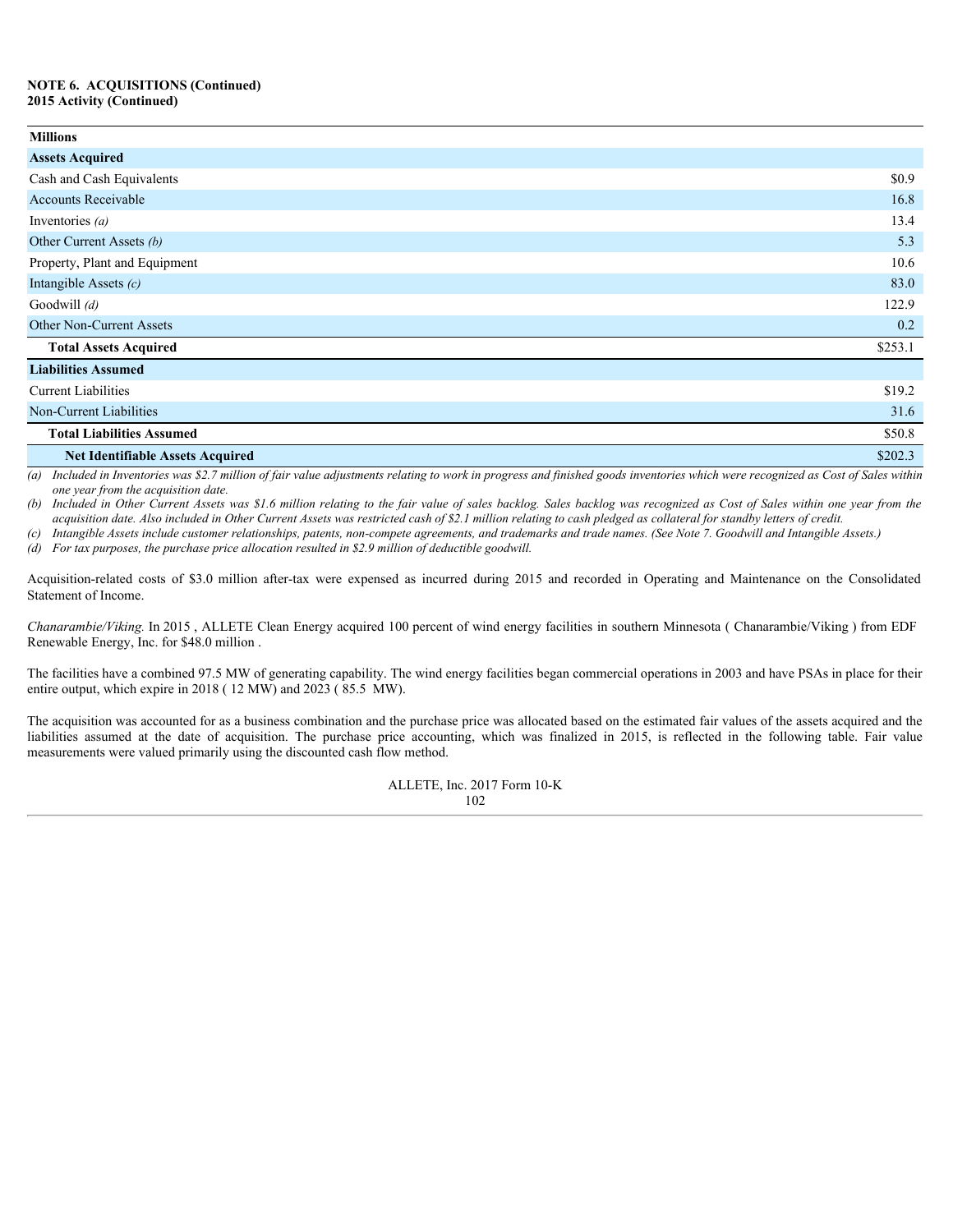#### **NOTE 6. ACQUISITIONS (Continued) 2015 Activity (Continued)**

| <b>NOTE 6. ACQUISITIONS (Continued)</b>                                                                                                                                                                                                                                                                                                                                                                        |         |
|----------------------------------------------------------------------------------------------------------------------------------------------------------------------------------------------------------------------------------------------------------------------------------------------------------------------------------------------------------------------------------------------------------------|---------|
| 2015 Activity (Continued)                                                                                                                                                                                                                                                                                                                                                                                      |         |
| <b>Millions</b>                                                                                                                                                                                                                                                                                                                                                                                                |         |
| <b>Assets Acquired</b>                                                                                                                                                                                                                                                                                                                                                                                         |         |
| <b>Current Assets</b>                                                                                                                                                                                                                                                                                                                                                                                          | \$4.8   |
| Property, Plant and Equipment                                                                                                                                                                                                                                                                                                                                                                                  | 103.0   |
| Other Non-Current Assets (a)                                                                                                                                                                                                                                                                                                                                                                                   | 1.0     |
| <b>Total Assets Acquired</b>                                                                                                                                                                                                                                                                                                                                                                                   | \$108.8 |
| <b>Liabilities Assumed</b>                                                                                                                                                                                                                                                                                                                                                                                     |         |
| Current Liabilities (b)                                                                                                                                                                                                                                                                                                                                                                                        | \$6.7   |
| <b>PSAs</b>                                                                                                                                                                                                                                                                                                                                                                                                    | 49.0    |
| Non-Current Liabilities                                                                                                                                                                                                                                                                                                                                                                                        | 5.1     |
| <b>Total Liabilities Assumed</b>                                                                                                                                                                                                                                                                                                                                                                               | \$60.8  |
| <b>Net Identifiable Assets Acquired</b>                                                                                                                                                                                                                                                                                                                                                                        | \$48.0  |
| (a) Included in Other Non-Current Assets was \$0.3 million of goodwill. For tax purposes, the purchase price allocation resulted in no allocation to goodwill.<br>(b) Current Liabilities included \$5.9 million related to the current portion of PSAs.                                                                                                                                                       |         |
| Acquisition-related costs of \$0.2 million after-tax were expensed as incurred during 2015 and recorded in Operating and Maintenance on the Consolidated<br>Statement of Income.                                                                                                                                                                                                                               |         |
| Armenia Mountain. In 2015, ALLETE Clean Energy acquired 100 percent of a wind energy facility located near Troy, Pennsylvania (Armenia Mountain) from<br>The AES Corporation and a minority shareholder for \$111.1 million, plus the assumption of existing debt.                                                                                                                                             |         |
| The facility has 100.5 MW of generating capability, began commercial operations in 2009, and has PSAs in place for its entire output, which expire in 2024.                                                                                                                                                                                                                                                    |         |
| The acquisition was accounted for as a business combination and the purchase price was allocated based on the estimated fair values of the assets acquired and the<br>liabilities assumed at the date of acquisition. The purchase price accounting, which was finalized in 2015, is reflected in the following table. Fair value<br>measurements were valued primarily using the discounted cash flow method. |         |
| <b>Millions</b>                                                                                                                                                                                                                                                                                                                                                                                                |         |
| <b>Assets Acquired</b>                                                                                                                                                                                                                                                                                                                                                                                         |         |
| Current Assets (a)                                                                                                                                                                                                                                                                                                                                                                                             | \$9.0   |
| Property, Plant and Equipment                                                                                                                                                                                                                                                                                                                                                                                  | 156.2   |
|                                                                                                                                                                                                                                                                                                                                                                                                                |         |

| <b>Millions</b>                         |         |
|-----------------------------------------|---------|
| <b>Assets Acquired</b>                  |         |
| Current Assets $(a)$                    | \$9.0   |
| Property, Plant and Equipment           | 156.2   |
| Other Non-Current Assets (b)            | 14.4    |
| <b>Total Assets Acquired</b>            | \$179.6 |
| <b>Liabilities Assumed</b>              |         |
| <b>Current Liabilities</b>              | \$2.9   |
| Long-Term Debt Due Within One Year      | 5.9     |
| Long-Term Debt                          | 55.0    |
| Other Non-Current Liabilities           | 4.7     |
| <b>Total Liabilities Assumed</b>        | \$68.5  |
| <b>Net Identifiable Assets Acquired</b> | \$111.1 |

*(a) Included in Current Assets was \$1.0 million related to the current portion of PSAs and \$6.0 million of restricted cash related to collateral deposits required under its loan agreement.*

*(b) Included in Other Non-Current Assets was \$8.2 million related to the non-current portion of PSAs, \$6.1 million of restricted cash related to collateral deposits required under its loan agreements and an immaterial amount of goodwill. For tax purposes, the purchase price allocation resulted in no allocation to goodwill.*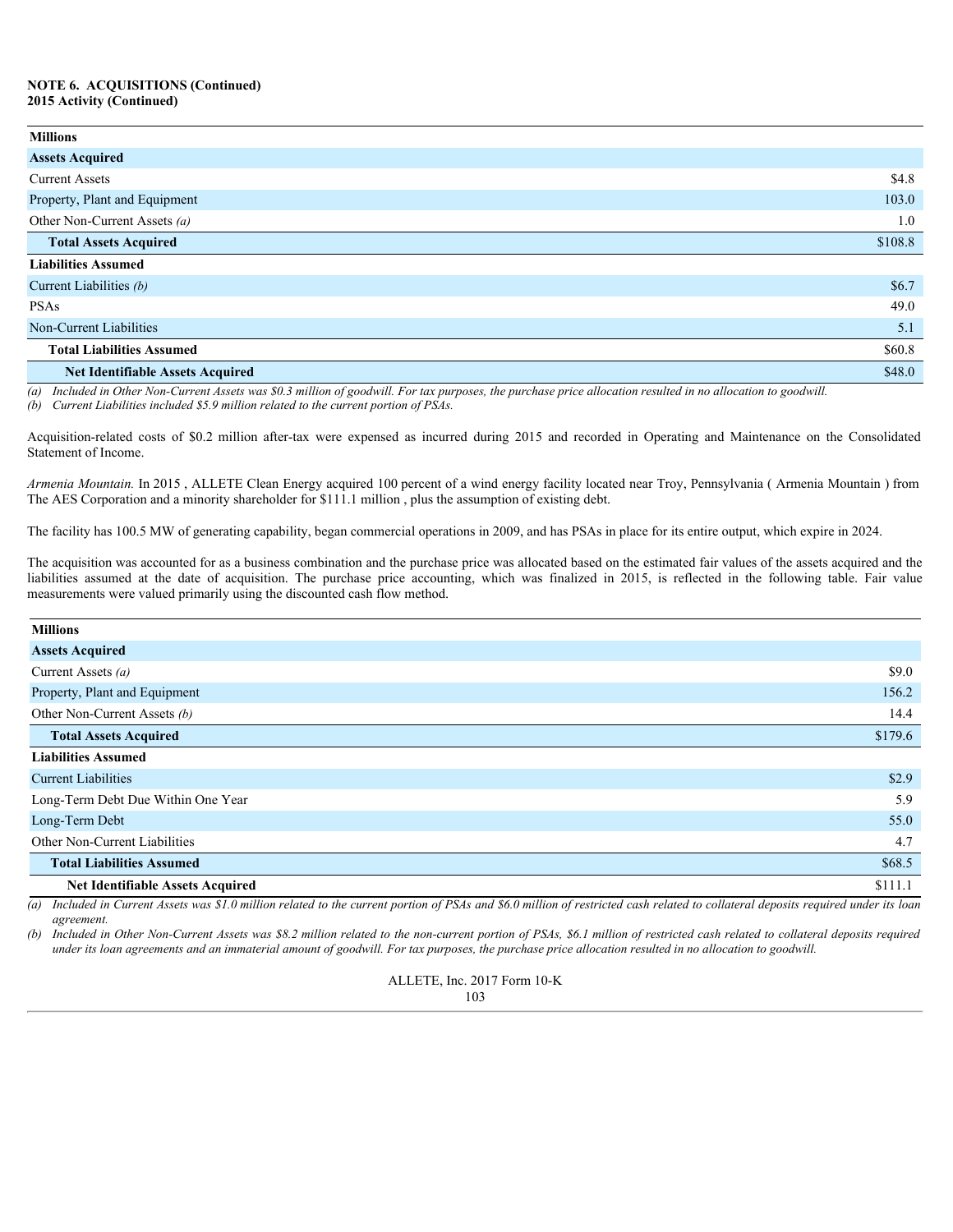#### **NOTE 6. ACQUISITIONS (Continued) 2015 Activity (Continued)**

**Acquisition-related costs of \$1.6 million after-tax were expensed as incurred during 2015 and recorded in Operating and Maintenance on the Consolidated Statement of Income.<br>A and W Technologies. In 2015, U.S. Water Servic** *A and W Technologies.* In 2015 , U.S. Water Services acquired 100 percent of A and W Technologies, Inc. (AWT). Total consideration for the transaction was \$9.3 million , which included payment of \$8.3 million in cash and a \$1.0 million payment made in April 2017. AWT, similar to U.S. Water Services, is an integrated water management company and was acquired to expand U.S. Water Services' regional footprint in the Southeastern United States.

| <b>NOTE 6. ACQUISITIONS (Continued)</b><br>2015 Activity (Continued)                                                                                                                                                                                                                                                                                                                                                                                               |                |
|--------------------------------------------------------------------------------------------------------------------------------------------------------------------------------------------------------------------------------------------------------------------------------------------------------------------------------------------------------------------------------------------------------------------------------------------------------------------|----------------|
| Acquisition-related costs of \$1.6 million after-tax were expensed as incurred during 2015 and recorded in Operating and Maintenance on the Consolidated<br>Statement of Income.                                                                                                                                                                                                                                                                                   |                |
| A and W Technologies. In 2015, U.S. Water Services acquired 100 percent of A and W Technologies, Inc. (AWT). Total consideration for the transaction was \$9.3<br>million, which included payment of \$8.3 million in cash and a \$1.0 million payment made in April 2017. AWT, similar to U.S. Water Services, is an integrated<br>water management company and was acquired to expand U.S. Water Services' regional footprint in the Southeastern United States. |                |
|                                                                                                                                                                                                                                                                                                                                                                                                                                                                    |                |
| The acquisition was accounted for as a business combination and the purchase price was allocated based on the estimated fair values of the assets acquired and the<br>liabilities assumed at the date of acquisition. The purchase price accounting, which was finalized in 2015, is reflected in the following table. Fair value<br>measurements were valued primarily using the discounted cash flow method.                                                     |                |
| <b>Millions</b>                                                                                                                                                                                                                                                                                                                                                                                                                                                    |                |
| <b>Assets Acquired</b>                                                                                                                                                                                                                                                                                                                                                                                                                                             |                |
| <b>Current Assets</b>                                                                                                                                                                                                                                                                                                                                                                                                                                              | \$1.0          |
| Property, Plant and Equipment                                                                                                                                                                                                                                                                                                                                                                                                                                      | 0.1            |
| Intangible Assets (a)                                                                                                                                                                                                                                                                                                                                                                                                                                              | 3.9            |
| Goodwill $(b)$                                                                                                                                                                                                                                                                                                                                                                                                                                                     | 4.4<br>\$94    |
| <b>Total Assets Acquired</b><br><b>Liabilities Assumed</b>                                                                                                                                                                                                                                                                                                                                                                                                         |                |
| <b>Current Liabilities</b>                                                                                                                                                                                                                                                                                                                                                                                                                                         |                |
| <b>Total Liabilities Assumed</b>                                                                                                                                                                                                                                                                                                                                                                                                                                   | \$0.1          |
|                                                                                                                                                                                                                                                                                                                                                                                                                                                                    | \$0.1<br>\$9.3 |
|                                                                                                                                                                                                                                                                                                                                                                                                                                                                    |                |
| <b>Net Identifiable Assets Acquired</b>                                                                                                                                                                                                                                                                                                                                                                                                                            |                |
|                                                                                                                                                                                                                                                                                                                                                                                                                                                                    |                |
|                                                                                                                                                                                                                                                                                                                                                                                                                                                                    |                |
| (a) Intangible Assets include customer relationships and non-compete agreements. (See Note 7. Goodwill and Intangible Assets.)<br>$(b)$ For tax purposes, the purchase price allocation resulted in \$4.4 million of deductible goodwill.<br>Acquisition-related costs were immaterial, expensed as incurred during 2015 and recorded in Operating and Maintenance on the Consolidated Statement of<br>Income.                                                     |                |
|                                                                                                                                                                                                                                                                                                                                                                                                                                                                    |                |
|                                                                                                                                                                                                                                                                                                                                                                                                                                                                    |                |
| ALLETE, Inc. 2017 Form 10-K                                                                                                                                                                                                                                                                                                                                                                                                                                        |                |
| 104                                                                                                                                                                                                                                                                                                                                                                                                                                                                |                |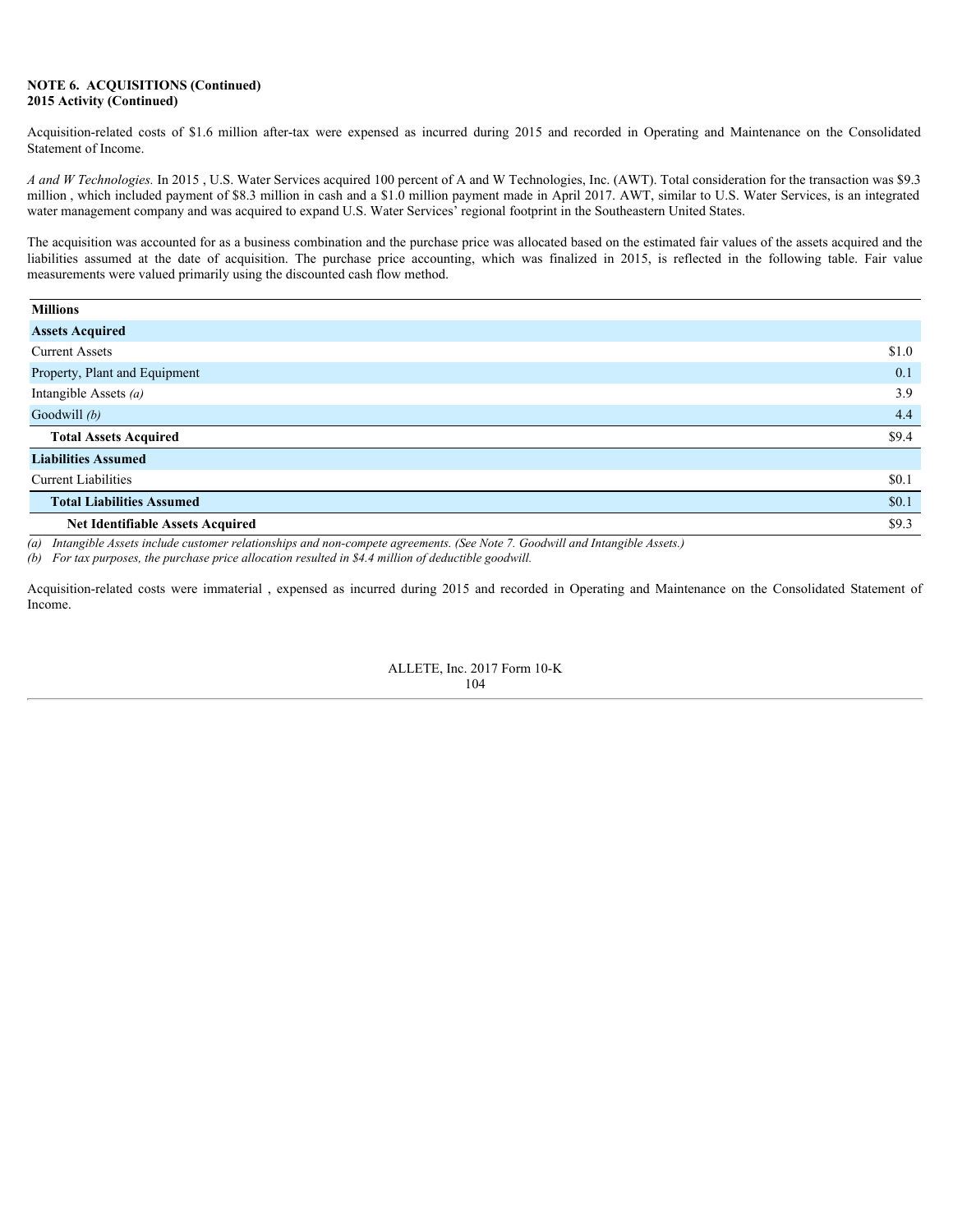#### **NOTE 7. GOODWILL AND INTANGIBLE ASSETS**

The following table summarizes changes to goodwill by reportable segment:

|                                 | <b>ALLETE Clean</b>             |                            |              |
|---------------------------------|---------------------------------|----------------------------|--------------|
|                                 | Energy                          | <b>U.S. Water Services</b> | <b>Total</b> |
| <b>Millions</b>                 |                                 |                            |              |
| Balance as of December 31, 2015 | \$3.3                           | \$127.3                    | \$130.6      |
| Acquired Goodwill (a)           | $\hspace{0.05cm}$               | 3.9                        | 3.9          |
| Impairment Charge (b)           | (3.3)                           | $\hspace{0.05cm}$          | (3.3)        |
| Balance as of December 31, 2016 |                                 | 131.2                      | 131.2        |
| Acquired Goodwill (a)           | $\hspace{0.1mm}-\hspace{0.1mm}$ | 16.9                       | 16.9         |
| Other Adjustments $(c)$         |                                 | 0.2                        | 0.2          |
| Balance as of December 31, 2017 |                                 | \$148.3                    | \$148.3      |

*(a) See Note 6. Acquisitions.*

*(b) The facts and circumstances that led to an impairment of ALLETE Clean Energy's goodwill primarily relate to lower estimated energy prices in periods not under PSAs. Impairment Charge is included in Operating Expenses – Other on the Consolidated Statement of Income. (See Note 1. Operations and Significant Accounting Policies.) ALLETE Clean Energy's goodwill was primarily related to the acquisition of Storm Lake II in 2014.*

*(c) Finalization of purchase price accounting for U.S. Water Services' acquisition of WEST was completed in 2017 resulting in an adjustment to the goodwill recorded at the time of the initial acquisition.*

The following table summarizes changes to intangible assets, net, for the year ended December 31, 2017 :

|                                        | December 31, |                                |              | December 31, |
|----------------------------------------|--------------|--------------------------------|--------------|--------------|
|                                        | 2016         | <b>Additions</b> (a)           | Amortization | 2017         |
| <b>Millions</b>                        |              |                                |              |              |
| Intangible Assets                      |              |                                |              |              |
| Definite-Lived Intangible Assets       |              |                                |              |              |
| <b>Customer Relationships</b>          | \$59.3       | $\overbrace{\phantom{aaaaa}}$  | \$(4.6)      | \$54.7       |
| Developed Technology and Other (b)     | 6.3          | \$0.9                          | (0.9)        | 6.3          |
| Total Definite-Lived Intangible Assets | 65.6         | 0.9                            | (5.5)        | 61.0         |
| Indefinite-Lived Intangible Assets     |              |                                |              |              |
| Trademarks and Trade Names             | 16.6         | $\overbrace{\hspace{25mm}}^{}$ | n/a          | 16.6         |
| <b>Total Intangible Assets</b>         | \$82.2       | \$0.9                          | \$(5.5)      | \$77.6       |

*(a) Additions resulting from the September 1, 2017, acquisition of Tonka Water. (See Note 6. Acquisitions.)*

*(b) Developed Technology and Other includes patents, non-compete agreements, land easements and trade names with finite lives.*

Customer relationships have a remaining useful life of approximately 20 years, and developed technology and other have remaining useful lives ranging from approximately 1 year to approximately 11 years (weighted average of approximately 7 years). The weighted average remaining useful life of all definite-lived intangible assets as of December 31, 2017 , is approximately 19 years.

Amortization expense of intangible assets for the year ended December 31, 2017 , was \$5.5 million ( \$5.2 million in 2016 ; \$4.0 million in 2015 ). Accumulated amortization was \$14.8 million and \$9.3 million as of December 31, 2017 , and December 31, 2016 , respectively. Estimated amortization expense for definitelived intangible assets is \$5.3 million in 2018 , \$5.0 million in 2019 , \$4.7 million in 2020 , \$4.6 million in 2021 , \$4.3 million in 2022 and \$37.1 million thereafter.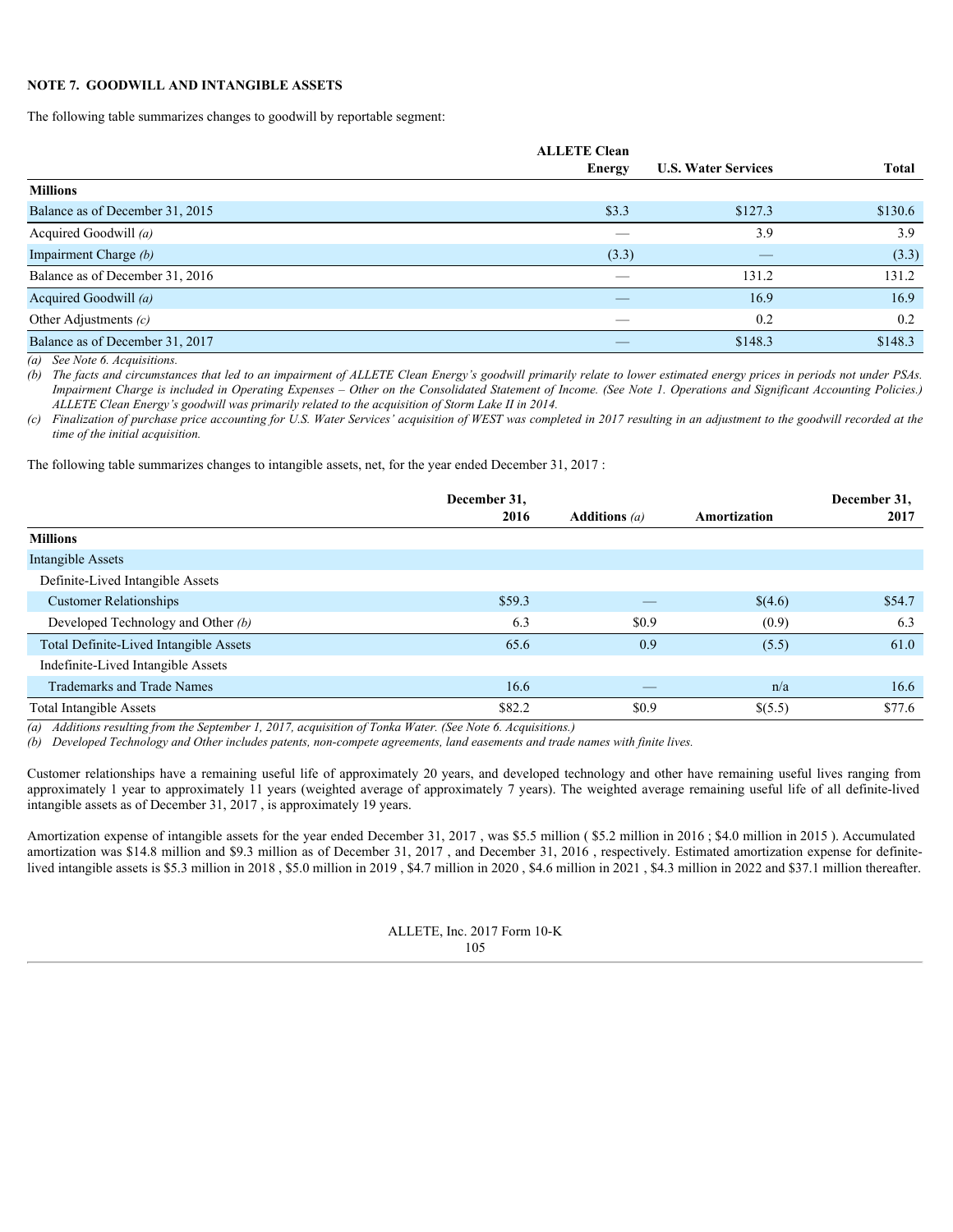## **NOTE 8. INVESTMENTS**

**Investments.** As of December 31, 2017 , the investment portfolio included the legacy real estate assets of ALLETE Properties, debt and equity securities consisting primarily of securities held in other postretirement plans to fund employee benefits, the cash equivalents within these plans and other assets consisting primarily of land in Minnesota.

#### **Other Investments**

#### **NOTE 9. FAIR VALUE**

Level 3 — Significant inputs that are generally less observable from objective sources. The types of assets and liabilities included in Level 3 are those with inputs requiring significant management judgment or estimation, such as the complex and subjective models and forecasts used to determine the fair value. This category includes the U.S. Water Services contingent consideration liability.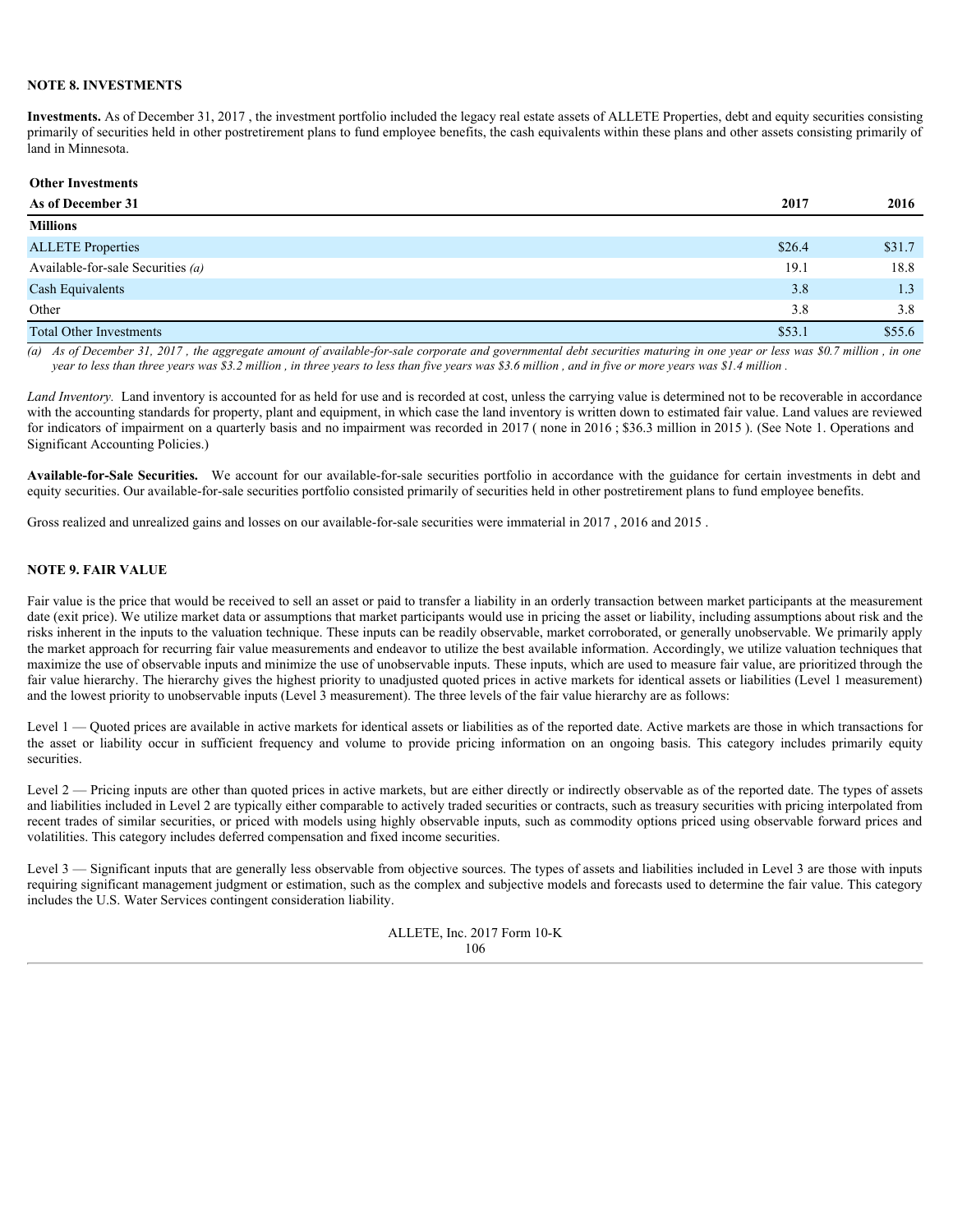# **NOTE 9. FAIR VALUE (Continued)**

The following tables set forth by level within the fair value hierarchy, our assets and liabilities that were accounted for at fair value on a recurring basis as of December 31, 2017, and December 31, 2016. Each asset and **NOTE 9. FAIR VALUE (Continued)**<br>
The following tables set forth by level within the fair value hierarchy, our assets and liabilities that were accounted for at fair value on a recurring basis as of<br>
December 31, 2017 , an measurement. Our assessment of the significance of a particular input to the fair value measurement requires judgment, which may affect the valuation of these assets and liabilities and their placement within the fair value hierarchy levels. The estimated fair value of Cash and Cash Equivalents listed on the Consolidated Balance Sheet approximates the carrying amount and therefore is excluded from the recurring fair value measures in the following tables.

|                                                                 |                   | Fair Value as of December 31, 2017 |                               |          |
|-----------------------------------------------------------------|-------------------|------------------------------------|-------------------------------|----------|
| <b>Recurring Fair Value Measures</b>                            | Level 1           | Level 2                            | Level 3                       | Total    |
| <b>Millions</b>                                                 |                   |                                    |                               |          |
| <b>Assets:</b>                                                  |                   |                                    |                               |          |
| Investments $(a)$                                               |                   |                                    |                               |          |
| Available-for-sale - Equity Securities                          | \$10.2\$          | $\hspace{0.05cm}$                  | $\overbrace{\phantom{13333}}$ | \$10.2\$ |
| Available-for-sale - Corporate and Governmental Debt Securities |                   | \$8.9                              |                               | 8.9      |
| Cash Equivalents                                                | 3.8               | $\hspace{0.05cm}$                  | $\overbrace{\phantom{13333}}$ | 3.8      |
| Total Fair Value of Assets                                      | \$14.0            | \$8.9                              | $\hspace{0.05cm}$             | \$22.9   |
|                                                                 |                   |                                    |                               |          |
| Liabilities: $(b)$                                              |                   |                                    |                               |          |
| Deferred Compensation                                           | $\qquad \qquad -$ | \$18.2                             |                               | \$18.2   |
| U.S. Water Services Contingent Consideration                    |                   | $\hspace{0.05cm}$                  | \$5.4                         | 5.4      |
| Total Fair Value of Liabilities                                 |                   | \$18.2                             | \$5.4                         | \$23.6   |
| Total Net Fair Value of Assets (Liabilities)                    | \$14.0            | \$(9.3)                            | \$(5.4)                       | \$(0.7)  |

*(a) Included in Other Investments on the Consolidated Balance Sheet.*

*(b) Included in Other Non-Current Liabilities on the Consolidated Balance Sheet.*

|                                                                 |         | Fair Value as of December 31, 2016 |                                |              |
|-----------------------------------------------------------------|---------|------------------------------------|--------------------------------|--------------|
| <b>Recurring Fair Value Measures</b>                            | Level 1 | Level 2                            | Level 3                        | <b>Total</b> |
| <b>Millions</b>                                                 |         |                                    |                                |              |
| Assets:                                                         |         |                                    |                                |              |
| Investments $(a)$                                               |         |                                    |                                |              |
| Available-for-sale - Equity Securities                          | \$7.1   | $\overline{\phantom{m}}$           |                                | \$7.1        |
| Available-for-sale - Corporate and Governmental Debt Securities |         | \$11.7                             | $\overbrace{\phantom{123321}}$ | 11.7         |
| Cash Equivalents                                                | 1.3     | $\hspace{0.05cm}$                  | $\overline{\phantom{0}}$       | 1.3          |
| Total Fair Value of Assets                                      | \$8.4   | \$11.7                             |                                | \$20.1       |
|                                                                 |         |                                    |                                |              |
| Liabilities: $(b)$                                              |         |                                    |                                |              |
| Deferred Compensation                                           |         | \$16.0                             | $\overline{\phantom{a}}$       | \$16.0       |
| U.S. Water Services Contingent Consideration                    |         | $\hspace{0.05cm}$                  | \$25.0                         | 25.0         |
| Total Fair Value of Liabilities                                 |         | \$16.0                             | \$25.0                         | \$41.0       |
| Total Net Fair Value of Assets (Liabilities)                    | \$8.4   | \$(4.3)                            | \$(25.0)                       | \$(20.9)     |
|                                                                 |         |                                    |                                |              |

*(a) Included in Other Investments on the Consolidated Balance Sheet.*

*(b) Included in Other Non-Current Liabilities on the Consolidated Balance Sheet.*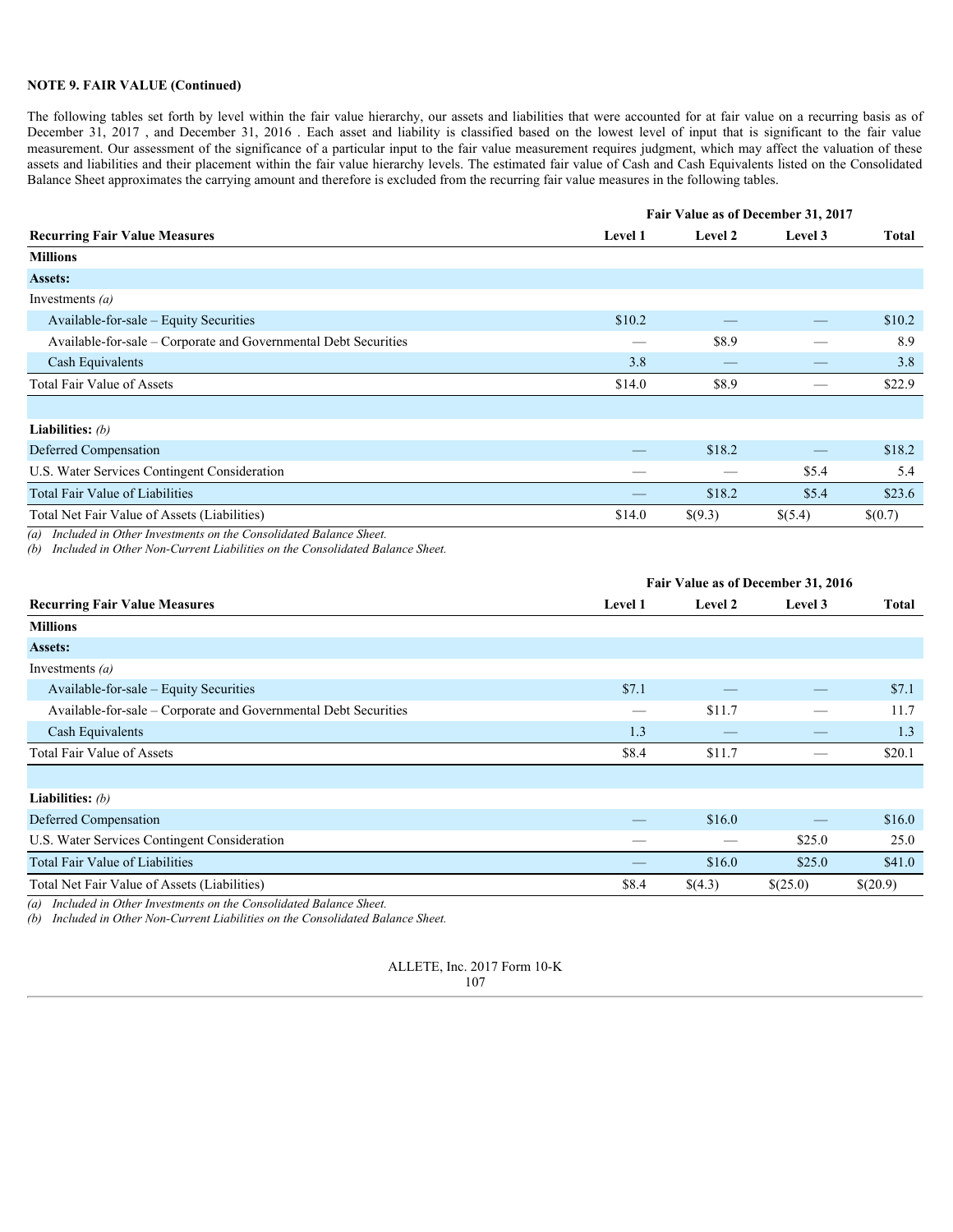#### **NOTE 9. FAIR VALUE (Continued)**

The following table provides a reconciliation of the beginning and ending balances of the U.S. Water Services Contingent Consideration measured at fair value using Level 3 measurements as of December 31, 2017 , and December 31, 2016 . The acquisition contingent consideration was recorded at the acquisition date at **NOTE 9. FAIR VALUE (Continued)**<br>The following table provides a reconciliation of the beginning and ending balances of the U.S. Water Services Contingent Consideration measured at fair value<br>is estimated fair value. The ac discount rate was determined at the time of measurement in accordance with generally accepted valuation methods. The fair value of the acquisition contingent **NOTE 9. FAIR VALUE (Continued)**<br>The following table provides a reconciliation of the beginning and ending balances of the U.S. Water Services Contingent Consideration measured at fair value<br>using Level 3 measurements as o **NOTE 9. FAIR VALUE (Continued)**<br>The following table provides a reconciliation of the beginning and ending balances of the U.S. Water Services Contingent Consideration measured at fair value<br>using Level 3 measurements as o **NOTE 9. FAIR VALUE (Continued)**<br>The following table provides a reconciliation of the beginning and ending balances of the U.S. Water Services Contingent Consideration measured at fair value<br>using Level 3 measurements as o discount rates, may result in different fair value measurements and expense (or income) in future periods. Management analyzes the fair value of the contingent **NOTE 9. FAIR VALUE (Continued)**<br>The following table provides a reconciliation of the beginning and ending balances of the U.S. Water Services Contingent Consideration measured at fair value<br>using Level 3 measurements as o December 31, 2017 .

# **Recurring Fair Value Measures**

| The following table provides a reconciliation of the beginning and ending balances of the U.S. Water Services Contingent Consideration measured at fair value<br>using Level 3 measurements as of December 31, 2017, and December 31, 2016. The acquisition contingent consideration was recorded at the acquisition date at<br>its estimated fair value. The acquisition date fair value was measured based on the consideration expected to be transferred, discounted to present value. The<br>discount rate was determined at the time of measurement in accordance with generally accepted valuation methods. The fair value of the acquisition contingent<br>consideration is remeasured to arrive at estimated fair value each reporting period with the change in fair value recognized as income or expense in the<br>Consolidated Statement of Income. Changes to the fair value of the acquisition contingent consideration can result from changes in discount rates, timing of<br>milestones that trigger payments, and the timing and amount of earnings estimates. Using different valuation assumptions, including earnings projections or<br>discount rates, may result in different fair value measurements and expense (or income) in future periods. Management analyzes the fair value of the contingent<br>liability on a quarterly basis and makes adjustments as appropriate. The acquisition contingent consideration was measured at \$5.4 million as of<br>December 31, 2017.                                                                                                                                                     |                        |                   |  |
|--------------------------------------------------------------------------------------------------------------------------------------------------------------------------------------------------------------------------------------------------------------------------------------------------------------------------------------------------------------------------------------------------------------------------------------------------------------------------------------------------------------------------------------------------------------------------------------------------------------------------------------------------------------------------------------------------------------------------------------------------------------------------------------------------------------------------------------------------------------------------------------------------------------------------------------------------------------------------------------------------------------------------------------------------------------------------------------------------------------------------------------------------------------------------------------------------------------------------------------------------------------------------------------------------------------------------------------------------------------------------------------------------------------------------------------------------------------------------------------------------------------------------------------------------------------------------------------------------------------------------------------------------------------|------------------------|-------------------|--|
| <b>Recurring Fair Value Measures</b>                                                                                                                                                                                                                                                                                                                                                                                                                                                                                                                                                                                                                                                                                                                                                                                                                                                                                                                                                                                                                                                                                                                                                                                                                                                                                                                                                                                                                                                                                                                                                                                                                         |                        |                   |  |
| <b>Activity in Level 3</b>                                                                                                                                                                                                                                                                                                                                                                                                                                                                                                                                                                                                                                                                                                                                                                                                                                                                                                                                                                                                                                                                                                                                                                                                                                                                                                                                                                                                                                                                                                                                                                                                                                   |                        |                   |  |
| <b>Millions</b>                                                                                                                                                                                                                                                                                                                                                                                                                                                                                                                                                                                                                                                                                                                                                                                                                                                                                                                                                                                                                                                                                                                                                                                                                                                                                                                                                                                                                                                                                                                                                                                                                                              |                        |                   |  |
| Balance as of December 31, 2015                                                                                                                                                                                                                                                                                                                                                                                                                                                                                                                                                                                                                                                                                                                                                                                                                                                                                                                                                                                                                                                                                                                                                                                                                                                                                                                                                                                                                                                                                                                                                                                                                              |                        | \$36.6            |  |
| Accretion $(a)$                                                                                                                                                                                                                                                                                                                                                                                                                                                                                                                                                                                                                                                                                                                                                                                                                                                                                                                                                                                                                                                                                                                                                                                                                                                                                                                                                                                                                                                                                                                                                                                                                                              |                        | 2.8               |  |
| Payments                                                                                                                                                                                                                                                                                                                                                                                                                                                                                                                                                                                                                                                                                                                                                                                                                                                                                                                                                                                                                                                                                                                                                                                                                                                                                                                                                                                                                                                                                                                                                                                                                                                     |                        | (0.8)             |  |
| Changes in Cash Flow Projections (b)                                                                                                                                                                                                                                                                                                                                                                                                                                                                                                                                                                                                                                                                                                                                                                                                                                                                                                                                                                                                                                                                                                                                                                                                                                                                                                                                                                                                                                                                                                                                                                                                                         |                        | (13.6)            |  |
| Balance as of December 31, 2016                                                                                                                                                                                                                                                                                                                                                                                                                                                                                                                                                                                                                                                                                                                                                                                                                                                                                                                                                                                                                                                                                                                                                                                                                                                                                                                                                                                                                                                                                                                                                                                                                              |                        | \$25.0            |  |
| Accretion $(a)$                                                                                                                                                                                                                                                                                                                                                                                                                                                                                                                                                                                                                                                                                                                                                                                                                                                                                                                                                                                                                                                                                                                                                                                                                                                                                                                                                                                                                                                                                                                                                                                                                                              |                        | 0.8               |  |
| Payments $(c)$                                                                                                                                                                                                                                                                                                                                                                                                                                                                                                                                                                                                                                                                                                                                                                                                                                                                                                                                                                                                                                                                                                                                                                                                                                                                                                                                                                                                                                                                                                                                                                                                                                               |                        | (19.7)            |  |
| Changes in Cash Flow Projections (c)                                                                                                                                                                                                                                                                                                                                                                                                                                                                                                                                                                                                                                                                                                                                                                                                                                                                                                                                                                                                                                                                                                                                                                                                                                                                                                                                                                                                                                                                                                                                                                                                                         |                        | (0.7)             |  |
| Balance as of December 31, 2017                                                                                                                                                                                                                                                                                                                                                                                                                                                                                                                                                                                                                                                                                                                                                                                                                                                                                                                                                                                                                                                                                                                                                                                                                                                                                                                                                                                                                                                                                                                                                                                                                              |                        | \$5.4             |  |
| (a) Included in Interest Expense on the Consolidated Statement of Income.<br>(b) During the fourth quarter of 2016, management assessed earnings estimates used in calculating the fair value of the U.S. Water Services contingent consideration liability<br>and determined an adjustment was necessary to the liability's carrying amount based on its assessment. As a result, we recorded a reduction of \$13.6 million to the<br>liability's carrying amount which resulted in an after-tax gain of the same amount presented within Operating Expenses - Other in the Consolidated Statement of Income.<br>(c) Payments and changes in cash flow projections reflect the impact of a modification to the shareholder agreement in the first quarter of 2017 which provided participants a<br>one-time election to sell shares at a determined price. Participants representing approximately half of the outstanding contingent consideration shares made the election,<br>and were paid in the first half of 2017.<br>The Company's policy is to recognize transfers in and transfers out of Levels as of the actual date of the event or change in circumstances that caused the transfer.<br>For the years ended December 31, 2017 and 2016, there were no transfers in or out of Levels 1, 2 or 3.<br>Fair Value of Financial Instruments. With the exception of the item listed in the following table, the estimated fair value of all financial instruments<br>approximates the carrying amount. The fair value for the item listed in the following table was based on quoted market prices for the same or similar instruments<br>(Level 2). |                        |                   |  |
| <b>Financial Instruments</b>                                                                                                                                                                                                                                                                                                                                                                                                                                                                                                                                                                                                                                                                                                                                                                                                                                                                                                                                                                                                                                                                                                                                                                                                                                                                                                                                                                                                                                                                                                                                                                                                                                 | <b>Carrying Amount</b> | <b>Fair Value</b> |  |
| <b>Millions</b>                                                                                                                                                                                                                                                                                                                                                                                                                                                                                                                                                                                                                                                                                                                                                                                                                                                                                                                                                                                                                                                                                                                                                                                                                                                                                                                                                                                                                                                                                                                                                                                                                                              |                        |                   |  |
| Long-Term Debt, Including Long-Term Debt Due Within One Year                                                                                                                                                                                                                                                                                                                                                                                                                                                                                                                                                                                                                                                                                                                                                                                                                                                                                                                                                                                                                                                                                                                                                                                                                                                                                                                                                                                                                                                                                                                                                                                                 |                        |                   |  |
| Dogombor 21, 2017                                                                                                                                                                                                                                                                                                                                                                                                                                                                                                                                                                                                                                                                                                                                                                                                                                                                                                                                                                                                                                                                                                                                                                                                                                                                                                                                                                                                                                                                                                                                                                                                                                            | 015122                 | 016276            |  |

| <b>Financial Instruments</b>                                 | Carrving Amount | <b>Fair Value</b> |
|--------------------------------------------------------------|-----------------|-------------------|
| <b>Millions</b>                                              |                 |                   |
| Long-Term Debt, Including Long-Term Debt Due Within One Year |                 |                   |
| December 31, 2017                                            | \$1,513.3       | \$1,627.6         |
| December 31, 2016                                            | \$1,569.1       | \$1,653.8         |

**Assets and Liabilities Measured at Fair Value on a Nonrecurring Basis.** Non-financial assets such as equity method investments, goodwill, intangible assets, and property, plant and equipment are measured at fair value when there is an indicator of impairment and recorded at fair value only when an impairment is recognized.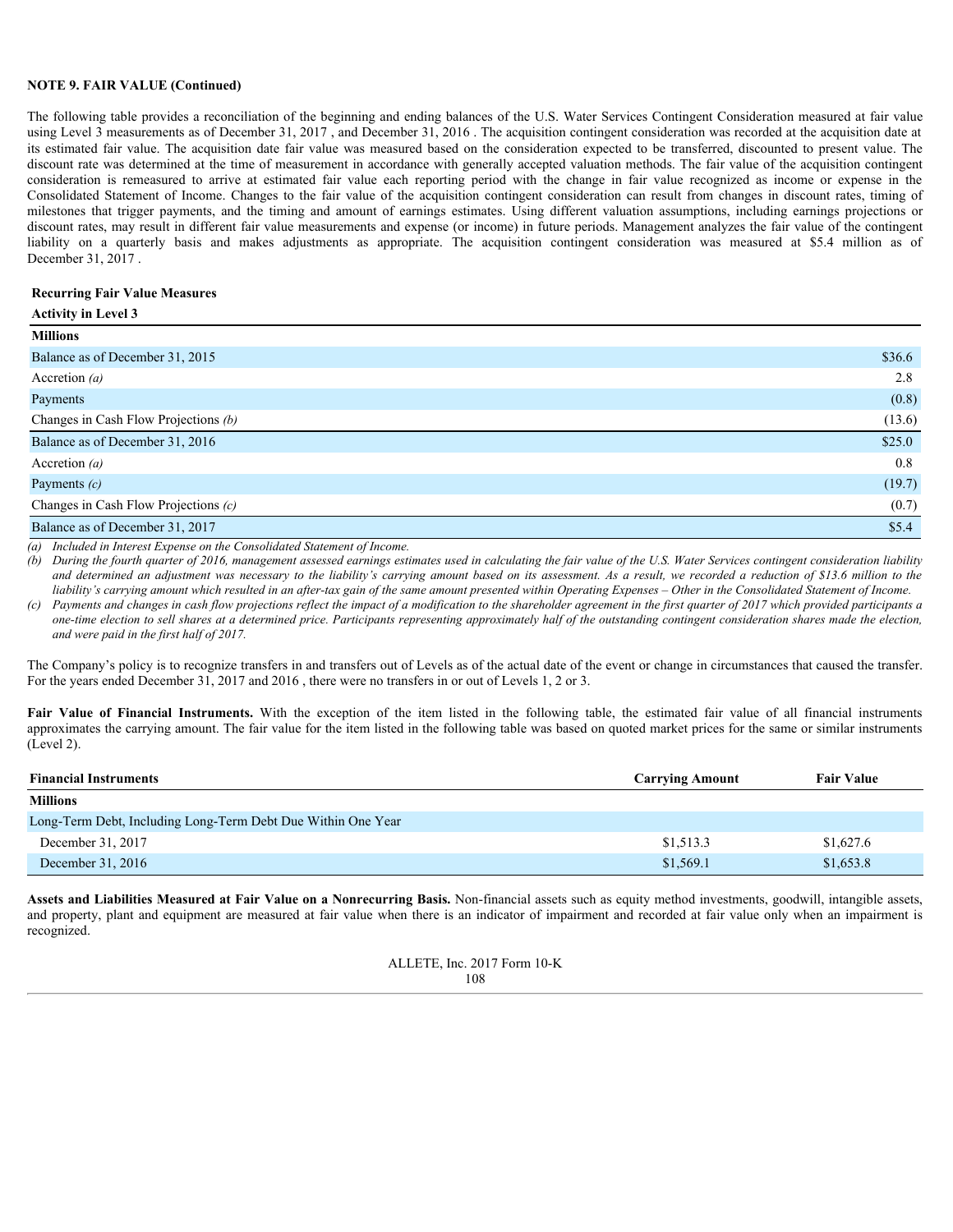#### **NOTE 9. FAIR VALUE (Continued)**

*Equity Method Investment.* Our wholly-owned subsidiary, ALLETE Transmission Holdings, owns approximately 8 percent of ATC. (See Note 5. Investment in ATC.) The aggregate carrying amount of the investment was \$118.7 million as of December 31, 2017 ( \$135.6 million as of December 31, 2016 ). The Company assesses our investment in ATC for impairment whenever events or changes in circumstances indicate that the carrying amount of our investment in ATC may not be recoverable. For the years ended December 31, 2017 and 2016 , there were no indicators of impairment.

Goodwill. The Company assesses the impairment of goodwill annually in the fourth quarter and whenever an event occurs or circumstances change that would indicate that the carrying amount may be impaired. The Company's goodwill is a result of the U.S. Water Services acquisition in 2015 as well as U.S. Water Services' subsequent acquisitions. (See Note 6. Acquisitions.) The \$131.2 million as of December 31, 2016 .

**NOTE 9. FAIR VALUE (Continued)**<br> *Equity Method Investment*. Our wholly-owned subsidiary, ALLETE Transmission Holdings. owns approximately 8 percent of ATC. (See Note 5. Investment in<br>
ATC.) The aggregate carrying amount Impairment testing for goodwill is done at the reporting unit level. An impairment loss is recognized when the carrying amount of the reporting unit's net assets exceeds the estimated fair value of the reporting unit. The test for impairment requires us to make several estimates about fair value, most of which are based on NOTE 9. FAIR VALUE (Continued)<br>*Equip Method Investment*: Our vholdy-owned subsidiary, ALLETE Transmission Holdings, owns approximately *S* precent of ATC. (See Note 5 Investment in<br>assession to regregenment in ATC for im discounted cash flow analysis. Our annual impairment test for U.S. Water Services indicated that the estimated fair value of U.S. Water Services exceeded its carrying value, and no impairment existed for the year ended December 31, 2017 ( none in 2016 and in 2015). As part of the 2016 annual impairment analysis, the Company recognized a non-cash impairment charge of \$3.3 million for ALLETE Clean Energy's goodwill primarily related to the acquisition of Storm Lake II in 2014 . The charge, which is presented within Operating Expenses – Other in the Consolidated Statement of Income, eliminated all goodwill for the ALLETE Clean Energy reporting unit. (See Note 1. Operations and Significant Accounting Policies.)

*Intangible Assets.* The Company assesses indefinite-lived intangible assets for impairment annually in the fourth quarter. The Company also assesses indefinite-**EVITE 9. FAIR VALUE (Continued)**<br> *Equity Method Investment.* On wholly-owned ankidingy, ALLETE Transmission Holdings, owes approximately & pecent of ATC. (See Note 5. Investment in<br>
ATC.) The aggregate carrying amount of **EVICE 9. FAIR VALUE (Continued)**<br>Equity Media directments Our whole-yound substanty. ALLETE Transmission Heldings, owes apposituately 8 percent of ATC. (See Nets. 5. Investment in 2016). The Company and Society The Compan subsequent acquisitions. The aggregate carrying amount of intangible assets was \$77.6 million as of December 31, 2017 ( \$82.2 million as of December 31, 2016 ). When events or changes in circumstances indicate that the carrying amount of an intangible asset may not be recoverable, the Company calculates the excess of an intangible asset's carrying amount over its undiscounted future cash flows. If the carrying amount is not recoverable, an impairment loss is recorded based on the amount by which the carrying amount exceeds the fair value. The inputs used in the fair value analysis fall within Level 3 of the fair value hierarchy due to the use of significant unobservable inputs to determine fair value. As of December 31, 2017 , there have been no events or changes in circumstance which would indicate impairment of our intangible assets. NOTE 9, FAIR VALUE (Continued)<br>
NOTE 9, FAIR VALUE (Continued)<br>
Equipy Added Are continued to which continued in the same in the same of the same of the same of the same of the same in the same of the same of the same of

*Property, Plant and Equipment*. The Company assesses the impairment of property, plant, and equipment whenever events or changes in circumstances indicate that the carrying amount of property, plant, and equipment assets on the results of the undiscounted cash flow analysis, the undiscounted future cash flows were adequate to recover the carrying value of the WTGs. In 2015 , the Company implemented a revised strategy for its real estate assets and recorded a non-cash impairment charge of \$36.3 million for ALLETE Properties, reducing the carrying value of the real estate to its estimated fair value. (See Note 1. Operations and Significant Accounting Policies.) For the year ended December 31, 2017 , there were no indicators of impairment.

We believe that long-standing ratemaking practices approved by applicable state and federal regulatory commissions allow for the recovery of the remaining book value of retired plant assets. In 2015, Minnesota Power retired Taconite Harbor Unit 3 and converted Laskin to operate on natural gas which were actions included in Minnesota Power's MPUC-approved 2013 IRP. In a July 2016 order, the MPUC approved Minnesota Power's 2015 IRP with modifications. The 2015 IRP contains steps in Minnesota Power's *EnergyForward* plan including the economic idling of Taconite Harbor Units 1 and 2 in September 2016, and the ceasing of coal-fired operations at Taconite Harbor in 2020. (See Note 4. Regulatory Matters.) The MPUC order for the 2015 IRP also directed Minnesota Power to retire Boswell Units 1 and 2 no later than 2022. In October 2016, Minnesota Power announced that Boswell Units 1 and 2 will be retired in 2018. We do not expect to record any impairment charge as a result of the retirement of Taconite Harbor Unit 3, the ceasing of coal-fired operations at Taconite Harbor Units 1 and 2, or the conversion of Laskin to operate on natural gas. In addition, we expect to be able to continue depreciating these assets for at least their established remaining useful lives; however, we are unable to predict the impact of regulatory outcomes resulting in changes to their established remaining useful lives.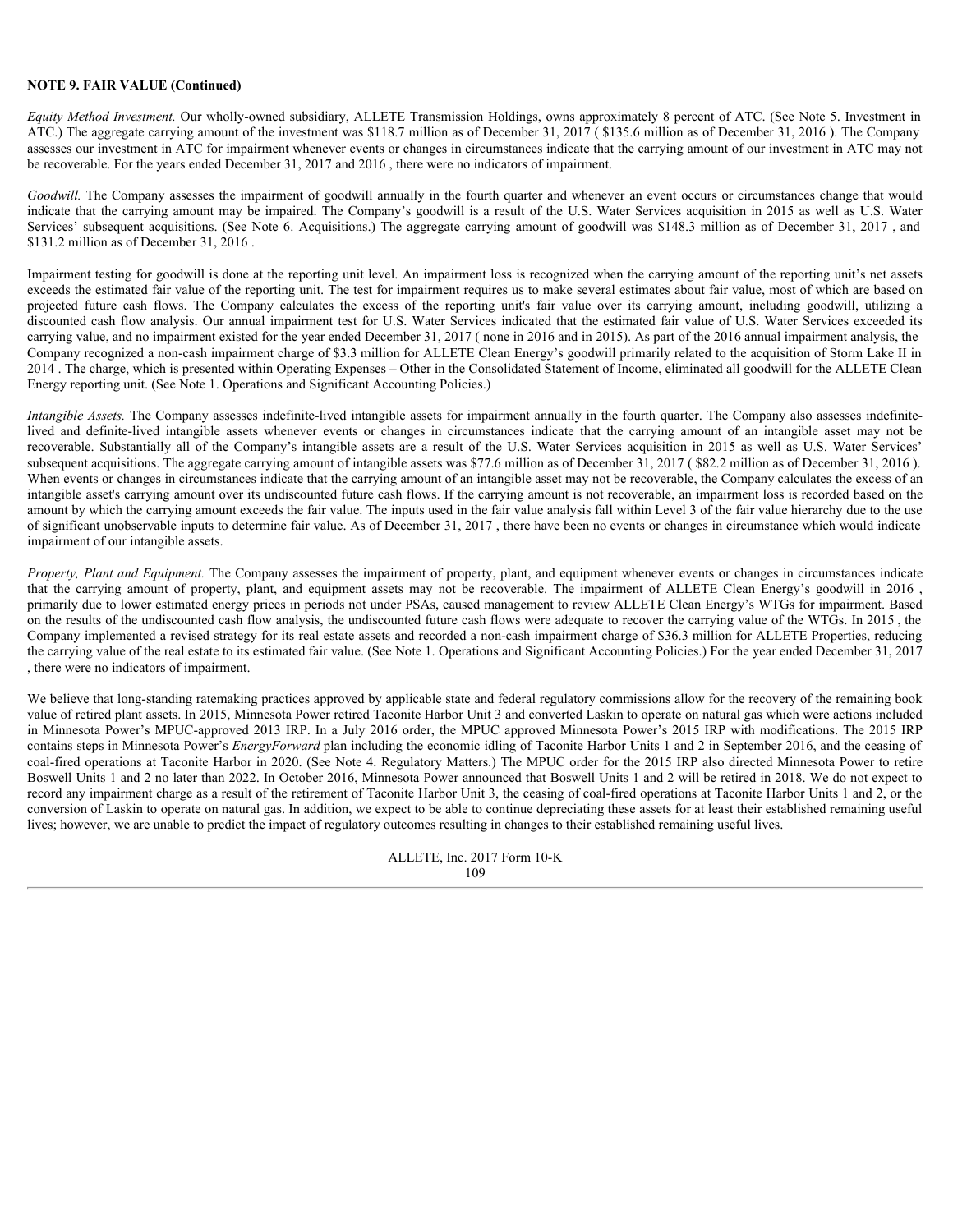# **NOTE 10. SHORT-TERM AND LONG-TERM DEBT**

**Short-Term Debt.** As of December 31, 2017 , total short-term debt outstanding was \$64.1 million ( \$187.7 million as of December 31, 2016 ), consisted of longterm debt due within one year and included \$0.5 million of unamortized debt issuance costs.

As of December 31, 2017 , we had consolidated bank lines of credit aggregating \$407.0 million ( \$409.0 million as of December 31, 2016 ), the majority of which expire in October 2020. We had \$11.9 million outstanding in standby letters of credit and no outstanding draws under our lines of credit as of December 31, 2017 ( \$11.1 million in standby letters of credit and no outstanding draws as of December 31, 2016).

Long-Term Debt. As of December 31, 2017, total long-term debt outstanding was \$1,439.2 million (\$1,370.4 million as of December 31, 2016) and included \$9.5 million of unamortized debt issuance costs. The aggregate amount of long-term debt maturing in 2018 is \$64.6 million : \$57.6 million in 2019 ; \$143.0 million in 2020 ; \$97.8 million in 2021 ; \$88.0 million in 2022 ; and \$1,062.3 million thereafter. Substantially all of our regulated electric plant is subject to the lien of the mortgages collateralizing outstanding first mortgage bonds. The mortgages contain non-financial covenants customary in utility mortgages, including restrictions on our ability to incur liens, dispose of assets, and merge with other entities.

Minnesota Power is obligated to make financing payments for the Camp Ripley solar array totaling \$1.4 million annually during the financing term, which expires in 2027. Minnesota Power has the option at the end of the financing term to renew for a two -vear term, or to purchase the solar array for approximately \$4 million . Minnesota Power anticipates exercising the purchase option when the term expires.

On June 1, 2017, ALLETE issued \$80.0 million of its senior unsecured notes (the Notes) to certain institutional buyers in the private placement market. The Notes were issued in reliance on an exemption from registration under Section  $4(a)(2)$  of the Securities Act of 1933, as amended, to institutional accredited investors. The Notes bear interest at 3.11 percent and mature on June 1, 2027. Interest on the Notes is payable semi-annually in June and December of each year, commencing on December 1, 2017. ALLETE has the option to prepay all or a portion of the Notes at its discretion, subject to a make-whole provision. The Notes are subject to additional terms and conditions which are customary for these types of transactions. Proceeds from the sale of the Notes were used to redeem debt, fund corporate growth opportunities and for general corporate purposes.

On August 25, 2017, ALLETE entered into a \$40.0 million term loan agreement (Term Loan). The Term Loan is an unsecured, single draw loan that is due on August 25, 2020, and may be prepaid at any time subject to a make-whole provision. Interest on the Term Loan is payable quarterly at a rate per annum equal to LIBOR plus 1.025 percent . Proceeds from the Term Loan were used for general corporate purposes.

On November 2, 2017, ALLETE entered into a bond purchase agreement providing for the issuance and sale of \$60.0 million of its First Mortgage Bonds (the Bonds) that bear interest at 4.07 percent . The Bonds will be issued on or about April 1, 2018, and will mature in April 2048. Interest on the Bonds will be payable semi-annually in April and October of each year, commenci NOTE 10. SHORT-TERM AND LONG-TERM DERT<br>Share-Term Dobt, And Tosomber 1, 2017, but) and star-term debt outsined up and October (5187.7 millions of December 31, 2016), the similar of each year.<br>But of Clocacions 11, 2017, we discretion, subject to a make-whole provision. The Bonds are subject to additional terms and conditions which are customary for these types of transactions. The company intends to use the proceeds from the sale of the Bonds to fund utility capital expenditures and for general corporate purposes. The Bonds were sold in reliance on an exemption from registration under Section 4(a)(2) of the Securities Act of 1933, as amended, to institutional accredited investors.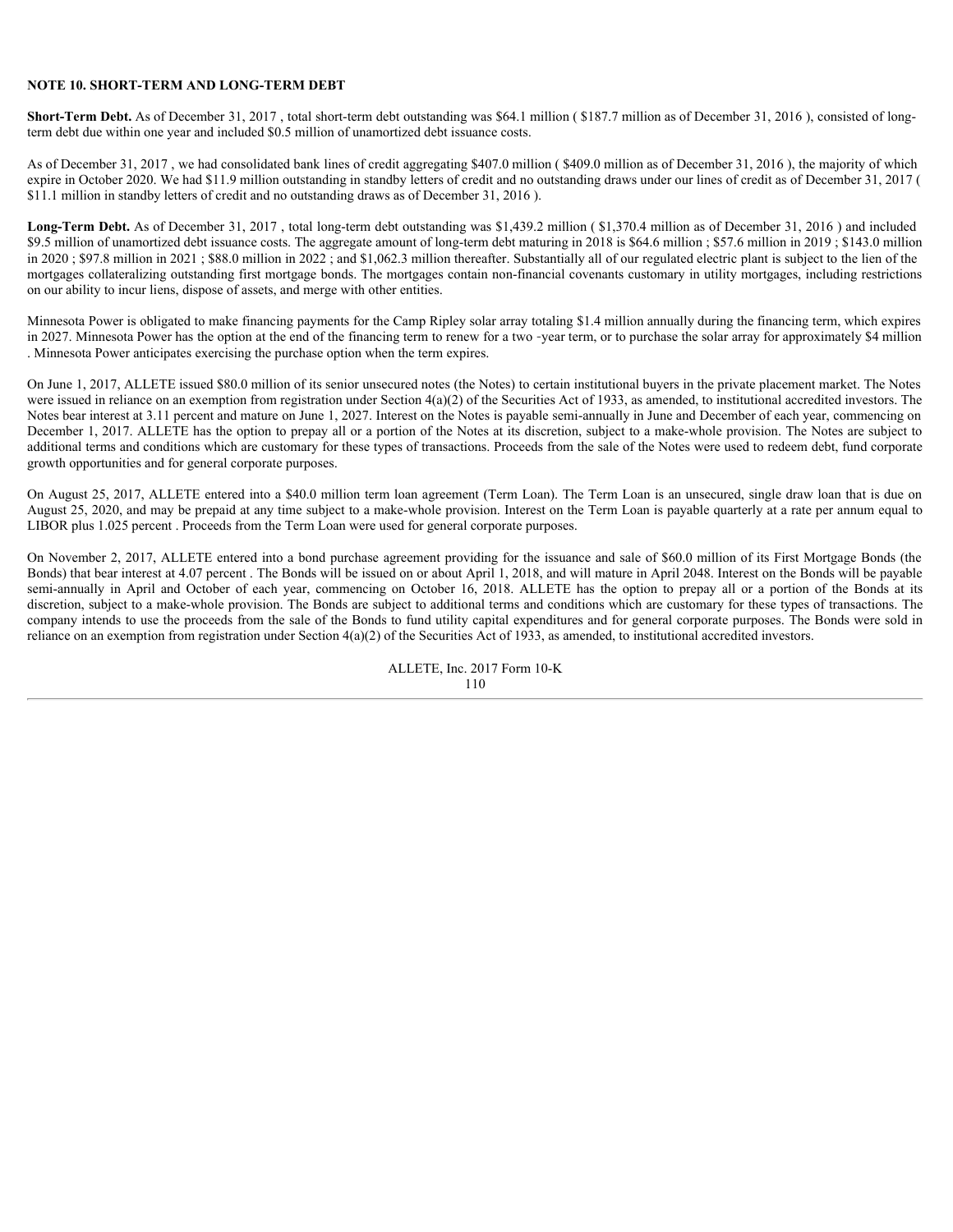#### **NOTE 10. SHORT-TERM AND LONG-TERM DEBT (Continued) Long-Term Debt (Continued)**

**Long-Term Debt**

| As of December 31                                                                         | 2017                            | 2016                          |
|-------------------------------------------------------------------------------------------|---------------------------------|-------------------------------|
| <b>Millions</b>                                                                           |                                 |                               |
| First Mortgage Bonds                                                                      |                                 |                               |
| 1.83% Series Due 2018                                                                     | \$50.0                          | \$50.0                        |
| 8.17% Series Due 2019                                                                     | 42.0                            | 42.0                          |
| 5.28% Series Due 2020                                                                     | 35.0                            | 35.0                          |
| 2.80% Series Due 2020                                                                     | 40.0                            | 40.0                          |
| 4.85% Series Due 2021                                                                     | 15.0                            | 15.0                          |
| 3.02% Series Due 2021                                                                     | 60.0                            | 60.0                          |
| 3.40% Series Due 2022                                                                     | 75.0                            | 75.0                          |
| 6.02% Series Due 2023                                                                     | 75.0                            | 75.0                          |
| 3.69% Series Due 2024                                                                     | 60.0                            | 60.0                          |
| 4.90% Series Due 2025                                                                     | 30.0                            | 30.0                          |
| 5.10% Series Due 2025                                                                     | 30.0                            | 30.0                          |
| 3.20% Series Due 2026                                                                     | 75.0                            | 75.0                          |
| 5.99% Series Due 2027                                                                     | 60.0                            | 60.0                          |
| 3.30% Series Due 2028                                                                     | 40.0                            | 40.0                          |
| 3.74% Series Due 2029                                                                     | 50.0                            | 50.0                          |
| 3.86% Series Due 2030                                                                     | 60.0                            | 60.0                          |
| 5.69% Series Due 2036                                                                     | 50.0                            | 50.0                          |
| 6.00% Series Due 2040                                                                     | 35.0                            | 35.0                          |
| 5.82% Series Due 2040                                                                     | 45.0                            | 45.0                          |
| 4.08% Series Due 2042                                                                     | 85.0                            | 85.0                          |
| 4.21% Series Due 2043                                                                     | 60.0                            | 60.0                          |
| 4.95% Series Due 2044                                                                     | 40.0                            | 40.0                          |
| 5.05% Series Due 2044                                                                     | 40.0                            | 40.0                          |
| 4.39% Series Due 2044                                                                     | 50.0                            | 50.0                          |
| Unsecured Term Loan Variable Rate Due 2017                                                | $\hspace{0.1mm}-\hspace{0.1mm}$ | 125.0                         |
| Senior Unsecured Notes 5.99% Due 2017                                                     | $\hspace{0.1mm}-\hspace{0.1mm}$ | 50.0                          |
| Variable Demand Revenue Refunding Bonds Series 1997 A Due 2020                            | 13.5                            | 13.5                          |
| Unsecured Term Loan Variable Rate Due 2020                                                | 40.0                            | $\overline{\phantom{a}}$      |
| Armenia Mountain Senior Secured Notes 3.26% Due 2024                                      | 65.9                            | 74.6                          |
| Industrial Development Variable Rate Demand Refunding Revenue Bonds Series 2006, Due 2025 | 27.8                            | 27.8                          |
| Senior Unsecured Notes 3.11% Due 2027                                                     | 80.0                            | $\overbrace{\phantom{aaaaa}}$ |
| SWL&P First Mortgage Bonds 4.15% Series Due 2028                                          | 15.0                            | 15.0                          |
| Other Long-Term Debt, 3.11% - 5.37% Due 2018 - 2037                                       | 69.1                            | 61.2                          |
| <b>Unamortized Debt Issuance Costs</b>                                                    | (10.0)                          | (11.0)                        |
| Total Long-Term Debt                                                                      | 1,503.3                         | 1,558.1                       |
| Less: Due Within One Year                                                                 | 64.1                            | 187.7                         |
| Net Long-Term Debt                                                                        | \$1,439.2                       | \$1,370.4                     |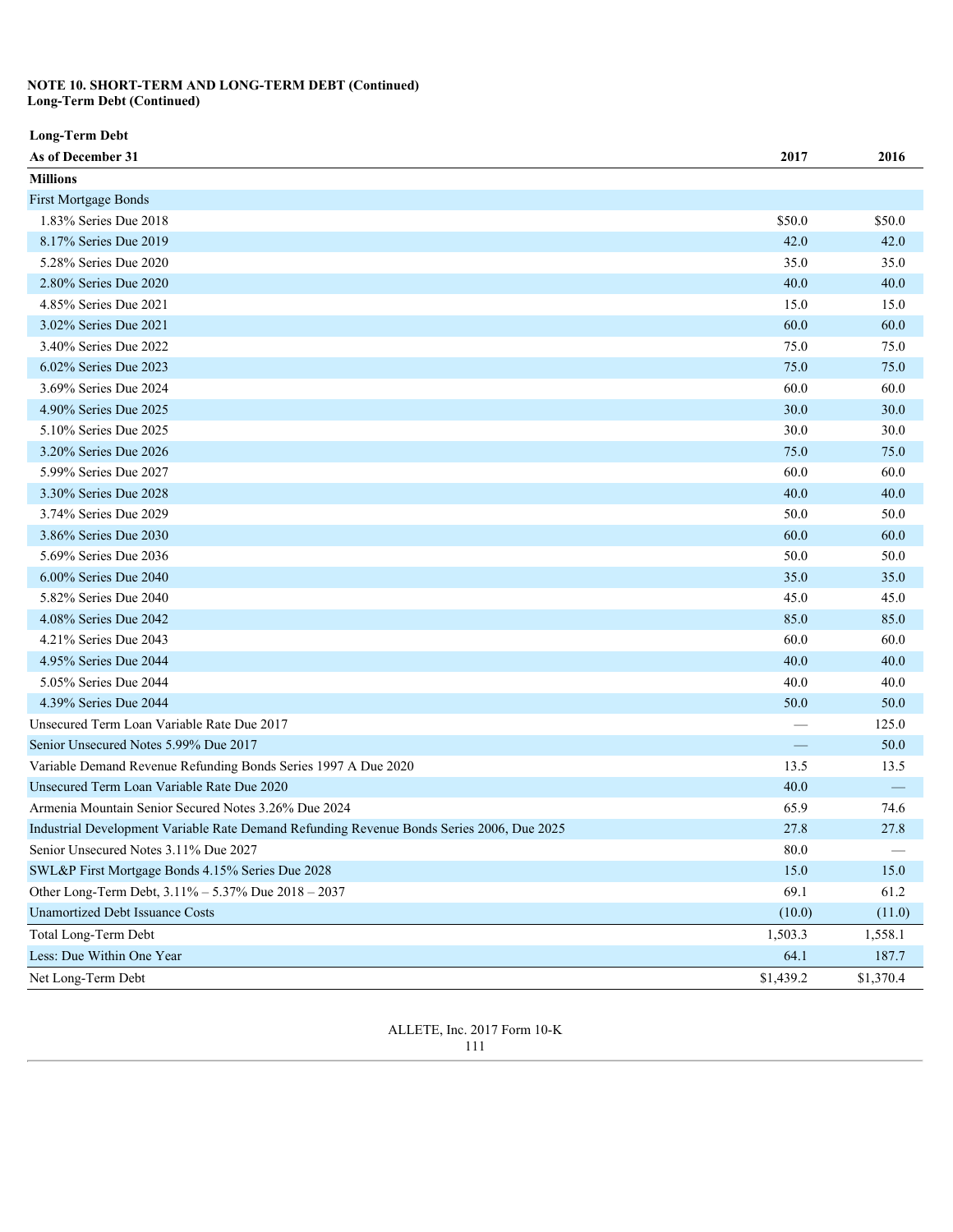#### **NOTE 10. SHORT-TERM AND LONG-TERM DEBT (Continued)**

Financial Covenants. Our long-term debt arrangements contain customary covenants. In addition, our lines of credit and letters of credit supporting certain long-**Financial Covenants.** Our long-term debt arrangements contain customary eovenants. In addition, our lines of credit and letters of credit supporting certain long-<br>term debt arrangements contain financial covenants. Our co covenant requires ALLETE to maintain a ratio of indebtedness to total capitalization (as the amounts are calculated in accordance with the respective long-term debt arrangements) of less than or equal to 0.65 to 1.00, measured quarterly. As of December 31, 2017, our ratio was approximately 0.42 to 1.00. Failure to meet this covenant would give rise to an event of default if not cured after notice from the lender, in which event ALLETE may need to pursue alternative sources of funding. Some of ALLETE's debt arrangements contain "cross-default" provisions that would result in an event of default if there is a failure under other financing arrangements to meet payment terms or to observe other covenants that would result in an acceleration of payments due. ALLETE has no significant restrictions on its ability to pay dividends from retained earnings or net income. As of December 31, 2017 , ALLETE was in compliance with its financial covenants. NOTE 10. SIORT-TERM AND LONG-TERM DEBT (Continued)<br>
Financial Corearant, Oar leagues and requirements and requirements to a significant content portion of its coal requirements of the costs of the costs of the costs of th

# **NOTE 11. COMMITMENTS, GUARANTEES AND CONTINGENCIES**

The following table details the estimated minimum payments for certain long-term commitments:

| As of December 31, 2017           |         |        |                   |                   |         |            |
|-----------------------------------|---------|--------|-------------------|-------------------|---------|------------|
| <b>Millions</b>                   | 2018    | 2019   | 2020              | 2021              | 2022    | Thereafter |
| Coal, Rail and Shipping Contracts | \$29.0  | \$1.8  | $-$               |                   |         |            |
| Leasing Agreements                | \$14.2  | \$12.8 | \$9.5             | \$7.3             | \$6.1   | \$30.0     |
| Long-term Service Agreements (a)  | \$11.0  | \$0.9  | $\hspace{0.05cm}$ | $\hspace{0.05cm}$ | \$1.0   | \$11.0     |
| PPAs $(b)$                        | \$104.5 | \$107. | \$115.0           | \$144.8           | \$144.7 | \$1,667.0  |

*(a) Consists of long-term service agreements for wind energy facilities.*

*(b) Does not include the agreement with Manitoba Hydro expiring in 2022, as this contract is for surplus energy only; Oliver Wind I and Oliver Wind II, as Minnesota Power only pays for energy as it is delivered; and the agreement with Tenaska commencing in 2020 as it is subject to approval of the construction of a 525 MW to 550 MW combined-cycle natural gas-fired facility. (See Power Purchase Agreements.)*

**Coal, Rail and Shipping Contracts.** Minnesota Power has coal supply agreements providing for the purchase of a significant portion of its coal requirements through December 2018 and a portion of its coal requirements through December 2021. Minnesota Power also has coal transportation agreements in place for the generation are recoverable from Minnesota Power's utility customers through the fuel adjustment clause.

Leasing Agreements. BNI Energy is obligated to make lease payments for a dragline totaling \$2.8 million annually during the lease term, which expires in 2027. BNI Energy has the option at the end of the lease term to renew the lease at fair market value, to purchase the dragline at fair market value, or to surrender the dragline and pay a \$3.0 million termination fee. We also lease other properties and equipment under operating lease agreements with a majority of terms expiring through 2024. Total lease expense was \$17.5 million in 2017 ( \$17.1 million in 2016 ; \$17.3 million in 2015 ).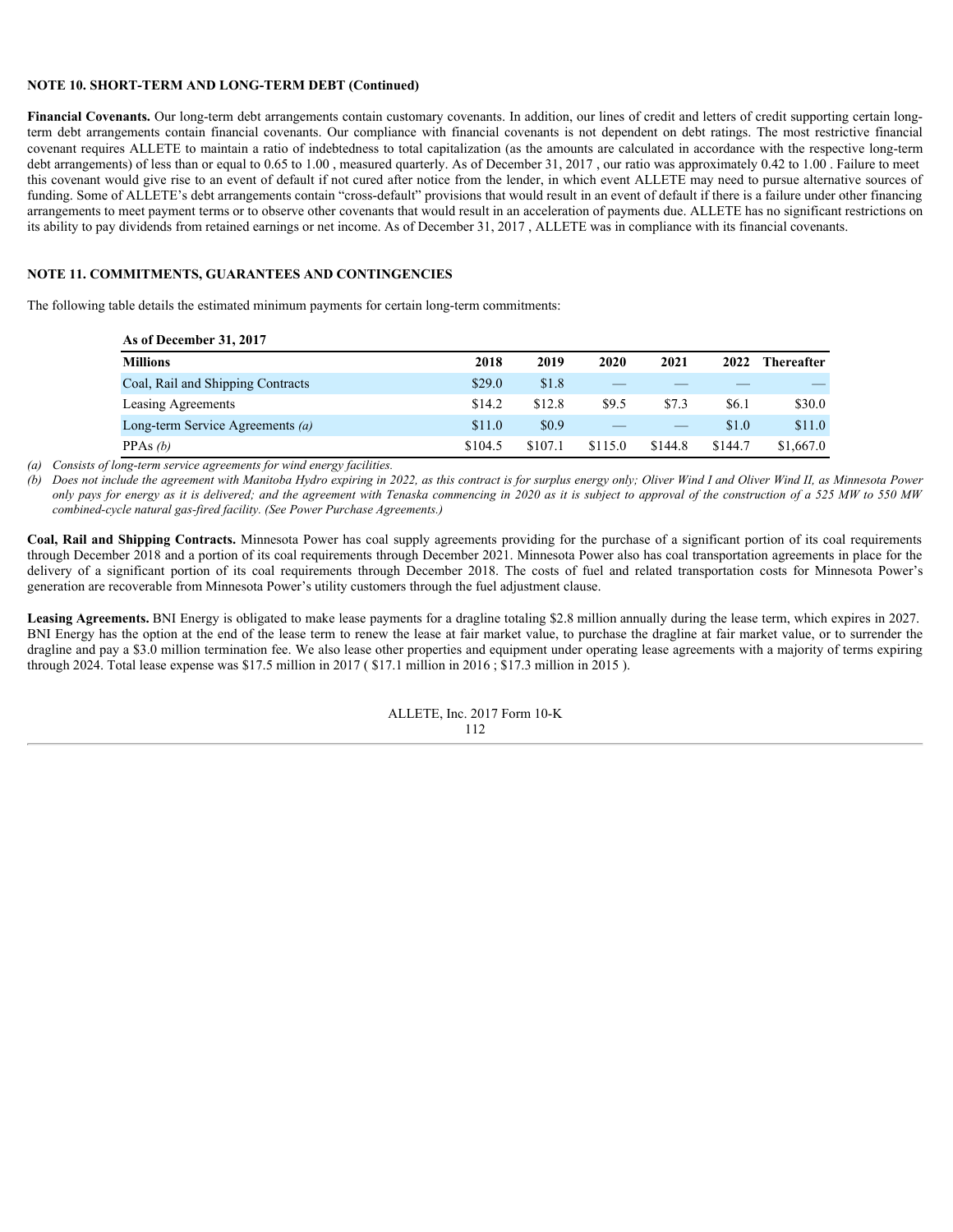# **NOTE 11. COMMITMENTS, GUARANTEES AND CONTINGENCIES (Continued)**

Power Purchase Agreements. Our long-term PPAs have been evaluated under the accounting guidance for variable interest entities. We have determined that either we have no variable interest in the PPAs, or where we do have variable interests, we are not the primary beneficiary; therefore, consolidation is not required. These conclusions are based on the fact that we do not have both control over activities that are most significant to the entity and an obligation to absorb losses or receive benefits from the entity's performance. Our financial exposure relating to these PPAs is limited to our capacity and energy payments.

*Square Butte PPA*. Minnesota Power has a PPA with Square Butte that extends through 2026 (Agreement). Minnesota Power is obligated to pay its pro rata share of Square Butte's costs based on its entitlement to the output of Square Butte's 455 MW coal‑fired generating unit. Minnesota Power's output entitlement under the Agreement is 50 percent for the remainder of the Agreement, subject to the provisions of the Minnkota Power PSA described in the following table. Minnesota Power's payment obligation will be suspended if Square Butte fails to deliver any power, whether produced or purchased, for a period of one year. Square Butte's NOTE II. COMMITMENTS, GUARANTEES AND CONTINGENCIES (Continued)<br>
Power Purchase Agreements. Our long-term PPAs have been evaluated under the accounting guidance for variable interest entities. We have determined that<br>
eith outstanding of \$330.0 million . Annual debt service for Square Butte is expected to be approximately \$49 million in each of the next five years, 2018 through 2022 , of which Minnesota Power's obligation is 50 percent. Fuel expenses are recoverable through Minnesota Power's fuel adjustment clause and include the cost of coal purchased from BNI Energy under a long-term contract.

Minnesota Power's cost of power purchased from Square Butte during 2017 was \$75.7 million ( \$73.3 million in 2016 ; \$77.8 million in 2015 ). This reflects Minnesota Power's pro rata share of total Square Butte costs based on the 50 percent output entitlement. Included in this amount was Minnesota Power's pro rata share of interest expense of \$9.4 million in 2017 ( \$9.6 million in 2016 ; \$10.1 million in 2015 ). Minnesota Power's payments to Square Butte are approved as a purchased power expense for ratemaking purposes by both the MPUC and the FERC.

ALLETE, Inc. 2017 Form 10-K

# 113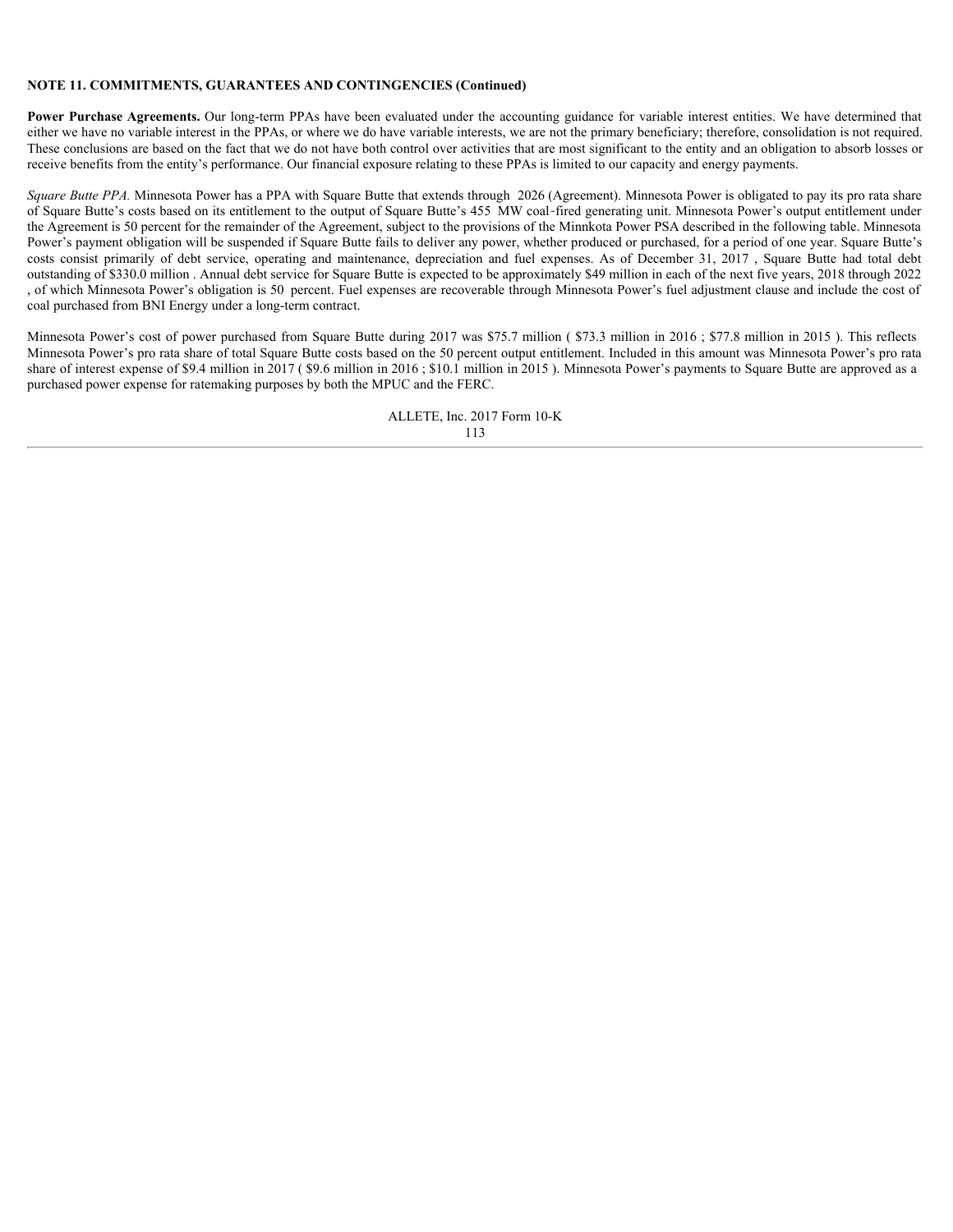# **NOTE 11. COMMITMENTS, GUARANTEES AND CONTINGENCIES (Continued) Power Purchase Agreements (Continued)**

Minnesota Power has also entered into the following agreements for the purchase or sale of capacity and energy as of December 31, 2017 :

|                       | Counterparty                                                                                                                                                                                                                                                           | Quantity          | Product           | Commencement                | Expiration      | Pricing                                                                                                                                                                                 |
|-----------------------|------------------------------------------------------------------------------------------------------------------------------------------------------------------------------------------------------------------------------------------------------------------------|-------------------|-------------------|-----------------------------|-----------------|-----------------------------------------------------------------------------------------------------------------------------------------------------------------------------------------|
|                       | <b>PPAs</b>                                                                                                                                                                                                                                                            |                   |                   |                             |                 |                                                                                                                                                                                         |
|                       | <b>Great River Energy</b>                                                                                                                                                                                                                                              |                   |                   |                             |                 |                                                                                                                                                                                         |
|                       | PPA <sub>1</sub>                                                                                                                                                                                                                                                       | 50 MW             | Capacity / Energy | June 2016                   | May 2020        | $\left( a\right)$                                                                                                                                                                       |
|                       | PPA <sub>2</sub>                                                                                                                                                                                                                                                       | 50 MW             | Capacity          | June 2016                   | <b>May 2020</b> | Fixed                                                                                                                                                                                   |
|                       | PPA <sub>3</sub>                                                                                                                                                                                                                                                       | 50 MW             | Capacity          | June 2017                   | May 2020        | Fixed                                                                                                                                                                                   |
|                       | Manitoba Hydro                                                                                                                                                                                                                                                         |                   |                   |                             |                 |                                                                                                                                                                                         |
|                       | PPA <sub>1</sub>                                                                                                                                                                                                                                                       | (b)               | Energy            | May 2011                    | April 2022      | <b>Forward Market Prices</b>                                                                                                                                                            |
|                       | PPA <sub>2</sub>                                                                                                                                                                                                                                                       | 50 MW             | Capacity / Energy | June 2015                   | May 2020        | (c)                                                                                                                                                                                     |
|                       | PPA <sub>3</sub>                                                                                                                                                                                                                                                       | 50 MW             | Capacity          | June 2017                   | May 2020        | Fixed                                                                                                                                                                                   |
|                       | PPA 4(d)                                                                                                                                                                                                                                                               | 250 MW            | Capacity / Energy | June 2020                   | May 2035        | (e)                                                                                                                                                                                     |
|                       | PPA 5 $(d)$                                                                                                                                                                                                                                                            | 133 MW            | Energy            | $\mathcal{D}$               | $\mathcal{O}$   | <b>Forward Market Prices</b>                                                                                                                                                            |
|                       | Minnkota Power                                                                                                                                                                                                                                                         | 50 MW             | Capacity / Energy | June 2016                   | May 2020        | (g)                                                                                                                                                                                     |
|                       | Oliver Wind I                                                                                                                                                                                                                                                          | (h)               | Energy            | December 2006               | December 2031   | Fixed                                                                                                                                                                                   |
|                       | Oliver Wind II                                                                                                                                                                                                                                                         | (h)               | Energy            | December 2007               | December 2032   | Fixed                                                                                                                                                                                   |
|                       | Shell Energy                                                                                                                                                                                                                                                           | 50 MW             | Energy            | January 2017                | December 2019   | Fixed                                                                                                                                                                                   |
|                       | TransAlta                                                                                                                                                                                                                                                              | (i)               | Energy            | January 2017                | December 2019   | Fixed                                                                                                                                                                                   |
|                       | Tenaska $(i)$                                                                                                                                                                                                                                                          | (j)               | Capacity / Energy | June 2020                   | June 2040       | Fixed                                                                                                                                                                                   |
|                       | <b>PSAs</b>                                                                                                                                                                                                                                                            |                   |                   |                             |                 |                                                                                                                                                                                         |
|                       | Basin                                                                                                                                                                                                                                                                  |                   |                   |                             |                 |                                                                                                                                                                                         |
|                       | PSA <sub>1</sub>                                                                                                                                                                                                                                                       | 100 MW            | Capacity / Energy | May 2010                    | April 2020      | (k)                                                                                                                                                                                     |
|                       | PSA <sub>2</sub>                                                                                                                                                                                                                                                       | 100 MW            | Capacity          | June 2016                   | May 2018        | Fixed                                                                                                                                                                                   |
|                       | PSA <sub>3</sub>                                                                                                                                                                                                                                                       | 50 MW             | Capacity          | June 2017                   | May 2019        | Fixed                                                                                                                                                                                   |
|                       | Minnkota Power                                                                                                                                                                                                                                                         | $\left( l\right)$ | Capacity / Energy | June 2014                   | December 2026   | $\left( l\right)$                                                                                                                                                                       |
|                       |                                                                                                                                                                                                                                                                        |                   |                   |                             |                 |                                                                                                                                                                                         |
|                       | Silver Bay Power                                                                                                                                                                                                                                                       | (m)               | Energy            | January 2017                | December 2031   | (n)<br>(a) The capacity price is fixed and the energy price is based on a formula that includes an annual fixed price component adjusted for changes in a natural gas index, as well as |
| market prices.        |                                                                                                                                                                                                                                                                        |                   |                   |                             |                 |                                                                                                                                                                                         |
|                       | one million MWh of energy over the contract term.                                                                                                                                                                                                                      |                   |                   |                             |                 | (b) The energy purchased consists primarily of surplus hydro energy on Manitoba Hydro's system and is delivered on a non-firm basis. Minnesota Power will purchase at least             |
|                       | (c) The capacity and energy prices are adjusted annually by the change in a governmental inflationary index.                                                                                                                                                           |                   |                   |                             |                 |                                                                                                                                                                                         |
|                       | capacity in Manitoba. (See Great Northern Transmission Line.)                                                                                                                                                                                                          |                   |                   |                             |                 | (d) Agreements are subject to the construction of additional transmission capacity between Manitoba and the U.S., along with construction of new hydroelectric generating               |
|                       |                                                                                                                                                                                                                                                                        |                   |                   |                             |                 | (e) The capacity price is adjusted annually until 2020 by the change in a governmental inflationary index. The energy price is based on a formula that includes an annual fixed         |
|                       | component adjusted for the change in a governmental inflationary index and a natural gas index, as well as market prices.                                                                                                                                              |                   |                   |                             |                 |                                                                                                                                                                                         |
|                       | (f) The contract term shall be the 20-year period beginning on the in-service date for the GNTL. (See Great Northern Transmission Line.)<br>(g) The agreement includes a fixed capacity charge and energy prices that escalate at a fixed rate annually over the term. |                   |                   |                             |                 |                                                                                                                                                                                         |
|                       | $\overline{h}$ ) The PPAs provide for the purchase of all output from the 50 MW Oliver Wind I and 48 MW Oliver Wind II wind energy facilities.                                                                                                                         |                   |                   |                             |                 |                                                                                                                                                                                         |
|                       | (i) The energy purchased under the 50 MW PPA is during off-peak hours and the 100 MW PPA is during on-peak hours.                                                                                                                                                      |                   |                   |                             |                 |                                                                                                                                                                                         |
|                       | construction of a 525 MW to 550 MW combined-cycle natural gas-fired facility. (See Note 4. Regulatory Matters.)                                                                                                                                                        |                   |                   |                             |                 | (i) The PPA provides for the purchase of all output from a 250 MW wind energy facility to be constructed in southwest Minnesota and is subject to approval of the                       |
|                       |                                                                                                                                                                                                                                                                        |                   |                   |                             |                 | (k) The capacity charge is based on a fixed monthly schedule with a minimum annual escalation provision. The energy charge is based on a fixed monthly schedule and                     |
|                       |                                                                                                                                                                                                                                                                        |                   |                   |                             |                 | provides for annual escalation based on the cost of fuel. The agreement also allows Minnesota Power to recover a pro rata share of increased costs related to emissions                 |
|                       | that occur during the last five years of the contract.                                                                                                                                                                                                                 |                   |                   |                             |                 | (l) Minnesota Power is selling a portion of its entitlement from Square Butte to Minnkota Power, resulting in Minnkota Power's net entitlement increasing and Minnesota                 |
|                       |                                                                                                                                                                                                                                                                        |                   |                   |                             |                 | Power's net entitlement decreasing until Minnesota Power's share is eliminated at the end of 2025. Of Minnesota Power's 50 percent output entitlement, it sold to                       |
|                       | Minnkota Power approximately 28 percent in 2017 (28 percent in 2016 and in 2015). (See Square Butte PPA.)                                                                                                                                                              |                   |                   |                             |                 | (m) Silver Bay Power supplies approximately 90 MW of load to Northshore Mining, an affiliate of Silver Bay Power, which has been served predominately through self-                     |
|                       |                                                                                                                                                                                                                                                                        |                   |                   |                             |                 | generation by Silver Bay Power. In the years 2016 through 2019, Minnesota Power is supplying Silver Bay Power with at least 50 MW of energy and Silver Bay Power has                    |
|                       |                                                                                                                                                                                                                                                                        |                   |                   |                             |                 | the option to purchase additional energy. On December 31, 2019, Silver Bay Power will cease self-generation and Minnesota Power will supply the energy requirements                     |
| for Silver Bay Power. |                                                                                                                                                                                                                                                                        |                   |                   |                             |                 | (n) The energy pricing is fixed through 2019 with pricing in later years escalating at a fixed rate annually and adjusted for changes in a natural gas index.                           |
|                       |                                                                                                                                                                                                                                                                        |                   |                   |                             |                 |                                                                                                                                                                                         |
|                       |                                                                                                                                                                                                                                                                        |                   |                   | ALLETE, Inc. 2017 Form 10-K |                 |                                                                                                                                                                                         |
|                       |                                                                                                                                                                                                                                                                        |                   |                   | 114                         |                 |                                                                                                                                                                                         |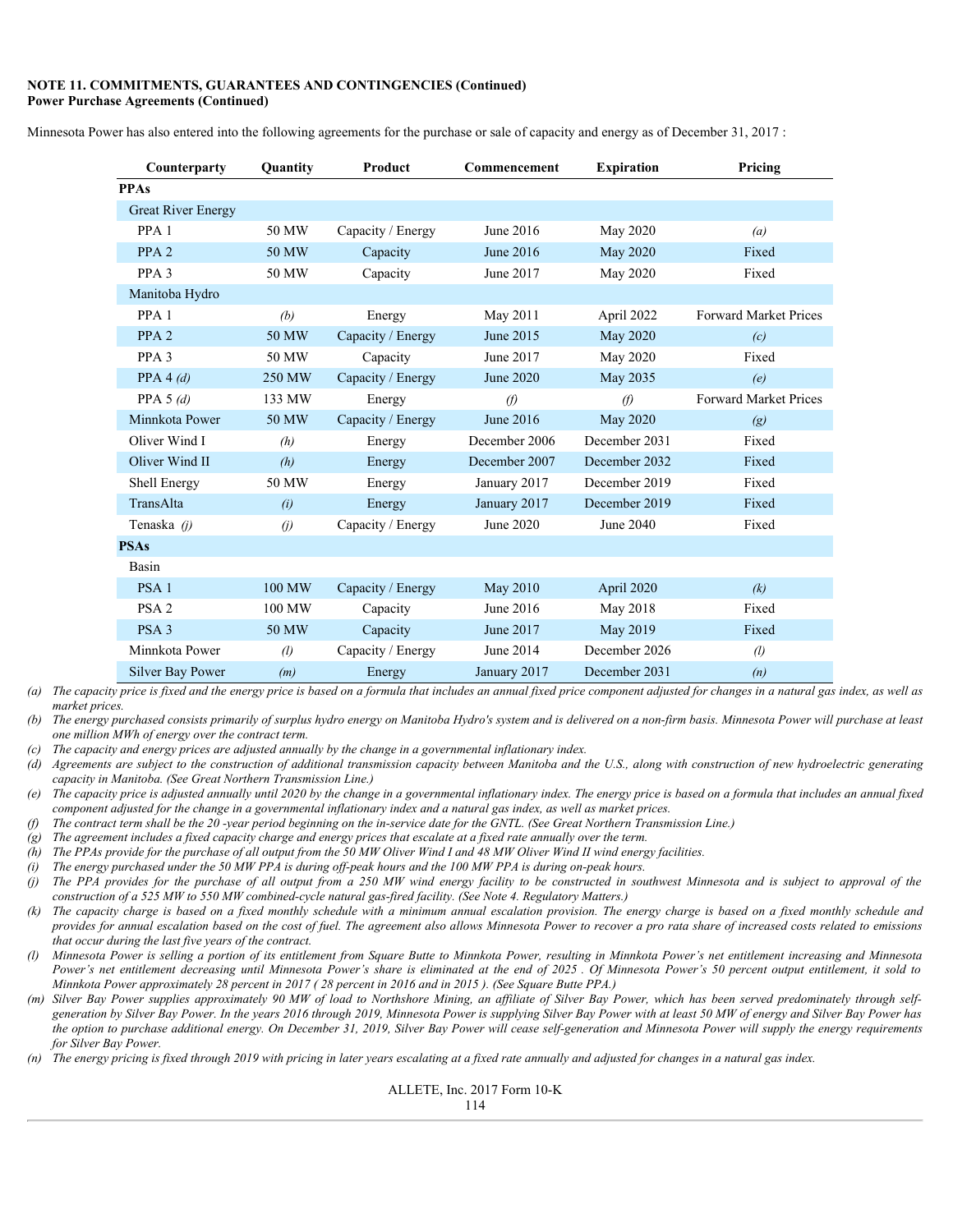## **NOTE 11. COMMITMENTS, GUARANTEES AND CONTINGENCIES (Continued)**

investments in other transmission assets (individually or in combination with others) and our investment in ATC.

**Transmission** . We continue to make investments in transmission opportunities that strengthen or enhance the transmission grid or take advantage of our geographical location between sources of renewable energy and end use **EXECUTE 11. COMMITMENTS, GUARANTEES AND CONTINGENCIES (Continued)**<br> **Transmission** . We continue to make investments in transmission opportunities that strengthen or enhance the transmission grid or take advantage of our **Framsmission .** We continue to make investments in transmission opportunities that strengthen or enhance the transmission grid or take advantage of our **Framsmission** . We continue to make investments in entermode herm ep capacity is required. As a result, Minnesota Power and Manitoba Hydro proposed construction of the GNTL, an approximately 220 -mile 500 -kV transmission line between Manitoba and Minnesota's Iron Range in order to strengthen the electric grid, enhance regional reliability and promote a greater exchange of sustainable energy.

In 2015, a certificate of need was approved by the MPUC. Based on this approval, Minnesota Power's portion of the investments and expenditures for the project are eligible for cost recovery under its existing transmission cost recovery rider and are anticipated to be included in future transmission cost recovery filings. (See Note 4. Regulatory Matters.) Also in 2015, the FERC approved our request to recover on construction work in progress related to the GNTL from Minnesota Power's wholesale customers. In an April 2016 order, the MPUC approved the route permit for the GNTL which largely follows Minnesota Power's preferred route, including the international border crossing, and in November 2016, the U.S. Department of Energy issued a presidential permit to cross the U.S.-Canadian border, which was the final major regulatory approval needed before construction in the U.S. could begin. Site clearing and pre-construction activities commenced in the first quarter of 2017 with construction expected to be completed in 2020. Total project cost in the U.S., including substation work, is estimated to be between \$560 million and \$710 million , of which Minnesota Power's portion is expected to be between \$300 million and \$350 million ; the difference will be recovered from a subsidiary of Manitoba Hydro as contributions in aid of construction. Total project costs of \$152.4 million have been incurred through December 31, 2017 , of which \$67.6 million has been recovered from a subsidiary of Manitoba Hydro. geomphizial outside Networks storices to the involvemental comparison of the inclusive first incomparison inclusive from the interaction of the inclusive from the interaction of the interaction of the interaction of the in Creat Northern Transmission Line. As a consistent of the 250 MW long-term PIN emised in with Amindsa Hydro, constration or alabitions in the matter of the Creat Ministers in the proposition of the Creat Ministers may be m banks, which we have the last response and low technologies. The complete the current are the second base of the complete the standard in the second base of the complete the standard in the standard second and SND 7600 pro

Manitoba Hydro must obtain regulatory and governmental approvals related to a new transmission line in Canada. In 2015, Manitoba Hydro submitted the final preferred route and EIS for the transmission line in Canada to the Manitoba Conservation and Water Stewardship for regulatory approval. In December 2016, Manitoba Hydro filed an application with the National Energy Board in Canada requesting authorization to construct and operate an international transmission line. Both provincial and federal approvals are pending. Construction of Manitoba Hydro's hydroelectric generation facility commenced in 2014 and is anticipated to be in service by early 2021.

## **Environmental Matters.**

Our businesses are subject to regulation of environmental matters by various federal, state and local authorities. A number of regulatory changes to the Clean Air Act, the Clean Water Act and various waste management requirements have recently been promulgated by both the EPA and state authorities. Minnesota Power's facilities are subject to additional requirements under many of these regulations. Minnesota Power is reshaping its generation portfolio, over time, to reduce its reliance on coal, has installed cost-effective emission control technology and advocates for sound science and policy during rulemaking implementation.

obtained. We anticipate that with many state and federal environmental regulations finalized, or to be finalized in the near future, potential expenditures for future environmental matters may be material and may require s scenarios using possible outcomes of environmental regulations to project power supply trends and impacts on customers.

We review environmental matters on a quarterly basis. Accruals for environmental matters are recorded when it is probable that a liability has been incurred and the amount of the liability can be reasonably estimated based on current law and existing technologies. Accruals are adjusted as assessment and remediation efforts progress, or as additional technical or legal information becomes available. Accruals for environmental liabilities are included in the Consolidated Balance Sheet at undiscounted amounts and exclude claims for recoveries from insurance or other third parties. Costs related to environmental contamination treatment and cleanup are expensed unless recoverable in rates from customers.

Air. The electric utility industry is regulated both at the federal and state level to address air emissions. Minnesota Power's generating facilities mainly burn lowsulfur western sub-bituminous coal. All of Minnesota Power's coal-fired generating facilities are equipped with pollution control equipment such as scrubbers, baghouses and low NO  $\chi$  technologies. Under currently applic requirements.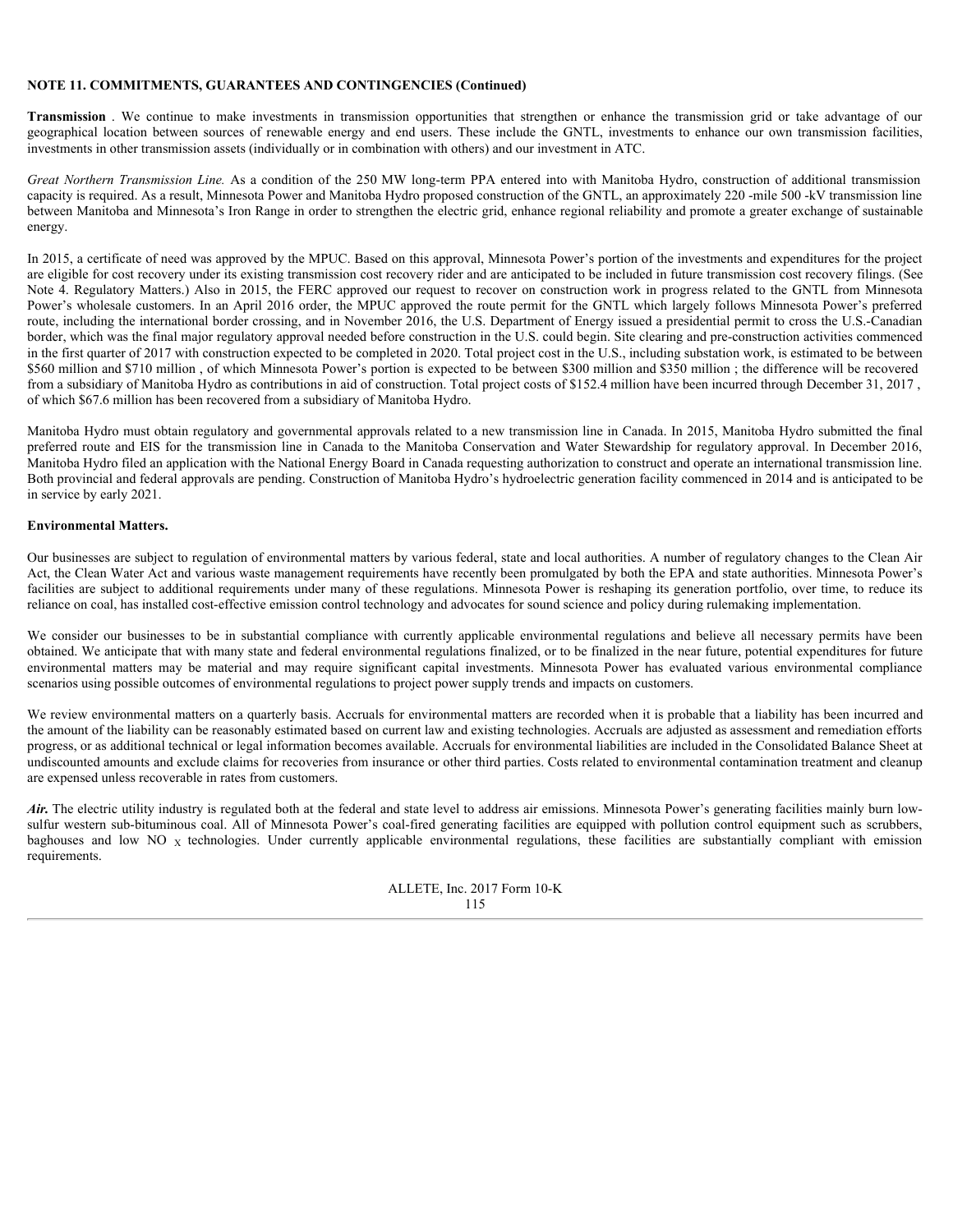*New Source Review (NSR).* In 2008, Minnesota Power received a Notice of Violation (NOV) from the EPA asserting violations of the NSR requirements of the Clean Air Act at Boswell and Laskin Unit 2 between the years of 1981 and 2001. Minnesota Power received an additional NOV in 2011 alleging that two projects undertaken at Rapids Energy Center in 2004 and 2005 should have been reviewed under the NSR requirements and that the Rapids Energy Center's Title V permit was violated. Minnesota Power reached a settlement with the EPA regarding these NOVs and entered into a Consent Decree which was approved by the U.S. District Court for the District of Minnesota in 2014. The Consent Decree provided for, among other requirements, more stringent emissions limits at all affected units, the option of refueling, retrofitting or retiring certain small coal units, and the addition of 200 MW of wind energy. Provisions of the Consent Decree require that, by no later than December 31, 2018, Boswell Units 1 and 2 must be retired, refueled, repowered, or emissions rerouted through existing emission control technology at Boswell. In October 2016, Minnesota Power announced that Boswell Units 1 and 2 will be retired in 2018 as part of its *EnergyForward* strategic plan. We believe that costs to retire Boswell Units 1 and 2 will be eligible for recovery in rates over time, subject to regulatory approval in a rate proceeding. **MOTE 11. COMMITMENTS, GUARANTEES AND CONTROLENTS (Continued)**<br>
Mercury ances announced Municipal Engine Mercury Continued COVI from the FPA assetung validiums of the NN regime<br>
Note Minn Action Action Action Continued a P

*Cross-State Air Pollution Rule (CSAPR).* The CSAPR requires certain states in the eastern half of the U.S., including Minnesota, to reduce power plant emissions that contribute to ozone or fine particulate pollution in other states. The CSAPR does not require installation of controls; rather it requires facilities have sufficient allowances to cover their emissions on an annual basis. These allowances are allocated to facilities from each state's annual budget, and can be bought and sold. Based on our review of the NO  $_{\rm x}$  and SO 2 allowances issued and pending issuance, we currently expect generation levels and emission rates will result in continued compliance with the CSAPR.

*Mercury and Air Toxics Standards (MATS) Rule.* Under Section 112 of the Clean Air Act, the EPA is required to set emission standards for hazardous air pollutants (HAPs) for certain source categories. The final MATS rule addressed such emissions from coal-fired utility units greater than 25 MW and established categories of HAPs, including mercury, trace metals other than mercury, and acid gases. The EPA established emission limits for these categories of HAPs and work practice standards for the remaining categories. Construction on the project to implement the Boswell Unit 4 mercury emissions reduction plan to position the unit for MATS compliance was completed in 2015. Investments and compliance work previously completed at Boswell Unit 3, including emission reduction investments completed in 2009, meet the requirements of the MATS rule. The conversion of Laskin Units 1 and 2 to operate on natural gas in 2015 positioned those units for MATS compliance. **•• Construction in the measure of Minnesota as unclear the EPA has designated the entire state of Minnesota as the EPA has designated the EPA has designated the EPA has designated the EPA has designated the EPA has design** 

December 31, 2018. The Boswell Unit 4 environmental upgrade discussed above (see *Mercury and Air Toxics Standards (MATS) Rule* ) fulfills the requirements of the Minnesota Mercury Emissions Reduction Act.

*National Ambient Air Quality Standards (NAAQS).* The EPA is required to review the NAAQS every five years. If the EPA determines that a state's air quality is not in compliance with the NAAQS, the state is required to adopt plans describing how it will reduce emissions to attain the NAAQS. Four NAAQS have either recently been revised or are currently proposed for revision, as described below.

- *Ozone NAAQS*. All areas of Minnesota currently meet the new standard based on the most recent available ambient monitoring data; however, some areas in the metropolitan Twin Cities and southwest portion of the state are close to exceeding the standard. As a result, voluntary efforts to reduce ground-level ozone continue in the state. No additional costs for compliance are anticipated at this time.
- ultimately be required to reduce their emissions to assist with attainment in neighboring states. In September 2016, environmental groups filed a lawsuit against the EPA in the U.S. District Court for the Northern District of California alleging the EPA had failed to fully implement the PM 2.5 standards in certain states, including Minnesota, by not enforcing states' submittals of required infrastructure implementation plans for the 2012 PM 2.5 NAAQS. The outcome of this litigation is uncertain, and as such, any costs for complying with the final Particulate Matter NAAQS cannot be estimated at this time.
- *NO 2 NAAQS.* Ambient monitoring data indicates that Minnesota is likely in compliance with the one-hour NAAQS standard for NO 2 . On July 16, 2017, the EPA proposed retaining the current one-hour and annual NO 2 NAAQS. Additional compliance costs for the one-hour NO 2 NAAQS are not expected at this time.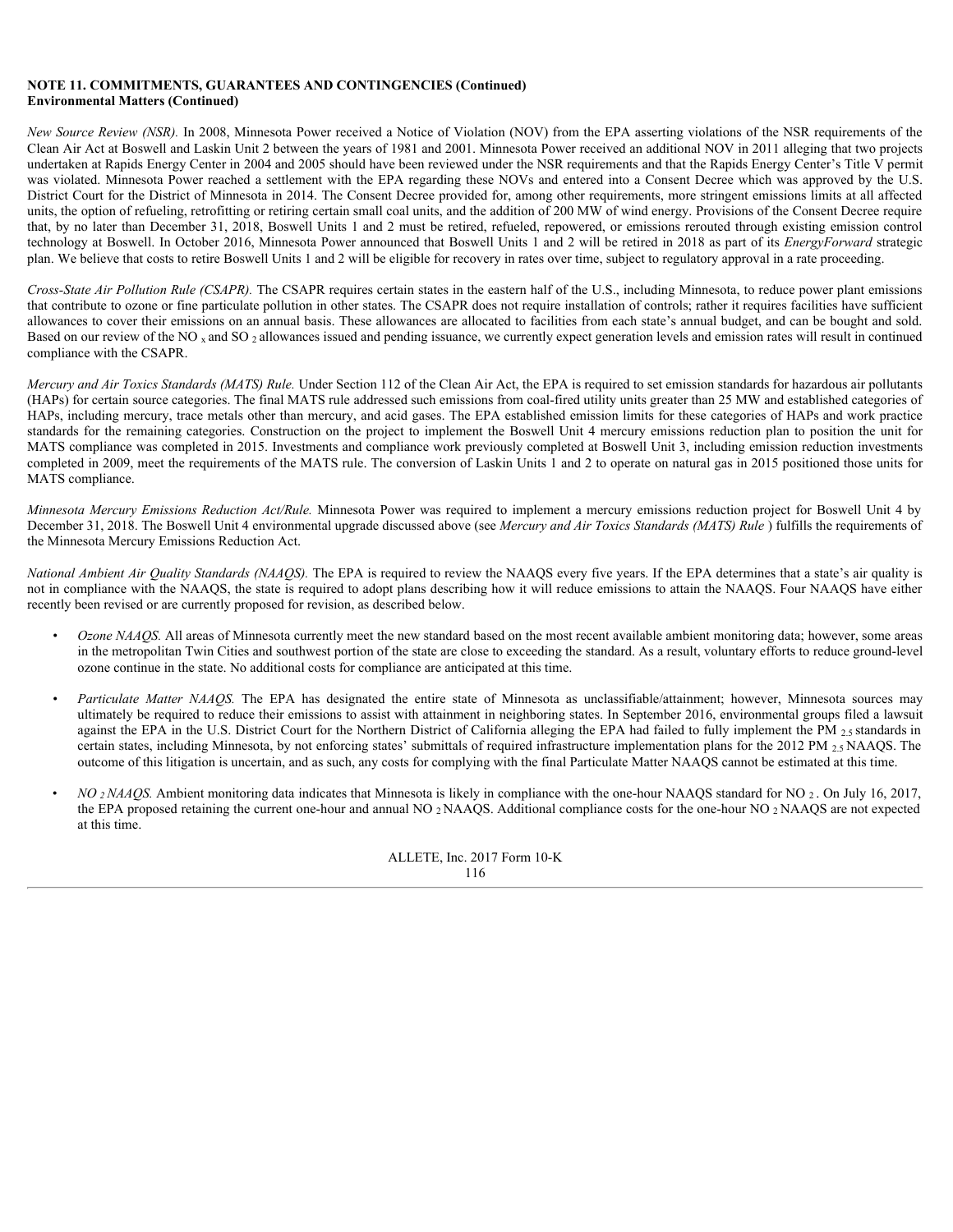$SO_2$ *NAAQS*. In 2015, the EPA finalized the SO  $_2$  data requirements rule (DRR) for the 2010 one-hour NAAQS to assist the states in implementing the standard. The MPCA initially informed Minnesota Power that compliant SO 2 modeling completed at Minnesota Power's Boswell and Taconite Harbor **f. COMMITMENTS, GUARANTEES AND CONTINGENCIES (Continued)**<br> **SO**<sub>2</sub>*NAAQS*. In 2015, the EPA finalized the SO<sub>2</sub> data requirements rule (DRR) for the 2010 one-hour NAAQS to assist the states in implementing the<br>
standard. enforceable permit limits at which the one-hour SO<sub>2</sub> NAAQS compliance was modeled by January 13, 2017. Taconite Harbor was issued an amended air permit in September 2016, containing the new modeling limits at that facility. The MPCA did not meet the January 13, 2017, deadline to amend the Boswell permit. The MPCA is in discussions with the EPA on alternate compliance pathways to use existing completed modeling at current limits. On August 21, 2017, the EPA proposed retaining the current primary SO 2 one-hou **1. COMMITMENTS, GUARANTEES AND CONTINGENCIES (Continued)**<br>  $SO_2NAAQS$  in 2015, the EPA finalized the SO <sub>2</sub> data requirements rule (DRR) for the 2010 one-hour NAAQS to assist the states in implementing the<br>
standard. The expected to be material. **EPA COMMITMENTS, GUARANTEES AND CONTINGENCIES (Continued)**<br> **EPA REGULATION CONTINGENCIES (CONTINGENCIES CONTINGENCIES (DRI)** (or the 2010 one-bour NAAQS to axist the states in implementing the Significant Significant Sig **EXECUTE IT COMMITMENTS CCARANTEES AND CONTINGENCIES (Continues)**<br> **EXECUTE OUR CONTINUES (CONTINUES)** Interaction (EXECUTE TITLE TITLE OF THE CONTINUES) CONTINUES INTO A THE CONTINUES ON THE SECOND SECOND FOR THE SECOND

*Climate Change.* The scientific community generally accepts that emissions of GHG are linked to global climate change which creates physical and financial risks. Physical risks could include, but are not limited to: increased or decreased precipitation and water levels in lakes and rivers; increased temperatures; and changes in the intensity and frequency of extreme weather events. These all have the potential to affect the Company's business and operations. We are addressing climate change by taking the following steps that also ensure reliable and environmentally compliant generation resources to meet our customers' requirements:

- Expanding our renewable power supply;
- Providing energy conservation initiatives for our customers and engaging in other demand side management efforts;
- Improving efficiency of our generating facilities;
- Supporting research of technologies to reduce carbon emissions from generating facilities and carbon sequestration efforts; and
- Evaluating and developing less carbon intensive future generating assets such as efficient and flexible natural gas‑fired generating facilities.

(Tailoring Rule). The Tailoring Rule establishes permitting thresholds required to address GHG emissions for new facilities, existing facilities that undergo major modifications and other facilities characterized as major sources under the Clean Air Act's Title V program. For our existing facilities, the rule does not require permits by the MPCA as these permits are renewed or amended.

In 2014, the U.S. Supreme Court invalidated the aspect of the Tailoring Rule that established higher permitting thresholds for GHG than for other pollutants subject to PSD; however, the court also upheld the EPA's ability to require best available control technology (BACT) for GHG from sources already subject to regulation under PSD. Minnesota Power's coal-fired generating facilities are already subject to regulation under PSD, so we anticipate that ultimately PSD for GHG will apply to our facilities, but the timing of the promulgation of a replacement for the Tailoring Rule is uncertain. The PSD applies to existing facilities only when they undertake a major modification that increases emissions.

In October 2016, the EPA published a proposed rule in the Federal Register to revise its PSD and Title V regulatory provisions concerning GHG emissions. In this proposed rule, the EPA proposes to amend its regulations to clarify that a source's obligation to obtain a PSD or Title V permit is triggered only by non-GHG pollutants. If the PSD or Title V permitting requirements are triggered by non-GHG, NSR pollutants, then these programs will also apply to the source's GHG emissions. The proposed rule, as currently written, is not expected to have a material impact on the Title V permitting for current operations.

In 2014, the EPA announced a proposed rule under Section 111(d) of the Clean Air Act for existing power plants entitled "Carbon Pollution Emission Guidelines for Existing Stationary Sources: Electric Generating Units", also referred to as the Clean Power Plan (CPP). The EPA issued the final CPP in 2015, together with a proposed federal implementation plan and a model rule for emissions trading. In February 2016, the U.S. Supreme Court issued an order staying the effectiveness of the rule until after the appellate court process is complete. In September 2016, the U.S. Court of Appeals for the District of Columbia heard oral arguments and is currently deliberating. If the CPP is upheld at the completion of the appellate process, all of the CPP regulatory deadlines are expected to be reset based on the length of time that the appeals process takes. The EPA is precluded from enforcing the CPP while the U.S. Supreme Court stay is in force; however, the MPCA has been holding a series of meetings on the CPP for educational and planning purposes in the interim. Minnesota Power has been actively involved in these MPCA meetings, and is closely monitoring the appeals process.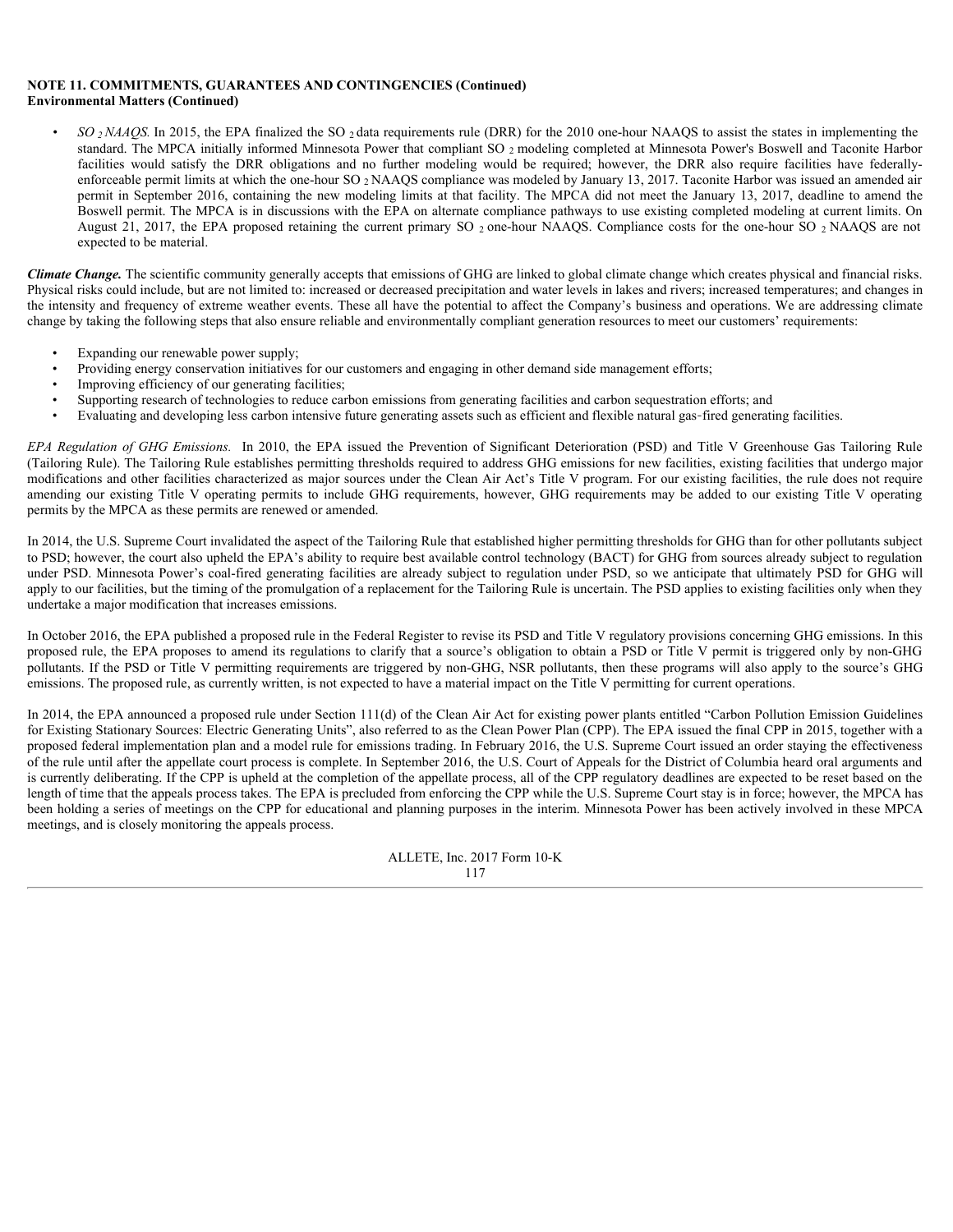If upheld, the CPP would establish uniform CO 2 emission performance rates for existing fossil fuel-fired and natural gas-fired combined cycle generating units, setting state-specific goals for CO 2 emissions from the power sector. State goals were determined based on CPP source-specific performance emission rates and each state's mix of power plants. The EPA has filed a motion with the U.S. Court of Appeals for the District of Columbia Circuit to hold CPP-related litigation in **EXTE 11. COMMITMENTS, GUARANTEES AND CONTINGENCIES (Continued)**<br> **Environmental Matters (Continued)**<br>
If upheld, the CPP would establish uniform CO 2 emission performance rates for existing fossil fuel-fired and natural g December 28, 2017, an Advanced Notice of Proposed Rulemaking (ANPRM) for a CPP replacement rule was published in the Federal Register.

Minnesota Power is currently evaluating the CPP rescission and recently proposed ANPRM for a CPP replacement rule as it relates to the State of Minnesota as well as its potential impact on the Company. Minnesota has already initiated several measures consistent with those called for under the CPP. Minnesota Power is implementing its *EnergyForward* strategic plan that provides for significant emission reductions and diversifying its electricity generation mix to include more renewable and natural gas energy. (See Note 4. Regulatory Matters.)

We are unable to predict the GHG emission compliance costs we might incur; however, the costs could be material. Minnesota Power would seek recovery of additional costs through a rate proceeding.

*Water.* The Clean Water Act requires National Pollutant Discharge Elimination System (NPDES) permits be obtained from the EPA (or, when delegated, from NPDES storm water permits for applicable facilities, to conduct our operations.

**NOTE 11. COMMITMENTS. GUARANTEES AND CONTINGENCIES (Continued)**<br>Environmental Matters (Continued)<br>Transformation control agencies for any mission performance rates for existing forsil fitsi-fired and natural gas-fired con *Clean Water Act - Aquatic Organisms.* In 2014, EPA regulations under Section 316(b) of the Clean Water Act setting standards applicable to cooling water intake structures for the protection of aquatic organisms became effective. The regulations require existing large power plants and manufacturing facilities that withdraw greater than 25 percent of water from adjacent water bodies for cooling purposes and have a design intake flow of greater than 2 million gallons per day, to limit KOTE II. COMMITMENTS, GUARANTEES AND CONTINGENCIES (Continued)<br>
Environmental Matter Continued)<br>
Environmental Matter Continues On continue organisms that are interesting fossiliated and the diffusion are interesting units NPDES permits issued to covered facilities. No NPDES permits for Minnesota Power facilities have been re-issued containing Section 316(b) requirements since the final rule became effective. Should the MPCA require significant modifications to Minnesota Power's intake structures, a preliminary assessment indicates that Minnesota Power could incur costs of compliance up to \$15 million over the next five years. Minnesota Power would seek recovery of additional costs through a rate proceeding.

*Steam Electric Power Generating Effluent Guidelines.* In 2015, the EPA issued revised federal effluent limit guidelines (ELG) for steam electric power generating stations under the Clean Water Act. It set effluent limits and prescribed BACT for several wastewater streams, including flue gas desulphurization (FGD) water, bottom ash transport water and coal combustion landfill leachate. On September 13, 2017, the EPA announced a two-year postponement of the ELG compliance date of November 1, 2018, to November 1, 2020, while the agency reconsiders bottom ash transport water and FGD wastewater provisions.

The final ELG rule's potential impact on Minnesota Power operations is primarily at Boswell. Boswell currently discharges bottom ash contact water through its NPDES permit, and also has a closed-loop FGD system that does not discharge, but may do so in the future. Under the existing ELG rule, bottom ash transport water discharge must cease no later than December 31, 2023. Bottom ash contact water will either need to be re-used in a closed-loop process, routed to a FGD scrubber, or the bottom ash handling system will need to be converted to a dry process. If FGD wastewater is discharged in the future, it will require additional wastewater treatment. The ELG rule provision regarding these two waste-streams are being reconsidered and may change prior to November 1, 2020. Efforts have been underway at Boswell for several years to reduce the amount of water discharged and evaluate potential re-use options in its plant processes.

At this time, we cannot estimate what compliance costs we might incur related to these or other potential future water discharge regulations; however, the costs could be material, including costs associated with retrofits for bottom ash handling, pond dewatering, pond closure, and wastewater treatment and reuse. Minnesota Power would seek recovery of additional costs through a rate proceeding.

Solid and Hazardous Waste. The Resource Conservation and Recovery Act of 1976 regulates the management and disposal of solid and hazardous wastes. We are required to notify the EPA of hazardous waste activity and, consequently, routinely submit the necessary reports to the EPA.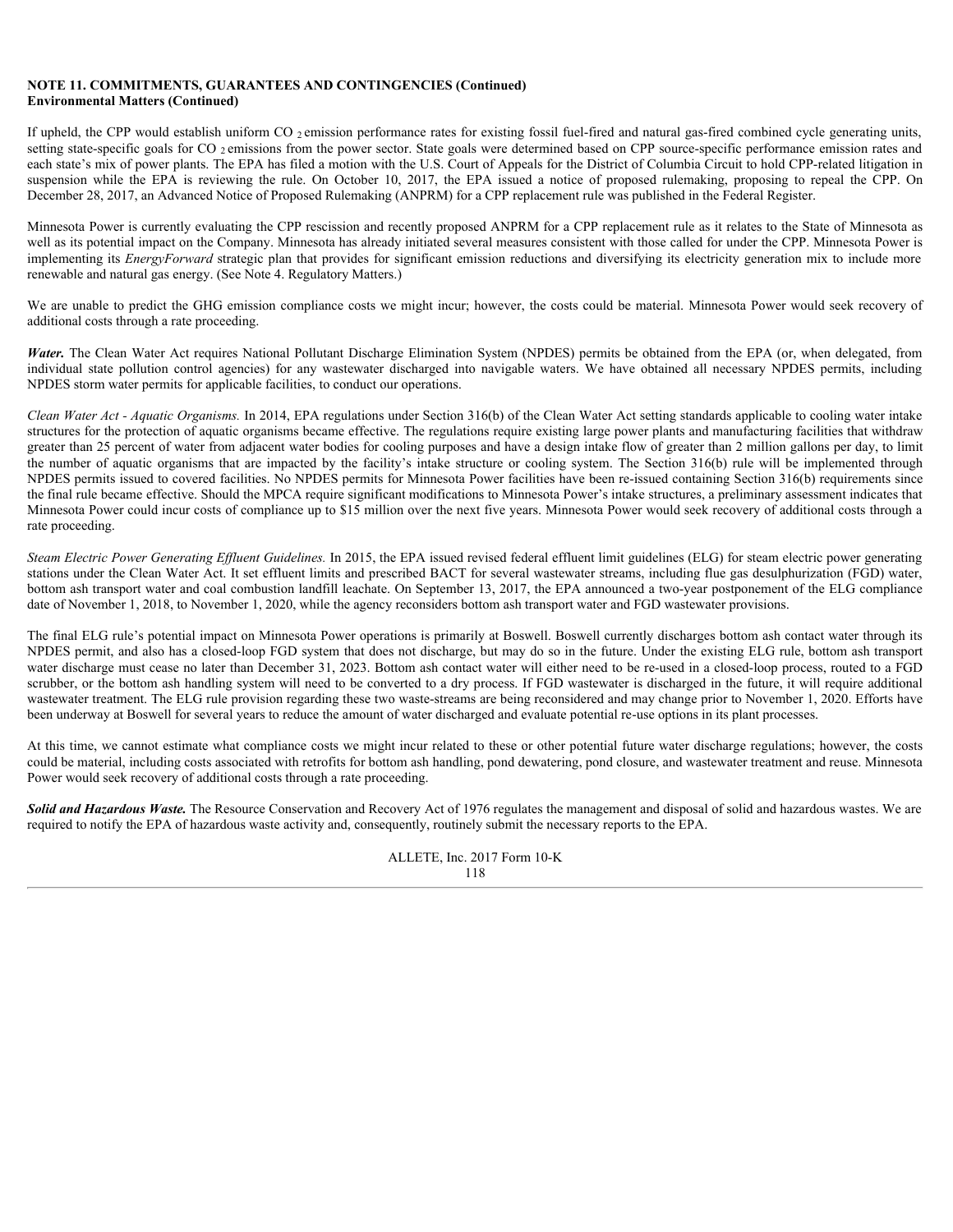*Coal Ash Management Facilities.* Minnesota Power stores or disposes coal ash at four of its electric generating facilities by the following methods: storing ash in lined onsite impoundments (ash ponds), disposing of dry ash in a lined dry ash landfill which has been idled and has a temporary landfill cover in place, applying ash to land as an approved beneficial use and trucking ash to state permitted landfills.

Coal Combustion Residuals from Electric Utilities (CCR). In 2015, the EPA published the final rule regulating CCR as nonhazardous waste under Subtitle D of the **EXTIMENT ENTIGENTS, GUARANTEES AND CONTINGENCIES (Continued)**<br> **ENVIRONMENT MEAT (Continued)**<br> **Coal Ash Management Facilities.** Minnesota Power stores or disposes coal ash at four of its electric generating facilities by construction as well as closure activities related to certain existing impoundments. Costs of compliance for Boswell and Laskin are expected to occur primarily over the next 10 years and be between approximately \$65 million and \$100 million . The EPA has indicated to Minnesota Power that the Taconite Harbor landfill is a CCR unit, based on the EPA's interpretation of the CCR rule language. Minnesota Power has agreed to post the required CCR information for the Taconite Harbor landfill on Minnesota Power's website while the CCR issue is resolved. Minnesota Power continues to work on minimizing costs through evaluation of beneficial re-use and recycling of CCR and CCR-related waters. On September 13, 2017, the EPA announced its intention to formally reconsider the CCR rule under Subtitle D of the RCRA. Compliance costs, if any, for CCR at Taconite Harbor cannot be estimated at this time. Minnesota Power would seek recovery of additional costs through a rate proceeding. **EACTE II. COMMITMENTS, GUARANTEES AND CONTINGENCIES (Confinence)**<br>Environmental Matters (Confinence)<br>Cool das Anonogonous Facebluse Minnestee Rows of stresses cool ash at fusing first electric generating facilities by the able band as an approved benefied out and trucking adv o state permites limitally the first particle of the attached to forest the credit of the Conference December 31, 2017 , ALLET bonds and the requirest of the credit of Leaf Contraction Resident provides in the CRCA). In 2013, the 197A pubbled its final the register Concernsions one to the Control of CRCA) in the Followick Control of the Control of the Control of the Control of the Contr

## **Other Environmental Matters**

*Manufactured Gas Plant Site.* We are reviewing and addressing environmental conditions at a former manufactured gas plant site located in Superior, Wisconsin, location of contamination at the site and surrounding properties. In December 2017, the WDNR authorized SWL&P to transition from site investigation into the remedial design process. As of December 31, 2017, we have recorded a liability of approximately \$8 million for remediation costs at this site, and a corresponding regulatory asset as we expect recovery of these remediation costs to be allowed by the PSCW. We expect to incur these costs over the next four years.

## **Other Matters**

**ALLETE Clean Energy.** ALLETE Clean Energy's wind energy facilities have PSAs in place for their entire output and expire in various years between 2018 and 2032. As of December 31, 2017 , ALLETE Clean Energy has \$15.4 million outstanding in standby letters of credit.

**U.S. Water Services.** As of December 31, 2017 , U.S. Water Services has \$0.8 million outstanding in standby letters of credit.

**BNI Energy.** As of December 31, 2017 , BNI Energy had surety bonds outstanding of \$49.9 million and a letter of credit for an additional \$0.6 million related to the reclamation liability for closing costs associated with its mine and mine facilities. Although its coal supply agreements obligate the customers to provide for the closing costs, additional assurance is required by federal and state regulations. BNI Energy's total reclamation liability is currently estimated at \$47.5 million . BNI Energy does not believe it is likely that any of these outstanding surety bonds or the letter of credit will be drawn upon.

\$6.1 million . ALLETE Properties does not believe it is likely that any of these outstanding surety bonds or letters of credit will be drawn upon.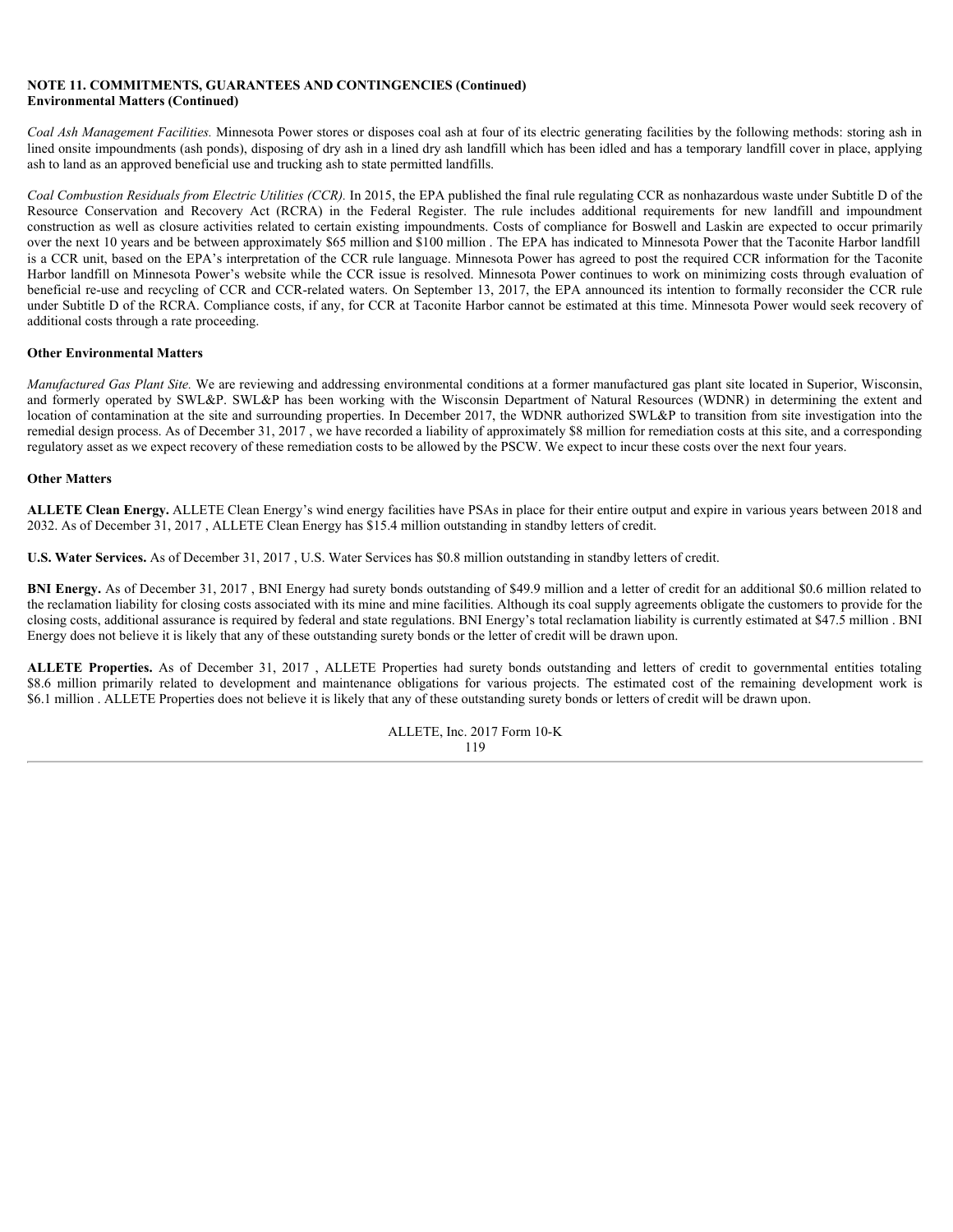*Community Development District Obligations.* In 2005, the Town Center District issued \$26.4 million of tax-exempt, 6.0 percent capital improvement revenue bonds, and in 2006, the Palm Coast Park District issued \$31.8 million of tax-exempt, 5.7 percent special assessment bonds. The capital improvement revenue bonds and the special assessment bonds are payable over 31 years (by May 1, 2036 and 2037, respectively) and are secured by special assessments on the benefited land. NOTE 11. COMMITMENTS, GUARANTEES AND CONTINGENCIES (Continued)<br>
Community Development District Obligations. In 2005, the Town Center District issued \$26.4 million of tax-exempt, 6.0 percent capital improvement revenue<br>
bon environmental impacts. The assessments were billed to the landowners beginning in 2006 for the Town Center District and 2007 for the Palm Coast Park District. **NOTE 11. COMMITMENTS, GUARANTEES AND CONTINGENCIES (Continued)**<br> **Community Development District Obligations.** In 2005, the Town Center District issued \$26.4 million of tax-exempt, 6.0 percent capital improvement revenue<br> **NOTE 11. COMMITMENTS, GUARANTEES AND CONTINGENCIES (Continued)**<br>Community Development District Obligations. In 2005, the Town Center District issued \$26.4 million of tax-exempt, 6.0 percent capital improvement revenues<br>bo December 31, 2016 ) and 33 percent of the assessable land in the Palm Coast Park District (92 percent as of December 31, 2016). As of December 31, 2017, ownership levels, our annual assessments related to capital improveme **NOTE 11. COMMITMENTS, GUARANTEES AND CONTINGENCIES (Continued)**<br>
Other Matters (Continued)<br>
Other Matters (Continued)<br>
Community Development District Obligations: In 2005, the Town Center District issued \$26.4 million of assessments will pass to the new landowners. In accordance with accounting guidance, these bonds are not reflected as debt on our Consolidated Balance Sheet. NOTE 11. COMMITMENTS, GUARANTEES AND CONTINGENCIES (Continued)<br>
Other Matters (Continued)<br>
Consumity Development District Obitgations. In 2005, the Town Center District issued 326.4 million of tax-exempt, 6.0 percent equit

## **Legal Proceedings.**

governmental audits, inspections, investigations and other proceedings that involve state and federal taxes, safety, and compliance with regulations, rate base and cost of service issues, among other things. We do not expect the outcome of these matters to have a material effect on our financial position, results of operations or cash flows.

# **NOTE 12. COMMON STOCK AND EARNINGS PER SHARE**

| <b>Summary of Common Stock</b>          | <b>Shares</b>     | <b>Equity</b>   |
|-----------------------------------------|-------------------|-----------------|
|                                         | Thousands         | <b>Millions</b> |
| Balance as of December 31, 2014         | 45,929            | \$1,107.6       |
| Employee Stock Purchase Plan            | 18                | 0.9             |
| <b>Invest Direct</b>                    | 383               | 19.0            |
| Options and Stock Awards                | 43                | 8.6             |
| <b>Equity Issuance Program</b>          | 1,289             | 69.9            |
| Forward Sale Agreement and Issuance     | 1,413             | 65.4            |
| Balance as of December 31, 2015         | 49,075            | 1,271.4         |
| Employee Stock Purchase Plan            | 16                | 0.9             |
| <b>Invest Direct</b>                    | 344               | 20.0            |
| Options and Stock Awards                | 65                | 3.7             |
| Contributions to RSOP                   | 60                | 3.3             |
| Equity Issuance Program                 | 130               | 8.0             |
| Received for Sale of Land Inventory     | (130)             | (8.0)           |
| Acquisition of Non-Controlling Interest | $\hspace{0.05cm}$ | (4.0)           |
| Balance as of December 31, 2016         | 49,560            | 1,295.3         |
| Employee Stock Purchase Plan            | 12                | 0.8             |
| <b>Invest Direct</b>                    | 257               | 19.0            |
| Options and Stock Awards                | 22                | 3.6             |
| Contributions to RSOP                   | 50                | 3.5             |
| Equity Issuance Program                 | 1,000             | 65.7            |
| Contributions to Pension                | 216               | 13.5            |
| Balance as of December 31, 2017         | 51,117            | \$1,401.4       |

ALLETE, Inc. 2017 Form 10-K

120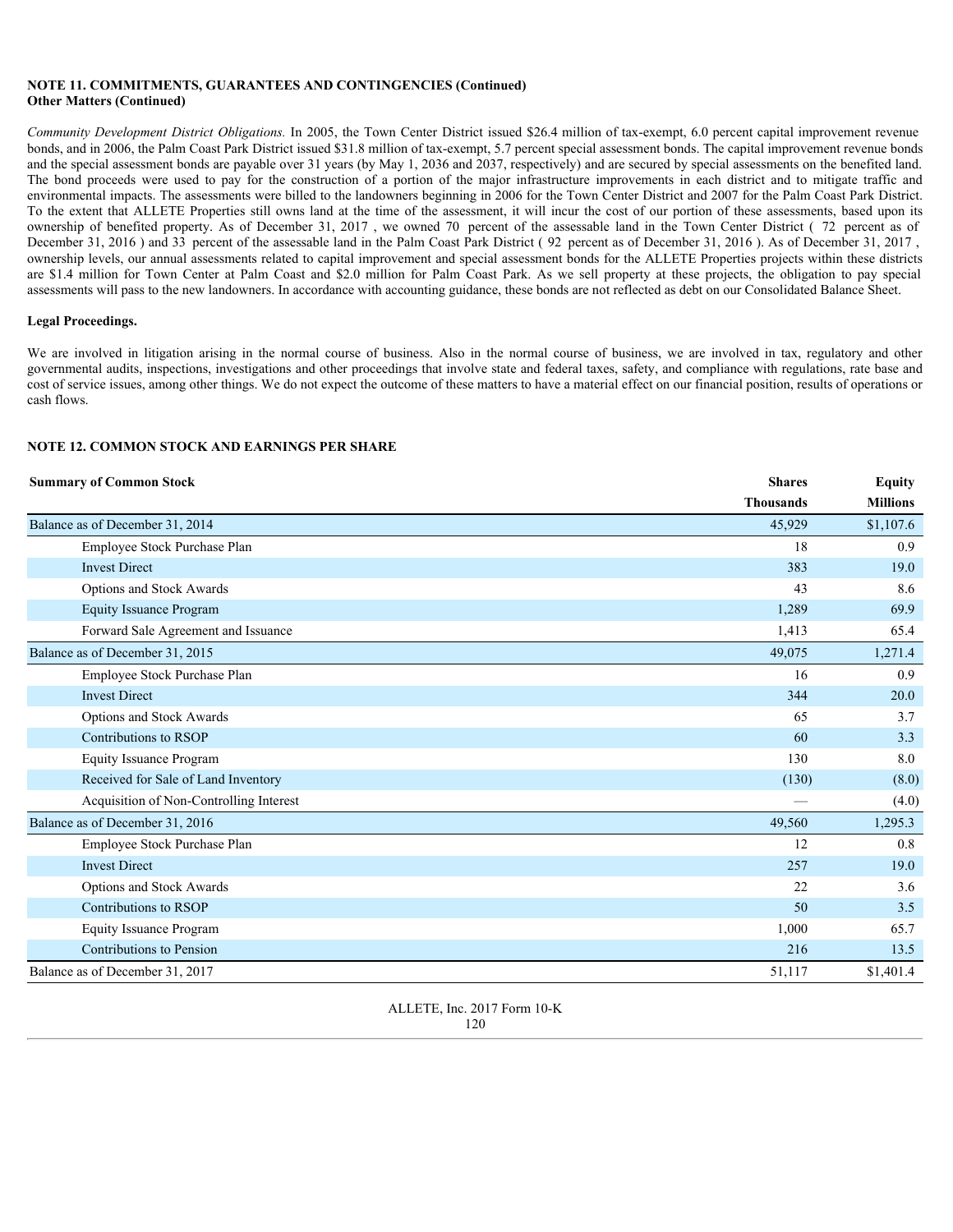# **NOTE 12. COMMON STOCK AND EARNINGS PER SHARE (Continued)**

**Equity Issuance Program.** We entered into a distribution agreement with Lampert Capital Markets, Inc., in 2008, as amended most recently in August 2016 , with respect to the issuance and sale of up to an aggregate of 13.6 million shares of our common stock, without par value, of which 2.9 million shares remain available for issuance as of December 31, 2017 . For the year ended December 31, 2017 , 1.0 million shares of common stock were issued under this agreement, resulting in net proceeds of \$65.7 million ( 0.1 million shares for net proceeds of \$8.0 million in 2016 ; 1.3 million shares for net proceeds of \$69.9 million in 2015 ). The shares issued in 2017 and 2016 were offered and sold pursuant to Registration Statement No. 333-212794, pursuant to which the remaining shares will continue to be offered for sale, from time to time. The shares issued in 2015 were offered and sold pursuant to Registration Statement No. 333-190335. **Equity Issuance Program.** We entered into a detribution agreement with 1 ampert Capital Markets, inc., in 2008, as amended most recently in August 2016, with Capital Seeponds to the interest to the issuarce and sale of u **E (Continued)**<br>
Let **Continued)**<br>
Let **Continued Source Common stock, without par value, of which 2.9 million shares remain available<br>
loor shares of common stock, without par value, of which 2.9 million shares remain av** 

**Earnings Per Share.** We compute basic earnings per share using the weighted average number of shares of common stock outstanding during each period. The difference between basic and diluted earnings per share, if any, arises from outstanding stock options, non-vested restricted stock units, performance share awards granted under our Executive Long-Term Incentive Compensation Plan and common shares under the forward sale agreement (described below). No options to

forward counterparty in connection with a public offering of 2.8 million shares of ALLETE common stock.

Pursuant to the Agreement, the forward counterparty (or its affiliate) borrowed 2.8 million shares of ALLETE common stock from third parties and sold them to the underwriters. The forward sale price was \$48.01 per share, subject to adjustment as provided in the Agreement. In 2014, ALLETE physically settled a portion of its obligations under the Agreement by delivering approximately 1.4 million shares of common stock in exchange for cash proceeds of \$65.0 million , and in February 2015, ALLETE physically settled the remaining portion of its obligation under the Agreement by delivering approximately 1.4 million shares of common stock for cash proceeds of \$65.4 million .

**Contributions to Pension.** For the year ended December 31, 2017 , we contributed approximately 0.2 million shares of ALLETE common stock to our pension plan, which had an aggregate value of \$13.5 million when contributed ( none in 2016 and in 2015 ). These shares of ALLETE common stock were contributed in reliance upon an exemption available pursuant to Section  $4(a)(2)$  of the Securities Act of 1933, as amended.

| <b>Reconciliation of Basic and Diluted</b> |              |                   |                |
|--------------------------------------------|--------------|-------------------|----------------|
| <b>Earnings Per Share</b>                  |              | <b>Dilutive</b>   |                |
| <b>Year Ended December 31</b>              | <b>Basic</b> | <b>Securities</b> | <b>Diluted</b> |
| <b>Millions Except Per Share Amounts</b>   |              |                   |                |
| 2017                                       |              |                   |                |
| Net Income Attributable to ALLETE          | \$172.2      |                   | \$172.2        |
| <b>Average Common Shares</b>               | 50.8         | 0.2               | 51.0           |
| Earnings Per Share                         | \$3.39       |                   | \$3.38         |
| 2016                                       |              |                   |                |
| Net Income Attributable to ALLETE          | \$155.3      |                   | \$155.3        |
| Average Common Shares                      | 49.3         | 0.2               | 49.5           |
| Earnings Per Share                         | \$3.15       |                   | \$3.14         |
| 2015                                       |              |                   |                |
| Net Income Attributable to ALLETE          | \$141.1      |                   | \$141.1        |
| Average Common Shares                      | 48.3         | 0.1               | 48.4           |
| Earnings Per Share                         | \$2.92       |                   | \$2.92         |

| ALLETE, Inc. 2017 Form 10-K |  |
|-----------------------------|--|
|                             |  |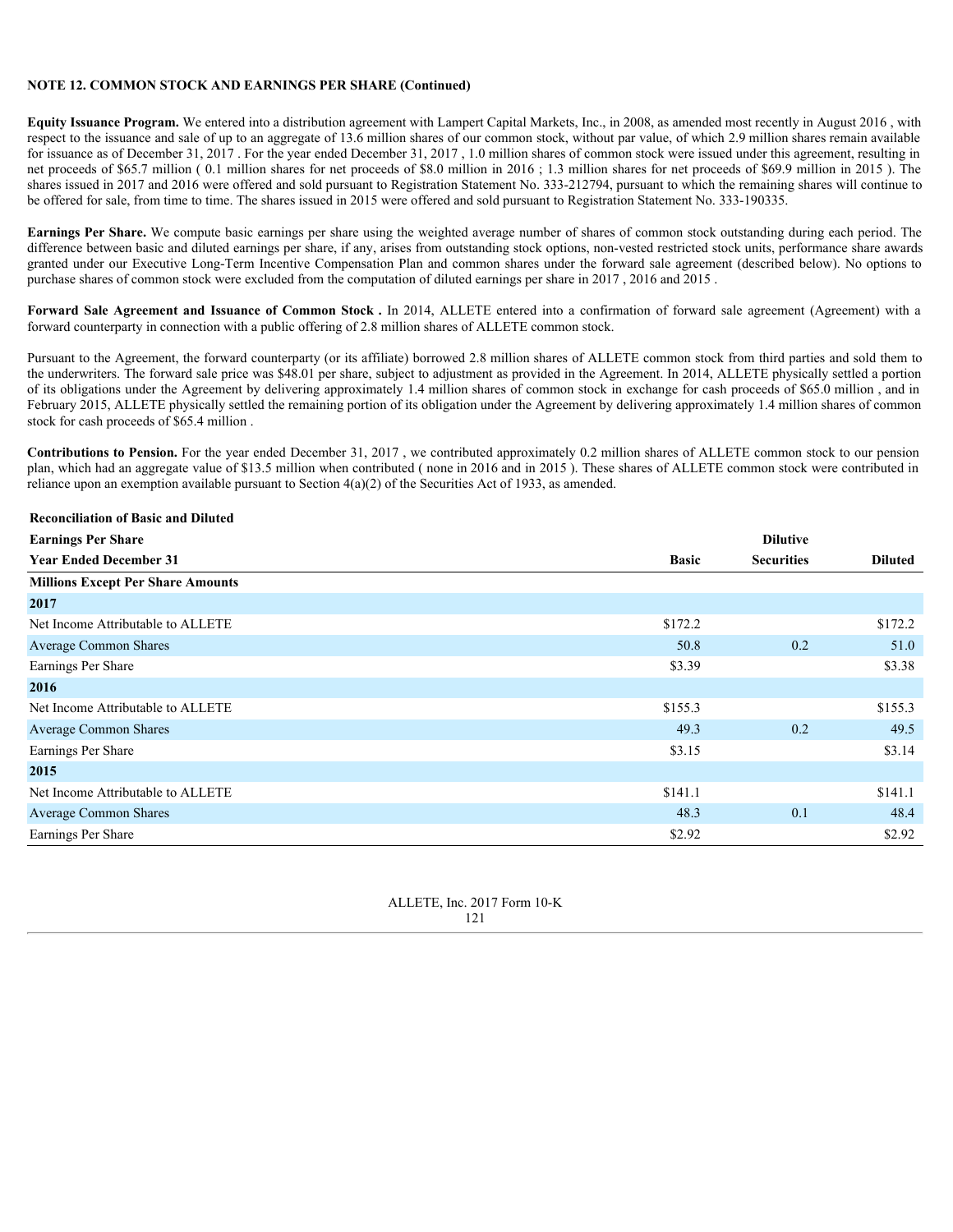#### **NOTE 13. INCOME TAX EXPENSE**

#### **Income Tax Expense**

| <b>NOTE 13. INCOME TAX EXPENSE</b>                                                                                                                                                                                                                                                                                                                                                                                                                                                                                                                                                                                          |        |                                 |                                 |
|-----------------------------------------------------------------------------------------------------------------------------------------------------------------------------------------------------------------------------------------------------------------------------------------------------------------------------------------------------------------------------------------------------------------------------------------------------------------------------------------------------------------------------------------------------------------------------------------------------------------------------|--------|---------------------------------|---------------------------------|
| <b>Income Tax Expense</b>                                                                                                                                                                                                                                                                                                                                                                                                                                                                                                                                                                                                   |        |                                 |                                 |
| <b>Year Ended December 31</b>                                                                                                                                                                                                                                                                                                                                                                                                                                                                                                                                                                                               | 2017   | 2016                            | 2015                            |
| <b>Millions</b>                                                                                                                                                                                                                                                                                                                                                                                                                                                                                                                                                                                                             |        |                                 |                                 |
| Current Income Tax Expense (a)                                                                                                                                                                                                                                                                                                                                                                                                                                                                                                                                                                                              |        |                                 |                                 |
| Federal                                                                                                                                                                                                                                                                                                                                                                                                                                                                                                                                                                                                                     |        | $\hspace{0.1mm}-\hspace{0.1mm}$ |                                 |
| State                                                                                                                                                                                                                                                                                                                                                                                                                                                                                                                                                                                                                       | \$0.3  | \$0.4                           | \$0.2                           |
| Total Current Income Tax Expense                                                                                                                                                                                                                                                                                                                                                                                                                                                                                                                                                                                            | \$0.3  | \$0.4                           | \$0.2\$                         |
| Deferred Income Tax Expense                                                                                                                                                                                                                                                                                                                                                                                                                                                                                                                                                                                                 |        |                                 |                                 |
| Federal                                                                                                                                                                                                                                                                                                                                                                                                                                                                                                                                                                                                                     | \$12.1 | \$12.0                          | \$19.4                          |
| Federal – Remeasurement of Deferred Income Taxes $(b)$                                                                                                                                                                                                                                                                                                                                                                                                                                                                                                                                                                      | (13.0) | $\hspace{0.05cm}$               | $\hspace{0.1mm}-\hspace{0.1mm}$ |
| State                                                                                                                                                                                                                                                                                                                                                                                                                                                                                                                                                                                                                       | 15.8   | 8.1                             | 6.5                             |
| <b>Investment Tax Credit Amortization</b>                                                                                                                                                                                                                                                                                                                                                                                                                                                                                                                                                                                   | (0.5)  | (0.7)                           | (0.8)                           |
| Total Deferred Income Tax Expense                                                                                                                                                                                                                                                                                                                                                                                                                                                                                                                                                                                           | \$14.4 | \$19.4                          | \$25.1                          |
| Total Income Tax Expense                                                                                                                                                                                                                                                                                                                                                                                                                                                                                                                                                                                                    | \$14.7 | \$19.8                          | \$25.3                          |
| (a) For the years ended December 31, 2017, 2016 and 2015, the federal and state current tax expense was minimal due to NOLs which resulted from the bonus depreciation<br>provisions of the Protecting Americans from Tax Hikes Act of 2015, the Tax Increase Prevention Act of 2014 and the American Taxpayer Relief Act of 2012. The federal<br>and state NOLs will be carried forward to offset future taxable income.<br>(b) Deferred income tax benefit from the remeasurement of deferred income tax assets and liabilities resulting from the TCJA. (See Note 1. Operations and Significant<br>Accounting Policies.) |        |                                 |                                 |
| <b>Reconciliation of Taxes from Federal Statutory</b>                                                                                                                                                                                                                                                                                                                                                                                                                                                                                                                                                                       |        |                                 |                                 |
| <b>Rate to Total Income Tax Expense</b>                                                                                                                                                                                                                                                                                                                                                                                                                                                                                                                                                                                     |        |                                 |                                 |
| <b>Year Ended December 31</b>                                                                                                                                                                                                                                                                                                                                                                                                                                                                                                                                                                                               | 2017   | 2016                            | 2015                            |
| <b>Millions</b>                                                                                                                                                                                                                                                                                                                                                                                                                                                                                                                                                                                                             |        |                                 |                                 |

# **Reconciliation of Taxes from Federal Statutory**

# **Rate to Total Income Tax Expense**

| Investment Tax Credit Amortization                                                                                                                                                                                                                                                                                                                                                                                                                                                                                                                                                                                                          | (0.5)                            | (0.7)             | (0.8)                    |
|---------------------------------------------------------------------------------------------------------------------------------------------------------------------------------------------------------------------------------------------------------------------------------------------------------------------------------------------------------------------------------------------------------------------------------------------------------------------------------------------------------------------------------------------------------------------------------------------------------------------------------------------|----------------------------------|-------------------|--------------------------|
| Total Deferred Income Tax Expense                                                                                                                                                                                                                                                                                                                                                                                                                                                                                                                                                                                                           | \$14.4                           | \$19.4            | \$25.1                   |
| <b>Total Income Tax Expense</b>                                                                                                                                                                                                                                                                                                                                                                                                                                                                                                                                                                                                             | \$14.7                           | \$19.8            | \$25.3                   |
| (a) For the years ended December 31, 2017, 2016 and 2015, the federal and state current tax expense was minimal due to NOLs which resulted from the bonus depreciation<br>provisions of the Protecting Americans from Tax Hikes Act of 2015, the Tax Increase Prevention Act of 2014 and the American Taxpayer Relief Act of 2012. The federal<br>and state NOLs will be carried forward to offset future taxable income.<br>(b) Deferred income tax benefit from the remeasurement of deferred income tax assets and liabilities resulting from the TCJA. (See Note 1. Operations and Significant<br><b>Accounting Policies.)</b>          |                                  |                   |                          |
| <b>Reconciliation of Taxes from Federal Statutory</b>                                                                                                                                                                                                                                                                                                                                                                                                                                                                                                                                                                                       |                                  |                   |                          |
| <b>Rate to Total Income Tax Expense</b>                                                                                                                                                                                                                                                                                                                                                                                                                                                                                                                                                                                                     |                                  |                   |                          |
| <b>Year Ended December 31</b>                                                                                                                                                                                                                                                                                                                                                                                                                                                                                                                                                                                                               | 2017                             | 2016              | 2015                     |
| <b>Millions</b>                                                                                                                                                                                                                                                                                                                                                                                                                                                                                                                                                                                                                             |                                  |                   |                          |
| Income Before Non-Controlling Interest and Income Taxes                                                                                                                                                                                                                                                                                                                                                                                                                                                                                                                                                                                     | \$186.9                          | \$175.6           | \$166.8                  |
| Statutory Federal Income Tax Rate                                                                                                                                                                                                                                                                                                                                                                                                                                                                                                                                                                                                           | 35%                              | 35%               | 35%                      |
| Income Taxes Computed at 35 percent Statutory Federal Rate                                                                                                                                                                                                                                                                                                                                                                                                                                                                                                                                                                                  | \$65.4                           | \$61.5            | \$58.4                   |
| Increase (Decrease) in Tax Due to:                                                                                                                                                                                                                                                                                                                                                                                                                                                                                                                                                                                                          |                                  |                   |                          |
| State Income Taxes - Net of Federal Income Tax Benefit                                                                                                                                                                                                                                                                                                                                                                                                                                                                                                                                                                                      | 10.5                             | 5.6               | 4.4                      |
| Regulatory Differences for Utility Plant                                                                                                                                                                                                                                                                                                                                                                                                                                                                                                                                                                                                    |                                  | (0.1)             | (0.6)                    |
| <b>Production Tax Credits</b>                                                                                                                                                                                                                                                                                                                                                                                                                                                                                                                                                                                                               | (45.1)                           | (41.5)            | (37.0)                   |
| Change in Fair Value of Contingent Consideration                                                                                                                                                                                                                                                                                                                                                                                                                                                                                                                                                                                            | $\overbrace{\phantom{12322111}}$ | (3.8)             |                          |
| Remeasurement of Deferred Income Taxes (a)                                                                                                                                                                                                                                                                                                                                                                                                                                                                                                                                                                                                  | (13.0)                           | $\hspace{0.05cm}$ | $\overline{\phantom{0}}$ |
| Other                                                                                                                                                                                                                                                                                                                                                                                                                                                                                                                                                                                                                                       | (3.1)                            | (1.9)             | 0.1                      |
| <b>Total Income Tax Expense</b>                                                                                                                                                                                                                                                                                                                                                                                                                                                                                                                                                                                                             | \$14.7                           | \$19.8            | \$25.3                   |
| (a) Deferred income tax benefit from the remeasurement of deferred income tax assets and liabilities resulting from the TCJA. (See Note 1. Operations and Significant<br><b>Accounting Policies.)</b><br>The effective tax rate was 7.9 percent for 2017 (11.3 percent for 2016; 15.2 percent for 2015). The 2017 effective tax rate was primarily impacted by production<br>tax credits and the remeasurement of deferred income tax assets and liabilities resulting from the TCJA. (See Note 1. Operations and Significant Accounting<br>Policies.) The 2016 and 2015 effective rates were primarily impacted by production tax credits. |                                  |                   |                          |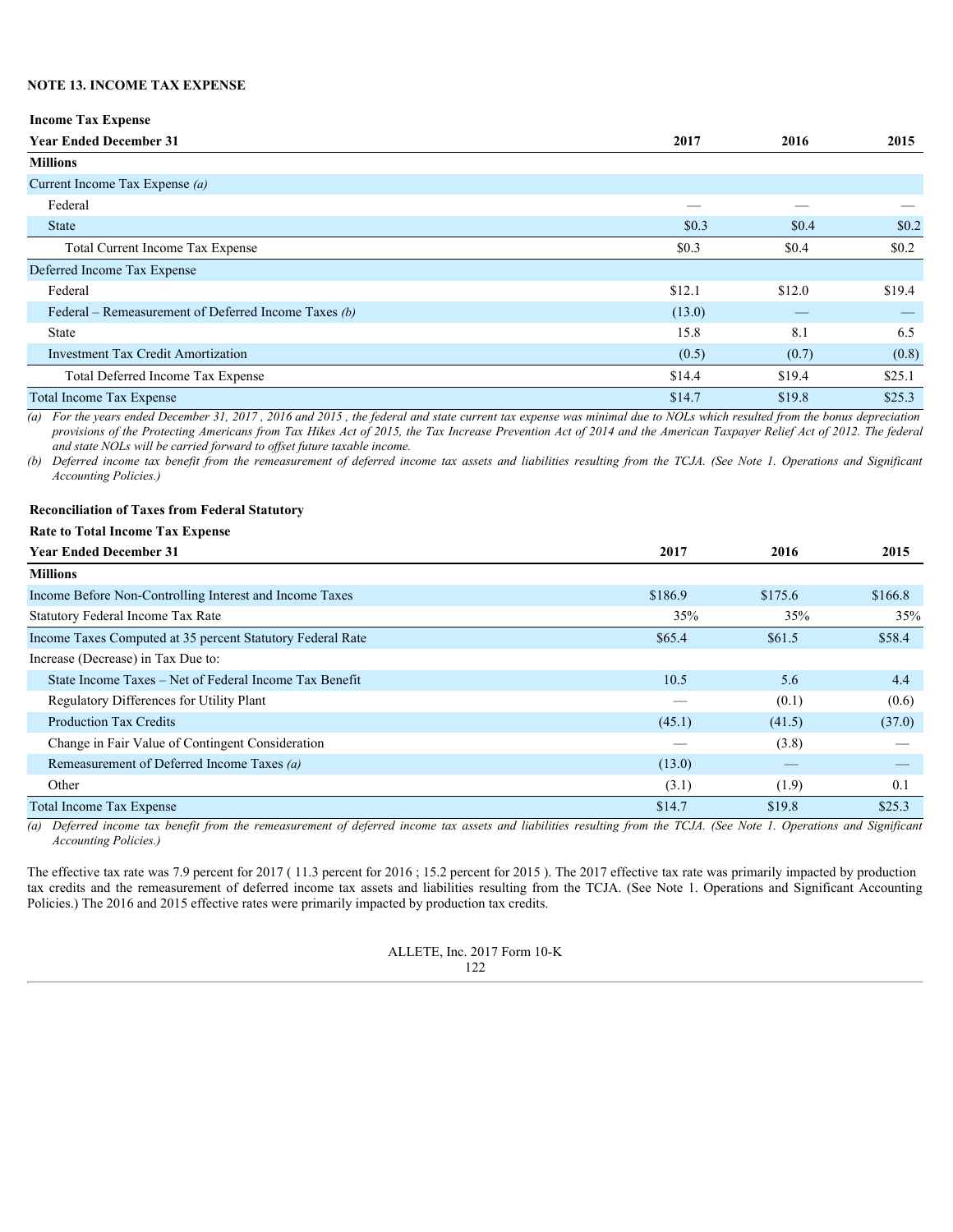# **NOTE 13. INCOME TAX EXPENSE (Continued)**

# **Deferred Income Tax Assets and Liabilities**

| As of December 31                                                                                                                                                                                                                                                                                                                                                                                                                                                                                                                                                                                                                               | 2017    | 2016      |
|-------------------------------------------------------------------------------------------------------------------------------------------------------------------------------------------------------------------------------------------------------------------------------------------------------------------------------------------------------------------------------------------------------------------------------------------------------------------------------------------------------------------------------------------------------------------------------------------------------------------------------------------------|---------|-----------|
| Millions                                                                                                                                                                                                                                                                                                                                                                                                                                                                                                                                                                                                                                        |         |           |
| Deferred Income Tax Assets                                                                                                                                                                                                                                                                                                                                                                                                                                                                                                                                                                                                                      |         |           |
| Employee Benefits and Compensation                                                                                                                                                                                                                                                                                                                                                                                                                                                                                                                                                                                                              | \$65.9  | \$104.6   |
| <b>Property Related</b>                                                                                                                                                                                                                                                                                                                                                                                                                                                                                                                                                                                                                         | 104.3   | 110.5     |
| NOL Carryforwards                                                                                                                                                                                                                                                                                                                                                                                                                                                                                                                                                                                                                               | 99.1    | 185.6     |
| Tax Credit Carryforwards                                                                                                                                                                                                                                                                                                                                                                                                                                                                                                                                                                                                                        | 294.3   | 227.4     |
| Power Sales Agreements                                                                                                                                                                                                                                                                                                                                                                                                                                                                                                                                                                                                                          | 35.0    | 59.3      |
| <b>Regulatory Liabilities</b>                                                                                                                                                                                                                                                                                                                                                                                                                                                                                                                                                                                                                   | 117.7   | 7.3       |
| Other                                                                                                                                                                                                                                                                                                                                                                                                                                                                                                                                                                                                                                           | 33.3    | 46.9      |
| Gross Deferred Income Tax Assets                                                                                                                                                                                                                                                                                                                                                                                                                                                                                                                                                                                                                | 749.6   | 741.6     |
| Deferred Income Tax Asset Valuation Allowance                                                                                                                                                                                                                                                                                                                                                                                                                                                                                                                                                                                                   | (60.0)  | (43.0)    |
| <b>Total Deferred Income Tax Assets</b>                                                                                                                                                                                                                                                                                                                                                                                                                                                                                                                                                                                                         | \$689.6 | \$698.6   |
| Deferred Income Tax Liabilities                                                                                                                                                                                                                                                                                                                                                                                                                                                                                                                                                                                                                 |         |           |
| <b>Property Related</b>                                                                                                                                                                                                                                                                                                                                                                                                                                                                                                                                                                                                                         | \$758.3 | \$1,039.6 |
| Regulatory Asset for Benefit Obligations                                                                                                                                                                                                                                                                                                                                                                                                                                                                                                                                                                                                        | 61.4    | 91.9      |
| Unamortized Investment Tax Credits                                                                                                                                                                                                                                                                                                                                                                                                                                                                                                                                                                                                              | 32.8    | 33.3      |
| Partnership Basis Differences                                                                                                                                                                                                                                                                                                                                                                                                                                                                                                                                                                                                                   | 34.9    | 50.9      |
| <b>Regulatory Assets</b>                                                                                                                                                                                                                                                                                                                                                                                                                                                                                                                                                                                                                        | 32.0    | 25.6      |
| Other                                                                                                                                                                                                                                                                                                                                                                                                                                                                                                                                                                                                                                           | 0.7     | 11.9      |
| <b>Total Deferred Income Tax Liabilities</b>                                                                                                                                                                                                                                                                                                                                                                                                                                                                                                                                                                                                    | \$920.1 | \$1,253.2 |
| Net Deferred Income Taxes (a)                                                                                                                                                                                                                                                                                                                                                                                                                                                                                                                                                                                                                   | \$230.5 | \$554.6   |
| (a) Recorded as a net long-term Deferred Income Tax liability on the Consolidated Balance Sheet. Additionally, see Note 1. Operations and Significant Accounting Policies -<br>Revision of Prior Balance Sheet.                                                                                                                                                                                                                                                                                                                                                                                                                                 |         |           |
| <b>NOL and Tax Credit Carryforwards</b><br>As of December 31                                                                                                                                                                                                                                                                                                                                                                                                                                                                                                                                                                                    | 2017    | 2016      |
|                                                                                                                                                                                                                                                                                                                                                                                                                                                                                                                                                                                                                                                 |         |           |
| <b>Millions</b>                                                                                                                                                                                                                                                                                                                                                                                                                                                                                                                                                                                                                                 |         |           |
| Federal NOL Carryforwards (a)                                                                                                                                                                                                                                                                                                                                                                                                                                                                                                                                                                                                                   | \$375.2 | \$485.3   |
| Federal Tax Credit Carryforwards                                                                                                                                                                                                                                                                                                                                                                                                                                                                                                                                                                                                                | \$209.2 | \$163.7   |
| State NOL Carryforwards (a)                                                                                                                                                                                                                                                                                                                                                                                                                                                                                                                                                                                                                     | \$289.9 | \$294.4   |
| State Tax Credit Carryforwards (b)                                                                                                                                                                                                                                                                                                                                                                                                                                                                                                                                                                                                              | \$25.6  | \$21.0    |
| (a) Pre-tax amounts.<br>(b) Net of a \$59.5 million valuation allowance as of December 31, 2017 (\$42.7 million as of December 31, 2016).                                                                                                                                                                                                                                                                                                                                                                                                                                                                                                       |         |           |
| The federal NOL and tax credit carryforward periods expire between 2030 and 2037. We expect to fully utilize the federal NOL and federal tax credit<br>carryforwards; therefore, no federal valuation allowance has been recognized as of December 31, 2017. The state NOL and tax credit carryforward periods expire<br>between 2024 and 2045. We have established a valuation allowance against certain state NOL and tax credits that we do not expect to utilize before their<br>expiration. We do not expect a material impact on the Company's ability to utilize its federal and state NOL and tax credit carryforwards due to the TCJA. |         |           |
| ALLETE, Inc. 2017 Form 10-K<br>123                                                                                                                                                                                                                                                                                                                                                                                                                                                                                                                                                                                                              |         |           |
|                                                                                                                                                                                                                                                                                                                                                                                                                                                                                                                                                                                                                                                 |         |           |

#### **NOL and Tax Credit Carryforwards**

| As of December 31                      | 2017    | 2016    |
|----------------------------------------|---------|---------|
| Millions                               |         |         |
| Federal NOL Carryforwards (a)          | \$375.2 | \$485.3 |
| Federal Tax Credit Carryforwards       | \$209.2 | \$163.7 |
| State NOL Carryforwards (a)            | \$289.9 | \$294.4 |
| State Tax Credit Carryforwards (b)     | \$25.6  | \$21.0  |
| the state of the state of the state of |         |         |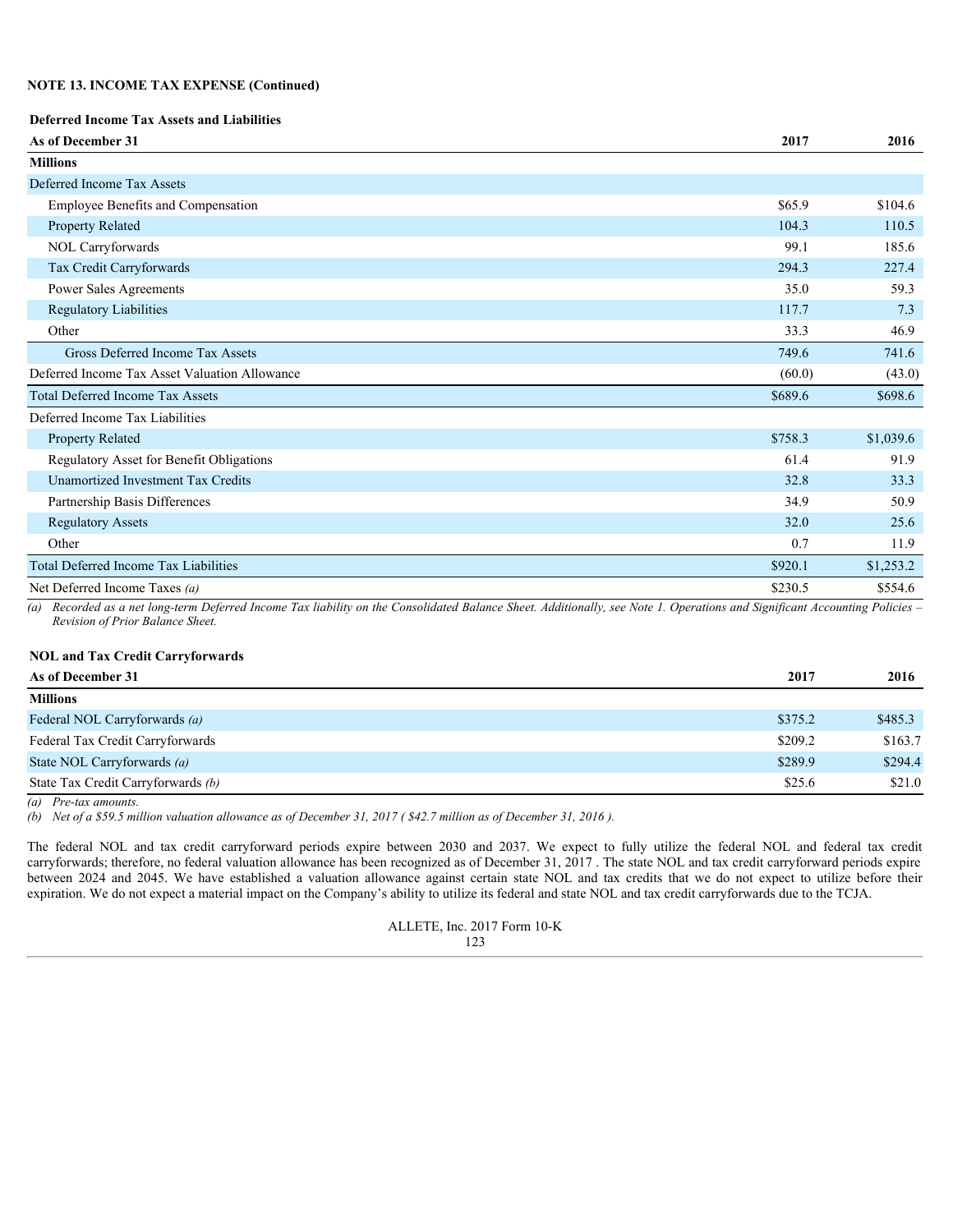# **NOTE 13. INCOME TAX EXPENSE (Continued)**

| <b>NOTE 13. INCOME TAX EXPENSE (Continued)</b>                                                                                                                                                                                                                                                                                                                                                                                                                                                                                                                                                                                                                                                                                                                                                                                                                                                                                                                                                                                                                                                                                                                                                                                                                                                                                                                                                                                                                                                                                                                                                                                                                                                                                                                                                                                                                                                                                                                                                         |                                                                                                                                                                     |       |       |
|--------------------------------------------------------------------------------------------------------------------------------------------------------------------------------------------------------------------------------------------------------------------------------------------------------------------------------------------------------------------------------------------------------------------------------------------------------------------------------------------------------------------------------------------------------------------------------------------------------------------------------------------------------------------------------------------------------------------------------------------------------------------------------------------------------------------------------------------------------------------------------------------------------------------------------------------------------------------------------------------------------------------------------------------------------------------------------------------------------------------------------------------------------------------------------------------------------------------------------------------------------------------------------------------------------------------------------------------------------------------------------------------------------------------------------------------------------------------------------------------------------------------------------------------------------------------------------------------------------------------------------------------------------------------------------------------------------------------------------------------------------------------------------------------------------------------------------------------------------------------------------------------------------------------------------------------------------------------------------------------------------|---------------------------------------------------------------------------------------------------------------------------------------------------------------------|-------|-------|
| <b>Gross Unrecognized Income Tax Benefits</b>                                                                                                                                                                                                                                                                                                                                                                                                                                                                                                                                                                                                                                                                                                                                                                                                                                                                                                                                                                                                                                                                                                                                                                                                                                                                                                                                                                                                                                                                                                                                                                                                                                                                                                                                                                                                                                                                                                                                                          | 2017                                                                                                                                                                | 2016  | 2015  |
| <b>Millions</b>                                                                                                                                                                                                                                                                                                                                                                                                                                                                                                                                                                                                                                                                                                                                                                                                                                                                                                                                                                                                                                                                                                                                                                                                                                                                                                                                                                                                                                                                                                                                                                                                                                                                                                                                                                                                                                                                                                                                                                                        |                                                                                                                                                                     |       |       |
| Balance at January 1                                                                                                                                                                                                                                                                                                                                                                                                                                                                                                                                                                                                                                                                                                                                                                                                                                                                                                                                                                                                                                                                                                                                                                                                                                                                                                                                                                                                                                                                                                                                                                                                                                                                                                                                                                                                                                                                                                                                                                                   | \$2.0                                                                                                                                                               | \$2.4 | \$2.0 |
| Additions for Tax Positions Related to the Current Year                                                                                                                                                                                                                                                                                                                                                                                                                                                                                                                                                                                                                                                                                                                                                                                                                                                                                                                                                                                                                                                                                                                                                                                                                                                                                                                                                                                                                                                                                                                                                                                                                                                                                                                                                                                                                                                                                                                                                | 0.1                                                                                                                                                                 | 0.1   | 0.5   |
| Additions for Tax Positions Related to Prior Years                                                                                                                                                                                                                                                                                                                                                                                                                                                                                                                                                                                                                                                                                                                                                                                                                                                                                                                                                                                                                                                                                                                                                                                                                                                                                                                                                                                                                                                                                                                                                                                                                                                                                                                                                                                                                                                                                                                                                     | 0.1                                                                                                                                                                 | 0.2   | 0.7   |
| Reductions for Tax Positions Related to Prior Years                                                                                                                                                                                                                                                                                                                                                                                                                                                                                                                                                                                                                                                                                                                                                                                                                                                                                                                                                                                                                                                                                                                                                                                                                                                                                                                                                                                                                                                                                                                                                                                                                                                                                                                                                                                                                                                                                                                                                    | (0.1)                                                                                                                                                               | (0.3) | (0.7) |
| Lapse of Statute                                                                                                                                                                                                                                                                                                                                                                                                                                                                                                                                                                                                                                                                                                                                                                                                                                                                                                                                                                                                                                                                                                                                                                                                                                                                                                                                                                                                                                                                                                                                                                                                                                                                                                                                                                                                                                                                                                                                                                                       | (0.4)                                                                                                                                                               | (0.4) | (0.1) |
| Balance as of December 31                                                                                                                                                                                                                                                                                                                                                                                                                                                                                                                                                                                                                                                                                                                                                                                                                                                                                                                                                                                                                                                                                                                                                                                                                                                                                                                                                                                                                                                                                                                                                                                                                                                                                                                                                                                                                                                                                                                                                                              | \$1.7                                                                                                                                                               | \$2.0 | \$2.4 |
| to the "more-likely-than-not" criteria. The unrecognized tax benefit balance includes permanent tax positions which, if recognized would affect the annual effective<br>income tax rate. In addition, the unrecognized tax benefit balance includes temporary tax positions for which the ultimate deductibility is highly certain but for<br>which there is uncertainty about the timing of such deductibility. A change in the period of deductibility would not affect the effective tax rate but would accelerate<br>the payment of cash to the taxing authority to an earlier period. The gross unrecognized tax benefits as of December 31, 2017, included \$0.8 million of net                                                                                                                                                                                                                                                                                                                                                                                                                                                                                                                                                                                                                                                                                                                                                                                                                                                                                                                                                                                                                                                                                                                                                                                                                                                                                                                  | Unrecognized tax benefits are the differences between a tax position taken or expected to be taken in a tax return and the benefit recognized and measured pursuant |       |       |
|                                                                                                                                                                                                                                                                                                                                                                                                                                                                                                                                                                                                                                                                                                                                                                                                                                                                                                                                                                                                                                                                                                                                                                                                                                                                                                                                                                                                                                                                                                                                                                                                                                                                                                                                                                                                                                                                                                                                                                                                        |                                                                                                                                                                     |       |       |
| unrecognized tax benefits which, if recognized, would affect the annual effective income tax rate.<br>As of December 31, 2017, we had no accrued interest (none as of December 31, 2016, and 2015) related to unrecognized tax benefits included on the<br>Consolidated Balance Sheet due to our NOL carryforwards. We classify interest related to unrecognized tax benefits as interest expense and tax-related penalties in<br>operating expenses on the Consolidated Statement of Income. Interest expense related to unrecognized tax benefits on the Consolidated Statement of Income was<br>immaterial in 2017 (immaterial in 2016, and in 2015). There were no penalties recognized in 2017, 2016 or 2015. The unrecognized tax benefit amounts have<br>been presented as reductions to the tax benefits associated with NOL and tax credit carryforwards on the Consolidated Balance Sheet.<br>No material changes to unrecognized tax benefits are expected during the next 12 months.<br>ALLETE and its subsidiaries file a consolidated federal income tax return as well as combined and separate state income tax returns in various jurisdictions.<br>ALLETE has no open federal or state audits, and is no longer subject to federal examination for years before 2013 or state examination for years before 2012.<br>NOTE 14. RECLASSIFICATIONS OUT OF ACCUMULATED OTHER COMPREHENSIVE INCOME (LOSS)<br>Changes in Accumulated Other Comprehensive Loss. Comprehensive income (loss) is the change in shareholders' equity during a period from transactions and<br>events from non-owner sources, including net income. The amounts recorded to accumulated other comprehensive loss include unrealized gains and losses on<br>available-for-sale securities, defined benefit pension and other postretirement items, consisting of deferred actuarial gains or losses and prior service costs or<br>credits, and gains and losses on derivatives accounted for as cash flow hedges. |                                                                                                                                                                     |       |       |

#### **NOTE 14. RECLASSIFICATIONS OUT OF ACCUMULATED OTHER COMPREHENSIVE INCOME (LOSS)**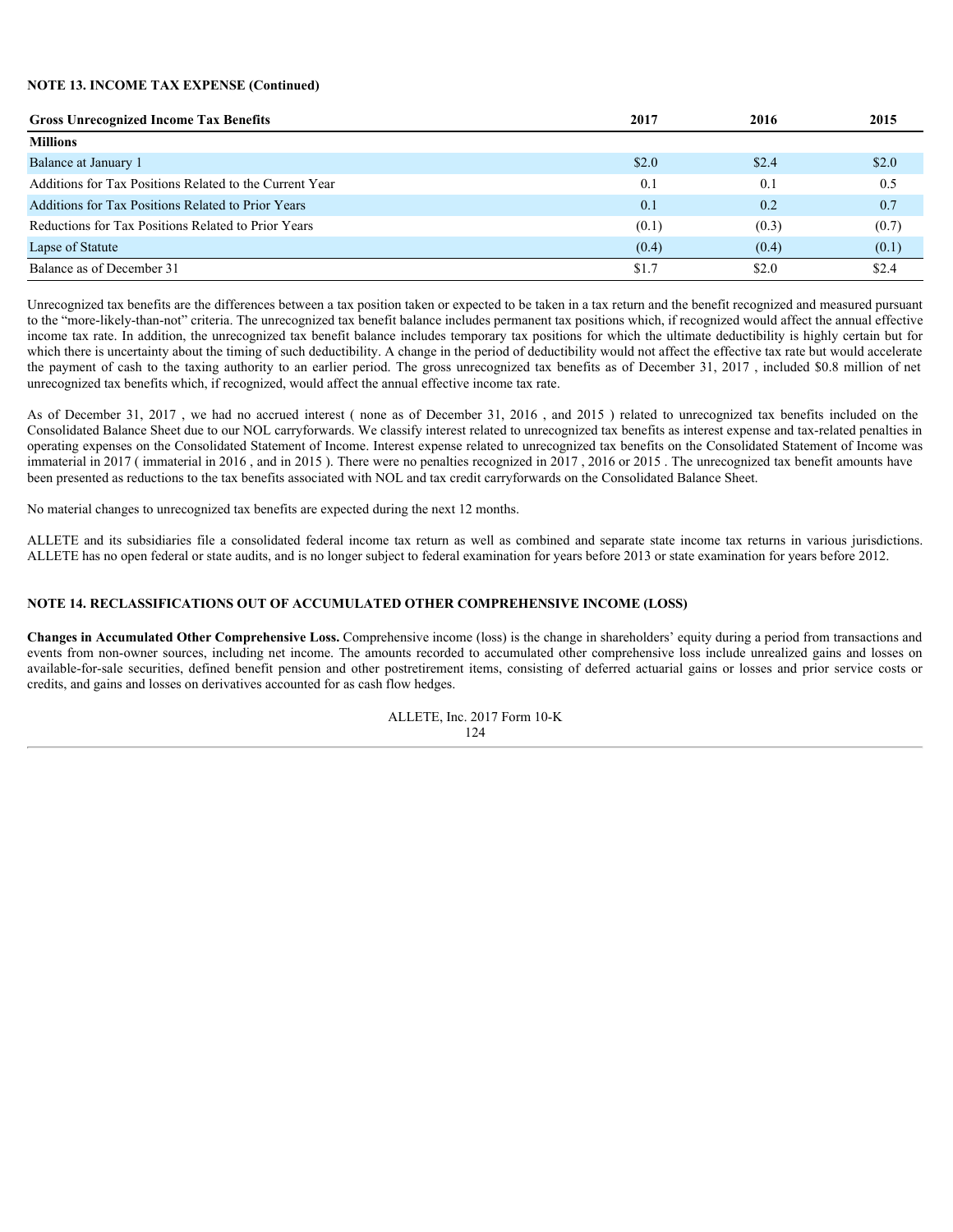# **NOTE 14. RECLASSIFICATIONS OUT OF ACCUMULATED OTHER COMPREHENSIVE INCOME (LOSS) (Continued)**

|                                                                                                                                                                                                                                                                                                                                                                                                                                                                                                                                                                                                                                                                                                                                                                                                                                                                                                                                                                                                                                                                                                                     | <b>Unrealized Gain (Loss) on</b><br>Available-for-sale<br><b>Securities</b> | <b>Defined Benefit</b><br>Pension, Other<br>Postretirement<br>Items $(a)$ | Gain<br>(Loss) on<br><b>Cash Flow</b><br>Hedge | Total    |
|---------------------------------------------------------------------------------------------------------------------------------------------------------------------------------------------------------------------------------------------------------------------------------------------------------------------------------------------------------------------------------------------------------------------------------------------------------------------------------------------------------------------------------------------------------------------------------------------------------------------------------------------------------------------------------------------------------------------------------------------------------------------------------------------------------------------------------------------------------------------------------------------------------------------------------------------------------------------------------------------------------------------------------------------------------------------------------------------------------------------|-----------------------------------------------------------------------------|---------------------------------------------------------------------------|------------------------------------------------|----------|
| <b>Millions</b>                                                                                                                                                                                                                                                                                                                                                                                                                                                                                                                                                                                                                                                                                                                                                                                                                                                                                                                                                                                                                                                                                                     |                                                                             |                                                                           |                                                |          |
| Balance as of December 31, 2014                                                                                                                                                                                                                                                                                                                                                                                                                                                                                                                                                                                                                                                                                                                                                                                                                                                                                                                                                                                                                                                                                     | \$(0.3)                                                                     | \$(20.7)                                                                  | \$(0.1)                                        | \$(21.1) |
| Other Comprehensive Income (Loss) Before Reclassifications                                                                                                                                                                                                                                                                                                                                                                                                                                                                                                                                                                                                                                                                                                                                                                                                                                                                                                                                                                                                                                                          | (0.4)                                                                       | (4.3)                                                                     | 0.1                                            | (4.6)    |
| Amounts Reclassified From Accumulated Other Comprehensive<br>Loss                                                                                                                                                                                                                                                                                                                                                                                                                                                                                                                                                                                                                                                                                                                                                                                                                                                                                                                                                                                                                                                   | (0.1)                                                                       | 1.3                                                                       |                                                | 1.2      |
| Net Other Comprehensive Income (Loss)                                                                                                                                                                                                                                                                                                                                                                                                                                                                                                                                                                                                                                                                                                                                                                                                                                                                                                                                                                                                                                                                               | (0.5)                                                                       | (3.0)                                                                     | 0.1                                            | (3.4)    |
| Balance as of December 31, 2015                                                                                                                                                                                                                                                                                                                                                                                                                                                                                                                                                                                                                                                                                                                                                                                                                                                                                                                                                                                                                                                                                     | (0.8)                                                                       | (23.7)                                                                    |                                                | (24.5)   |
| Other Comprehensive Income (Loss) Before Reclassifications                                                                                                                                                                                                                                                                                                                                                                                                                                                                                                                                                                                                                                                                                                                                                                                                                                                                                                                                                                                                                                                          | $\overline{\phantom{m}}$                                                    | (4.1)                                                                     | $\overbrace{\phantom{12322111}}$               | (4.1)    |
| Amounts Reclassified From Accumulated Other Comprehensive                                                                                                                                                                                                                                                                                                                                                                                                                                                                                                                                                                                                                                                                                                                                                                                                                                                                                                                                                                                                                                                           |                                                                             |                                                                           |                                                |          |
| Loss                                                                                                                                                                                                                                                                                                                                                                                                                                                                                                                                                                                                                                                                                                                                                                                                                                                                                                                                                                                                                                                                                                                | (0.2)                                                                       | 0.6                                                                       |                                                | 0.4      |
| Net Other Comprehensive Income (Loss)                                                                                                                                                                                                                                                                                                                                                                                                                                                                                                                                                                                                                                                                                                                                                                                                                                                                                                                                                                                                                                                                               | (0.2)                                                                       | (3.5)                                                                     |                                                | (3.7)    |
| Balance as of December 31, 2016                                                                                                                                                                                                                                                                                                                                                                                                                                                                                                                                                                                                                                                                                                                                                                                                                                                                                                                                                                                                                                                                                     | (1.0)                                                                       | (27.2)                                                                    |                                                | (28.2)   |
| Other Comprehensive Income (Loss) Before Reclassifications                                                                                                                                                                                                                                                                                                                                                                                                                                                                                                                                                                                                                                                                                                                                                                                                                                                                                                                                                                                                                                                          | 1.1                                                                         | 3.9                                                                       |                                                | 5.0      |
| Amounts Reclassified From Accumulated Other Comprehensive                                                                                                                                                                                                                                                                                                                                                                                                                                                                                                                                                                                                                                                                                                                                                                                                                                                                                                                                                                                                                                                           |                                                                             |                                                                           |                                                |          |
| Loss                                                                                                                                                                                                                                                                                                                                                                                                                                                                                                                                                                                                                                                                                                                                                                                                                                                                                                                                                                                                                                                                                                                | (0.2)                                                                       | 0.8                                                                       |                                                | 0.6      |
| Net Other Comprehensive Income (Loss)                                                                                                                                                                                                                                                                                                                                                                                                                                                                                                                                                                                                                                                                                                                                                                                                                                                                                                                                                                                                                                                                               | 0.9                                                                         | 4.7                                                                       |                                                | 5.6      |
| Balance as of December 31, 2017                                                                                                                                                                                                                                                                                                                                                                                                                                                                                                                                                                                                                                                                                                                                                                                                                                                                                                                                                                                                                                                                                     | \$(0.1)                                                                     | \$(22.5)                                                                  |                                                | \$(22.6) |
| (a) Defined benefit pension and other postretirement items excluded from our Regulated Operations are recognized in accumulated other comprehensive loss and are<br>subsequently reclassified out of accumulated other comprehensive loss as components of net periodic pension and other postretirement benefit expense. (See Note 15.<br>Pension and Other Postretirement Benefit Plans.)<br>NOTE 15. PENSION AND OTHER POSTRETIREMENT BENEFIT PLANS                                                                                                                                                                                                                                                                                                                                                                                                                                                                                                                                                                                                                                                              |                                                                             |                                                                           |                                                |          |
| We have noncontributory union, non-union and combined retiree defined benefit pension plans covering eligible employees. The combined retiree defined benefit<br>pension plan was created in 2016, to include all union and non-union retirees from the existing plans as of January 1, 2016. The plans provide defined benefits<br>based on years of service and final average pay. We contributed \$1.7 million in cash to the plans in 2017 (\$6.3 million in 2016; none in 2015). We also<br>contributed approximately 0.2 million shares of ALLETE common stock to the plans in 2017, which had an aggregate value of \$13.5 million when contributed (<br>none in 2016; none in 2015). We also have a defined contribution RSOP covering substantially all employees. The 2017 plan year employer contributions, which<br>are made through the employee stock ownership plan portion of the RSOP, totaled \$11.0 million (\$9.2 million for the 2016 plan year; \$9.0 million for the 2015<br>plan year). (See Note 12. Common Stock and Earnings Per Share and Note 16. Employee Stock and Incentive Plans.) |                                                                             |                                                                           |                                                |          |
| The non-union defined benefit pension plan does not allow further crediting of service to the plan and is closed to new participants. The Minnesota Power union<br>defined benefit pension plan is also closed to new participants.                                                                                                                                                                                                                                                                                                                                                                                                                                                                                                                                                                                                                                                                                                                                                                                                                                                                                 |                                                                             |                                                                           |                                                |          |

# **NOTE 15. PENSION AND OTHER POSTRETIREMENT BENEFIT PLANS**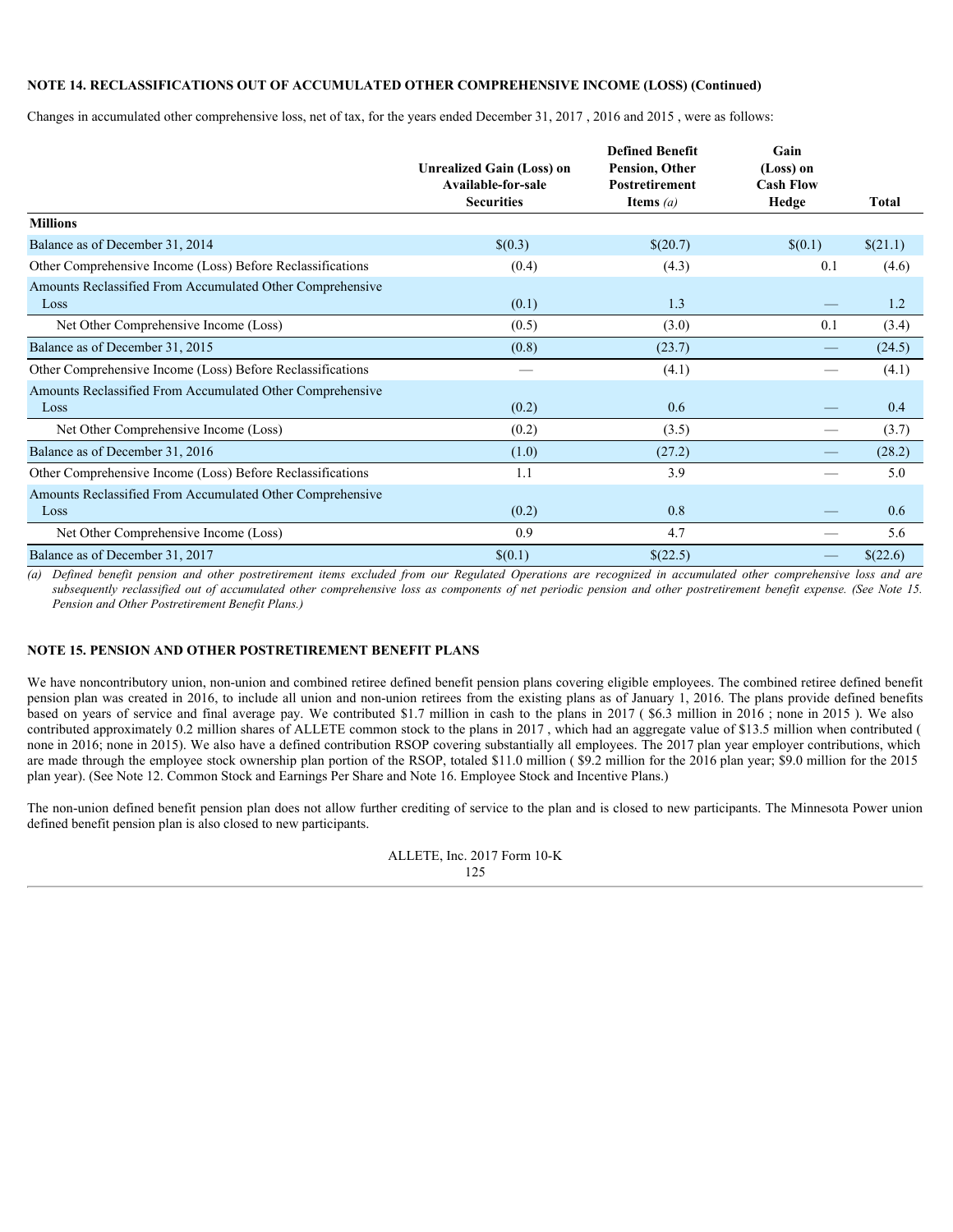We have postretirement health care and life insurance plans covering eligible employees. In 2010, our postretirement health plan was amended to close the plan to employees hired after January 31, 2011. The full eligibility requirement was also amended in 2010, to require employees to be at least age 55 with 10 years of NOTE 15. PENSION AND OTHER POSTRETIREMENT BENEFIT PLANS (Continued)<br>We have postretirement health care and life insurance plans covering eligible employees. In 2010, our postretirement health plan was amended to close the postretirement health and life plans are contributory with participant contributions adjusted annually. Postretirement health and life benefits are funded through a combination of Voluntary Employee Benefit Association tru **NOTE 15. PENSION AND OTHER POSTRETIREMENT BENEFIT PLANS (Continued)**<br>We have postretirement health care and Ife insurance plans covering eligible employees. In 2010, our postretirement health plan was amended to close th grantor trusts. In 2017 , no contributions were made to the VEBAs ( none in 2016 ; none in 2015 ) and no contributions were made to the grantor trusts ( none in 2016 ; none in 2015 ). **NOTE 15. PENSION AND OTHER POSTRETIREMENT BENEFIT PLANS (Continued)**<br>We have postretirement health care and life insurance plans covering eligible employees. In 2010, our postretirement health plan was amended to close t NOTE IS. PENSION AND OTHER POSTRETIREMENT BENEFIT PLANS (Continued)<br>We have positeintenent health care and life insurace plans covering eligible employes. In 2010, on generalizerate health plan was amonded to choose the p **EXENION AND OTHER POSTRETIREMENT BENEFIT PLANS (Continued)**<br>We have participated to describe the main of the constrained plane covering eligible employes in 2010, on equire employees to be at least age 55 with 10 years o

requirements and contributions required to avoid benefit restrictions for the pension plans. Contributions are based on estimates and assumptions which are subject to change. On January 8, 2018 , we contributed \$15.0 million in cash to the defined benefit pension plans. We do not expect to make any additional contributions to the defined benefit pension plans in 2018 , and we do not expect to make any contributions to the defined benefit postretirement health and life plans in 2018 .

Accounting for defined benefit pension and other postretirement benefit plans requires that employers recognize on a prospective basis the funded status of their defined benefit pension and other postretirement plans on their balance sheet and recognize as a component of other comprehensive income, net of tax, the gains or losses and prior service costs or credits that arise during the period but are not recognized as components of net periodic benefit cost.

The defined benefit pension and postretirement health and life benefit expense (credit) recognized annually by our regulated utilities are expected to be recovered accounting standards for the effect of certain types of regulation applicable to our Regulated Operations. The defined benefit pension and postretirement health and life benefit expense (credits) associated with our other operations are recognized in accumulated other comprehensive income.

#### **Pension Obligation and Funded Status**

| As of December 31              | 2017      | 2016      |
|--------------------------------|-----------|-----------|
| <b>Millions</b>                |           |           |
| Accumulated Benefit Obligation | \$745.4   | \$698.8   |
| Change in Benefit Obligation   |           |           |
| Obligation, Beginning of Year  | \$743.3   | \$709.8   |
| Service Cost                   | 10.2      | 8.1       |
| <b>Interest Cost</b>           | 32.5      | 33.2      |
| <b>Actuarial Loss</b>          | 44.8      | 12.4      |
| <b>Benefits Paid</b>           | (51.0)    | (44.5)    |
| Participant Contributions      | 13.4      | 24.3      |
| Obligation, End of Year        | \$793.2   | \$743.3   |
| Change in Plan Assets          |           |           |
| Fair Value, Beginning of Year  | \$557.5   | \$521.3   |
| Actual Return on Plan Assets   | 91.6      | 48.8      |
| Employer Contribution (a)      | 30.1      | 31.9      |
| <b>Benefits Paid</b>           | (51.0)    | (44.5)    |
| Fair Value, End of Year        | \$628.2   | \$557.5   |
| Funded Status, End of Year     | \$(165.0) | \$(185.8) |

| Net Pension Amounts Recognized in Consolidated Balance Sheet Consist of: |                           |                      |
|--------------------------------------------------------------------------|---------------------------|----------------------|
| <b>Current Liabilities</b>                                               | $\mathbb{C}$ (1<br>DI 1.4 | \$(1.4)<br>$\Lambda$ |
| Non-Current Liabilities                                                  | \$(163.6)                 | \$(184.4)            |

*(a) Includes Participant Contributions noted above.*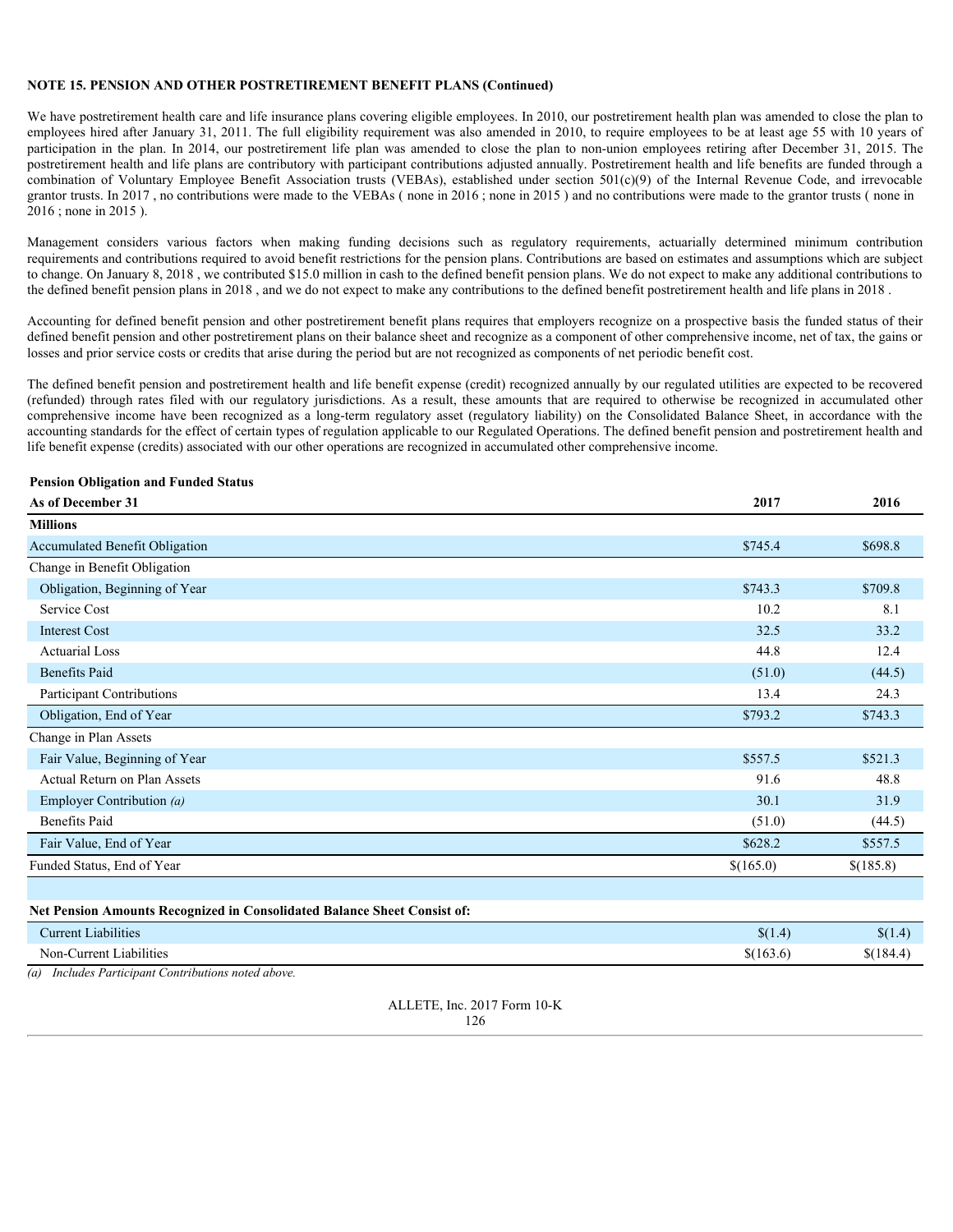The pension costs that are reported as a component within the Consolidated Balance Sheet, reflected in long-term regulatory assets or liabilities and accumulated other comprehensive income, consist of a net loss of \$236.2 million as of December 31, 2017 (net loss of \$250.4 million as of December 31, 2016 ).

| Reconciliation of Net Pension Amounts Recognized in Consolidated Balance Sheet                                                                |                   |                          |           |
|-----------------------------------------------------------------------------------------------------------------------------------------------|-------------------|--------------------------|-----------|
| As of December 31                                                                                                                             |                   | 2017                     | 2016      |
| <b>Millions</b>                                                                                                                               |                   |                          |           |
| <b>Net Loss</b>                                                                                                                               |                   | \$(236.2)                | \$(250.4) |
| Accumulated Contributions in Excess of Net Periodic Benefit Cost (Prepaid Pension Asset)                                                      |                   | 71.2                     | 64.6      |
| Total Net Pension Amounts Recognized in Consolidated Balance Sheet                                                                            |                   | \$(165.0)                | \$(185.8) |
| <b>Components of Net Periodic Pension Cost</b>                                                                                                |                   |                          |           |
| <b>Year Ended December 31</b>                                                                                                                 | 2017              | 2016                     | 2015      |
| <b>Millions</b>                                                                                                                               |                   |                          |           |
| <b>Service Cost</b>                                                                                                                           | \$10.2            | \$8.1                    | \$10.1    |
| <b>Interest Cost</b>                                                                                                                          | 32.5              | 33.2                     | 29.9      |
| <b>Expected Return on Plan Assets</b>                                                                                                         | (42.4)            | (43.6)                   | (40.7)    |
|                                                                                                                                               |                   | 9.5                      | 17.9      |
| Amortization of Loss                                                                                                                          | 9.9               |                          |           |
| Amortization of Prior Service Cost                                                                                                            | $\hspace{0.05cm}$ | $\overline{\phantom{m}}$ | 0.2       |
| Net Pension Cost                                                                                                                              | \$10.2            | \$7.2                    | \$17.4    |
| Other Changes in Pension Plan Assets and Benefit Obligations Recognized in<br>Other Comprehensive Income and Regulatory Assets or Liabilities |                   |                          |           |
| <b>Year Ended December 31</b>                                                                                                                 |                   | 2017                     | 2016      |
| <b>Millions</b>                                                                                                                               |                   |                          |           |
| Net (Gain) Loss                                                                                                                               |                   | \$(4.3)                  | \$7.2     |
| Amortization of Loss                                                                                                                          |                   | (9.9)                    | (9.5)     |
| Total Recognized in Other Comprehensive Income and Regulatory Assets or Liabilities                                                           |                   | \$(14.2)                 | \$(2.3)   |
| Information for Pension Plans with an Accumulated Benefit Obligation in Excess of Plan Assets                                                 |                   |                          |           |
| As of December 31                                                                                                                             |                   | 2017                     | 2016      |
| <b>Millions</b>                                                                                                                               |                   |                          |           |
| Projected Benefit Obligation                                                                                                                  |                   | \$793.2                  | \$743.3   |
| Accumulated Benefit Obligation                                                                                                                |                   | \$745.4                  | \$698.8   |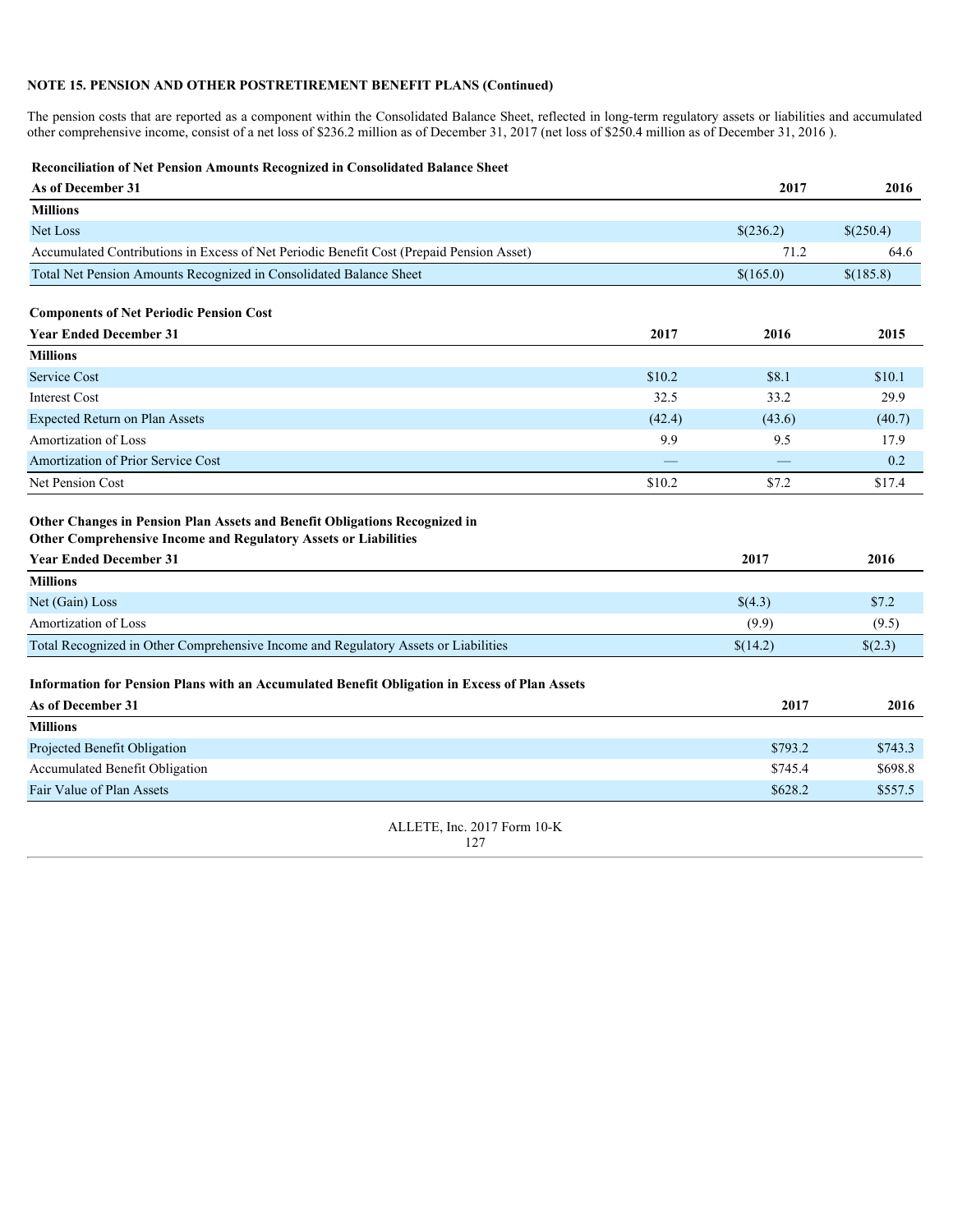# **Postretirement Health and Life Obligation and Funded Status**

| As of December 31                                                                                                                                                                                                                                                                                                                                                                                                                                                                                                                                                                                                                                                                                                                                                                             | 2017     | 2016     |
|-----------------------------------------------------------------------------------------------------------------------------------------------------------------------------------------------------------------------------------------------------------------------------------------------------------------------------------------------------------------------------------------------------------------------------------------------------------------------------------------------------------------------------------------------------------------------------------------------------------------------------------------------------------------------------------------------------------------------------------------------------------------------------------------------|----------|----------|
| <b>Millions</b>                                                                                                                                                                                                                                                                                                                                                                                                                                                                                                                                                                                                                                                                                                                                                                               |          |          |
| Change in Benefit Obligation                                                                                                                                                                                                                                                                                                                                                                                                                                                                                                                                                                                                                                                                                                                                                                  |          |          |
| Obligation, Beginning of Year                                                                                                                                                                                                                                                                                                                                                                                                                                                                                                                                                                                                                                                                                                                                                                 | \$173.4  | \$160.2  |
| Service Cost                                                                                                                                                                                                                                                                                                                                                                                                                                                                                                                                                                                                                                                                                                                                                                                  | 4.4      | 3.9      |
| <b>Interest Cost</b>                                                                                                                                                                                                                                                                                                                                                                                                                                                                                                                                                                                                                                                                                                                                                                          | 7.7      | 7.4      |
| <b>Actuarial Loss</b>                                                                                                                                                                                                                                                                                                                                                                                                                                                                                                                                                                                                                                                                                                                                                                         | 15.5     | 11.9     |
| <b>Benefits Paid</b>                                                                                                                                                                                                                                                                                                                                                                                                                                                                                                                                                                                                                                                                                                                                                                          | (12.2)   | (13.1)   |
| <b>Participant Contributions</b>                                                                                                                                                                                                                                                                                                                                                                                                                                                                                                                                                                                                                                                                                                                                                              | 3.1      | 3.1      |
| Plan Amendments                                                                                                                                                                                                                                                                                                                                                                                                                                                                                                                                                                                                                                                                                                                                                                               | (1.8)    |          |
| Obligation, End of Year                                                                                                                                                                                                                                                                                                                                                                                                                                                                                                                                                                                                                                                                                                                                                                       | \$190.1  | \$173.4  |
| Change in Plan Assets                                                                                                                                                                                                                                                                                                                                                                                                                                                                                                                                                                                                                                                                                                                                                                         |          |          |
| Fair Value, Beginning of Year                                                                                                                                                                                                                                                                                                                                                                                                                                                                                                                                                                                                                                                                                                                                                                 | \$154.3  | \$153.4  |
| Actual Return on Plan Assets                                                                                                                                                                                                                                                                                                                                                                                                                                                                                                                                                                                                                                                                                                                                                                  | 24.5     | 9.6      |
| <b>Employer Contribution</b>                                                                                                                                                                                                                                                                                                                                                                                                                                                                                                                                                                                                                                                                                                                                                                  | 1.3      | 1.3      |
| Participant Contributions                                                                                                                                                                                                                                                                                                                                                                                                                                                                                                                                                                                                                                                                                                                                                                     | 3.1      | 3.1      |
| <b>Benefits Paid</b>                                                                                                                                                                                                                                                                                                                                                                                                                                                                                                                                                                                                                                                                                                                                                                          | (12.2)   | (13.1)   |
| Fair Value, End of Year                                                                                                                                                                                                                                                                                                                                                                                                                                                                                                                                                                                                                                                                                                                                                                       | \$171.0  | \$154.3  |
| Funded Status, End of Year                                                                                                                                                                                                                                                                                                                                                                                                                                                                                                                                                                                                                                                                                                                                                                    | \$(19.1) | \$(19.1) |
|                                                                                                                                                                                                                                                                                                                                                                                                                                                                                                                                                                                                                                                                                                                                                                                               |          |          |
| Net Postretirement Health and Life Amounts Recognized in Consolidated Balance Sheet Consist of:                                                                                                                                                                                                                                                                                                                                                                                                                                                                                                                                                                                                                                                                                               |          |          |
| Non-Current Assets                                                                                                                                                                                                                                                                                                                                                                                                                                                                                                                                                                                                                                                                                                                                                                            | \$3.0    | \$1.4    |
| <b>Current Liabilities</b>                                                                                                                                                                                                                                                                                                                                                                                                                                                                                                                                                                                                                                                                                                                                                                    | \$(1.1)  | \$(1.1)  |
| Non-Current Liabilities                                                                                                                                                                                                                                                                                                                                                                                                                                                                                                                                                                                                                                                                                                                                                                       | \$(21.0) | \$(19.4) |
| According to the accounting standards for retirement benefits, only assets in the VEBAs are treated as plan assets in the preceding table for the purpose of<br>determining funded status. In addition to the postretirement health and life assets reported in the previous table, we had \$19.2 million in irrevocable grantor trusts<br>included in Other Investments on the Consolidated Balance Sheet as of December 31, 2017 (\$17.6 million as of December 31, 2016).<br>The postretirement health and life costs that are reported as a component within the Consolidated Balance Sheet, reflected in regulatory long-term assets or<br>liabilities and accumulated other comprehensive income, consist of the following:<br><b>Unrecognized Postretirement Health and Life Costs</b> |          |          |
| As of December 31                                                                                                                                                                                                                                                                                                                                                                                                                                                                                                                                                                                                                                                                                                                                                                             | 2017     | 2016     |
| <b>Millions</b>                                                                                                                                                                                                                                                                                                                                                                                                                                                                                                                                                                                                                                                                                                                                                                               |          |          |
| Net Loss                                                                                                                                                                                                                                                                                                                                                                                                                                                                                                                                                                                                                                                                                                                                                                                      | \$21.1   | \$19.8   |
|                                                                                                                                                                                                                                                                                                                                                                                                                                                                                                                                                                                                                                                                                                                                                                                               |          |          |

| Net Postretirement Health and Life Amounts Recognized in Consolidated Balance Sheet Consist of: |          |          |
|-------------------------------------------------------------------------------------------------|----------|----------|
| Non-Current Assets                                                                              | \$3.0    | \$1.4    |
| Current Liabilities                                                                             | \$(1.1)  | (1.1)    |
| Non-Current Liabilities                                                                         | \$(21.0) | \$(19.4) |

# **Unrecognized Postretirement Health and Life Costs**

| As of December 31                                      | 2017   | 2016   |
|--------------------------------------------------------|--------|--------|
| <b>Millions</b>                                        |        |        |
| Net Loss                                               | \$21.1 | \$19.8 |
| Prior Service Credit                                   | (4.6)  | (4.7)  |
| Total Unrecognized Postretirement Health and Life Cost | \$16.5 | \$15.1 |

#### **Reconciliation of Net Postretirement Health and Life Amounts Recognized in Consolidated Balance Sheet**

| As of December 31                                                                         | 2017     | 2016     |
|-------------------------------------------------------------------------------------------|----------|----------|
| <b>Millions</b>                                                                           |          |          |
| Net Loss $(a)$                                                                            | \$(21.1) | \$(19.8) |
| Prior Service Credit                                                                      | 4.6      | 4.7      |
| Accumulated Net Periodic Benefit Cost in Excess of Contributions (a)                      | (2.6)    | (4.0)    |
| Total Net Postretirement Health and Life Amounts Recognized in Consolidated Balance Sheet | \$(19.1) | \$(19.1) |
|                                                                                           |          |          |

*(a) Excludes gains, losses and contributions associated with irrevocable grantor trusts.*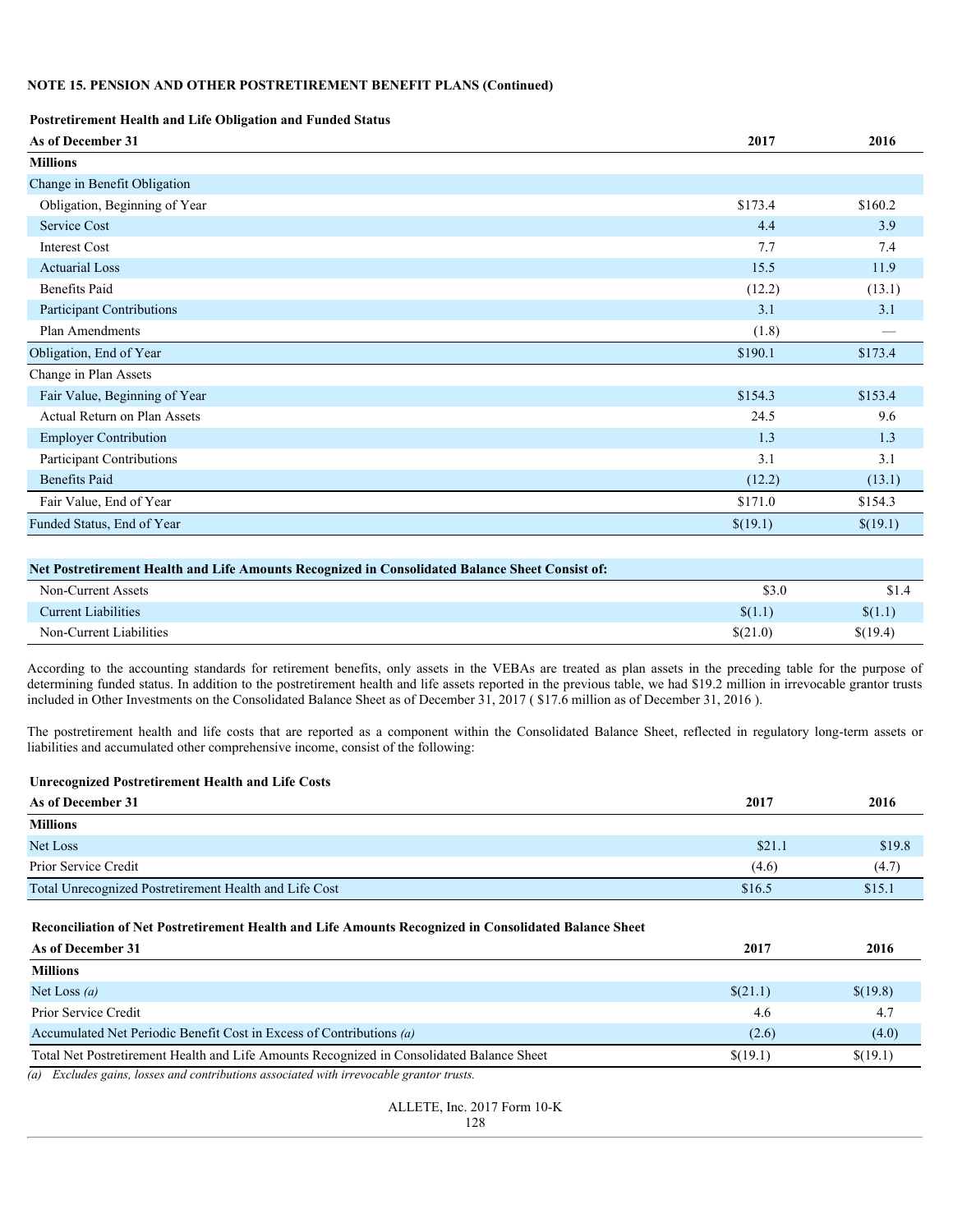# **Components of Net Periodic Postretirement Health and Life Cost**

| <b>Year Ended December 31</b>               | 2017    | 2016    | 2015    |
|---------------------------------------------|---------|---------|---------|
| <b>Millions</b>                             |         |         |         |
| Service Cost                                | \$4.4   | \$3.9   | \$4.3   |
| <b>Interest Cost</b>                        | 7.7     | 7.4     | 7.2     |
| Expected Return on Plan Assets              | (10.5)  | (11.2)  | (10.9)  |
| Amortization of Loss                        | 0.3     | 0.2     | 0.4     |
| <b>Amortization of Prior Service Credit</b> | (2.0)   | (2.9)   | (3.0)   |
| Net Postretirement Health and Life Credit   | \$(0.1) | \$(2.6) | \$(2.0) |

# **Other Changes in Postretirement Benefit Plan Assets and Benefit Obligations**

**Recognized in Other Comprehensive Income and Regulatory Assets or Liabilities**

| <b>Year Ended December 31</b>                                                       | 2017  | 2016   |
|-------------------------------------------------------------------------------------|-------|--------|
| <b>Millions</b>                                                                     |       |        |
| Net Loss                                                                            | \$1.6 | \$13.5 |
| Prior Service Credit Arising During the Period                                      | (1.8) |        |
| Amortization of Prior Service Credit                                                | 2.0   | 2.9    |
| Amortization of Loss                                                                | (0.3) | (0.2)  |
| Total Recognized in Other Comprehensive Income and Regulatory Assets or Liabilities | \$1.5 | \$16.2 |

| <b>Estimated Future Benefit Payments</b> |         | Postretirement         |
|------------------------------------------|---------|------------------------|
|                                          | Pension | <b>Health and Life</b> |
| <b>Millions</b>                          |         |                        |
| 2018                                     | \$46.3  | \$9.2                  |
| 2019                                     | \$46.2  | \$9.5                  |
| 2020                                     | \$45.9  | \$9.6                  |
| 2021                                     | \$45.8  | \$9.6                  |
| 2022                                     | \$45.8  | \$9.6                  |
| Years 2023 - 2027                        | \$228.0 | \$49.7                 |

The pension and postretirement health and life costs recorded in regulatory long-term assets or liabilities and accumulated other comprehensive income expected to be recognized as a component of net pension and postretirement benefit costs for the year ending December 31, 2018 , are as follows:

|                                                                | Pension | Postretirement<br><b>Health and Life</b> |  |
|----------------------------------------------------------------|---------|------------------------------------------|--|
| <b>Millions</b>                                                |         |                                          |  |
| Net Loss                                                       | \$12.0  | \$0.7                                    |  |
| Prior Service Credit                                           |         | (1.8)                                    |  |
| Total Pension and Postretirement Health and Life Cost (Credit) | \$12.0  | (1.1)                                    |  |
|                                                                |         |                                          |  |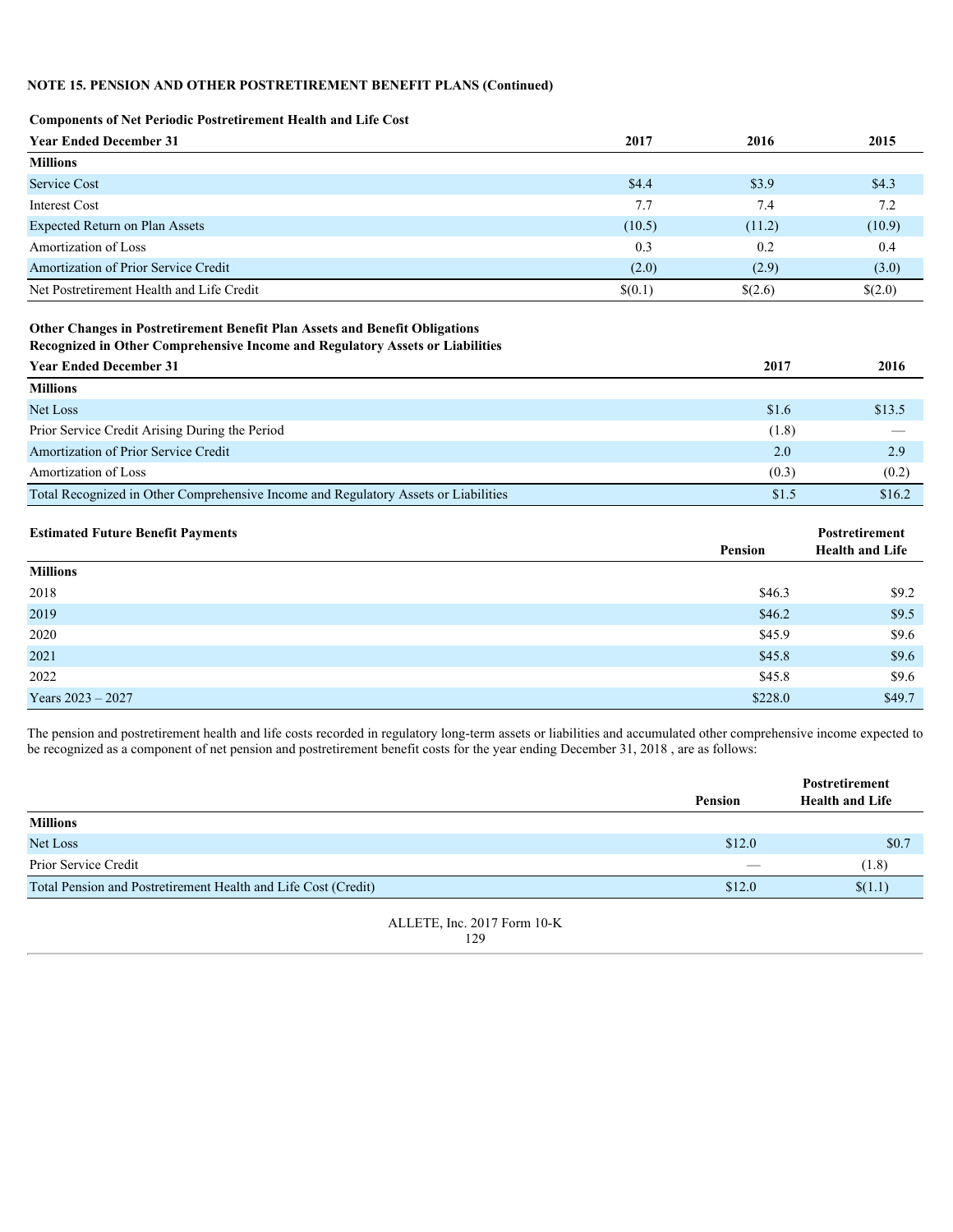# **Assumptions Used to Determine Benefit Obligation**

| NOTE 15. PENSION AND OTHER POSTRETIREMENT BENEFIT PLANS (Continued)                                                                                                                                                                                                                                                                                                                                                                                                           |                 |                                |                                       |
|-------------------------------------------------------------------------------------------------------------------------------------------------------------------------------------------------------------------------------------------------------------------------------------------------------------------------------------------------------------------------------------------------------------------------------------------------------------------------------|-----------------|--------------------------------|---------------------------------------|
| <b>Assumptions Used to Determine Benefit Obligation</b>                                                                                                                                                                                                                                                                                                                                                                                                                       |                 |                                |                                       |
| As of December 31                                                                                                                                                                                                                                                                                                                                                                                                                                                             |                 | 2017                           | 2016                                  |
| Discount Rate                                                                                                                                                                                                                                                                                                                                                                                                                                                                 |                 |                                |                                       |
| Pension                                                                                                                                                                                                                                                                                                                                                                                                                                                                       |                 | $3.81 - 3.96\%$                | 4.53%                                 |
| Postretirement Health and Life                                                                                                                                                                                                                                                                                                                                                                                                                                                |                 | 3.86%                          | 4.57%                                 |
| Rate of Compensation Increase                                                                                                                                                                                                                                                                                                                                                                                                                                                 |                 | $3.70 - 4.10\%$                | $3.70 - 4.30\%$                       |
| <b>Health Care Trend Rates</b>                                                                                                                                                                                                                                                                                                                                                                                                                                                |                 |                                |                                       |
| <b>Trend Rate</b>                                                                                                                                                                                                                                                                                                                                                                                                                                                             |                 | $5.00 - 6.73\%$                | $5.00 - 7.00\%$                       |
| <b>Ultimate Trend Rate</b>                                                                                                                                                                                                                                                                                                                                                                                                                                                    |                 | 4.50%                          | 4.50%                                 |
| Year Ultimate Trend Rate Effective                                                                                                                                                                                                                                                                                                                                                                                                                                            |                 | 2038                           | 2038                                  |
|                                                                                                                                                                                                                                                                                                                                                                                                                                                                               |                 |                                |                                       |
| <b>Assumptions Used to Determine Net Periodic Benefit Costs</b>                                                                                                                                                                                                                                                                                                                                                                                                               |                 |                                |                                       |
| <b>Year Ended December 31</b>                                                                                                                                                                                                                                                                                                                                                                                                                                                 | 2017            | 2016                           | 2015                                  |
| Discount Rate                                                                                                                                                                                                                                                                                                                                                                                                                                                                 | $4.53 - 4.57\%$ | $4.72 - 4.73\%$                | $4.30 - 4.33\%$                       |
| Expected Long-Term Return on Plan Assets                                                                                                                                                                                                                                                                                                                                                                                                                                      |                 |                                |                                       |
| Pension                                                                                                                                                                                                                                                                                                                                                                                                                                                                       | 7.50%           | 8.00%                          | 8.00%                                 |
| Postretirement Health and Life                                                                                                                                                                                                                                                                                                                                                                                                                                                | $6.00 - 7.50\%$ | $6.40 - 8.00\%$                | $6.40 - 8.00\%$                       |
| Rate of Compensation Increase                                                                                                                                                                                                                                                                                                                                                                                                                                                 | $3.70 - 4.30\%$ | $3.70 - 4.30\%$                | $3.70 - 4.30\%$                       |
| In establishing the expected long-term rate of return on plan assets, we determine the long-term historical performance of each asset class, adjust these for current<br>economic conditions, and utilizing the target allocation of our plan assets, forecast the expected long-term rate of return.<br>The discount rate is computed using a bond matching study which utilizes a portfolio of high quality bonds that produce cash flows similar to the projected costs of |                 |                                |                                       |
| our pension and other postretirement plans.                                                                                                                                                                                                                                                                                                                                                                                                                                   |                 |                                |                                       |
| The Company utilizes actuarial assumptions about mortality to calculate the pension and postretirement health and life benefit obligations. The mortality<br>assumptions used to calculate our pension and other postretirement benefit obligations as of December 31, 2017, considered a modified RP-2014 mortality table<br>and mortality projection scale.                                                                                                                 |                 |                                |                                       |
| Sensitivity of a One Percent Change in Health Care Trend Rates                                                                                                                                                                                                                                                                                                                                                                                                                |                 |                                |                                       |
|                                                                                                                                                                                                                                                                                                                                                                                                                                                                               |                 | <b>One Percent</b><br>Increase | <b>One Percent</b><br><b>Decrease</b> |
| <b>Millions</b>                                                                                                                                                                                                                                                                                                                                                                                                                                                               |                 |                                |                                       |

#### **Assumptions Used to Determine Net Periodic Benefit Costs**

| <b>Year Ended December 31</b>            | 2017            | 2016            | 2015            |
|------------------------------------------|-----------------|-----------------|-----------------|
| Discount Rate                            | $4.53 - 4.57\%$ | $4.72 - 4.73\%$ | $4.30 - 4.33\%$ |
| Expected Long-Term Return on Plan Assets |                 |                 |                 |
| Pension                                  | $7.50\%$        | 8.00%           | $8.00\%$        |
| Postretirement Health and Life           | $6.00 - 7.50\%$ | $6.40 - 8.00\%$ | $6.40 - 8.00\%$ |
| Rate of Compensation Increase            | $3.70 - 4.30\%$ | $3.70 - 4.30\%$ | $3.70 - 4.30\%$ |

#### **Sensitivity of a One Percent Change in Health Care Trend Rates**

|                                                                             | <b>One Percent</b><br>Increase | <b>One Percent</b><br><b>Decrease</b> |
|-----------------------------------------------------------------------------|--------------------------------|---------------------------------------|
| <b>Millions</b>                                                             |                                |                                       |
| Effect on Total of Postretirement Health and Life Service and Interest Cost | \$1.9                          | \$1.5)                                |
| Effect on Postretirement Health and Life Obligation                         | \$23.4                         | (\$19.3)                              |

**Actual Plan Asset Allocations Pension Health and Life** *(a)* **Postretirement 2017 2016 2017 2016** Equity Securities 53% 49% 64% 60% Debt Securities 38% 39% 31% 34% Private Equity 5% 7% 5% 6% Real Estate  $4\%$   $5\%$   $-$ 100% 100% 100% 100% 100%

*(a) Includes VEBAs and irrevocable grantor trusts.*

There were no shares of ALLETE common stock included in pension plan equity securities as of December 31, 2017 ( no shares as of December 31, 2016 ).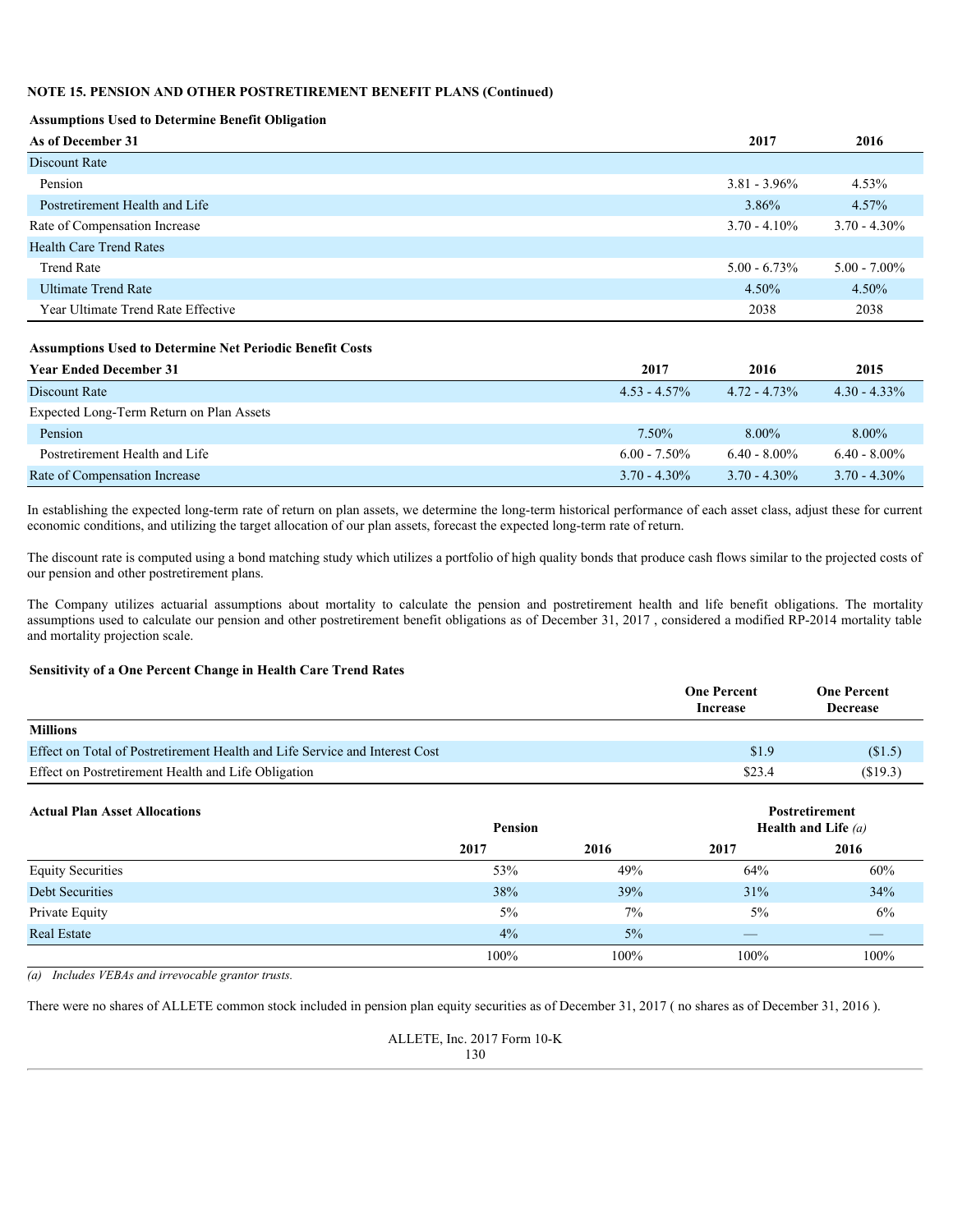The defined benefit pension plans have adopted a dynamic asset allocation strategy (glide path) that increases the invested allocation to fixed income assets as the funding level of the plan increases to better match the sensitivity of the plan's assets and liabilities to changes in interest rates. This is expected to reduce the volatility of reported pension plan expenses. The postretirement health and life plans' assets are diversified to achieve strong returns within managed risk. Equity **SECURE 15. PENSION AND OTHER POSTRETIREMENT BENEFIT PLANS (Continued)**<br>
The defined benefit pension plans have adopted a dynamic asset allocation strategy (glide path) that increases the invested allocation to fixed inco majority of debt securities are made up of investment grade bonds.

Following are the current targeted allocations as of December 31, 2017 :

## **Plan Asset Target Allocations**

| -                        | Pension | <b>Health and Life</b> $(a)$ |
|--------------------------|---------|------------------------------|
| <b>Equity Securities</b> | 56%     | $60\%$                       |
| Debt Securities          | 35%     | 37%                          |
| Real Estate              | 9%      | 3%                           |
|                          | $100\%$ | $100\%$                      |

**Postretirement**

*(a) Includes VEBAs and irrevocable grantor trusts.*

#### **Fair Value**

Fair value is the price that would be received to sell an asset or paid to transfer a liability in an orderly transaction between market participants at the measurement date (exit price). We utilize market data or assumptions that market participants would use in pricing the asset or liability, including assumptions about risk and the risks inherent in the inputs to the valuation technique. These inputs can be readily observable, market corroborated, or generally unobservable. We primarily apply the market approach for recurring fair value measurements and endeavor to utilize the best available information. Accordingly, we utilize valuation techniques that maximize the use of observable inputs and minimize the use of unobservable inputs. These inputs, which are used to measure fair value, are prioritized through the fair value hierarchy. The hierarchy gives the highest priority to unadjusted quoted prices in active markets for identical assets or liabilities (Level 1 measurement) and the lowest priority to unobservable inputs (Level 3 measurement). The three levels of the fair value hierarchy are as follows: NOTE IS PENSION AND OTHER POSTRETIREMENT BENEFIT PLANS (Continued)<br>The defined level is even of the asset of the asset of the asset of the asset of the asset of the asset of the asset of the asset of the asset of the asse NOTE IS, PENSION AND OTHER POSTRITHENMENT IR SYDTT PLANS (Continued)<br>
The Infinite Bending Horses public mutual funds continue the allocation public gridue (and halfbirdes to close so in the control of the plane has the a recent trades of similar securities of similar securities or priced with model with model with model with model with model with model with model with model with model with model with model with model with model with model

Level 1 — Quoted prices are available in active markets for identical assets or liabilities as of the reported date. Active markets are those in which transactions for readily traded daily.

Level 2 — Pricing inputs are other than quoted prices in active markets, but are either directly or indirectly observable as of the reported date. The types of assets and liabilities included in Level 2 are typically either comparable to actively traded securities or contracts, such as treasury securities with pricing interpolated from underlying investments may be Level 1 or Level 2 securities.

Level 3 — Significant inputs that are generally less observable from objective sources. The types of assets and liabilities included in Level 3 are those with inputs requiring significant management judgment or estimation, such as the complex and subjective models and forecasts used to determine the fair value. This category includes private equity funds and real estate valued through external appraisal processes. Valuation methodologies incorporate pricing models, discounted cash flow models, and similar techniques which utilize capitalization rates, discount rates, cash flows and other factors.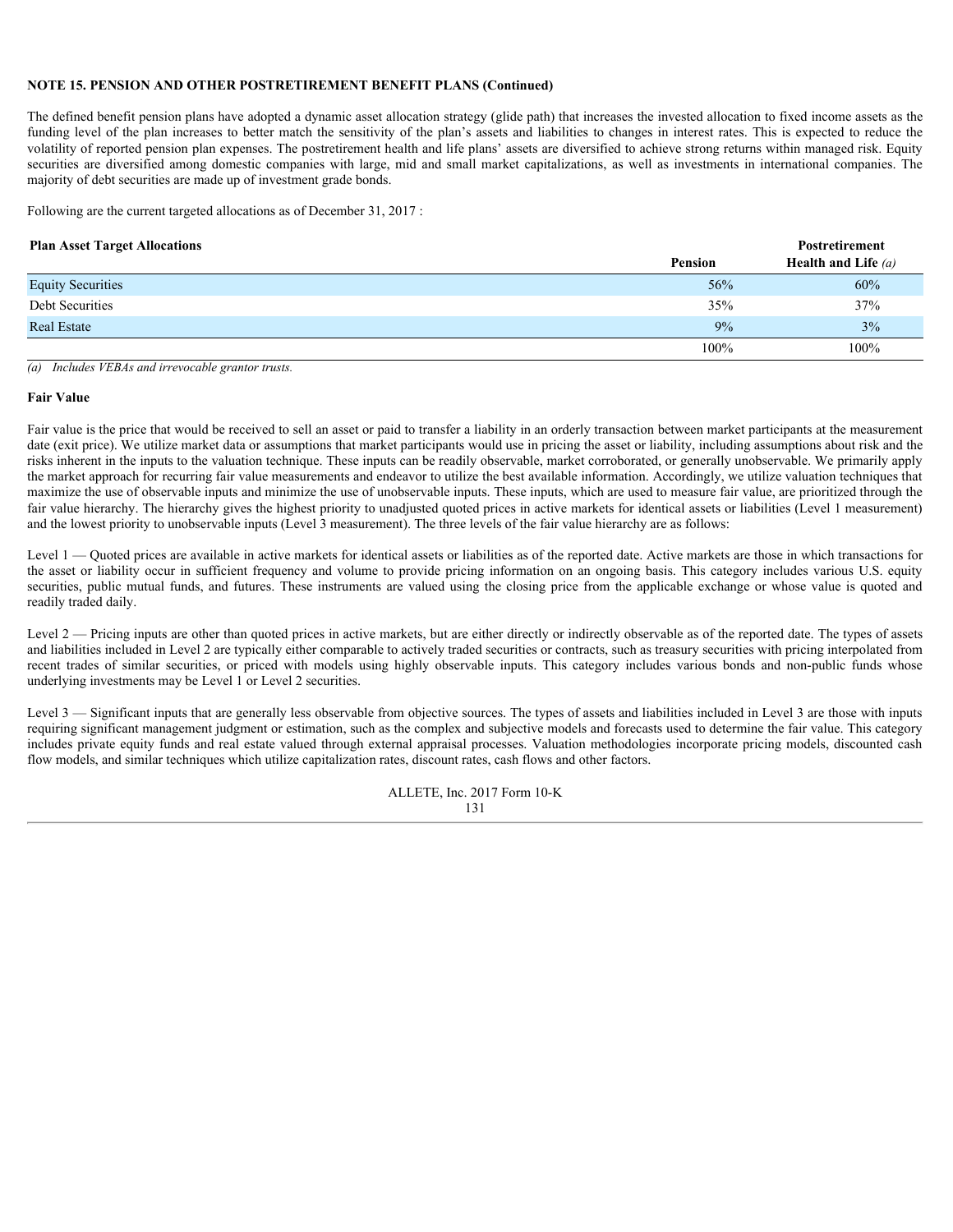# **NOTE 15. PENSION AND OTHER POSTRETIREMENT BENEFIT PLANS (Continued) Fair Value (Continued)**

# **Pension Fair Value**

|                                      |                                 | Fair Value as of December 31, 2017 |                                 |              |  |  |
|--------------------------------------|---------------------------------|------------------------------------|---------------------------------|--------------|--|--|
| <b>Recurring Fair Value Measures</b> | Level 1                         | Level 2                            | Level 3                         | <b>Total</b> |  |  |
| <b>Millions</b>                      |                                 |                                    |                                 |              |  |  |
| Assets:                              |                                 |                                    |                                 |              |  |  |
| <b>Equity Securities:</b>            |                                 |                                    |                                 |              |  |  |
| U.S. Large-cap $(a)$                 | $\overline{\phantom{a}}$        | \$108.6                            | $\hspace{0.05cm}$               | \$108.6      |  |  |
| U.S. Mid-cap Growth (a)              | $\hspace{0.1mm}-\hspace{0.1mm}$ | 51.9                               | $\overline{\phantom{m}}$        | 51.9         |  |  |
| U.S. Small-cap $(a)$                 | $\overline{\phantom{a}}$        | 51.5                               | $\hspace{0.1mm}-\hspace{0.1mm}$ | 51.5         |  |  |
| International                        | $\overline{\phantom{m}}$        | 122.3                              | $\overline{\phantom{m}}$        | 122.3        |  |  |
| Debt Securities:                     |                                 |                                    |                                 |              |  |  |
| Fixed Income                         | $\overline{\phantom{m}}$        | 222.8                              | $\overline{\phantom{m}}$        | 222.8        |  |  |
| Cash and Cash Equivalents            | \$12.4                          | $\overline{\phantom{m}}$           |                                 | 12.4         |  |  |
| Private Equity Funds                 | $\hspace{0.05cm}$               | $\hspace{0.05cm}$                  | \$33.2                          | 33.2         |  |  |
| Real Estate                          | $\hspace{0.1mm}-\hspace{0.1mm}$ | $\overline{\phantom{m}}$           | 25.5                            | 25.5         |  |  |
| Total Fair Value of Assets           | \$12.4                          | \$557.1                            | \$58.7                          | \$628.2      |  |  |

*(a) The underlying investments consist of actively-managed funds managed to achieve the returns of certain U.S. equity securities large‑cap, mid-cap and small-cap indexes.*

# **Recurring Fair Value Measures**

| <b>Activity in Level 3</b>              | <b>Private Equity Funds</b> | <b>Real Estate</b> |
|-----------------------------------------|-----------------------------|--------------------|
| <b>Millions</b>                         |                             |                    |
| Balance as of December 31, 2016         | \$40.6                      | \$25.6             |
| Actual Return on Plan Assets            |                             |                    |
| Purchases, Sales, and Settlements – Net | (14.5)                      | (1.8)              |
| Balance as of December 31, 2017         | \$33.2                      | \$25.5             |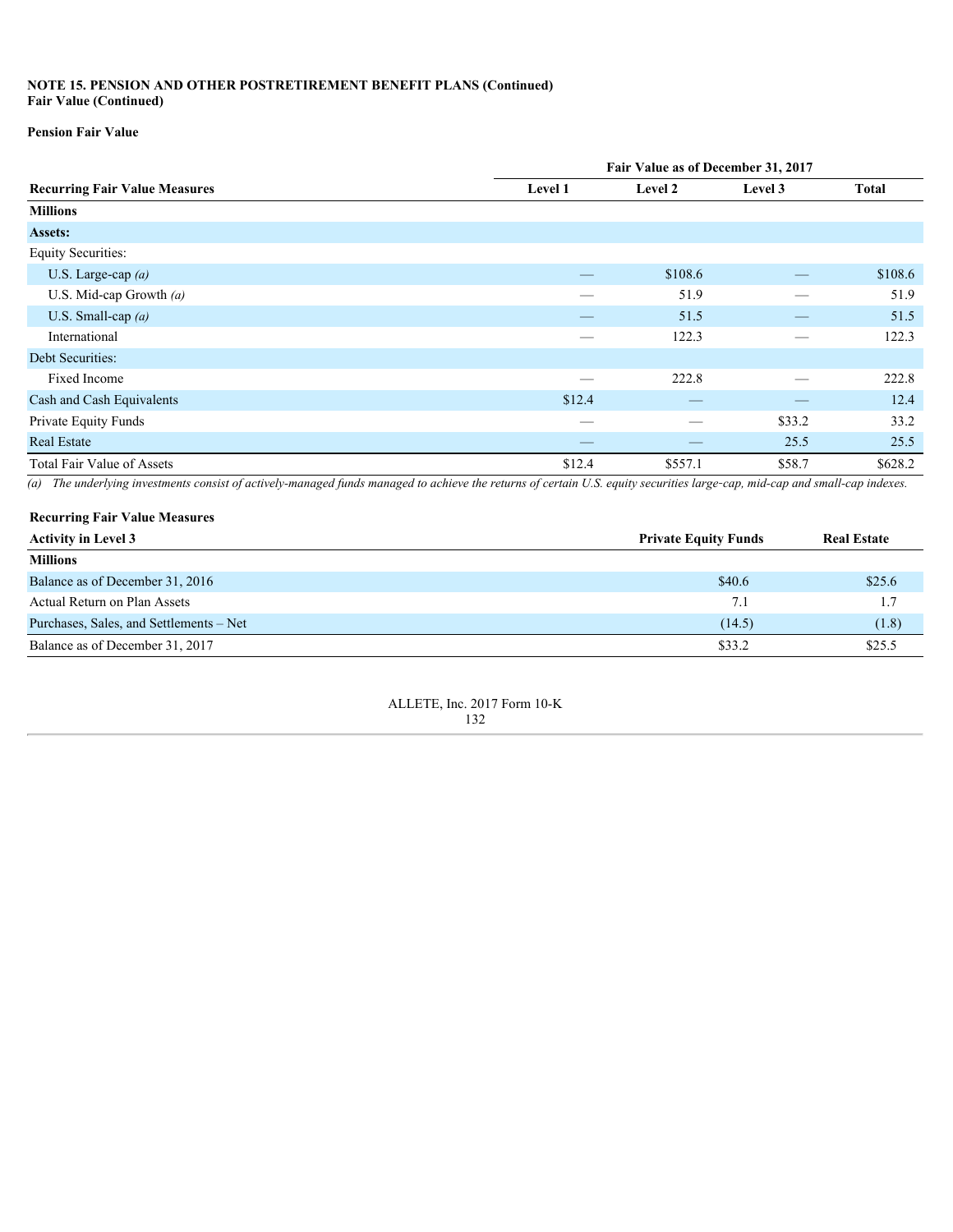**Fair Value (Continued)**

|                                                                                                           | Fair Value as of December 31, 2016 |  |  |  |  |
|-----------------------------------------------------------------------------------------------------------|------------------------------------|--|--|--|--|
| <b>Recurring Fair Value Measures</b><br>Level 2<br>Level 3<br>Level 1                                     | <b>Total</b>                       |  |  |  |  |
| <b>Millions</b>                                                                                           |                                    |  |  |  |  |
| Assets:                                                                                                   |                                    |  |  |  |  |
| <b>Equity Securities:</b>                                                                                 |                                    |  |  |  |  |
| \$94.6<br>U.S. Large-cap $(a)$<br>$\overline{\phantom{m}}$                                                | \$94.6                             |  |  |  |  |
| U.S. Mid-cap Growth $(a)$<br>\$44.8<br>$\hspace{0.1mm}-\hspace{0.1mm}$<br>$\hspace{0.1mm}-\hspace{0.1mm}$ | 44.8                               |  |  |  |  |
| U.S. Small-cap $(a)$<br>45.0<br>$\overline{\phantom{m}}$<br>$\overline{\phantom{m}}$                      | 45.0                               |  |  |  |  |
| 46.7<br>42.3<br>International                                                                             | 89.0                               |  |  |  |  |
| Debt Securities:                                                                                          |                                    |  |  |  |  |
| 200.1<br>Fixed Income<br>$\overbrace{\phantom{13333}}$<br>$\overline{\phantom{m}}$                        | 200.1                              |  |  |  |  |
| Cash and Cash Equivalents<br>17.8<br>$\overline{\phantom{a}}$<br>$\hspace{0.1mm}-\hspace{0.1mm}$          | 17.8                               |  |  |  |  |
| Private Equity Funds<br>\$40.6<br>$\overline{\phantom{m}}$<br>$\overbrace{\hspace{25mm}}^{}$              | 40.6                               |  |  |  |  |
| Real Estate<br>25.6<br>$\hspace{0.1mm}-\hspace{0.1mm}$<br>$\hspace{0.1mm}-\hspace{0.1mm}$                 | 25.6                               |  |  |  |  |
| Total Fair Value of Assets<br>\$159.1<br>\$332.2<br>\$66.2                                                | \$557.5                            |  |  |  |  |

*(a) The underlying investments classified under U.S. Equity Securities consist of money market funds (Level 1), mutual funds (Level 1) and actively-managed funds (Level 2), which are combined with futures, and settle daily, to achieve the returns of the U.S. Equity Securities Mid-cap Growth and Small-cap funds. Our exposure with respect to these investments includes both the futures and the underlying investments.* 

# **Recurring Fair Value Measures**

| <b>Activity in Level 3</b>              | <b>Private Equity Funds</b> | <b>Real Estate</b> |
|-----------------------------------------|-----------------------------|--------------------|
| <b>Millions</b>                         |                             |                    |
| Balance as of December 31, 2015         | \$43.3                      | \$28.9             |
| Actual Return on Plan Assets            | 5.0                         | 2.3                |
| Purchases, Sales, and Settlements – Net | (7.7)                       | (5.6)              |
| Balance as of December 31, 2016         | \$40.6                      | \$25.6             |

# **Postretirement Health and Life Fair Value**

|                                      |                                 | Fair Value as of December 31, 2017 |                          |              |
|--------------------------------------|---------------------------------|------------------------------------|--------------------------|--------------|
| <b>Recurring Fair Value Measures</b> | Level 1                         | Level 2                            | Level 3                  | <b>Total</b> |
| <b>Millions</b>                      |                                 |                                    |                          |              |
| <b>Assets:</b>                       |                                 |                                    |                          |              |
| Equity Securities: (a)               |                                 |                                    |                          |              |
| U.S. Large-cap                       | \$32.1                          |                                    |                          | \$32.1       |
| U.S. Mid-cap Growth                  | 24.3                            |                                    | $\overline{\phantom{m}}$ | 24.3         |
| U.S. Small-cap                       | 15.5                            | $\overbrace{\phantom{13333}}$      | $\overline{\phantom{m}}$ | 15.5         |
| International                        | 35.8                            |                                    | $\overline{\phantom{m}}$ | 35.8         |
| Debt Securities:                     |                                 |                                    |                          |              |
| Mutual Funds                         | 49.8                            |                                    |                          | 49.8         |
| Fixed Income                         | $\overline{\phantom{m}}$        | \$4.5                              |                          | 4.5          |
| Cash and Cash Equivalents            | $0.8\,$                         | $\overline{\phantom{m}}$           |                          | 0.8          |
| Private Equity Funds                 | $\hspace{0.1mm}-\hspace{0.1mm}$ | $\hspace{0.1mm}-\hspace{0.1mm}$    | \$8.2                    | 8.2          |
| Total Fair Value of Assets           | \$158.3                         | \$4.5                              | \$8.2                    | \$171.0      |

*(a) The underlying investments consist of mutual funds (Level 1).*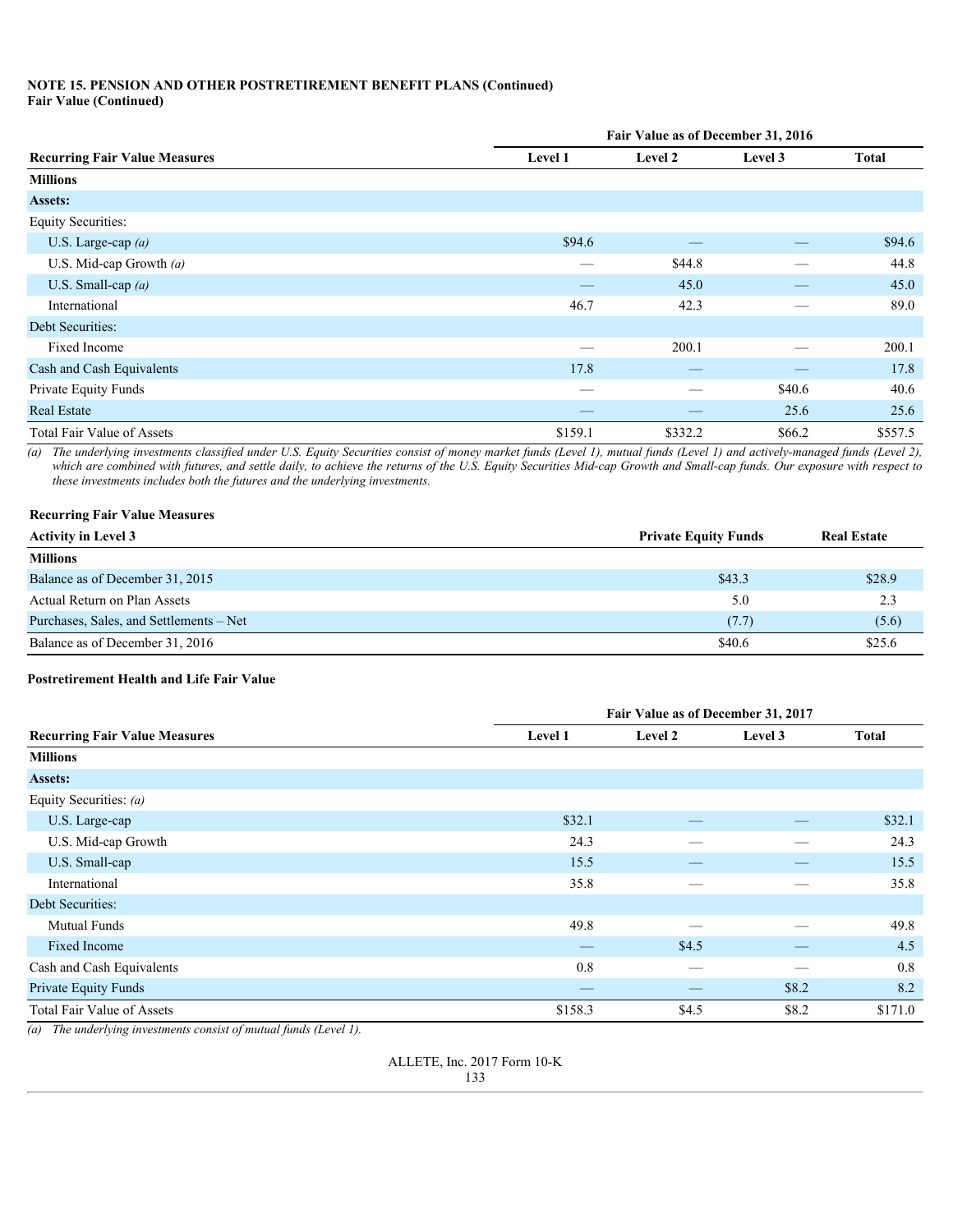# **NOTE 15. PENSION AND OTHER POSTRETIREMENT BENEFIT PLANS (Continued) Fair Value (Continued)**

| <b>Recurring Fair Value Measures</b> |
|--------------------------------------|
|--------------------------------------|

| <b>Activity in Level 3</b>              | <b>Private Equity Funds</b> |
|-----------------------------------------|-----------------------------|
| <b>Millions</b>                         |                             |
| Balance as of December 31, 2016         | \$9.5                       |
| Actual Return on Plan Assets            | 2.6                         |
| Purchases, Sales, and Settlements - Net | (3.9)                       |
| Balance as of December 31, 2017         | \$8.2                       |

| <b>Recurring Fair Value Measures</b><br><b>Millions</b><br>Assets: |                          | Fair Value as of December 31, 2016 |                          |                             |  |  |
|--------------------------------------------------------------------|--------------------------|------------------------------------|--------------------------|-----------------------------|--|--|
|                                                                    | Level 1                  | Level 2                            | Level 3                  | <b>Total</b>                |  |  |
|                                                                    |                          |                                    |                          |                             |  |  |
|                                                                    |                          |                                    |                          |                             |  |  |
| Equity Securities: (a)                                             |                          |                                    |                          |                             |  |  |
| U.S. Large-cap                                                     | \$27.9                   |                                    |                          | \$27.9                      |  |  |
| U.S. Mid-cap Growth                                                | 20.7                     |                                    |                          | 20.7                        |  |  |
| U.S. Small-cap                                                     | 14.0                     |                                    |                          | 14.0                        |  |  |
| International                                                      | 27.9                     |                                    | $\overline{\phantom{m}}$ | 27.9                        |  |  |
| Debt Securities:                                                   |                          |                                    |                          |                             |  |  |
| Mutual Funds                                                       | 48.6                     |                                    |                          | 48.6                        |  |  |
| Fixed Income                                                       | $\hspace{0.05cm}$        | \$4.6                              |                          | 4.6                         |  |  |
| Cash and Cash Equivalents                                          | 1.1                      | $\overline{\phantom{a}}$           | $\overline{\phantom{m}}$ | 1.1                         |  |  |
| Private Equity Funds                                               | $\overline{\phantom{m}}$ | $\overline{\phantom{m}}$           | \$9.5                    | 9.5                         |  |  |
| <b>Total Fair Value of Assets</b>                                  | \$140.2                  | \$4.6                              | \$9.5                    | \$154.3                     |  |  |
| <b>Recurring Fair Value Measures</b><br><b>Activity in Level 3</b> |                          |                                    |                          | <b>Private Equity Funds</b> |  |  |
| <b>Millions</b>                                                    |                          |                                    |                          |                             |  |  |
| Balance as of December 31, 2015                                    |                          |                                    |                          | \$12.0                      |  |  |
|                                                                    |                          |                                    |                          | 1.4                         |  |  |
| Actual Return on Plan Assets                                       |                          |                                    |                          |                             |  |  |
| Purchases, Sales, and Settlements - Net                            |                          |                                    |                          | (3.9)                       |  |  |

#### **Recurring Fair Value Measures**

| <b>Activity in Level 3</b>              | <b>Private Equity Funds</b> |
|-----------------------------------------|-----------------------------|
| <b>Millions</b>                         |                             |
| Balance as of December 31, 2015         | \$12.0                      |
| Actual Return on Plan Assets            | 1.4                         |
| Purchases, Sales, and Settlements – Net | (3.9)                       |
| Balance as of December 31, 2016         | \$9.5                       |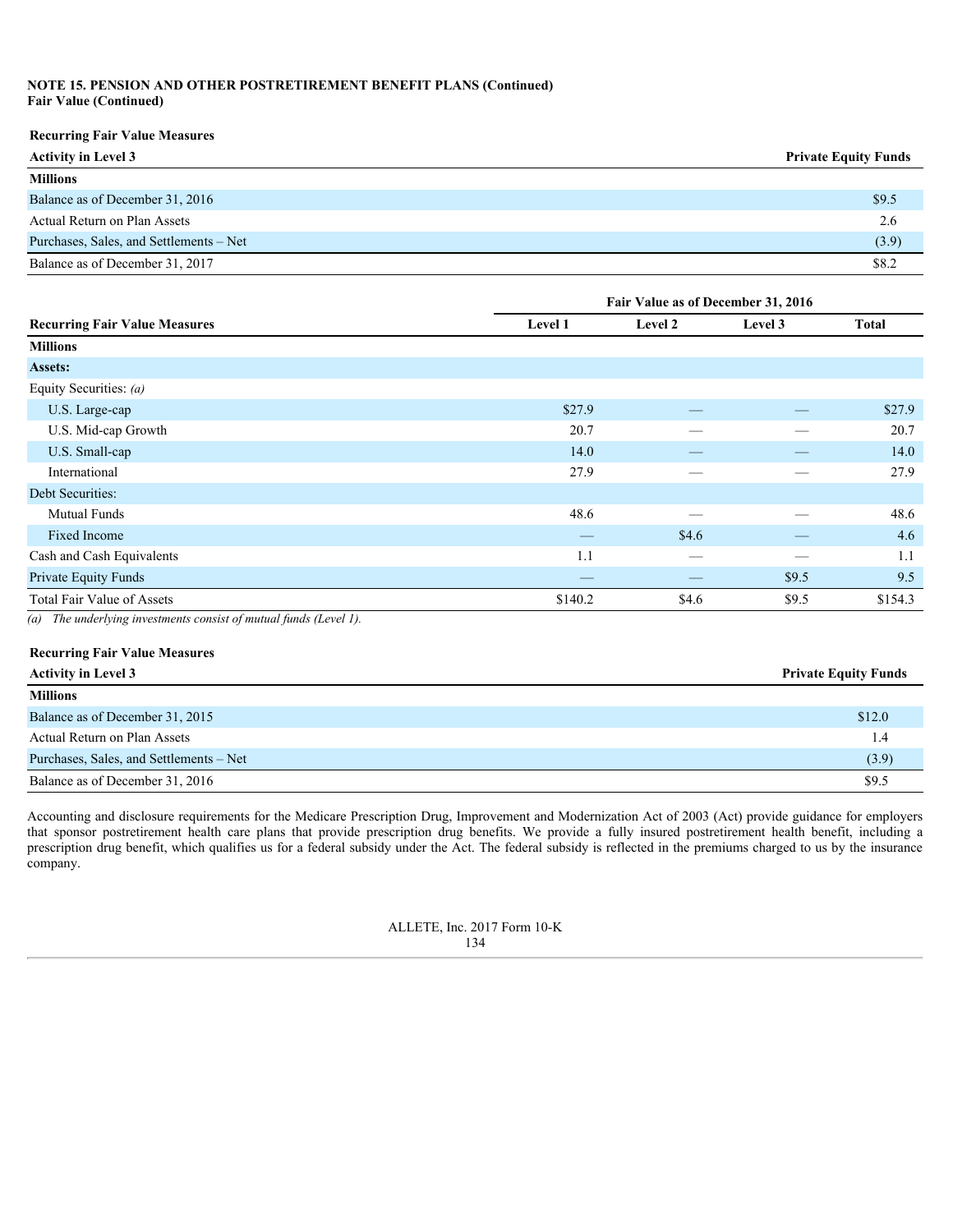# **NOTE 16. EMPLOYEE STOCK AND INCENTIVE PLANS**

**Employee Stock Ownership Plan.** We sponsor an ESOP within the RSOP. Eligible employees may contribute to the RSOP plan as of their date of hire. In 1990, the ESOP issued a \$75.0 million note to use as consideration for 2.8 million shares (1.9 million shares adjusted for stock splits) of our common stock. The note matured in December 2015. The ESOP shares were initially pledged as collateral for the debt. As the debt was repaid, shares were released from collateral and allocated to participants based on the proportion of debt service paid in the year. As shares were released from collateral, we reported compensation expense equal NOTE 16. EMPLOYEE STOCK AND INCENTIVE PLANS<br>Employee Stock Ownership Plan. We sponsor an ESOP within the RSOP. Eligible employees may contribute to the RSOP plan as of their date of hire. In 1990,<br>the ESOP issued a 575.0 m allocated ESOP shares are recorded as a reduction of retained earnings. Future ESOP employer allocations will be funded with contributions paid in either cash or the issuance of ALLETE common stock at the Company's discretion. ESOP compensation expense was \$11.0 million in 2017 ( \$9.2 million in 2016 ; \$9.0 million in 2015 ).

| <b>Millions</b><br><b>ESOP</b> Shares<br>Allocated<br>Unallocated<br>Total<br>Fair Value of Unallocated Shares<br>Stock-Based Compensation. Stock Incentive Plan. Under our Executive Long-Term Incentive Compensation Plan (Executive Plan), share-based awards may be<br>issued to key employees through a broad range of methods, including non-qualified and incentive stock options, performance shares, performance units, restricted<br>stock, restricted stock units, stock appreciation rights and other awards. There are 1.0 million shares of ALLETE common stock reserved for issuance under the<br>Executive Plan, of which 0.8 million of these shares remain available for issuance as of December 31, 2017.<br>The following types of share-based awards were outstanding in 2017, 2016 or 2015:                                                                                                                                                                                                                                                                                                                                                                                                                                                                                                                                                                                                                                                                                                                                                                                                                                                                         | 1.4<br>1.4 | 1.6<br>$\overline{\phantom{m}}$<br>1.6<br>$\hspace{0.05cm}$ |
|-------------------------------------------------------------------------------------------------------------------------------------------------------------------------------------------------------------------------------------------------------------------------------------------------------------------------------------------------------------------------------------------------------------------------------------------------------------------------------------------------------------------------------------------------------------------------------------------------------------------------------------------------------------------------------------------------------------------------------------------------------------------------------------------------------------------------------------------------------------------------------------------------------------------------------------------------------------------------------------------------------------------------------------------------------------------------------------------------------------------------------------------------------------------------------------------------------------------------------------------------------------------------------------------------------------------------------------------------------------------------------------------------------------------------------------------------------------------------------------------------------------------------------------------------------------------------------------------------------------------------------------------------------------------------------------------|------------|-------------------------------------------------------------|
|                                                                                                                                                                                                                                                                                                                                                                                                                                                                                                                                                                                                                                                                                                                                                                                                                                                                                                                                                                                                                                                                                                                                                                                                                                                                                                                                                                                                                                                                                                                                                                                                                                                                                           |            |                                                             |
|                                                                                                                                                                                                                                                                                                                                                                                                                                                                                                                                                                                                                                                                                                                                                                                                                                                                                                                                                                                                                                                                                                                                                                                                                                                                                                                                                                                                                                                                                                                                                                                                                                                                                           |            |                                                             |
|                                                                                                                                                                                                                                                                                                                                                                                                                                                                                                                                                                                                                                                                                                                                                                                                                                                                                                                                                                                                                                                                                                                                                                                                                                                                                                                                                                                                                                                                                                                                                                                                                                                                                           |            |                                                             |
|                                                                                                                                                                                                                                                                                                                                                                                                                                                                                                                                                                                                                                                                                                                                                                                                                                                                                                                                                                                                                                                                                                                                                                                                                                                                                                                                                                                                                                                                                                                                                                                                                                                                                           |            |                                                             |
|                                                                                                                                                                                                                                                                                                                                                                                                                                                                                                                                                                                                                                                                                                                                                                                                                                                                                                                                                                                                                                                                                                                                                                                                                                                                                                                                                                                                                                                                                                                                                                                                                                                                                           |            |                                                             |
|                                                                                                                                                                                                                                                                                                                                                                                                                                                                                                                                                                                                                                                                                                                                                                                                                                                                                                                                                                                                                                                                                                                                                                                                                                                                                                                                                                                                                                                                                                                                                                                                                                                                                           |            |                                                             |
| date of grant. Options become exercisable beginning one year after the grant date, with one-third vesting each year over three years. Options may be exercised<br>up to ten years following the date of grant. In the case of qualified retirement, death or disability, options vest immediately and the period over which the<br>options can be exercised is three years. Employees have up to three months to exercise vested options upon voluntary termination or involuntary termination<br>without cause. All options are canceled upon termination for cause. All options vest immediately upon retirement, death, disability or a change of control, as<br>defined in the award agreement. We determine the fair value of options using the Black-Scholes option-pricing model. The estimated fair value of options,<br>including the effect of estimated forfeitures, is recognized as expense on the straight-line basis over the options' vesting periods, or the accelerated vesting<br>period if the employee is eligible for retirement. Stock options have not been granted since 2008 and none were outstanding as of December 31, 2017.<br>The risk-free interest rate for periods within the contractual life of the option is based on the U.S. Treasury yield curve in effect at the grant date. Expected<br>volatility is estimated based on the historic volatility of our stock and the stock of our peer group companies. We utilize historical option exercise and<br>employee pre-vesting termination data to estimate the option life. The dividend growth rate is based upon historical growth rates in our dividends.<br>ALLETE, Inc. 2017 Form 10-K<br>135 |            |                                                             |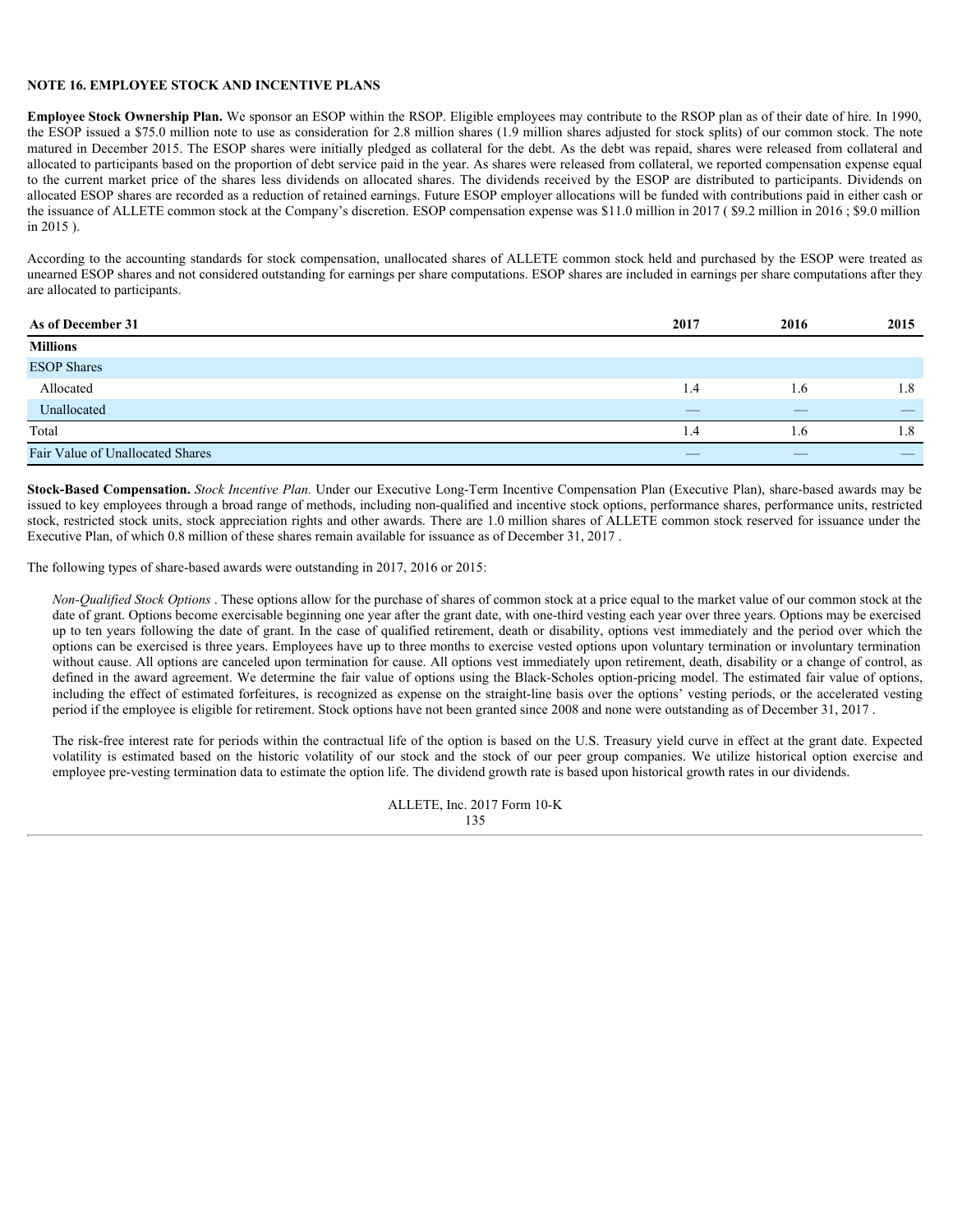## **NOTE 16. EMPLOYEE STOCK AND INCENTIVE PLANS (Continued) Stock-Based Compensation (Continued)**

*Performance Shares*. Under the performance share awards plan, the number of shares earned is contingent upon attaining specific market goals over a three year performance period. Market goals are measured by total shareholder return relative to a group of peer companies. In the case of qualified retirement, death, or disability during a performance period, a pro rata portion of the award will be earned at the conclusion of the performance period based on the market goals achieved. In the case of termination of employment for any reason other than qualified retirement, death, or disability, no award will be earned. If there is a change in control, a pro rata portion of the award will be paid based on the greater of actual performance up to the date of the change in control or target performance. The fair value of these awards is determined by the probability of meeting the total shareholder return goals. Compensation cost is recognized over the three -year performance period based on our estimate of the number of shares which will be earned by the award recipients. **RE 16. EMPLOYEE STOCK AND INCENTIVE PLANS (Continued)**<br>*Performance Stares*. Under the performance share awards plan, the number of shares carned is contingent upon attaining specific market goals over a three-<br>*Peerforma* TE 16, EMPLOYEE STOCK AND INCENTIVE PLANS (Continued)<br> *Federmance Shares*. Under the performance share averable plan, the number of shares carned is contingent upon attaining specific market goals over a three-<br>*Performa* 

#### **Share-Based Compensation Expense**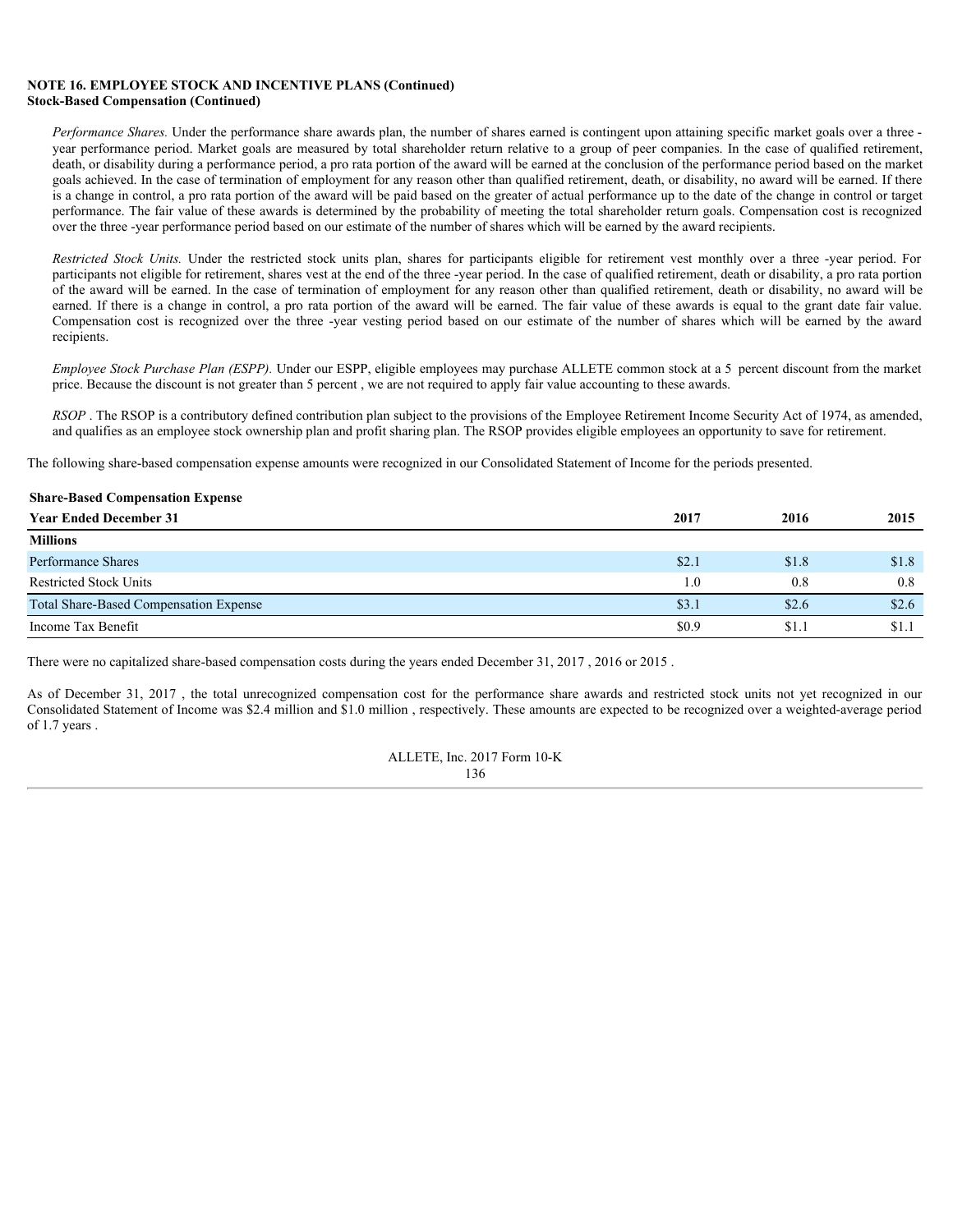# **NOTE 16. EMPLOYEE STOCK AND INCENTIVE PLANS (Continued) Stock-Based Compensation (Continued)**

|                               | 2017                 |                                                  | 2016                 |                                                  | 2015                        |                                                  |
|-------------------------------|----------------------|--------------------------------------------------|----------------------|--------------------------------------------------|-----------------------------|--------------------------------------------------|
|                               | Number of<br>Options | Weighted-<br>Average<br><b>Exercise</b><br>Price | Number of<br>Options | Weighted-<br>Average<br><b>Exercise</b><br>Price | Number of<br><b>Options</b> | Weighted-<br>Average<br><b>Exercise</b><br>Price |
| Outstanding as of January 1   | 4,357                | \$40.29                                          | 39,654               | \$44.39                                          | 66,279                      | \$44.39                                          |
| Exercised                     | (4, 357)             | \$40.29                                          | (35,297)             | \$44.89                                          | (24, 456)                   | \$44.52                                          |
| Forfeited                     |                      |                                                  |                      | $\hspace{0.1mm}-\hspace{0.1mm}$                  | (2,169)                     | \$42.93                                          |
| Outstanding as of December 31 |                      |                                                  | 4,357                | \$40.29                                          | 39,654                      | \$44.39                                          |
| Exercisable as of December 31 |                      |                                                  | 4,357                | \$40.29                                          | 39,654                      | \$44.39                                          |

*Non-Qualified Stock Options.* The following table presents information regarding our outstanding stock options.

Cash received from non-qualified stock options exercised was \$0.3 million in 2017 . The intrinsic value of a stock award is the amount by which the fair value of the underlying stock exceeds the exercise price of the award. The total intrinsic value of options exercised was \$0.1 million during 2017 (\$0.5 million in 2016; \$0.2 million in 2015 ).

*Performance Shares.* The following table presents information regarding our non-vested performance shares.

|                              | 2017                       |                                                                |                            | 2016                                                           |                            | 2015                                                           |
|------------------------------|----------------------------|----------------------------------------------------------------|----------------------------|----------------------------------------------------------------|----------------------------|----------------------------------------------------------------|
|                              | Number of<br><b>Shares</b> | Weighted-<br>Average<br><b>Grant Date</b><br><b>Fair Value</b> | Number of<br><b>Shares</b> | Weighted-<br>Average<br><b>Grant Date</b><br><b>Fair Value</b> | Number of<br><b>Shares</b> | Weighted-<br>Average<br><b>Grant Date</b><br><b>Fair Value</b> |
| Non-vested as of January 1   | 127,580                    | \$52.56                                                        | 119,540                    | \$52.72                                                        | 119,635                    | \$48.26                                                        |
| Granted $(a)$                | 50,729                     | \$62.90                                                        | 57,189                     | \$52.43                                                        | 43,583                     | \$58.95                                                        |
| <b>Unearned Grant Award</b>  | (40, 801)                  | \$46.27                                                        | (42, 126)                  | \$52.70                                                        | (36,670)                   | \$45.41                                                        |
| Forfeited                    | (9,610)                    | \$58.29                                                        | (7,023)                    | \$53.45                                                        | (7,008)                    | \$53.49                                                        |
| Non-vested as of December 31 | 127,898                    | \$58.23                                                        | 127,580                    | \$52.56                                                        | 119,540                    | \$52.72                                                        |

*(a) Shares granted include accrued dividends .*

There were 35,894 performance shares granted in January 2018 for the three -year performance period ending in 2020 . The ultimate issuance is contingent upon the attainment of certain goals of ALLETE during the performance periods. The grant date fair value of the performance shares granted was \$2.9 million . There were 58,293 performance shares awarded in February 2018 . The grant date fair value of the shares awarded was \$3.5 million .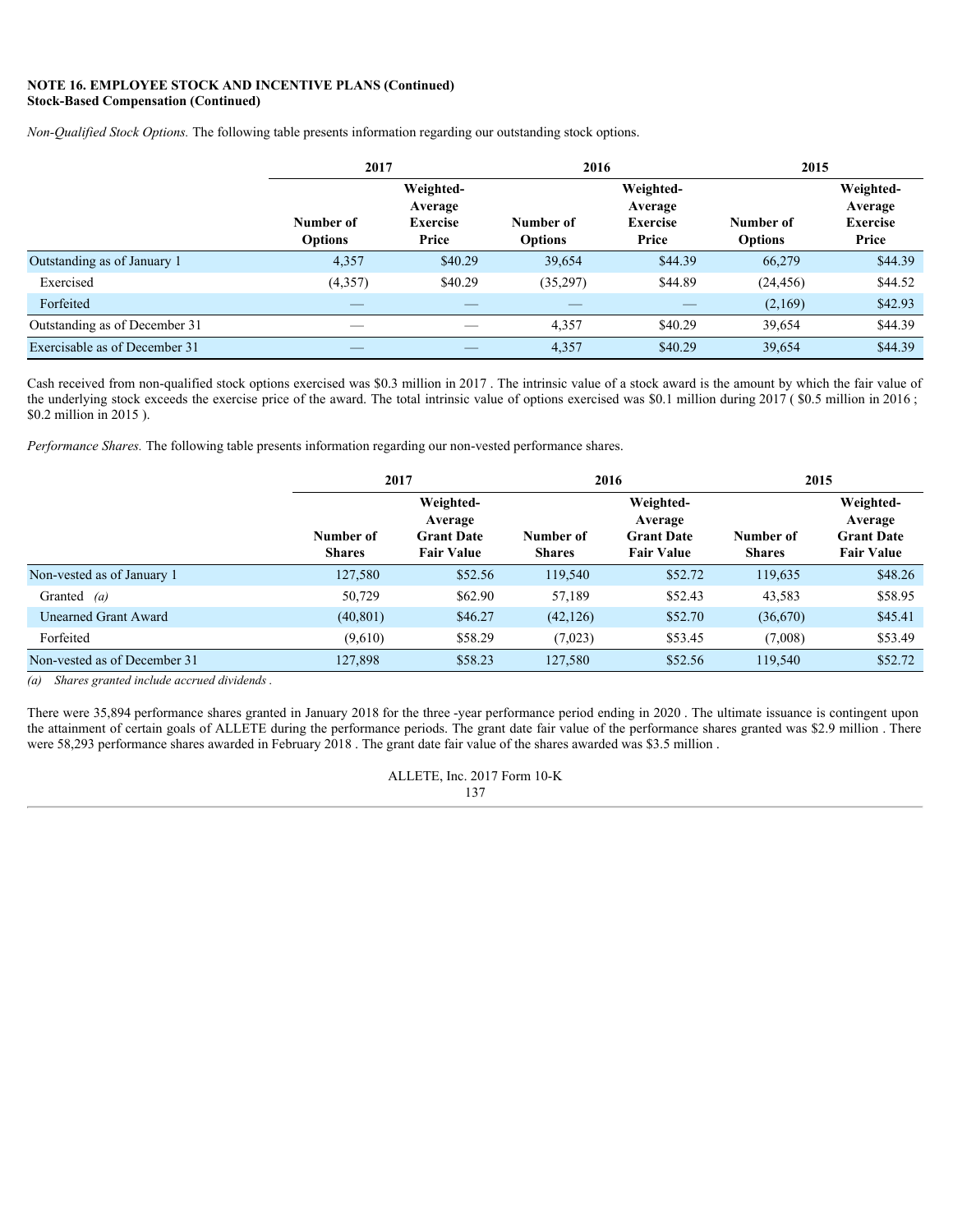# **NOTE 16. EMPLOYEE STOCK AND INCENTIVE PLANS (Continued) Stock-Based Compensation (Continued)**

#### **NOTE 17. BUSINESS SEGMENTS**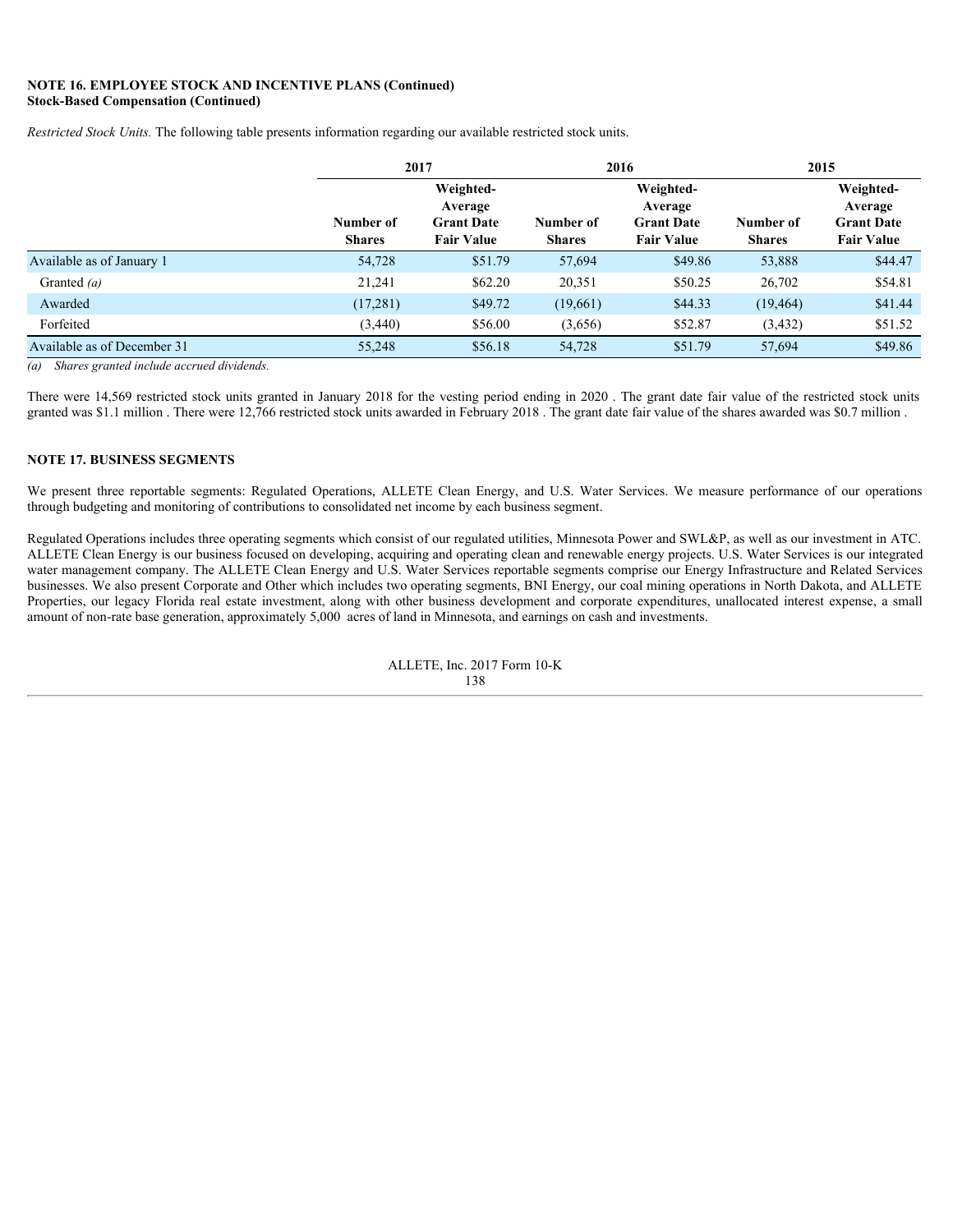# **NOTE 17. BUSINESS SEGMENTS (Continued)**

| <b>Year Ended December 31</b>                     | 2017      | 2016      | 2015                     |
|---------------------------------------------------|-----------|-----------|--------------------------|
| <b>Millions</b>                                   |           |           |                          |
| <b>Operating Revenue</b>                          |           |           |                          |
| <b>Regulated Operations</b>                       | \$1,063.8 | \$1,000.7 | \$991.2                  |
|                                                   |           |           |                          |
| Energy Infrastructure and Related Services        |           |           |                          |
| ALLETE Clean Energy (a)                           | 80.5      | 80.5      | 262.1                    |
| U.S. Water Services                               | 151.8     | 137.5     | 119.8                    |
|                                                   |           |           |                          |
| Corporate and Other                               | 123.2     | 121.0     | 113.3                    |
| <b>Total Operating Revenue</b>                    | \$1,419.3 | \$1,339.7 | \$1,486.4                |
| Net Income (Loss) Attributable to ALLETE $(b)(c)$ |           |           |                          |
| <b>Regulated Operations</b>                       | \$128.4   | \$135.5   | \$131.6                  |
|                                                   |           |           |                          |
| Energy Infrastructure and Related Services        |           |           |                          |
| <b>ALLETE</b> Clean Energy                        | 41.5      | 13.4      | 29.9                     |
| U.S. Water Services                               | 10.7      | $1.5\,$   | 0.9                      |
|                                                   |           |           |                          |
| Corporate and Other                               | (8.4)     | 4.9       | (21.3)                   |
| <b>Total Net Income Attributable to ALLETE</b>    | \$172.2   | \$155.3   | \$141.1                  |
| <b>Depreciation and Amortization</b>              |           |           |                          |
| <b>Regulated Operations</b>                       | \$132.6   | \$154.3   | \$135.1                  |
|                                                   |           |           |                          |
| Energy Infrastructure and Related Services        |           |           |                          |
| <b>ALLETE</b> Clean Energy                        | 23.4      | 22.3      | 18.7                     |
| U.S. Water Services                               | 9.8       | 8.9       | 7.3                      |
|                                                   |           |           |                          |
| Corporate and Other                               | 11.7      | 10.3      | 8.9                      |
| <b>Total Depreciation and Amortization</b>        | \$177.5   | \$195.8   | \$170.0                  |
| <b>Operating Expenses - Other (d)</b>             |           |           |                          |
| <b>ALLETE Clean Energy</b>                        |           | \$3.3     | $\overline{\phantom{0}}$ |
| Corporate and Other                               | \$(0.7)   | (13.6)    | \$36.3                   |
| <b>Total Operating Expenses - Other</b>           | \$(0.7)   | \$(10.3)  | \$36.3                   |
| Interest Expense (c)                              |           |           |                          |
| <b>Regulated Operations</b>                       | \$57.0    | \$52.1    | \$53.9                   |
|                                                   |           |           |                          |
| Energy Infrastructure and Related Services        |           |           |                          |
| <b>ALLETE</b> Clean Energy                        | 4.2       | 5.8       | 3.3                      |
| U.S. Water Services                               | $1.6\,$   | $1.7\,$   | 1.4                      |
|                                                   |           |           |                          |
| Corporate and Other                               | 10.3      | 14.5      | 8.6                      |
|                                                   |           |           |                          |
| Eliminations                                      | (5.3)     | (3.8)     | (2.3)                    |
| <b>Total Interest Expense</b>                     | \$67.8    | \$70.3    | \$64.9                   |
| <b>Equity Earnings in ATC</b>                     |           |           |                          |
| <b>Regulated Operations</b>                       | \$22.5    | \$18.5    | \$16.3                   |
|                                                   |           |           |                          |

*(a) Includes the construction and sale of a wind energy facility by ALLETE Clean Energy to Montana-Dakota Utilities for \$197.7 million in 2015.*

*(b) Net income in 2017 included a favorable impact of \$13.0 million after-tax due to the remeasurement of deferred income tax assets and liabilities resulting from the TCJA, which consisted of a \$23.6 million after-tax benefit for ALLETE Clean Energy, a \$9.2 million after-tax benefit for U.S. Water Services and a \$19.8 million after-tax expense for Corporate and Other. The TCJA did not have an impact on net income for our Regulated Operations as the remeasurement of deferred income tax assets and liabilities primarily resulted in the recording of regulatory assets and liabilities. (See Note 1. Operations and Significant Accounting Policies, and Note 4. Regulatory Matters.)*

*(c) Includes interest expense resulting from intercompany loan agreements and allocated to certain subsidiaries. The amounts are eliminated in consolidation.* 

*(d) See Note 1. Operations and Significant Accounting Policies.*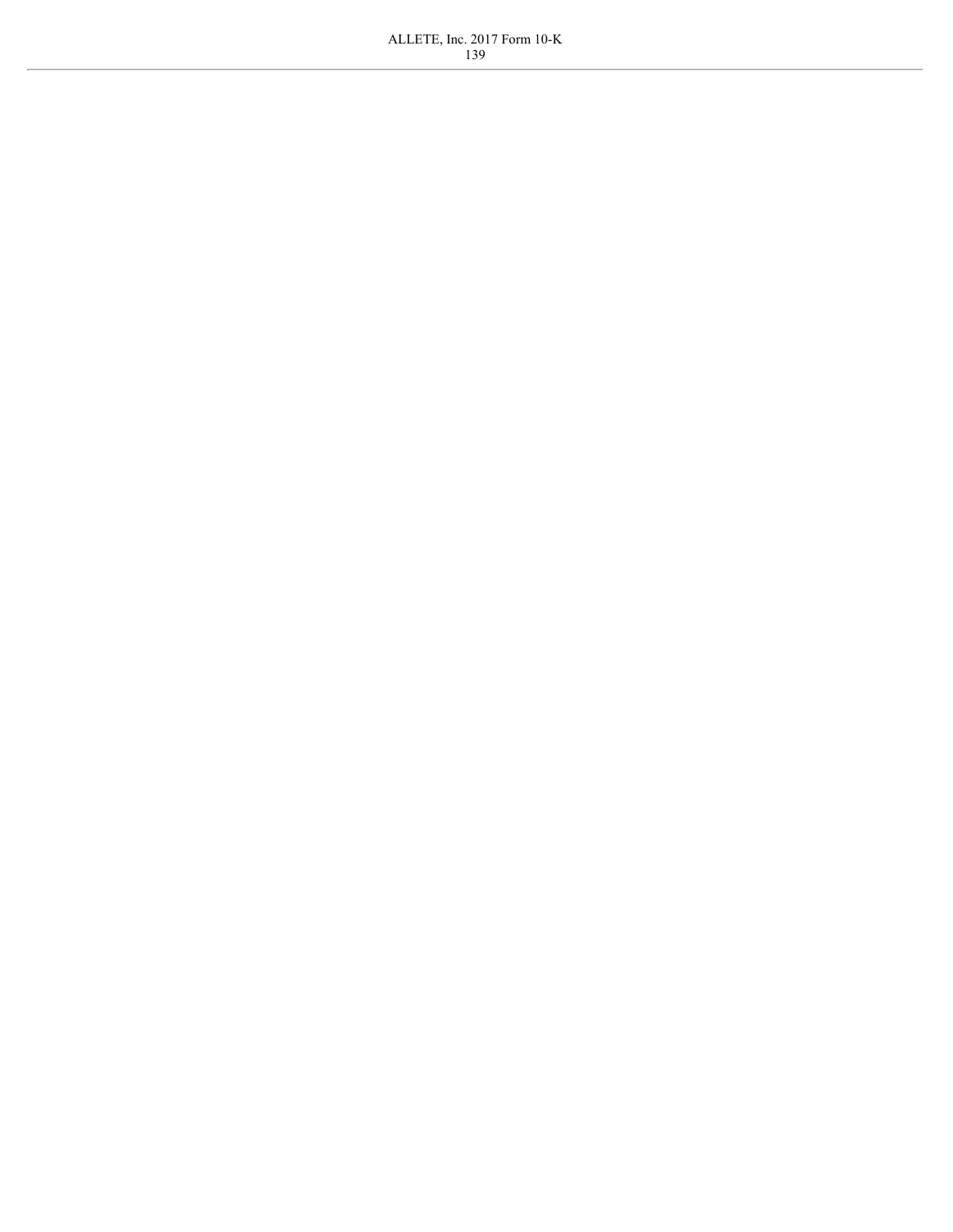#### **NOTE 17. BUSINESS SEGMENTS (Continued)**

|                 | <b>NOTE 17. BUSINESS SEGMENTS (Continued)</b>                                                                                                                                                                                                                                                                                                                                                                                                                                                                                                                                                                                                                                                                                                                                                                                                                                                                                                                                                                                                                                                                                                                                                                                                                                                                                                                                                                                                                                                                                                                    |        |        |                  |
|-----------------|------------------------------------------------------------------------------------------------------------------------------------------------------------------------------------------------------------------------------------------------------------------------------------------------------------------------------------------------------------------------------------------------------------------------------------------------------------------------------------------------------------------------------------------------------------------------------------------------------------------------------------------------------------------------------------------------------------------------------------------------------------------------------------------------------------------------------------------------------------------------------------------------------------------------------------------------------------------------------------------------------------------------------------------------------------------------------------------------------------------------------------------------------------------------------------------------------------------------------------------------------------------------------------------------------------------------------------------------------------------------------------------------------------------------------------------------------------------------------------------------------------------------------------------------------------------|--------|--------|------------------|
|                 | <b>Year Ended December 31</b>                                                                                                                                                                                                                                                                                                                                                                                                                                                                                                                                                                                                                                                                                                                                                                                                                                                                                                                                                                                                                                                                                                                                                                                                                                                                                                                                                                                                                                                                                                                                    | 2017   | 2016   | 2015             |
| <b>Millions</b> |                                                                                                                                                                                                                                                                                                                                                                                                                                                                                                                                                                                                                                                                                                                                                                                                                                                                                                                                                                                                                                                                                                                                                                                                                                                                                                                                                                                                                                                                                                                                                                  |        |        |                  |
|                 | Income Tax Expense (Benefit) (a)                                                                                                                                                                                                                                                                                                                                                                                                                                                                                                                                                                                                                                                                                                                                                                                                                                                                                                                                                                                                                                                                                                                                                                                                                                                                                                                                                                                                                                                                                                                                 |        |        |                  |
|                 | Regulated Operations (b)                                                                                                                                                                                                                                                                                                                                                                                                                                                                                                                                                                                                                                                                                                                                                                                                                                                                                                                                                                                                                                                                                                                                                                                                                                                                                                                                                                                                                                                                                                                                         | \$27.2 | \$5.9  | \$24.4           |
|                 |                                                                                                                                                                                                                                                                                                                                                                                                                                                                                                                                                                                                                                                                                                                                                                                                                                                                                                                                                                                                                                                                                                                                                                                                                                                                                                                                                                                                                                                                                                                                                                  |        |        |                  |
|                 | Energy Infrastructure and Related Services                                                                                                                                                                                                                                                                                                                                                                                                                                                                                                                                                                                                                                                                                                                                                                                                                                                                                                                                                                                                                                                                                                                                                                                                                                                                                                                                                                                                                                                                                                                       |        |        |                  |
|                 | <b>ALLETE Clean Energy</b>                                                                                                                                                                                                                                                                                                                                                                                                                                                                                                                                                                                                                                                                                                                                                                                                                                                                                                                                                                                                                                                                                                                                                                                                                                                                                                                                                                                                                                                                                                                                       | (14.2) | 8.1    | 21.0             |
|                 | U.S. Water Services                                                                                                                                                                                                                                                                                                                                                                                                                                                                                                                                                                                                                                                                                                                                                                                                                                                                                                                                                                                                                                                                                                                                                                                                                                                                                                                                                                                                                                                                                                                                              | (7.8)  | 1.4    | 0.9              |
|                 | Corporate and Other $(b)$                                                                                                                                                                                                                                                                                                                                                                                                                                                                                                                                                                                                                                                                                                                                                                                                                                                                                                                                                                                                                                                                                                                                                                                                                                                                                                                                                                                                                                                                                                                                        | 9.5    | 4.4    |                  |
|                 |                                                                                                                                                                                                                                                                                                                                                                                                                                                                                                                                                                                                                                                                                                                                                                                                                                                                                                                                                                                                                                                                                                                                                                                                                                                                                                                                                                                                                                                                                                                                                                  | \$14.7 | \$19.8 | (21.0)<br>\$25.3 |
| (a)             | <b>Total Income Tax Expense</b><br>Income tax expense in 2017 included an income tax benefit of \$13.0 million due to the remeasurement of deferred income tax assets and liabilities resulting from the TCJA,                                                                                                                                                                                                                                                                                                                                                                                                                                                                                                                                                                                                                                                                                                                                                                                                                                                                                                                                                                                                                                                                                                                                                                                                                                                                                                                                                   |        |        |                  |
|                 | which consisted of income tax benefits of \$23.6 million for ALLETE Clean Energy and \$9.2 million for U.S. Water Services as well as additional income tax expense of<br>\$19.8 million for Corporate and Other. The TCJA did not have an impact on income tax expense for our Regulated Operations as the remeasurement of deferred income tax<br>assets and liabilities primarily resulted in the recording of regulatory assets and liabilities. (See Note 1. Operations and Significant Accounting Policies, and Note 4.<br><b>Regulatory Matters.)</b><br>In 2017, Regulated Operations includes \$14.0 million of income tax expense related to North Dakota investment tax credits transferred to Corporate and Other and higher<br>pre-tax income for the favorable impact for the regulatory outcome of the MPUC's modification of its November 2016 order on the allocation of North Dakota investment<br>tax credits. There was no impact to net income for Regulated Operations. Corporate and Other recorded an offsetting income tax benefit of \$7.9 million in 2017. In 2016,<br>Regulated Operations includes \$15.0 million of income tax benefit for North Dakota investment tax credits transferred from Corporate and Other and lower pre-tax income<br>related to the adverse impact for the regulatory outcome of the November 2016 MPUC order. There was no impact to net income for Regulated Operations. Corporate and<br>Other recorded an offsetting income tax expense of \$8.8 million in 2016. (See Note 4. Regulatory Matters.) |        |        |                  |

| <b>Millions</b><br><b>Assets</b><br>\$3,823.9<br>Regulated Operations (a)<br>\$3,886.6<br>Energy Infrastructure and Related Services<br>600.5<br><b>ALLETE</b> Clean Energy<br>U.S. Water Services<br>292.4<br>264.1<br>Corporate and Other<br>300.5<br><b>Total Assets (a)</b><br>\$5,080.0<br><b>Capital Expenditures</b><br>\$177.1<br>\$121.8<br><b>Regulated Operations</b><br>Energy Infrastructure and Related Services<br>56.1<br><b>ALLETE</b> Clean Energy<br>U.S. Water Services<br>4.4<br>Corporate and Other<br>28.9<br><b>Total Capital Expenditures</b><br>\$266.5 | As of December 31 | 2017 | 2016      |
|-----------------------------------------------------------------------------------------------------------------------------------------------------------------------------------------------------------------------------------------------------------------------------------------------------------------------------------------------------------------------------------------------------------------------------------------------------------------------------------------------------------------------------------------------------------------------------------|-------------------|------|-----------|
|                                                                                                                                                                                                                                                                                                                                                                                                                                                                                                                                                                                   |                   |      |           |
|                                                                                                                                                                                                                                                                                                                                                                                                                                                                                                                                                                                   |                   |      |           |
|                                                                                                                                                                                                                                                                                                                                                                                                                                                                                                                                                                                   |                   |      |           |
|                                                                                                                                                                                                                                                                                                                                                                                                                                                                                                                                                                                   |                   |      |           |
|                                                                                                                                                                                                                                                                                                                                                                                                                                                                                                                                                                                   |                   |      |           |
|                                                                                                                                                                                                                                                                                                                                                                                                                                                                                                                                                                                   |                   |      | 566.0     |
|                                                                                                                                                                                                                                                                                                                                                                                                                                                                                                                                                                                   |                   |      |           |
|                                                                                                                                                                                                                                                                                                                                                                                                                                                                                                                                                                                   |                   |      |           |
|                                                                                                                                                                                                                                                                                                                                                                                                                                                                                                                                                                                   |                   |      | 222.9     |
|                                                                                                                                                                                                                                                                                                                                                                                                                                                                                                                                                                                   |                   |      | \$4,876.9 |
|                                                                                                                                                                                                                                                                                                                                                                                                                                                                                                                                                                                   |                   |      |           |
|                                                                                                                                                                                                                                                                                                                                                                                                                                                                                                                                                                                   |                   |      |           |
|                                                                                                                                                                                                                                                                                                                                                                                                                                                                                                                                                                                   |                   |      |           |
|                                                                                                                                                                                                                                                                                                                                                                                                                                                                                                                                                                                   |                   |      |           |
|                                                                                                                                                                                                                                                                                                                                                                                                                                                                                                                                                                                   |                   |      | 106.9     |
|                                                                                                                                                                                                                                                                                                                                                                                                                                                                                                                                                                                   |                   |      | 3.7       |
|                                                                                                                                                                                                                                                                                                                                                                                                                                                                                                                                                                                   |                   |      |           |
|                                                                                                                                                                                                                                                                                                                                                                                                                                                                                                                                                                                   |                   |      | 15.4      |
|                                                                                                                                                                                                                                                                                                                                                                                                                                                                                                                                                                                   |                   |      | \$247.8   |

*(a) See Note 1. Operations and Significant Accounting Policies – Revision of Prior Balance Sheet.*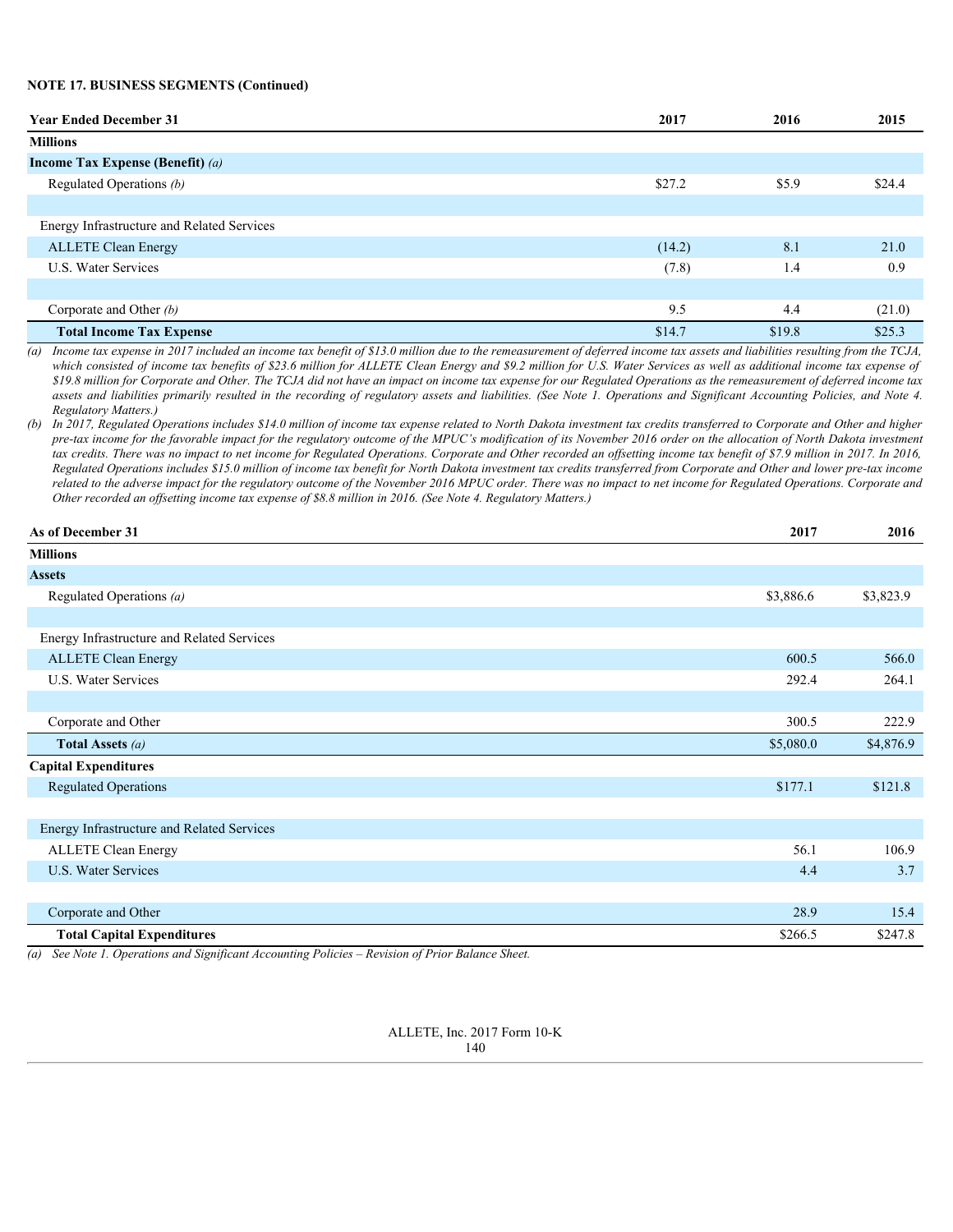# **NOTE 18. QUARTERLY FINANCIAL DATA (UNAUDITED)**

Information for any one quarterly period is not necessarily indicative of the results which may be expected for the year.

| <b>Quarter Ended</b>                      | <b>Mar. 31</b> | <b>Jun. 30</b> | <b>Sept. 30</b> | Dec. 31 |
|-------------------------------------------|----------------|----------------|-----------------|---------|
| <b>Millions Except Earnings Per Share</b> |                |                |                 |         |
| 2017                                      |                |                |                 |         |
| Operating Revenue                         | \$365.6        | \$353.3        | \$362.5         | \$337.9 |
| Operating Income                          | \$72.6         | \$55.0         | \$69.0          | \$33.2  |
| Net Income Attributable to ALLETE         | \$49.0         | \$36.9         | \$44.9          | \$41.4  |
| Earnings Per Share of Common Stock        |                |                |                 |         |
| Basic                                     | \$0.97         | \$0.73         | \$0.88          | \$0.81  |
| Diluted                                   | \$0.97         | \$0.72         | \$0.88          | \$0.81  |
| 2016                                      |                |                |                 |         |
| <b>Operating Revenue</b>                  | \$333.8        | \$314.8        | \$349.6         | \$341.5 |
| Operating Income                          | \$66.8         | \$42.2         | \$53.4          | \$61.1  |
| Net Income Attributable to ALLETE         | \$45.9         | \$24.8         | \$40.3          | \$44.3  |
| Earnings Per Share of Common Stock        |                |                |                 |         |
| Basic                                     | \$0.93         | \$0.50         | \$0.82          | \$0.89  |
| Diluted                                   | \$0.93         | \$0.50         | \$0.81          | \$0.89  |
| 2015                                      |                |                |                 |         |
| Operating Revenue                         | \$320.0        | \$323.3        | \$462.5         | \$380.6 |
| Operating Income                          | \$56.4         | \$39.5         | \$85.2          | \$29.6  |
| Net Income Attributable to ALLETE         | \$39.9         | \$22.5         | \$60.4          | \$18.3  |
| Earnings Per Share of Common Stock        |                |                |                 |         |
| Basic                                     | \$0.85         | \$0.46         | \$1.24          | \$0.37  |
| Diluted                                   | \$0.85         | \$0.46         | \$1.23          | \$0.37  |

ALLETE, Inc. 2017 Form 10-K 141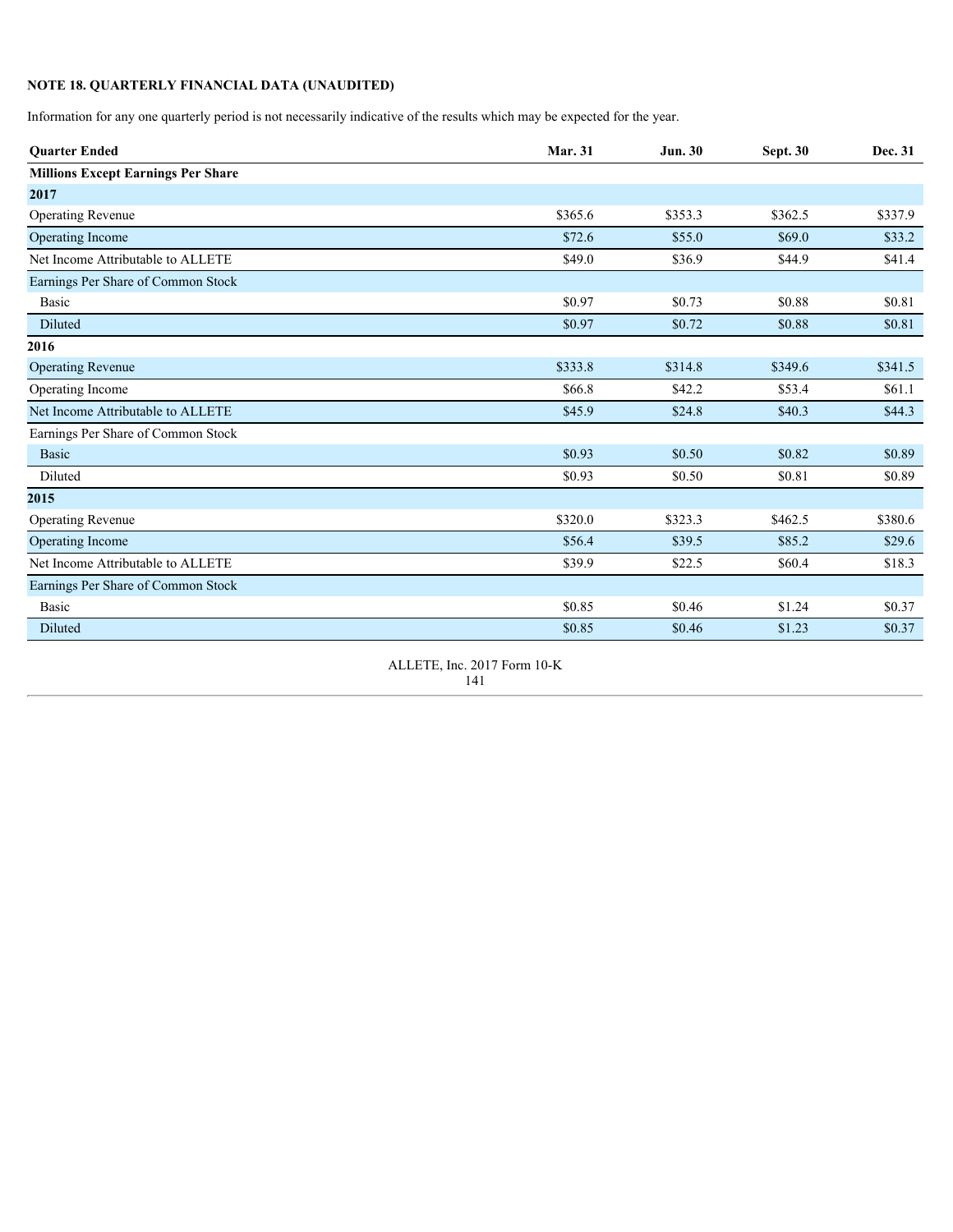# **Schedule II**

# **ALLETE**

**Valuation and Qualifying Accounts and Reserves**

|                                             | <b>Balance at</b>             | <b>Additions</b>                |                                 | <b>Deductions</b>      | <b>Balance</b> at        |
|---------------------------------------------|-------------------------------|---------------------------------|---------------------------------|------------------------|--------------------------|
|                                             | <b>Beginning of</b><br>Period | Charged to<br>Income            | Other<br><b>Charges</b>         | from<br>Reserves $(a)$ | End of<br>Period         |
| <b>Millions</b>                             |                               |                                 |                                 |                        |                          |
| <b>Reserve Deducted from Related Assets</b> |                               |                                 |                                 |                        |                          |
| Reserve For Uncollectible Accounts          |                               |                                 |                                 |                        |                          |
| 2015 Trade Accounts Receivable              | \$1.1                         | \$1.6                           | $\overline{\phantom{m}}$        | \$1.7                  | \$1.0                    |
| Finance Receivables - Long-Term             | \$0.6                         |                                 |                                 |                        | \$0.6                    |
| 2016 Trade Accounts Receivable              | \$1.0                         | \$4.1                           | $\overline{\phantom{m}}$        | \$2.0                  | \$3.1                    |
| Finance Receivables - Long-Term             | \$0.6                         | $\hspace{0.1mm}-\hspace{0.1mm}$ | $\overline{\phantom{0}}$        | \$0.6                  | $\overline{\phantom{m}}$ |
| 2017 Trade Accounts Receivable              | \$3.1                         | \$0.8                           | $\overline{\phantom{m}}$        | \$1.8                  | \$2.1                    |
| Finance Receivables - Long-Term             |                               | $\overline{\phantom{a}}$        |                                 |                        | __                       |
| Deferred Asset Valuation Allowance          |                               |                                 |                                 |                        |                          |
| 2015 Deferred Tax Assets                    | \$22.1                        | \$9.5                           | $\overbrace{\hspace{25mm}}^{}$  |                        | \$31.6                   |
| 2016 Deferred Tax Assets                    | \$31.6                        | \$11.4                          | $\hspace{0.1mm}-\hspace{0.1mm}$ |                        | \$43.0                   |
| 2017 Deferred Tax Assets                    | \$43.0                        | \$17.0                          | __                              |                        | \$60.0                   |

*(a) Includes uncollectible accounts written-off.*

ALLETE, Inc. 2017 Form 10-K 142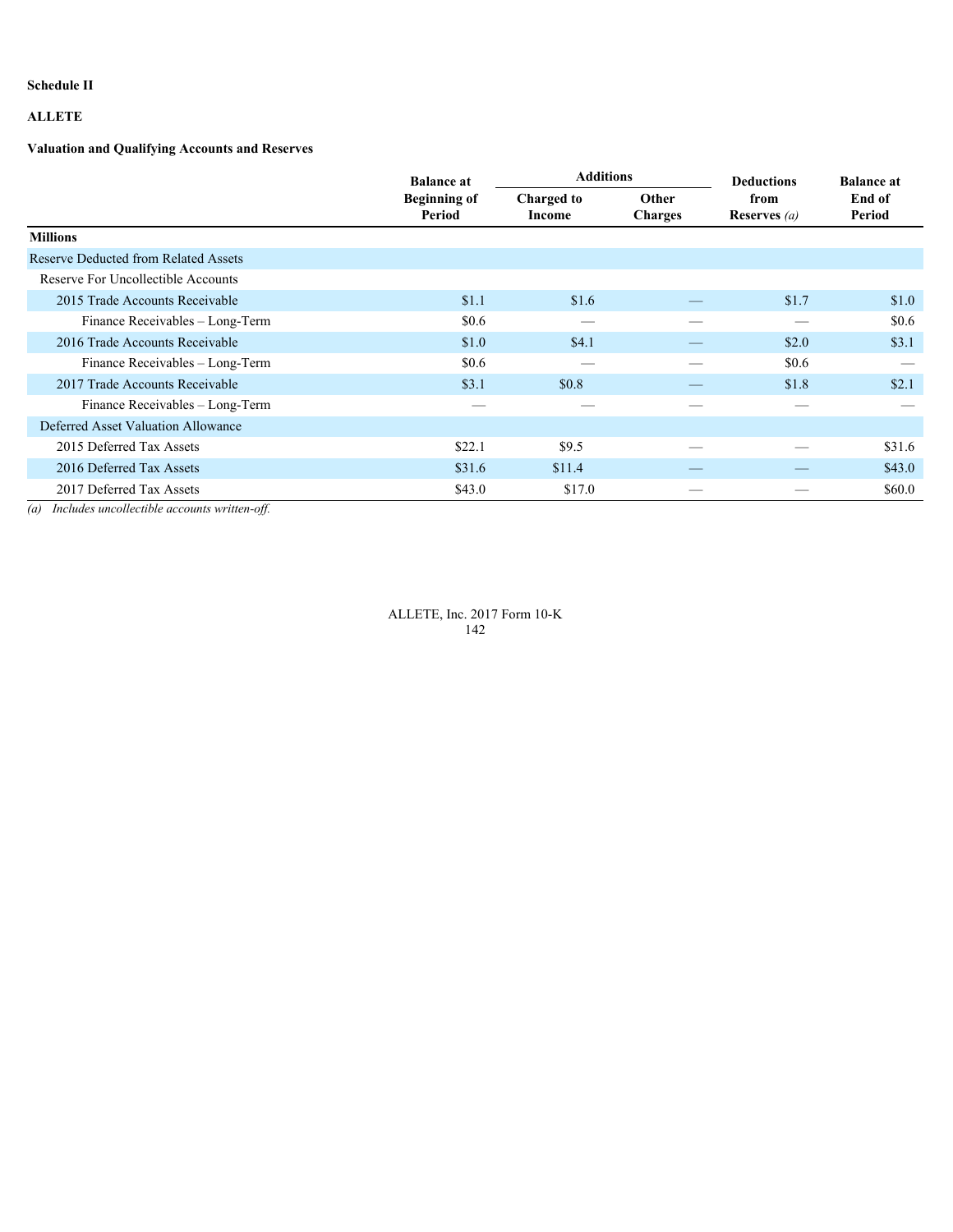### **ALLETE**

**EXECUTIVE LONG-TERM INCENTIVE COMPENSATION PLAN**

# **RESTRICTED STOCK UNIT GRANT**

[Effective 2018] [Eligible Executive Employees]

Name when the contract of the contract of the contract of the contract of the contract of the contract of the contract of the contract of the contract of the contract of the contract of the contract of the contract of the

In accordance with the terms of ALLETE's Executive Long-Term Incentive Compensation Plan, as amended (the "Plan"), and as determined by and through the Executive Compensation Committee of ALLETE's Board of Directors, ALLETE hereby grants to you (the "Participant") Restricted Stock Units ("RSU's") as set forth below, payable in the form of ALLETE Common Stock, subject to the terms and conditions set forth in this Grant, including Annex A hereto, and all documents incorporated herein by reference:

Number of Restricted Stock Units: Date of Grant: Vesting Period:

This Grant is made in accordance with the Plan.

Further terms and conditions of the Grant are set forth in Annex A hereto, which is an integral part of this Grant.

Any term, provision or condition applicable to the Restricted Stock Units set forth in the Plan and not set forth herein is hereby incorporated by reference. To the extent any provision hereof is inconsistent with a Plan provision, the Plan provision will govern.

YOU SHOULD CAREFULLY READ AND REVIEW THE TERMS AND CONDITIONS SET FORTH IN THIS GRANT, INCLUDING ANNEX A HERETO, WHICH CONTAINS IMPORTANT INFORMATION, INCLUDING MANDATORY CLAIMS AND ARBITRATION PROCEDURES.

You will be deemed to have accepted this Grant on the Date of Grant, and all its associated terms and conditions, including the mandatory claims and arbitration procedures set forth in Annex A, unless you notify the Company of your non-acceptance of the Grant by contacting the Manager–Compensation and Benefits, in writing within sixty (60) days of the Date of Grant.

IN WITNESS WHEREOF, ALLETE has caused this Grant to be executed by its Chairman, President and Chief Executive Officer as of the date and year first above written.

ALLETE

By:

Chairman, President & CEO

Attachment: Annex A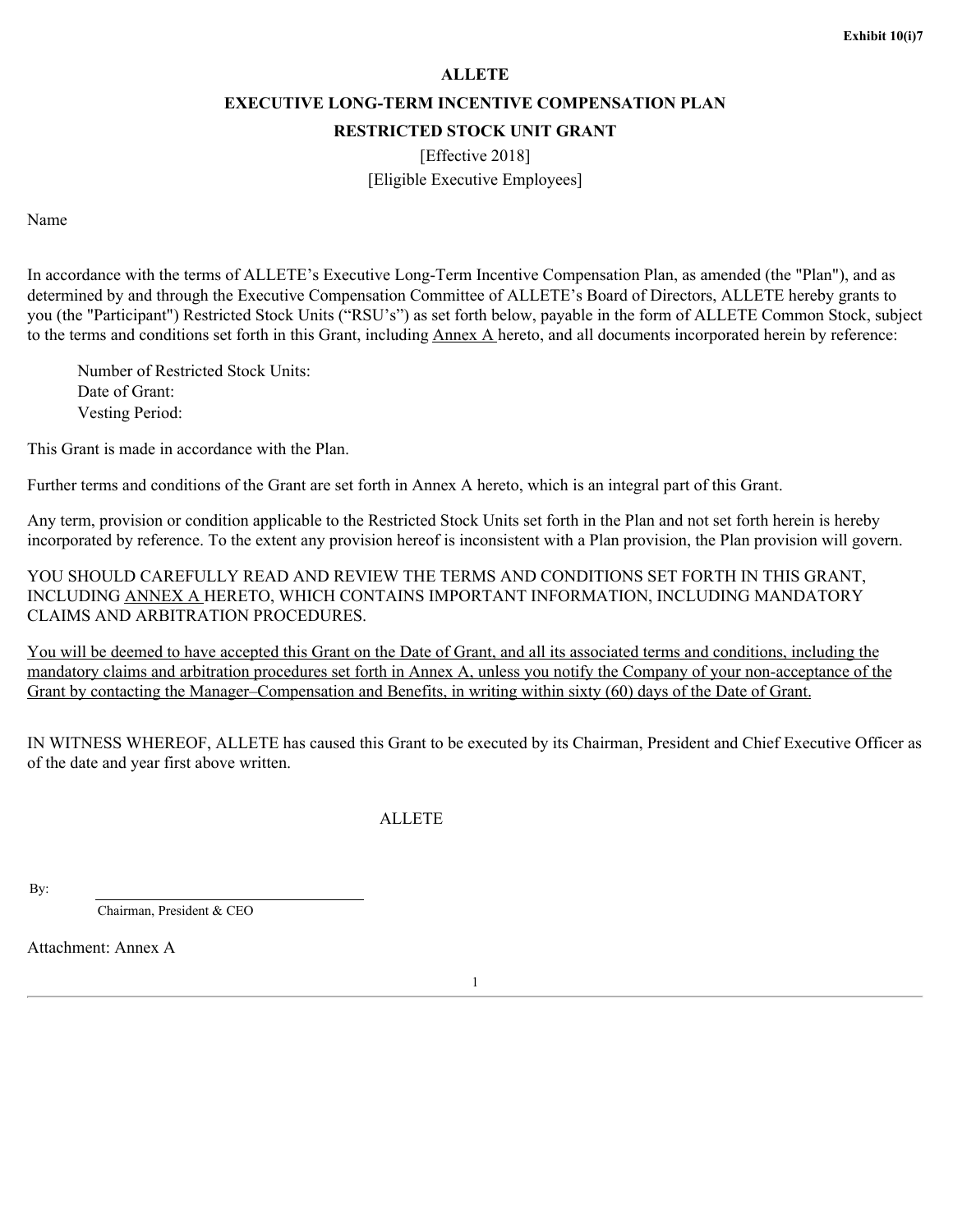# **ANNEX A TO ALLETE EXECUTIVE LONG-TERM INCENTIVE COMPENSATION PLAN RESTRICTED STOCK UNIT GRANT**

The grant of restricted stock units (each, a "RSU") under the ALLETE Executive Long-Term Incentive Compensation Plan (the "Plan"), evidenced by the Grant to which this is annexed, is subject to the following additional terms and conditions:

1. Form and Timing of Payment. Subject to the provisions hereof, each RSU will be paid in the form of one share of ALLETE common stock (each, a "Share"), plus accrued Dividend Equivalents. Shares will be deposited into your ALLETE Invest Direct plan account. Except as otherwise provided in sections 3 and 4, below, payment will be made during the period ending sixty days after the end of the vesting period; provided, however, the Participant will not be permitted, directly or indirectly, to designate the taxable year of the distribution. Payment will be subject to withholding Shares equal in value to the minimum amount of tax required to be withheld by law.

2. Dividend Equivalents . You will receive Dividend Equivalents in connection with the RSUs granted. Dividend Equivalents will be calculated and credited to you at the time the underlying RSUs are paid. Dividend Equivalents will be in the form of additional RSUs, which will be added to the number of RSUs subject to the grant, and will equal the number of Shares (including fractional Shares) that could have been purchased on applicable dividend payment dates, based on the closing ALLETE common stock price as reported in the consolidated transaction reporting system on that date, with cash dividends that would have been paid on the underlying RSUs, if such RSUs were Shares. Dividend Equivalents will only become payable if and to the extent the underlying RSUs vest and become payable.

3. Payment Upon Retirement, Death or Disability; Forfeiture Upon Other Termination of Employment, Default on Certain Agreements or Unsatisfactory Job Performance .

3.1 Subject to Section 3.4 below, if during the vesting period you (i) Retire, (ii) die while employed by a Related Company, or (iii) become Disabled, a portion of the unvested RSUs subject to the Grant will vest and be paid to you (or your beneficiary or estate) during the period ending sixty days after such event; provided, however, you will not be permitted, directly or indirectly, to designate the taxable year of the distribution. Except as otherwise provided in Section 4, payment pursuant to this Section 3.1 will be prorated, after giving effect to accumulated Dividend Equivalents, based on the number of whole calendar months within the vesting period that had elapsed as of the date of Retirement, death or Disability in relation to the number of calendar months in the vesting period. For purposes of this calculation, you will be credited with a whole month if you were employed on the  $15<sup>th</sup>$  of the month.

3.2 Except as otherwise provided in Section 4, if during the vesting period or prior to payment of all RSUs you have a Separation from Service for any reason other than those specified in Section 3.1 above, all unvested or unpaid RSUs subject to the Grant (and related Dividend Equivalents) will be forfeited on the date of such Separation from Service.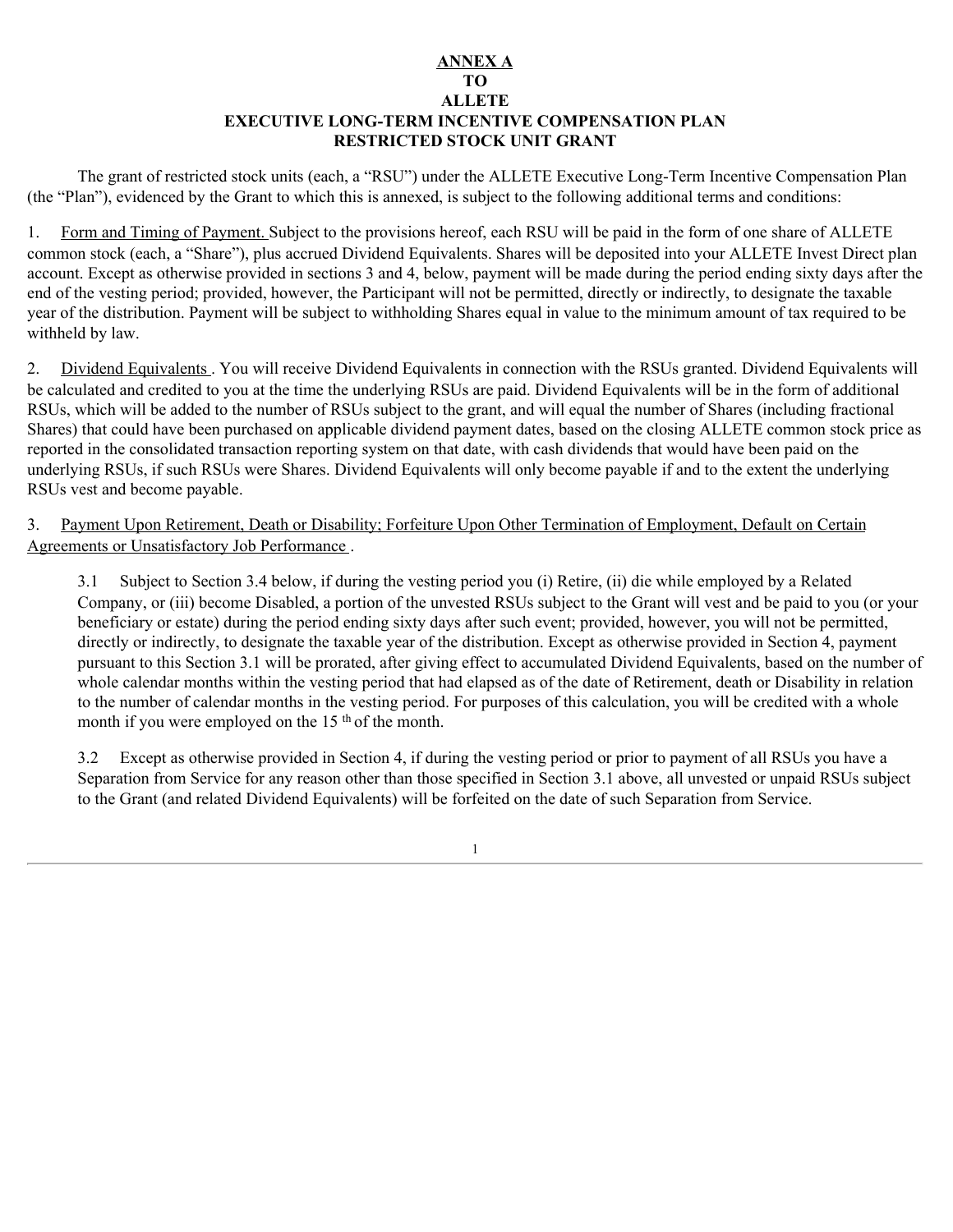3.3 If during the vesting period or prior to payment of all RSUs you are demoted, you default on any written agreement with a Related Company related to a restrictive employment covenant (such as confidentiality, non-disclosure, noncompetition, non-solicitation, or the like), or if ALLETE determines, in its sole discretion, that your job performance is unsatisfactory, ALLETE may cancel or amend your grant relating to any unpaid RSUs, resulting in the forfeiture of some portion or all of your unpaid RSUs (and related Dividend Equivalents).

3.4 Notwithstanding anything herein to the contrary, if you become entitled to a payment of the RSUs by reason of your Retirement and if you are a Specified Employee on the date of such Retirement, payment shall not be made until the earlier of: (i) the expiration of the six-month period beginning on the date of your Retirement, or (ii) the date of your death. The payment to which a Specified Employee would otherwise be entitled during this six-month period shall be paid, together with Dividend Equivalents that have accrued during this six-month delay, during the seventh month following the date of the Participant's Retirement, or, if earlier, the date of the Participant's death.

4. Change in Control . Upon a Change in Control, unless the Committee provides otherwise prior to the Change in Control, outstanding unvested RSUs shall be prorated (as described below) and such prorated RSUs shall immediately vest and be payable to you during the period ending sixty days after the Change in Control. The RSUs will not be subject to proration and immediately vest, however, if and to the extent that the Grant is, in connection with the Change in Control, fully assumed by the successor corporation or parent thereof; in such case, the RSUs shall be prorated and immediately vest upon your termination of employment by the successor corporation for reasons other than cause within 18 months following the Change in Control and be payable to the Participant during the period ending sixty days after the termination of employment. Any payment on account of or in connection with a Change in Control will be prorated, after giving effect to the accumulation of Dividend Equivalents, based on the number of whole calendar months within the three-year vesting period that had elapsed as of the date of the Change in Control or termination of employment, as applicable, in relation to the number of calendar months in the three-year vesting period. For purposes of this calculation, you will be credited with a whole month if you were employed on the 15 th of the month. In no event will you be permitted, directly or indirectly, to designate the taxable year of the distribution on account of or in connection with a Change in Control.

5. Compensation Recovery Policy . The Grant is subject to the terms of any compensation recovery policy or policies established by ALLETE as may be amended from time to time ("Compensation Recovery Policy"). ALLETE hereby incorporates into the Grant the terms of the Compensation Recovery Policy.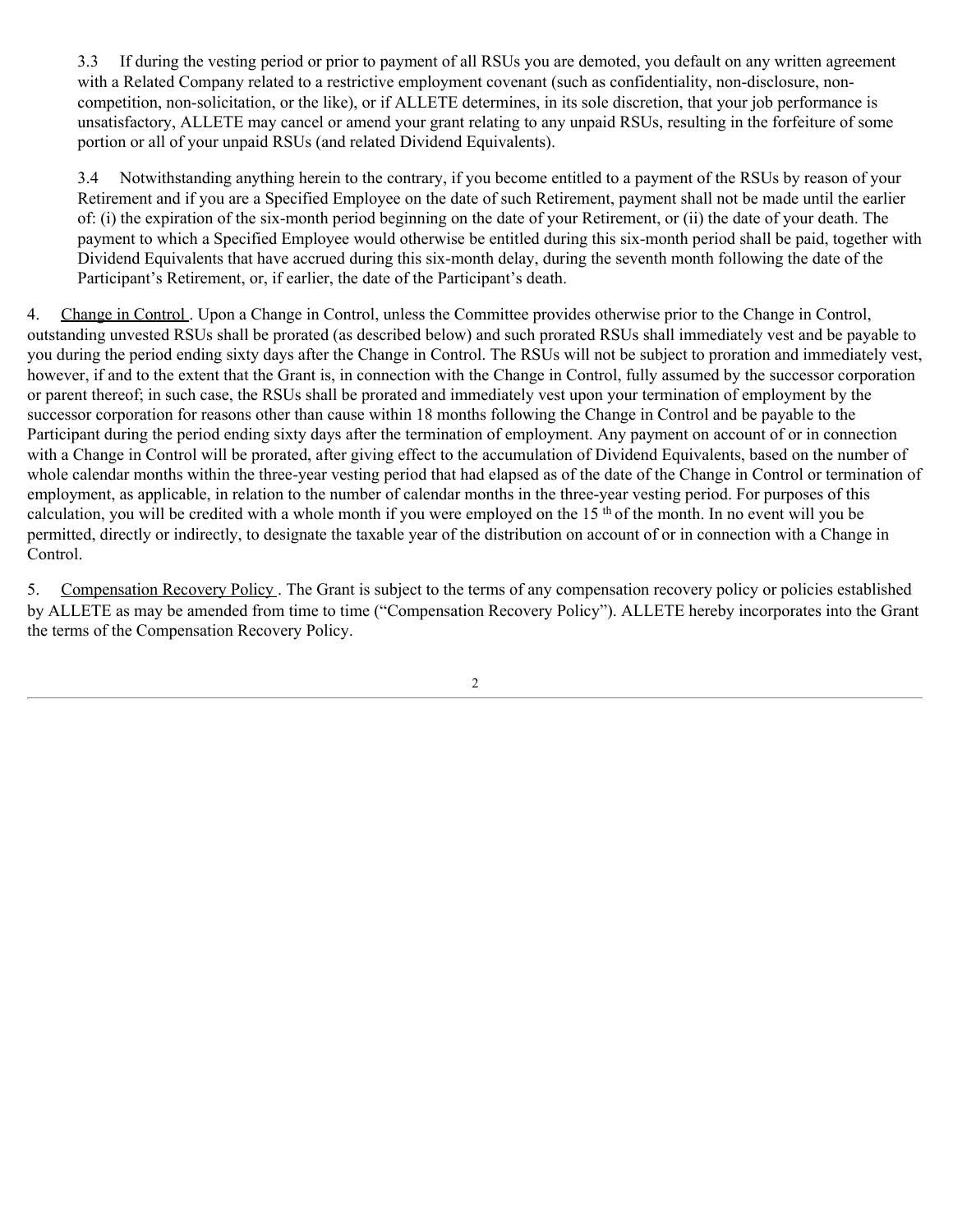6. Section 409A Compliance. This Grant is intended to comply with Section 409A or an exemption thereunder, and, accordingly, to the maximum extent permitted, the Plan and the Grant shall be interpreted and administered in compliance therewith. Notwithstanding any other provision of the Grant, payments provided pursuant to the Grant may only be made upon an event and in a manner that complies with Section 409A or an applicable exemption. Any payments pursuant to the Grant that may be excluded from Section 409A as a short-term deferral shall be excluded from Section 409A to the maximum extent possible. To the extent that any provision of the Grant would cause a conflict with the requirements of Section 409A or would cause the administration of the Grant to fail to satisfy Section 409A, such provision shall be deemed null and void to the extent permitted by applicable law. Nothing herein shall be construed as a guarantee of any particular tax treatment. ALLETE makes no representation that the Grant complies with Section 409A and in no event shall ALLETE be liable for the payment of any taxes and penalties that you may incur under Section 409A.

7. Claims Procedure and Arbitration . The Grant is subject to the following claims procedures:

7.1 Mandatory Claims Procedures. If you or any person acting on your behalf (the "Claimant") has any claim or dispute related in any way to the Grant or to the Plan, the Claimant must follow these claims procedures. All claims must be brought no later than one year following the date on which the claim first arose and any claim not submitted within such time limit will be waived.

7.2 Claim Submission . Any claim must be made in writing to the Claims Administrator. The Claims Administrator, or its delegate, shall notify the Claimant of the resolution of the Claim within 90 days after receipt of the claim; provided, however, if the Claims Administrator determines that an extension is necessary, the 90-day period shall be extended to up to 180 days upon notice to that effect to the Claimant.

7.3 Notice of Denial . If a claim is wholly or partially denied, the denial notice shall contain (i) the reason or reasons for denial of the claim, and (ii) references to the pertinent Plan provisions upon which the denial is based. Unless the claim is submitted for arbitration as provided below and in the Plan, the Claims Administrator's decision or action shall be final, conclusive and binding on all persons having any interest in the Plan.

7.4 Arbitration . If, after exhausting the procedures set forth above, a Claimant wishes to pursue legal action, any action by the Claimant with respect to a claim, must be resolved by arbitration in the manner described herein.

- *a)* Time Limits . A Claimant seeking arbitration of any determination by the Claims Administrator must, within six (6) months of the date of the Claims Administrator's final decision, file a demand for arbitration with the American Arbitration Association submitting the Claim to resolution by arbitration. A Claimant waives any claim not filed timely in accordance with this Section.
- *b*) Rules Applicable to Arbitration . The arbitration process shall be conducted in accordance with the Commercial Law Rules of the American Arbitration Association.
- *c)* Venue. The arbitration shall be conducted in Minneapolis, Minnesota.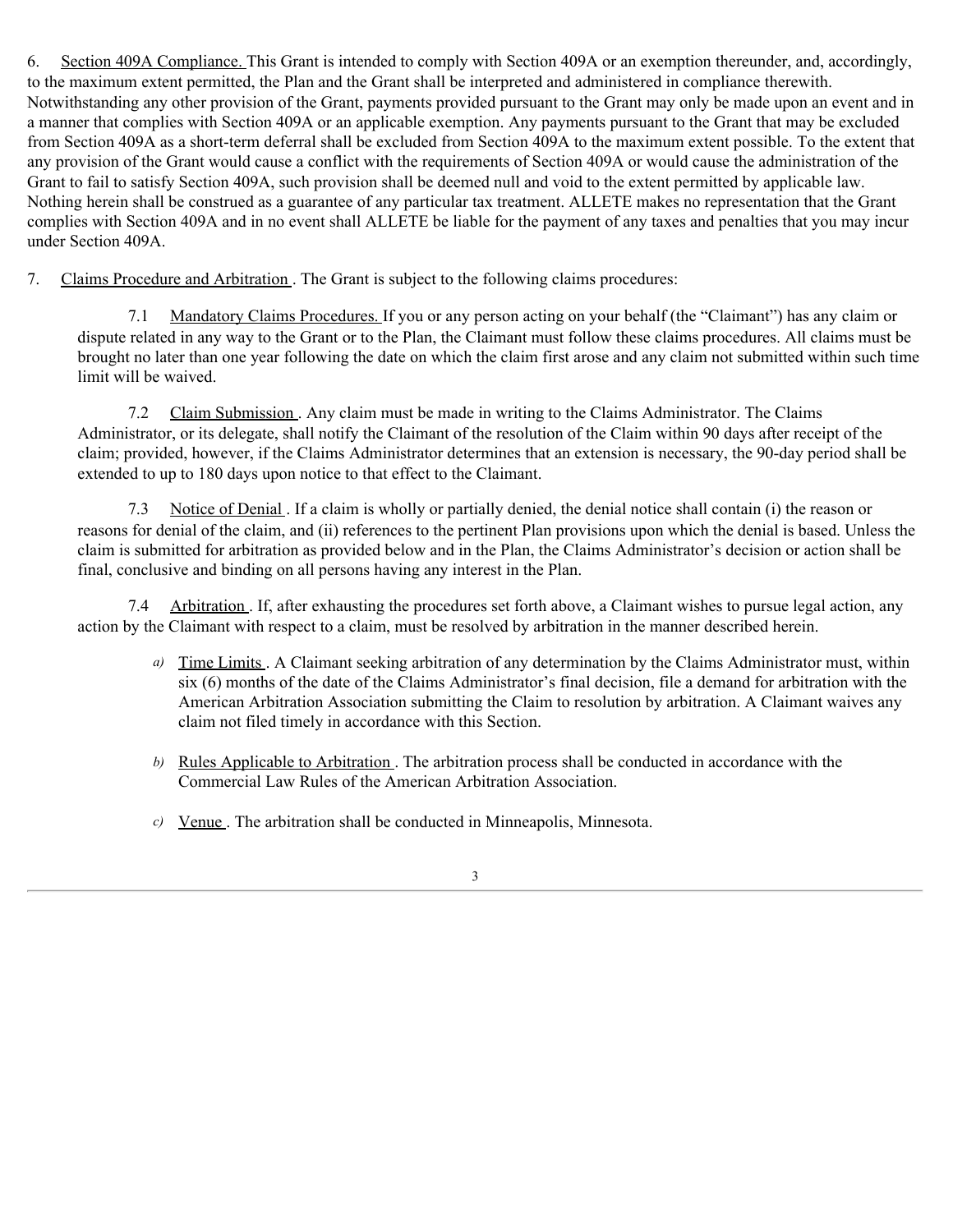- *d*) Binding Effect. The decision of the arbitrator with respect to the claim will be final and binding upon the Company and the Claimant. BY PARTICIPATING IN THE PLAN, AND ACCEPTING THE GRANT, YOU, ON BEHALF OF YOURSELF AND ANY PERSON WITH A CLAIM RELATING TO YOUR GRANT, AGREE TO WAIVE ANY RIGHT TO SUE IN COURT OR TO PURSUE ANY OTHER LEGAL RIGHT OR REMEDY THAT MIGHT OTHERWISE BE AVAILABLE IN CONNECTION WITH THE RESOLUTION OF THE CLAIM.
- *e)* Enforceability . Judgment upon any award entered by an arbitrator may be entered in any court having jurisdiction over the parties.
- *f)* Waiver of Class, Collective, and Representative Actions . Any claim shall be heard without consolidation of such claims with any other person or entity. To the fullest extent permitted by law, whether in court or in arbitration, by participating in the Plan, you waive any right to commence, be a party to in any way, or be an actual or putative class member of any class, collective, or representative action arising out of or relating to any claim, and you agree that any claim may only be initiated or maintained and decided on an individual basis.
- *g)* Standard of Review . Any decision of an arbitrator on a claim shall be limited to determining whether the Claims Administrator's decision or action was arbitrary or capricious or was unlawful. The arbitrator shall adhere to and apply the deferential standard of review set out in *Conkright v. Frommert* , 130 S. Ct. 1640 (2010), *Metropolitan Life Insurance Co. v.* Glenn *,* 554 U.S. 105 (2008), and *Firestone Tire and Rubber Company v. Bruch,* 489 U.S. 101 (1989), and shall accord due deference to the determinations, interpretations, and construction of the Plan document by the Claim's Administrator.
- *h*) General Procedures .
	- i. Arbitration Rules . The arbitration hearing will be conducted under the AAA Commercial Arbitration Rules (as amended or revised from time to time by AAA) (hereinafter the "AAA Rules"), before one AAA arbitrator who is from the Large, Complex Case Panel and who has experience with matters involving executive compensation and equity compensation plans. The AAA Rules and the terms and procedures set forth here may conflict on certain issues. To the extent that the procedures set forth here conflict with the AAA Rules, the procedures set forth here shall control and be applied by the arbitrator. Notwithstanding the amount of the claim, the Procedures for Large, Complex Commercial Disputes shall not apply.
	- ii. Substantive Law . The arbitrator shall apply the substantive law (and the laws of remedies, if applicable), of Minnesota or federal law, or both, depending upon the claim. Except to the extent required by applicable law, the Claimant shall keep any arbitration decision or award strictly confidential and not disclose to anyone other than his or her spouse, attorney, or tax advisor.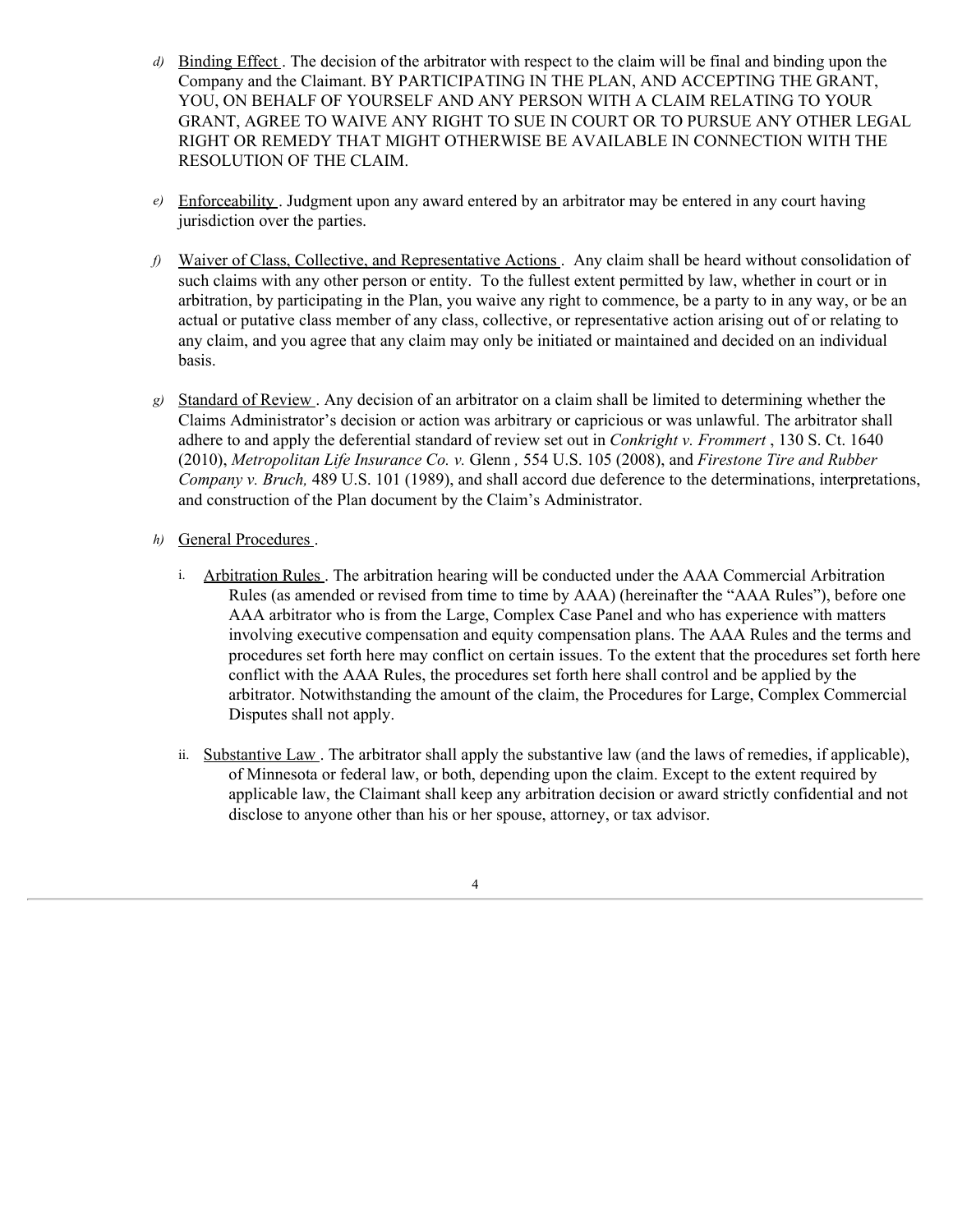- iii. Authority . The arbitrator shall have jurisdiction to hear and rule on prehearing disputes and is authorized to hold prehearing conferences by telephone or in person as the arbitrator deems necessary. The arbitrator will have the authority to hear a motion to dismiss and/or a motion for summary judgment by any party and in doing so shall apply the standards governing such motions under the Federal Rules of Civil Procedure.
- iv. Pre-Hearing Procedures . Each party may take the deposition of not more than one individual and the expert witness, if any, designated by another party. Each party will have the right to subpoena witnesses in accordance with the Federal Arbitration Act, Title 9 of the United States Code. Additional discovery may be had only if the arbitrator so orders, upon a showing of substantial need.
- v. Fees and Costs . Administrative arbitration fees and arbitrator compensation shall be borne equally by the parties, and each party shall be responsible for its own attorney's fees, if any; provided, however, that the Committee will authorize payment by the Company of all administrative arbitration fees, arbitrator compensation and attorney's fees if the Committee concludes that a Claimant has substantially prevailed on his or her claims. Unless prohibited by statute, the arbitrator shall assess attorney's fees against a party upon a showing that such party's claim, defense or position is frivolous, or unreasonable, or factually groundless. If either party pursues a claim by any means other than those set forth in this Article, the responding party shall be entitled to dismissal of such action, and the recovery of all costs and attorney's fees and losses related to such action, unless prohibited by statute.
- *(i)* Interstate Commerce and the Federal Arbitration Act . The Company is involved in transactions involving interstate commerce, and the employee's employment with the Company involves such commerce. Therefore, the Federal Arbitration Act, Title 9 of the United States Code, will govern the interpretation, enforcement, and all judicial proceedings regarding the arbitration procedures in this Section.

8. Ratification of Actions. By receiving the Grant or other benefit under the Plan, you and each person claiming under or through you shall be conclusively deemed to have indicated your acceptance and ratification of, and consent to, any action taken under the Plan or the Grant by ALLETE, the Board, or the Committee.

9. No Impact on Other Benefits . The Grant or payment on account thereof shall not be taken into account in determining any benefits under any severance, retirement, welfare, insurance or other benefit plan of ALLETE or any affiliate except to the extent otherwise expressly provided in writing in such other plan or an agreement thereunder.

10. Notices. Any notice hereunder to ALLETE shall be addressed to ALLETE, 30 West Superior Street, Duluth, Minnesota 55802, Attention: Manager - Compensation and Benefits, Human Resources, and any notice hereunder to you shall be directed to your address as indicated by ALLETE's records, subject to the right of either party to designate at any time hereafter in writing some other address.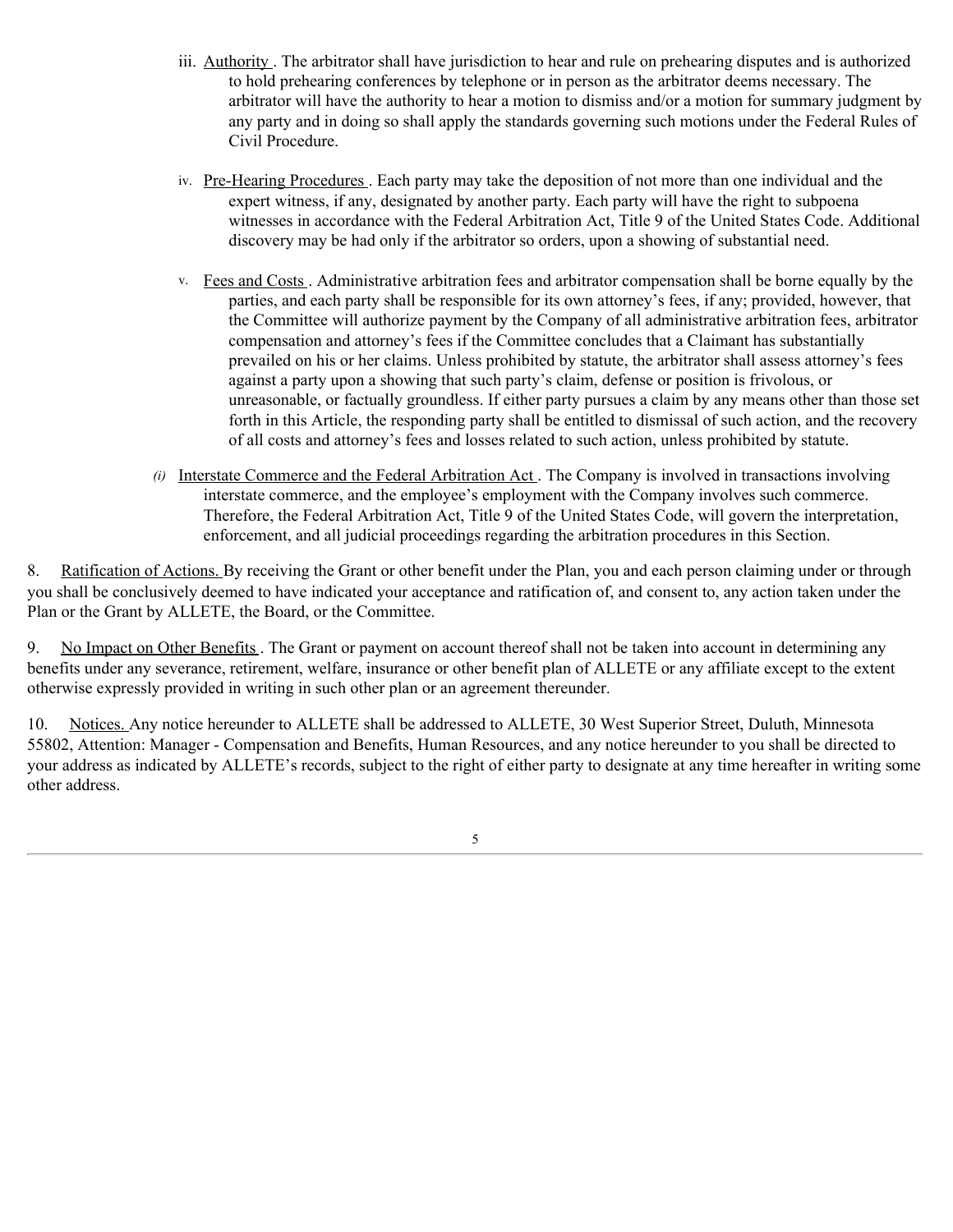11. Governing Law and Severability. To the extent not preempted by the Federal law, the Grant will be governed by and construed in accordance with the laws of the State of Minnesota, without regard to its conflicts of law provisions. In the event any provision of the Grant shall be held illegal or invalid for any reason, the illegality or invalidity shall not affect the remaining parts of the Grant, and the Grant shall be construed and enforced as if the illegal or invalid provision had not been included.

12. Definitions. Capitalized terms not otherwise defined herein shall have the meanings given them in the Plan. The following definitions apply to the Grant and this Annex A:

12.1 " **Claims Administrator"** means ALLETE's Chief Executive Officer, unless the claimant is (or is acting on behalf of) an ALLETE executive officer (within the meaning of Exchange Act Rule 3b-7), in which case the Claims Administrator is the Executive Compensation Committee of the Board of Directors. 12.2 " **Change in Control** " means the earliest of:

- (i) the date any one Person, or more than one Person acting as a group (as the term "group" is used in Treasury Regulations section 1.409A-3(i)(5)(v)(B)), acquires ownership of stock of the Company that, together with stock previously held by the acquirer, constitutes more than fifty (50%) percent of the total fair market value or total voting power of Company stock. If any one Person, or more than one Person acting as a group, is considered to own more than fifty (50%) percent of the total fair market value or total voting power of Company stock, the acquisition of additional stock by the same Person or Persons acting as a group does not cause a Change in Control. An increase in the percentage of stock owned by any one Person, or Persons acting as a group, as a result of a transaction in which Company acquires its stock in exchange for property, is treated as an acquisition of stock;
- (ii) the date any one Person, or more than one Person acting as a group (as the term "group" is used in Treasury Regulations section 1.409A-3(i)(5)(y)(B)), acquires (or has acquired during the twelve (12) month period ending on the date of the most recent acquisition by that Person or Persons) ownership of Company stock possessing at least thirty (30%) percent of the total voting power of Company stock;
- (iii) the date a majority of the members of the Company's board of directors is replaced during any twelve (12) month period by directors whose appointment or election is not endorsed by a majority of the members of the board of directors prior to the date of appointment or election; or
- (iv) the date any one Person, or more than one Person acting as a group (as the term "group" is used in Treasury Regulations section 1.409A-3(i)(5)(v)(B)), acquires (or has acquired during the twelve (12) month period ending on the date of the most recent acquisition by that Person or Persons) assets from the Company that have a total gross fair market value equal to at least forty (40%) percent of the total gross fair market value of all the Company's assets immediately prior to the acquisition or acquisitions. For this purpose, "gross fair market value" means the value of the corporation's assets, or the value of the assets being disposed of, without regard to any liabilities associated with these assets.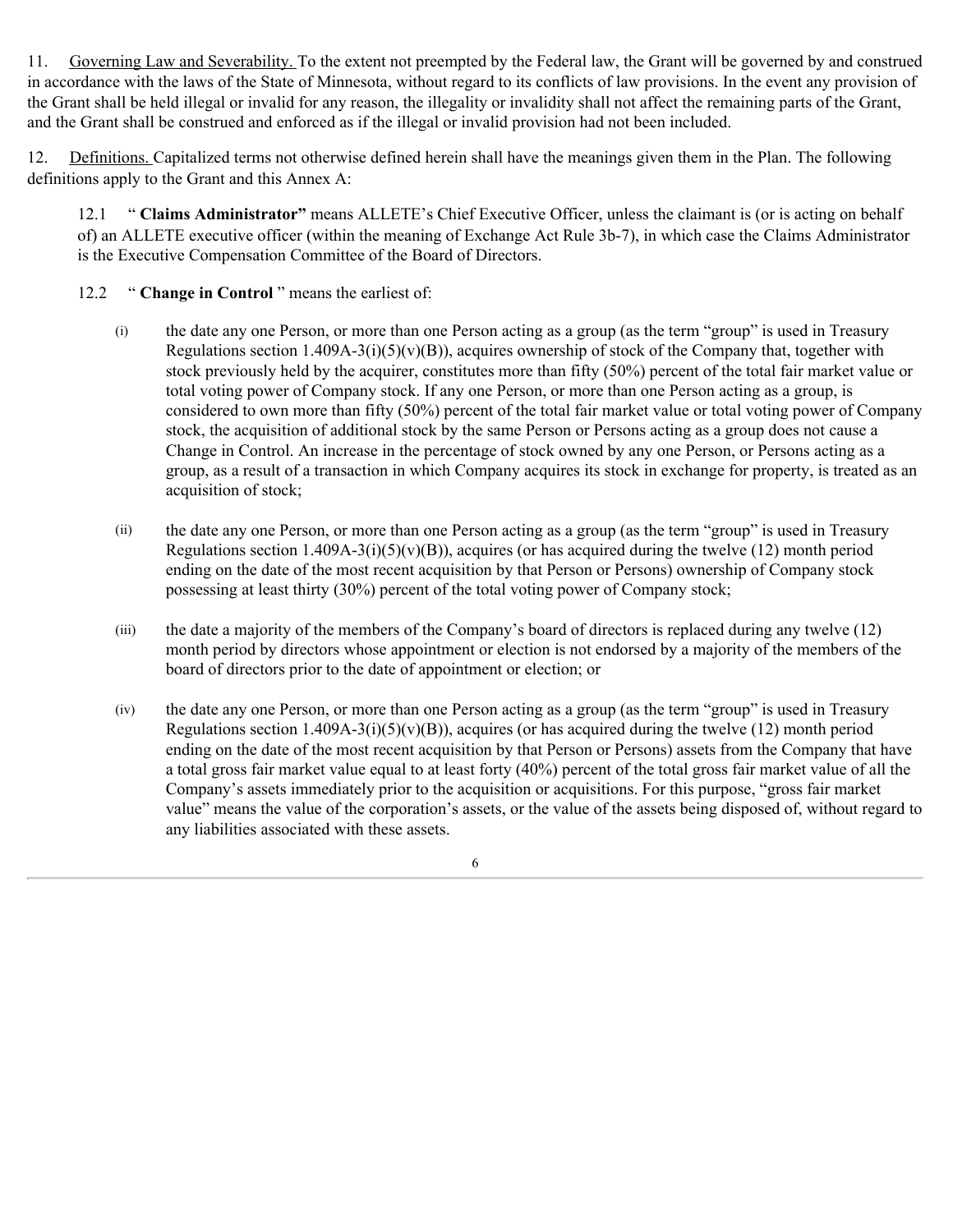In determining whether a Change in Control occurs, the attribution rules of Code section 318 apply to determine stock ownership. The stock underlying a vested option is treated as owned by the individual who holds the vested option, and the stock underlying an unvested option is not treated as owned by the individual who holds the unvested option. The term "Person" used in this definition means any individual, corporation (including any non-profit corporation), general, limited or limited liability partnership, limited liability company, joint venture, estate, trust, firm, association, organization or other entity or any governmental or quasi-governmental authority, organization, agency or body.

- 12.3 " **Code** " means the Internal Revenue Code of 1986, as it may be amended from time to time
- 12.4 " **Disability** " or " **Disabled** " means a physical or mental condition in which the Participant is:
	- (i) unable to engage in any substantial gainful activity by reason of any medically determinable physical or mental impairment that can be expected to result in death or can be expected to last for a continuous period of not less than twelve (12) months;
	- (ii) by reason of any medically determinable physical or mental impairment which can be expected to result in death or can be expected to last for a continuous period of not less than twelve (12) months, receiving income replacement benefits for a period of not less than three (3) months under the Employer's accident and health plan;
	- (iii) determined to be totally disabled by the Social Security Administration; or
	- (iv) disabled pursuant to an Employer-sponsored disability insurance arrangement provided that the definition of disability applied under such disability insurance program complies with the foregoing definition of Disability.

12.5 " **Related Company** " means the ALLETE, Inc. and all persons with whom the ALLETE, Inc. would be considered a single employer under Code section 414(b) (employees of controlled group of corporations), and all persons with whom such person would be considered a single employer under Code section 414(c) (employees of partnerships, proprietorships, etc., under common control); provided that in applying Code sections  $1563(a)(1)$ , (2), and (3) for purposes of determining a controlled group of corporations under Code section 414(b), the language "at least 50 percent" is used instead of "at least 80 percent" each place it appears in Code sections  $1563(a)(1)$ , (2), and (3), and in applying Treasury Regulations section 1.414(c)-2 for purposes of determining trades or businesses (whether or not incorporated) that are under common control for purposes of Code section 414(c), "at least 50 percent" is used instead of "at least 80 percent" each place it appears in Treasury Regulations section 1.414(c)-2.

12.6 " **Retirement** " or " **Retires** " means Separation from Service, for reasons other than death or Disability, on or after attaining normal retirement age or early retirement age as defined in the most applicable qualified retirement plan sponsored by the Related Company that employed the Participant immediately preceding the Separation from Service, without regard to whether the Participant is a participant in such plan, or if the employer Related Company does not sponsor such retirement plan, on or after attaining Normal Retirement Age or Early Retirement Age as defined in the ALLETE and Affiliated Companies Retirement Plan A, without regard to whether the Participant is a participant under the ALLETE and Affiliated Companies Retirement Plan A.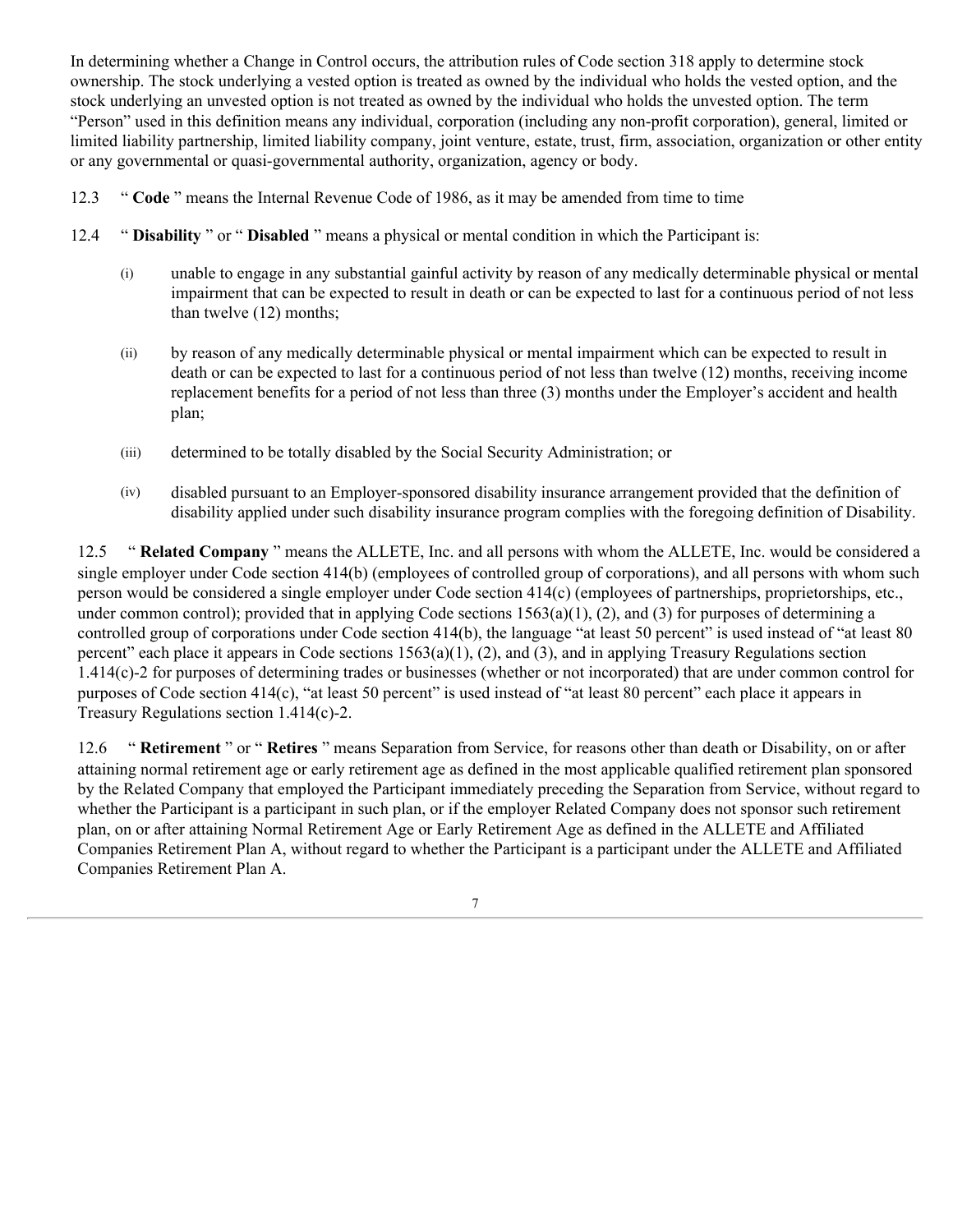12.7 " **Section 409A** " means Section 409A of the Code and Treasury Regulations section 1.409A-1 et seq., as they both may be amended from time to time, or other guidance issued by the Treasury Department and Internal Revenue Service thereunder.

12.8 " **Separation from Service** " means that the Participant terminates employment within the meaning of Treasury Regulations section 1.409A-1(h) and other applicable guidance with all Related Companies. Whether a termination of employment has occurred is determined under the facts and circumstances, and a termination of employment shall occur if all Related Companies and the Participant reasonably anticipate that no further services shall be performed after a certain date or that the level of bona fide services the Participant shall perform after such date (as an employee or an independent contractor) shall permanently decrease to no more than 20 percent of the average level of bona fide services performed (whether as an employee or an independent contractor) over the immediately preceding 36-month period (or the full period of services to the Related Companies if the Participant has been providing services to the Related Companies less than 36 months). A Participant shall not be considered to separate from service during a bona fide leave of absence for less than six (6) months or longer if the Participant retains a right to reemployment with any Related Company by contract or statute. With respect to disability leave, a Participant shall not be considered to separate from service for 29 months unless the Participant otherwise terminates employment or is terminated by all Related Companies.

12.9 " **Specified Employee** " means an Participant who is subject to the six-month delay rule described in Code section 409A(2)(B)(i), determined in accordance with guidelines adopted by the Board from time to time as permitted by Section 409A of the Code and Treasury Regulations section 1.409A-1 et seq., as they both may be amended from time to time, and other guidance issued by the Treasury Department and Internal Revenue Service thereunder.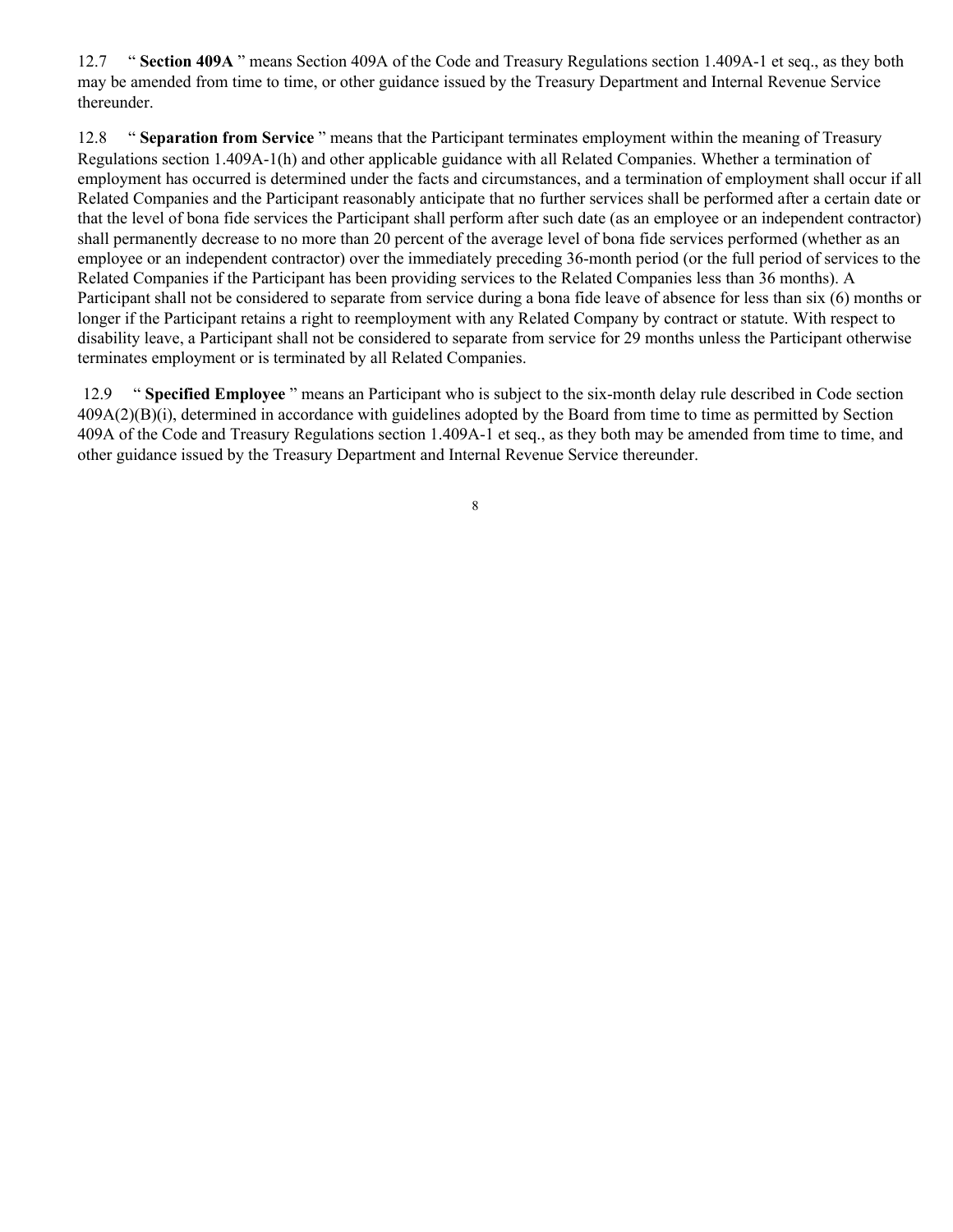# **ALLETE EXECUTIVE LONG-TERM INCENTIVE COMPENSATION PLAN PERFORMANCE SHARE GRANT**

[Effective 2018] [Eligible Executive Employees]

Name when the contract of the contract of the contract of the contract of the contract of the contract of the contract of the contract of the contract of the contract of the contract of the contract of the contract of the

In accordance with the terms of ALLETE's Executive Long-Term Incentive Compensation Plan, as amended (the "Plan"), and as determined by and through the Executive Compensation Committee of ALLETE's Board of Directors, ALLETE hereby grants to you (the "Participant") Performance Shares, as set forth below, subject to the terms and conditions set forth in this Grant, including Annex A and Annex B hereto and all documents incorporated herein by reference:

Number of Performance Shares Granted: Date of Grant: Performance Period: Performance Goals: See Annex B

This Grant is made in accordance with the Plan.

Further terms and conditions of the Grant are set forth in Annex A hereto and Performance Goals are set forth in Annex B hereto, both of which are integral parts of this Grant.

Any term, provision or condition applicable to the Performance Shares set forth in the Plan and not set forth herein is hereby incorporated by reference. To the extent any provision hereof is inconsistent with a Plan provision, the Plan provision will govern.

YOU SHOULD CAREFULLY READ AND REVIEW THE TERMS AND CONDITIONS SET FORTH IN THIS GRANT, INCLUDING ANNEX A HERETO , WHICH CONTAINS IMPORTANT INFORMATION, INCLUDING MANDATORY CLAIMS AND ARBITRATION PROCEDURES.

You will be deemed to have accepted this Grant on the Date of Grant and all its associated terms and conditions, including the mandatory claims and arbitration procedures set forth in Annex A, unless you notify the Company of your non-acceptance of the Grant by contacting the Manager–Compensation and Benefits, in writing within sixty (60) days of the Date of Grant.

IN WITNESS WHEREOF, ALLETE has caused this Grant to be executed by its Chairman, President and Chief Executive Officer as of the date and year first above written.

ALLETE

By:

Chairman, President & CEO

Attachments: Annex A and Annex B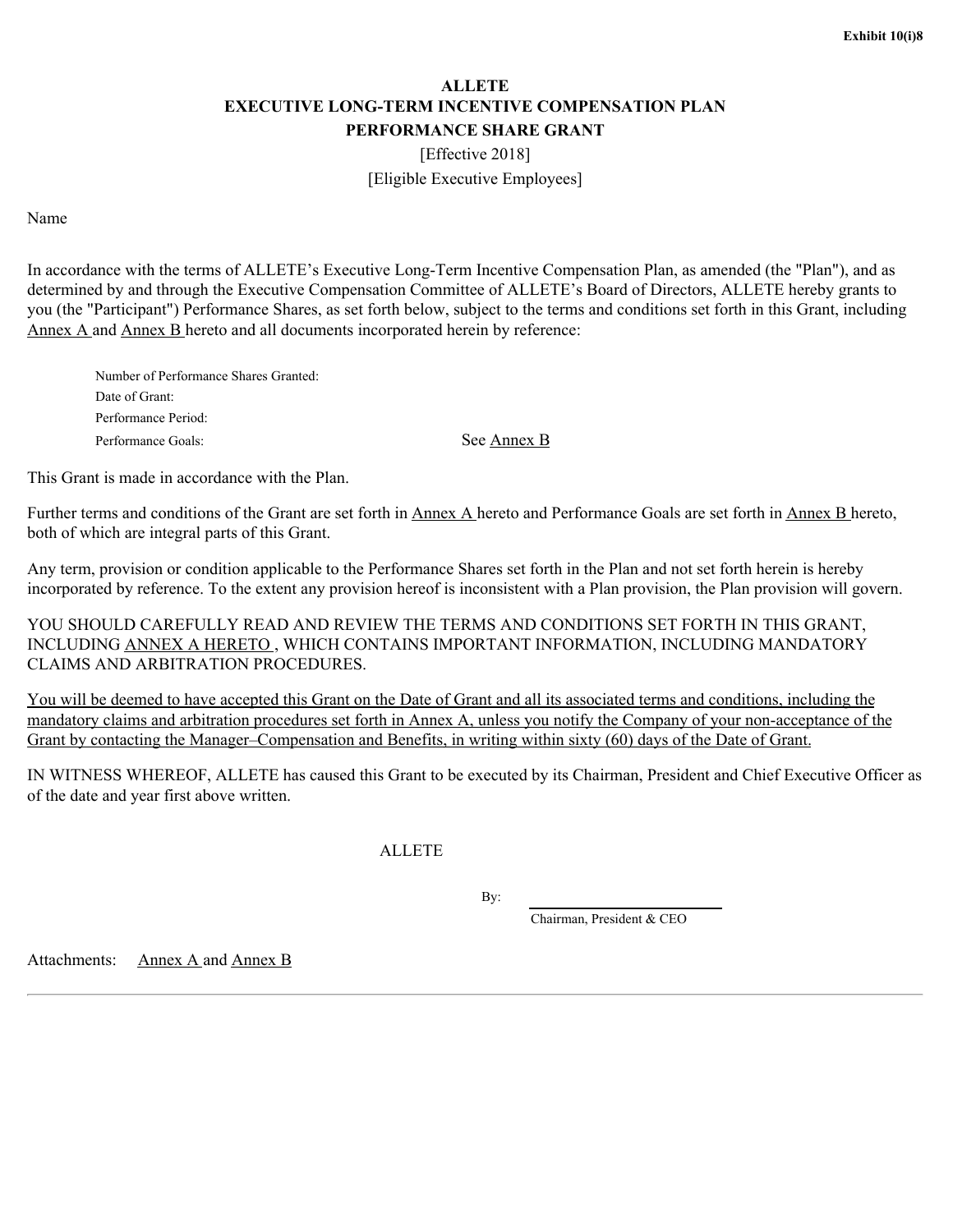# **ANNEX A TO ALLETE EXECUTIVE LONG-TERM INCENTIVE COMPENSATION PLAN PERFORMANCE SHARE GRANT**

The Performance Share Grant to which this is annexed is subject to the following additional terms and conditions:

1. Dividend Equivalents. You will receive Dividend Equivalents with respect to Performance Shares that are earned and payable. Dividend Equivalents are calculated and credited to you after the Performance Period has ended. The Dividend Equivalents will be in the form of additional Performance Shares, which will be added to the number of Performance Shares earned, and will equal the number of Shares (including fractional Shares) that could have been purchased on applicable dividend payment dates, based on the closing ALLETE common stock price as reported in the consolidated transaction reporting system on that date, with cash dividends that would have been paid on underlying Performance Shares, if such Performance Shares were Shares. Dividend Equivalents will only become payable if and to the extent the underlying Performance Shares are earned and become payable.

2. Satisfaction of Goals. Performance Shares remain unearned unless and until Performance Goals are achieved. After the Performance Period has ended, the Executive Compensation Committee (the "Committee") will determine the extent to which the Performance Goals have been met. You will not earn any Performance Shares if the threshold performance level has not been met. Subject to the provisions of Section 4 below and to provisions in the Plan for change in control, Performance Shares will be earned as follows: If the threshold level has been met, you will have earned 50% of the Performance Shares (as increased by the Dividend Equivalents). If the target level has been met, you will have earned 100% of the Performance Shares (as increased by the Dividend Equivalents). If the superior level has been met, you will have earned 200% of the Performance Shares (as increased by the Dividend Equivalents). Straight line interpolation will be used to determine earned awards based on achievement of goals between the threshold, target and superior levels.

3. Payment. Subject to the provisions of Section 4 below and to provisions in the Plan for Change in Control, Performance Shares (as increased by the Dividend Equivalents) shall be paid in full after the Committee has determined the extent to which Performance Goals have been met and within two and one half months after the end of the Performance Period. Payment shall be made, after withholding Performance Shares in an amount equal in value to the minimum amount of tax required to be withheld by law, by depositing ALLETE common stock into your Invest Direct account. Performance Share awards shall not vest until paid.

Payment Upon Death, Retirement or Disability; Forfeiture of Unvested Performance Shares Upon Demotion, Unsatisfactory Job Performance, Default on Certain Agreements or Other Separation from Service.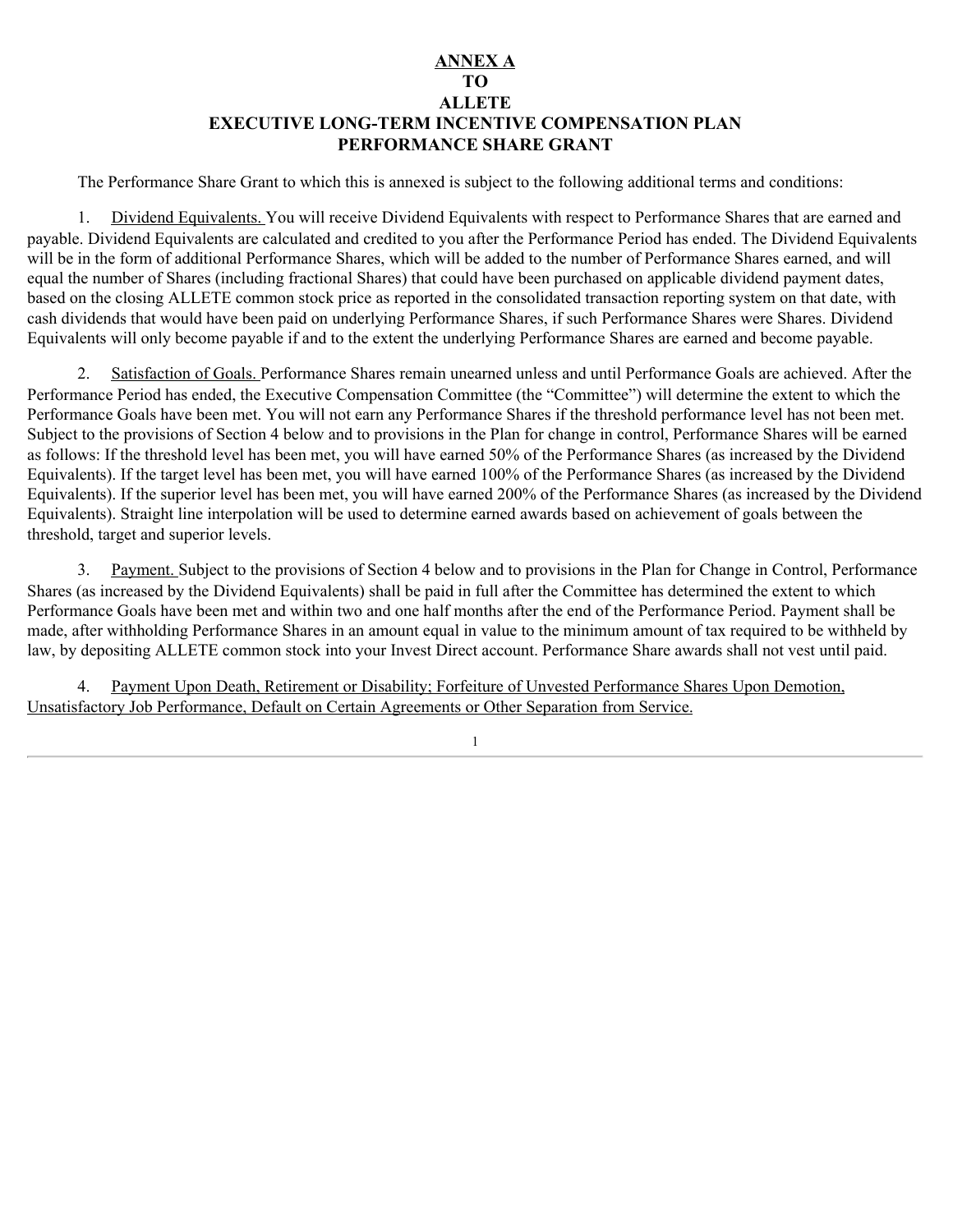4.1 If during a Performance Period you (i) Retire, (ii) die while employed by a Related Company, or (iii) become Disabled, you (or your beneficiary or estate) will receive a payment of any Performance Shares (as increased by the Dividend Equivalents) after the end of the Performance Period in accordance with Section 3 above. The payment shall be prorated based upon the number of whole calendar months within the Performance Period which had elapsed as of the date of death, Retirement or Disability in relation to the number of calendar months in the full Performance Period. A whole month is counted in the calculation if you were in the position as of the  $15<sup>th</sup>$  of the month.

4.2 If after the end of a Performance Period, but before any or all Performance Shares have been paid, you Retire, die or become Disabled, you (or your beneficiary or estate) will be entitled to full payout of all earned Performance Shares (as increased by the Dividend Equivalents) in accordance with Section 3 above.

4.3 If, prior to payment of all Performance Shares, you are demoted, you default on any written agreement with a Related Company related to a restrictive employment covenant (such as confidentiality, non-disclosure, non-competition, non-solicitation, or the like) or ALLETE determines, in its sole discretion, that your job performance is unsatisfactory, ALLETE reserves the right to cancel or amend your grant relating to any unpaid Performance Shares, with the result that some portion or all of your unpaid Performance Shares (and related Dividend Equivalents) will be forfeited.

4.4 If you have a Separation from Service for any reason other than those specified in subsection 4.1 above, all Performance Shares (and related Dividend Equivalents), to the extent not yet paid, shall be forfeited on the date of such Separation from Service, except as otherwise provided by the Committee.

5. Compensation Recovery Policy . The Grant is subject to the terms of any compensation recovery policy or policies established by ALLETE as may be amended from time to time ("Compensation Recovery Policy"). ALLETE hereby incorporates into the Grant the terms of the Compensation Recovery Policy.

6. Section 409A Compliance. This Grant is intended to comply with Section 409A of the Code ("Section 409A") or an exemption thereunder, and, accordingly, to the maximum extent permitted, the Plan and the Grant shall be interpreted and administered in compliance therewith. Notwithstanding any other provision of the Grant, payments provided pursuant to the Grant may only be made upon an event and in a manner that complies with Section 409A or an applicable exemption. Any payments pursuant to the Grant that may be excluded from Section 409A as a short-term deferral shall be excluded from Section 409A to the maximum extent possible. To the extent that any provision of the Grant would cause a conflict with the requirements of Section 409A or would cause the administration of the Grant to fail to satisfy Section 409A, such provision shall be deemed null and void to the extent permitted by applicable law. Nothing herein shall be construed as a guarantee of any particular tax treatment. ALLETE makes no representation that the Grant complies with Section 409A and in no event shall ALLETE be liable for the payment of any taxes and penalties that you may incur under Section 409A.

7. Claims Procedure and Arbitration . The Grant is subject to the following claims procedures: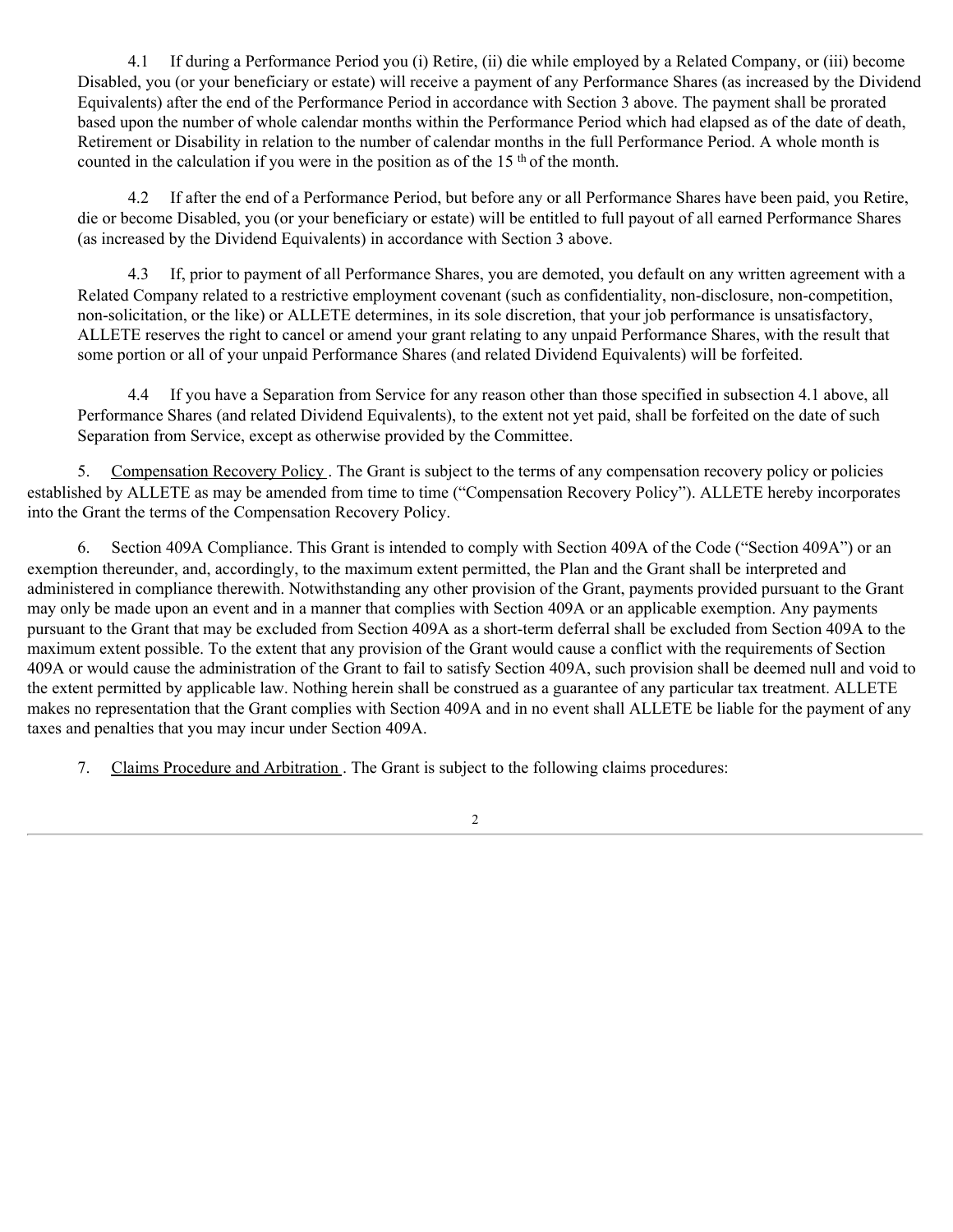7.1 Mandatory Claims Procedures. If you or any person acting on your behalf (the "Claimant") has any claim or dispute related in any way to the Grant or to the Plan, the Claimant must follow these claims procedures. All claims must be brought no later than one year following the date on which the claim first arose and any claim not submitted within such time limit will be waived.

7.2 Claim Submission . Any claim must be made in writing to the Claims Administrator. The Claims Administrator, or its delegate, shall notify the Claimant of the resolution of the claim within 90 days after receipt of the claim; provided, however, if the Claims Administrator determines that an extension is necessary, the 90-day period shall be extended to up to 180 days upon notice to that effect to the Claimant.

7.3 Notice of Denial . If a claim is wholly or partially denied, the denial notice shall contain (i) the reason or reasons for denial of the claim, and (ii) references to the pertinent Plan provisions upon which the denial is based. Unless the claim is submitted for arbitration as provided below and in the Plan, the Claims Administrator's decision or action shall be final, conclusive and binding on all persons having any interest in the Plan.

7.4 Arbitration . If, after exhausting the procedures set forth above, a Claimant wishes to pursue legal action, any action by the Claimant with respect to a claim, must be resolved by arbitration in the manner described herein.

- *a)* Time Limits . A Claimant seeking arbitration of any determination by the Claims Administrator must, within six (6) months of the date of the Claims Administrator's final decision, file a demand for arbitration with the American Arbitration Association submitting the claim to resolution by arbitration. A Claimant waives any claim not filed timely in accordance with this Section.
- *b)* Rules Applicable to Arbitration . The arbitration process shall be conducted in accordance with the Commercial Law Rules of the American Arbitration Association.
- *c)* Venue . The arbitration shall be conducted in Minneapolis, Minnesota.
- *d)* Binding Effect. The decision of the arbitrator with respect to the claim will be final and binding upon the Company and the Claimant. BY PARTICIPATING IN THE PLAN, AND ACCEPTING THE GRANT, YOU, ON BEHALF OF YOURSELF AND ANY PERSON WITH A CLAIM RELATING TO YOUR GRANT, AGREE TO WAIVE ANY RIGHT TO SUE IN COURT OR TO PURSUE ANY OTHER LEGAL RIGHT OR REMEDY THAT MIGHT OTHERWISE BE AVAILABLE IN CONNECTION WITH THE RESOLUTION OF THE CLAIM.
- *e)* Enforceability . Judgment upon any award entered by an arbitrator may be entered in any court having jurisdiction over the parties.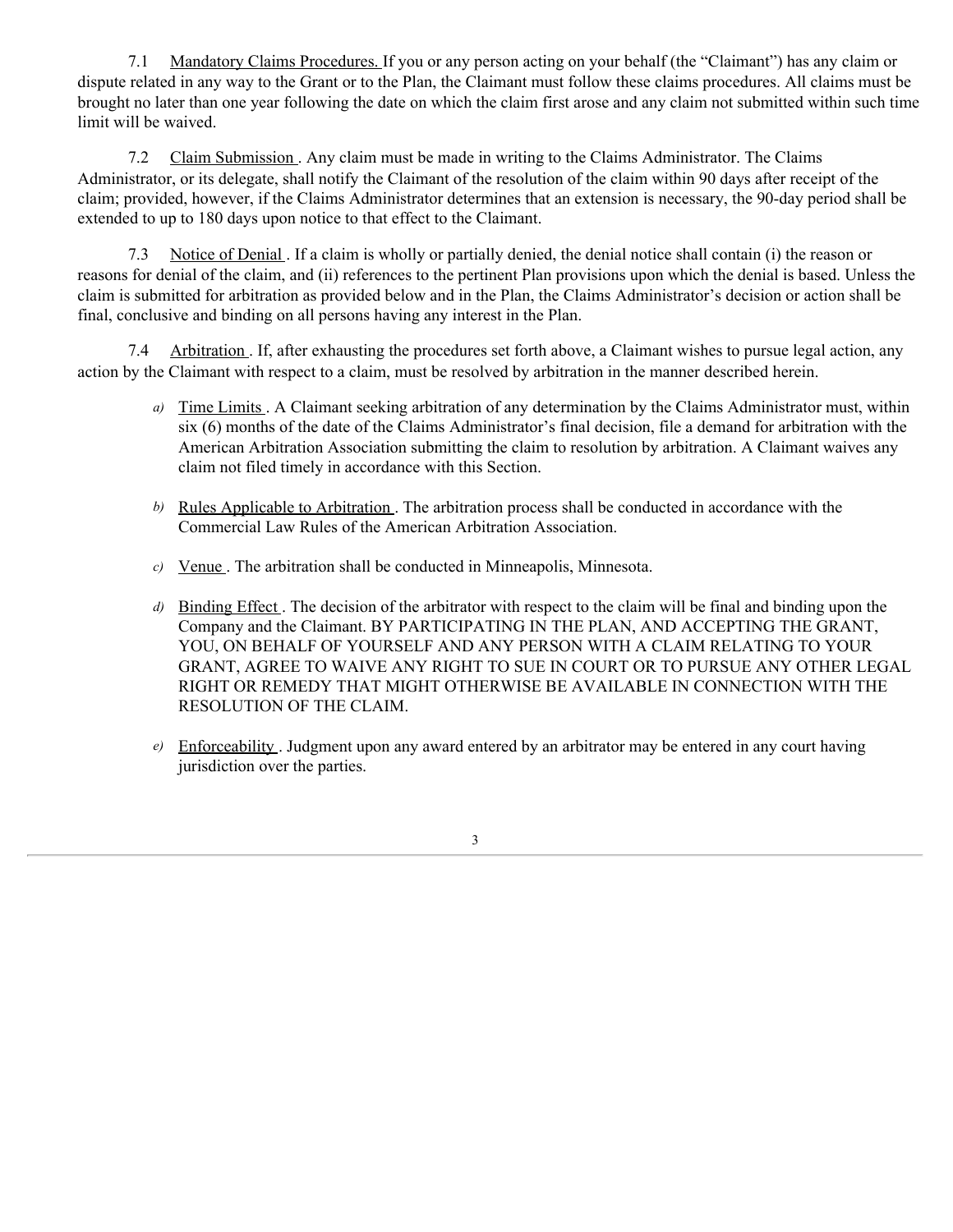- *Kaiver of Class, Collective, and Representative Actions . Any claim shall be heard without consolidation of* such claims with any other person or entity. To the fullest extent permitted by law, whether in court or in arbitration, by participating in the Plan, you waive any right to commence, be a party to in any way, or be an actual or putative class member of any class, collective, or representative action arising out of or relating to any claim, and you agree that any claim may only be initiated or maintained and decided on an individual basis.
- *g)* Standard of Review . Any decision of an arbitrator on a claim shall be limited to determining whether the Claims Administrator's decision or action was arbitrary or capricious or was unlawful. The arbitrator shall adhere to and apply the deferential standard of review set out in *Conkright v. Frommert* , 130 S. Ct. 1640 (2010), *Metropolitan Life Insurance Co. v.* Glenn *,* 554 U.S. 105 (2008), and *Firestone Tire and Rubber Company v. Bruch,* 489 U.S. 101 (1989), and shall accord due deference to the determinations, interpretations, and construction of the Plan document by the Claims Administrator.
- *h)* General Procedures .
	- i. Arbitration Rules . The arbitration hearing will be conducted under the AAA Commercial Arbitration Rules (as amended or revised from time to time by AAA) (hereinafter the "AAA Rules"), before one AAA arbitrator who is from the Large, Complex Case Panel and who has experience with matters involving executive compensation and equity compensation plans. The AAA Rules and the terms and procedures set forth here may conflict on certain issues. To the extent that the procedures set forth here conflict with the AAA Rules, the procedures set forth here shall control and be applied by the arbitrator. Notwithstanding the amount of the claim, the Procedures for Large, Complex Commercial Disputes shall not apply.
	- ii. Substantive Law. The arbitrator shall apply the substantive law (and the laws of remedies, if applicable), of Minnesota or federal law, or both, depending upon the claim. Except to the extent required by applicable law, the Claimant shall keep any arbitration decision or award strictly confidential and not disclose to anyone other than his or her spouse, attorney, or tax advisor.
	- iii. Authority . The arbitrator shall have jurisdiction to hear and rule on prehearing disputes and is authorized to hold prehearing conferences by telephone or in person as the arbitrator deems necessary. The arbitrator will have the authority to hear a motion to dismiss and/or a motion for summary judgment by any party and in doing so shall apply the standards governing such motions under the Federal Rules of Civil Procedure.
	- iv. Pre-Hearing Procedures . Each party may take the deposition of not more than one individual and the expert witness, if any, designated by another party. Each party will have the right to subpoena witnesses in accordance with the Federal Arbitration Act, Title 9 of the United States Code. Additional discovery may be had only if the arbitrator so orders, upon a showing of substantial need.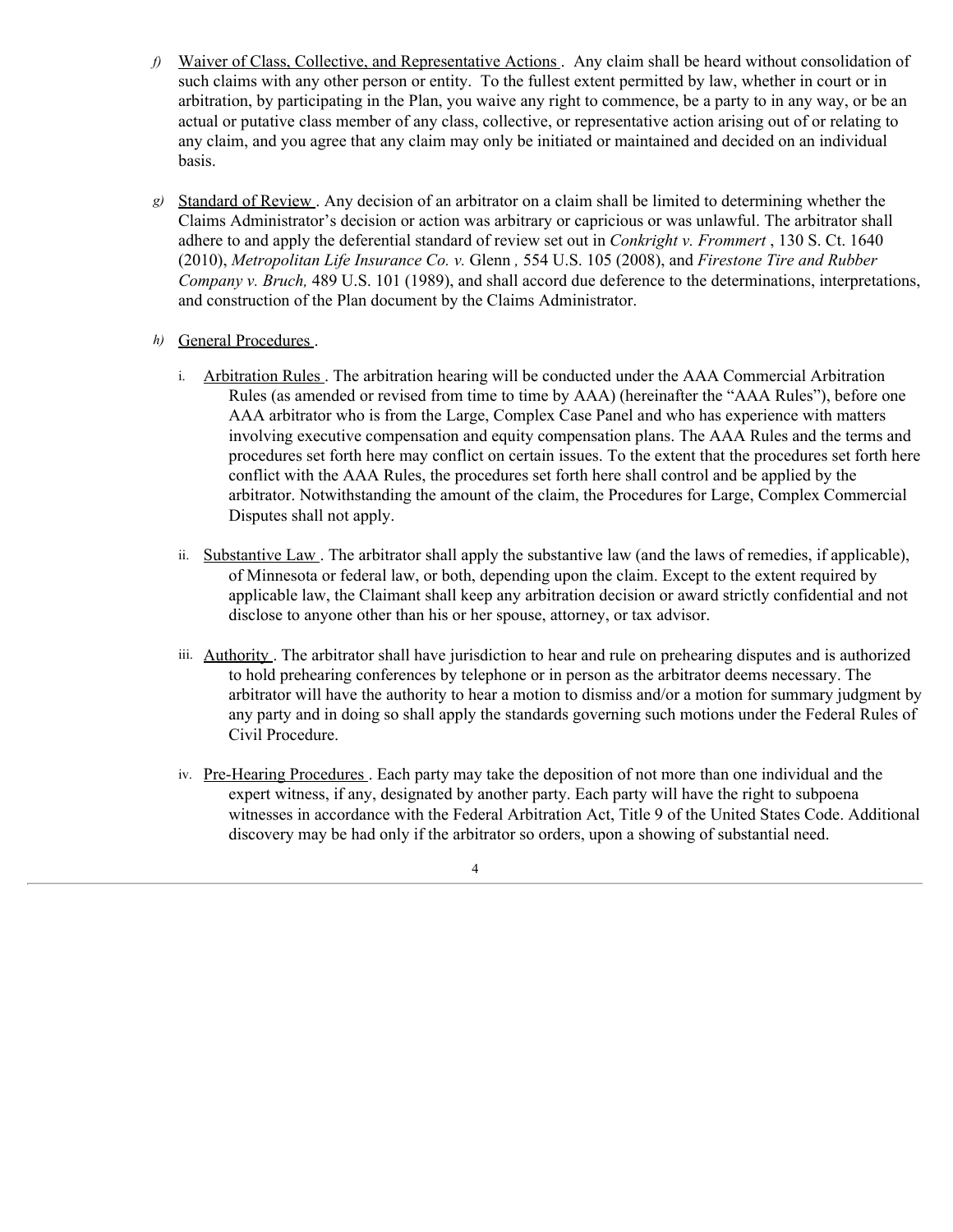- v. Fees and Costs . Administrative arbitration fees and arbitrator compensation shall be borne equally by the parties, and each party shall be responsible for its own attorney's fees, if any; provided, however, that the Committee will authorize payment by the Company of all administrative arbitration fees, arbitrator compensation and attorney's fees if the Committee concludes that a Claimant has substantially prevailed on his or her claims. Unless prohibited by statute, the arbitrator shall assess attorney's fees against a party upon a showing that such party's claim, defense or position is frivolous, or unreasonable, or factually groundless. If either party pursues a claim by any means other than those set forth in this Article, the responding party shall be entitled to dismissal of such action, and the recovery of all costs and attorney's fees and losses related to such action, unless prohibited by statute.
- *i)* Interstate Commerce and the Federal Arbitration Act . The Company is involved in transactions involving interstate commerce, and the employee's employment with the Company involves such commerce. Therefore, the Federal Arbitration Act, Title 9 of the United States Code, will govern the interpretation, enforcement, and all judicial proceedings regarding the arbitration procedures in this Section.

8. Ratification of Actions. By receiving the Grant or other benefit under the Plan, you and each person claiming under or through you shall be conclusively deemed to have indicated your acceptance and ratification of, and consent to, any action taken under the Plan or the Grant by ALLETE, the Board or the Committee.

9. No Impact on Other Benefits . The Grant or payment on account thereof shall not be taken into account in determining any benefits under any severance, retirement, welfare, insurance or other benefit plan of ALLETE or any affiliate except to the extent otherwise expressly provided in writing in such other plan or an agreement thereunder.

10. Notices. Any notice hereunder to ALLETE shall be addressed to ALLETE, 30 West Superior Street, Duluth, Minnesota 55802, Attention: Manager - Compensation and Benefits, Human Resources, and any notice hereunder to you shall be directed to your address as indicated by ALLETE's records, subject to the right of either party to designate at any time hereafter in writing some other address.

11. Governing Law and Severability. To the extent not preempted by the Federal law, the Grant will be governed by and construed in accordance with the laws of the State of Minnesota, without regard to its conflicts of law provisions. In the event any provision of the Grant shall be held illegal or invalid for any reason, the illegality or invalidity shall not affect the remaining parts of the Grant, and the Grant shall be construed and enforced as if the illegal or invalid provision had not been included.

12. Definitions. Capitalized terms not otherwise defined herein shall have the meanings given them in the Plan. The following definitions apply to the Grant and this Annex A:

12.1 " **Claims Administrator"** means ALLETE's Chief Executive Officer, unless the claimant is (or is acting on behalf of) an ALLETE executive officer (within the meaning of Exchange Act Rule 3b-7), in which case the Claims Administrator is the Executive Compensation Committee of the Board of Directors.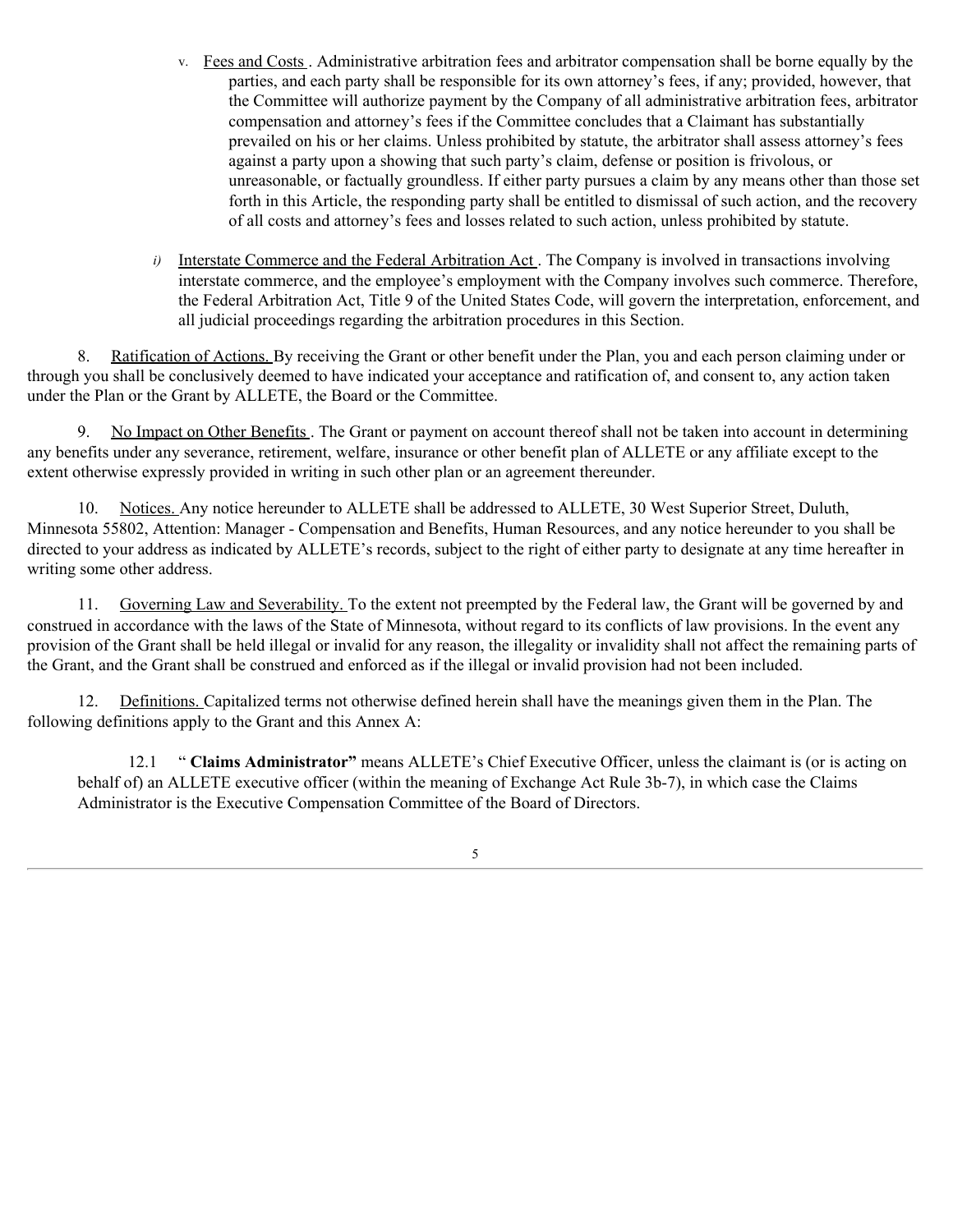- 12.2 " **Code** " means the Internal Revenue Code of 1986, as it may be amended from time to time.
- 12.3 " **Disability** " or " **Disabled** " means a physical or mental condition in which the Participant is:
	- (a) unable to engage in any substantial gainful activity by reason of any medically determinable physical or mental impairment that can be expected to result in death or can be expected to last for a continuous period of not less than twelve (12) months;
	- (b) by reason of any medically determinable physical or mental impairment which can be expected to result in death or can be expected to last for a continuous period of not less than twelve (12) months, receiving income replacement benefits for a period of not less than three (3) months under the Employer's accident and health plan;
	- (c) determined to be totally disabled by the Social Security Administration; or
	- (d) disabled pursuant to an Employer-sponsored disability insurance arrangement provided that the definition of disability applied under such disability insurance program complies with the foregoing definition of Disability.

12.4 " **Related Company** " means ALLETE, Inc. and all persons with whom the ALLETE, Inc. would be considered a single employer under Code section 414(b) (employees of controlled group of corporations), and all persons with whom such person would be considered a single employer under Code section 414(c) (employees of partnerships, proprietorships, etc., under common control); provided that in applying Code sections  $1563(a)(1)$ , (2), and (3) for purposes of determining a controlled group of corporations under Code section 414(b), the language "at least 50 percent" is used instead of "at least 80 percent" each place it appears in Code sections  $1563(a)(1)$ , (2), and (3), and in applying Treasury Regulations section 1.414(c)-2 for purposes of determining trades or businesses (whether or not incorporated) that are under common control for purposes of Code section 414(c), "at least 50 percent" is used instead of "at least 80 percent" each place it appears in Treasury Regulations section 1.414(c)-2.

12.5 " **Retirement** " or " **Retires** " means Separation from Service, for reasons other than death or Disability, on or after attaining normal retirement age or early retirement age as defined in the most applicable qualified retirement plan sponsored by the Related Company that employed the Participant immediately preceding the Separation from Service, without regard to whether the Participant is a participant in such plan, or if the employer Related Company does not sponsor such retirement plan, on or after attaining Normal Retirement Age or Early Retirement Age as defined in the ALLETE and Affiliated Companies Retirement Plan A, without regard to whether the Participant is a participant under the ALLETE and Affiliated Companies Retirement Plan A.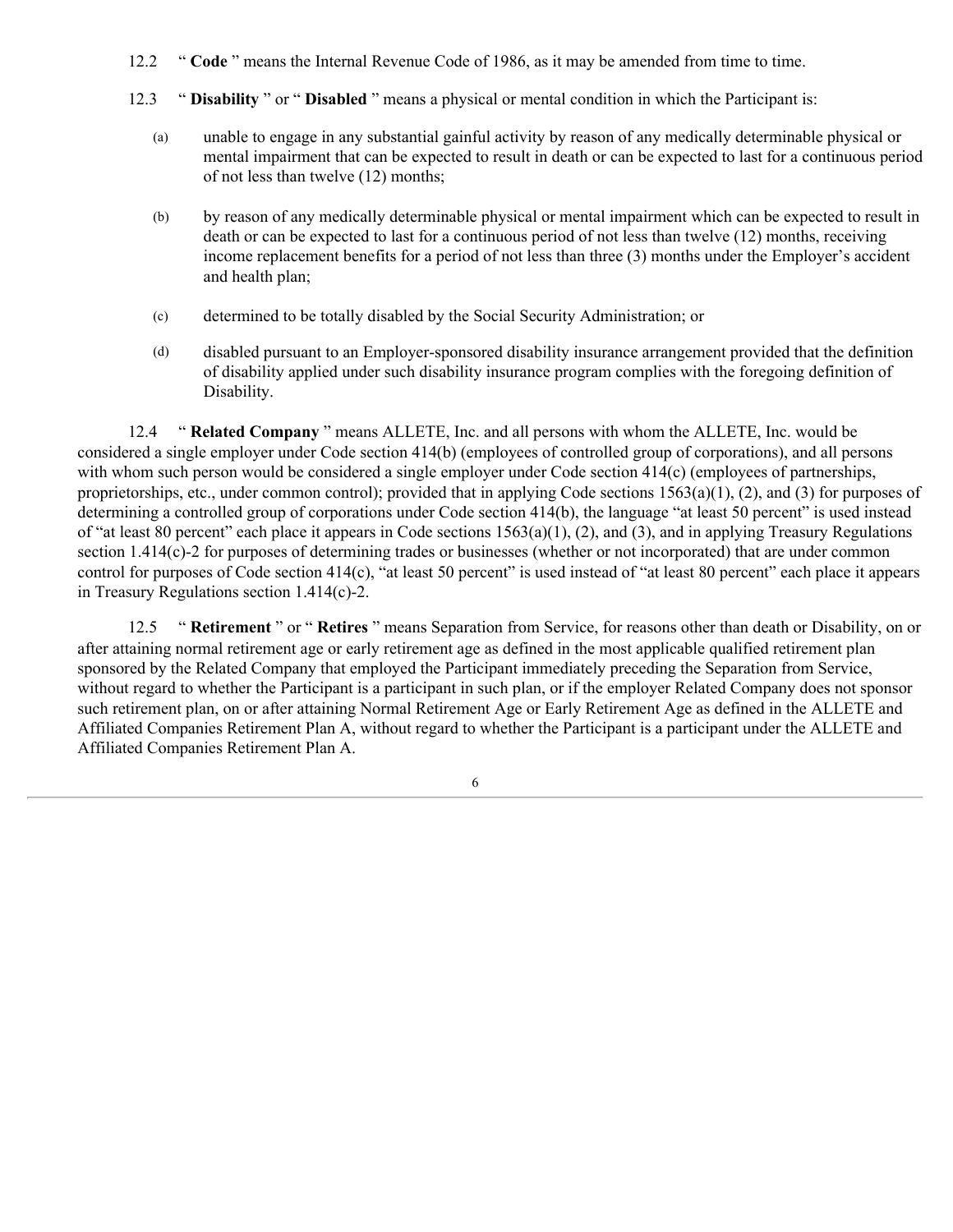12.6 " **Separation from Service** " means that the Participant terminates employment within the meaning of Treasury Regulations section 1.409A-1(h) and other applicable guidance with all Related Companies. Whether a termination of employment has occurred is determined under the facts and circumstances, and a termination of employment shall occur if all Related Companies and the Participant reasonably anticipate that no further services shall be performed after a certain date or that the level of bona fide services the Participant shall perform after such date (as an employee or an independent contractor) shall permanently decrease to no more than 20 percent of the average level of bona fide services performed (whether as an employee or an independent contractor) over the immediately preceding 36-month period (or the full period of services to the Related Companies if the Participant has been providing services to the Related Companies less than 36 months). A Participant shall not be considered to separate from service during a bona fide leave of absence for less than six (6) months or longer if the Participant retains a right to reemployment with any Related Company by contract or statute. With respect to disability leave, a Participant shall not be considered to separate from service for 29 months unless the Participant otherwise terminates employment or is terminated by all Related Companies.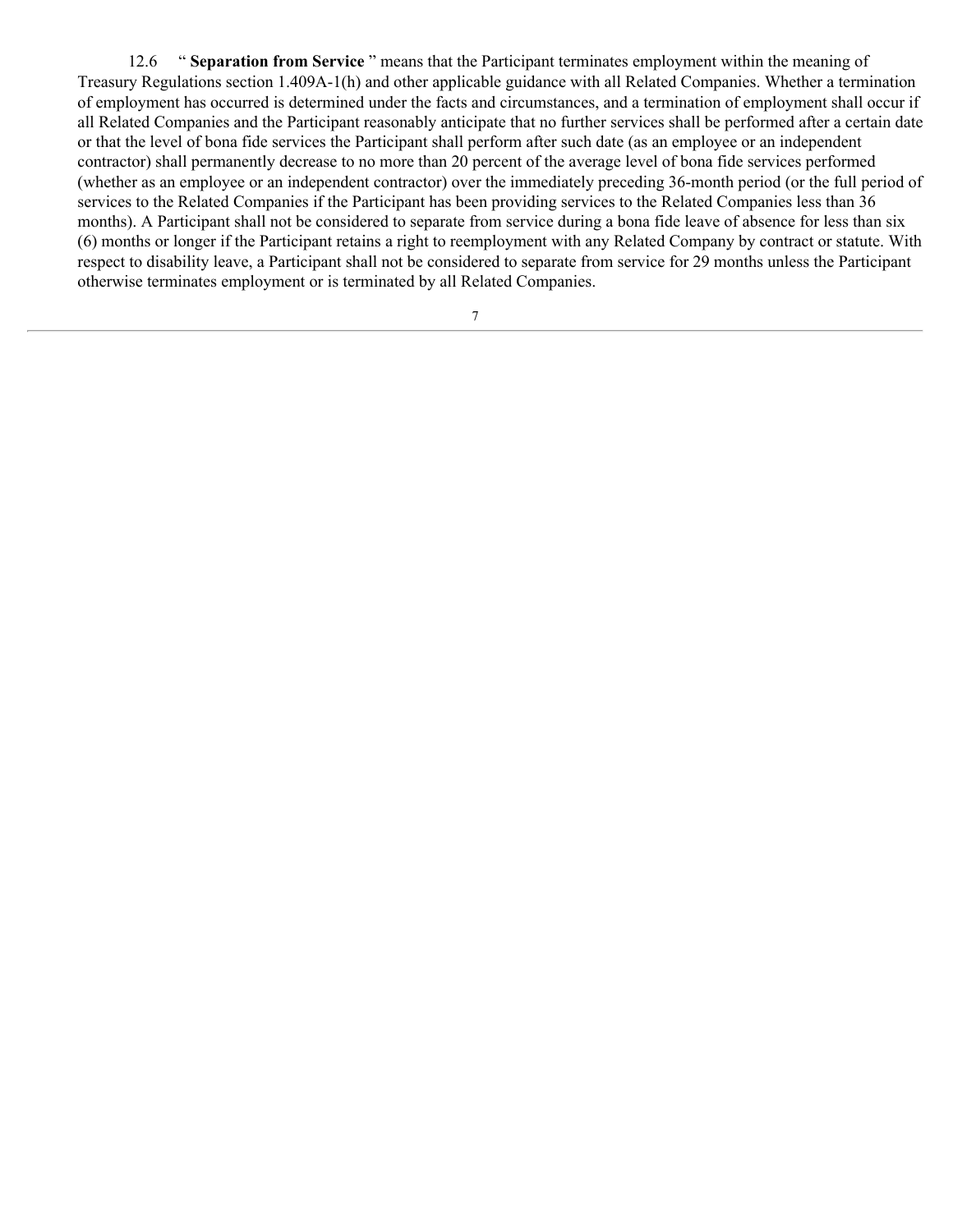# **ANNEX B TO ALLETE Executive Long Term Incentive Compensation Plan Performance Share Grant Effective 2018 [Eligible Executive Employees]**

# Financial Measure :

Total Shareholder Return (TSR) computed over the three-year performance period January 1, 2018 to December 31, 2020.

# Performance Share Award:

If ALLETE's TSR ranking is at the 85th percentile or higher among the peer group (superior performance), 200% of the Performance Share Grant will be earned. If ALLETE's TSR ranking is at the 50 th percentile among the peer group (target performance), 100% of the Performance Share Grant will be earned. If ALLETE's TSR ranking is at the 30<sup>th</sup> percentile (threshold performance), 50% of the Performance Share Grant will be earned. If TSR ranking is below threshold, no Performance Shares will be earned. Straight-line interpolation will be used to determine earned awards based on the TSR ranking between threshold, target and superior.

# Peer Group:

The integrated utility companies comprising Edison Electric Institute (EEI) Stock Index as of December 31, 2020 that have been in the EEI Stock Index for at least three years as of December 31, 2020 will constitute the peer group used to determine actual payout results. The table below lists the EEI Stock Index as of December 31, 2017:

| <b>Alliant Energy Corporation</b> | <b>Entergy Corporation</b>         | PG&E Corporation                      |
|-----------------------------------|------------------------------------|---------------------------------------|
| <b>Ameren Corporation</b>         | <b>Eversource Energy</b>           | Pinnacle West Capital Corporation     |
| American Electric Power Company   | <b>Exelon Corporation</b>          | PNM Resources, Inc.                   |
| Avangrid, Inc.                    | <b>FirstEnergy Corporation</b>     | Portland General Electric Company     |
| <b>Avista Corporation</b>         | Great Plains Energy Incorporated   | PPL Corporation                       |
| <b>Black Hills Corporation</b>    | Hawaiian Electric Industries, Inc. | Public Service Enterprise Group, Inc. |
| CenterPoint Energy, Inc.          | IDACORP, Inc.                      | <b>SCANA</b> Corporation              |
| <b>CMS</b> Energy Corporation     | MDU Resources Group, Inc.          | Sempra Energy                         |
| Consolidated Edison, Inc.         | MGE Energy, Inc.                   | Southern Company                      |
| Dominion Resources, Inc.          | NextEra Energy, Inc                | Unitil Corporation                    |
| DTE Energy Company                | NiSource, Inc.                     | Vectren Corporation                   |
| Duke Energy Corporation           | NorthWestern Corporation           | WEC Energy Group, Inc                 |
| Edison International              | OGE Energy Corp.                   | Westar Energy, Inc.                   |
| El Paso Electric Company          | Otter Tail Corporation             | Xcel Energy, Inc.                     |
|                                   |                                    |                                       |

Any Company that is no longer included in the EEI Stock Index as of December 31, 2020 due to corporate restructuring during the performance period (e.g., mergers, acquisitions, divestitures, spin-offs, etc.) will be excluded from the results calculation entirely. If a corporate restructuring during the performance period results in a company remaining in the EEI Stock Index following the transaction (and thus not being excluded from the results calculation entirely), from the point of the transaction forward, the results calculation will track only the entity that remains in the EEI Stock Index and ignore other entities, regardless of whether such other entities are publicly traded.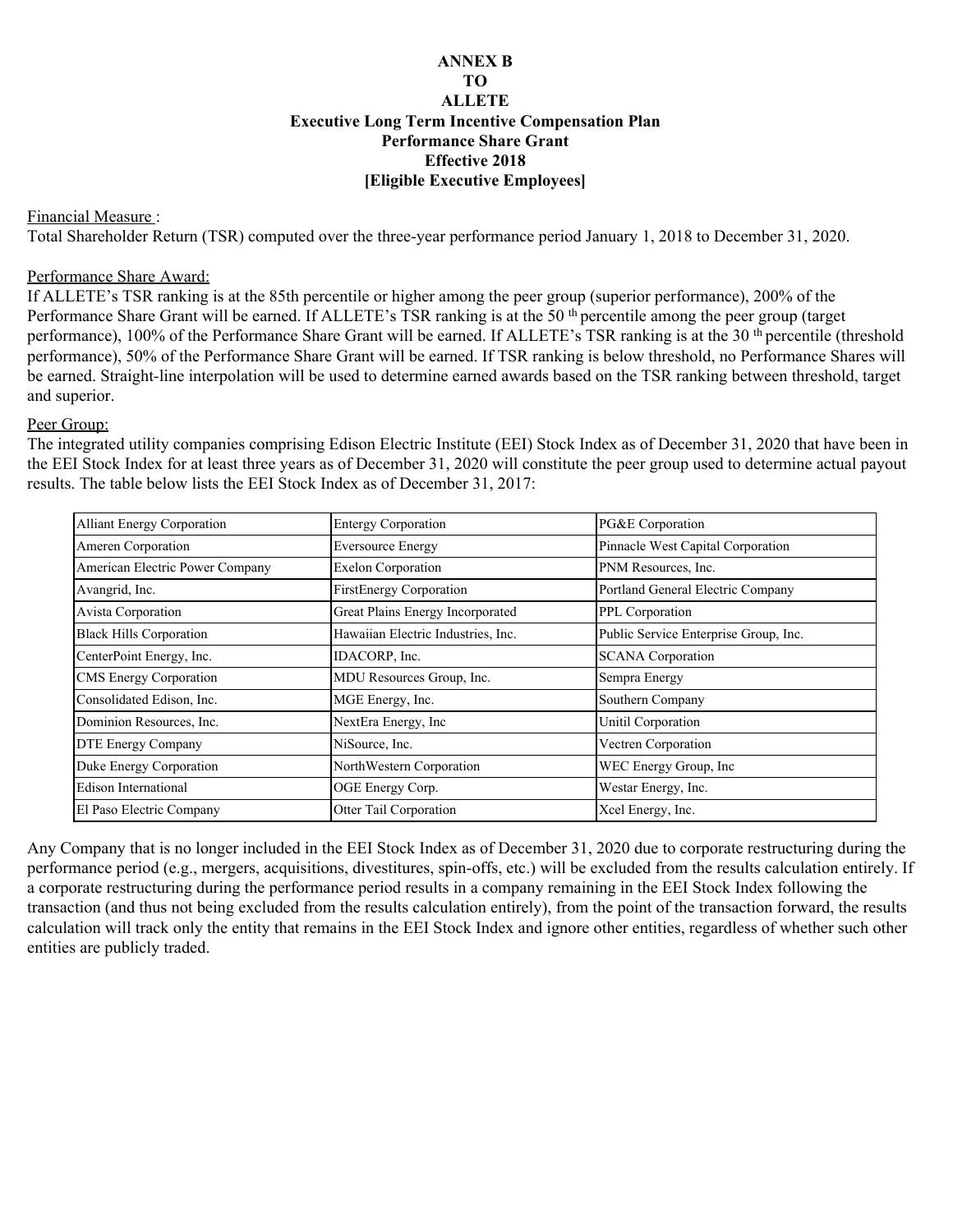# **ALLETE Computation of Ratios of Earnings to Fixed Charges (Unaudited)**

| <b>Year Ended December 31</b>                                                                     | 2017    | 2016    | 2015    | 2014     | 2013    |
|---------------------------------------------------------------------------------------------------|---------|---------|---------|----------|---------|
| <b>Millions</b>                                                                                   |         |         |         |          |         |
| Earnings as Defined                                                                               |         |         |         |          |         |
| Pretax Income Before Non-Controlling Interest                                                     | \$186.9 | \$175.6 | \$166.8 | \$162.2  | \$133.3 |
| Add:<br><b>Fixed Charges</b>                                                                      | 68.7    | 73.0    | 71.9    | 62.5     | 56.7    |
| Undistributed Income from Less than 50 percent Owned Equity Investment<br>Less:                   | 3.3     | 5.7     | 1.8     | 2.6      | 4.1     |
| Earnings as Defined                                                                               | \$252.3 | \$242.9 | \$236.9 | \$222.1  | \$185.9 |
|                                                                                                   |         |         |         |          |         |
| <b>Fixed Charges</b>                                                                              |         |         |         |          |         |
| Interest on Long-Term Debt                                                                        | \$60.6  | \$64.7  | \$64.7  | \$55.6   | \$50.9  |
| Other Interest Charges                                                                            | 2.3     | 2.6     | 1.4     | 2.0      | 1.2     |
| Interest Component of All Rentals (a)                                                             | 5.8     | 5.7     | 5.8     | 4.9      | 4.6     |
| <b>Total Fixed Charges</b>                                                                        | \$68.7  | \$73.0  | \$71.9  | \$62.5\$ | \$56.7  |
| <b>Ratio of Earnings to Fixed Charges</b>                                                         | 3.67    | 3.33    | 3.29    | 3.55     | 3.28    |
| (a) $D$ and $D$ is the set of the set of the set of $D$ is the set of $A$ and $B$ $I/2$ and $I/2$ |         |         |         |          |         |

*(a) Represents interest portion of rents estimated at 33 1/3 percent.*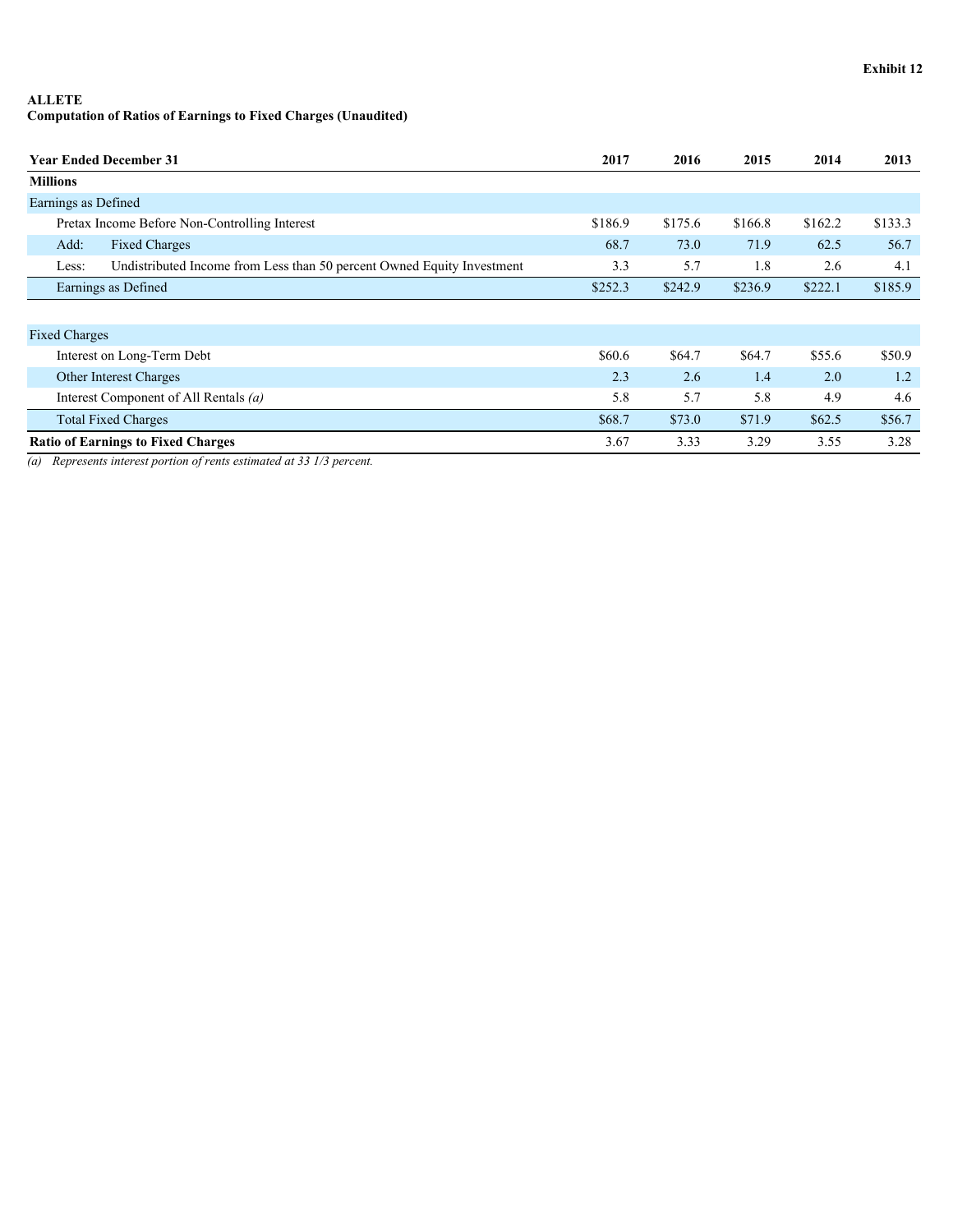#### **SUBSIDIARIES OF THE REGISTRANT As of December 31, 2017**

| Name of Organization $(a)$                                          | <b>State or Country</b> |
|---------------------------------------------------------------------|-------------------------|
| ALLETE, Inc. (d/b/a ALLETE; Minnesota Power; Minnesota Power, Inc.; | Minnesota               |
| Minnesota Power & Light Company)                                    |                         |
| ALLETE Automotive Services, LLC                                     | Minnesota               |
| ALLETE Enterprises, Inc.                                            | Minnesota               |
| ALLETE Clean Energy, Inc.                                           | Minnesota               |
| ACE Wind LLC                                                        | Delaware                |
| ACE Mid-West Holdings, LLC                                          | Delaware                |
| MWW Holdings, LLC                                                   | Delaware                |
| Lake Benton Power Associates LLC                                    | Delaware                |
| Lake Benton Holdings LLC                                            | Delaware                |
| Lake Benton Power Partners L.L.C.                                   | Delaware                |
| Storm Lake Power Partners I LLC                                     | Delaware                |
| Storm Lake II Power Associates LLC                                  | Delaware                |
| Storm Lake II Holdings LLC                                          | Delaware                |
| Storm Lake Power Partners II LLC                                    | Delaware                |
| New Salem Holdings, LLC                                             | Delaware                |
| Glen Ullin Energy Center, LLC                                       | Delaware                |
| Northern Wind Energy, LLC                                           | Delaware                |
| Chanarambie Power Partners, LLC                                     | Delaware                |
| Viking Wind Holdings, LLC                                           | Delaware                |
| ACE West Holdings, LLC                                              | Delaware                |
| Condon Wind Power, LLC                                              | Delaware                |
| Armenia Holdings, LLC                                               | Delaware                |
| AMW I Holding, LLC                                                  | Delaware                |
| Armenia Mountain Wind, LLC                                          | Delaware                |
| Armenia Mountain Wind II, LLC                                       | Delaware                |
| Thunder Spirit Wind, LLC                                            | Delaware                |
| ACE O&M, LLC                                                        | Delaware                |
| ALLETE Power Systems, Inc.                                          | Minnesota               |
| ALLETE Renewable Resources, Inc.                                    | North Dakota            |
| ALLETE Transmission Holdings, Inc.                                  | Wisconsin               |
| BNI Energy, Inc.                                                    | North Dakota            |
| BNI Coal, Ltd.                                                      | North Dakota            |
| Global Water Services Holding Company, Inc.                         | Delaware                |
| U.S Water Services, Inc.                                            | Minnesota               |
| U.S. Water Services - Canada, Inc.                                  |                         |
|                                                                     | Canada                  |
| MP Affiliate Resources, Inc.                                        | Minnesota               |
| Rainy River Energy Corporation                                      | Minnesota               |
| South Shore Energy, LLC                                             | Wisconsin               |
| Upper Minnesota Properties, Inc.                                    | Minnesota               |
| Upper Minnesota Properties - Development, Inc.                      | Minnesota               |
| ALLETE Properties, LLC (d/b/a ALLETE Properties)                    | Minnesota               |
| ALLETE Commercial, LLC                                              | Florida                 |
| Lehigh Acquisition, LLC                                             | Delaware                |
| Florida Landmark Communities, LLC                                   | Florida                 |
| Lehigh Corporation                                                  | Florida                 |
| Mardem, LLC                                                         | Florida                 |
| Palm Coast Holdings, Inc.                                           | Florida                 |
| Port Orange Holdings, LLC                                           | Florida                 |
| Interlachen Lakes Estates, LLC                                      | Florida                 |
|                                                                     |                         |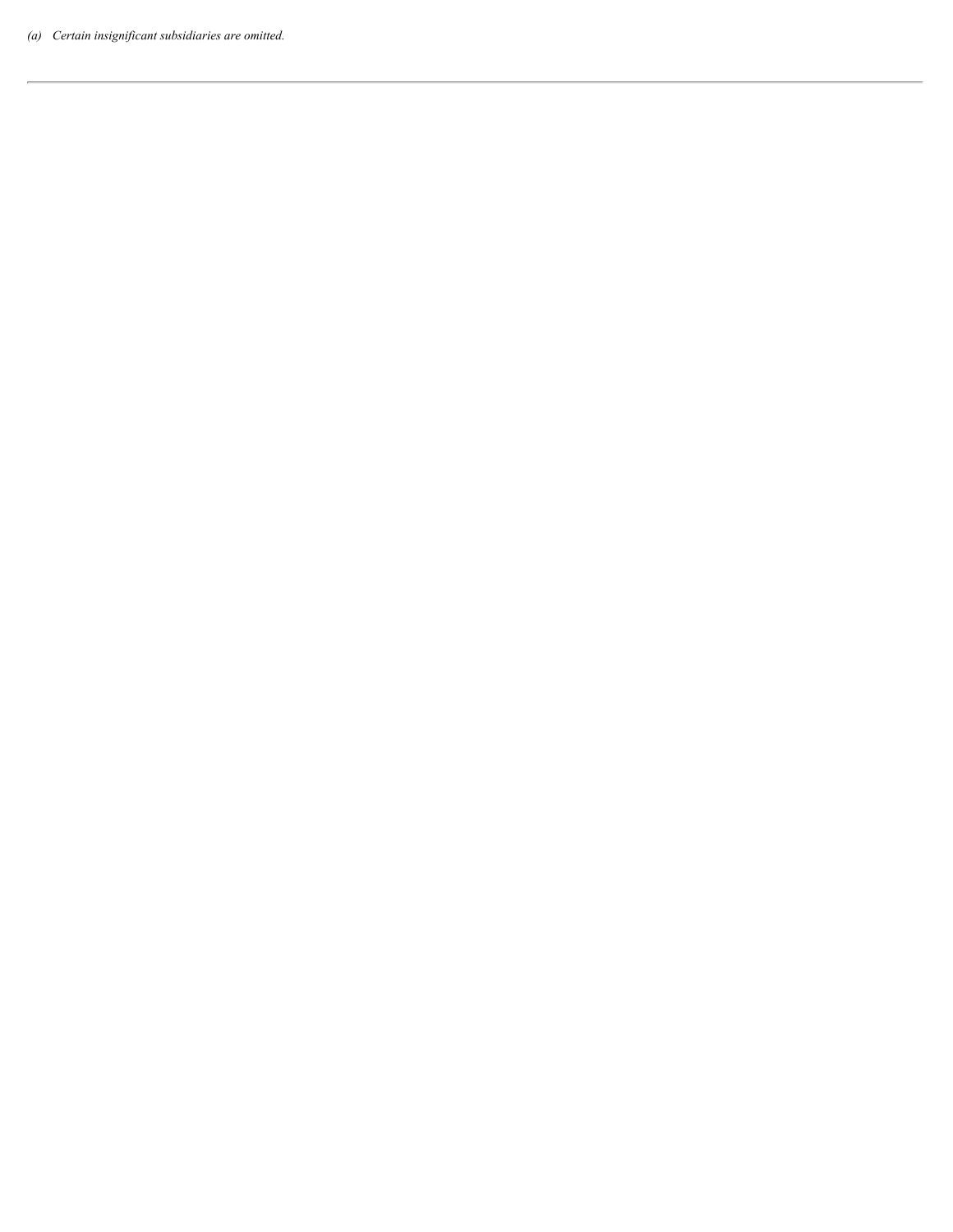| <b>State or Country</b> |  |  |  |  |
|-------------------------|--|--|--|--|
| Florida                 |  |  |  |  |
| Minnesota               |  |  |  |  |
| Florida                 |  |  |  |  |
| Minnesota               |  |  |  |  |
| Wisconsin               |  |  |  |  |
| Minnesota               |  |  |  |  |
| Minnesota               |  |  |  |  |
| Delaware                |  |  |  |  |
| Minnesota               |  |  |  |  |
| Wisconsin               |  |  |  |  |
|                         |  |  |  |  |

*(a) Certain insignificant subsidiaries are omitted.*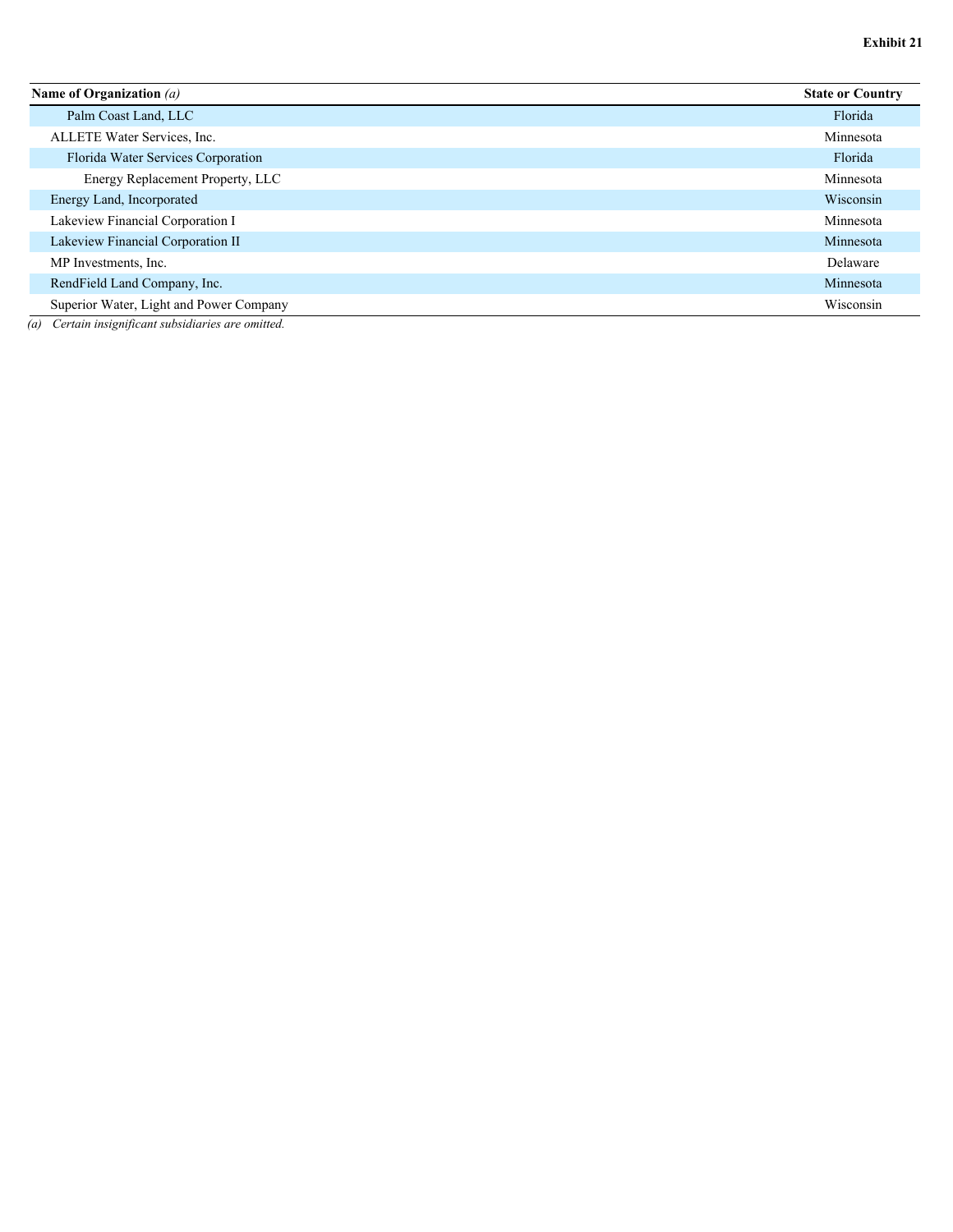#### CONSENT OF INDEPENDENT REGISTERED PUBLIC ACCOUNTING FIRM

We hereby consent to the incorporation by reference in the Registration Statements on Form S-3 (Nos. 333-212794, 333-211075) and Form S-8 (Nos. 333-162890, 333-183051, 333-190336, 333-207846) of ALLETE, Inc. of our report dated February 15, 2018, relating to the financial statements, financial statement schedule and the effectiveness of internal control over financial reporting, which appears in this Form 10‑K.

/s/ PricewaterhouseCoopers LLP Minneapolis, Minnesota February 15, 2018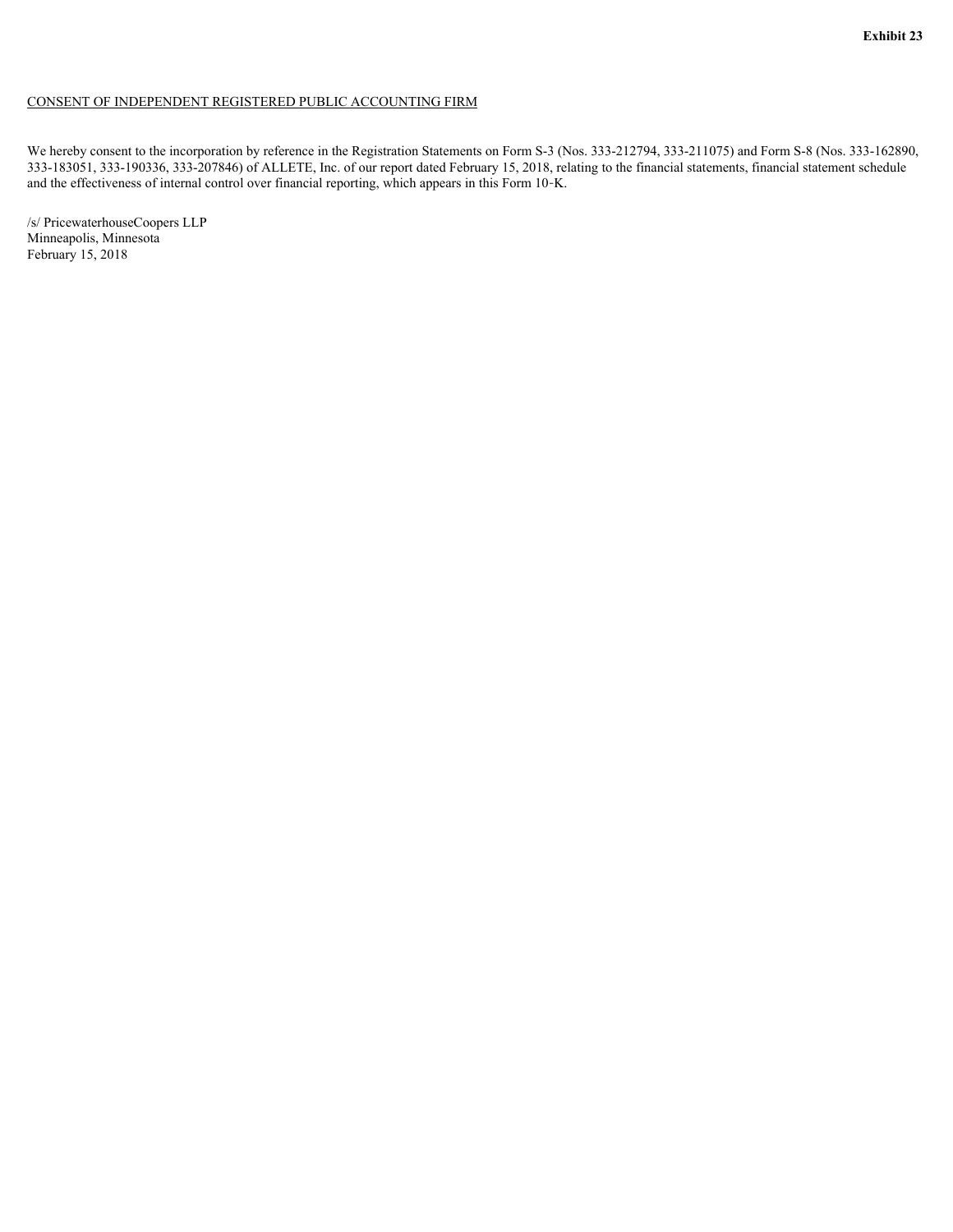#### **Rule 13a-14(a)/15d-14(a) Certification by the Chief Executive Officer Pursuant to Section 302 of the Sarbanes-Oxley Act of 2002**

I, Alan R. Hodnik, certify that:

- 1. I have reviewed this annual report on Form 10-K for the fiscal year ended December 31, 2017 , of ALLETE, Inc.;
- 2. Based on my knowledge, this report does not contain any untrue statement of a material fact or omit to state a material fact necessary to make the statements made, in light of the circumstances under which such statements were made, not misleading with respect to the period covered by this report;
- 3. Based on my knowledge, the financial statements, and other financial information included in this report, fairly present in all material respects the financial condition, results of operations and cash flows of the registrant as of, and for, the periods presented in this report;
- 4. The registrant's other certifying officer and I are responsible for establishing and maintaining disclosure controls and procedures (as defined in Exchange Act Rules 13a-15(e) and 15d-15(e)) and internal control over financial reporting (as defined in Exchange Act Rules 13a-15(f) and 15d-15(f)) for the registrant and have:
	- a. Designed such disclosure controls and procedures, or caused such disclosure controls and procedures to be designed under our supervision, to ensure that material information relating to the registrant, including its consolidated subsidiaries, is made known to us by others within those entities, particularly during the period in which this report is being prepared;
	- b. Designed such internal control over financial reporting, or caused such internal control over financial reporting to be designed under our supervision, to provide reasonable assurance regarding the reliability of financial reporting and the preparation of financial statements for external purposes in accordance with generally accepted accounting principles;
	- c. Evaluated the effectiveness of the registrant's disclosure controls and procedures and presented in this report our conclusions about the effectiveness of the disclosure controls and procedures, as of the end of the period covered by this report based on such evaluation; and
	- d. Disclosed in this report any change in the registrant's internal control over financial reporting that occurred during the registrant's most recent fiscal quarter (the registrant's fourth fiscal quarter in the case of an annual report) that has materially affected, or is reasonably likely to materially affect, the registrant's internal control over financial reporting; and
- 5. The registrant's other certifying officer and I have disclosed, based on our most recent evaluation of internal control over financial reporting, to the registrant's auditors and the audit committee of the registrant's board of directors (or persons performing the equivalent functions):
	- a. All significant deficiencies and material weaknesses in the design or operation of internal control over financial reporting which are reasonably likely to adversely affect the registrant's ability to record, process, summarize and report financial information; and
	- b. Any fraud, whether or not material, that involves management or other employees who have a significant role in the registrant's internal control over financial reporting.

Date: February 15, 2018 /s/ Alan R. Hodnik

Alan R. Hodnik President and Chief Executive Officer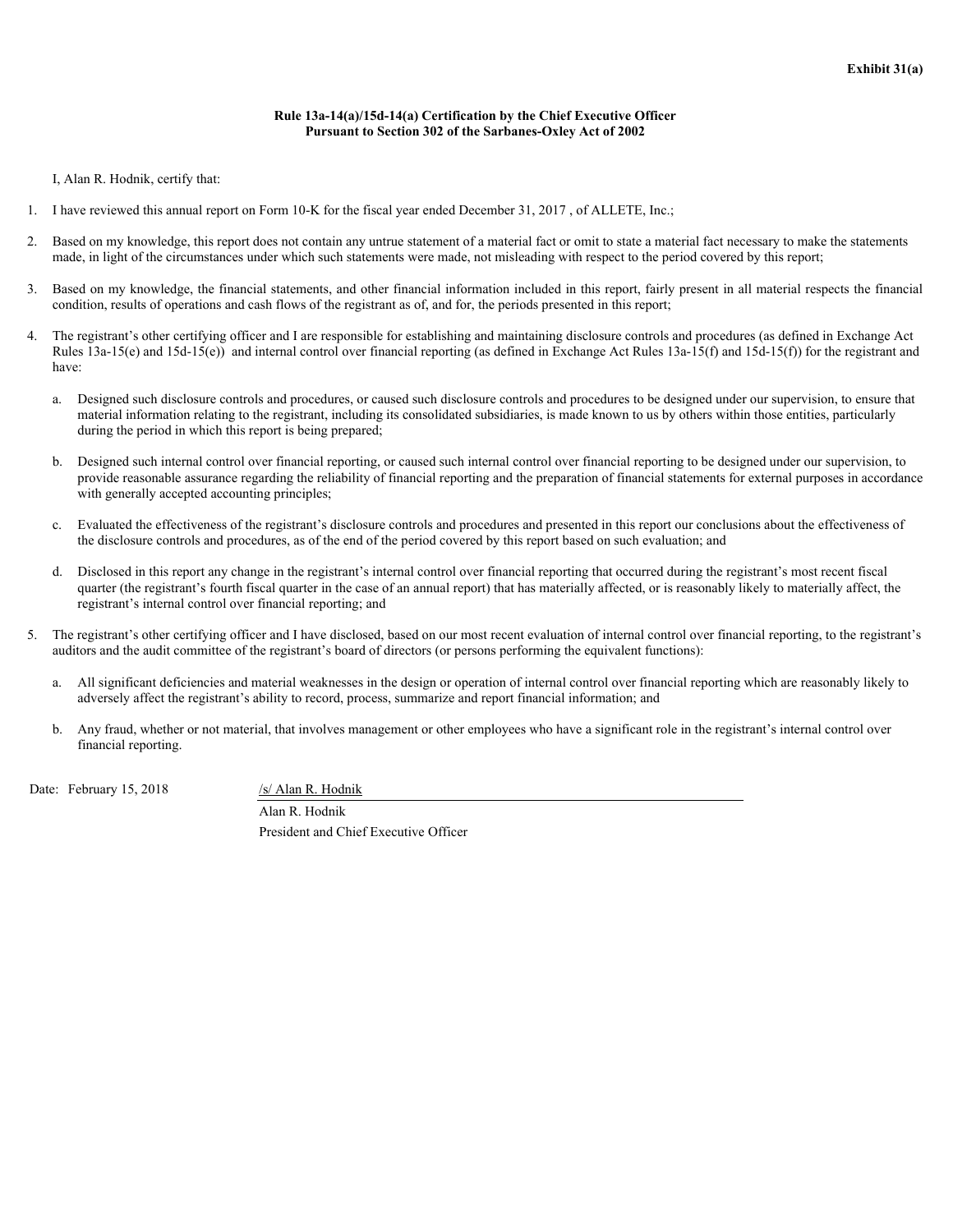#### **Rule 13a-14(a)/15d-14(a) Certification by the Chief Financial Officer Pursuant to Section 302 of the Sarbanes-Oxley Act of 2002**

I, Robert J. Adams, certify that:

- 1. I have reviewed this annual report on Form 10-K for the fiscal year ended December 31, 2017 , of ALLETE, Inc.;
- 2. Based on my knowledge, this report does not contain any untrue statement of a material fact or omit to state a material fact necessary to make the statements made, in light of the circumstances under which such statements were made, not misleading with respect to the period covered by this report;
- 3. Based on my knowledge, the financial statements, and other financial information included in this report, fairly present in all material respects the financial condition, results of operations and cash flows of the registrant as of, and for, the periods presented in this report;
- 4. The registrant's other certifying officer and I are responsible for establishing and maintaining disclosure controls and procedures (as defined in Exchange Act Rules 13a-15(e) and 15d-15(e)) and internal control over financial reporting (as defined in Exchange Act Rules 13a-15(f) and 15d-15(f)) for the registrant and have:
	- a. Designed such disclosure controls and procedures, or caused such disclosure controls and procedures to be designed under our supervision, to ensure that material information relating to the registrant, including its consolidated subsidiaries, is made known to us by others within those entities, particularly during the period in which this report is being prepared;
	- b. Designed such internal control over financial reporting, or caused such internal control over financial reporting to be designed under our supervision, to provide reasonable assurance regarding the reliability of financial reporting and the preparation of financial statements for external purposes in accordance with generally accepted accounting principles;
	- c. Evaluated the effectiveness of the registrant's disclosure controls and procedures and presented in this report our conclusions about the effectiveness of the disclosure controls and procedures, as of the end of the period covered by this report based on such evaluation; and
	- d. Disclosed in this report any change in the registrant's internal control over financial reporting that occurred during the registrant's most recent fiscal quarter (the registrant's fourth fiscal quarter in the case of an annual report) that has materially affected, or is reasonably likely to materially affect, the registrant's internal control over financial reporting; and
- 5. The registrant's other certifying officer and I have disclosed, based on our most recent evaluation of internal control over financial reporting, to the registrant's auditors and the audit committee of the registrant's board of directors (or persons performing the equivalent functions):
	- a. All significant deficiencies and material weaknesses in the design or operation of internal control over financial reporting which are reasonably likely to adversely affect the registrant's ability to record, process, summarize and report financial information; and
	- b. Any fraud, whether or not material, that involves management or other employees who have a significant role in the registrant's internal control over financial reporting.

Date: February 15, 2018 /s/ Robert J. Adams

Robert J. Adams Senior Vice President and Chief Financial Officer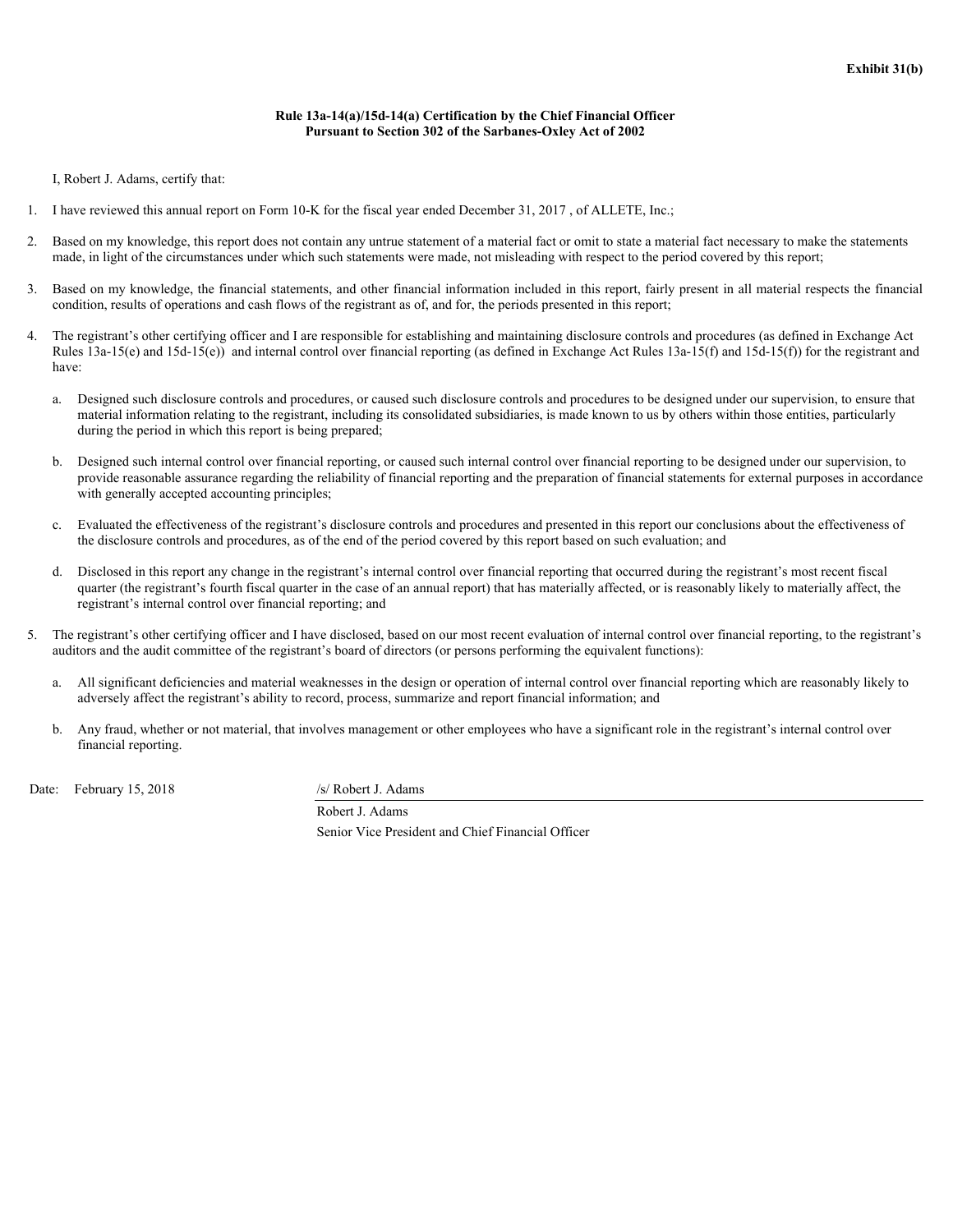#### **Section 1350 Certification of Periodic Report By the Chief Executive Officer and Chief Financial Officer Pursuant to Section 906 of the Sarbanes-Oxley Act of 2002**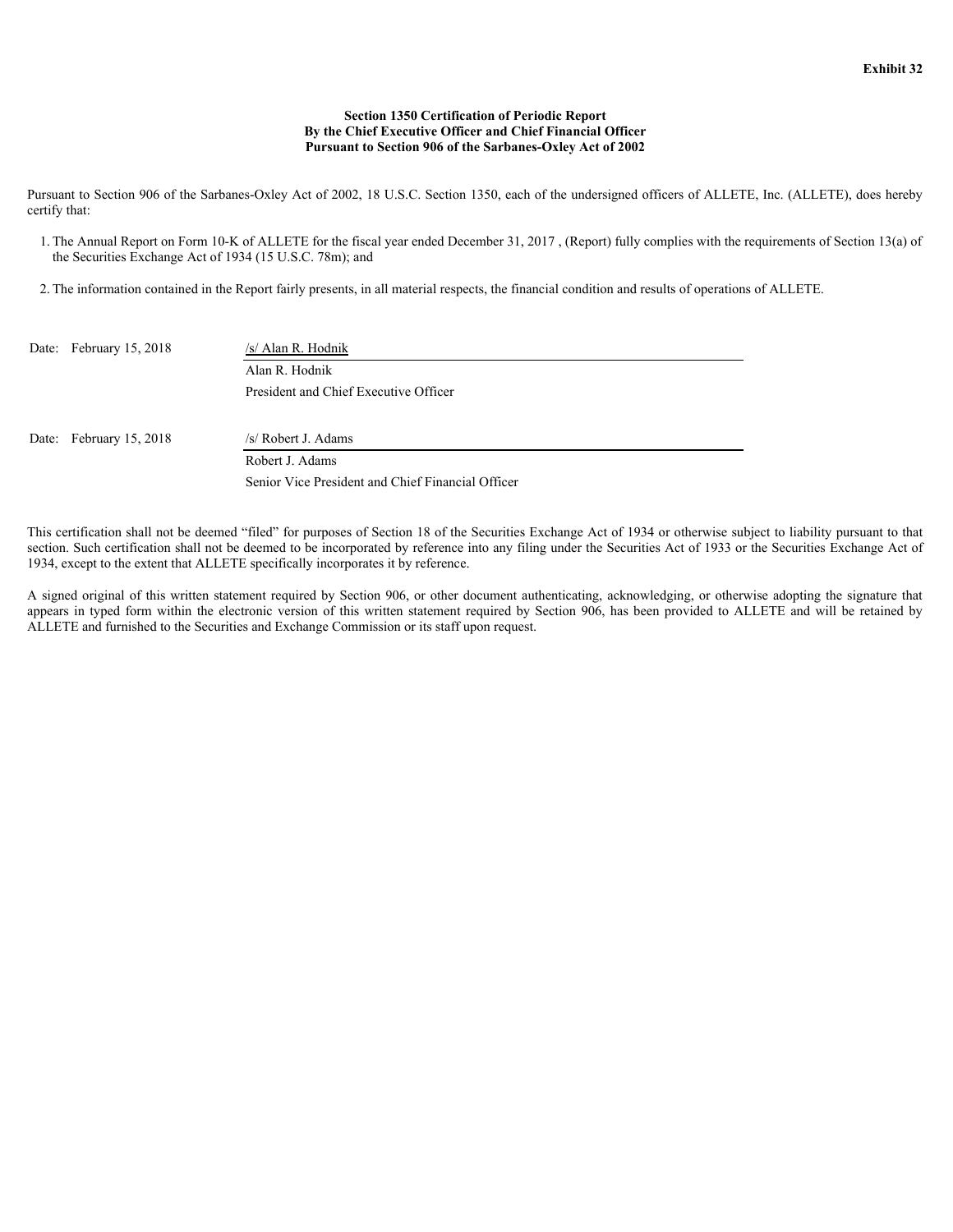#### **Mine Safety Disclosure**

| Mine or Operating Section 104<br>Name/MSHA<br>Identification<br>Number | S&S<br>Citations               | Section<br>104(b)<br>Orders $(\#)$ | Section<br>104(d)<br>Citations<br>and Orders<br>(# ) | Section<br>110(b)(2)<br>Violations ( | Section<br>107(a)<br>$(\#)$ Orders $(\#)$ | Total Dollar<br>Value of<br><b>MSHA</b><br>Assessments<br>Proposed (\$) | Total<br>Number of<br>Mining-<br>Related<br>Fatalities<br>$^{(#)}$ | Received<br>Notice of<br>Pattern of<br>Violation<br>Under<br>Section<br>104(e)<br>(yes/no) | Received<br>Notice of<br>Potential to<br>Have Pattern<br>Under<br>Section<br>104(e)<br>(yes/no) | Legal<br>Actions<br>Pending as<br>of Last Day<br>of Period | Legal<br>Actions<br>Initiated<br>During<br>Period | Legal Actions<br>Resolved<br>During Period |
|------------------------------------------------------------------------|--------------------------------|------------------------------------|------------------------------------------------------|--------------------------------------|-------------------------------------------|-------------------------------------------------------------------------|--------------------------------------------------------------------|--------------------------------------------------------------------------------------------|-------------------------------------------------------------------------------------------------|------------------------------------------------------------|---------------------------------------------------|--------------------------------------------|
| Center Mine<br>3200218                                                 | $\overbrace{\hspace{25mm}}^{}$ | $\hspace{0.1mm}-\hspace{0.1mm}$    | $\hspace{0.1mm}-\hspace{0.1mm}$                      |                                      |                                           | \$484                                                                   |                                                                    | No                                                                                         | N <sub>0</sub>                                                                                  | $\overline{\phantom{a}}$                                   | $\overline{\phantom{a}}$                          | $\hspace{0.1mm}-\hspace{0.1mm}$            |

For the quarter ended December 31, 2017 , BNI Energy, owner of Center Mine, received three citations under Section 104(a) of the Mine Safety Act, none of which were significant and substantial (S&S) citations; eighteen citations were received for the year ended December 31, 2017, one of which was a S&S citation. The total proposed penalties on BNI with respect to the three citations were \$484. For the year ended December 31, 2017 , BNI Energy paid \$2,871 in penalties for citations closed during the period. For the year ended December 31, 2017 , there were no citations, orders, violations or notices received under Sections 104(b), 104(d), 107(a), 104(e) or 110(b)(2) of the Mine Safety Act and there were no fatalities.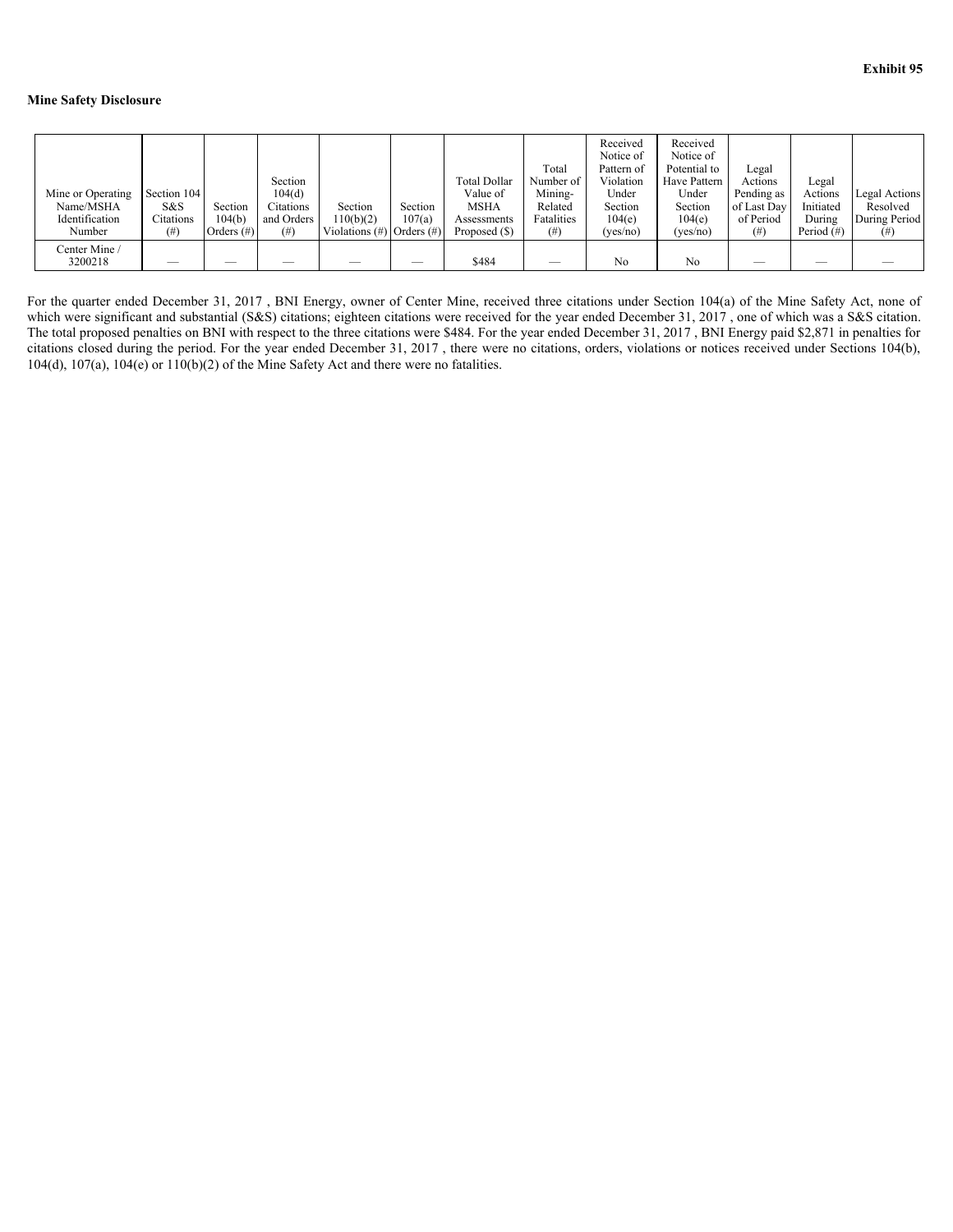

*Investor Contact:* Vince Meyer

For Release: February 15, 2018 218-723-3952 vmeyer@allete.com

# *NEWS*

# **ALLETE, Inc. reports 2017 earnings of \$3.38 per share; initiates 2018 earnings guidance; expects significant growth from non-regulated businesses**

DULUTH, Minn. - ALLETE, Inc. (NYSE: ALE) today reported 2017 earnings of \$3.38 per share on net income of \$172.2 million and operating revenue of \$1.42 billion. Results from 2016 were \$3.14 per share on net income of \$155.3 million and operating revenue of \$1.34 billion.

"I am pleased with our financial performance and accomplishments in 2017 as we continued to execute on our multi-faceted strategy for growth while returning more than \$100 million to shareholders in the form of dividends; our businesses are well positioned as we move into 2018 and beyond," said ALLETE Chairman, President and CEO Al Hodnik, "We believe our unique mix of businesses will continue to deliver a strong value proposition to shareholders as supported by our recent announcement to increase our long-term average annual earnings growth target to 5 percent to 7 percent from 5 percent previously, and increase our dividend by approximately 5 percent over 2017."

Results in 2017 were positively impacted by \$13.0 million after-tax, or \$0.25 per share, for the remeasurement of ALLETE's deferred income tax assets and liabilities resulting from the Tax Cuts and Jobs Act (TCJA) that was enacted on December 22, 2017. While immediate and future net tax benefits for the regulated businesses are expected to return to our utility customers over time, the immediate net tax benefits attributable to ALLETE Clean Energy and U.S. Water Services positively affected 2017 results and are expected to benefit future after-tax earnings. Results for 2017 also reflect a benefit of \$7.9 million after-tax, or \$0.16 per share, for the Minnesota Public Utilities Commission's (MPUC) modification of its November 2016 order on the allocation of North Dakota investment tax credits in a MPUC order dated December 7, 2017. These benefits were partially offset by a non-cash \$11.4 million after-tax charge, or \$0.22 per share, for the MPUC's decision in Minnesota Power's rate case in January 2018, disallowing recovery of Minnesota Power's regulatory asset for deferred fuel adjustment clause costs due to the anticipated adoption of a forward-looking fuel adjustment clause methodology.

Net income for 2016 was impacted by an after-tax gain of \$13.6 million, or \$0.28 per share, related to the change in fair value of the contingent consideration liability, offset by the adverse impact of \$8.8 million after-tax, or \$0.18 per share, for the November 2016 MPUC order on the allocation of North Dakota investment tax credits, a \$3.3 million after-tax, or \$0.07 per share, goodwill impairment charge related to ALLETE Clean Energy, and \$0.9 million after-tax expense, or \$0.02 per share, related to the repayment of long-term debt at ALLETE Clean Energy.

ALLETE's Regulated Operations segment, which includes Minnesota Power, Superior Water, Light and Power, and the Company's investment in the American Transmission Co. (ATC), recorded net income of \$128.4 million, a decrease of \$7.1 million compared to 2016. Net income at Minnesota Power decreased \$9.8 million after-tax reflecting the previously mentioned non-cash \$11.4 million after-tax charge for the MPUC's decision disallowing recovery of Minnesota Power's regulatory asset for deferred fuel adjustment clause costs. In addition, net income decreased due to lower sales to other power suppliers as a result of higher industrial sales coupled with lower market prices, higher interest and taxes other than income taxes, and lower kWh sales to residential, commercial and municipal customers due to milder temperatures in 2017. These decreases were partially offset by lower depreciation expense of \$14.6 million after-tax resulting from the MPUC's decision to modify the depreciable lives at Boswell Energy Center, and higher industrial kWh sales. Interim retail rate refund reserves fully offset the interim retail rates recognized during 2017 due to the regulatory outcome of the MPUC's decision in Minnesota Power's 2016 general rate case in January 2018. Our equity earnings in ATC increased \$2.6 million after-tax in 2017, primarily due to additional investments in ATC and period-over-period changes in ATC's estimate of a refund liability related to the MISO return on equity complaints.

Exhibit 99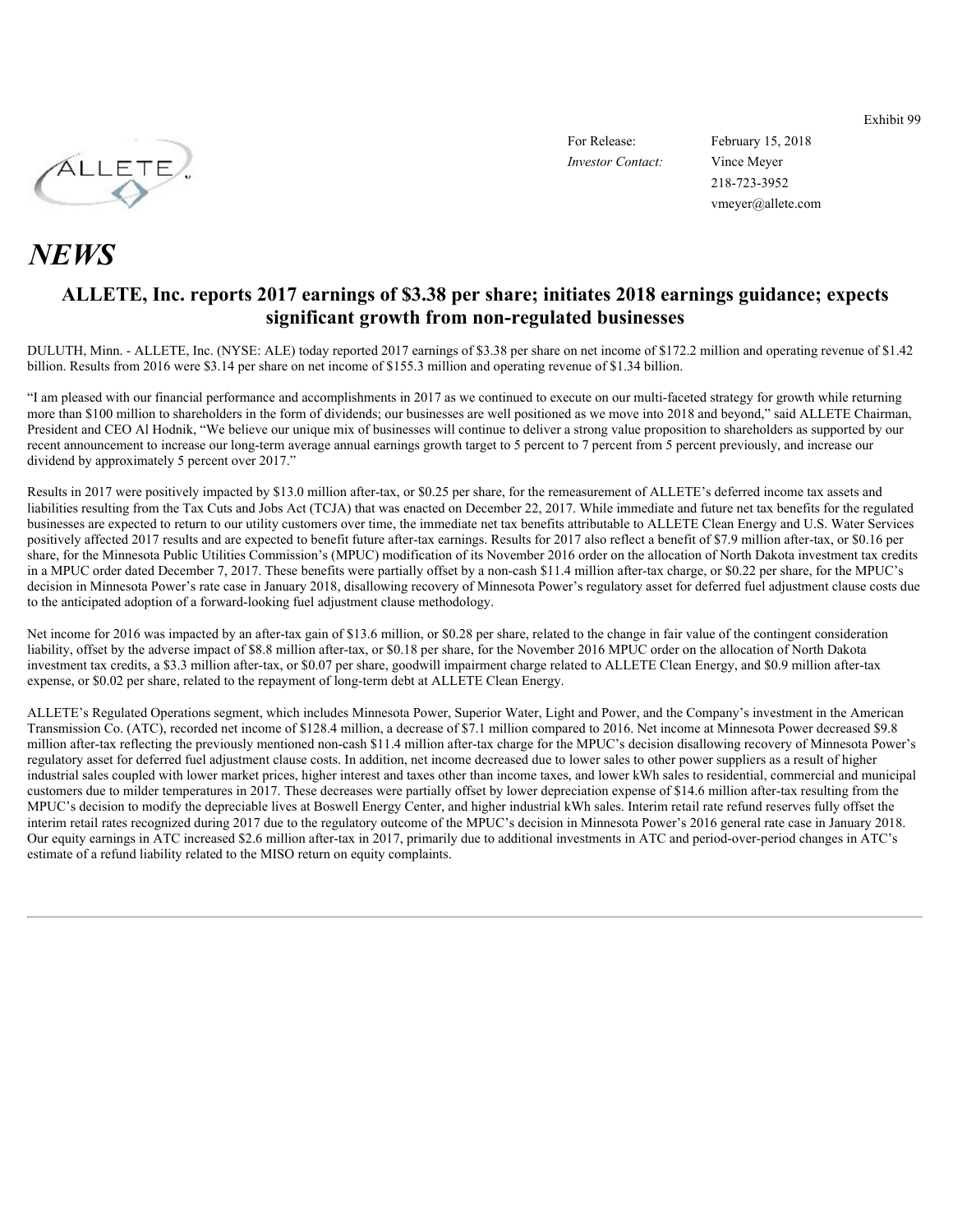ALLETE's Energy Infrastructure and Related Services businesses, which include ALLETE Clean Energy and U.S. Water Services, recorded net income of \$41.5 million and \$10.7 million, respectively.

Earnings at ALLETE Clean Energy in 2017 included a favorable impact of \$23.6 million after-tax for the remeasurement of deferred income tax assets and liabilities resulting from the TCJA, increased production tax credits due to the requalification of certain wind turbine generators for production tax credits at its Storm Lake I, Storm Lake II and Lake Benton wind energy facilities, lower operating and maintenance expenses, and lower interest expense. Results for 2016 at ALLETE Clean Energy included a \$3.3 million after-tax goodwill impairment charge and a \$0.9 million after-tax expense related to the repayment of long-term debt.

Earnings at U.S. Water Services in 2017 increased \$9.2 million reflecting a favorable impact of \$9.2 million after-tax for the remeasurement of deferred income tax assets and liabilities resulting from the TCJA, and higher operating revenue, partially offset by increased operating expenses as a result of investments for future growth in waste treatment and water safety applications. 2017 earnings also reflected a net loss of \$0.8 million primarily for transaction fees and amortization expense of a recent acquisition. Cash flow from operations remained strong for the year at approximately \$12 million.

Our Corporate and Other businesses, which include BNI Energy and ALLETE Properties, recorded a net loss of \$8.4 million for the year, compared to net income of \$4.9 million in 2016. The net loss in 2017 included additional income tax expense of \$19.8 million after-tax for the remeasurement of deferred income tax assets and liabilities resulting from the TCJA. The net loss in 2017 also included the previously mentioned favorable impact of \$7.9 million after-tax for the MPUC's modification of its November 2016 order on the allocation of North Dakota investment tax credits, lower accretion expense relating to the contingent consideration liability, and lower interest expense. Net income in 2016 included the after-tax gain of \$13.6 million related to the change in fair value of the U.S. Water Services contingent consideration liability, partially offset by the adverse impact of \$8.8 million after-tax for the regulatory outcome of the November 2016 MPUC order.

Earnings were diluted by \$0.11 per share in 2017, due to additional shares of common stock outstanding as of December 31, 2017.

The Company expects 2018 earnings per share to be within a range of \$3.20 to \$3.50 with earnings from our Energy Infrastructure and Related Services businesses expected to increase further in 2019 and become a more meaningful contributor to ALLETE's earnings in the coming years. Details of the Company's 2018 earnings guidance were also filed as part of today's Form 8-K filing.

ALLETE will host a conference call and webcast at 10 a.m. Eastern Time this morning to discuss details of its financial performance and earnings guidance. Interested parties may listen live by calling (877) 303-5852, or by accessing the webcast at www.allete.com. A replay of the call will be available through February 19, 2018 by calling (855) 859-2056, pass code 9977768. The webcast will be accessible for one year at www.allete.com .

ALLETE is an energy company headquartered in Duluth, Minn. In addition to its electric utilities, Minnesota Power and Superior Water, Light and Power of Wisconsin, ALLETE owns ALLETE Clean Energy, based in Duluth, BNI Energy in Bismarck, N.D., U.S. Water Services headquartered in St. Michael, Minn., and has an eight percent equity interest in the American Transmission Co. More information about ALLETE is available at www.allete.com . *ALE-CORP*

*The statements contained in this release and statements that ALLETE may make orally in connection with this release that are not historical facts, are forwardlooking statements. Actual results may differ materially from those projected in the forward-looking statements. These forward-looking statements involve risks and uncertainties and investors are directed to the risks discussed in documents filed by ALLETE with the Securities and Exchange Commission.*

*ALLETE's press releases and other communications may include certain non-Generally Accepted Accounting Principles (GAAP) financial measures. A "non-GAAP financial measure" is defined as a numerical measure of a company's financial performance, financial position or cash flows that excludes (or includes) amounts that are included in (or excluded from) the most directly comparable measure calculated and presented in accordance with GAAP in the company's financial statements.*

*Non-GAAP financial measures utilized by the Company may include presentations of earnings (loss) per share and earnings before interest, taxes, depreciation and amortization. ALLETE's management believes that these non-GAAP financial measures provide useful information to investors by removing the effect of variances in GAAP reported results of operations that are not indicative of changes in the fundamental earnings power of the Company's operations. Management believes that the presentation of the non-GAAP financial measures is appropriate and enables investors and analysts to more accurately compare the company's ongoing financial performance over the periods presented.*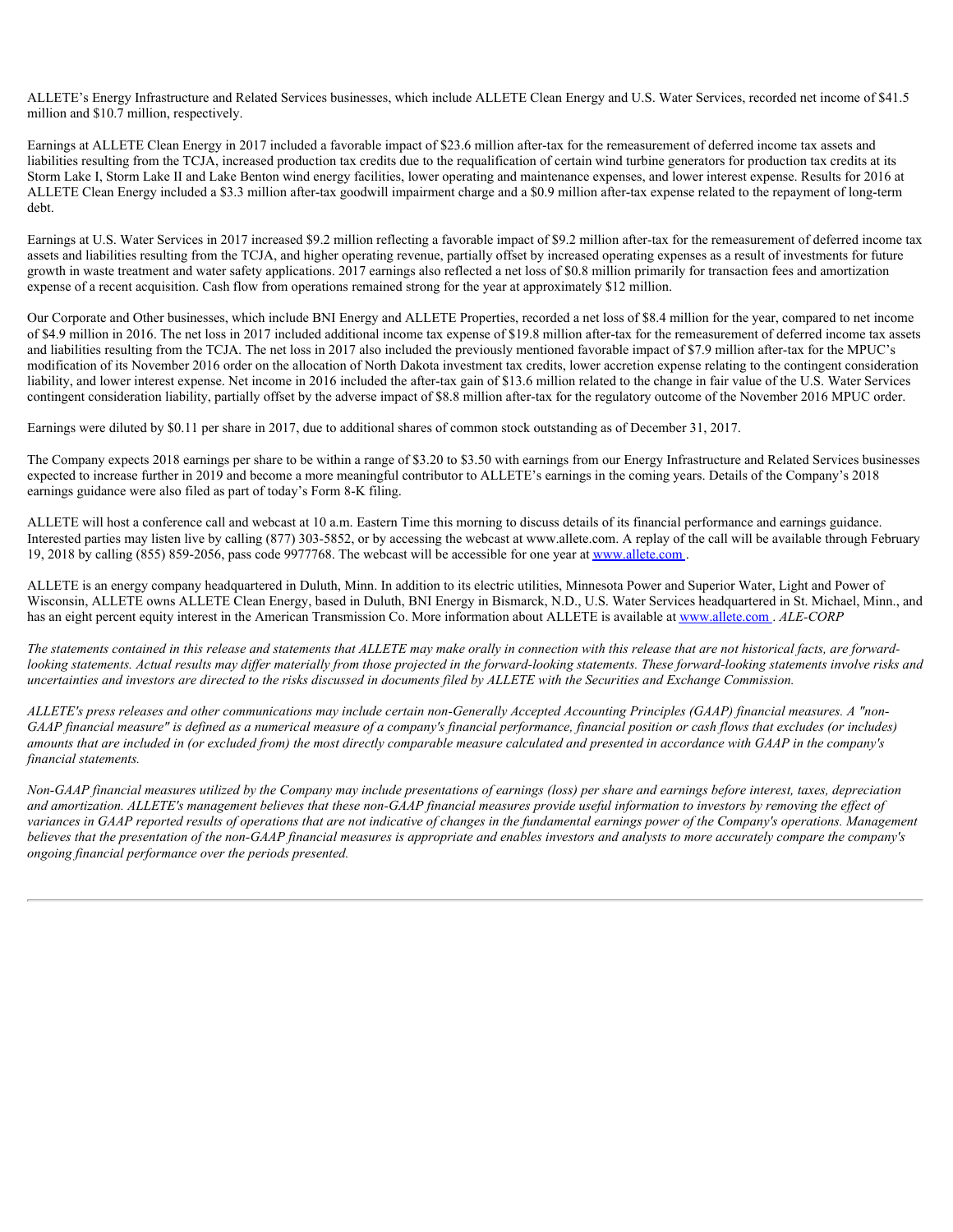#### **ALLETE, Inc. Consolidated Statement of Income For the Periods Ended December 31, 2017 and 2016**

|                                                                | <b>Quarter Ended</b> |         | <b>Year to Date</b>      |           |
|----------------------------------------------------------------|----------------------|---------|--------------------------|-----------|
|                                                                | 2017                 | 2016    | 2017                     | 2016      |
| <b>Millions Except Per Share Amounts</b>                       |                      |         |                          |           |
| <b>Operating Revenue</b>                                       |                      |         |                          |           |
| Utility                                                        | \$239.7              | \$260.2 | \$1,063.8                | \$1,000.7 |
| Non-utility                                                    | 98.2                 | 81.3    | 355.5                    | 339.0     |
| <b>Total Operating Revenue</b>                                 | 337.9                | 341.5   | 1,419.3                  | 1,339.7   |
| <b>Operating Expenses</b>                                      |                      |         |                          |           |
| Fuel, Purchased Power and Gas - Utility                        | 113.7                | 89.3    | 396.9                    | 339.9     |
| Transmission Services - Utility                                | 18.1                 | 15.7    | 71.2                     | 65.2      |
| Cost of Sales - Non-utility                                    | 41.7                 | 29.2    | 147.8                    | 137.7     |
| Operating and Maintenance                                      | 91.7                 | 93.2    | 339.9                    | 334.1     |
| Depreciation and Amortization                                  | 26.0                 | 50.1    | 177.5                    | 195.8     |
| Taxes Other than Income Taxes                                  | 14.2                 | 13.2    | 56.9                     | 53.8      |
| Other                                                          | (0.7)                | (10.3)  | (0.7)                    | (10.3)    |
| <b>Total Operating Expenses</b>                                | 304.7                | 280.4   | 1,189.5                  | 1,116.2   |
| <b>Operating Income</b>                                        | 33.2                 | 61.1    | 229.8                    | 223.5     |
| <b>Other Income (Expense)</b>                                  |                      |         |                          |           |
| <b>Interest Expense</b>                                        | (17.3)               | (17.3)  | (67.8)                   | (70.3)    |
| Equity Earnings in ATC                                         | 5.2                  | 3.5     | 22.5                     | 18.5      |
| Other                                                          | 0.4                  | 1.1     | 2.4                      | 3.9       |
| <b>Total Other Expense</b>                                     | (11.7)               | (12.7)  | (42.9)                   | (47.9)    |
| <b>Income Before Non-Controlling Interest and Income Taxes</b> | 21.5                 | 48.4    | 186.9                    | 175.6     |
| <b>Income Tax Expense (Benefit)</b>                            | (19.9)               | 4.1     | 14.7                     | 19.8      |
| <b>Net Income</b>                                              | 41.4                 | 44.3    | 172.2                    | 155.8     |
| Less: Non-Controlling Interest in Subsidiaries                 | $\hspace{0.05cm}$    |         | $\overline{\phantom{m}}$ | 0.5       |
| <b>Net Income Attributable to ALLETE</b>                       | \$41.4               | \$44.3  | \$172.2                  | \$155.3   |
| <b>Average Shares of Common Stock</b>                          |                      |         |                          |           |
| <b>Basic</b>                                                   | 51.1                 | 49.5    | 50.8                     | 49.3      |
| Diluted                                                        | 51.3                 | 49.7    | 51.0                     | 49.5      |
| <b>Basic Earnings Per Share of Common Stock</b>                | \$0.81               | \$0.89  | \$3.39                   | \$3.15    |
| <b>Diluted Earnings Per Share of Common Stock</b>              | \$0.81               | \$0.89  | \$3.38                   | \$3.14    |
| <b>Dividends Per Share of Common Stock</b>                     | \$0.535              | \$0.52  | \$2.14                   | \$2.08    |

#### **Consolidated Balance Sheet** Millions and the state of the state of the state of the state of the state of the state of the state of the state of the state of the state of the state of the state of the state of the state of the state of the state of t

|                                     | Dec. 31,  | Dec. 31,  |                                                                 | Dec. 31,  | Dec. 31,  |
|-------------------------------------|-----------|-----------|-----------------------------------------------------------------|-----------|-----------|
|                                     | 2017      | 2016      |                                                                 | 2017      | 2016      |
| <b>Assets</b>                       |           |           | <b>Liabilities and Equity</b>                                   |           |           |
| Cash and Cash Equivalents           | \$98.9    | \$27.5    | <b>Current Liabilities</b>                                      | \$351.2   | \$399.5   |
| <b>Other Current Assets</b>         | 268.6     | 267.0     | Long-Term Debt                                                  | 1,439.2   | 1,370.4   |
| Property, Plant and Equipment - Net | 3,822.4   | 3,741.2   | Deferred Income Taxes                                           | 230.5     | 554.6     |
| <b>Regulatory Assets</b>            | 384.7     | 330.1     | <b>Regulatory Liabilities</b>                                   | 532.0     | 125.8     |
| Investment in ATC                   | 118.7     | 135.6     | Defined Benefit Pension & Other Postretirement Benefit<br>Plans | 191.8     | 210.9     |
| Other Investments                   | 53.1      | 55.6      | Other Non-Current Liabilities                                   | 267.1     | 322.7     |
| Goodwill and Intangibles - Net      | 225.9     | 213.4     | Equity                                                          | 2,068.2   | 1,893.0   |
| Other Non-Current Assets            | 107.7     | 106.5     |                                                                 |           |           |
| <b>Total Assets</b>                 | \$5,080.0 | \$4,876.9 | <b>Total Liabilities and Equity</b>                             | \$5,080.0 | \$4,876.9 |
|                                     |           |           |                                                                 |           |           |